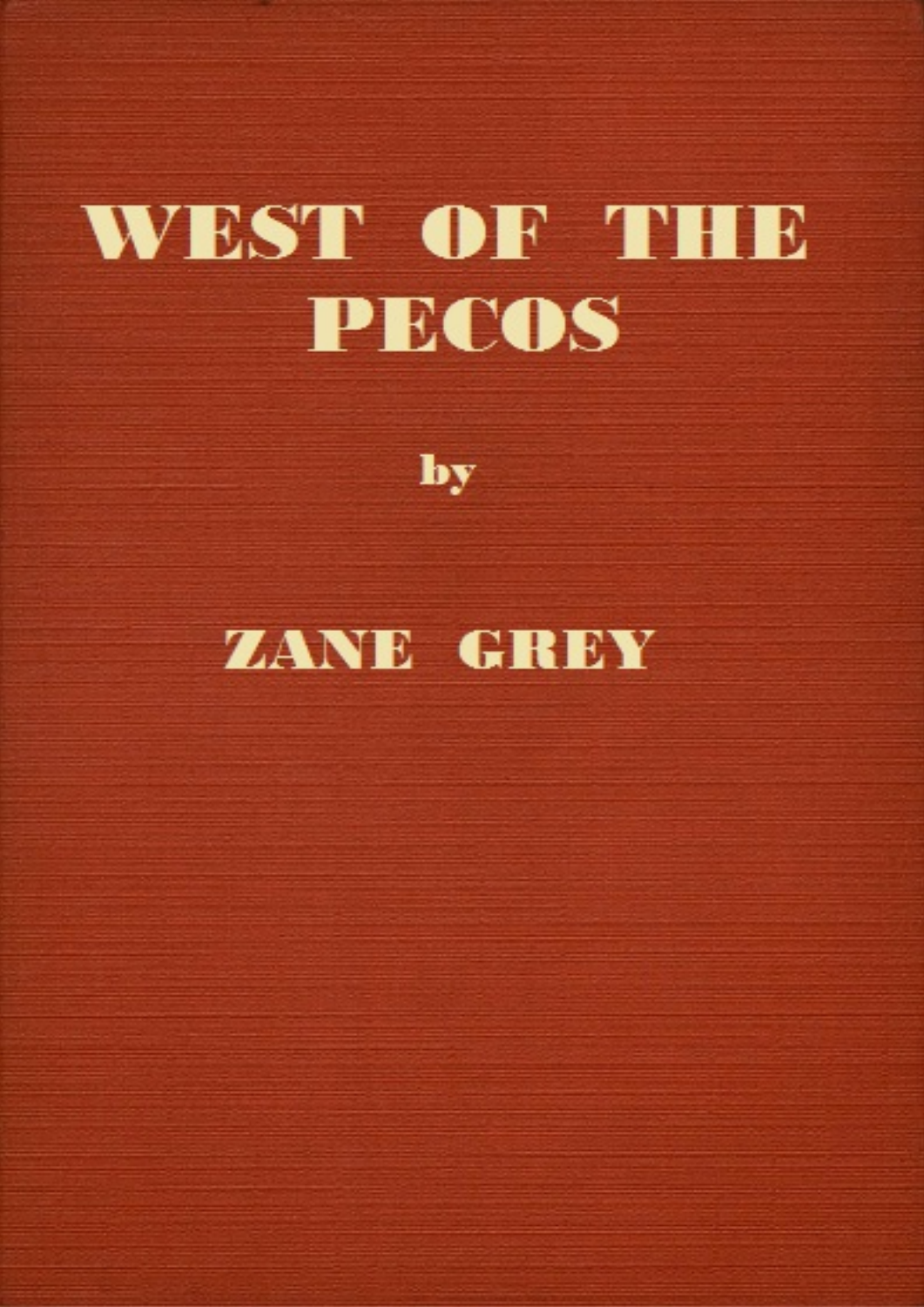### **\* ADistributedProofreaders Canada eBook \***

This ebook is made available at no cost and with very few restrictions. These restrictions apply only if (1) you make a change in the ebook (other than alteration for different display devices), or (2) you are making commercial use of the ebook. If either of these conditions applies, please contact a FPadministrator before proceeding.

This work is in the Canadian public domain, but may be under copyright in some countries. If you live outside Canada, check your country's copyright laws. IF THE BOOK IS UNDER COPYRIGHT IN YOUR COUNTRY, DO NOT DOWNLOAD OR REDISTRIBUTE THIS FILE.

*Title:* West of the Pecos *Date of first publication:* 1931 *Author:* Zane Grey (1872-1939) *Date first posted:* Dec. 16, 2014 *Date last updated:* Dec. 16, 2014

Faded Page eBook #20141234

This ebook was produced by: Marcia Brooks, Al Haines, Cindy Beyer & the online Distributed Proofreaders Canada teamat http://www.pgdpcanada.net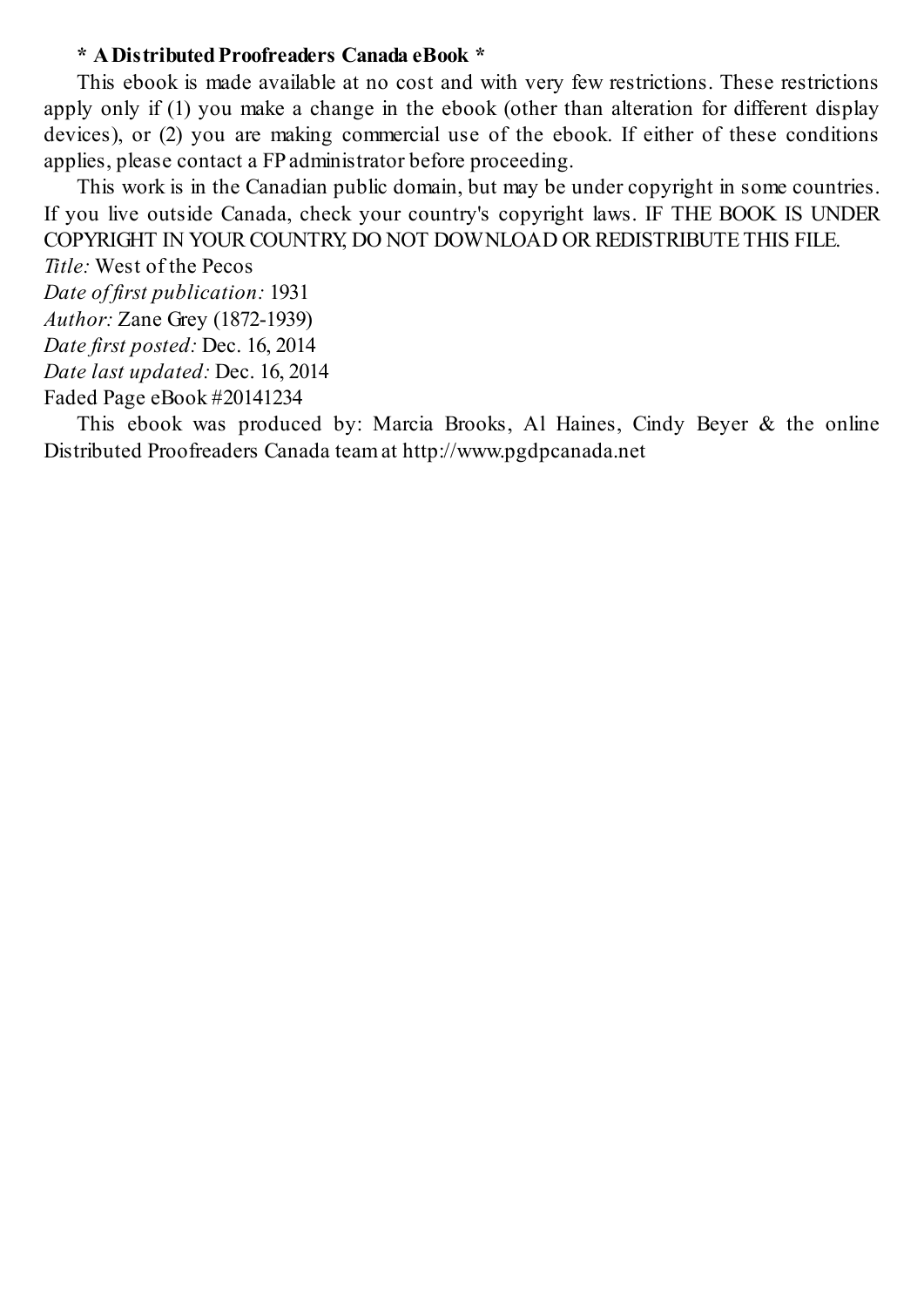### **WEST OF THE PECOS**

by ZANE GREY



NEW YORK P. F. COLLIER & SON CORPORAT ION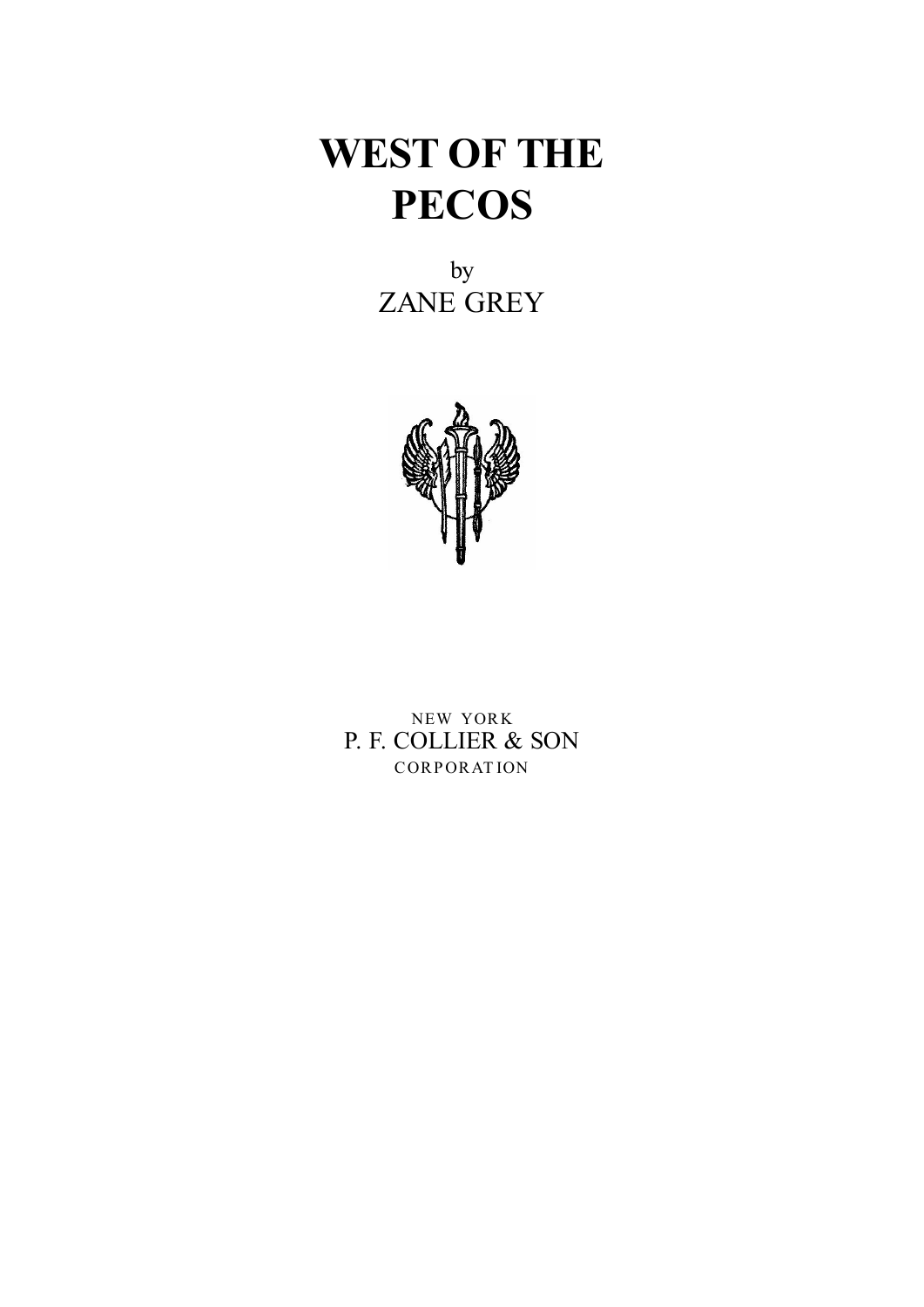#### WEST OF THE PECOS

*Copyright, 1931, 1937, by Zane Grey Printed in the United States of America*

All rights in this book are reserved. It may not be used<br>for dramatic, motion- or talking-picture purposes without<br>written authorization from the holder of these rights.<br>Nor may the book or part thereof be reproduced in an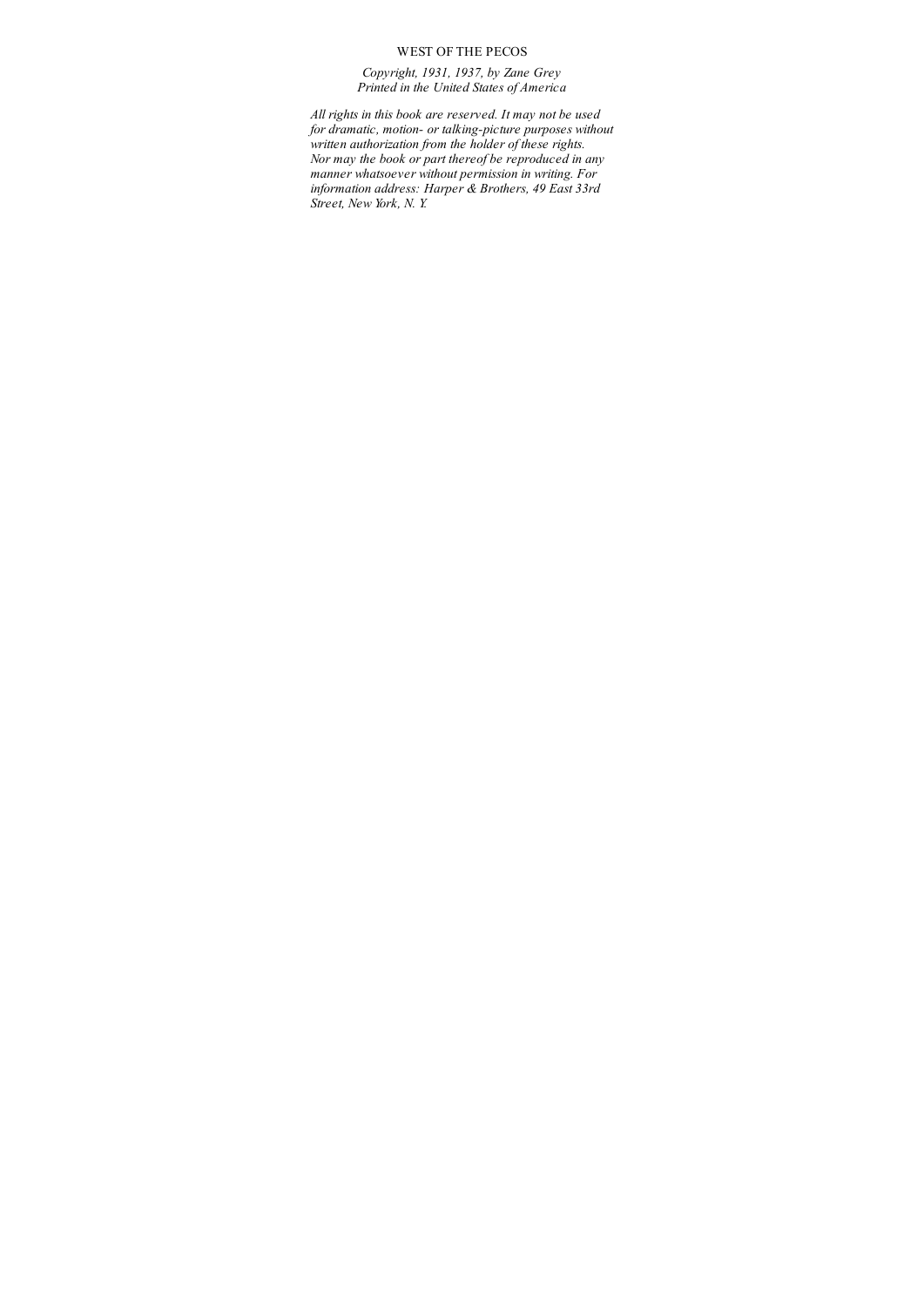### WEST OF THE PECOS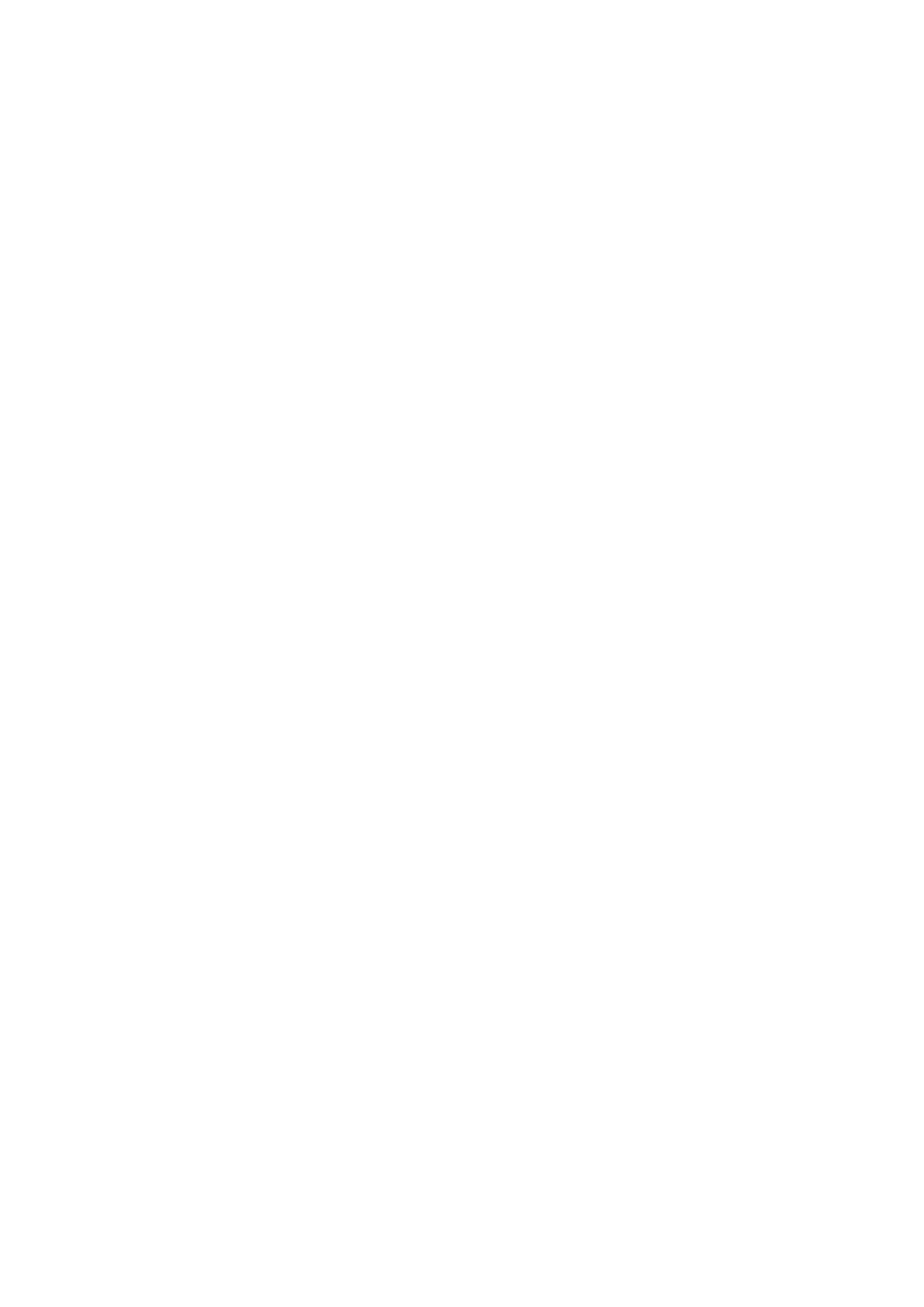$W$  HEN Templeton Lambeth's wife informed him that if God was good they might in due time<br>expect the heir he had so passionately longed for he grasped at this with the joy of a man expect the heir he had so passionately longed for, he grasped at this with the joy of a man whose fortunes were failing, and who believed that a son might revive his once cherished dreamof a new and adventurous life on the wild Texas ranges west of the Pecos River.

That very momentous day he named the expected boy Terrill Lambeth, for a beloved brother. Their father had bequeathed to each a plantation; one in Louisiana, and the other in eastern Texas. Terrill had done well with his talents, while Templeton had failed.

The baby came and it was a girl. This disappointment was the second of Lambeth's life, and the greater. Lambeth never reconciled himself to what he considered a scurvy trick of fate. He decided to regard the child as he would a son, and to bring her up accordingly. He never changed the name Terrill. And though he could not help loving Terrill as a daughter, he exulted in her tomboy tendencies and her apparently natural preferences for the rougher and more virile pleasures and occupations. Of these he took full advantage.

Lambeth saw that Terrill had teachers and schooling beginning with her fifth year, but when she reached the age of ten he was proudest of the boyish accomplishments he had fostered, especially her skill in horsemanship. Terrill could ride any four-footed animal on the plantation.

Then came the Civil War. Lambeth, at that time in his middle thirties, obtained an officer's commission, and his brother, Terrill, enlisted as a private.

During this period of slow disintegration of the South's prosperity Mrs. Lambeth had her innings with Terrill. Always she had been under the dominance of her husband, and could not stress the things she desired to see inculcated in her daughter. She belonged to one of the old Southern families of French extraction, and after her marriage she had learned she had not been Lambeth's first love. Pride and melancholy, coupled with her gentle and retiring virtues, operated against her opposing Lambeth in his peculiar way of being happy by making Terrill's play as well as work those of a boy. But during the long and devastating war the mother made up greatly for those things she feared Terrill had lacked. Before the end of the war, when Terrill was fifteen, she died, leaving her a heritage that not all the girl's passionate thirst for adventure nor her father's influence could ever wholly eradicate. Lambeth returned home a Colonel, destined to suffer less grief at finding himself ruined as a planter, than at the certainty of his brother's early demise. Terrill had fallen victim to an incurable disease during the war, and had been invalided home long before Lee's surrender.

His wife's death and his ruin did not further embitter Lambeth, inasmuch as these misfortunes left the way unobstructed for tearing up root and setting out for the western frontier of Texas, where vast and unknown rangelands offered fortune to a man still young enough to work and fight.

Texas was a world in itself. Before the war Lambeth had hunted north as far as the Panhandle and west over the buffalo plains between the Arkansas and the Red Rivers. He had ideas about the future of the country. He was tired of cotton raising. Farther west he would roam to the land beyond the vague and wild Pecos, about which country alluring rumors had reached his ears.

Colonel Lambeth's first move upon arriving home was to free those slaves who still remained on his plantation despite the freedom for which the war had been waged. And the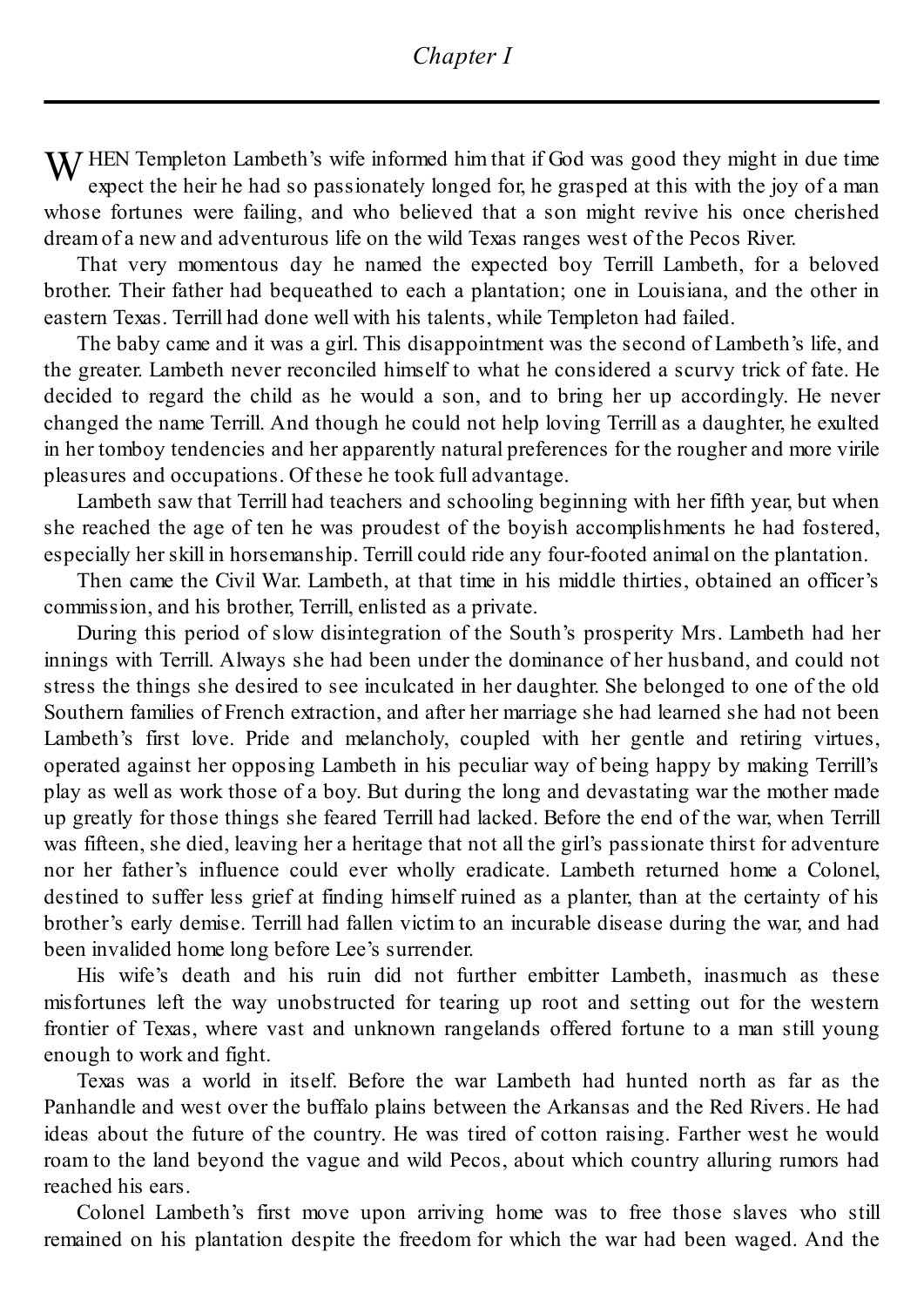next, after selecting several favorite horses, a wagon and equipment, and a few possessions that would have been hard to part with, he put the plantation and everything on it under the hammer. Little indeed did he realize fromthis sale.

Then came news of his brother's death and with it a legacy sufficient to enable him to carry on. But Lambeth had had enough of a planter's ups and downs. The soil was poor and he had neither the desire nor the ability to try again. The West called. Texans impoverished by the war, and the riff-raff left over fromthe army, were spreading far and wide to the north and west, lured on by something magnetic and compelling.

Lambeth journeyed across the Mississippi, to return with sad and imperishable memories of his brother, and with the means to fulfill his old forlorn hope—to find and stock a ranch in the **West**.

Two of Lambeth's younger generation of slaves, out of the many who wanted to cleave to him, he listened to, appreciative of what their help would mean on such a hazardous enterprise as he was undertaking.

"But, Sambo, you're a free man now," argued Lambeth.

"Yes, suh, I sho knows I'se emancipated. But, Kuhnel, I don' know what to do with it."

This was a problem Sambo shared with the other slaves. He had been sold to the Lambeth plantation from the Texas plains, and was a stalwart, sober negro. Lambeth had taken Sambo on his latest buffalo hunts, finding in him a most willing and capable hand. Moreover he was one of the few really good negro vaqueros. It was Sambo who had taught Terrill to stick like a burr on a horse and to throw a lasso. And he had always been devoted to the girl. This last fact decided Lambeth.

"Very well, Sambo, I'll take you. But what about Mauree?" And Lambeth indicated the handsome negress who accompanied Sambo.

"Well, Kuhnel, we done got married when you was away. Mauree's a-devilin' me to go along wid you. There ain't no better cook than Mauree, suh." Sambo's tone was wheedling.

Lambeth settled with this couple, but turned a deaf ear to the other loyal negroes.

The morning of their departure, Terrill walked along the old road between the canal and the grove of stately moss-curtained oaks that surrounded the worn and weathered Colonial mansion.

It was early spring. The air was full of the sweet, fragrant languor of the South; mockingbirds were singing, full-throated and melodious; meadow larks and swamp blackbirds sang their farewell to the South for that season; the sky was blue and the sun shone warm; dewdrops like diamonds sparkled on the grass.

Beyond the great lawn a line of dilapidated old cottages faced the road, vacant-eyed and melancholy. From only a few rose the thin columns of blue smoke that denoted habitation. The happy, dancing, singing slaves were gone, and their whitewashed homes were falling to ruin. Terrill had known them all her life. It made her sad to say good-by to them, yet she was deeply glad that it was so and that slaves were no longer slaves. Four years of war had been unintelligible to Terrill. She wanted to forget that and all of the suffering and the bitterness.

When she returned from this, her last walk along the beloved old canal with its water-lily pads floating on the still surface, she found the horses in the yard, and Sambo carrying out her little brass-bound French trunk.

"Missy Rill, I done my best," said Sambo, as he shoved the trunk into the heavily laden canvas-covered wagon.

"Sambo, what're you sneakin' in on me heah?" demanded Lambeth, his sharp dark eyes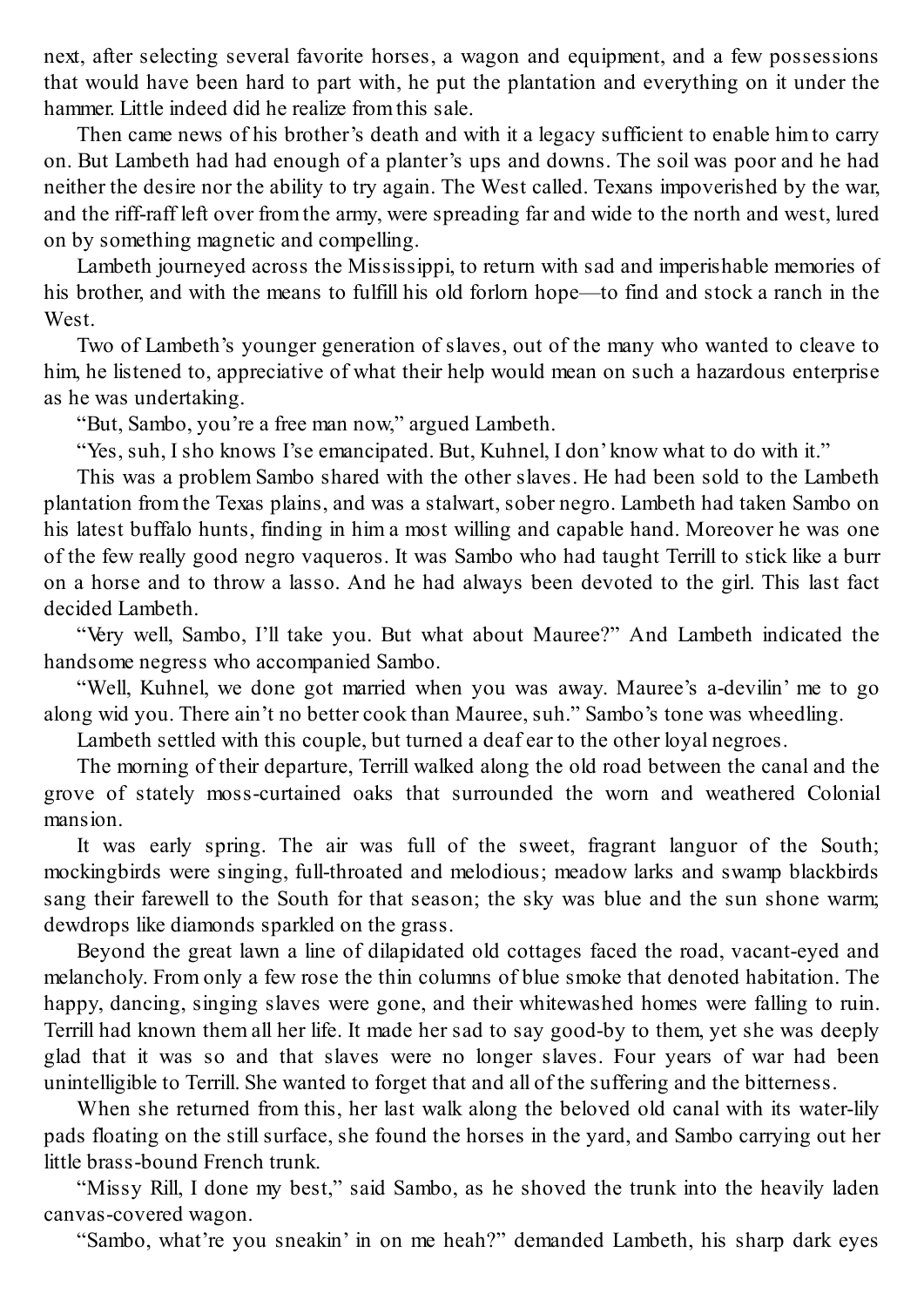taking in the situation.

"Missy's trunk, suh."

"Rill, what's in it?" queried her father.

"All my little treasures. So few, Dad! My jewelry, laces, pictures, books—and my clothes."

"Dresses, you mean? Rill, you'll not need them out where we're goin'," he replied, his gaze approving of her as she stood there in boy's garb, her trousers in her boots, her curls hidden under the wide-brimmed, soft hat.

"Never?" she asked, wistfully.

"I reckon never," he returned, gruffly. "After we leave heah you're the same as a real son to me. . . . Rill, a girl would be a handicap, not to speak of risk to herself. Beyond Santone it's wild country."

"Dad, I'd shore rather be a boy, and I will be. But it troubles me, now I face it, for really I— I'ma girl."

"You can go to your Aunt Lambeth," responded her father, sternly.

"Oh, Dad! . . . You know I love only you—and I'mcrazy to go West. . . . To ride and ride! To see the buffalo, the plains, and that lonely Pecos country you tell me aboot! That will be glorious. . . . But this mawnin', Dad, I'msorrowful at leavin' home."

"Rill, I am, too," replied Lambeth, with tears in his eyes. "Daughter, if we stayed heah we'd always be sad. And poor, too!—But there we'll take fresh root in new soil. We'll forget the past. We'll work. Everything will be new, strange, wonderful. . . . Why, Rill, if what I heah is true we'll have to fight Mexican hoss thieves and Comanche Indians!"

"Oh, it thrills me, Dad," cried Terrill. "Frightens me! Makes cold chills creep up my back! But I'd not have it otherwise."

And so they rode away from the gray, dim mansion, out under the huge live oaks with their long streamers of Spanish moss swaying in the breeze, and into the yellow road that stretched away along the green canal.

Sambo headed the six free horses in the right direction and rode after them; Mauree drove the big wagon with its strong team of speckled whites. Terrill came on behind, mounted on her black thoroughbred, Dixie. Her father was long in catching up. But Terrill did not look back.

When, however, a mile down the road they reached the outskirts of the hamlet where Terrill's mother was buried, she looked back until her tear-blurred eyes could no longer distinguish objects. The day before she had taken her leave of her mother's grave, a rending experience which she could not endure twice.

All that endless day memories of the happy and grievous past possessed Terrill as she rode.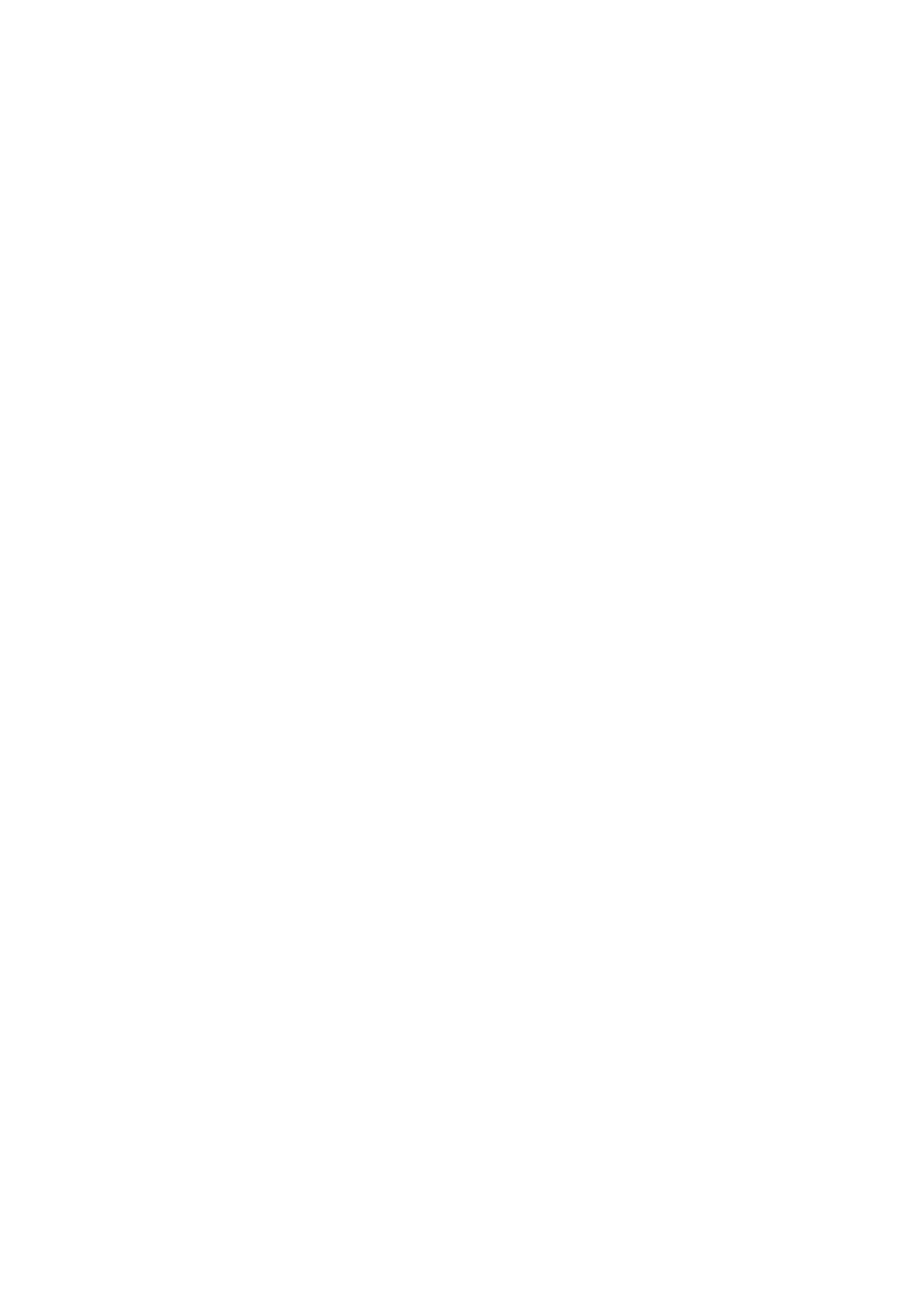L AMBETH traveled leisurely. He meant to make this long-wished-for journey an education.<br>Most of his life he had lived in that small part of Texas which adioined Louisiana, and Most of his life he had lived in that small part of Texas which adjoined Louisiana, and partook of its physical and traditional aspects. Now he wanted to find the real Texas—the Texas that had fallen at the Alamo and that in the end had conquered Santa Ana, and was now reaching north and west, an empire in the making.

To that end he traveled leisurely, halting at the occasional hamlets, making acquaintances on the way. Sometimes when sunset overtook his little cavalcade on the march he would camp where they were, usually near grass and water. Terrill grew to love this. Sambo made her bed in the wagon under the canvas, where she felt snug, and safe from prying eyes. To wear boy's clothes had once been fun for Terrill; now it augmented a consciousness that she was not what she pretended to be, and that sooner or later she would be found out. Otherwise as days and leagues lengthened between her and the old home she began keenly to live this adventure.

They stayed only one night in Austin, arriving after nightfall and departing at dawn. Terrill did not have much opportunity to see the city, but she did not like it. New Orleans had been the only large place she had visited, and it, with its quaint streets and houses, its French atmosphere, had been very attractive to her.

From Austin to San Antonio the road was a highway, a stage line, and a thoroughfare for travelers going south and west, and Terrill found it tremendously interesting. So long as she could be astride Dixie and her contact with people confined to the rôle of a looker-on, she was happy. To ride through the long days and at night to creep into her snug bed in the wagon brought her an ever-growing joy. She could have gone on this way forever.

When they arrived at San Antonio, however, Terrill seemed plunged into a bewildering, bustling world, noisy, raw, strange, repellent to her, and yet strangely stirring. If only she really were a boy! How anyone could take her for a boy seemed incredible. Her masculine garb concealed the feminine contours of her form, almost to her satisfaction, but her face discouraged her terribly. At the hotel where they stayed Terrill regarded herself in the mirror with great disapproval. Her sunny curls, her violet eyes, above all her smooth girlish skin these features that had been the joy of her mother, and which somehow in the past had not been distasteful to Terrill—now accorded her increasing embarrassment, not to say alarm. She must do something about it. Nevertheless, reflection relieved her, inasmuch as it made clear there could be no particular annoyance while they were traveling. She would never see the same people twice.

She had to remain in her room, next to her father's, unless she was accompanied by him or Sambo. Lambeth was tremendously keen on the track of something, and he went everywhere; but he took Terrill along with him whenever she wanted to go. Or he would send her to a store with Sambo. This pleased Terrill, for she had money to spend, and that was a luxury vastly pleasant. Only Sambo was disconcerting. Boy's boots and pants did not change his adored young mistress to him.

"Sambo, stop callin'me Miss Rill," protested Terrill. "Call me Master Rill."

"I sho will, Missy Rill, when I thinks aboot it. But you is what you is an' you can't nebber be what you ain't."

One morning, accompanied by Sambo, she went farther down the main street than usual.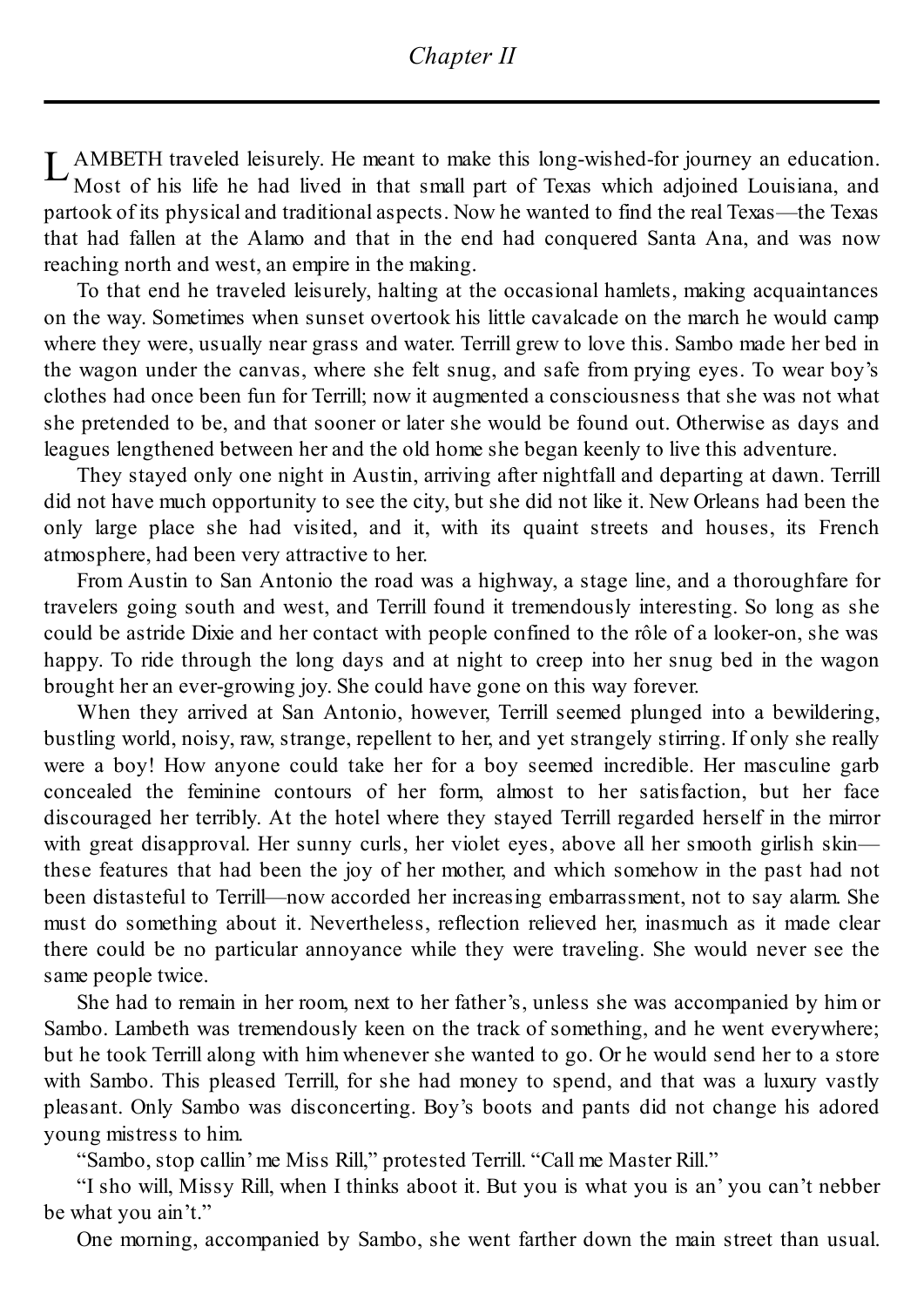The horsemen and wagons and the stage-coaches accorded Terrill an increasing delight. They smacked of the wild, vast open Texas land, about which she had heard so much.

A little store attracted her, but she did not go in the first time she passed it because it stood next to a noisy saloon, in front of which shaggy, dusty saddled horses gave evidence of riders within. But finally Terrill yielded to temptation and entered the store, very soon to forget all about Sambo. When she had indulged her fancy to the extent of compunction, and had started out, she suddenly remembered him. He was nowhere to be seen. Then loud voices outside augmented anxiety to alarm. She ran out. Sambo was not waiting for her.

Terrill started hurriedly down the street, aware that several men were moving violently just ahead of her. As she got even with the door of the saloon it swung open and a man, backing out, collided with her, sending her sprawling. Her packages flew out of her hands. Terrill indignantly gathered herself together, and recovering her belongings, stood up, more resentful than alarmed. But suddenly she froze in her tracks.

The man had a gun in each hand, which he held low down, pointing into the wide open door. All the noise had ceased. Terrill saw men inside, one of whom was squirming on the floor.

"Reckon thet'll be aboot all," announced the man with the guns, in a cold voice. "Next time you deal crooked cairds it shore won't be to Pecos Smith."

He backed by Terrill. "Kid, untie my hoss. . . . Thet bay. An'lead himheah," he ordered.

Terrill obeyed clumsily. Sheathing one of the guns the man retreated until he bumped into his horse. He had a young clear-cut cold profile, set and ruthless. From the high curb he mounted his horse in a single step.

"Smith, we'll know next time you happen along," called a rough voice fromthe saloon. Then the door swung shut.

"What you shakin' aboot, boy?" queried Smith, in a cool, drawling voice, suggestive of humor.

"I—I don't know, sir," faltered Terrill, letting go the bridle. This was her closest contact with one of these tawny stalwart Texans. And this one had eyes too terrible for her to look into. A smile softened the set of his lean hard face, but did not change those light piercing eyes.

"Wal, I only shot his ear off," drawled Smith. "It stuck out like a jack rabbit's. . . . Much obliged, sonny. I reckon I'll be goin'."

Whereupon he rode off at a canter. Terrill watched the lithe erect figure with mingled sensations. Then she stepped back upon the pavement. At this juncture Sambo appeared. Terrill ran to meet him.

"Oh, Sambo!—I was so frightened," she cried, in relief. "Let's hurry. . . . Where did you go?"

"I'se done scared myself," replied the negro. "I was waitin' by dat do when one of dese wild Texans rode up an' got off. He seen me an' he sed, 'Niggah, move away from mah vecinnity.' An'I sho moved. He got into a fight in here, an' when he come backin' out wid dem big guns I was scared wuss."

"Santone," which was what its inhabitants called San Antonio, appeared crowded with Texans and hordes of other men. Terrill took the Texans to be the rangy, dusty-booted youths, tight-lipped, still-faced, gray-eyed young giants, and the older men of loftier stature who surely were the fathers of the boys. Terrill was suddenly crestfallen when she became aware that she had several times been interested at sight of handsome young men. And this Pecos Smith had strangely thrilled her. Despite the terror and revulsion he had roused, his memory haunted her.

The Mexicans, the teamsters, the soldiers, the endless hurrying, colorful throng of men,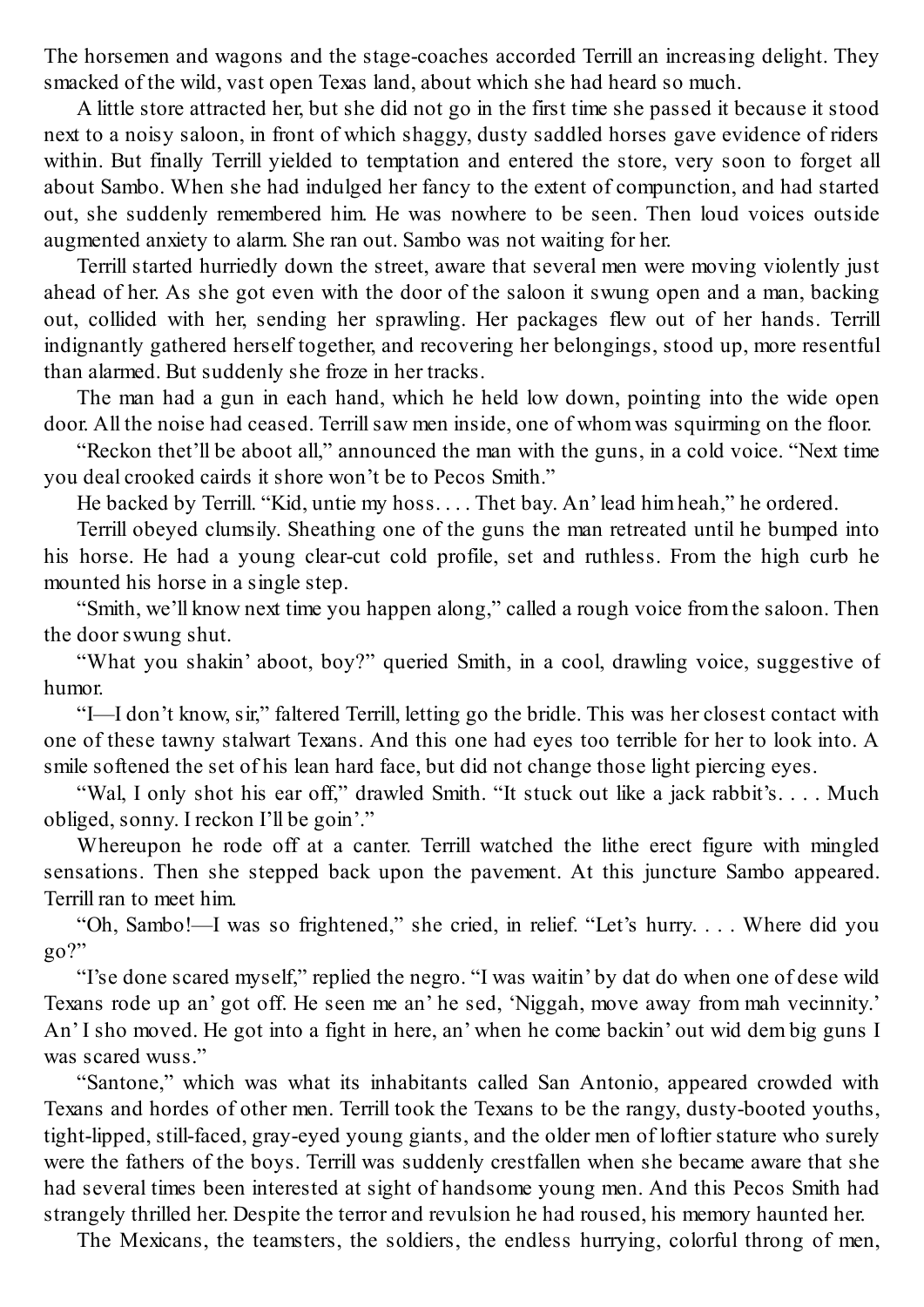gave Terrill a vague and wonderful impression. These were men of the open, and according to her father they had come from everywhere. Buffalo-hunters on their way out to the plains to catch the buffalo herds on their spring migration north; horse-dealers and cattlemen in from the ranches; idle, picturesque Mexicans with their *serapes*, their tight-legged flared-bottom trousers, their high-peaked sombreros; here and there a hard-eyed, watching man whom Lambeth designated as a Texas Ranger; riders on lean, shaggy, wild horses; tall men with guns in their belts; black-coated, black-hatted gamblers, cold-faced and usually handsome; and last, though by far not least, a stream of ragged, broken, often drunken men, long-haired, unshaven, hard and wretched, whose wolfish eyes Terrill did not want to meet. These, according to Lambeth, were the riff-raff left of the army, sacrificed to a lost cause. He also remarked emphatically that he desired to put such men and such reminders far behind him.

"Rill, I've an hour now," said her father, on their third day at San Antonio. "Reckon I won't let you miss the Alamo. As long as Texas exists the Alamo will be sacred. Every boy should stand once on that bloody altar of heroismand country."

Terrill knew the story as well as any Texas boy. She tripped along beside her father, whose strides covered a good deal of ground. And soon they were on the threshold of the historic edifice. Lambeth had been there before. A distant relative of his had fallen in that battle. He took Terrill around and showed her where and how the besiegers had been repelled so long and with such deadly loss.

"Santa Ana had four thousand Mexican soldiers under him," explained Lambeth. "They surprised the Americans by charging before daylight. But twice they were repulsed with terrific loss, and it looked as if the greasers would retreat. But Santa Ana drove themto another attack. They scaled the walls, and finally gained the top, from which they poured down a murderous fire. Then the Alamo doors were forced and a breach opened in the south wall. Hell broke loose. . . . In this room heah Bowie, who was ill, was murdered on his bed. . . . Over heah Travis died on his cannon. . . . And heah Davy Crockett went down with a ring of daid aboot him. . . . Rill, I could ask no more glory than that for my son. . . . The Texans perished to a man. One hundred and eighty-two of them. They killed sixteen hundred of Santa Ana's soldiers. Such were Texans of that day."

"Oh, how splendid!" cried Terrill. "But it horrifies me. I can see them fighting. . . . It must be in our blood, Dad."

"Yeah. . . . Never forget the Alamo, Rill. Never forget this heritage to Texans. We Southerners lost the Civil War, but we can never lose the glory of freein' Texas from Spanish rule."

Pensive and roused by turns, Terrill went back up-town with her father. Later that day she experienced a different kind of stimulation—something intimate and exciting. Lambeth took her to the large outfitting store, where he purchased a black Mexican saddle with *tapadores*, a silver-mounted bridle and spurs, *riata*, gauntlets, bandanas, and a sombrero so huge that when Terrill donned it she felt under a heavy cloud.

"Now you will be a vaquero," said Lambeth, proudly.

Terrill observed that he bought guns and ammunition, though he had brought along his English arms; also knives, belts, axes, a derringer for her, and in fact so many things that Terrill had her doubts that the wagon would carry them all. But she was to learn, presently, that he had acquired another and larger wagon which Sambo was to drive with two teams.

"Rill, I may as well tell you now," announced her father, "that I've given up the plan of followin' the stage road. Too many travelers, not healthy to meet west of Santone! We'll start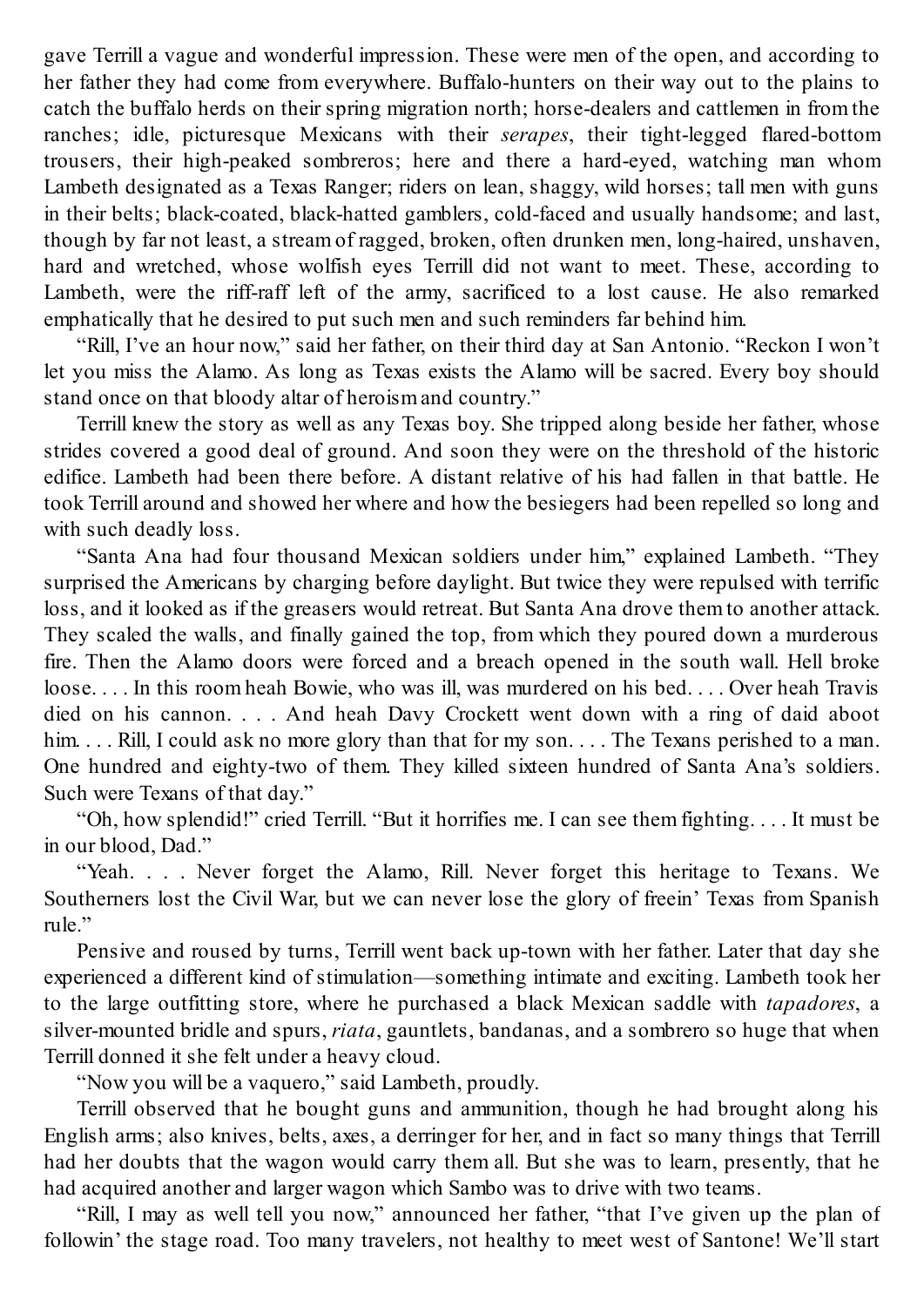out with some buffalo-hunters I've met and travel with them for a while. You'll get to hunt buffalo with me. We'll see the country."

Two days later Terrill rode out with a fair-sized cavalcade, there being six wagons besides her father's, and eight men, none of whom, however, were mounted. They were experienced buffalo-hunters, knew the country, and hunted buffalo for meat and hides. Much to Terrill's relief, there was not a young man in the party.

They traveled in a northwesterly direction, along a stream where beautiful pecan trees lined the banks. These Texans were hard drivers. When sunset came the first day they must have made thirty miles. Sambo with his heavy wagon did not get in until after dark, a fact that had worried Lambeth.

The hunters took good-natured notice of Terrill, but she was sure none of them suspected her secret. This night she had courage to sit back at the edge of the camp-fire circle, and listen. They were a merry lot, mostly ranchers and horse-raisers. One of them had been a Texas Ranger, and he told bloody tales which made Terrill's flesh creep. Another of the group, a stockman from the Brazos River, talked a good deal about the *L'lano Estacado* and the Comanche Indians. On a former hunt he, with comrade hunters, had been camping along the Red River, and had narrowly missed losing their scalps.

"Them Comanches air shore gettin' bad," he said, shaking a shaggy head. "An' it's this heah buffalo-huntin' thet's rilin' them. Some day Texas will have to whip off not only the Comanches, but the Arapahoes, the Kiowas, the Cheyennes, mebbe all the Plains Injuns."

"Wal, I reckon we're too early an' too fer south fer the Comanches at this time of year," remarked another. "Buffalo herds comin' up from the Rio Grande won't be as far as the Red River."

"We'll strike them this side of Colorado," replied the red-faced hunter. "Which is a darn good thing, fer thet river ain't no slouch to cross. Our friend Lambeth heah would have hell."

"No, he could haid the Colorado. Fair to middlin' road. But I don't know the country west."

Terrill might indeed have been a boy, considering the sensations aroused in her by this casual talk of hostile Indians, the Staked Plains, dangerous rivers, stampeding buffalo, and the like. But sometimes the lamentable fact that she was a girl forced itself upon her when she lay in bed unable to sleep, prey to feminine emotions that she could never dispel, yet all the while tingling with the wonder and zest of her existence.

Several days later, Terrill, riding with Sambo, somewhat behind the other wagons, imagined she heard something unusual.

"Listen, Sambo," she whispered, turning her ear to the south. Had she only imagined that she heard something?

"I doan heah nuffin'," replied the black.

"Maybe I was wrong.... No! There it comes again."

"Lud, Massa Rill, I sho hopes yo doan heah somethin' like thunder."

"That's just it, Sambo. . . . Rumble of low thunder. Listen!"

"I doan heah it yet. Mebbe stormdown dat way."

"Sambo, it cain't be ordinary thunder," cried Terrill, excitedly. "It doesn't stop. It keeps right on. . . . It's getting louder."

"By gar! I heahs it now, Massa Rill," returned the negro. "I knows what dat is. Dar's de buffalo! Dat's de main herd, sho as I'se born."

"Main herd!—Oh, that hunter Hudkins was wrong, then. He said the main herd was not due yet."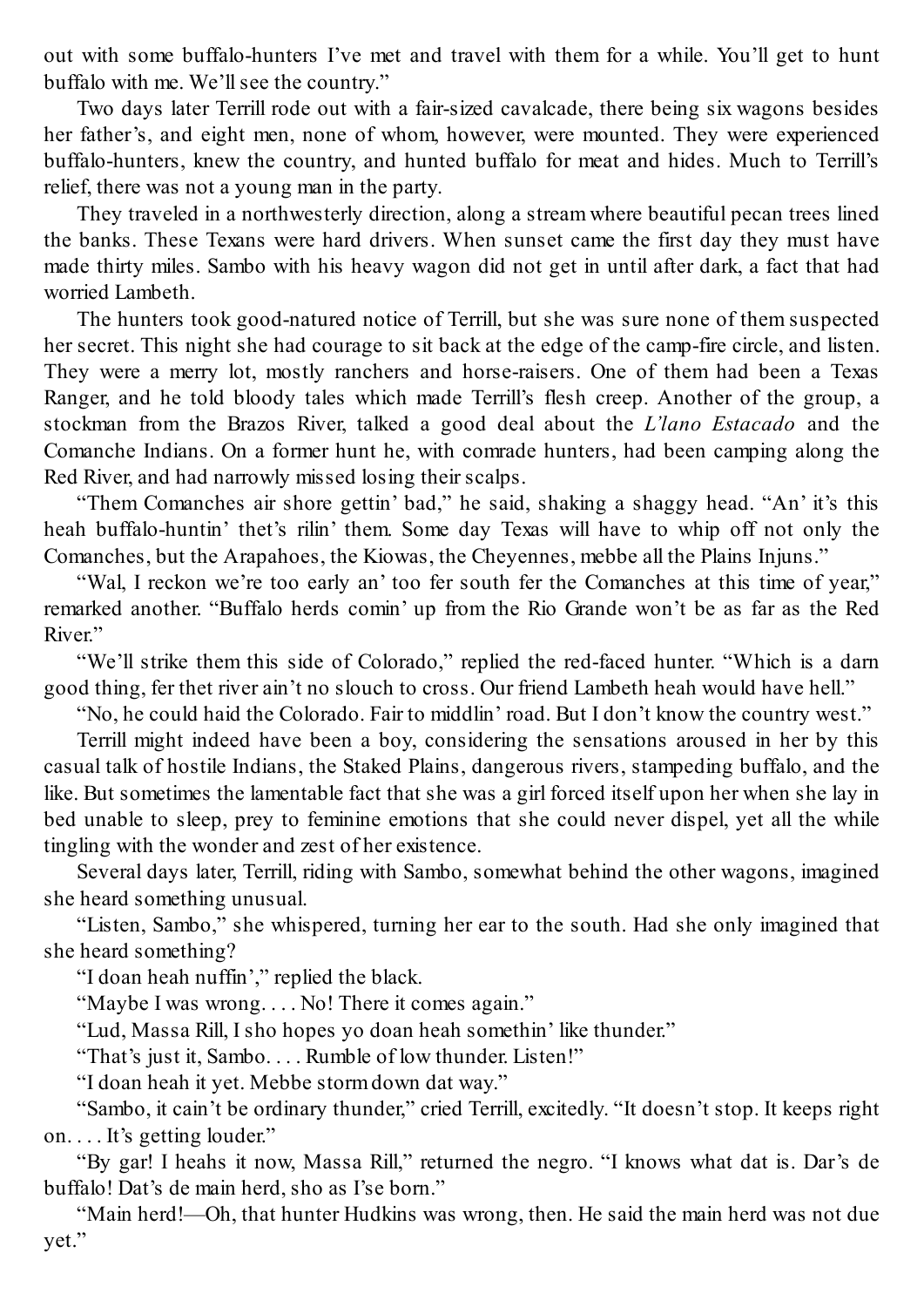"Deys comin' an' dey's runnin', Massa Rill."

The rumble had grown appreciably louder, more consistent and deeper, with a menacing note. Lambeth and the saddle-horses had vanished in a dusty haze. Terrill thought she noted a quickening in the lope of the buffalo passing, closer pressing together of the lines, a gradual narrowing of the space around the wagons.

"Oh, Sambo, is it a stampede?" cried Terrill, suddenly seized by fright. "What has become of Dad? What will we do?"

"I dunno, Missy. I'se heahed a stampede, but I nebber was in one. Dis is gittin' bad. It sho is. We'se gotta be movin'."

Sambo ran and turned Mauree's team in the direction the buffalo were moving. Then he yelled for Terrill to get off her horse and climb into Mauree's wagon.

"What'll I do with Dixie?" screamed Terrill, as she dismounted.

"Lead himso long's yu can," yelled Sambo, and ran for his wagon.

Terrill thought she would have to mount Dixie again to catch up with Mauree. But she made the wagon, and vaulting high she got on, still hanging to the bridle. Fortunately it was long. Dixie loped behind, coming close so that Terrill could almost reach him. Then she saw Sambo's team gaining at a gallop. He did not pull them to accommodate Mauree's gait until at the heels of Dixie.

Then fearfully Terrill gazed from one side to the other. The streams of buffalo had closed in solid and were now scarcely a hundred yards from the wagons. The black and tawny beasts appeared to bob up and down in unison. Dust rolled up yellow and thick, obscuring farther view. Behind, the gap was filling up with a sea of lifting hoofs and shaggy heads. It was thrilling to Terrill, though her heart came up in her throat. The rumble had become a trampling roar. She saw that Sambo's idea was to keep his big wagon behind Mauree's smaller one, and try to run with the beasts, hoping they would continue to split behind it. But how long could the horses keep that gait up, even if they did not bolt and leave the wagons to be crushed? Terrill had heard of whole caravans being flattened out and trodden into the plain. Dixie's ears were up, his eyes wild. But for Terrill's presence right close, holding his bridle, he would have run away.

Soon Terrill became aware that the teams were no longer keeping up with the buffalo. That lumbering lope had increased to a gallop, and the space between the closing lines of buffalo had narrowed to half what it had been. Terrill saw with distended eyes those shaggy walls converging. There was no gap behind Sambo's wagon—only a dense, gaining, hairy mass. Sambo's eyes rolled till the whites stood out. He was yelling to his horses, but Terrill could not hear a word.

The trampling roar seemed engulfed in deafening thunder. The black bobbing sea of backs swallowed up the open ground till Terrill could have tossed her sombrero upon the shaggy humps. She saw no more flying legs and hoofs. When she realized that the increased pace, the change from a tame lope to a wild gallop, the hurtling of the blind horde, meant a stampede and that she and the two negroes were in the midst of it, she grew cold and sick with terror. They would be lost, smashed to a pulp. She shut her eyes to pray, but she could not keep themshut.

Next she discovered that Mauree's team had bolted. The wagon kept abreast of the beasts. It swayed and jolted, almost throwing Terrill out. Dixie had to run to keep up. Sambo's team came on grandly, tongues out, eyes like fire, still under control. Then Terrill saw the negro turn to shoot back at the charging buffalo. The red flame of the gun appeared to burst right in the faces of the maddened beasts. They thundered forward, apparently about to swarm over the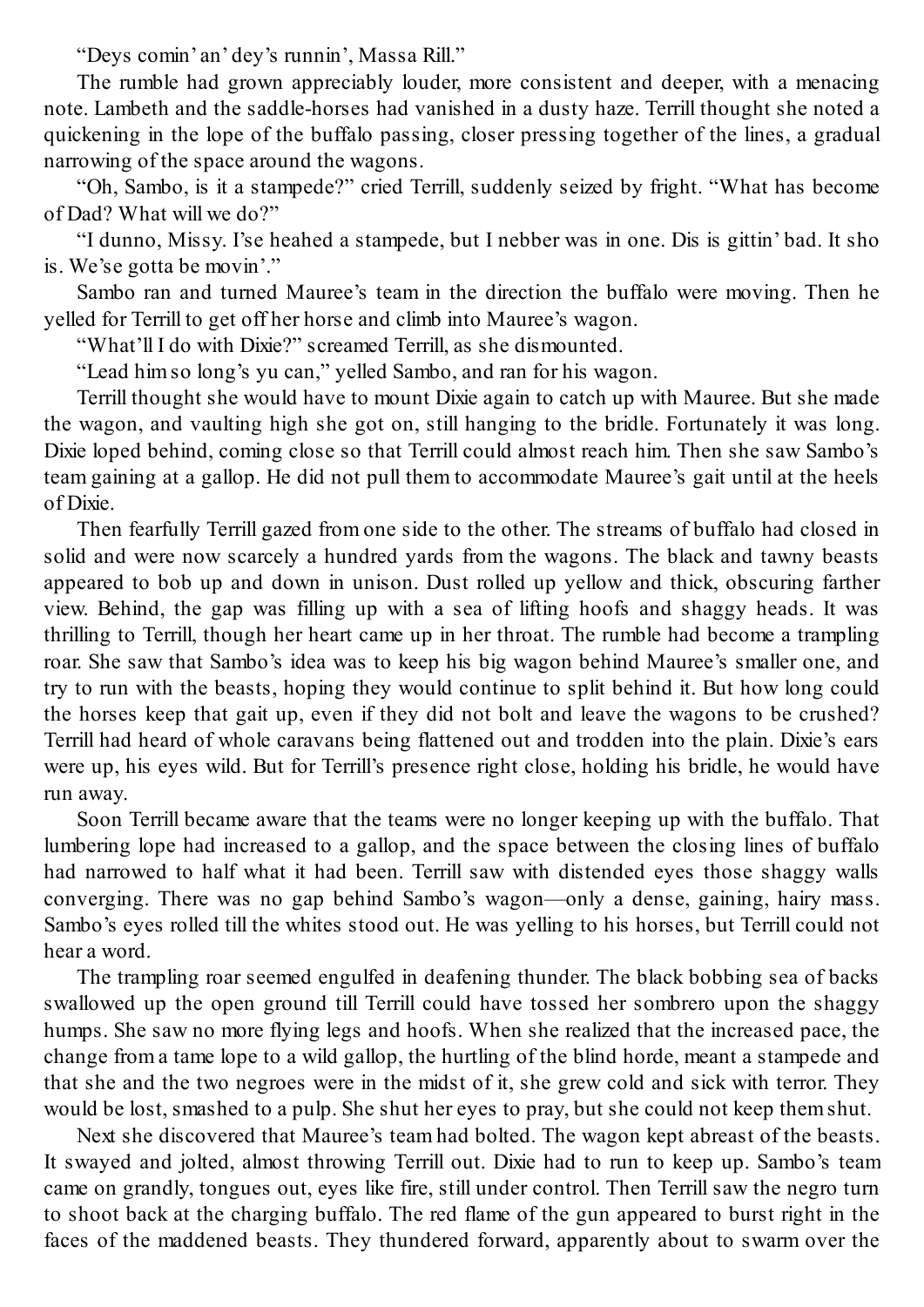wagon.

Clamped with horror, hanging on to the jolting wagon, Terrill saw the buffalo close in alongside the very wheels. A shroud of dust lifted, choking and half blinding her. Sambo blurred in her sight, though she saw the red spurt of his gun. She heard no more. Her eyes seemed stopped. She was an atom in a maelstrom. The stench of the beasts clogged her nostrils. A terrible sense of being carried along in a flood possessed her. The horses, the wagons, were keeping pace with the stampede. Dixie leaped frantically, sometimes narrowly missing the wagon. Just outside the wheels, rubbing them, swept huge, hairy, horned monsters that surely kept himrunning straight.

The agony of suspense was insupportable. Terrill knew she soon would leap out under the rolling hoofs. It could not last much longer. The horses would fall or fail, and then—. Sambo's gun burned red through the dust. Again the wall on each side moved ahead, faster, and appeared to draw away. Little by little the space widened. Terrill turned to gaze ahead. The herd had split. Dimly she saw an X-shaped space splitting, widening away froma high gray object.

Terrill lost the clearness of her faculties then and seemed clutched between appalling despair and hope. But surely the wagon slowed, careened, almost upset. Then it stopped and Terrill closed her eyes on the verge of collapse.

But nothing happened. There was no crash—no pounding of her flesh. And again she could hear. Her ears registered once more the fearful trampling roar. She felt the wagon shaking under her. Then she opened her eyes. The wagon stood on a slant. Mauree had driven into the lea of a rocky knoll. Sambo's team, in a lather of froth and dust, heaved beside her, while Sambo, on foot, was holding Dixie. To Terrill's left the black woolly mass swept on. To the right she could not see for the knoll. But she sensed that the obstruction had split the herd and saved them. Terrill fell back spent and blind in her overwhelming reaction.

The roar rolled on, diminishing to thunder, then gradually lessening. The ground ceased to shake. In an hour the stampede was again a low rumble in the distance.

"De good Lawd was wif us, Missy Rill," said Sambo, leading Dixie to her. Then he mounted to the seat of his wagon and calling to Mauree he drove back through the settling dust along the great trail. It was long, however, before Terrill got into the saddle again. At last the dust all blew away, to disclose Lambeth far ahead with the horses.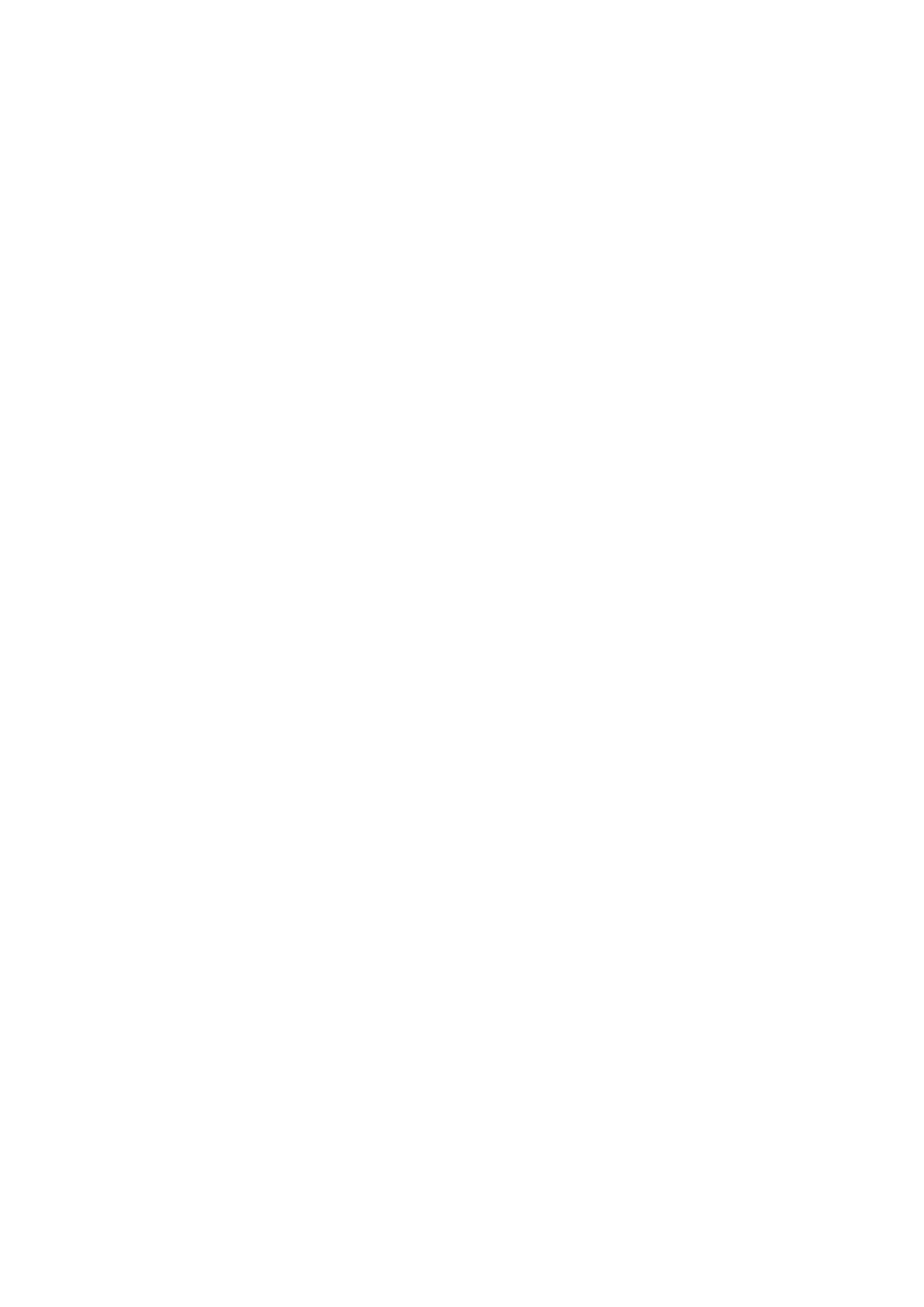$T$  HE Colorado River from the far eastern ridge top resembled a green snake with a shining line down the center of its back, crawling over rolling, vellow plains. In this terrain ragged black down the center of its back, crawling over rolling, yellow plains. In this terrain ragged black streaks and spots, and great patches stood out clearly in the morning sunlight. Only a few were visible on the north side of the river; southward from the very banks these significant and striking contrasts to the yellow and gray of plain extended as far as the eye could see, dimming in the purple obscurity of the horizon.

These black patches were buffalo. There were thousands in the scattered head of the herd, and in that plain-wide mass far to the south there were millions. The annual spring migration north was well on its way.

The hunters yelled lustily. Lambeth rode back to speak to Terrill, his black eyes shining. He seemed a changed man. Already sun and wind and action had begun to warm out the havoc in his face.

"Rill, they're heah," he called, exultantly. "What do you think of that sight?"

"Glorious!" replied Terrill, under her breath. She was riding beside Sambo on the wagon seat. Dixie had fallen lame, and Terrill, after riding two of the harder-gaited horses, had been glad of a reprieve fromthe daily saddle.

"Missy Rill, yo sho will kill yo'first buffalo today," declared the negro.

"Sambo, I'mnot crazy aboot firing that Henry rifle again," laughed Terrill.

"Yo didn't hold it tight," explained Sambo. "Mighty nigh kick yo flat."

Despite a downhill pull the wagons did not reach the Colorado until late in the afternoon. Hudkins, the leader of the expedition, chose a wooded bend in the river for a camp site, where a cleared spot and pole uprights showed that it had been used before. The leaves on the trees were half grown, the grass was green, flowers on long stems nodded gracefully, and under the bank the river murmured softly.

"Wal, you fellars fix camp while I go after a buffalo rump," ordered Hudkins, and strode off with what Terrill had heard him call his needle gun. She wondered what that meant, because the gun was almost as big as a cannon.

Terrill sat on the wagon seat and watched the men. This arriving at a new camp and getting settled had a growing attraction for her. Even if this life in the open had held no appeal for her, she would still gladly have accepted it because of the change it wrought in her father's health and spirits. How resolutely had he turned his back upon ruin and grief! He was not rugged, yet he did his share of the work. Sambo, however, was the one who had changed most. On the plantation he had not seemed different fromthe other negroes, except when on horseback. Here he appeared to be in his element and the laziness of a cotton-picker had departed. He wore boots and overalls. There was a gun belted around his lean hips. When he swung an ax and carried the heavy picks his splendid physique showed to advantage. He whistled as he worked, and like Mauree had fallen happily into this new way of life.

Presently Terrill's father came to her, carrying the Henry rifle.

"Rill, from now on you pack this on your hoss, in the wagon, by your bed, and everywhere."

"But, Dad, I'mafraid of the darned thing," expostulated Terrill.

Colonel Lambeth laughed, but he was inexorable. "Rill, farther west we'll hit the badlands.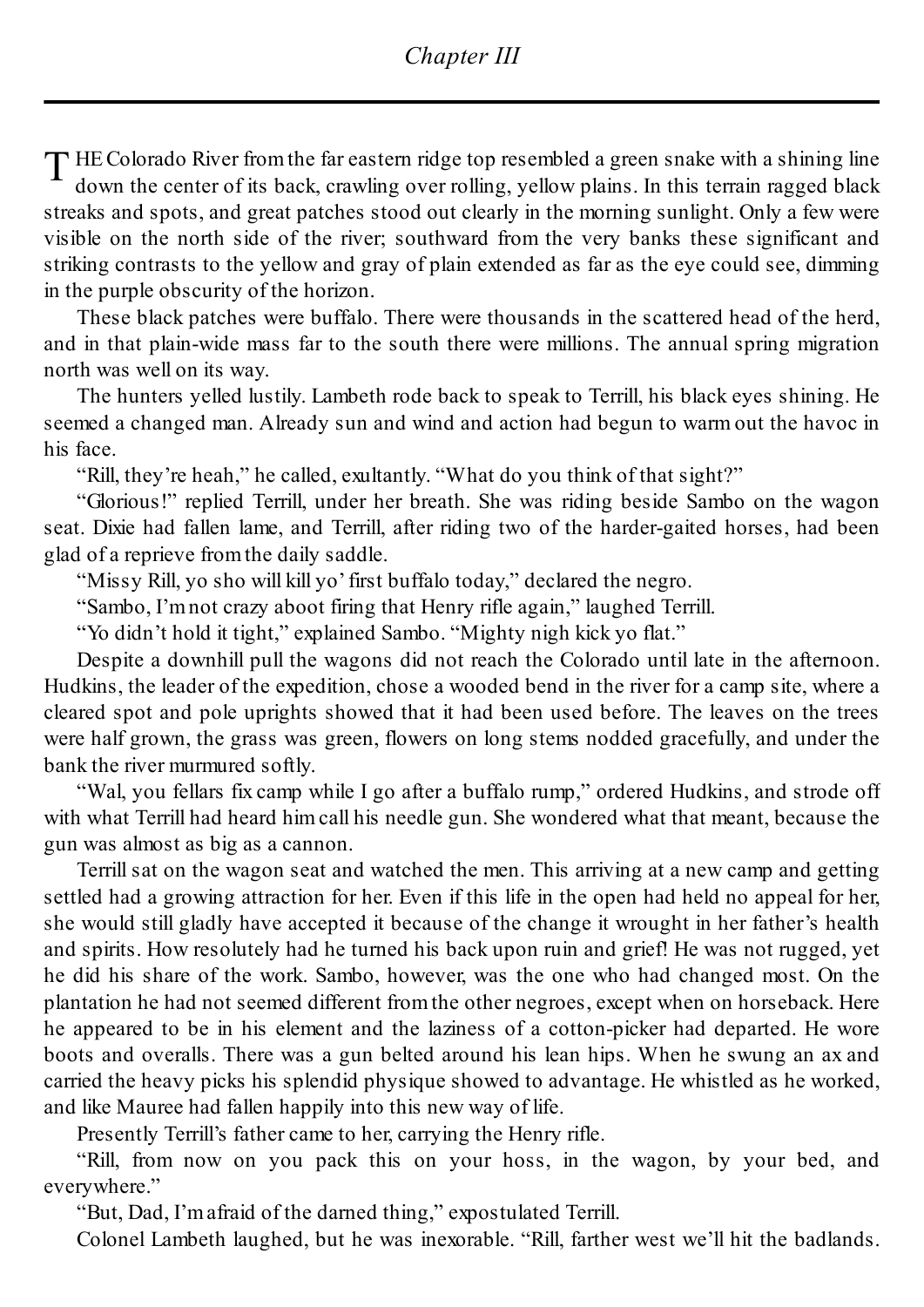Indians, outlaws, bandits, Mexicans! And we may have to fight for our lives. Red Turner has been across the Pecos. He told me today what a wild country it was. Cattle by the thousand and just beginnin' to be worth somethin'. . . . So come out and practice a little. Stuff a towel inside your shirt aboot where the gun kicks your shoulder."

Terrill accompanied Lambeth down to the river bank, where he directed Terrill how to load, hold, aim, and fire the big Henry. Terrill had to grit her teeth, nevertheless there was a zest in the thing her father insisted upon—that she fill the boots of a son for him. Five shots from a rest she fired, squeezing the rifle with all her might. The first shot was not so terrible, after all, but the bullet flew wide of the target. She did better on the second and third. And the last two she hit the black across the river, to her father's sober satisfaction. How seriously he took all this! It was no game to him.

"Sambo will clean the rifle for you," he said. "But that you should learn also. Familiarize yourself with the gun. Get used to handlin' it. Aim often at things without shootin'. You can learn to shoot as well that way without wastin' too many bullets."

Hudkins returned with the hump of a buffalo, from which were cut the steaks these hunters praised so much. Lambeth appeared as greedy as any of them. They made merry. Some one produced a jug of liquor which went the rounds. For a moment Terrill's heart stood still. She feared her father might ask her to take a drink. But he did not overstep the bounds of reason in his obsession to see in Terrill a son.

"Sonny, how you like rump steak?" asked Hudkins, merrily, of Terrill.

"It's got a kind of wild flavor," replied Terrill. "But I certainly like it."

She went to bed early, tired out fromthe jolting she had undergone on the high wagon seat. There were sundry places on her anatomy sore to the touch. And soon slumber claimed her. Some time in the night she awoke, an unusual thing for her. A noise had disturbed her rest. But the camp was dark and silent. A low rustle of leaves and a tinkle of water could scarcely have been guilty. Then from across the river a howl that curdled her blood. She sat up quivering in every muscle, and her first thought was that the dreaded Comanches were upon them. The howl rose again, somehow different. It seemed like the bay of a hound, only infinitely deeper, wilder, stranger, with a fierce, mournful note. Answers came from above camp, and then a chorus of chirping, shrieking barks. These sounds she at once associated with the wolves and coyotes that the hunters said followed the buffalo in packs. So Terrill lay back in relief and listened. It was long, however, before she stopped shivering and fell asleep again.

After all, Sambo and not her father took Terrill out to see the buffalo and perhaps shoot one. Lambeth had gone with the hunters.

"Missy Rill——"

"Say Master Rill, you pestifercatin' nigger," interrupted Terrill, only half in fun.

"Sho I done forgot," replied Sambo, contritely. "Wal, Massa Rill, tain't goin' be no trick atall fo' yo' to kill a buffalo. An'it'llsho tickle the Kuhnel."

No boy could have been any more eager than Terrill, nor half so scared. She trotted along beside the striding negro, packing the heavy rifle, all eyes and ears. She saw birds and rabbits, and presently had her first view of wild turkeys and deer. The surprise to Terrill was their exceeding tameness. Then she heard the boom of guns far over the ridge of grassy ground. Sambo said the hunters were at it and that Terrill would soon see buffalo at close range.

Suddenly Sambo dragged her into the cover of the trees and along the edge of the woods to a log. This appeared to be at a bend of the river from where Terrill could discern a slope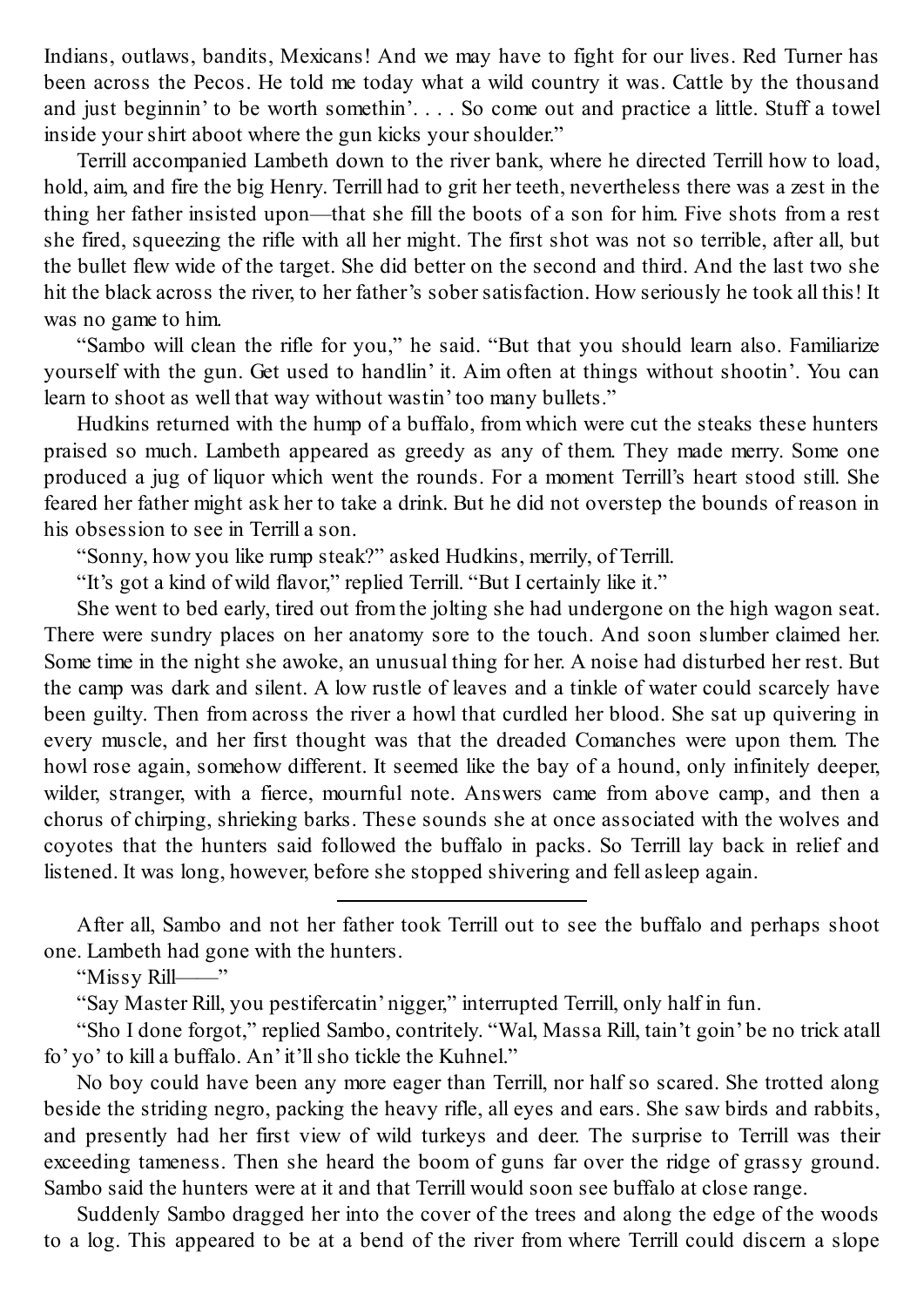rising gradually to the high bank.

"Bunch a-comin', Massa Rill," said Sambo, examining his rifle.

"I heah slopping in the water," replied Terrill, excitedly.

"Sho. Det's some buffs. Dey'se wadin' across an'll come out on det sandbar."

Suddenly a shaggy, elephantine beast hove in sight directly in front of Terrill. Her tongue clove to the roof of her mouth. It was an enormous bull. Another climbed out of the shallow water, and then dozens of woolly, hump-backed buffalo swarmed over the dry sandbar. Some were black, some were tawny. Terrill thought she saw little ones in behind the others. Terrill heard thempant. She heard themrub together. She smelled them.

"Rest yo' gun heah, Miss Rill," whispered Sambo. "Hol'tight an' aimlow."

"But—but it's like murdering cows," protested Terrill.

"Sho is. But it'll please yo'Dad."

"Won't they r-run o-over us?"

"Naw, Missy, dey won't run atall. Don't be afeared. We kin hide heah. . . . 'Member how. Hol'tight an' aimlow."

Terrill seemed monstrously divided between two emotions. The stronger forced her down over her rifle, made her squeeze it tight, squint along the barrel, and align the sight generally on that wide, shaggy, moving mass, and pull the trigger. The recoil threw her to her knees and the smoke blinded her. Then Sambo's gun boomed.

"Oh, I hope I missed!" cried Terrill.

"Yo'sho didn't, Miss Rill. . . . Look! Dat bull tryin' climb. He's shooted through. . . . Dar he goes down, Missy Rill . . . he's sho a-rollin'. . . . Now he's kickin'. Ain't yo' gonna look, gal?"

Terrill wanted to look, but she could not. She let her rifle balance on the log on which she sank down, rubbing her shoulder, fighting her fears.

"Daid! . . . 'Em both daid. We sho is de hunters, Massa Rill, we sho is! Dat tickle yo' Dad 'most to death."

"Where are—the others?" gasped Terrill, fearfully.

"Dey's mozied round de bend. Look Massa Rill. . . . Dat big bull closest to us is yo's. Ain't he sho black an'shiny? Dar's yo' buffalo robe, Missy, an'we is gonna skin it off right now."

"We is—not," retorted Terrill, still shakily, though now she had the courage to peep over the log. There, scarcely a hundred steps away, lay a huge, black buffalo flat on the sand, motionless. Beyond and to the left was another. Terrill experienced a wild thrill, instantly checked by a pang.

"Yo' gonna help me skin off dat buffalo robe of yo's?" queried the negro.

"Skin the—poor creature!" cried Terrill. "No, indeedee, I'mnot. It was awful enough to—kill it."

"Please yo'self, Missy. But I done tell yo' whar yo's gwine yo'll soon git over squackishness at daid things an' hair an' blood," replied Sambo, philosophically. Then bidding Terrill wait there, he made for the buffalo. She watched long enough to see him draw a bright blade and drop to his knees. Then she backed out of sight of that sandbar.

The grove seemed dreamy and silent. Presently Terrill found a grassy seat, and reclining there in the sun-flecked shade, with sweet fragrance all around and pale-blue flowers peeping up at her from the green, she felt the slow receding of excitement and fear and nausea. That buffalo was the first creature she had ever wittingly killed in all her life. She sensed the truth in Sambo's practical words, but not yet could she bear to dwell upon it. After all, she was not a man and she never would be a man.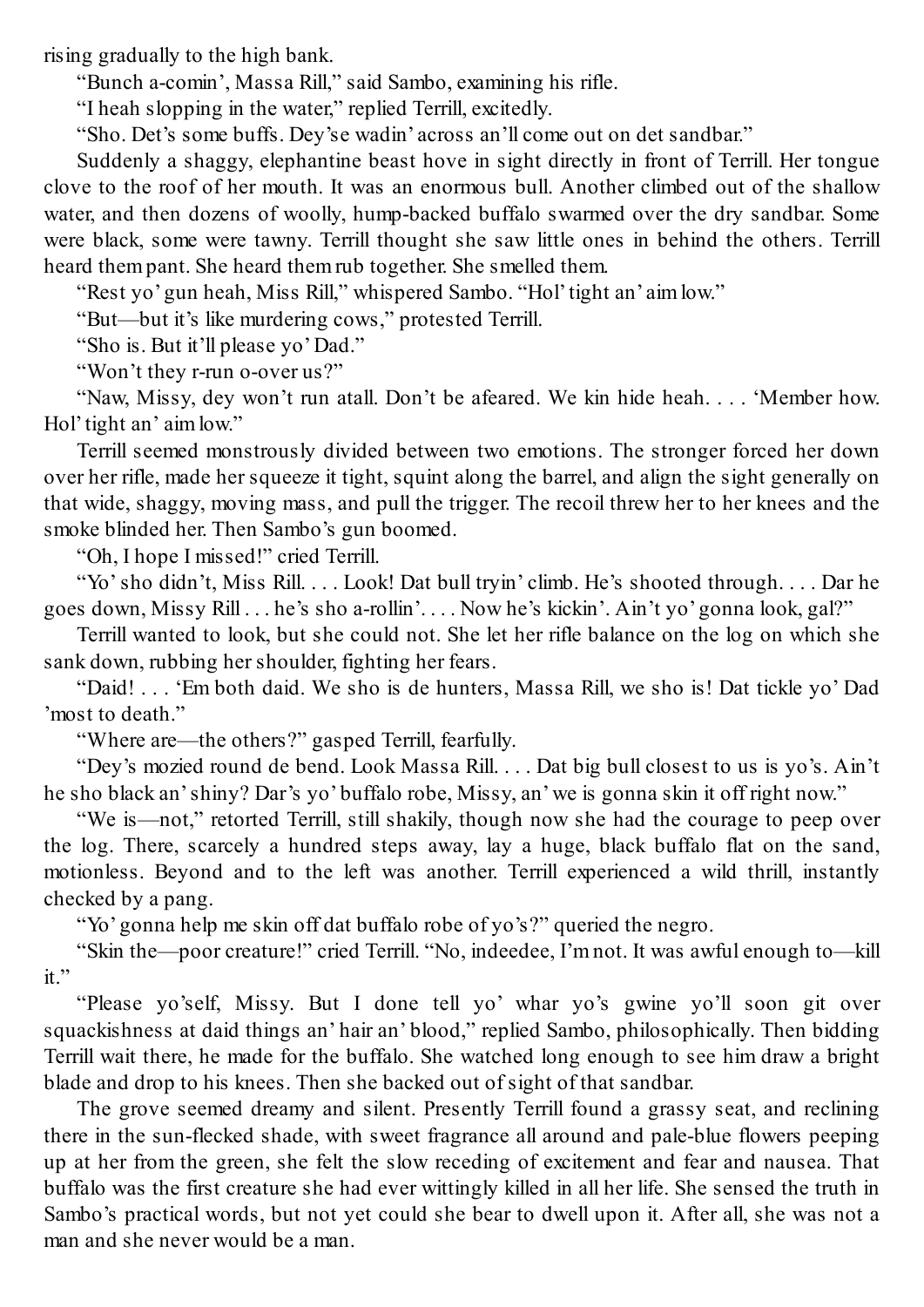Birds and squirrels and rabbits soon trusted her. Finding in her nothing to fear, they came close and pleased her with their soft-hued beauty and saucy barking and nibbling at the grass. She was distracted from these, however, by a rustling of brush, a queer sound like put-put, put, put, put. Then she heard a gobble. Wild turkeys near! This would be an event. And presently she espied a huge gobbler, bronzed and flecked, with a purple beard and red comb. How stately he strutted! Then he stopped under a tree to scratch in the leaves and grass. Other turkeys appeared, some smaller, sleeker, with subdued colors and wild bearing. These were the hens. They came close to Terrill, eyed her with curiosity, and passed on, put-put, put, put, put. Terrill went back to lesser attractions, vaguely content. She was sorry when Sambo disrupted the spell, as he crashed along the edge of the brush, bowed under a heavy burden.

"Massa Rill, whar yo' is?" he called.

Terrill hurried up, and securing her rifle ran out to join him.

"Aw, dar yo'is. I done feared the Comanches had got yo'. . . . Heah's yo'robe, Missy. Look dar."

The heavy, black mass thumped on the ground. Sambo laid aside his rifle and spread the magnificent buffalo hide out on the grass. Terrill could not believe her eyes.

"Dey don't come any finer," he declared. "Now, Missy, yo' take my gun, so I kin pack dis dog-gone heavy hide to camp. Den I'll fetch in de meat."

Soon they reached camp, having been gone only a few hours. Mauree was still alone. When Sambo exhibited the hide and extolled Terrill's prowess the negress rolled the whites of her handsome eyes.

"Fer de land's sake! Yo' done dat, Rill? I sho is s'prised. I sho is! An'I sho is sorry—dat nogood niggah husband of mind done make a killer out of yo'."

About mid-afternoon several of the hunters returned to hitch up the wagons and drive back to fetch the proceeds of the hunt. At sunset Lambeth rode in, covered with dust and lather. His horse was spent. Hands and face were begrimed. He yelled for water. Presently, after he had washed, he espied the great buffalo hide which Sambo had carefully stretched where it must command instant attention.

"You hoss-ridin' nigger!" he exclaimed. "Been huntin' yourself."

"Yas, suh. Yas, Kuhnel, I ben. Ain' dat a mighty fine hide?"

"Best I ever saw," declared Lambeth, smoothing the glossy fur. "Biggest I ever saw, too. . . . Sambo, see heah. You give it to me."

"I'se powerful sorry, Kuhnel," replied Sambo, shaking his kinky head. "But I done cain't do it."

"Reckon you gave it to Rill?"

Sambo shook his head solemnly.

"No, sah. I didn't. Missy Rill killed de buffalo dat wore dat hide. Jest one shot, Kuhnel. Plumped over de biggest bull in de herd."

"*Terrill!*"

"Yes, Dad," replied Terrill, coming out fromher hiding-place.

"Is this heah nigger lyin'to me? Did you shoot a buffalo?"

"Yes, Daddy," she returned, nonchalantly. "Aboot like murderin' a cow, I'd say. I don't think much of buffalo-huntin'."

Lambeth whooped and gave Terrill a tremendous hug. When the other hunters returned he proudly acclaimed Rill's achievement, which indeed immediately took precedence over many and eventful deeds of the day. Nineteen buffalo, selected for their hides, had been killed by the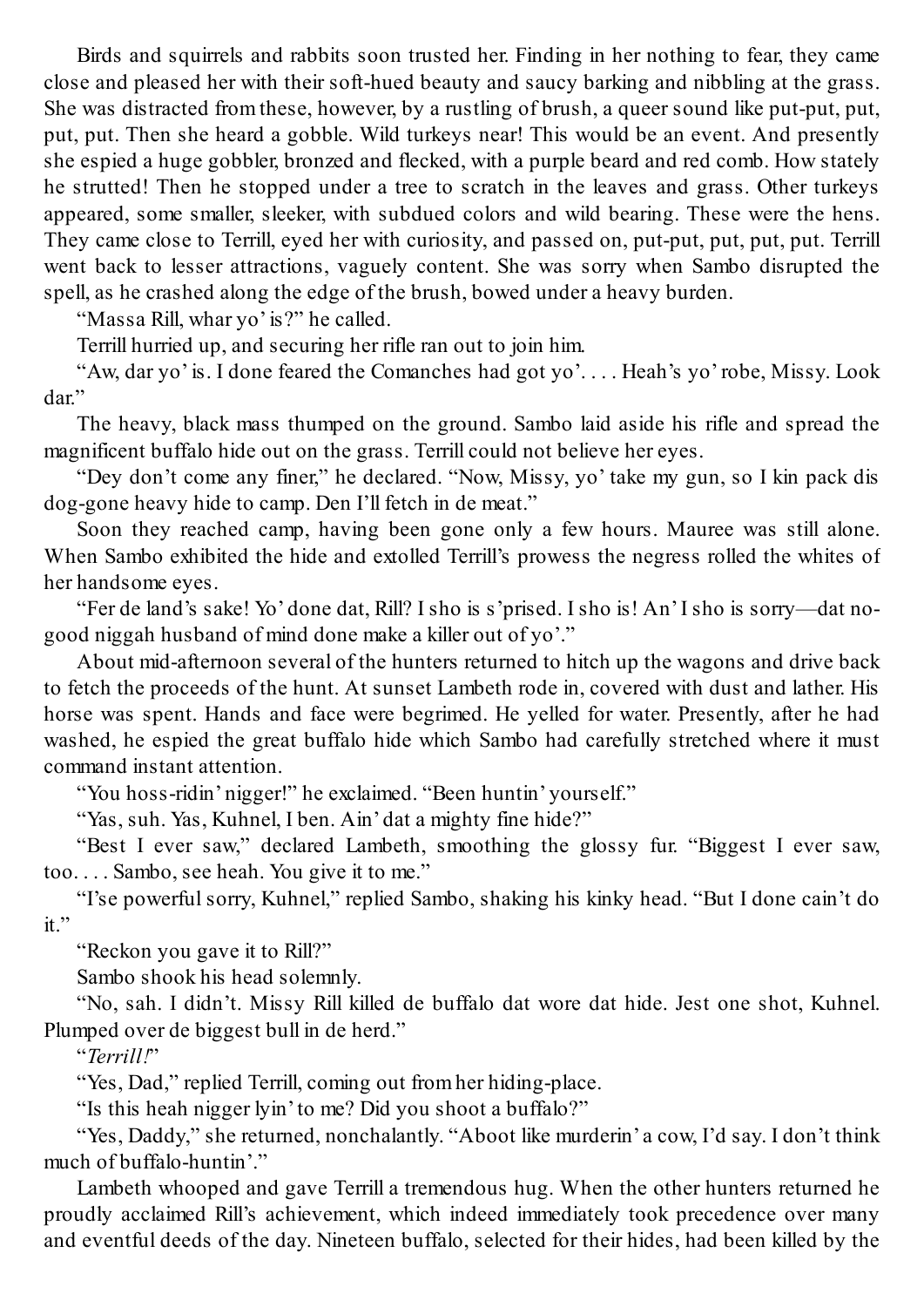party, all, in fact, that could be skinned and cut up and hauled in that day. They could not leave the meat out on the prairie for the wolves to haggle. Lambeth had accounted for three of the slain beasts, and appeared elated. He loved the chase and had never indulged it as now appeared possible. If the camp had been a merry one before, it was this night a circus for Terrill. The hunters had too many drinks from the jug, perhaps, but they were funny. They stretched and pegged buffalo hides until midnight.

"A hunter's life for me!" sang Hudkins. "Too bad one more day will load us up. They shore come too easy."

On the morning of the third day after this successful start the hunters were packed and ready to return to San Antonio. Lambeth's horses were headed west from the Colorado. Here was the parting of the ways for the hunters and the pioneers. For Lambeth the real journey began fromthis camp.

"Stick to your direction an' don't git off. Four days . . . eighty miles to San Saba River," advised Red Turner. "Then haid west an' keep yore eye peeled."

Many were the gay and kindly good-bys directed at Terrill, one of which, from the old Texan, Hudkins, she thought she would never forget.

"Good-by, sonny. Hang on to thet rifle an' yore curly hair."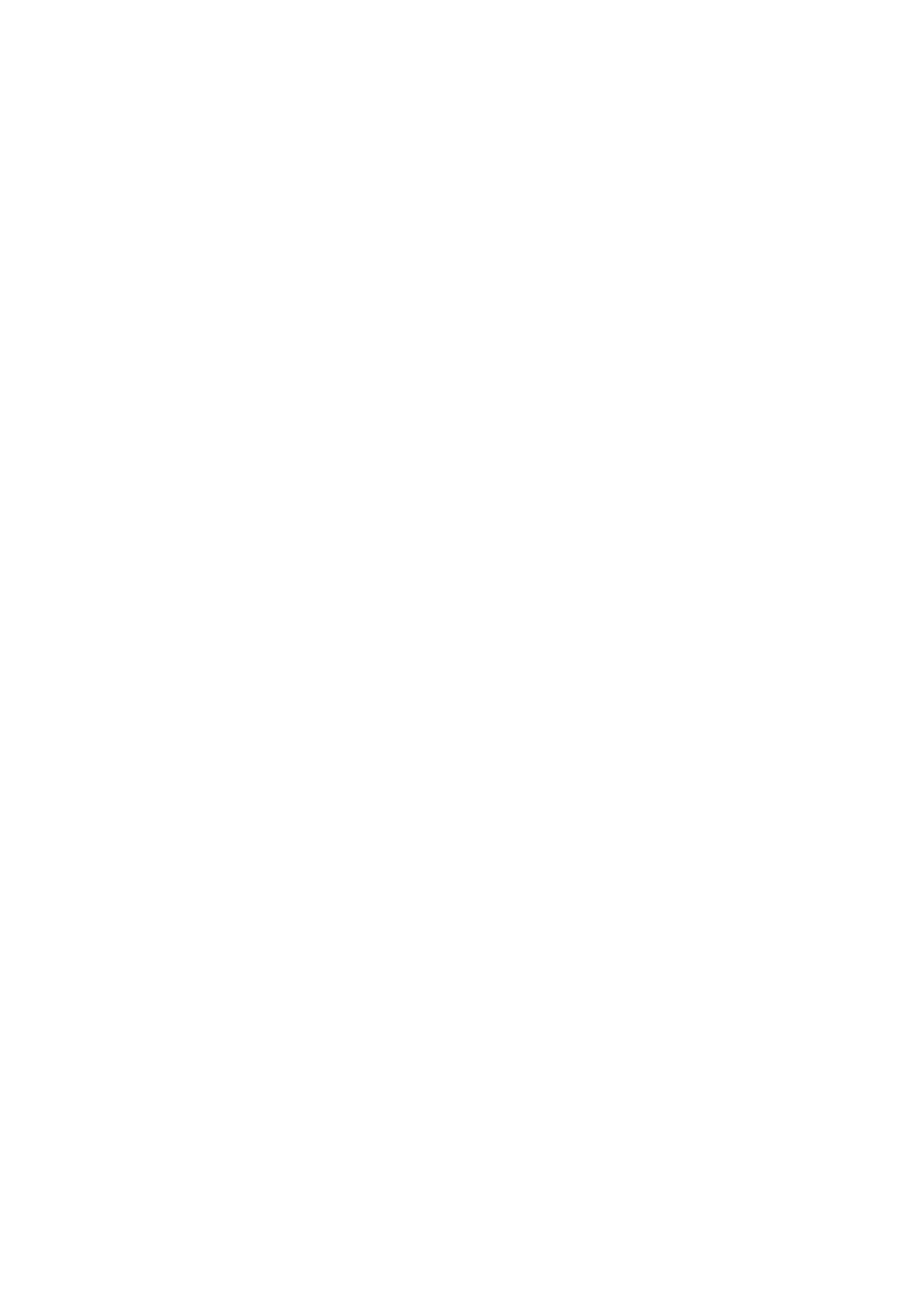T HOUGH Lambeth had struck away from the Colorado River he did not get rid of the buffalo.<br>During that day the caravan was frequently held up by strings of the great, shaggy

During that day the caravan was frequently held up by strings of the great, shaggy beasts. They grazed as they traveled. When the horses and wagons approached a bunch they would swerve ahead or behind, at a lope, and then drop back to feeding again. But when a large number barred the way there was nothing to do save halt and wait until they had passed.

A hundred times buffalo were within easy rifle range and showed less concern at sight of the travelers than the travelers did of them. They were not wild. The inroads of desultory hunting showed no effect whatever.

The horses grew accustomed to the great beasts and ceased to shy or balk. Dixie was the only one that stuck up his ears at every new straggling line. Sambo almost went to sleep over the reins. Lambeth rode out in front, ever watchful, at last a scout in reality. Terrill rode Dixie for some hours, then returned to the wagon seat beside Sambo.

It was while she was on the wagon that the largest contingent of buffalo met them. "We'se a-gwine to get corralled," observed Sambo. "An'if dat Kuhnel doan' be keerful he'll lose us."

"Sambo, is there still danger?" asked Terrill, anxiously, as she surveyed the straggling lines, with a black mass behind. "They are so tame now."

"Wal, I reckon we doan' need to worry. De main herd is back an'south."

"Golly! If this isn't the main herd, what must that be like?"

"Black as fur as eye kin see. . . . Dar! Dat is jes' what I sed. Yo'Dad is bein' cut off."

Lambeth, with the saddle horses, was far in the lead, and a line of buffalo intervened between him and the wagons. Then another line swerved back of the wagons, and presently Terrill saw they were surrounded. The belt of black, bobbing backs between her and Lambeth broadened until it was half a mile across. Sambo got off to step back and assure Mauree that there was no danger. Terrill, however, could scarcely accept that. Still her fears gradually subsided as nothing happened except a continual passing of buffalo to the fore and rear. The herd split a couple of hundred paces below the wagons and the two streams flowed by. Terrill could not help shuddering at the prospect of a stampede. But the gentle trampling roar went on uneventfully. Dust filled the air and a strong odor prevailed.

It took an hour for this branch of the herd to pass. Sambo drove on. When the dust blew away Lambeth was seen waiting with the horses, and the plain ahead appeared clear. Behind and to the south rolled the slow dust cloud, soon settling so that the stringy, black horde once more showed distinct against the gray.

Thereafter only occasional lines of buffalo were crossed, until at last, toward sunset, the herd appeared to have been passed. The undulating prairie appeared the same in every direction, except that there was a gradual uplift to the west. Lambeth disappeared over a ridge, and when the wagon topped it Terrill saw a willow-bordered swale where he had elected to make camp that night.

Twilight was stealing over the land when Sambo hauled up beside the willows where Lambeth was hobbling the horses. Terrill sat a moment longer on the seat. The perils of the day were past. Coyotes were barking at the far end of the swale. A melancholy solitude enfolded the place. Behind Terrill the weeks seemed years. They were dimming old associations. She sighed for them, yet she welcomed the future eagerly. What work and life lay ahead for her! Terrill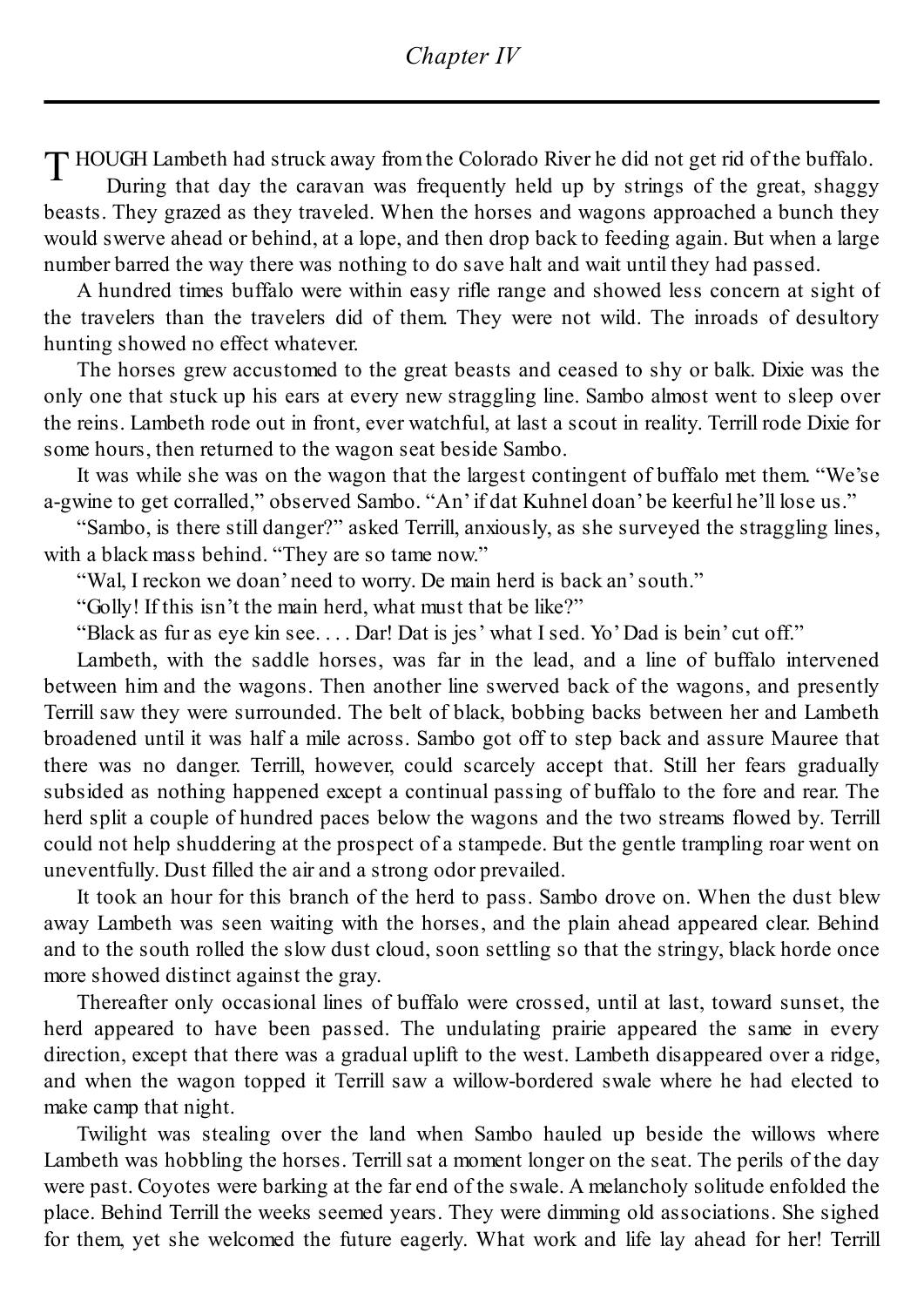leaped off the wagon, conscious of a subtle break as of something that had come between her and the old house. It was time she set brain and hand to help her father in the great task he had undertaken.

The ring of Sambo's ax in the gray dawn was Terrill's signal to arise and begin the momentous day. Sambo rolled his oxeyes at her. "Now what fur is yo' up so early, Miss Rill?"

"To work, Sambo. To help my Dad be a pioneer. To become a vaquero. . . . Nigger, never you Missy Rill me again. I'ma man!"

"Yo' is! Wal, dat am funny. How is yo' come aboot bein' a man?"

Terrill was abashed at the approach of her father, who had heard. His eyes took on a dark flash, burning out a sadness that had gloomed there. The kiss he gave Terrill then seemed singular in that it held an element of finality. He never kissed her again.

The rosy sunrise found them on their way, headed toward the purple horizon. There was no road. Lambeth led a zigzag course across the prairie, keeping to the best levels, heading ravines and creek bottoms.

Summer had come to the range. The bleached grama grass rose out of a carpet of green. Flowers bloomed in sheltered places. Deer trooped in the creek bottoms, and there was a varied life everywhere in the vicinity of water.

That day the vastness of Texas and the meaning of loneliness grew fixed in Terrill's heart forever. On all sides waved the prairie, on and on, in an endless solitude. The wild animals, the hawks and ravens, the black clouds of passenger pigeons that coursed by, the faint, dark lines behind in the Colorado valley,—all these only accentuated the solitude.

Hour after hour the wagon wheels left tracks in the rich soil, and the purple beckoning distance seemed ever the same. Terrill rode Dixie, drove Sambo's wagon, and she even walked, but nothing changed the eternal monotony of the Texas plains. She forgot the Comanches and other perils about which she had heard. And at times she caught a stealing vacancy of mind that had entranced her, for how long she could not tell. It was a strange and beautiful thing. But for the most part she watched and listened and felt.

The next day was like the one before, and then Terrill lost track of days. She could recall only events such as a rain that drenched her to the skin, and what fun it was to dry in the sun, and a hard wind which blew in their faces all one day, and the doubtful crossing of a sandbarred river that Lambeth was sure was the Llano, which Red Turner had claimed was a tributary to the Colorado, not many days south of the San Saba.

On the north side of the Llano they had crossed a road that ran east and west. Lambeth vacillated long here. It troubled him. A road led somewhere. But he had at length pushed on toward the San Saba.

Dry camps alternated with those at which water and grass were abundant. At night, round the camp fire, Lambeth and Sambo would discuss the growing problem. As they climbed out of the vast valley the springs and creeks grew scarcer. It would soon be imperative to follow rivers and roads, and that meant a greater risk than they had been incurring. The Comanches lived up on the Staked Plains, and the Kiowas farther north, and the Jicarillo Apaches west.

"Yas, suh," agreed Sambo, in relation to an unavoidable peril. "'Mos' a matter of luck, Kuhnel. But Texas done be as big as de whole Yankeeland."

It was July when they struck the San Saba, a fine river watering a beautiful country Lambeth did not want to leave. Pressing on on the left bank, they came to a crossing. This was the road Red Turner had informed Lambeth he would find. There were wheel tracks in it. He followed that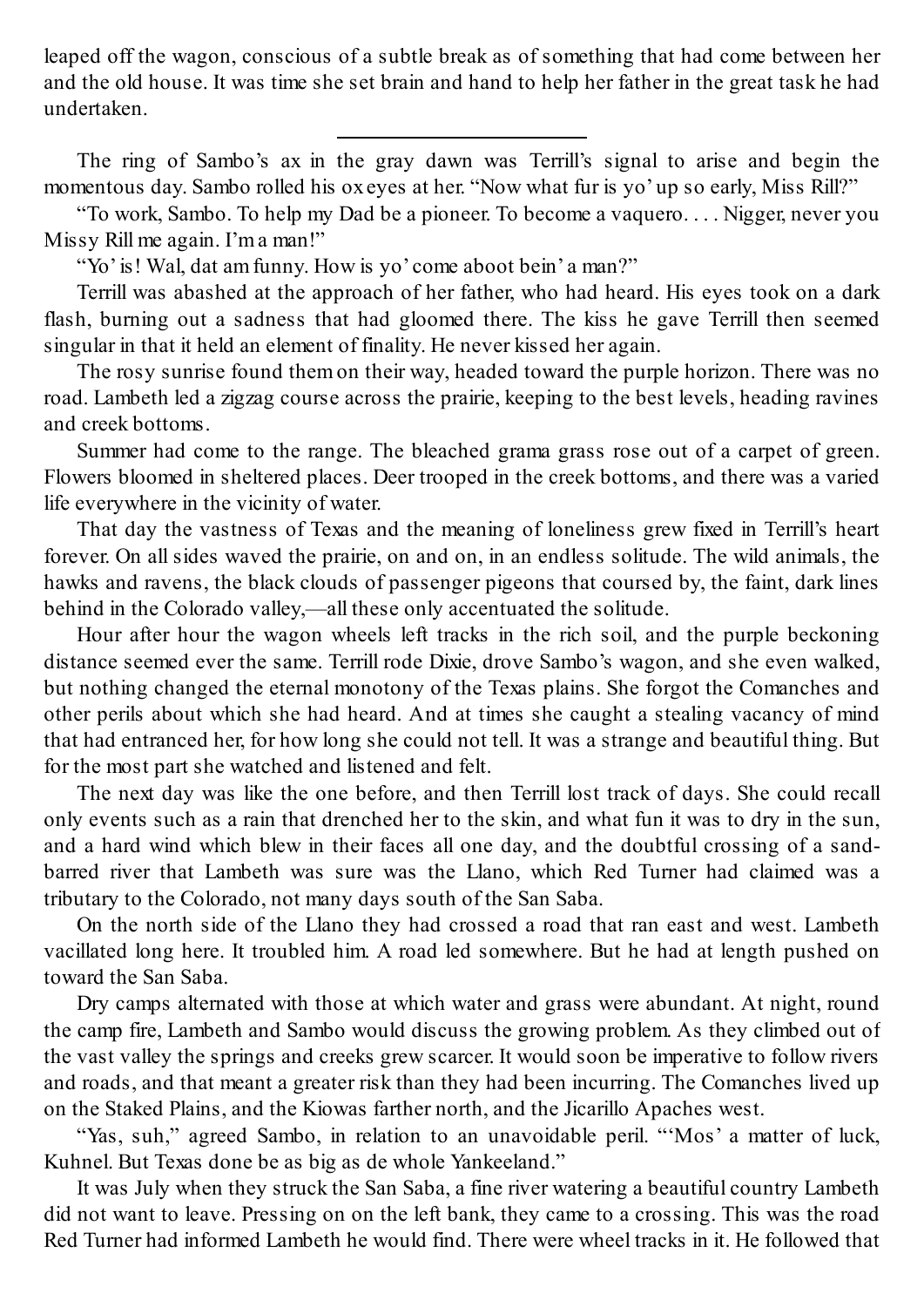road for days, and at last, where the forking of creeks with the San Saba indicated the headwaters, he sighted cattle on the plain.

They camped near a ranch that sunset. Lambeth made the acquaintance of the settler before night. His name was Hetcoff and he hailed from Missouri. He had neighbors, but they were few and far between. Their cattle had been unmolested, but it was hard to hide horses from the marauding Comanches. Lambeth was advised to pick his range somewhere along the San Saba. It had possibilities. At Menardsville, a day's ride west, there was a junction of roads and that point would be thickly settled some day. The Staked Plains to the north was a barren plateau, known only to the savages, and decidedly to be avoided by white men. A road staked out by the Spaniards across its sandy wastes had been the death of many a settler. Hetcoff knew little of the Pecos country, but the name Pecos itself had a sinister significance.

Terrill was excited at the prospect of entering a town again. But Menardsville was disappointing, as it consisted of but a few adobe houses surrounded by ranges. A Texan named Bartlett maintained a post there, freighting supplies at infrequent intervals. He was also in the cattle business, which at that time had only a prospective future. Cattle were plentiful and cheap.

Lambeth camped at Menardsville for a week, resting, buying supplies, mending harnesses, gaining information. When he left there he had both wagons loaded to capacity—a fine haul for Comanches, Bartlett averred.

Terrill still occupied the smaller canvas-covered wagon, but she had less room and comfort. She had ceased to suffer fromsun and wind, and had become hard and strong. She did not lose weight because she was growing all the time. Increased height and a widening of her frame favored her disguise. Often she gazed in rueful wonder at her hands, still shapely, but hardening fromwork, growing callous of palmand a deep gold tan on the back. At intervals she cut her rebellious curly locks, though never very short. And she was troubled at the thinning of her cheeks and coarsening of her skin, which she had once desired; at the look in the dark blue eyes which watched her gravely fromthe little mirror.

West of Menardsville the road Lambeth chose to travel headed northwest over an increasingly difficult country, barren and fertile in patches. Settlers had drifted into this region, and a few ranches established before the war were accumulating more cattle than they took the trouble to brand.

Lambeth decided to buy cattle enough to make the nucleus of a herd. Wakefield, a rancher who did not know how many long-horn cattle he owned, sold Lambeth what he wanted at his own price, and to boot lent him a couple of vaqueros. He advised against the Pecos country. "Best of cattle ranges," he said; "but wild, hard, an' lonely, shore to be a hotbed of rustlers some day."

Terrill sustained a peculiar feeling at her first close sight of a Texas long-horn steer. The enormously wide-spreading, bow-shaped horns had inspired the name of this Mexican breed, and they quite dwarfed the other characteristics of the animal. Terrill was destined to learn the true nature of this famous Texas stock. All in a single day she became a vaquero.

At every ranch Lambeth added to his herd; and after every night stand some of them eluded the guards and departed for home. Nevertheless, the herd grew, and the labors of driving a number of long-horns increased in proportion. Necessarily this slowed down their daily travel to less than a fourth of what it had been.

The end of August found Lambeth's wagon train and cattle drive encroaching upon the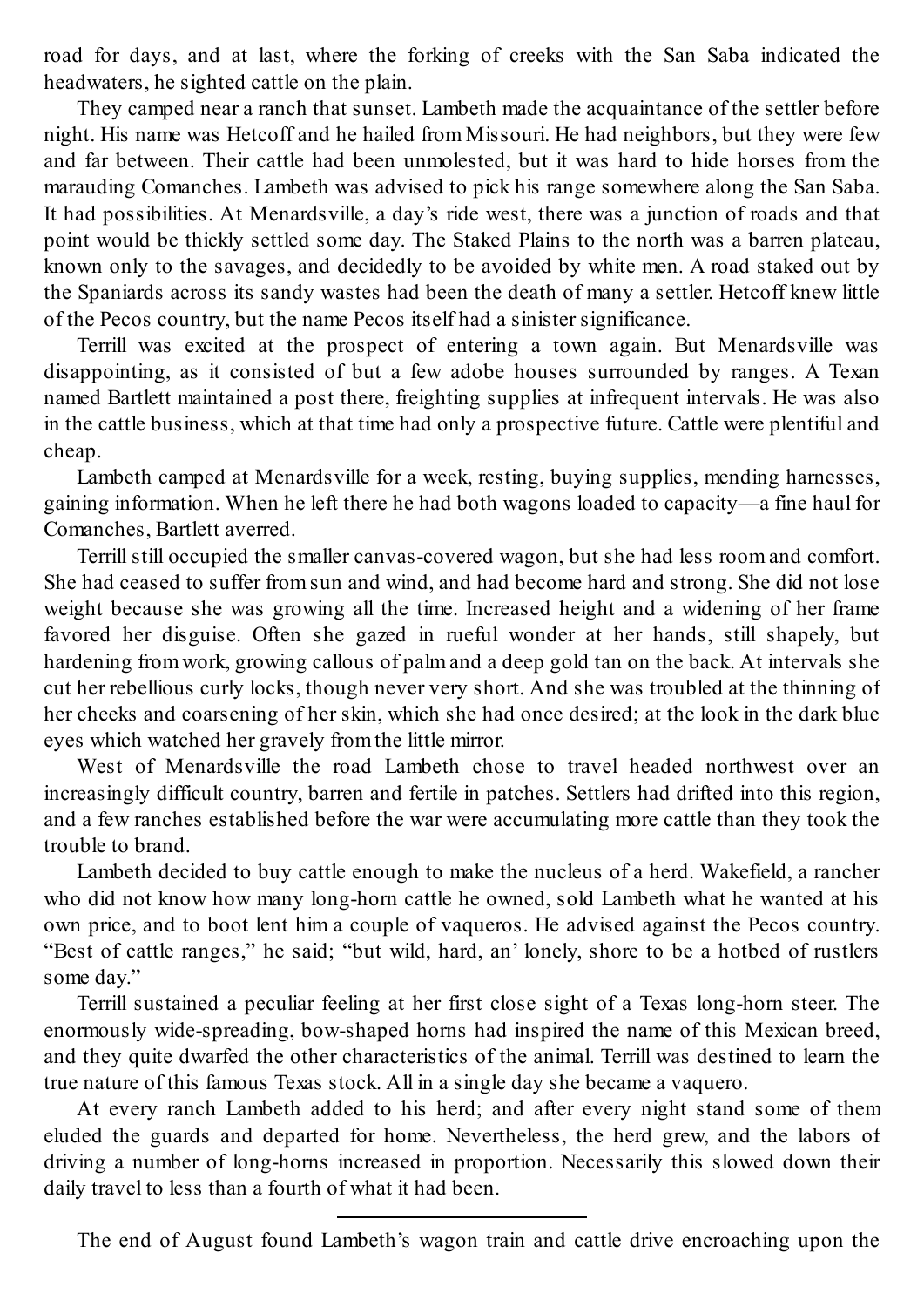bad lands of west Texas. They rimmed the southern edge of *L'lano Estacado*, a treeless, waterless, sandy region faintly and fascinatingly indicative of its impassable and destructive nature.

They encountered a wandering, prospective settler and saved his life. He had come across the arid plateau fromthe Panhandle, how or where he could not explain. He was glad to throw in with Lambeth and help drive that growing herd. For now Lambeth's steers, leisurely driven and as carefully looked after as was possible, had begun to pick up cattle along the way. Lambeth could not prevent this. He had no brand of his own. He could not pick out from his herd all stock he had paid for and all that had joined it of their own accord. So he became an innocent rustler, something which Wakefield had seriously warned him against; and had then removed the sting of his words by a laughing statement that all ranchers, at some stage or other of their careers, appropriated cattle not their own.

The two borrowed vaqueros had to work so hard that Terrill seldom came in direct contact with them. The Mexican was a sloe-eyed, swarthy rider no longer young, silent and taciturn, with whom conversation, let alone friendliness, was difficult. The white vaquero was a typical Texan who had been reared on the plains. He was rough and uncouth, yet likable and admirable to Terrill. She learned much fromwatching these two men. At the last ranch Lambeth had added a boy to the caravan, whose duty it was to drive the large wagon while Sambo helped with the herd. There was never a day dawned that Terrill did not expect to see the last of the herd. But they drove on and on into the west, always finding grass at the end of a day's travel, and seldom missing water. The frequent rains, summer storms they were, favored travel over this increasingly arid land.

September came. At least that was how Terrill calculated. And with it cooler nights and dawn with a nip in the air. Terrill often stood hours of the night guarding the herd with her father. These were wonderful hours. The Mexican vaquero sometimes sang to the herd, strange, wild Spanish songs of the range. While the cattle rested and slept, the guards took their turns of four hours on and four off, Sambo and Steve, the white vaquero alternating with Lambeth and the Mexican. Terrill did her share, which, however, had so far been only guarding. As luck would have it, nothing stampeded the long-horns.

For days on end dim blue hills had led Terrill's gaze on to dimmer and bluer mountains, like ghosts above the hazy horizon. Steve said those mountains lay across the Pecos, that they must be the Guadaloupes. The blue hills, however, were the brakes of the Pecos.

The white-and-yellow plain undulated on to meet these rising uplands. And the naked slope of the Staked Plains imperceptibly receded. Lambeth had been most fortunate in finding stream beds to follow. He grazed the herd along only a dozen miles a day, gradually slowing up as the harder country intervened.

October! Lambeth's caravan was lost in a forlorn and desolate country. They had no landmarks to travel by—no direction except west. And half the time that was impossible to follow, owing to the character of the country.

The blue hills they had sighted from a distance were the rock-and-ridge region through which the Pecos cut its solitary way. Lambeth had been told to strike the river wherever he could and then to travel west to Horsehead Crossing, a ford that had been used by the Spaniards a hundred years before.

When the situation began to be very serious they stumbled upon the Flat Rock Water Holes, and were thus accorded another reprieve. Two dry camps brought them to Wild China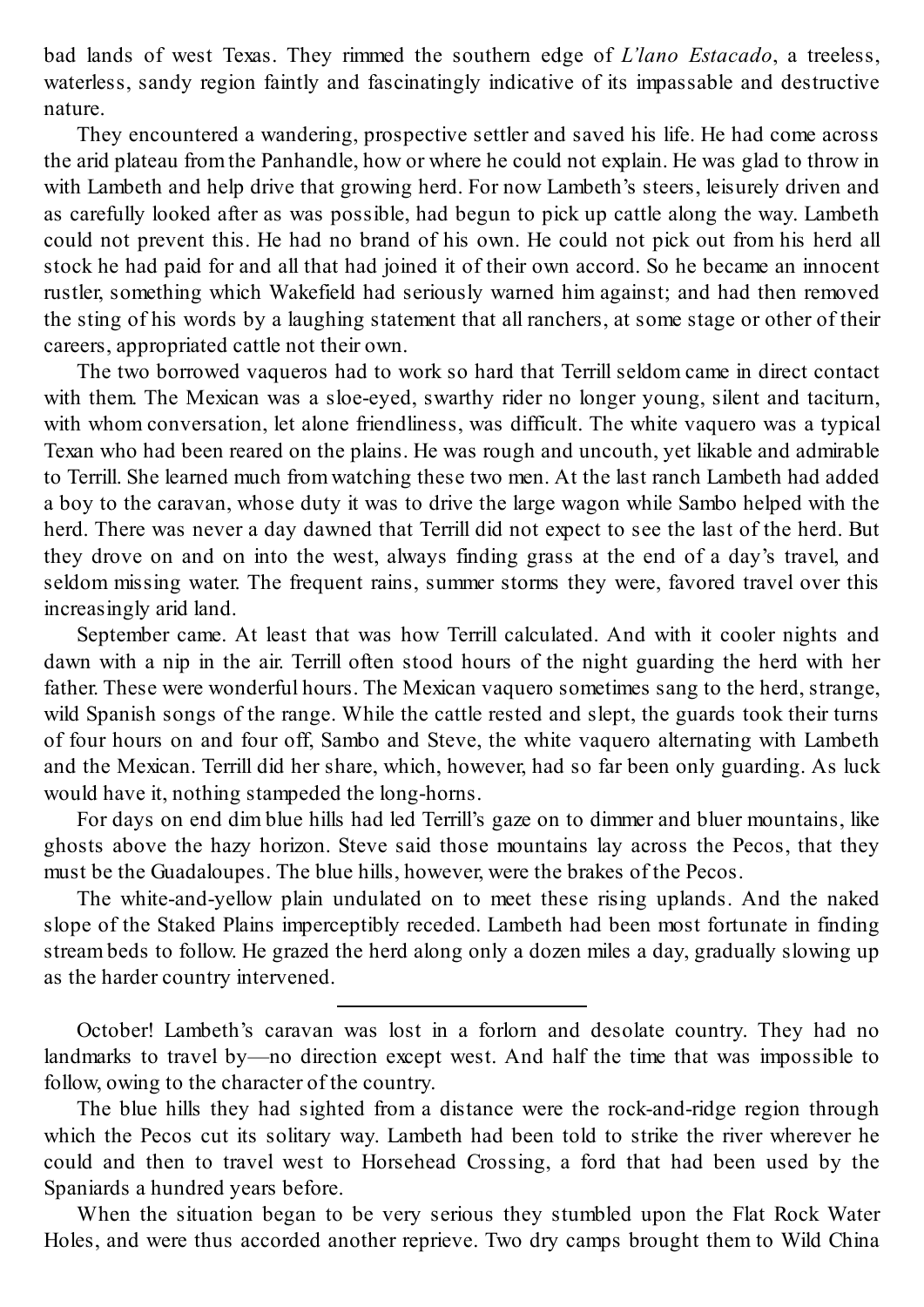Water Holes. From there the dim road faded among the rocks. But the Mexican vaquero, upon whom had evolved the responsibility of getting them through, had his direction, and led on with confidence.

Grass grew plentifully over the scaly ridges, but so scattered in little patches that stock had to range far to get enough. That further slowed the caravan. Nevertheless, Lambeth pushed on with relentless optimism. He had a vision and it could not be clouded. He cheered on his hands by promise of reward, and performed miracles of labor for a man who had been a Southern planter. The adventure could not recall his youth, for that was irretrievably past, but it rehabilitated his strength and energy.

As for Terrill, the seven months in the open had transformed her physically. She was at home in the saddle or on the wagon seat. The long days under the blazing sun, or facing the whipping wind with its dust and sand, rain and chill, the lonely night watch when the wolves mourned and the coyotes wailed, the hard rides over stony ridges to head refractory old longhorns—these all grew to be part of the day to Terrill Lambeth.

Again the Mexican lost his way. Washes to cross, sandy and dragging, cattle that must graze, ravines deepening to gorges, which had to be headed, all these confused the guide. Lambeth preferred to corral the stock at night in one of the gorges or a bowl between two ridges. Ridge tops were less favorable places.

They drove two days without water, except enough for the horses. The cattle began to suffer. They grew harder to hold. The riders had little rest and no sleep. Next day they dropped down over a ridge into a well-defined trail coming up from the south. Rain had almost obliterated hoof tracks which might have been so very old.

Lambeth wanted to turn south. The vaquero shook his head. "Mucho bad, Señor. Ver seco. Water mañana. Rio Pecos," he said, and pointed north.

But the following night found them in a precarious predicament. Two canteens of water left! The horses were in bad shape. Cattle had fallen along the wayside. Another hot day without rain or water would spell the doom of the stock. And that meant horrible toil and suffering, probably death, for the travelers.

Terrill remembered her prayers that night and her mother's face came to her in a dream.

Lambeth had the caravan on the move at break of day, hoping to find water before the sun got high.

The road penetrated deeper into this wilderness of stone and cactus, greasewood and gray earth. Still there was always grass. The stock now, however, no longer grazed.

Notwithstanding the dangerous situation, Lambeth's luck seemed not wholly to have departed. Before the sun grew hot, clouds rolled up to obscure it. The riders, grasping at straws, mercilessly drove the cattle on.

A gloomy canopy overhead fitted the strange, wild country, which every mile appeared to take on more of its peculiar characteristics.

Terrill, driving the smaller wagon, noticed a developing uneasiness in the long column of cattle. They had been plodding along wearily, heads down, tongues out, almost spent. Suddenly a spirit seemed to run through the whole herd. Here and there a cow bawled. They quickened from a crawl to a trot. The Mexican and the other vaquero, far in front, were not succeeding in holding them back. Apparently they were not trying. They waved wildly back to Sambo and Lambeth, who had the rear positions. Something had gone wrong, Terrill feared. How would this terrible drive end?

Then the cattle, as if actuated by a single spirit, stampeded in a cloud of dust and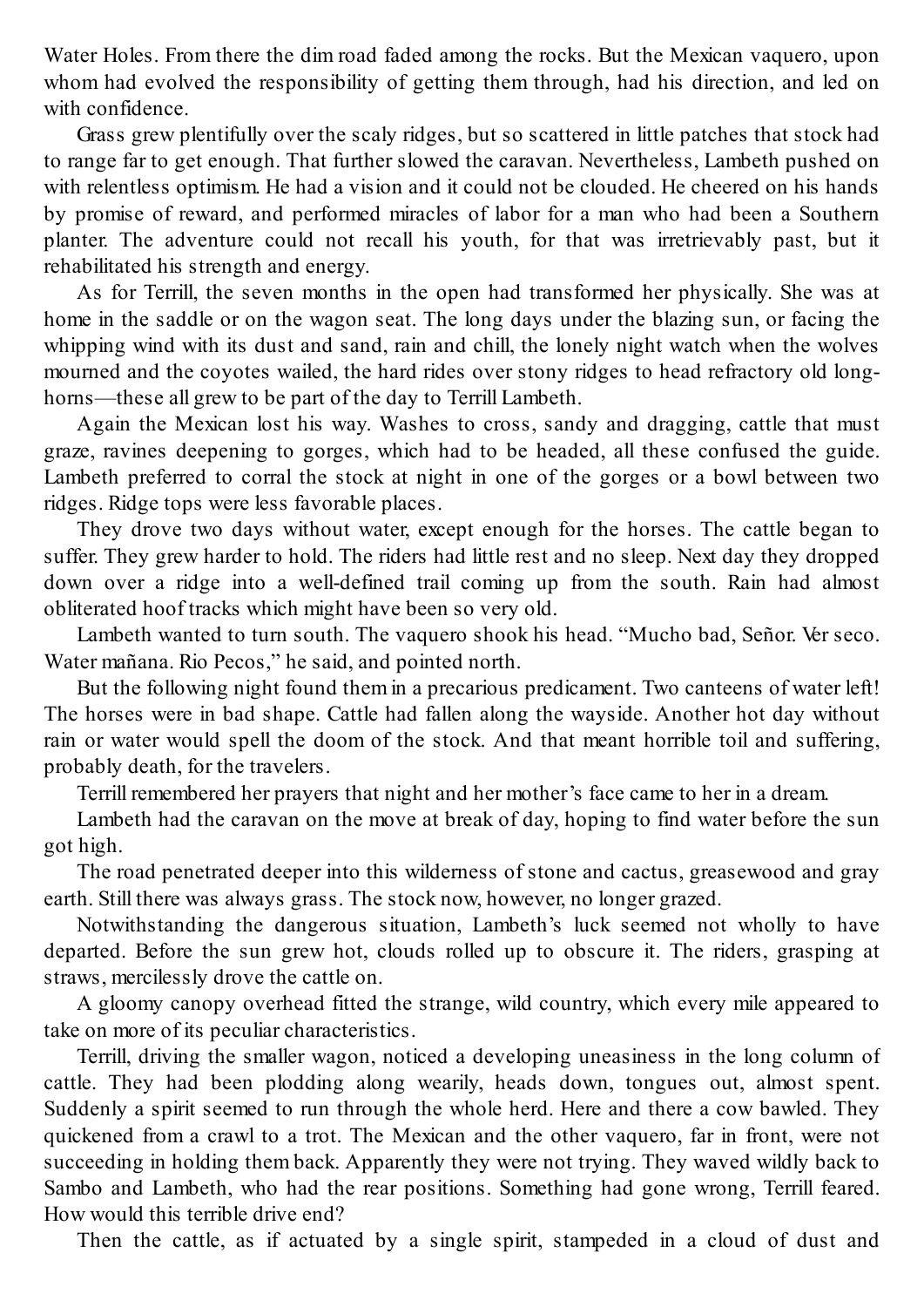disappeared. Lambeth rode on with drooping head. Sambo approached him as if to offer consolation for the loss.

It was a downgrade there. Terrill had to hold in the team, that had also become imbued with some quickening sense. Ahead where the dust cloud hung, a rugged line of rocks and ridges met the gloomy sky. Terrill could not see far. Where had the cattle gone? What had frightened them? They were gone, and hope was, too. It was over, the suspense of the endless weeks of driving longhorns. A sterner task now confronted her father—to save the horses and their own lives.

Terrill was plunged into an abyss of despair. Somehow she had kept up, believing her prayers would be answered. But now she succumbed. Theirs would be the fate of so many who had wandered off into that God-forsaken wilderness, lured on by the dream of the pioneer. It would have been better to meet a quick and fighting death at the hands of Comanches.

Terrill had caught up with her father and Sambo when she saw the Mexican turn in his saddle to cup his hands and yell. But she could not understand. She did not need to understand his words, however, to realize that some new peril impended. Then several strange riders appeared out of an arroyo. At first Terrill feared they were Indians, so dark, lean, wild were their horses.

It was only when the leader advanced alone that Terrill made out they were white men. But how sinister! The leader was suspicious. He had no rifle over his pommel. The vaquero, riding beside Lambeth, halted his horse.

"Massa, dat's a rustler, if I ebber seen one," said Sambo. "We'se held up, we sho is."

The rider approached to halt some paces from the wagons. Suddenly, with a violent start, Terrill recognized him. Pecos Smith! The young Texan who had backed out of the saloon in San Antonio with a gun in each hand!

"Who air you an'what you doin' heah?" he queried, curtly, his piercing eyes taking in all of the travelers, to go back to Lambeth.

"My name's Lambeth. We're lost. An'my cattle have stampeded," replied Lambeth.

"Where was you goin'when you got lost?"

"Horsehaid Crossin' of the Pecos."

"Wal, you're way off yore direction. Horsehaid is east fromheah."

"We were told to travel north whether we lost the road or not."

Evidently the rider had his doubts about this outfit. Finally he called to Sambo: "Niggah, you get down an' come heah."

Sambo obeyed precipitately.

"Where'd I ever see you?"

"I dunno, sir, but I'se sho seen you," replied Sambo.

"Santone, wasn't it?"

"Yas, sir. I was standin' in front of a saloon an' you told me to move along."

"Reckon I remember you," returned the rider, and then directed his attention to Lambeth. "But thet don't prove nothin'. Lambeth, you may be all right. But this vaquero is not. I know him. How'd you come by him?"

Lambeth explained how the Mexican had been lent to himfor the trip across the Pecos. And he added, stiffly: "I'mColonel Templeton Lambeth. What are you takin'me for?"

"Howdy, Pecos Smith!" spoke up Terrill, feeling at this moment that she might well ease the situation.

"Wal! . . . An' who're you?" exclaimed the rider, amazed, as he bent eyes that bored upon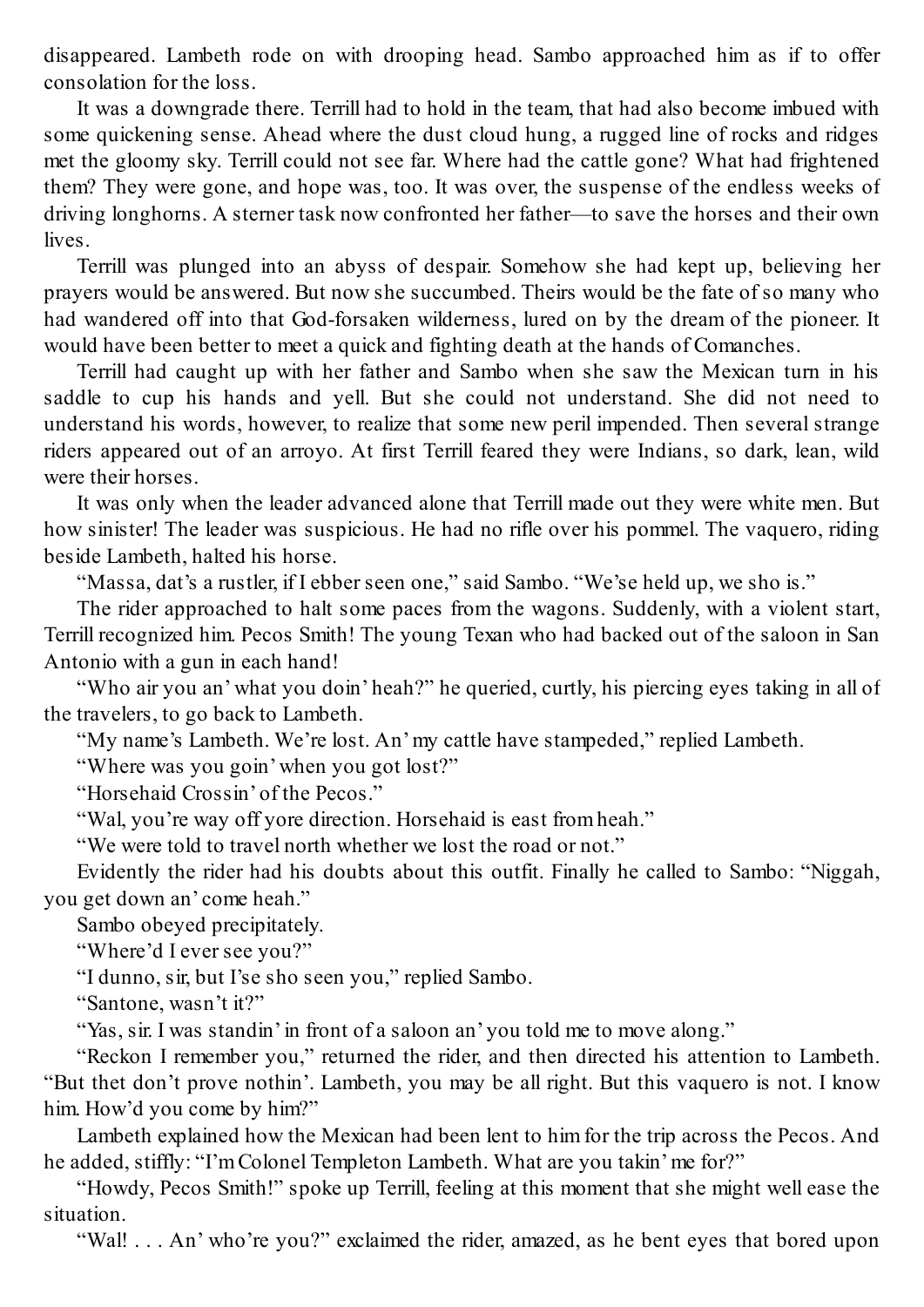her.

"He is my father."

"Ahuh. An' how'd you know me?"

"I was the—the kid you knocked over that day in Santone—when you came out of the saloon. . . . You made me fetch your horse. . . . And you said you'd only shot the man's ear off —that it stuck out like a jack rabbit's."

"Wal, I'll be dog-goned!" ejaculated the rider. "I remember, but you're shore changed a lot, boy." Then he turned to Lambeth. "We've been trailin' a rustler outfit up from the Rio Grande. Reckoned mebbe they'd run across somebody with wagons. Sorry to annoy you, Colonel. Turn yore wagons an'I'll lead you to the crossin'."

"Is it far?" asked Lambeth, anxiously.

"Wal, it's far enough, considerin' yore hosses. I reckon you'll just aboot make it."

The ensuing drive, short though it might have been, proved to Terrill that if they had not been led out of this maze of hot draws and ridges they would have been irrevocably lost. As it was, the weary horses were barely goaded to the gap in a summit of gray bluff. The rider sat his horse, waiting for the caravan to come up.

"*Rio Pecos!*" he called, and pointed down.

The riders galloped forward at his call. Terrill, with a wild start and a sob of thanksgiving, urged the team ahead. Sambo dismounted and turned back to wave at Terrill. She had all she could do to pull the horses up beside the riders.

"De good Lawd amdelibbered us," said Sambo, and hurried back to meet Mauree.

"Rill—he has led us—to the river!" exclaimed Lambeth, with deep emotion. "Look! Heah is Horsehaid Crossin'—of the Pecos. And look there—the cattle!"

Terrill gazed down from a height. Just on the moment pale sunlight filtered through the drab clouds, to shine upon a winding silver river that formed a bend like the shape of a horse's head. It flowed out of gray and green wilderness, and probably came through a gap in the distant stone bluff.

The foremost cattle had reached the water. It had been the scent of water that had stampeded them. Sand bars gleamed white.

Terrill caught her breath. The joy of deliverance had momentarily blinded her to something that struck her like a blow, but which she could not yet grasp. She stared at her father, at the other riders. Pecos Smith was riding by. "Adios an' good luck!" he called, and galloped away. Sambo's deep voice pealed frombehind, where he was rejoicing with his wife.

All along this trail, surely once a traveled road, lay skulls and bones of animals. Horses, cattle—a line of bones! From a rock stuck up the ghastly skull and weirdly long horns of a Texas steer—fit guidepost for that crossing. The place was desolate, gray, and lonely, an utter solitude, uninhabited even by beasts of the hills or fowls of the air. It stretched away to infinitude. In the east rose a pale streak—possibly the slope of *L'lano Estacado*.

But it was to the west that Terrill forced her gaze. West of the Pecos! How, for what seemed a lifetime, had she lived on those words, with an added word—home! Could home have any place in this strange and terrific prospect?

The river changed its course with Horsehead Crossing, but soon veered back to its main trend southward. It dominated that savagely monotonous and magnificent scene. Miles were nothing in this endless expanse. The green and the gray along the river were but delusions. Back to the west and south mounted the naked ridges, noble and austere by reason of their tremendous size and reach, and between them gloomed the purple gorges, mysterious, forlorn,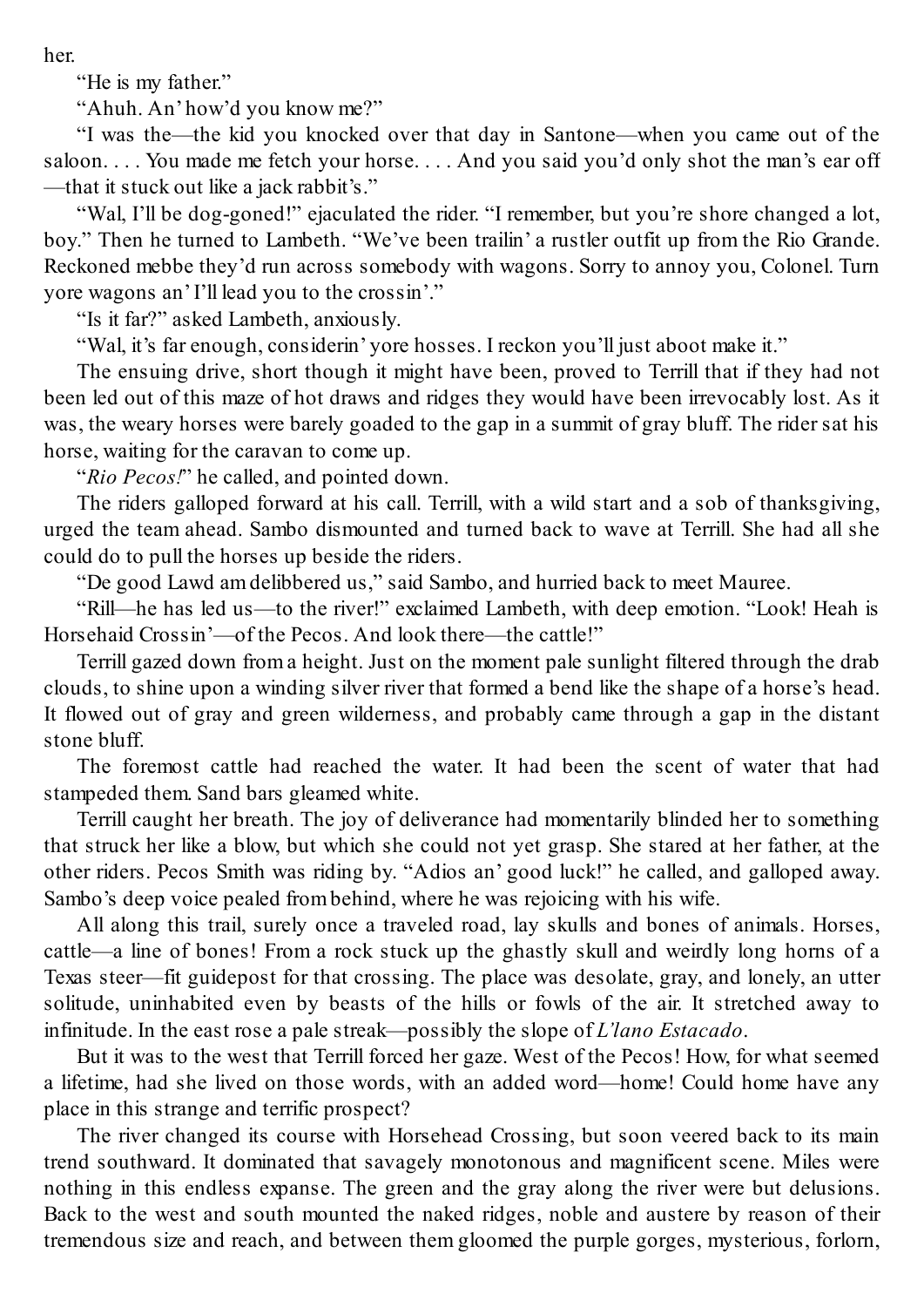seemingly inaccessible for beast or man. No grassy pasturelands such as had existed in Terrill's hopeful dreams! All that was not gray stone, gray earth, were mere specks of cactus, of greasewood on the boundless slopes.

Terrill's heart sank. After all, she thought bitterly, she was only a girl. She had loved the open rangeland of Texas, over which she had ridden nearly a thousand miles, but could she ever do aught but hate this deceitful desert? She had loved the river bottoms of the Red, the Sabine, the Brazos, the Colorado, and the San Saba. They had openness, color, life, beauty. But this Rio Pecos, for all its pale silver gleam, its borders of white and green, seemed cold, treacherous, aloof, winding its desolate way down into the desolate unknown.

"Oh, Dad!" cried Terrill, voicing her first surrender. "Take me back! . . . This dreadful Pecos can never be home!"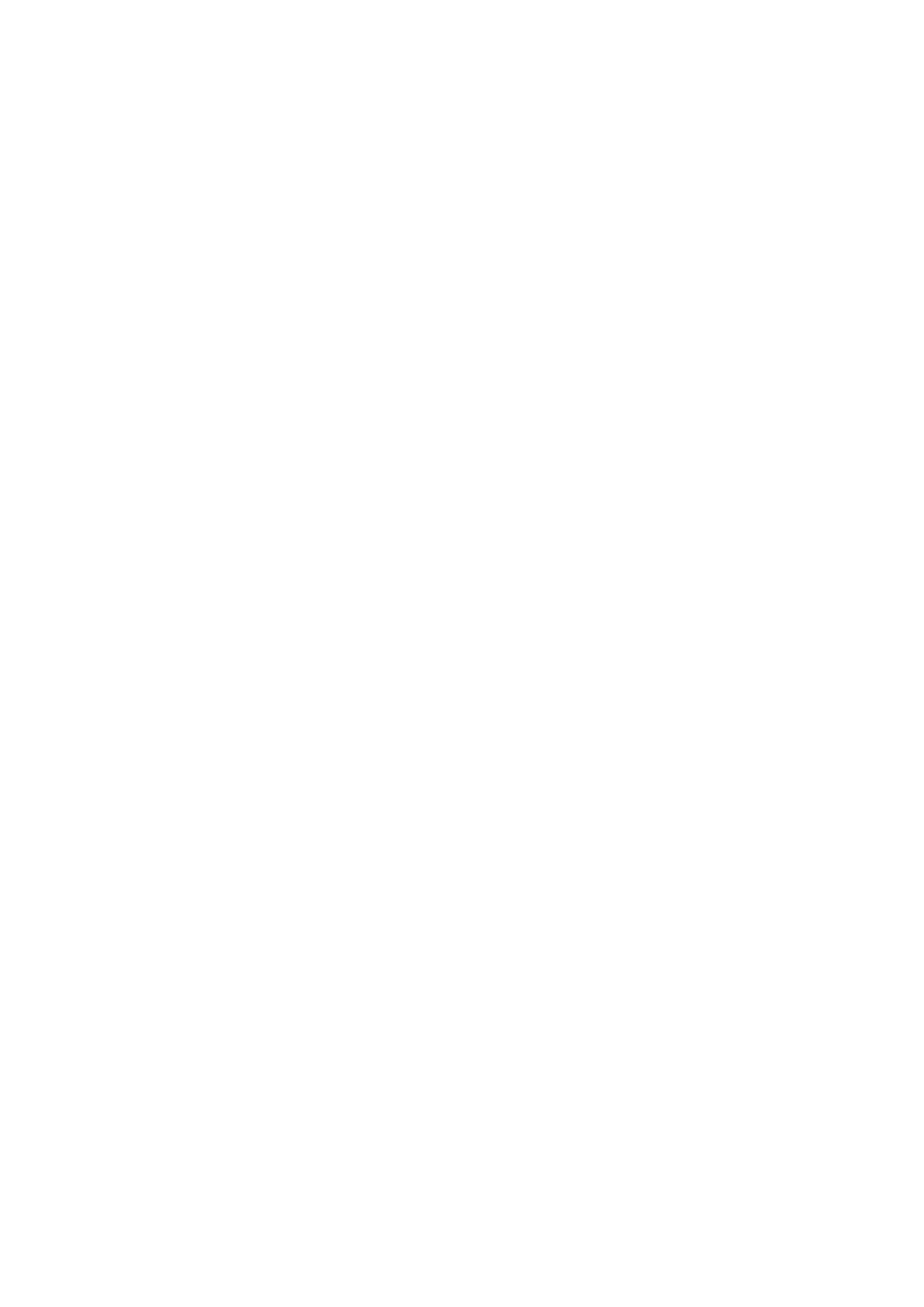T O THE cowhands at Healds' ranch he called himself Pecos Smith. They were not long in discovering that he was the best horseman, the best shot, the best roper that had ever discovering that he was the best horseman, the best shot, the best roper that had ever ridden up out of Southwest Texas. But that was about all they ever learned about his past.

Pecos had come up the river with a trail driver named McKeever, who had a contract to deliver cattle at Santa Fé, New Mexico. The Spanish towns of Santa Fé, Taos, Las Vegas, and Albuquerque furnished a growing market for beef. The Government forts added largely to this demand. Cattlemen, believing in future protection against the marauding bands of Indians, had followed the more adventurous settlers into southern New Mexico and western Texas. Most of the cattle at this period came fromthe Rio Grande.

McKeever, on his return, stopped at Healds' minus one of his rangy vaqueros, and it was observed that that rider was Smith.

"We left Smith behind at Santa Fé," explained the trail driver. "He pecosed another man an', like he always does after a shootin', he got drunk. We couldn't wait fer him. But I reckon he'll be along soon."

"Quarrelsome cowhand, this Smith?" asked Bill Heald, one of the brother ranchers.

"Not atall. He's aboot the best-natured boy you'd want to meet," returned McKeever. "But he gets picked at, seems like, or else he's everlastin' bustin' into somebody's trouble. An' he's shore hell with a gun."

That was Smith's introduction to the Healds. Several days after that he dropped in at the ranch, a clean-cut, smiling, devil-may-care Texas boy of the old stock. Bill Heald took a fancy to him, and being in need of riders offered hima job.

"Wal, I'll shore take ye up," drawled Smith. "Mac won't like it. But he was ornery up there at Santa Fé. Cussed me powerful."

"McKeever told me you shot a man," rejoined Heald, slowly, watching the rider. "In fact, he said *another* man."

"Damn Mac's pictures, anyhow," complained the rider, annoyed. "He's always talkin' aboot me."

Heald decided it would be wiser to waive personal inquiries, despite the curiosity Smith aroused. Heald's experienced eye, however, took in certain details about this rider that prompted one more query. "Ever work for a Mexican?"

"Yeah. Don Felipe Gonzales," admitted Smith, readily. "My father was killed in the war an' my family busted up. Don Felipe was an old acquaintance of ours. So I went across the Rio Grande an'rode his range four or five years. I'm not shore how many. Anyway, till I got chased back over the river."

Further than that Smith never vouchsafed information about himself, to the Healds or any of the hands.

Upon close scrutiny of Pecos Smith, Heald decided that his appearance belied the boyishness that seemed to be born of his careless, free insouciance. His age must have been between twenty and twenty-five years, which was not very young for a range rider in Texas. He was just above medium height, not so lean and rangy as most horsemen, having wide shoulders and muscular round limbs. He struck Heald as a remarkably able horseman, which opinion was soon more than verified. All the leather trappings about Smith and his horse were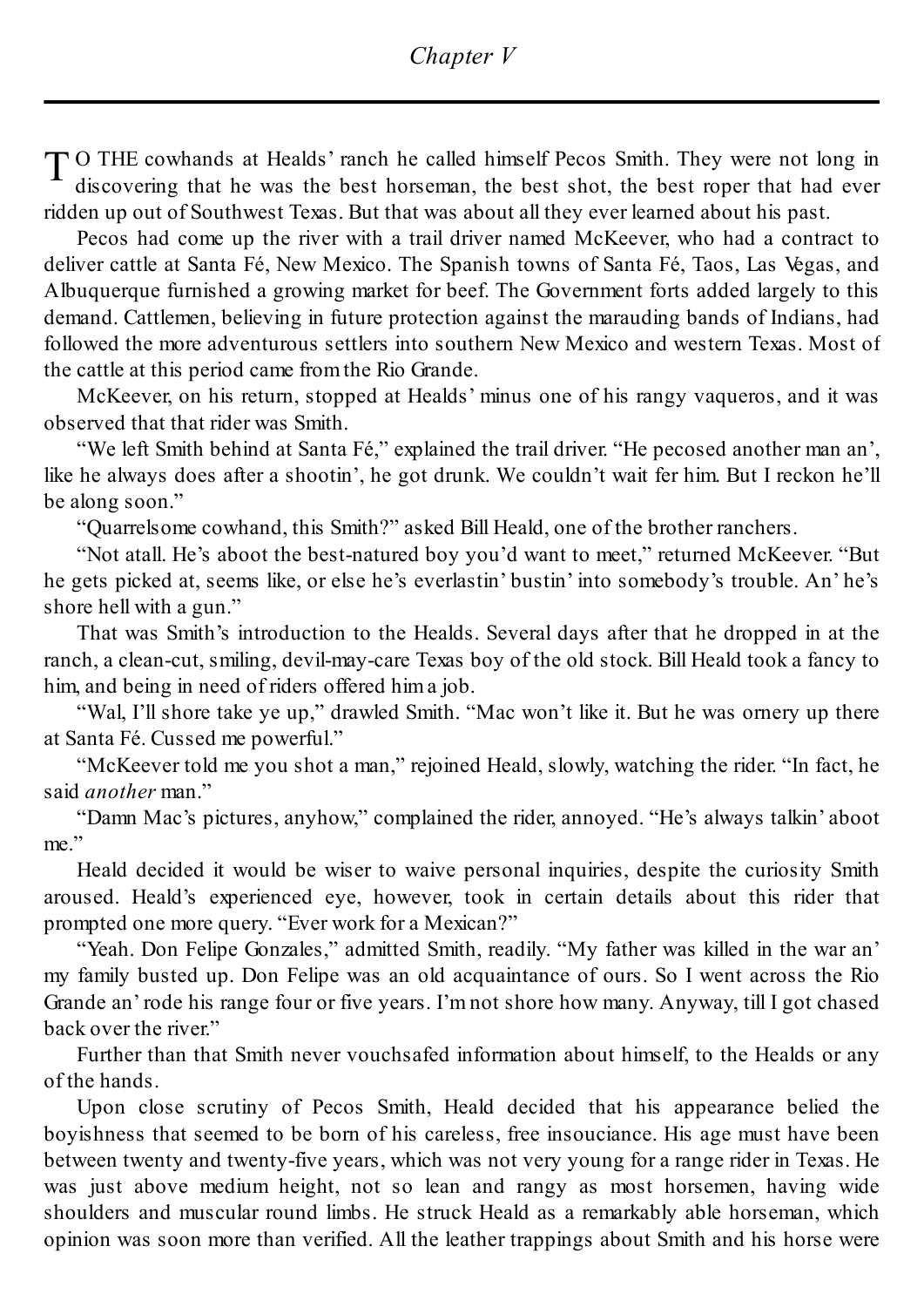ragged and shiny from use, particularly the gun holster which hung low on his left thigh and the saddle sheath. The ivory handle of his gun was yellow with age. What metal showed, and this was also true of his rifle, shone with the bright, almost white luster of worn, polished steel. His saddle, bridle, and spurs, also his black sombrero, were of Spanish make, decorated with silver; and if they had not been so old might have made a thief out of many a vaquero.

"Smith, you're on," declared Bill Heald, finally, having been unaccountably slow in decision, for him. "Thet's a grand hoss you're forkin'. If he ain't Arabian I'll eat him. Have a care for him. What with this outfit an'the Comanches you'll have hell keepin' him."

"Wal, Cinco cain't be caught in a race, anyhow," drawled the rider, patting the tired and dusty horse. "Heald, I'mshore thankin' you for the job."

"Not atall. We're short-handed. An' you strike me right. But, Smith, if you've got thet queer hand-itch fer a gun, won't you doctor it with axle grease or somethin'?"

"Never no more, boss. I'm a sick hombre. Red likker an' me air on the oots," drawled the rider, his flashing smile answering the other's levity.

"Then you're set heah," concluded Bill Heald.

It chanced that Heald's sister, Mary, had watched this interview from the door, unobserved. She was only sixteen, and with the brothers had been made an orphan not so long ago. She was the pride of their eyes as well as the disturber of their peace.

"Oh, Billy!" she exclaimed, her black eyes shining roguishly. "That's the handsomest rider I've seen since I came West."

"Thunder an' blazes!" ejaculated Heald. "If I'd seen thet I'd never hev hired him. . . . Mary, if you make eyes at himranchin'willshore stop heah."

The next time Heald saw Smith he remembered Mary's tribute and took keener note of the stranger. Smith was not an unusual type for a Texan, though he appeared to have Texas characteristics magnified. Many Texans were sandy-haired or tow-headed, and possessed either blue or gray eyes. This rider had flaxen hair and he wore it so long that it curled from under his sombrero. His face was like a bronze mask, except when he talked or smiled, and then it lightened. In profile it was sharply cut, cold as stone, singularly more handsome than the full face. His eyes assumed dominance over all other features, being a strange-flecked, pale gray, of exceeding power of penetration. His lips, in repose, were sternly chiseled, almost bitter, but as they were mostly open in gay, careless talk or flashing a smile over white teeth, this last feature was seldomnoticed.

The *remudo* filed in that night, enlivening the ranch again, and next day Bill Heald asked his brother what he thought of the new cowhand.

"Strikes me fine. Likable cuss, I'll gamble," replied John Heald. "Real Texas stuff in thet fellar."

"Mary has fallen in love with himalready."

"O Lord! What'll we do, Bill? Send her back to Auntie Heald?"

"Hell no! She stays if she puts the outfit up a tree. Mebbe this Pecos hombre can win her."

"I don't know aboot thet," replied John, soberly. "Mary's tryin' an'thet's no joke. I want her to settle out heah an' marry some good fellar. But this Pecos has a gun record, Bill. Did you know thet?"

"McKeever told me Smith had killed another man," admitted the elder brother, thoughtfully. "Sandy told me more than thet," went on John, impressively. "Sandy says he sneaked a peep at this Pecos fellar's gun. It had sixnotches on the handle an' one of themwas cut fresh."

"Six. . . . I reckoned it might be more. Let's not borrow trouble, John. Anyway, it's a shootin'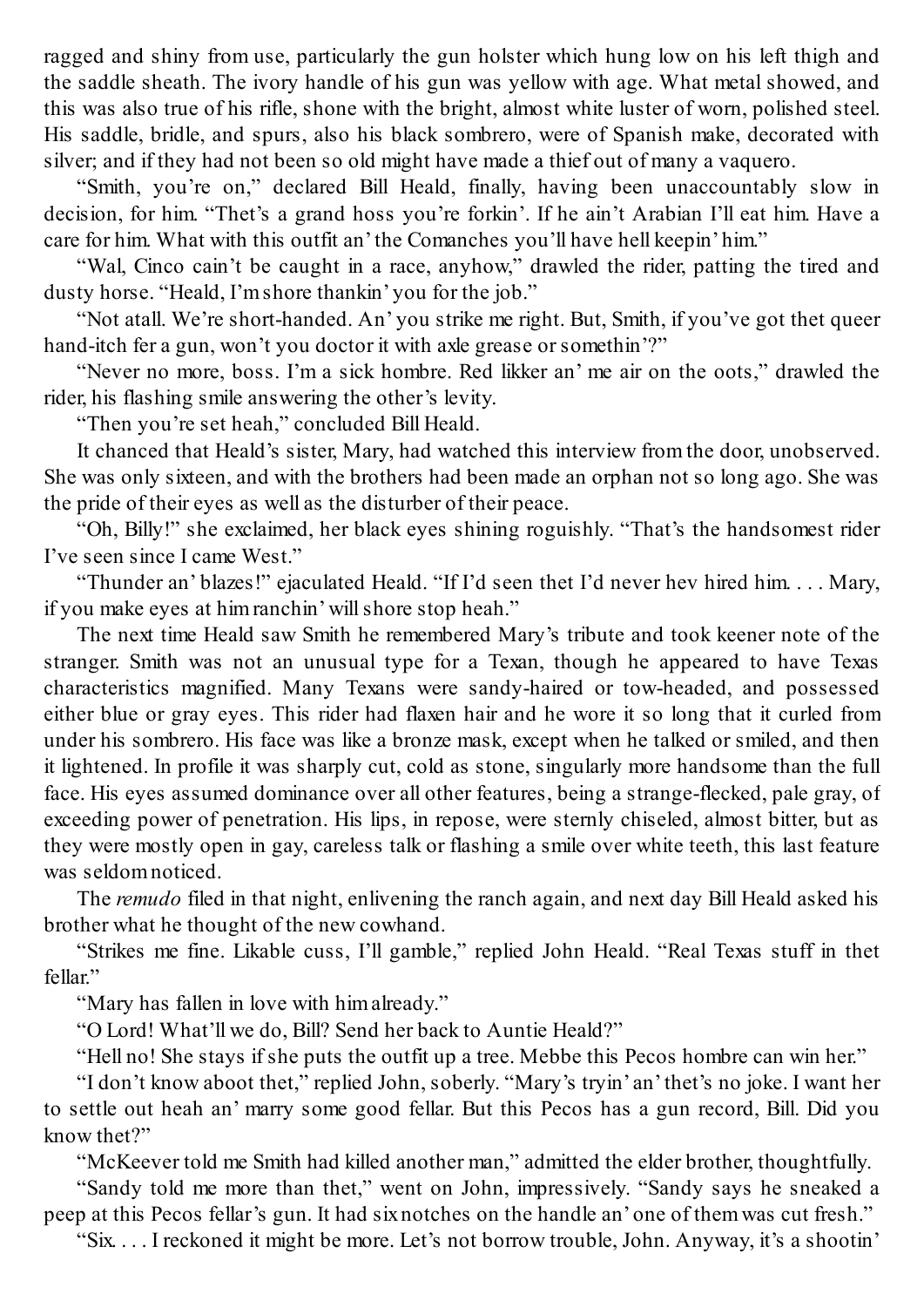country an'we might be most damn glad to have thet kind of a Texan among us."

"Shore. An' it ain't likely Mary will capitulate to a blood-spiller. She's squeamish for a Heald. But she might flirt with the fellar. Mary's the dod-blastedest flirt I ever seen."

"Flirtin'might be as bad as a real case," rejoined Bill. "What concerns me is the effect thet'd have on our outfit. You know, John, every last man Jack of them thinks he's goin' to wed with Mary."

Pecos Smith gave opportunity for various discussion among the brothers and their cowhands. It was a lonesome country, and strangers, that were not to be avoided, were few and far between. Their opinions, however, fell far wide of the mark, except as they had to do with Smith as a vaquero. The horse Cinco lived up to his looks and his rider's pride. Pecos was a whole outfit in himself. He never knew when work was done. His riding and roping might have been that of the famous vaquero, Rodiriquez. Every cowhand in the outfit had his sombrero full of bullet holes, proofs of Pecos' marksmanship. Pecos was most obliging and he could not resist any kind of a bet. He seldommissed a sombrero tossed into the air, and as often as not he put two bullets through it before it dropped. He would never let anyone handle his gun, which shared with Cinco in his affections. Pecos proved to be a round peg fitting snugly into a round hole. Riders were scarce, cattle growing plentiful, likewise rustlers, and always the horsestealing Comanches.

Long before McKeever drove north again with a herd of steers Pecos had won the regard of the X Bar outfit, which was run by an adjoining rancher, as well as that of the H H outfit, belonging to the Healds.

The singular thing about Pecos, remarkable in view of the universal esteem in which he was held, was that he avoided contact with people, save the riders with whomhe worked or those of the neighboring ranch. Mary Heald gave a party one night to which all the people in that part of the country were invited. Somebody had to be out with the cattle on that particular night, and Pecos took the job for another rider. Mary Heald was furious with him, and snubbed him on the following day when he happened to run into her at the corrals.

"Wal, I just cain't please the ladies, nohow," he drawled to Sandy McClain.

"Huh! Say, you mysterious cuss—you could have 'em eatin' out of your hand if you'd give 'ema chance."

"Sandy, yore what themColorado chaps call loco."

"AmI? What's thet?"

"Wal, it's a kind of weed thet hosses eat an' go off their haids."

"Pecos, air you hitched to some gurl?—Married, I mean?"

"Me?—Santa Maria!"

"Air you a woman-hater then? Had yore heart broke? . . . Honest, Pecos, yore laughin' an' whistlin' an'makin'fun don't fool this heah chicken none. You're a sad hombre."

"No, Sandy, my heart's shore not broke yet, but dog-gone me, it wouldn't take much."

Bill Heald and his brother satisfied themselves finally as to Pecos' peculiar aloofness.

"First off I figured Pecos was one of them Texas-Ranger-dodgin' hombres," said Bill. "But I've changed my mind. Thet fellar never did a shady thing in his life. He comes of a good family, you can tell thet, an' he's had trouble."

"Bill, I agree with you. More'n thet I'd say if there was a sheriff or a ranger huntin' Pecos he'd never dodge him. I'd shore hate to be the sheriff that tried to arrest him, provided it was an even break"

"He fooled us aboot Mary, didn't he? Darn good lesson fer thet little lady. Only I hope she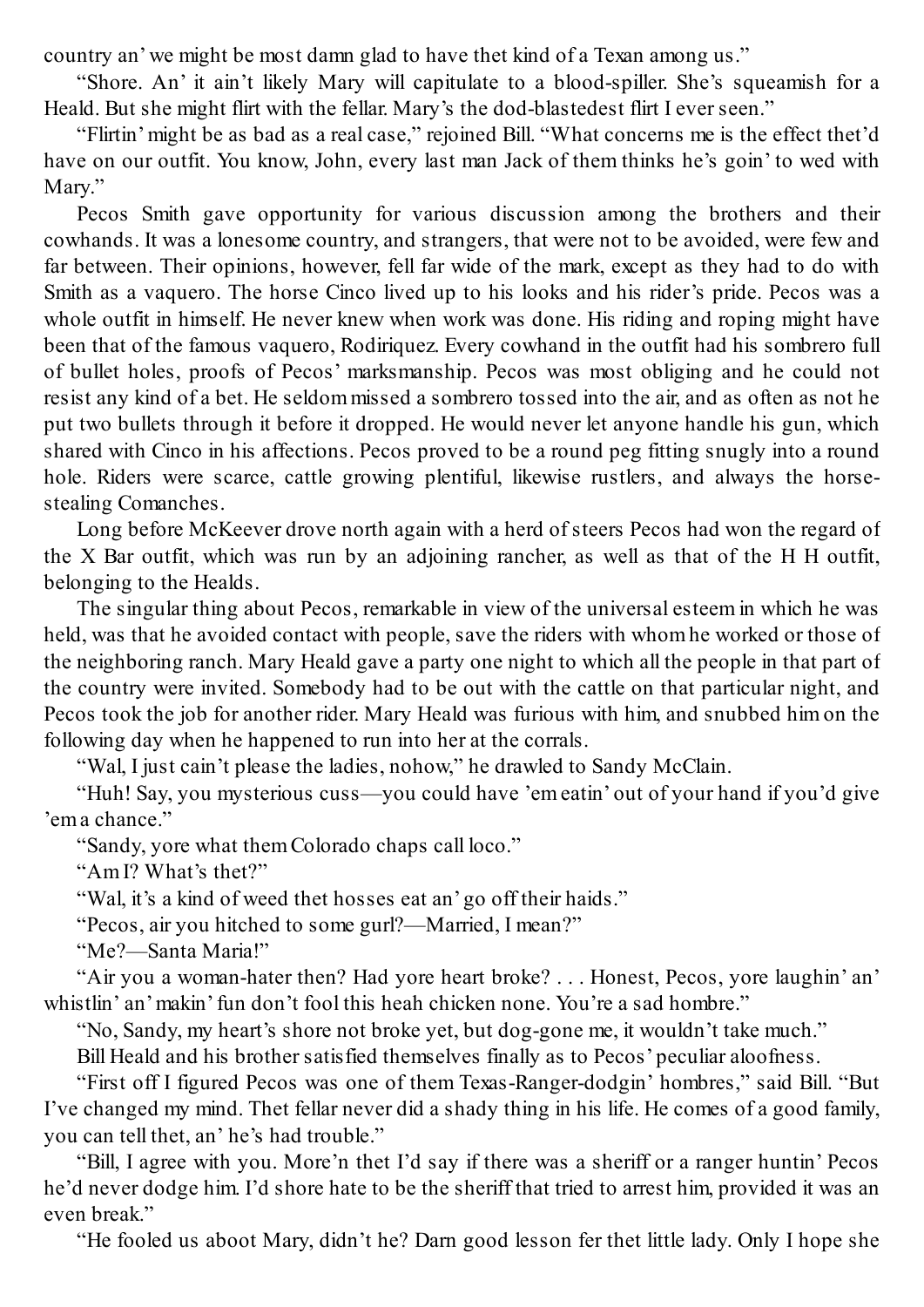doesn't fall daid in love with Pecos."

"Wal, if she did it wouldn't last. . . . No, Pecos is just one of them driftin', fascinatin' vaqueros. I've met as many as I have fingers. Texas is the only country thet could produce such a breed."

McKeever, on his return from Santa Fé spent a night at the Heald ranch and not only inquired about his lost vaquero, but wanted to see him. Pecos was not to be located.

"Reckon he likes it hyar an'wants to hang aboot," concluded the trail driver, with a sly look at Mary, which made her blush flamingly.

"I'mshore nobody hyar wants himhangin' aboot," she retorted, her chin tilting.

"My loss is your gain, folks," returned McKeever, resignedly. "They don't come any finer than Smith."

If there were any doubts at the H H ranch as to the status of Pecos Smith, that recommendation definitely dispersed them.

The time came when Pecos Smith justified the prefix to his name, if he had not already done so. Like an Indian, it was second nature for him to remember any trail, any thicket, any creek bottom, or canyon that he had ever seen. His brain instinctively photographed places.

The Rio Pecos from Castle Gap Canyon to the New Mexico border became his intimate possession. The Healds did not know whether they were running twenty thousand head of stock or thirty thousand. Pecos Smith had a more accurate estimate of their cattle than anyone, and his reports of unbranded calves and yearlings and steers hiding in the thickets of the creek bottoms or the brakes of the Pecos ran into the thousands.

Bill Heald took this with a grain of salt, while his brother pondered over it seriously. Like all ranchers of the period, they were careless branders. That was to say they did not have the hands nor the time to comb the range for unbranded stock. Cattle had begun to demand a price and the future looked promising. But money was scarce. Texas was in her first stage of recovery after the ruin left by the war. The Healds were doing about all that was possible for them.

Rustlers appeared on the Pecos range. The long-horns had come originally from south of the Rio Grande; so had the cattle thieves. Nowhere had there ever been such wholesale and tremendous thefts of cattle as along the Mexican border. That was one reason why Texans like the Healds had moved to isolated ranges.

But up to this period the X Bar, the H H, and other outfits had not suffered much from rustling. At least they had not been aware of it. Every rancher lost stock, the same as he appropriated a little that really did not belong to him. There had not been, however, any appreciable inroads upon the herds.

It was through the trail driver, McKeever, that the Healds found the opportunity they had planned and waited for, and this was a considerable market for their product. McKeever bought cattle from them in large numbers and drove them to the Spanish settlements in New Mexico and the Government headquarters. Extensive military operations against the Indians were already under way. Rumors of railroads through New Mexico and Texas were rife. Altogether the Healds looked forward to huge markets, to advancing prices, and trail herds of their own.

To this end Pecos Smith was promoted to be their outside man. He accepted the job with reluctance, and upon being asked why he was not keen about it he replied rather evasively that it held too much responsibility. His duty was to ride all over the country, to the farthest outlying ranges, not only to keep track of the Heald cattle, but to gauge general conditions, study the methods of other ranchers, and watch their round-ups. Thus Pecos Smith added to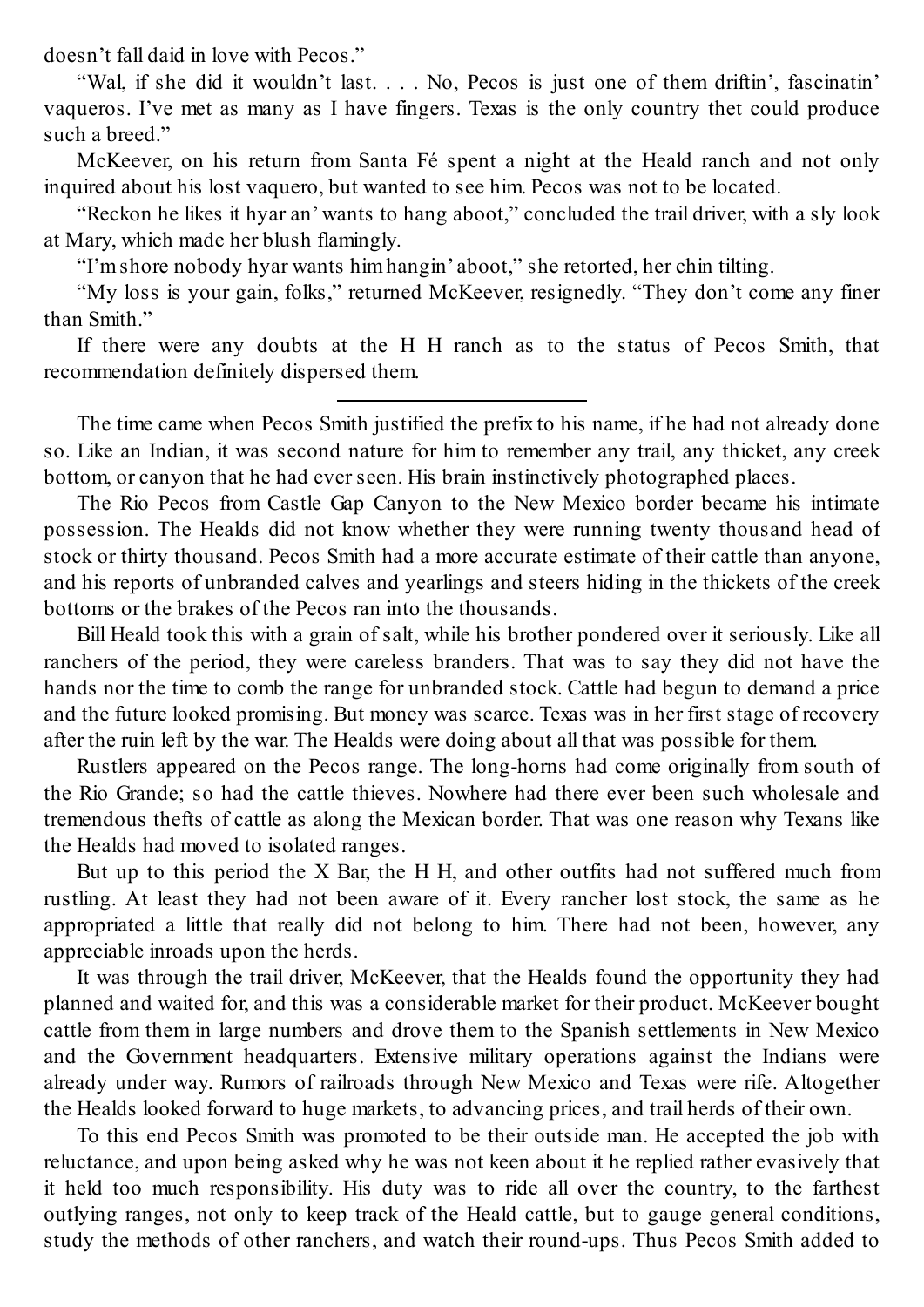his already wide knowledge of the country.

Upon his return from one of these trips, in the autumn of his second year's service to the Healds, he ran into the inevitable trouble that had always hounded his trail.

Pecos had ridden into the ranch early in the morning, and after cleaning up was enjoying a much-needed rest and a smoke when Sandy McClain came hurrying over fromthe ranch-house. Pecos divined there was something up before Sandy drew near enough to distinguish his features. He could tell by that hurried yet suspensive stride. So that when Sandy arrived at the porch of the cabin, his hazel eyes full of fire and his lips hard, Pecos cursed under his breath.

"Pecos, thar's shore—hell to pay," declared Sandy.

"Who's payin'it?" queried Pecos, in his cool, lazy drawl.

"Nobody yit, but you'll have to. An' I'm gittin' this off my chest first. If it comes to a fight I'mwith you."

"Thanks, Sandy, I shore appreciate thet. But usually I can tend to my own fights. Suppose you tell me aboot what's up?"

"You know thet Sawtell, foreman fer Beckman?" rushed on Sandy.

"Shore. I was at Marber's Crossin' not two months ago," replied Pecos, his boots coming down from a bench. "They had a round-up. I was there, you bet, an' I stayed, in spite of the cold shoulder fromSawtell."

"Pecos, it ain't so good. Sawtell is hyar, with three of his outfit. An' he's been hittin' the bottle, Pecos. He's loud an' nasty."

"What's it all aboot?"

"I didn't heah. But I can guess. Bill is all upset, an' madder'n hell under his hat, as I could see. He sent me to fetch you."

Pecos sat silent a moment with slowly contracting brows. His eyes were downcast. Presently he drew his gun, and flipping it open he extracted an extra cartridge from his vest pocket and inserted it in the one empty chamber. Then he arose to his feet, sheathing the gun. Without another word he strode off toward the ranch-house, with Sandy beside him, talking wildly.

Presently Pecos espied four saddled horses standing, bridles down, across the open space in front of the house. He sheered a little to the left so that he would not go abruptly around the corner.

"Keep out of this, Sandy," he ordered.

"But they're four to one, Pecos," expostulated Sandy. "An' thet red-faced Sawtell doesn't talk like he savvied you. I've got a hunch, Pecos. It won't do no harm to let them see you got a pard."

Pecos answered with a gesture that needed no speech. Sandy sheered widely to the right. Pecos heard a loud voice. Next moment he came into the open, where he had a clear view. Mary Heald was the first person he saw.

"Go in the house," Bill Heald ordered her.

"Oh, your grandmother!" retorted Mary. She was flushed and excited, and upon espying Pecos gave a violent start.

"Bill! . . . Hyar he is," she called.

Pecos took in the prospect. Sawtell, a tall cattleman wearing a bandana as red as his face, stood out before three cowhands whose posture was not easy. Bill Heald, turning from Mary, called to his brother: "This ain't no mixfer her. Drag her inside."

"Let her stay. Mebbe she'll hyar somethin'," declared John.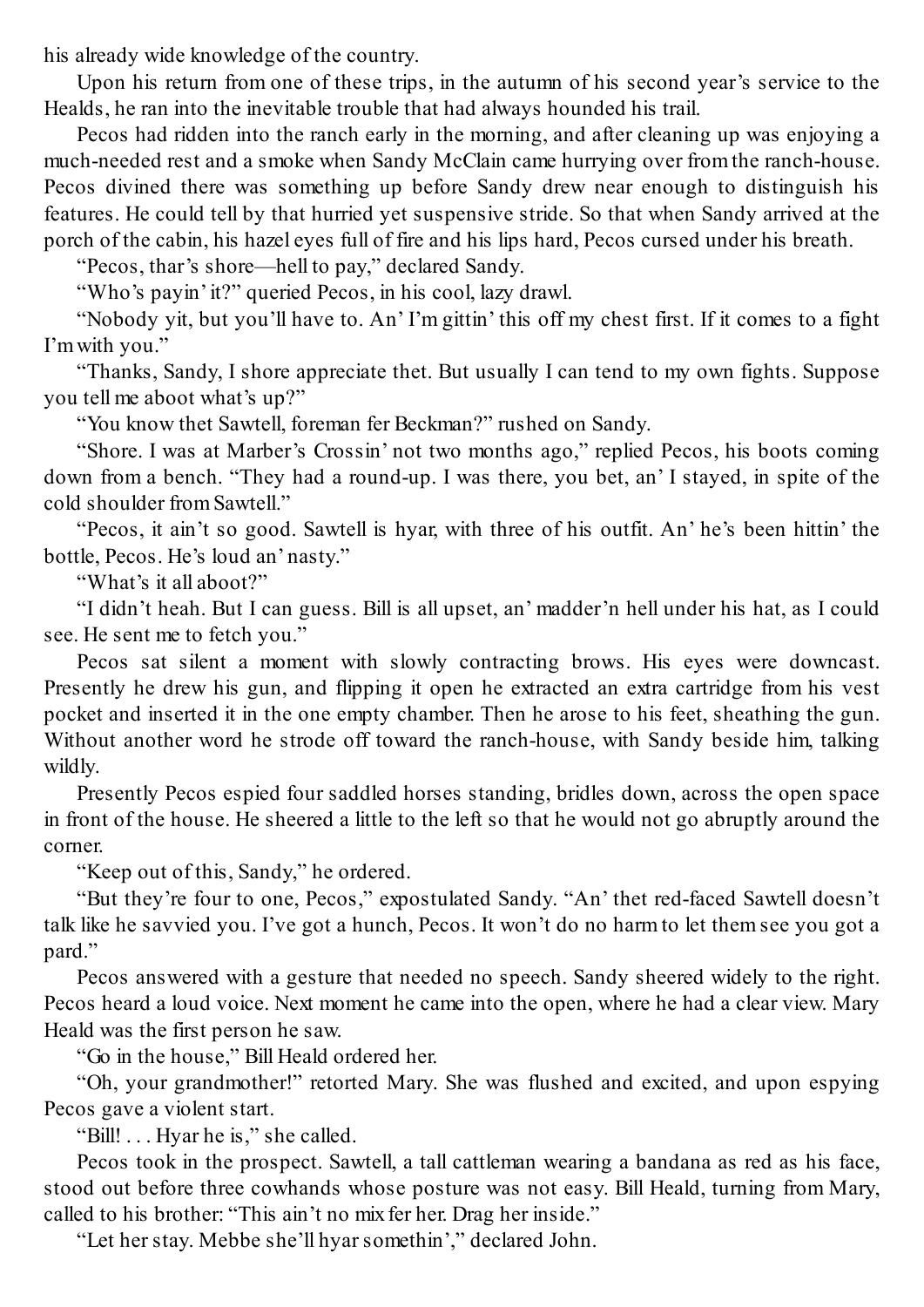"I *did* hyar somethin' and it's a confounded lie," flashed Mary, hotly.

Upon seeing Pecos approaching, Bill Heald showed a subtle change of manner.

"Sawtell, hyar's Pecos now, to speak fer himself. We think you're on a wrong track. An' if you'll listen to reason, you'll go mighty slow."

"Hell!—Air you threatenin'me, Bill Heald?" returned the visitor, harshly.

"Not atall. I'm just advisin' you."

"Wal, I don't need any advice. I was ridin'these ranges long before you."

"Shore. But you don't know Pecos Smith."

"Pecos! Whar'd he git thet handle?"

"I don't know. He had it when he come."

Pecos halted some paces out.

"Boss, what's up heah?"

"I'm ashamed to tell you, Pecos, an' I swear I'd never done it if I could have persuaded Sawtell to ride off."

"Thanks, Heald. . . . Get back an'leave this to me."

Bill promptly acted upon that suggestion, and it was equally noticeable that the three cowhands behind Sawtell moved out of line with him.

Pecos eyed the cattleman and read him through. There would be no equivocation here. The matter had been settled in Sawtell's mind before he arrived at Healds'ranch, and he had fortified it with drink.

"You know me, Smith?" demanded Sawtell. He was loud, authoritative, but not of the braggart breed.

"I haven't the honor, Señor," replied Pecos, coldly. "When I called on you at Marber's Crossin' not long since you didn't give me the chance. An'I reckoned I didn't miss much."

"Wal, you might have missed hyarin' aboot the maverick-brandin'thet's goin' on."

"No. I didn't have to heah thet."

Bill Heald could not keep out of the colloquy.

"Pecos reported to me. The H H is losin' a dribble of mavericks."

"Is thet so?" sneered Sawtell. He was ugly and could not be conciliated.

"See hyar, Sawtell," retorted Heald, sharply, at last out of patience. "You come shore set to make trouble. An' by Gawd, you're liable to run into more'n you bargained fer."

"Air you defendin'maverick-brandin'?" demanded Sawtell, sarcastically.

"Boss, would you mind leavin'this deal to me?" interposed Pecos.

"All right, Sawtell. You're makin' your own bed. I've no more to say," concluded Heald, and he backed away.

Pecos made two strides which brought him within ten feet of the irate cattleman. Everyone present except Sawtell must have sensed the singular, cold menace of the vaquero. Only the false stimulus of whisky could have blinded a matured Texan to imminent peril. And at that Sawtell seemed confronted with an obstructing thought.

"Sawtell, you gave me a cold shoulder up at Marber's Crossin'."

"You bet I did."

"If it hadn't been fer my boss, I'd have called you then, in yore own back yard. I took thet as an insult."

"Wal, you took it proper. An'if it hadn't been fer the Healds hyar I'd run you off my ranch."

That was definite and it settled all but the conclusion of this meeting, which the cattleman was evidently too obtuse or bull-headed to sense. One of his men made a movement as if to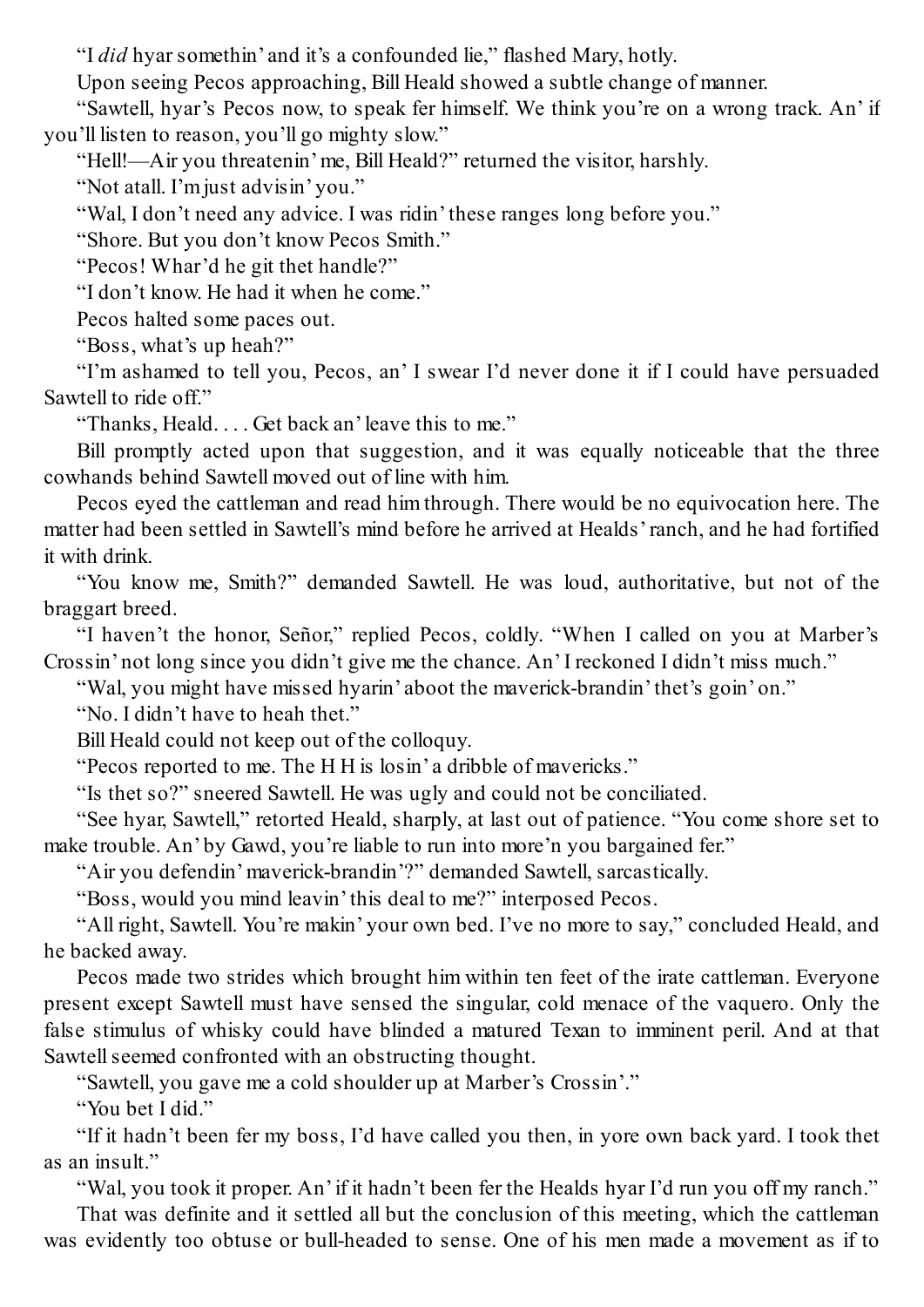intercede, but was restrained by a second. They edged nervously to one side, as if wary to get out of line with Pecos' piercing eyes. But they would have had to dissolve in thin air to accomplish that.

Pecos' silence, his strained intensity, the suspense of the moment penetrated Sawtell's befogged brain. But it was too late.

"Mr. Pecos Smith," Sawtell blustered, "you know them X Bar cowhands, Curt Williams an' Wess Adams?"

"Reckon I do."

"They rode fer thet greaser Felipe, down on the Big Bend."

"So did I."

"Wal, thet ain't any recommend fer themor you."

"Beggars cain't be choosers. I had to ride to live. . . . Yore beatin' aboot the bush. Come on!"

"I had Williams an'Adams fired off the X Bar."

"No news to me."

"They was seen brandin'mavericks on my range."

"Sawtell, it's not beyond the bounds of reason thet them mavericks wasn't yore'n," replied Pecos, coldly.

"No, it ain't. But I'mchoosin'to claimthem."

"Thet's yore affair. Tolerable unhealthy, I'd say—on the Pecos."

Sawtell's hurried speech apparently augmented his anger, but did not relieve the cramping effect of Pecos' front.

"I'mdown hyar to have you fired off the H H," shouted the cattleman.

"Cain't be done. I quit."

"Ahuh. When?"

"Aboot two minutes ago."

"You're a slick hombre, Mr. Smith," retorted Sawtell, exasperated to derision. "Wal, then, I'll drive you off the Pecos range."

Pecos made a singular movement, too swift to discern, though it left him as if in the act of leaping. Fromhis whole being suddenly emanated terrible suspense.

"You —— idiot! Drive *me* off the Pecos? . . . What's all yore gab aboot?"

Sawtell had again gone too far. There was no retreat. The red of his face receded in a marked line, leaving it a leaden gray.

"You was thick with themmaverick-branders."

"Who accuses me?" cried Pecos, piercingly.

Sawtell let out an incoherent roar—rage at himself as well as at Pecos—at the realization that he had misjudged his man. His armmoved stiffly. His hand jerked at his gun.

The single, whipping throw of Pecos' gun discharged it. Sawtell's body lost its vibrant tension. It slumped. His head dropped forward. Then he swayed.

Pecos leaped like a tiger past the falling man to face the cowhands, his gun high, quivering to flash down with the force that would fire it.

"Any of you back himup?" he yelled, stridently.

"Smith, it weren't our mistake," hoarsely replied the one who would have importuned Sawtell. "Honest to Gawd—we wanted him—to go slow."

Pecos waved them off, and watched them go hurriedly toward their horses. When he turned, Bill Heald was kneeling beside Sawtell. Sandy was running over and John Heald was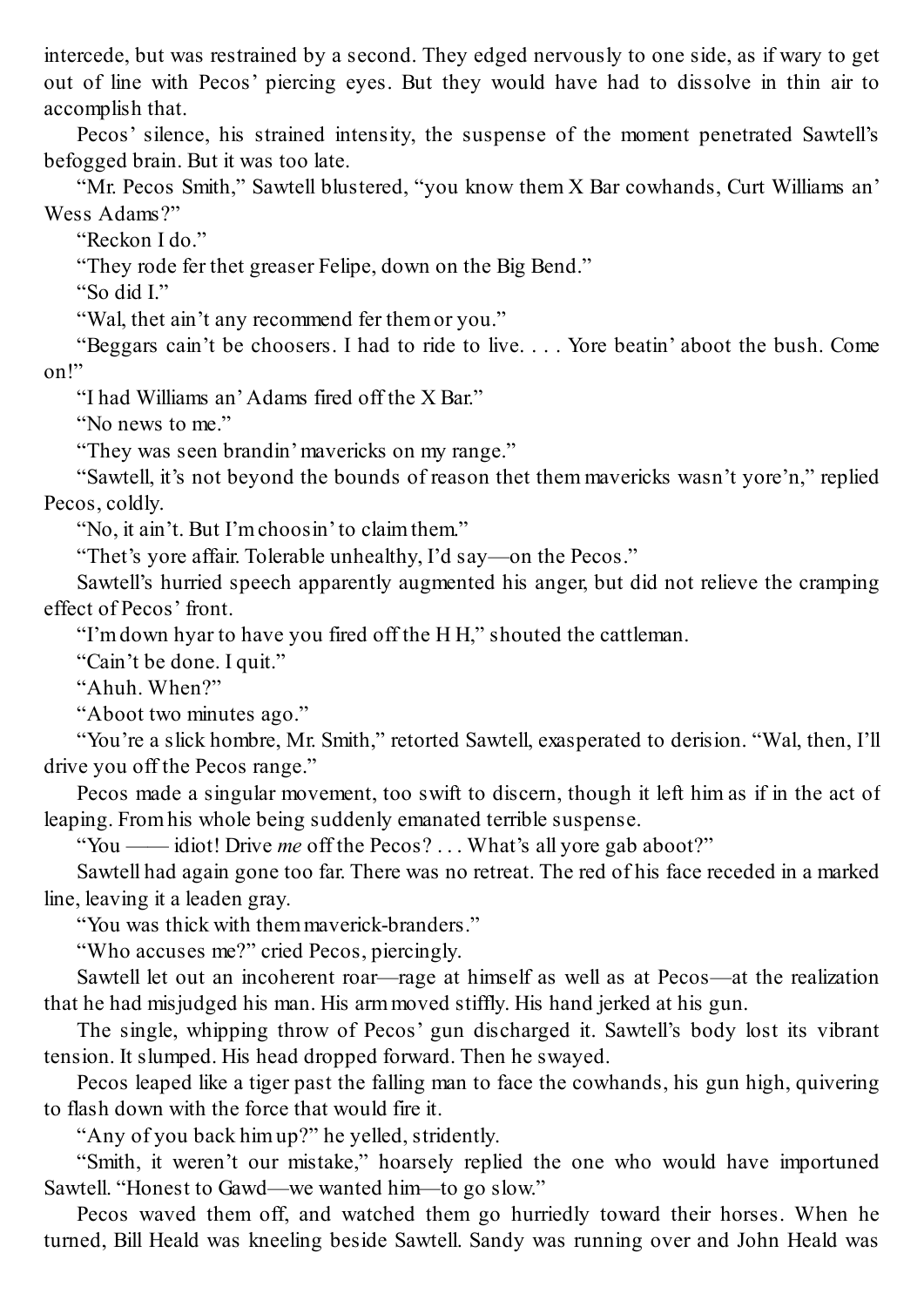trying to drag the white-faced girl away.

"Daid! . . . Shot through the heart! . . . Pecos, this is shore bad bizness," ejaculated Bill.

"You heah him!" Pecos' voice cracked like steel on ice.

"Shore. But my Gawd, man, I didn't expect you to kill him," returned Heald, suddenly rising. "You believe——"

"No, Pecos! Not fer a second," protested Heald, hastily, lifting a hand. "An' thet's straight. John an' I think you're as clean an'fine as they come. McKeever swore by you. This damn fool Sawtell must have been drunk. I *told* him. . . . Pecos, don't hold any of it against the H H."

Pecos lowered the gun, but he kept up his pacing to and fro, his strange eyes pivoting like the oscillations of a compass needle. All his cold poise was gone. He had the lunge, the standing hair, the savageness of a wild animal. Sandy approached him, to halt in hesitation.

"Pecos, you had to bore him," he ejaculated. "You jest had to. We'll all stick up fer you. Sawtell brought it on himself."

One of the retreating cowhands, now mounted on their horses, called to Heald: "We'll send a wagon back fer him."

"All right. Make it pronto," Heald replied.

Pecos sheathed his gun, and with that motion appeared to sag. He ceased his cat-like stride. Freckles no one had ever seen stood out on his clammy face. His hair was wet. He stooped to pick up his sombrero, which had fallen when he leaped to confront Sawtell's men.

"Bill, didn't I tell you not to give me thet outside job?" he queried.

"You shore did, Pecos. I'msorry. But I don't see what difference thet could have made."

"I seen too much, Bill. An'I tried to—wal, never mind aboot thet. . . . I'mshore thankin' you an'John fer keepin'me heah so long an'fer defendin'me to thet white-livered liar."

His implication must have been clear to Heald. At least he looked as if he had grasped at the truth—Pecos had come upon these roistering cowhands at some shady deal. He had tried to show themthe error of their ways and had kept his mouth shut about it.

"Pecos, listen hyar. Sawtell must have had a showdown on Williams an' Adams. He was aimin'to bluff you into squealin'—shore he didn't know you."

"You heah somethin' aboot Curt an'Wess?"

"Yes. More'n once, an'I have my doubts, Pecos."

The vaquero threw up his hands. "- the fools!"

At this juncture Mary Heald broke away from her brother and ran out to confront Pecos. She was still white, sick, trembling, but she was brave.

"Pecos, I know you're not a thief," she burst out.

His somber face lightened beautifully.

"Wal, Miss Mary, thet's shore good fer me to heah. . . . I've no home, no family, no friends, an' when I go out on the long trail again, it'll be good to remember you an' yore brothers believed in me."

"We do, Pecos. Oh, we do," she replied, brokenly. "Don't say you've no friends—no home... . Do not leave us, Pecos."

"I cain't stay. It might do yore brothers harm. Those cowhands will tell how Billstuck up fer me. An' they'll add to it. If I stayed on——"

"Mary, he's right," interposed Bill. "Much as I regret it, Pecos will have to leave the H H."

"Shore. An'I may as wal have the game as the blame," added Pecos, bitterly.

"Don't say thet, boy," entreated Heald who heard in this resignation the spirit and the hopelessness that had sent so many fine Texas boys down the wrong trail. It was cruel,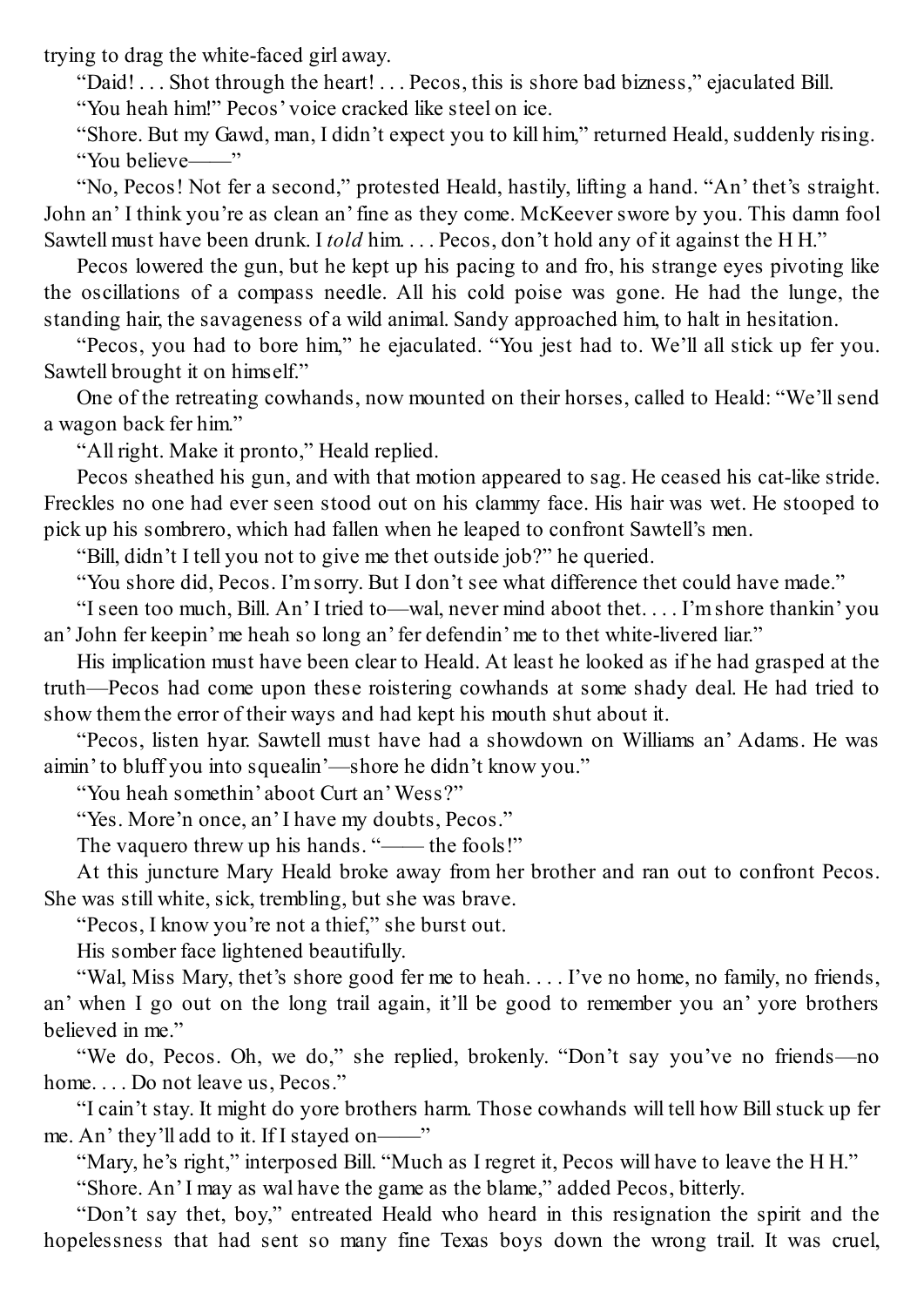because in that great state, depleted by wars and overrun with ruined boys and men, there seemed so slight a line of demarcation between the right trail and the wrong.

"Oh, you wild vaquero!" burst out Mary, passionately. "That is wrong—to yourself—to us. . . . to *me*! . . . Pecos, you're such a—a wonderful boy. Don't let the horror of—of killin' another man drive you to—to . . . He deserved it. He was mean. I—I could have shot him myself. . . . Bill—John—say somethin'——"

The girl failed of utterance there. She had much excuse for agitation, but neither her youth nor the shock of seeing a man killed could wholly account for allshe betrayed.

"Pecos, I reckon you'd better stay on," said Bill, huskily. "I'll ride up to Marber's an' prove your innocence—explain how Sawtell was drunk an'forced this shootin'."

"No. Bill, you cain't do thet," returned Pecos. "I've riled up bad blood before an' I shore don't want to do it heah."

"Pecos!" whispered the girl.

The vaquero turned to her in a realizing amazement that almost hid his gratitude. "Miss Mary, I shore thank you. . . . An'I promise you—thet if *anythin'* can make me go straight from now on—it'll be you—yore faith—yore goodness. Adios."

He reached as if to take her hand, drew back, and wheeled away. Sandy McClain ran to stride beside him.

"Adios, Pecos!" called the girl. "Go straight—an' come—back—some—day."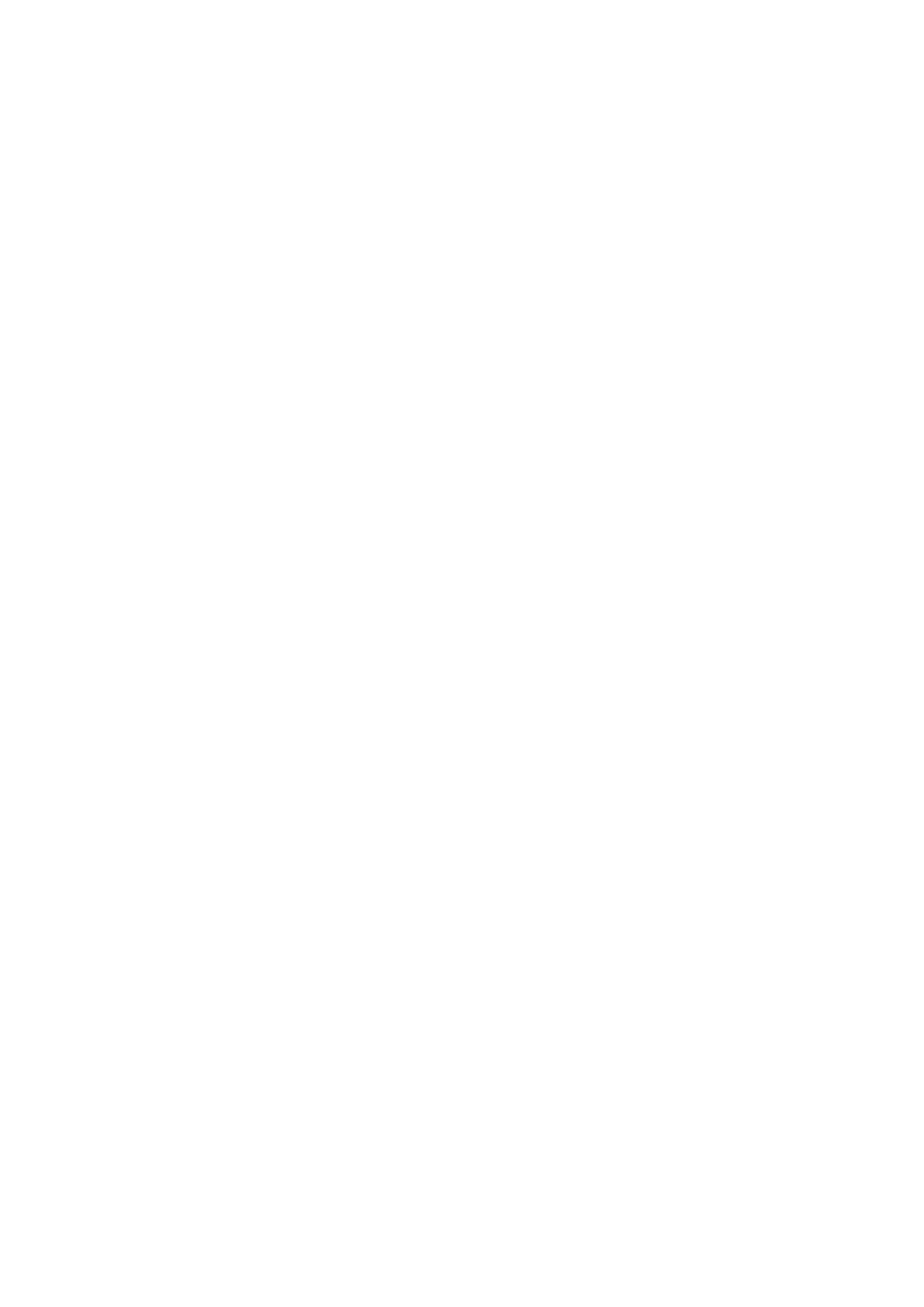$B_{\text{Smith}}$  has discribed quickly that neither the sweet memory of Mary Heald, nor the scorn Pecos Smith had for rustlers, nor the promise he had given could keep him straight. Smith had for rustlers, nor the promise he had given could keep himstraight.

Branding mavericks was not a crime in Texas at that early stage of cattle-raising. All ranchers did it more or less, without being absolutely sure that the calves belonged to them. There could be no positive identification, unless the calf accompanied a branded cow. And if a calf or a yearling or a two-year-old did not get the mark of one outfit, it would eventually find that of another.

But in his heart Pecos Smith knew that he had slipped, for the first time in his range life. Bitterly he regarded it as being shoved, rather than having slipped. Nevertheless, what could he do? The X Bar made the excuse that they did not require an extra hand; so did another outfit below the New Mexico line. Pecos' good sense urged him to work south and take up with McKeever again, or some other cattleman west of the Pecos, or even Don Felipe. But his pride and his bitter conviction that there was a step on his trail set his face the other way. He made up his mind to throw in with Curt Williams and Wess Adams, who were indeed trafficking in unbranded mavericks. There was no law against it. There was no obstacle, except that of a gun; and bold maneuvers like Sawtell's were the exception rather than the rule. Pecos argued that if he stuck to the branding of mavericks, and collected a herd of his own, or saved his share of the money he would not long need to do questionable work that was offensive to him.

Williams and Adams had not vouchsafed any information as to their market, except that it was unfailing. Pecos did not care to know. There were ranchers in New Mexico buying stock and asking no questions. There were Government buyers dealing directly with rustlers. The stage was almost set for a great cattle business in the Southwest. Pecos sensed it so well that he thought it a pity he had not already a sizable herd of his own to start with.

Wherefore he trailed the two X Bar cowhands down into the Pecos brakes and joined them.

This couple had a string of horses and a pack outfit. Strengthened by Pecos, they made a formidable band. Pecos knew where to locate more unbranded stock than any cowhand in Texas. The thicketed canyons were full of cattle, many of them that had never felt an iron. The operations of Williams and Adams were too loose to satisfy Pecos. He tightened them. These two riders were on their way to becoming rustlers very shortly. Pecos did not think he could afford to train with themvery long. Still, he had to take risks.

"Listen, you footloose hombres," he said. "I can round up thousands of unbranded stock south of hyar. Hard work an'lots of time, but shore an'we cain't get in trouble."

"We'll take 'em as they come," replied Wess Adams, a craggy faced young rider, dissolute and forceful.

"Pecos has some good idees, Wess," interposed Williams, who was more amenable and less reckless. "So we gotta compromise."

"If you must work out these brakes—which is shore pore judgment—it'd be best to throw together a bunch of say a hundred haid or less, an' drive themto yore buyers once a month."

"A hundred haid an' once a month? Bah!" blurted Adams.

"I'msidin'with Pecos," said Williams, thoughtfully. "An'then it ain't so damn safe."

"Wal, when it gits hot for us we'll change tactics," rejoined Pecos. "We'll clap on another brand thet nobody ever saw, an' throw the stock out on the range. None of the ranchers will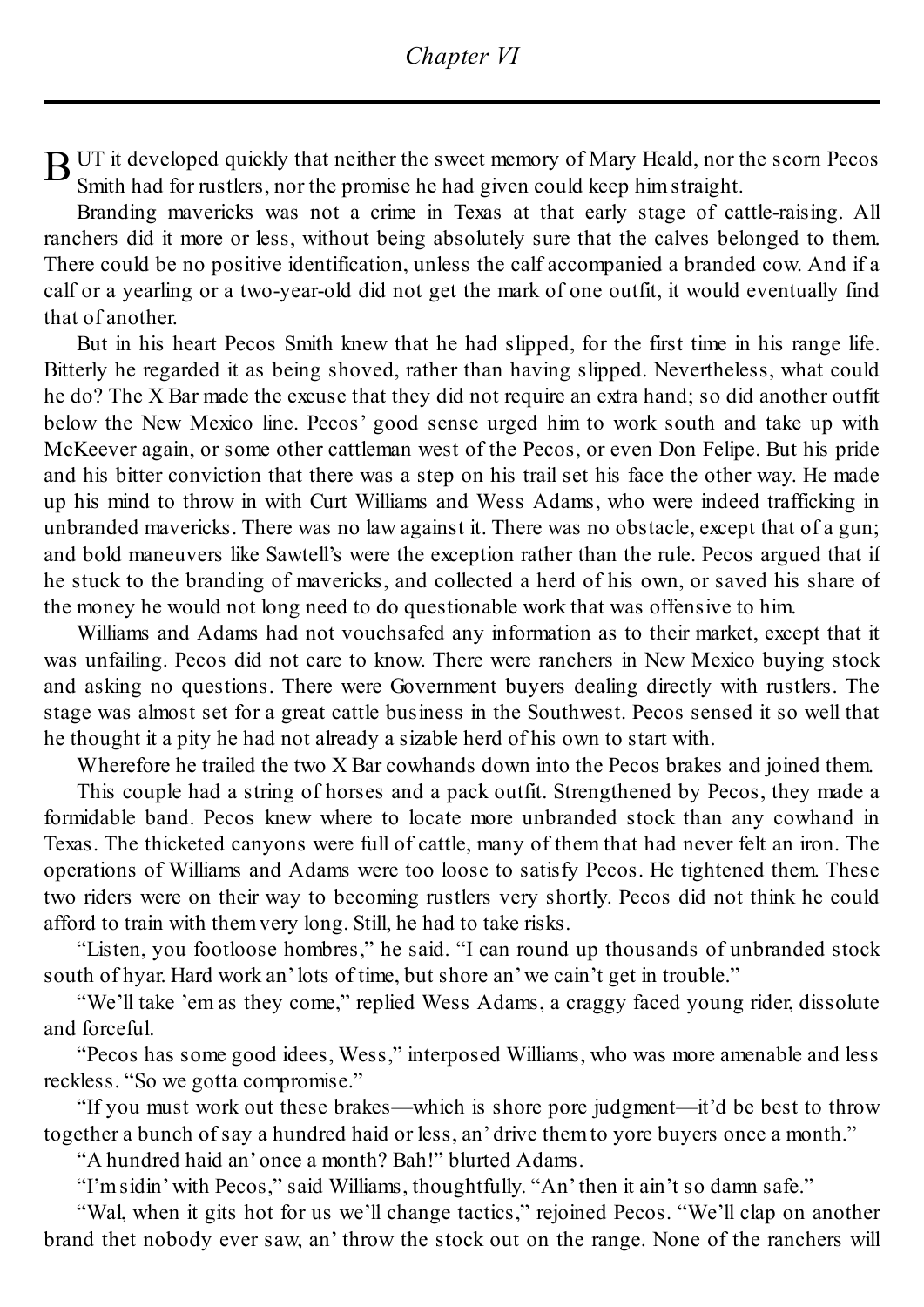know thet brand is ours. Later when the brands are old we can round up an' drive a big herd without much risk."

"Wess, it's a good idee," ventured Williams. Adams at length gave in with bad grace.

The trio set to work. They did their roping and branding alone; at least Pecos did, and he accounted for as many as both his comrades. In a few days they had a mixed herd of over five score. Williams and Adams started north with this bunch, expecting to drive twenty-five miles a day, which would get them to their market in less than a week. Pecos remained in camp and went on with his riding, roping and branding. He regretted that he had not been able to go into this game alone. However, that required horses and outfit and especially a market, unless he could afford to wait and watch his herd grow. He liked the lonely life and came to love the Rio Pecos. It was now a refuge.

His comrades returned in due course, and Pecos found himself the richer for something in excess of two hundred dollars, more money than he had ever possessed at one time in his life. His exuberance was short-lived; this money had been earned, but not by honest toil and sweat.

In far less than a month Wess Adams had prevailed upon Williams to make another drive north, with all the stock they and Pecos had burned brands on. Pecos entered strong objection, but in vain. He deliberated just which of two courses to pursue—the first, to pick a quarrel with Adams and shoot him, the second, to let his partners go on their perilous way without further resistance. Pecos found the latter more to his liking. He needed to resist this strange tendency to resort to his gun, and if he could keep strict watch in their absence, prepared for anything, so that if they were trailed back, as seemed most likely, he need not be caught. On the other hand, he reasoned that if they never returned, well and good; he would take the outfit and move to a wilder country farther south on the Pecos.

But Adams and Williams came back. They were hard riders, cunning and resourceful, driving mostly at night, and they must have had allies somewhere along the trail. Thus for Pecos the situation remained the same, except that he had another and a larger roll of greenbacks.

From late summer, through autumn and winter, those two indefatigable riders made ten drives to their market in New Mexico. Towards spring they grew bolder, as was inevitable for such characters and as a result of such success. Moreover, Adams returned smelling of strong drink. Therefore, when sometime in April, the two did not return from their drive on time, Pecos was not surprised. Nor was he worried or grieved. He had decided this drive was to be the last for him, under any circumstances.

Pecos had so much money that he did not dare count it; assuredly enough to start him with a ranch of his own somewhere. The Pecos near its junction with the Rio Grande took his fancy, but that had long been the seat of Mexican depredations, and he had had enough to do with Mexicans. He indulged in long cogitations about this future venture. He had been clever to allow Williams and Adams to make the cattle drives to their market—which, after all, was their own wish; nevertheless Pecos felt that he might be implicated, too, when these two riders had gone to the end of their tether. In that case he had only to lie low in hiding for a year or so to be forgotten. Texas was too enormous, too wild, too swiftly changing on its course to empire, for a few unbranded mavericks to be remembered. There were a thousand real rustlers to be contended with before considering that. Sometimes Pecos had his doubts as to the latest status of his comrades. What a slight step it was from branding mavericks to burning brands! Yet therein lay the actual dishonesty. When mavericks grew scarce, as they certainly were decreasing in number down the river as far as Pecos had ridden, Williams and Adams might be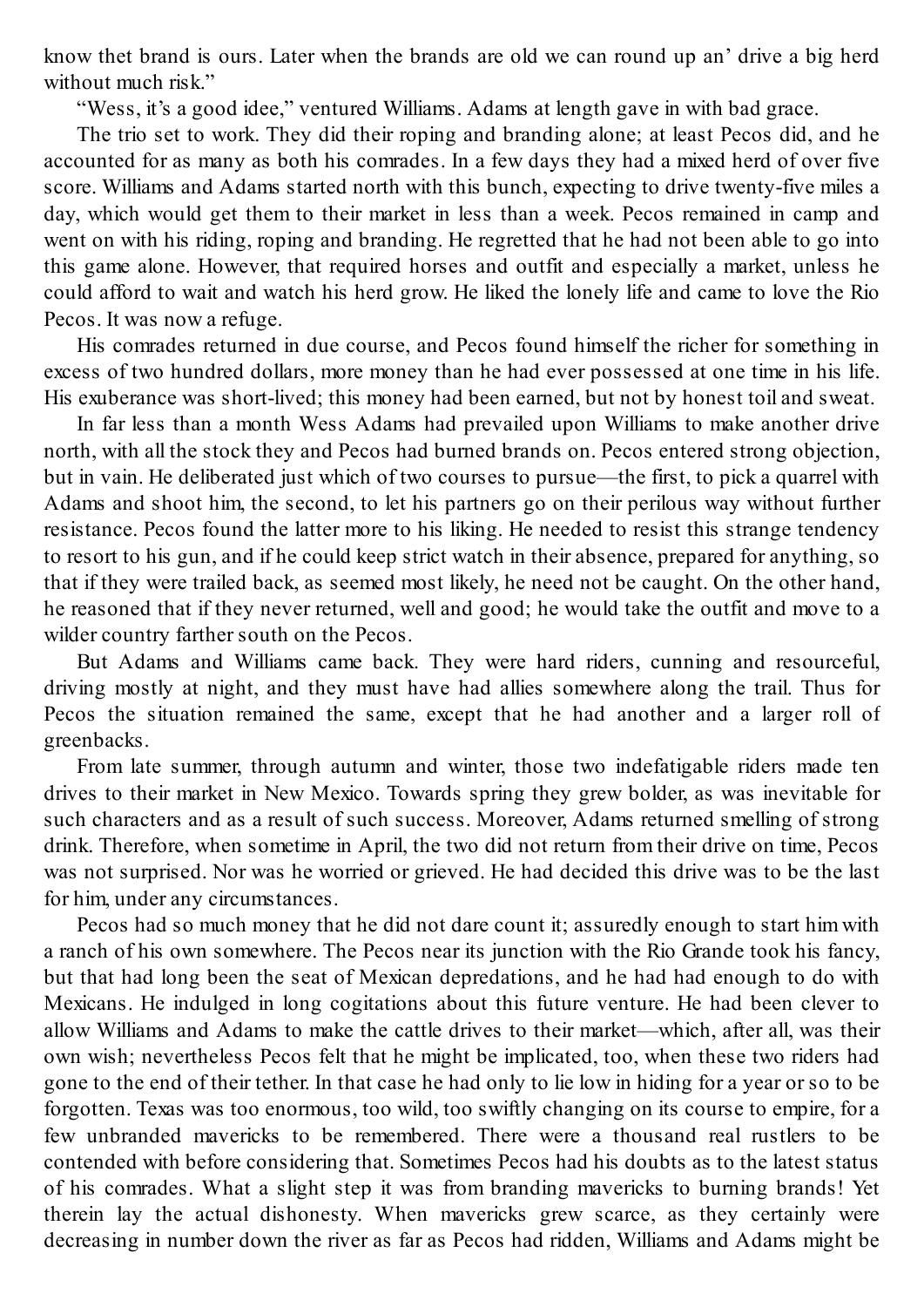expected to resort to burning out of brands.

A week or more beyond the date Pecos had set as the latest for the return of his two partners, he became certain some untoward circumstance had befallen them. They might have been caught; they might have sold this last bunch of stock and departed for other fields, without the formality of returning to give Pecos his share of the proceeds. Adams would have done it, but Williams seemed hardly that kind of a man.

Anyway Pecos moved his camp, choosing a wild and almost inaccessible retreat some miles below. He packed most of the fast diminishing supplies, and he left the pack-horses there with Cinco. A dense thicket choked the mouth of the little side canyon, where it opened on the Pecos, and back of it there were water and grass in abundance. It could not be entered from the mouth, owing to the matted underbrush, and as there were no cattle or horse tracks leading into it there was little danger of pursuers bothering with the place. Pecos had no concern about its being discovered fromabove.

From here he went forth every day, carrying his rifle and a pocket full of ammunition, to make a slow, cautious way back to the old camp. When his comrades returned it would be time enough to explain his action to them.

On the fourth morning after Pecos had left the old camp, and the eleventh since his partners had been overdue, he sighted a bunch of Indians on the east bank of the river. He had only a glimpse of lean wild forms and ragged mustangs crossing a brake back from the high bank, but that was enough for Pecos Smith. His persistent and unerring watchfulness had at last earned its reward. With the arrival of spring Kiowas or Comanches might be expected to ride down off the Staked Plains to make a raid anywhere in West Texas.

Pecos deliberated awhile. These savages might be on their way upriver, returning from a raid. There was an Indian trail across on that side. The camp that the three maverick hunters had chosen was in a low-walled canyon, well hidden from the west side of the Pecos, but exposed to the other. If Williams and Adams had returned it would almost surely have been the night before, in which case their horses and camp-fire smoke would betray themto the Indians.

Keeping well out of sight, Pecos made his way toward the old camp. He had traveled more than two miles when his sharp eye detected movement and color at the mouth of a ravine on the eastern bank. A band of mounted Indians, that he made sure were Comanches, rode out of the ravine and into the river. A lone string of half naked savages! He counted eighteen. The river was shallow there and could be forded at this stage of the water. Pecos watched themwith hard eyes. More than once he had nearly lost his scalp to these painted devils. They crossed without difficulty and disappeared.

Half a mile up the river opened the canyon in which lay the camp Pecos was approaching. He knew that horses could not be ridden up that far. There was a brake, however, between the impassable bank and where the Indians had crossed. Perhaps they would pass up that. At any rate, they were bent upon mischief.

Pecos retraced his steps to a brake where he could get up out of the river bottom. Once out of the ravine, he took to the rocks and brush, making fast time until he got into the vicinity of the gorge he expected the Comanches to work up, when he proceeded very warily. But they had not passed that way. This meant that their procedure must almost certainly be directed against the old camp.

This point was not now far distant, and it appeared certain that Pecos could arrive there ahead of the Comanches, if he chose to risk traversing rather open ground. His first impulse was to risk anything to warn his comrades, provided they had arrived. Sober reason, however,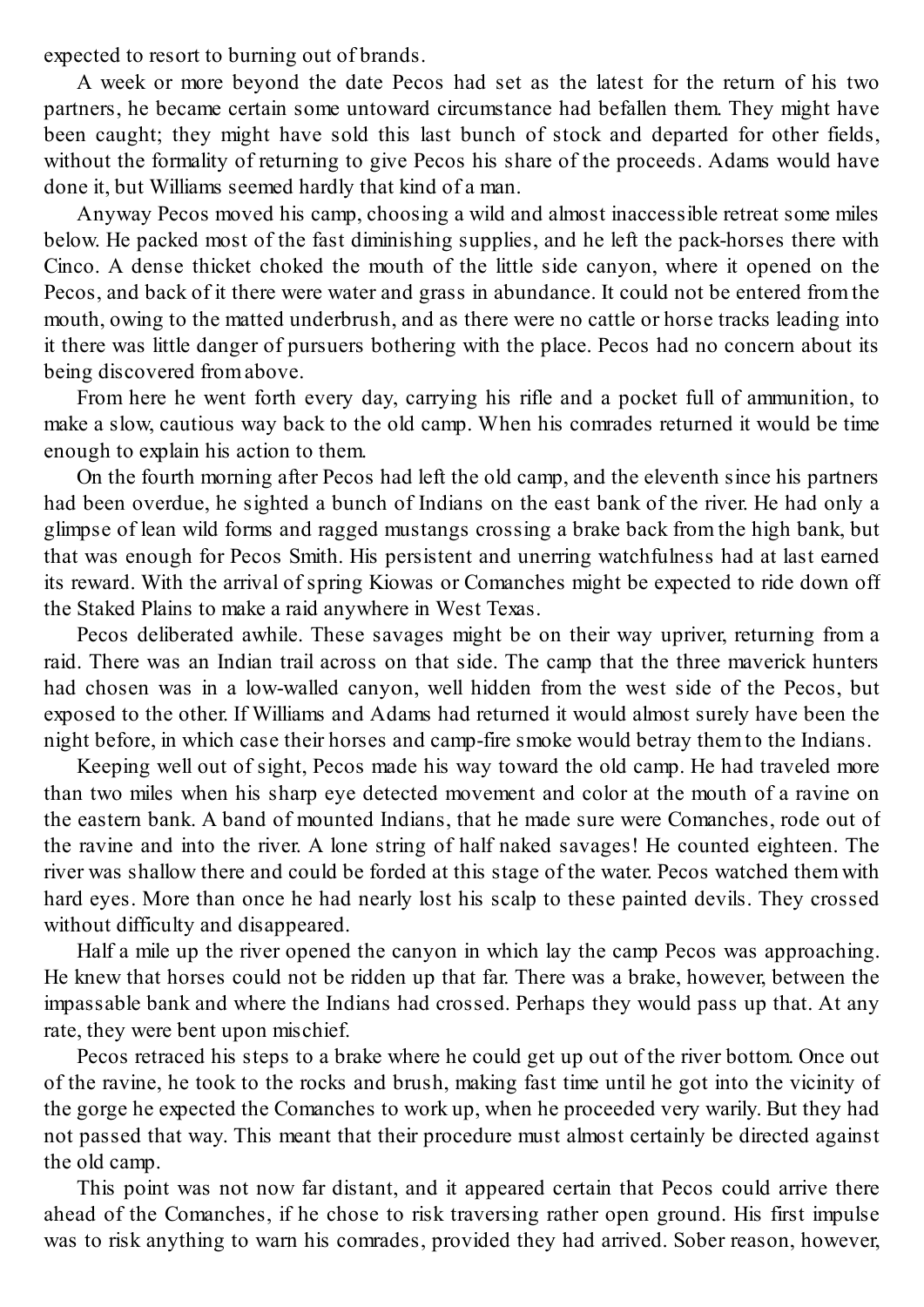gave him pause. He could warn them as well from the rim of the canyon wall, and be in a much more advantageous position to help themward off the impending attack.

Nevertheless the moments became fraught with uncertainty. Pecos hoped his comrades had not returned, but he had a queer intuitive conviction that they had. Adams would be sleeping off the effects of liquor and a long ride; Williams was certainly not a wary man around camp, at least this camp in the brakes of the Pecos.

Something not only held Pecos from hurried action, but forced him to make slow detours under cover. Once near the south wall of the canyon he would be secure, as it was exceedingly broken.

As he neared its vicinity he thought he heard a distant neigh of a horse. He waited in suspense. The morning was quite advanced, clear and bright, not a cloud in the sky, with the sun burning the herald of summer near at hand. Buzzards sailed high above the camp. These uncanny birds always annoyed Pecos. A sarcastic enemy had once told Pecos that he would be food for buzzards some day. The enemy had verified that presagement for himself, but Pecos had never forgotten. Buzzards had a strange prescience of death and carrion soon to be visited upon a certain locality. Bees hummed by Pecos as he crouched among the rocks, listening. Presently he went on, eyes and ears strained.

But it was his nose that gave first and sure proof of his sagacity. Smoke! "I shore smell smoke," he whispered.

That meant Williams and Adams were back. The fact shot a cold sense of tragedy through Pecos, which he could not explain on the score of imminent peril. He could not understand it, but it felt so. No more could he have explained his feeling about the buzzards. Three men under cover could stand off a larger force of Indians than this one Pecos had seen crossing the river.

At last Pecos gained the canyon, but some distance above camp, and round a bend. He had to work down along the broken rimamong thick thorned bushes and gray sage, the treacherous dagger-spiked *lechuguilla* and the maze of broken rocks.

He soon got out of breath, not being accustomed to long climbs out of his saddle, and this going was very rough. Panting and sweating, he thought it best to rest a little. He imagined he might need the clearest of faculties and all his breath before so very long.

Still back and down from the ragged rim-wall he made his way, not at all sure of where he should peep over in to the canyon. Presently he espied a column of blue smoke lazily rising. He had passed the camp. That was all right, for it placed him between his comrades and the sneaking Comanches.

Pecos got down on his knees and one hand, to crawl toward the rim. He had not proceeded far when he was brought stockstill by a horrid scream abruptly cut off. Cold sweat now broke out over the hot sweat.

"What'n hell? Was thet a hoss or a man?" he whispered low. Then his sensitive ear caught loud angry voices. Whatever was going on down below, the Comanches had not yet made their presence known. Wherefore Pecos made short work of the remaining distance to the rim, coming out in a niche of the wall, covered by brush. He could not be seen; he could get away swiftly; and pursuit was impossible within a reasonable time.

Pecos raised himself to peep down, the voices guiding him. His eyes nearly popped out at sight of four men holding Adams on a horse. He was cursing, bellowing, entreating. They had a lasso round his neck, with an end thrown up over the branch of a tree.

This led Pecos' startled gaze to something dark and moving. It jerked. A man hung by his neck. Williams! He was kicking in a horribly grotesque manner. His distorted face, eyes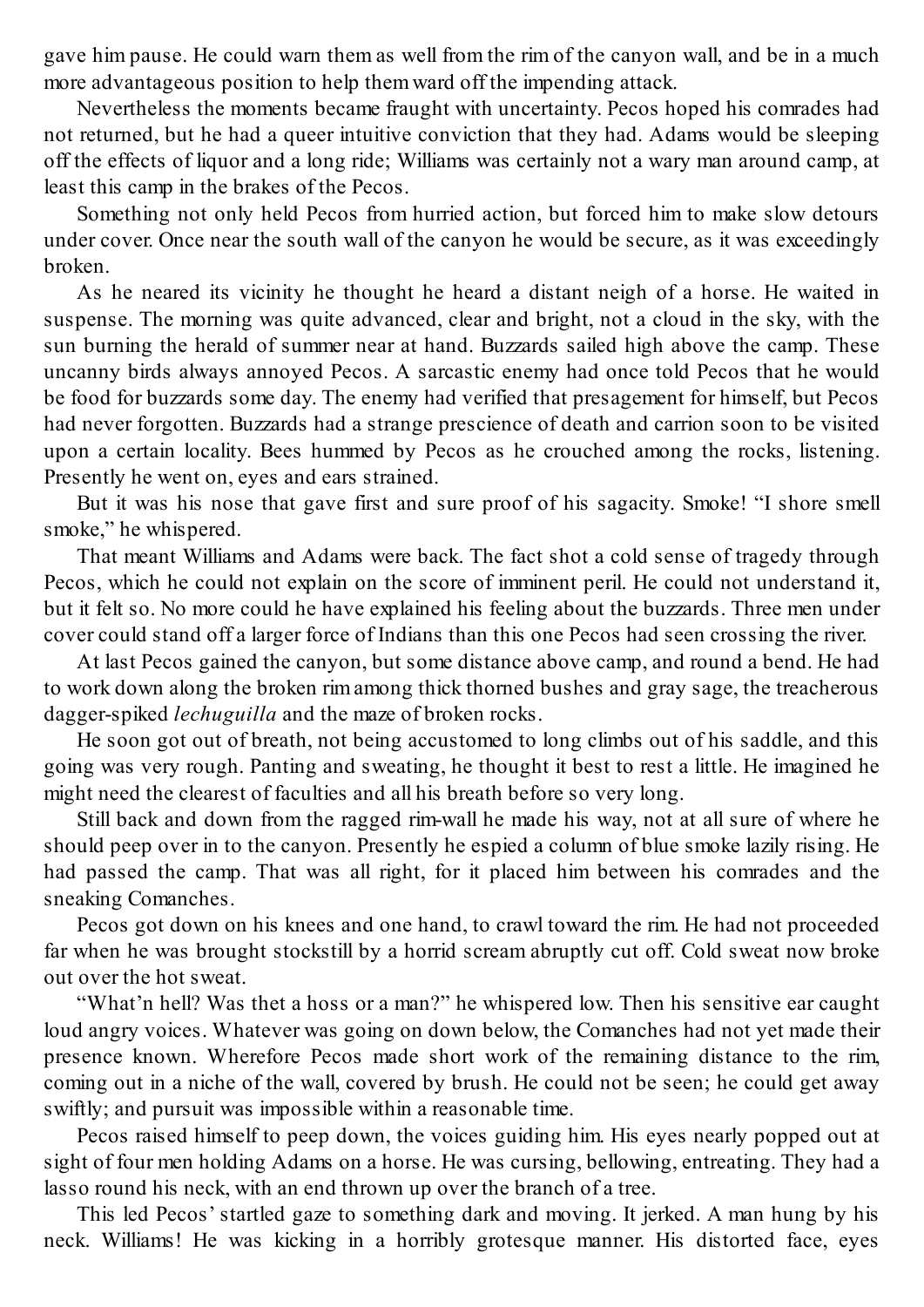distended, mouth wide, tongue out, was in plain sight across the canyon.

An instant of paralyzed staring was long enough for Pecos, Adams and Williams had been surprised by cattlemen, who were meting out the law to rustlers. They were hanging them. Pecos had heard of that summary justice coming to the Texas range. His blood froze, only to gush again in a bursting fire. No cattlemen would ever put a noose over his head.

All five men were shouting, but Adams' voice could be heard above the others. Pecos grasped that the coward was trying to beg off or buy his freedom. What a fool! He did not know Texans!

Suddenly Pecos had a lightning-swift realization of his complicity in this tragedy. He was an ally of Adams, though he had never liked or trusted the man. But he had thrown in with them, he had helped them brand mavericks; he had shared their ill-gotten spoils. He did not consider himself a rustler. But it was monstrously evident that these cowmen regarded Adams and Williams as rustlers.

This, then, was the inevitable climax Pecos had dreaded. He had killed Sawtell because he had been unjustly accused. But if he killed here, in defense of the comrades who had been outlawed by the range, he would be an outlaw himself.

Pecos made his choice instantly. His code left him no alternative. He cocked and raised his rifle, deadly sure of saving Adams'life.

"*Stretch hemp!*" yelled the leader, in a stentorian voice. And he heaved on the rope, while two of his men wheeled fromthe victimto assist.

Even as Pecos swerved the rifle to align its sights with this leader, Adams was jerked half out of the saddle.

Then from below Pecos, and to his right, boomed a buffalo gun. The leader of that hanging squad uttered a hoarse cry. Dropping the rope, he staggered, arms spread wide to fall into the grass.

Before Adams had sunk back into the saddle a roar of heavy rifles followed the first report, accompanied by the hideous war cry of Comanches.

Pecos went stiff in every muscle. He lowered his rifle, his gaze riveted on the terrible scene opposite. Another cattleman fell. The horse leaped up, throwing Adams off. It plunged down, to kick with all four hoofs in the air, suddenly to sag quiet. Adams had been crippled. Still with the noose around his neck he tried to crawl. The rope, which had been over a branch, caught up in the tree. While Adams frantically pulled to free it he received more bullets and slid face forward. The third cattleman leaped behind the tree. And the fourth was brought down before he could reach shelter behind the rocks. But he was not killed. With a broken leg at least, he flopped behind the fallen horse.

Puffs of blue smoke rose from behind the tree. Pecos saw the man behind the horse slide a rifle out of its saddle-sheath to level it and fire.

Pecos crawled out of the niche to a point where he could see below. Fortune favored him, as it ruled disaster to the Comanches. Pecos watched them slipping, sliding, gliding, down among the rocks, into the thicket that fringed that side of the canyon. They filled the air with their wild cries of hate and exultance. Emboldened by the success of their surprise attack, they were charging. Still they kept shooting as fast as they could reload, and the din of the heavy rifles was so loud that Pecos could scarcely hear the rapid fire fromthe two cattlemen.

At this juncture Pecos grimly entered the engagement. He could not be seen and his lighter calibre rifle scarcely heard. The last line of the gliding Comanches appeared scarcely fifty feet below him. When Pecos drew a quick bead on a naked red back he pulled the trigger, then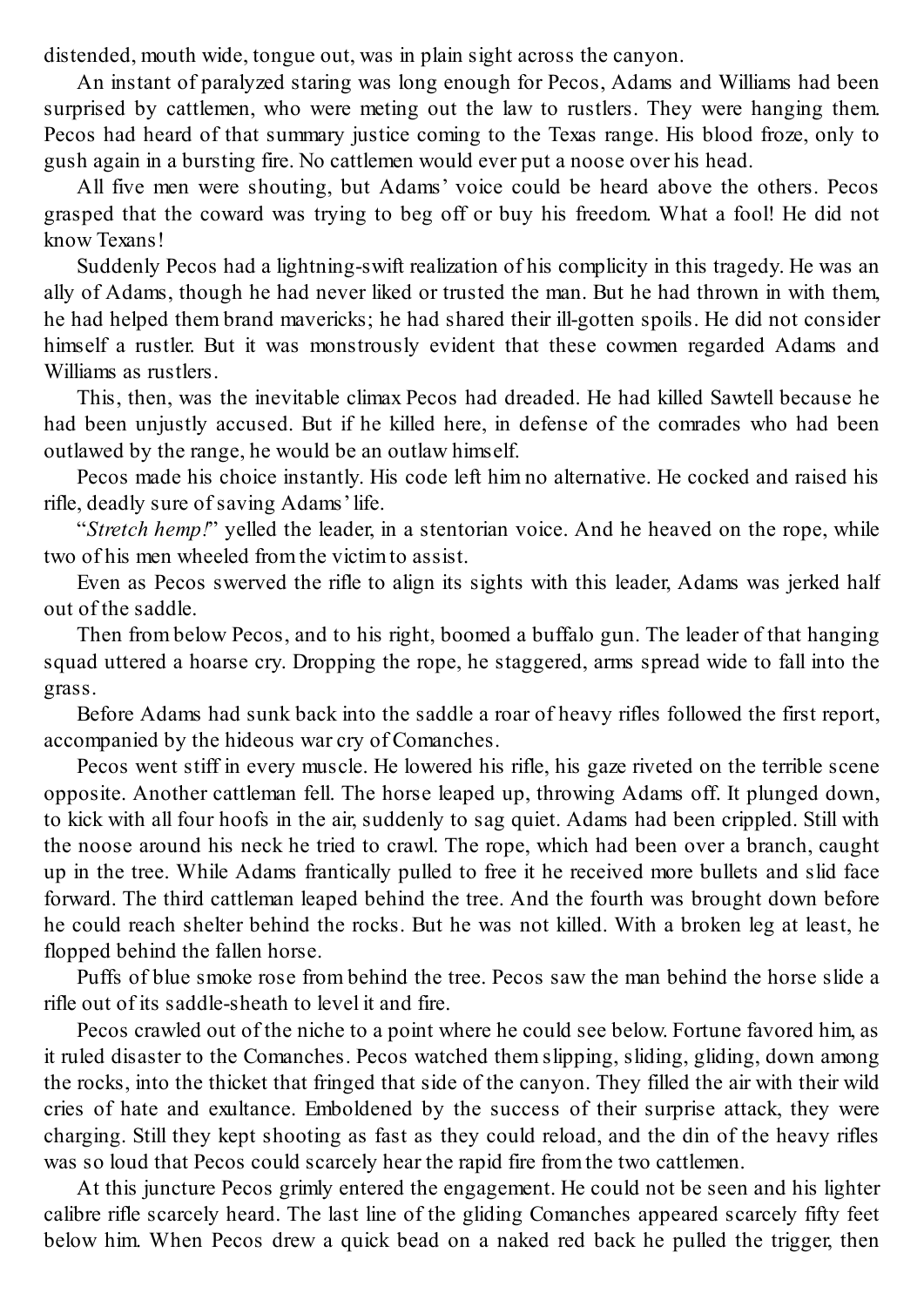looked for another Indian. He fired seven shots in less than two minutes.

While he reloaded he saw the front line of savages spread to left and right. At least six of these, in their thirst for blood charged out of the thicket. Pecos discerned arrows flying like glints of light through the air, some to stick in the carcass of the horse, others in the tree.

Suddenly the cattleman who had been firing from behind the tree lunged into sight with an arrow through his middle. Evidently a cunning redskin far to the right had been able to hit him. One after another, he killed the three foremost charging Comanches. The others turned tail to flee.

Here Pecos got into action again, killing the Indian nearest him. But it was a blunder, for the other two, out in the open, discovered him, and fled along the edge of the thicket, screeching like demons. The remaining four or five flashed here and there among the rocks, in open patches in the brush. Pecos connected with another, but he was sure not fatally.

Suddenly the yelling ceased. Pecos saw that the attack had been turned into a rout. No doubt the Comanches supposed reinforcements had arrived. No sign, no sound! The canyon had become appallingly silent. Looking across, Pecos was in time to see the cattleman who had come out from behind the tree sink to his knees. His smoking gun dropped, and his hands pressed round the arrowshaft in his abdomen. He fell forward, which action could only have driven the arrow deeper. Pecos veered his searching gaze to the crippled man behind the horse. He could not be seen. But the rifle had slid over on this side of the horse—a significant and ominous sign. Then on the instant, proving the brevity of that fatal fight, Williams kicked his last in the hanging noose.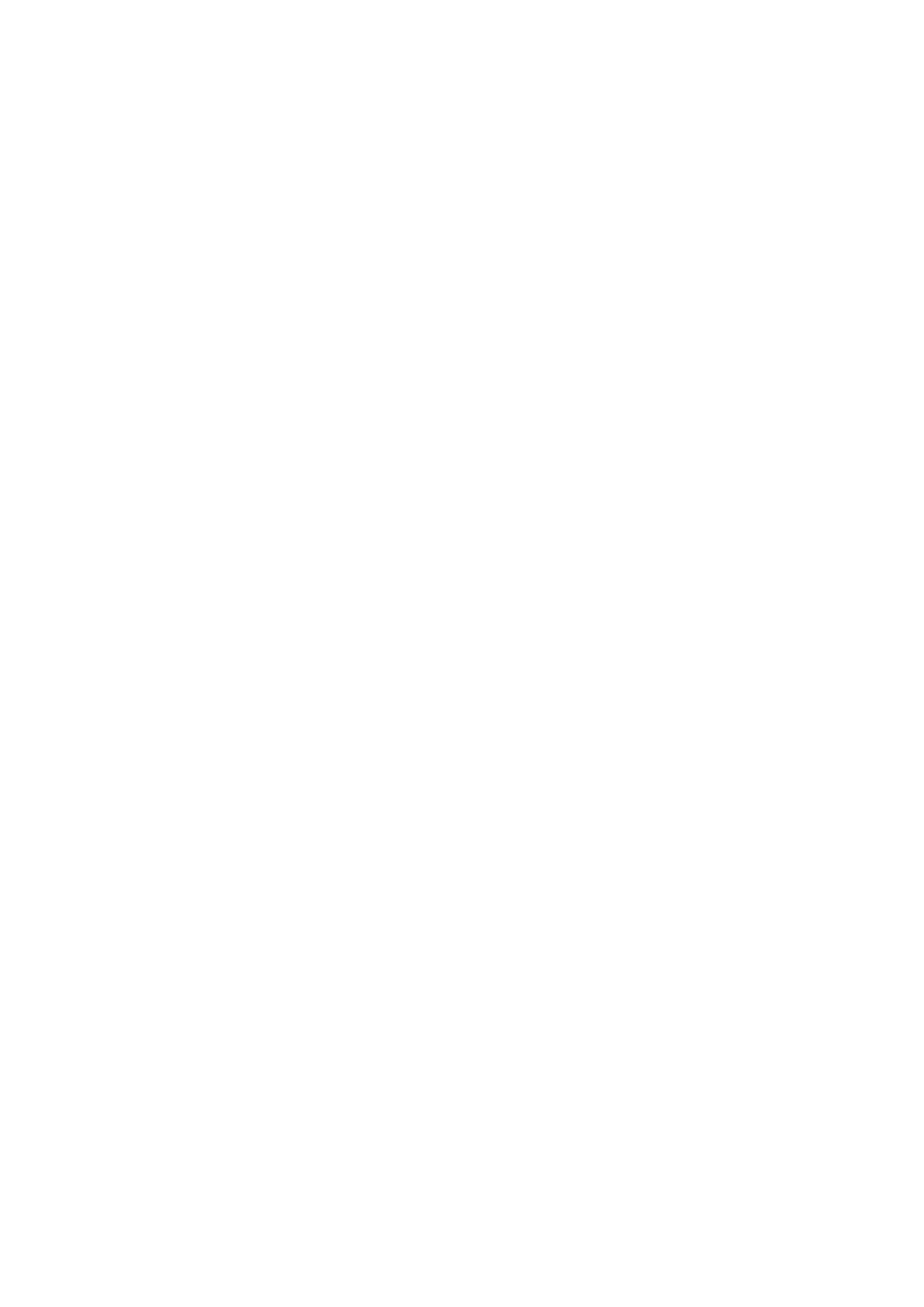T HERE was no fear that the remaining few Comanches would return. Nevertheless, Pecos got back up on the level rim and ran down to the wall that dropped off into the river. Several back up on the level rim and ran down to the wall that dropped off into the river. Several hundred yards below he espied them in great haste driving their ponies into the water. Presently Pecos made out five riders, one of whom was holding a sixth Indian, badly crippled, on his mount.

The range was too far for accurate shooting, nevertheless Pecos thought that while hurrying their retreat he might hit one. So from behind his covert he fired seven more shots. The bullets all fell short of a few feet, sending up white splashes, but they were almost as effective as if they had found their mark. The Comanches raced madly across the river, to disappear in a brake in the bank.

Reloading, Pecos retraced his steps to a point above camp where he could get down over the wall. He had satisfied himself fully that there were no crippled Indians, so he hurried to the scene of the hanging.

It was ghastlier than any Pecos had ever heard of, tragic and common as were fights in Texas. The swinging Williams, black in the face; the dead horse full of arrows; the cattleman lying on his face, with a bloody barb protruding far fromhis back—these were the details which lent most sinister and grisly aspect.

"All daid!" muttered Pecos. Then the choking rattle of blood in a man's throat informed Pecos that he was wrong. Not Adams, not the brained man behind the horse—it was the fellow with the arrow through his middle.

Pecos made haste to turn him over on his side. He was a stranger to Pecos, a man of middle age, apparently not a Texan, and he was alive, conscious, but dying. He called incoherently for water. Pecos rushed to the packs that he had stowed away under the wall, and seizing a vessel he dashed to fill it at the spring.

A moment later while Pecos held the man's head so he could drink it became more pitifully evident that he was mortally hurt.

"They're gone," he said, huskily.

"Shore. I saw the last of themcrossin'the river."

"Comanche hell-hounds. . . . How many'd we do fer?"

"Eleven, I reckon, an' one crippled."

"You all alone?"

"Yes. I had the drop on them, as I was back up on the rocks."

"Wal, they spoiled our necktie party—an' you spoiled their game. . . . Reckon it—was fair. . . . Air my outfit all daid?"

"Yes, an'I'mafraid yore a gonner, too."

"Thet's a safe bet. . . . Gimme another drink?"

"Any message you want sent?" queried Pecos, presently.

"None, onless you happen to—meet this Pecos Smith," replied the other, his pale blue eyes steady on Pecos.

"Wal, thet's likely, as I happen to be Smith."

"I reckoned so. . . . But was you burnin' brands with Williams an'Adams?"

"No! . . . So thet's what you was hangin' them fer. . . . They double-crossed me. The deal I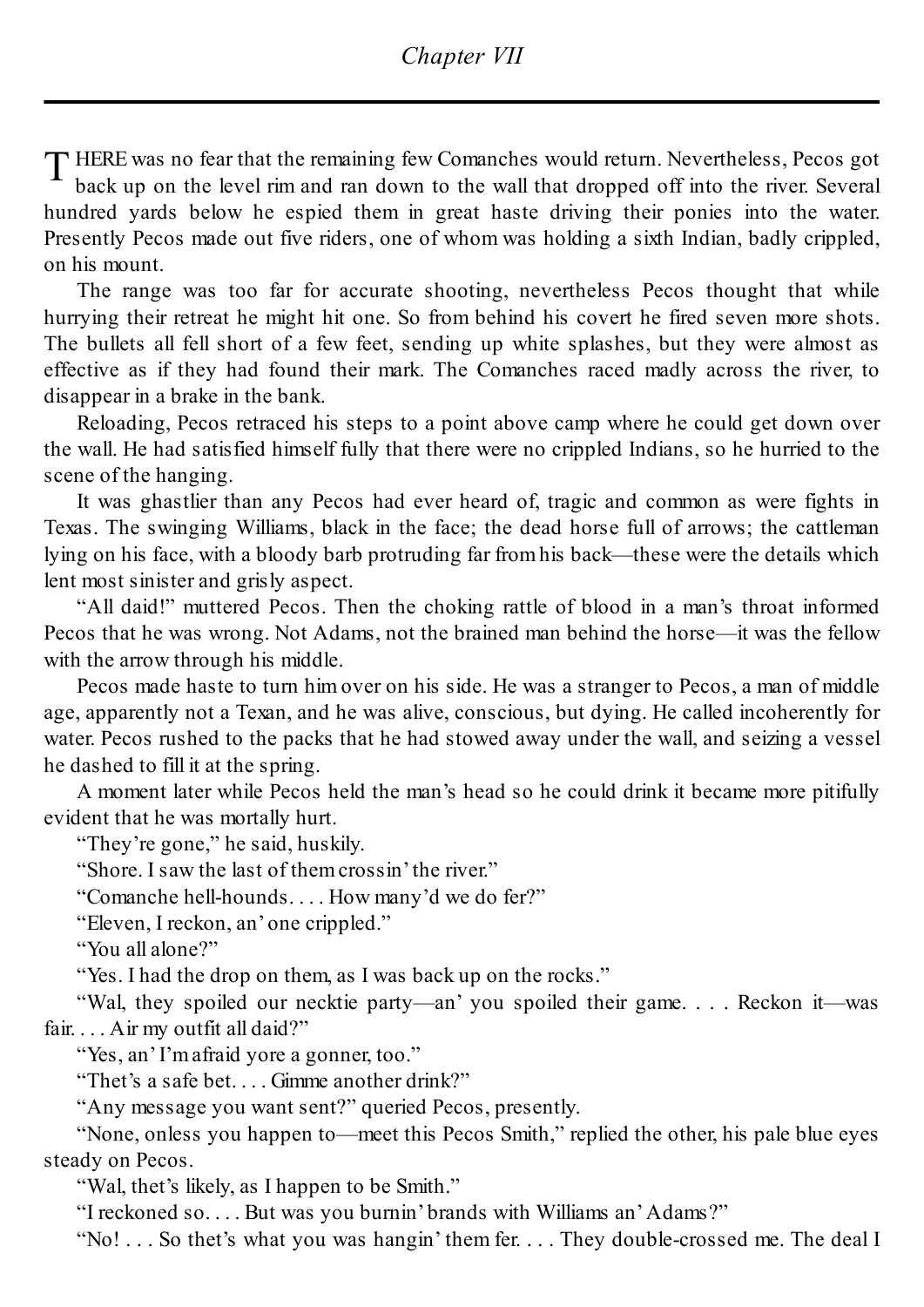made with them was maverick-brandin'"

"Wal, they shore been cheatin' you. The Heald boys spoke well of you, Smith. It's Breen Sawtell, brother of Beckman's foreman who you shot at Healds'—he's the fellar who's got it in fer you."

"Breen Sawtell? . . . Shore don't know him. What's he look like?"

"Daid ringer fer his brother. . . . An' see hyar, Pecos Smith, as I'm aboot to cash, it won't hurt me none to tell you some thin'. As I got it Breen Sawtell was stealin' his own brother's stock. Thet's why he put himon your trail, as he has—of others. . . . Want another—drink."

"Ahuh. An' why'd he pick on me?" returned Pecos, after he had given the failing man the last of the water.

"Wal, they do say Breen had a look in at Healds'—fer the gurl, you know—until you rode along."

"Bill never told me thet," exclaimed Pecos, aghast.

"Wal, it's true. . . . Smith, things air—gettin'sort of dark—an'I'mcold."

"It's kinda tough—to croak hyar, with an Indian arrow in yore gizzard," declared Pecos, feelingly.

"All in—the day's—ride," panted the dying man. "Gawd—I'mglad—thet burnin's over."

"Yeah, it's aboot all over."

"Smith, you strike me—as bein' too—good a fellar—fer rustlers like them—X Bar cowhands."

"If I'ma rustler, they made me one," declared Pecos, with passion.

"Wal, they're daid—an' nobody can hyar aboot this. . . . Chuck the game—Smith," gasped the other.

Pecos had a poignant cry on his lips, but it never left them. The cattleman's last conscious look was unforgettable, in that it changed fromone of kindness to the stranger he had pursued, to a somber divination of his own lonely end. Then his senses failed, and a moment later he quivered with a cough and lay still. He had ceased to breathe.

Pecos got up to contemplate the scene. And his mind worked fast. These four cattlemen would eventually be trailed. The thing for Pecos to do was to leave everything precisely as he saw it then. Shrewd trackers might suspect the presence of an outside hand in this massacre, especially if they were keen enough to figure on the Comanches shot from the canyon wall; nevertheless Pecos considered it wisest to leave all the bodies as they lay.

There was nothing on them that he wanted, except the money he knew he would find on Adams and Williams. This he secured, in the latter's case by untying the rope and letting him down. On second thought, however, Pecos took Adams' gun, a box of ammunition, and a sack of fresh food supplies, all of which, with his rifle, made a pretty heavy burden to carry down to his own camp.

By resting frequently he made the three miles in somewhat less than two hours, which time brought the day to about noon.

Pecos decided to pack at once and strike south. A hundred miles down the Pecos would put himin another world, so far as Breen Sawtell and his ilk were concerned. He thought of Don Felipe, of McKeever, both of whom he wished to avoid, for very different reasons. Still, if he happened to encounter the trail driver it would be of no great moment, except that Pecos preferred to be unseen by anyone who knew himfor a long time.

There was not a single settlement until Eagle's Nest, just above where the Pecos River joined the Rio Grande. That probably would have grown, in the years since Pecos had ridden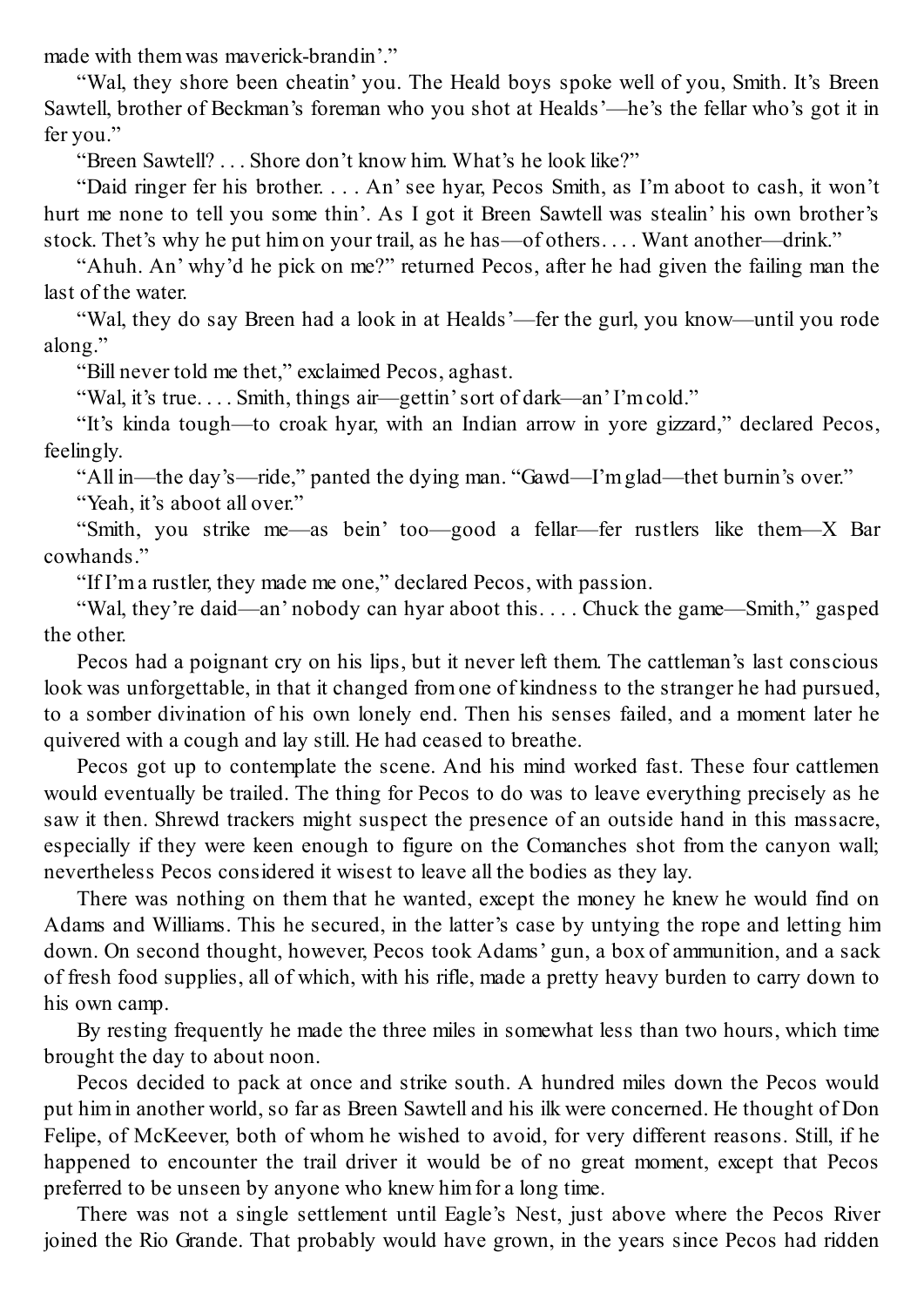north.

Saddling Cinco and packing the other horse were soon accomplished. What to do with all the money he had Pecos was at a loss to decide. He could not carry it all on his person, as it made too much bulk and would certainly be observed if he encountered any riders. Finally he selected out of the dozen rolls of bills all those of large denomination, and these he stowed away in deep pockets. The rest he secreted in the lining of his heavy coat, which he tied back of his saddle. Handling this money made Pecos sweat from sheer excitement. He could not persuade himself that he came by it in strict honesty, though he certainly had not stolen it. The facts narrowed down to this—some Texas ranchers had collectively lost a good many head of stock and he had amassed a small fortune.

Never had Pecos set out on a long ride with faculties more keenly alert. As soon as he had placed a score of miles between him and the camp of dead men he would breathe freer and look only ahead.

That night he camped across from Alkali Lake, a place on the east bank which he knew less well than the west side of the Pecos.

Adobe Wells, to which another day's travel brought him, was also on the opposite side of the river. Likewise Frazier's Crossing, which he was careful to pass at night, and Dapper's Bend and Red Bluffs, were to be feared more from the eastern shore. Another ten-hour ride gained Castle Gap Canyon, within striking distance of the most notable, dangerous, yet solitary point on the Rio Pecos, no less than the old ford of the Spaniards—Horsehead Crossing.

Much as Pecos loved lonesome places, he could not abide this haunted ford. He would not even camp there, but pushed on into the wilderness of twisted, swelling, greasewood-spotted ridges and the shallow ravines that ran between. Canyons were few along this somber reach of the Pecos, there being only at long intervals a break in the lofty walls. At times Pecos could see the opposite side of the canyon, with its high rim wall, and part of the shaggy-brushed and rock-ribbed slope; at other times the road curved far west of the river.

"Tough country on hosses an' cattle, Cinco," said Pecos. "But the grass is heah, an' the water is there. Nothin' on earth to keep a rancher from gettin' rich, 'cept hard work, greasers, an' redskins."

These were handicaps which Pecos discovered, two days later, had not deterred a rancher or ranchers from throwing cattle onto that rocky range. He did not see many cows or steers at one given point, but in the aggregate, after a day's ride, they amounted to a surprisingly large number. Not so surprising, but certainly more significant to Pecos was the fact that he saw few calves.

Of ranchers, however, there was no sign. Cowhands probably had to ride fifty miles or more to round up these cattle. Pecos did not envy them the job on that desolate range. But the farther he rode south, finding, if anything, an increase in cattle tracks, the more it was driven home to him that somewhere along these reaches of the Pecos, there was an ideal location for his own cherished plan to materialize. Still, he was not far enough south, though he calculated he had come somewhere near a hundred miles. The trails and roads, however, had been devious. Pecos pushed on. He must not forget another thing, that he should lie low for months before starting in the ranching game. And in the ensuing days he was to recognize that the road on which he traveled south was not the trail on which he had come north.

Therefore when he rode out of a great depression to higher ground to espy the red adobe and gray stone shacks of Eagle's Nest, half hidden by green trees, and the gigantic bluff of the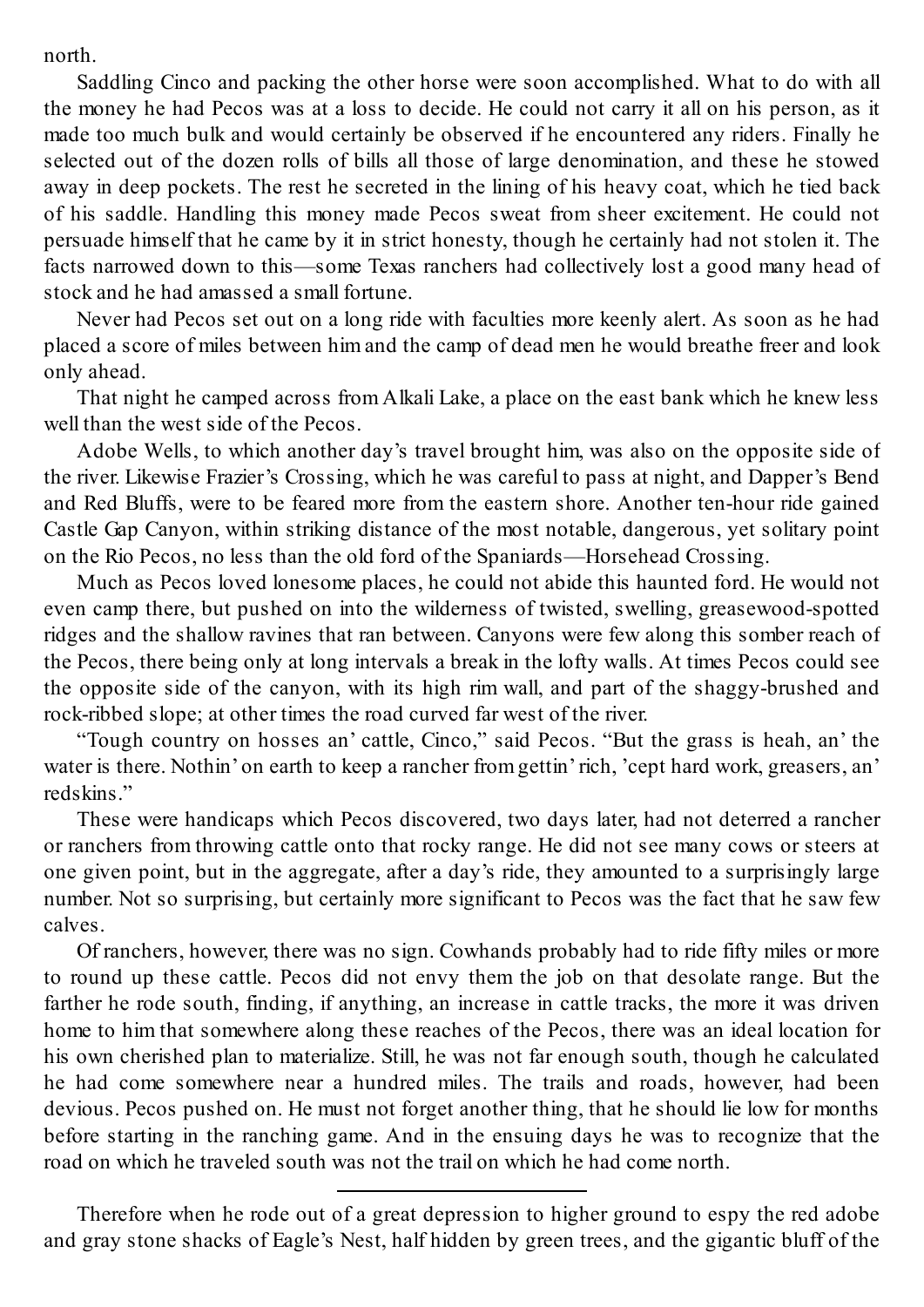Rio Grande beyond, he was neither surprised nor sorry. Perhaps it was just as well, or better: something unforeseen always guided his solitary steps.

There did not appear, at a moment's glance, any appreciable change in Eagle's Nest; still, as he drew near he made out a number of adobe houses that he did not remember, and lastly a new gray structure, apparently a frame one, alongside the low flat stone and adobe post run by Dale Shevlin.

It was not an hour for the inhabitants, especially the Mexicans, to be stirring. Pecos espied a wagon far down the wide street, and there were half a dozen sleepy horses distributed from the corner of Shevlin's place past the new gray house.

Pecos got off in the shade of some trees, and tying his horses looked around for some one to question. Shevlin would scarcely remember him, and he was not likely to encounter Felipe there. Nevertheless, Pecos did not want to be recognized. There were difficulties, however, that stood in the way of his desires. He had about run out of food supplies and he was hungry; moreover, he could not avoid towns and people forever. It was here that his temper had to be encountered.

Finally he sat down in the shade. To all outward appearance Eagle's Nest was having a siesta. Presently Pecos espied a Mexican far down the street toward the Rio Grande, which flowed under the big bluff just back of the town. Then he became aware of voices in Shevlin's place. There were two doors, one opening into the post, the other into the saloon but Pecos could not tell fromwhich the voices came. Several men were talking, evidently all at once. Pecos was amused. Men were a queer lot, always squabbling, particularly in the neighborhood of red liquor.

A moment later several persons emerged from the post, the foremost of whom was a barefooted boy who ran out into the street, gazing back over his shoulder. He did not appear exactly scared, but he certainly was excited.

Pecos accosted him. "Say, sonny, what's goin' on aboot heah?"

This did scare the youngster, as he had not observed the vaquero. He was about to bolt when Pecos' friendly smile disarmed him.

"Aw, I—never seen you."

"No wonder, son. You shore was lookin' hard back there. What's goin' on in Dale Shevlin' place?"

"He ain't there no more."

"Wal, you don't say? What's become of Dale?"

"Somebody knifed himin the back."

"Too bad. Dale was a white man. Did he have any family?"

"Yes, but Don Felipe drove themoff. He runs both store an'saloon now."

"Aho. He does? Wal, thet's news. . . . Is Don Felipe heah now?"

"No, sir. He stays a good deal in Rockfort, where they say he sells cattle to Chisholm trail drivers."

"Who runs these places?"

"Man from New Orleans. Frenchy, we call him. His name is Conrad Brasee. He has two Mexicans workin' for him, an' a white bartender. Don't know his name. He just got to Eagle's Nest."

"Come heah, Johnny," said Pecos, persuasively. "I'm a rider, a Texan, an'shore yore friend. Fact is I've got a dollar thet's burnin' a hole in my vest pocket. You want it?"

"Betcha," retorted the lad, with wide-open eyes, approaching with diminishing reluctance.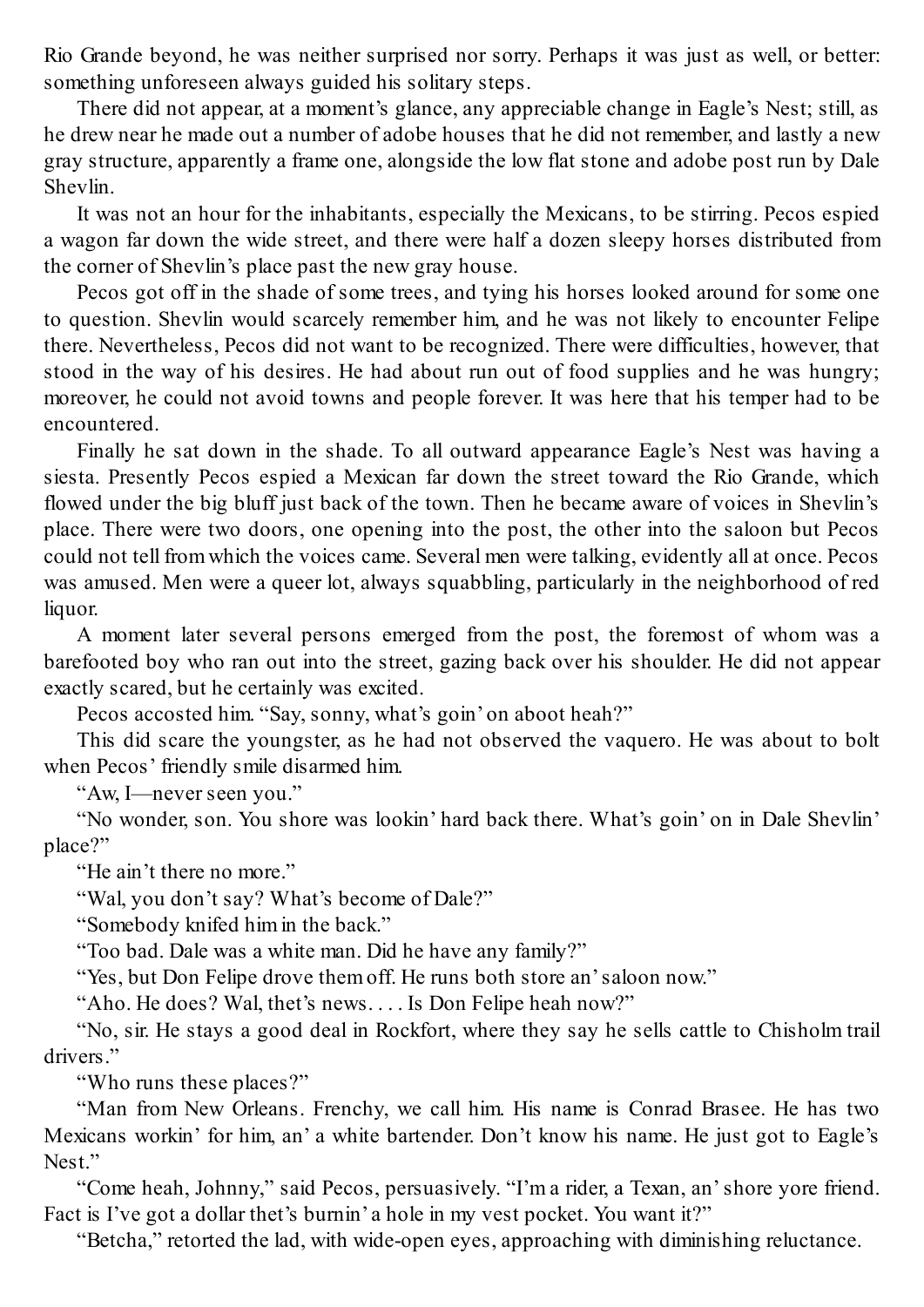"There. Now tell me some more. I'm restin' an' darned lonesome. It's good to listen to some news," went on Pecos. "So Don Felipe's doin' things around Eagle's Nest? He must be a greaser, or a Mexican shore."

"He's more white than Mex. But he's a greaser, all right," replied the boy, his shrewd gray eyes, belonging unmistakably to the breed of Texans who hated anything Mexican, seeking Pecos'with subtle meaning.

"How's the Don stand in Eagle's Nest?"

"Mister, he 'most runs it. But nobody likes him. Why, he's killed seven men, three of them white."

"Holy smoke! He's a bad hombre," declared Pecos, in assumed wonder. As a matter of fact he was surprised, because Felipe, when Pecos left him, had a record of only four killings, just one of whom had been reputed to be a white man, and that a foreigner. "So Don Felipe is sellin' cattle to Chisholmtrail drivers. What's become of McKeever? He used to drive up heah."

"He made his last trip 'most a year ago. My dad says McKeever is drivin' up the Chisholm trail now."

"Ah, I see. Cattle driftin'south from heah. . . . Don Felipe's ranch is down the Pecos, isn't it?"

"Yes, sir. Devil's River. But his vaqueros are rakin' the brakes farther up than Eagle's Nest."

"Does yore dad say whether Felipe's vaqueros are brandin'mavericks—or burnin' brands?" inquired Pecos, casually.

The lad hesitated at that, which was significant enough for Pecos.

"I—I—He never said," at length the lad faltered. "For goodness'sake, Mister, don't get the idee——"

"Son, I was just thinkin' out loud. Forget thet. . . . Any other cattleman workin'the river near heah?"

"Yes, sir. Hails fromNew Mexico. Calls himself Sawtell. Funny name."

A slight vibration, like a shooting spark, ran along Pecos' nerves. Sawtell! He had once had a presentiment that he was not through with that name. Certainly his questioning of the lad had not been idle, but it had scarcely been more than curiosity. He desired to avoid Don Felipe rather than be thrown across his path again. His queries, however, had led somewhere. Pecos grew soundly interested, and delved in his mind.

"Who's the big darky over there?" he asked, to keep the lad talking. "Is he drunk?"

"Oh no, sir! Thet's Sambo, a good nigger if there ever was one. He came hyar as vaquero to Kurnel Lambeth, who was killed a year or so ago."

"Lambeth. Wal! . . . I've heahed of him. . . . Wal, what's the nigger look so down aboot, if he isn't drunk?"

"It's because Brasee shet Terrill up—'cause he didn't have no money to pay what was owin'. That was yestiddy. Sambo got hyar this mawnin'. He cain't do nothin'. He wasn't packin' no gun. They throwed himoot fer makin'such a fuss aboot Terrill."

"Who's Terrill?"

"This Terrill is the finest young feller who ever come to Eagle's Nest. But he ain't hyar often. Once a month, mebbe. He's the son of thet Kurnel Lambeth, an' now boss of the nigger. They have a ranch somewhere up the Pecos; Dad says Lambeth was rich in cattle a couple of years ago. But he wouldn't sell at six dollars a haid. An' now most of his cattle are gone. An' they're so poor they cain't pay fer grub."

"Cattle gone. Seems like I've heahed such words before. Gone where, son?"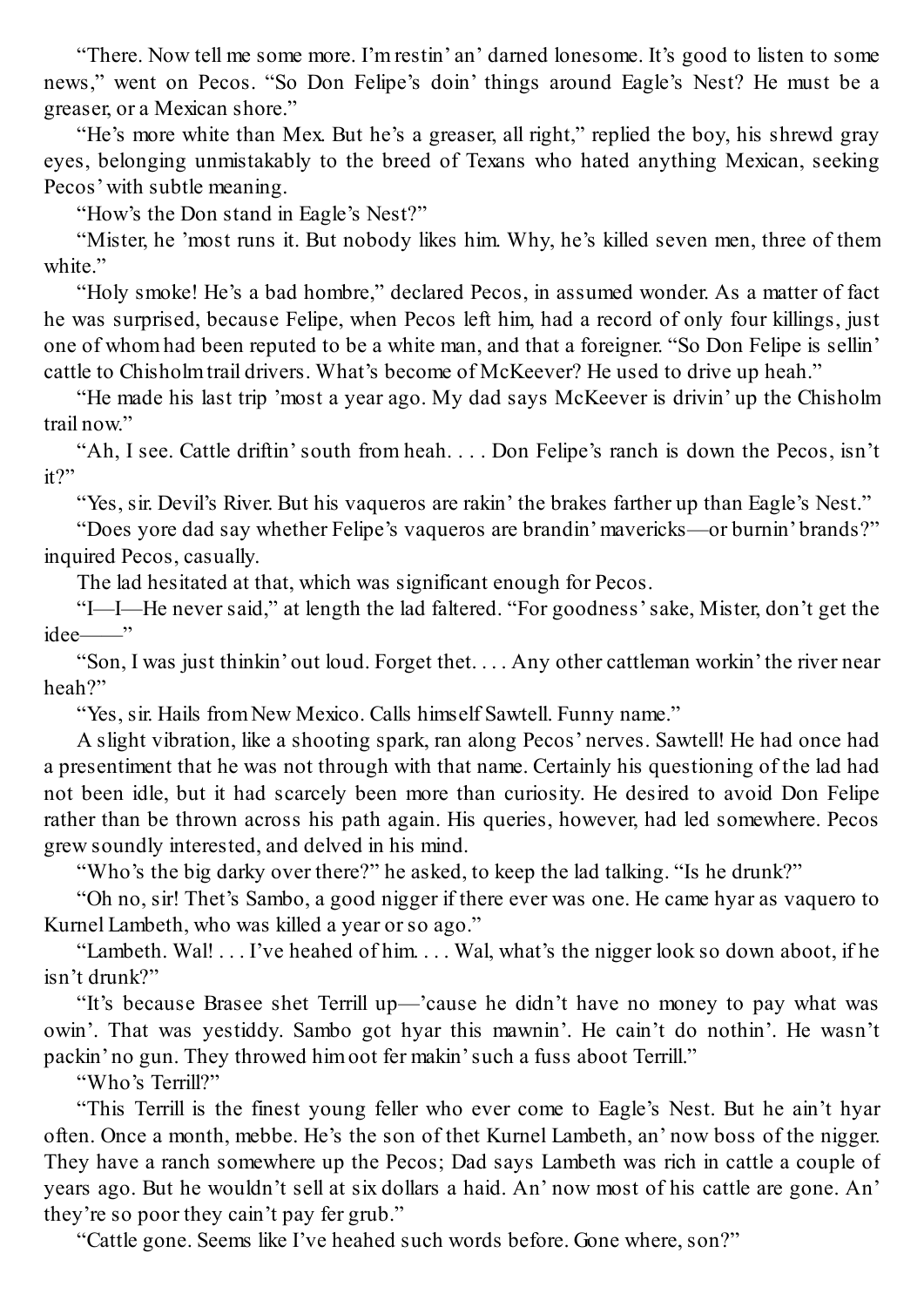The boy laughed. "You're west of the Pecos, Señor."

"So I am! I shore 'most forgot," drawled Pecos. "Wal, heah's another peso."

"Oh sir, thank you. I—I never had so much money. You must be orful rich. . . . Oh, if you are —pay Terrill's bill an' get himoot!"

"Out of where? There's no jail heah."

"Yes there is—or what Brasee calls his jail. It's a red 'dobe back of the post. The bartender throws drunken greasers in there, too. Terrill is shet in with one now."

"Wal, this is gettin'warm, boy. Is this Brasee a sheriff, too?"

"Naw, sheriff nothin'. He plays at it. There ain't no law west of the Pecos, Señor. You jest bet Brasee never fools with a Texan."

"Ahuh. I savvy. Wal, I'll go over an' get your friend Terrill out," drawled Pecos, as he arose. The lad gave him a wondering, grateful look, and bounded away, proving in his flight that whatever the issue might have been before, it was not something to lend wings to his feet.

Pecos sauntered across toward the downcast negro. Things happened to Pecos in every conceivable way. He never learned a lesson. At every turn he encountered selfishness, crookedness, greed, brutality, bloodshed, and murder. Wherever one of these attributes flourished there was some boy or man or woman suffering loss or pain or bereavement.

Pecos Smith had known negro slaves as worthy as any white man, though he had the Southerner's contempt for most of the black trash. This man, Sambo, had the build of a vaquero, and Pecos remembered him. His boots and spurs gave further proof to Pecos. Negro vaqueros were so rare that they were remarkable. If Pecos needed anything more than recognition to heighten his ever-ready sympathy, here it was.

"Howdy, Sambo! What's it all aboot?" he queried, kindly.

The negro started violently out of his dull misery and rolled his dark eyes at Pecos from head to foot, lingering a moment at the gun sheath so prominent and low on Pecos's left thigh.

"Yas, suh. I'se Sambo, suh. What yo say, suh?"

"A lad told me you were in trouble."

"Gawd, suh, I is, I is. Turrible trubble. . . . But 'scuse me, Mister, who yo' is? Don' I know yo'?"

"Wal, Sambo, I might be a friend in need," replied Pecos, putting a hand on the negro's shoulder. As he did so the Mexican and white man whom he had observed emerging from the post went back in rather precipitately.

"Man, yo' lend me dat gun an' I'll believe yose a friend," declared the negro, suddenly flaring.

"What'll you do, Sambo?"

"I'll kill dat cussed Brasee, sho as yore borned."

"But thet'll get you into more trouble, Sambo. . . . Come over away from thet door. . . . Now don't be afraid to talk. Tell me your story, quick an'straight."

Thus admonished, the negro seemed to collect his wits. "You ought to remember me, suh. I'se Sambo, vaquero fo' Kuhnel Lambeth, dat yo' found lost up on the Crossin'. We're from east Texas an'we come out heah 'mos'five years ago. We druv in a herd of cattle an'two years ago we had 'mos' ten thousand haid. . . . Marse Lambeth no sell when he ought. De rustlers done found us, suh, an' dey—or sumbody killed him. Now we's pore. . . . Marse Lambeth's bboy, Massa Terrill, rid ovah heah yes'day alone. We never knowed till dis mawnin'. I rid my hawse 'mos' to deff. But Brasee hit me over de haid wid something. He got Massa Rill shet up in thet 'dobe shack wid a greaser. . . . Lemme dat gun, man, an'I show yo'."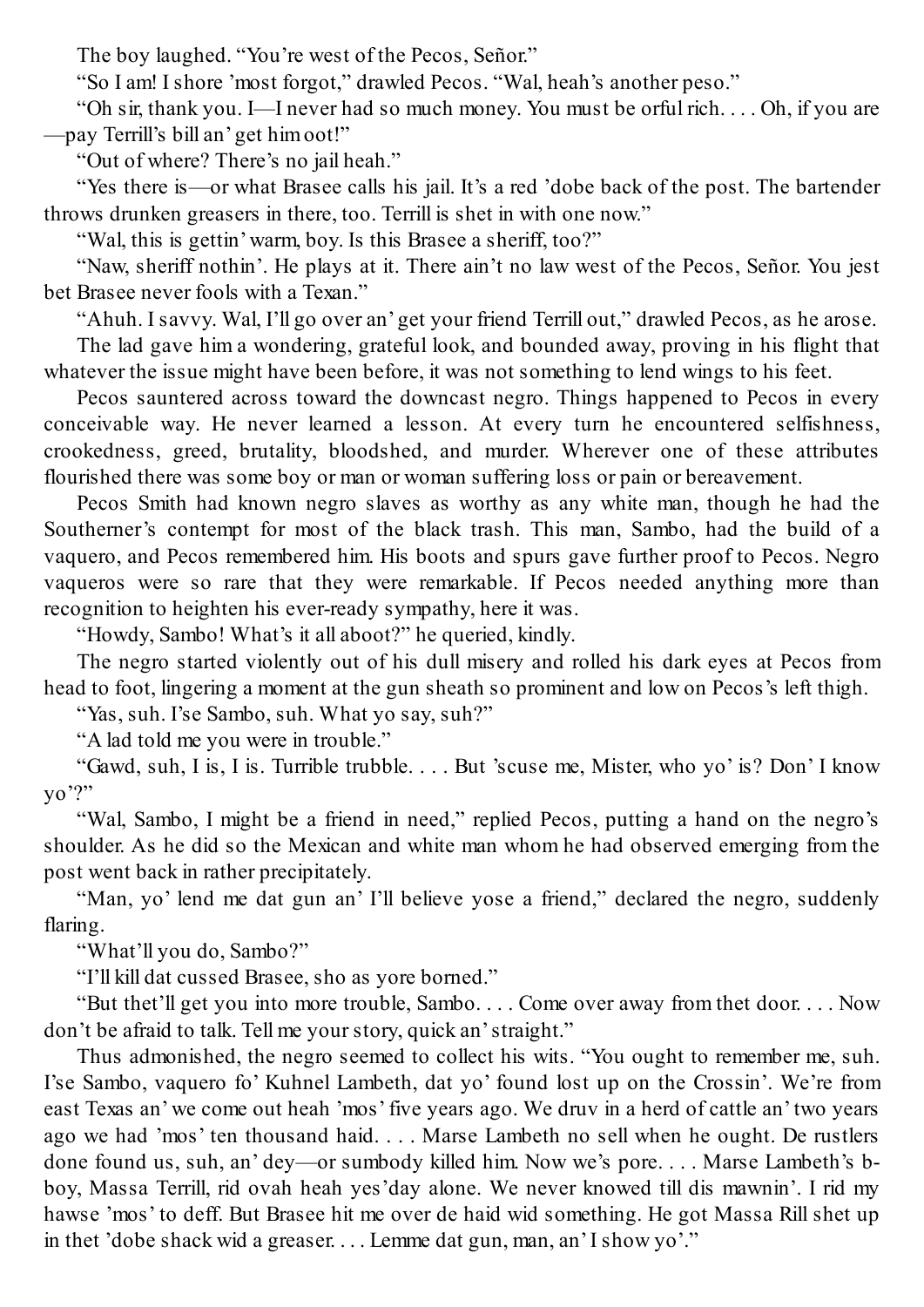"Hold yore hosses, Sambo. . . . What'd Brasee shet up young Terrill for?"

"He swears fo' money det Kuhnel Lambeth owes. But dat's only a 'scuse, stranger. Det – Don Felipe an' his pardner, Breen Sawtell, air behin' it. Dey was upriver—dey was gonna drive Marse Lambeth out. But dey couldn', an'Ah sho suspec's dat outfit made way wif de Kuhnel. My woman Mauree knows, suh. It come to her in a dream. . . . Dey stole mos' of our stock, suh, an' now it's Massa Rill they'se after."

"Wal, Sambo, come with me," replied Pecos, quietly, as he wheeled back toward the door of the post. In any case he had meant to buy young Lambeth's freedom, and he had asked for the negro's story just for verification. All at once the thing had assumed proportions, and that complexspirit of his had extracted stern purpose out of what had seemed trivial.

Pecos entered the store. It had been enlarged since his last visit to Eagle's Nest. A more complete stock of merchandise filled shelves and cluttered up the place so that there was scarcely roomto move about. A Mexican made pretense of work, but the side slant of his beady black eyes told Pecos what he was interested in. Behind a counter stood a man in his shirt sleeves. He was fat and pale, and his dark thin hair fell over his brow, almost to his large, ghoulish eyes. For the rest he had a long, sharp nose, a small mouth, and a peaked chin with a dimple in the middle.

For years one of Pecos Smith's essential habits had been to look at men, to gauge them in one lightning-swift glance. The fact that he had been able to do so in some instances accounted for the fact that he was still alive.

"Howdy. Air you Brasee?" drawled Pecos.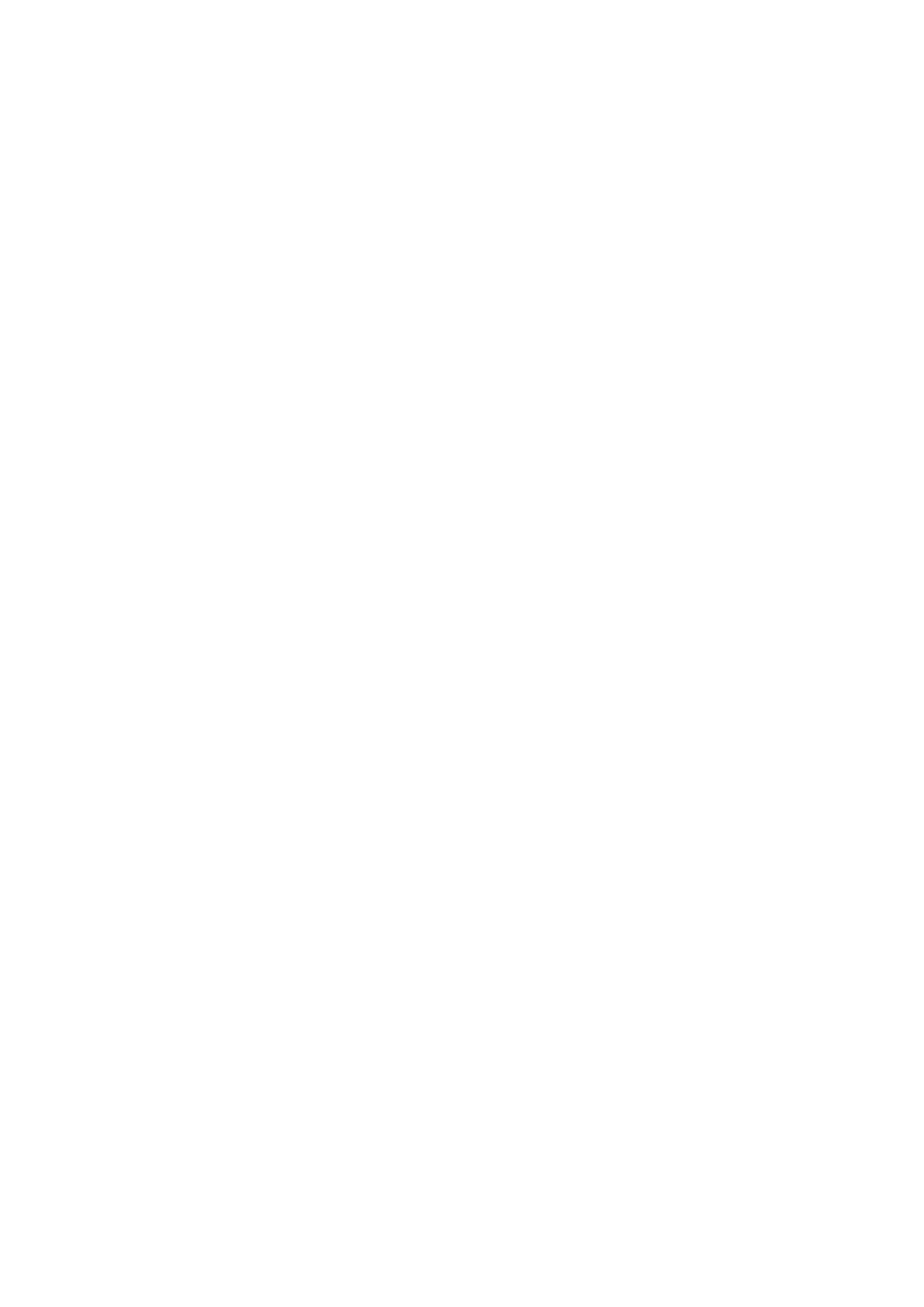$T$  HIS new keeper of Eagle's Nest's only store looked to Pecos more like a New Orleans creole gambler than anything else. gambler than anything else.

"Yes, I'm Brasee. What you want?" he returned, in a voice with a slight accent, which, however, did not hint of negro taint.

"Wal, I'm sort of close to the Lambeth family," announced Pecos, coldly. "Not exactly a blood relation. Just come from east Texas. An' I'm some concerned to hear the Colonel is daid an' young Terrill is shet up in a shed of yourn. How aboot thet last, Brasee?"

"That's none of your business."

"Shore it is, Mister Brasee," went on Pecos, softly. This man no more knew Texans of Pecos'stripe than he would have been able to contend with them. Pecos' careless, easy manner misled him. "I come a long way to see young Terrill. He must be growed to quite a boy by now. An'I want to see him."

"You can't see him."

"What right had you to shet himup in a shed with a drunken greaser?"

Brasee gazed hard at Pecos, unable to meet him on common ground. There was something about Pecos that obstructed his will, but he did not know it. He had not long been west of the Pecos.

"Matter of owin' yu money, Sambo heah says," went on Pecos, indicating the glaring negro. "Yes, Lambeth owes for the winter's supplies."

"How much?"

"No matter, Señor."

"It matters a hell of a lot," retorted Pecos, subtly changing. "If yore a sheriff or a Texas Ranger, show yore badge."

This Brasee did not attempt to do, as Pecos had known very well he would not.

"Ahuh. Playin' the law, eh? I've seen thet done before in Texas. But it shore doesn't make for long life. . . . How much does this boy owe?"

"Two hundred—ten dollars," replied Brasee, swallowing hard.

Pecos counted out that amount froma generous roll of bills and pitched it to Brasee. He had not failed to catch the greedy glitter in this man's hungry eyes; nor had Pecos missed other significant things. Dale Shevlin's place had degenerated into a questionable den. There was another man listening, perhaps watching, just inside the half-closed door that opened into the saloon.

"Write out a receipt," said Pecos as he reached behind to grasp the first thing available to throw. It happened to be a sack of salt, at least ten pounds in weight. Quick as a flash Pecos flung it at the door. Then followed three distinct sounds—the bang of the bag striking the door, then a solid thump of the violently moved door colliding with something soft, and lastly a sodden slump of that something on the floor. The door, having swung wide, disclosed a man straggling to a sitting posture, one hand fumbling at his bloody, flattened nose.

"Say, yu," demanded Pecos. "How'n hell do I know what yu was listenin' for behind thet door? ... What kind of a den air yu runnin', Brasee?"

Brasee rolled up the scattered bills with hands not perfectly steady. Then, using a pencil, he scribbled something on a piece of paper.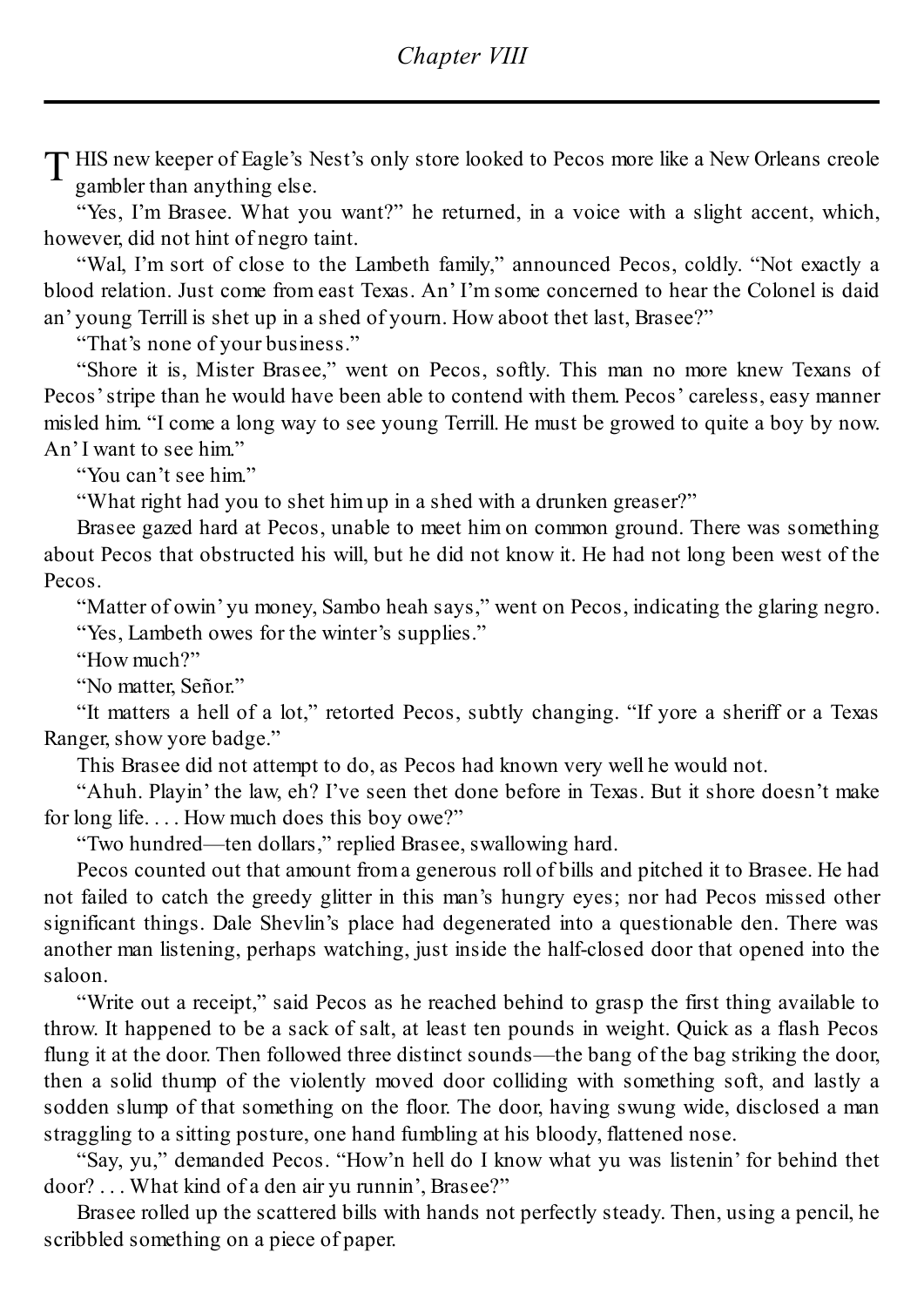"There's your receipt, Señor. But I'mholding young Lambeth till Felipe comes."

"Yu jest think yu air. Say, how do yu know I'mnot a Texas Ranger?"

"Rangers don't come west of the Pecos," snapped Brasee, but he was wholly uncomfortable and uncertain.

"Wal, anythin' can happen west of the Pecos. An' thet's a hunch," flashed the vaquero. "Sambo, grab thet axan' come with me."

Pecos backed out of the store. Contempt for such men as Felipe gathered around him did not make Pecos careless. Sambo had preceded him.

"I knowed it, boss, I sho knowed it," declared the negro, rolling his eyes.

"What'd you know, Sambo?"

"Dat Brasee wus yaller clean to his gizzard. But I sho kept my eye on de greaser. I'd 'a' busted him."

"Wal, I was watchin' him, too. Thet's a low-down outfit, Sambo. They cain't last hyar.... Show me this calaboose where they stuck yore young Lambeth."

Some little distance back of the store stood a new adobe hut, small and square, with a wooden door fastened by a chain and padlock. Pecos walked around the structure, wondering where any air could get in. Sambo banged on the door.

"Massa Rill, is yo' dar?" he called, his voice thick and rich.

"Oh, Sambo! . . . If you don't—get me out—I'llsoon be daid," came a plaintive reply.

"Tell himto stand aside fromthe door. We've got to break it in," directed Pecos.

"Git away f'omdat do', honey, 'cause I'se a-gwine to busticate it."

Pecos rather expected some interference from Brasee, possibly a shot from the back of the store. But there was no sign from that direction that anyone was interested in Sambo's lusty blows with the ax. The powerful negro soon sent the door crashing in.

"Whar yo' is, Massa Rill?" he shouted, breathing like a huge bellows.

Pecos expected to recognize a boy he tried to remember, but he saw a slender, well-formed youth stagger out into the sunlight. He wore a ragged gray coat and overalls and top boots, all of which were covered with dirt and grass. His battered black sombrero was pulled well down, shading big, deep eyes of a hue Pecos could not discern, and a tanned, clean-cut face. The sombrero, however, showed a tuft of glossy hair through a hole in its crown, and also straggling locks from under the brim. Pecos thought Sambo could be excused for his anxiety over this fine-looking youth.

"Sambo, I almost—smothered," gasped young Lambeth.

"Whar's det greaser dey done throwed in wid yo'?"

"He was let out this mawnin', still drunk."

Then Lambeth espied Pecos and gave a slight start. Pecos felt those strange, big eyes sweep over him, back again to his face, to fasten there a moment, and then revert to Sambo.

"Massa Rill, yo' have to thank dis heah gennelman fo' gettin' yo' out," said the negro, warmly.

"Oh, thank you, sir," said the boy, staring strangely at Pecos. There was deep gratitude in his voice, although his demeanor was shy.

"Massa Rill, it was dis way. I nebber discubbered yo' had left home till dis mawnin'," spoke up Sambo. "Den I rid some. I sho did. But dat Brasee banged me ovah my haid an'throwed me out. I wus plannin'to kill him when dis old friend of ours come up. 'Pears yo'little friend Bobby tole him 'boot us. An' he sed he'd get yo' out, Massa Rill. So we goes in. An' det yaller Brasee sho tuk water. Yo' bill is paid at de sto' an' you see how we busticated dis do' heah."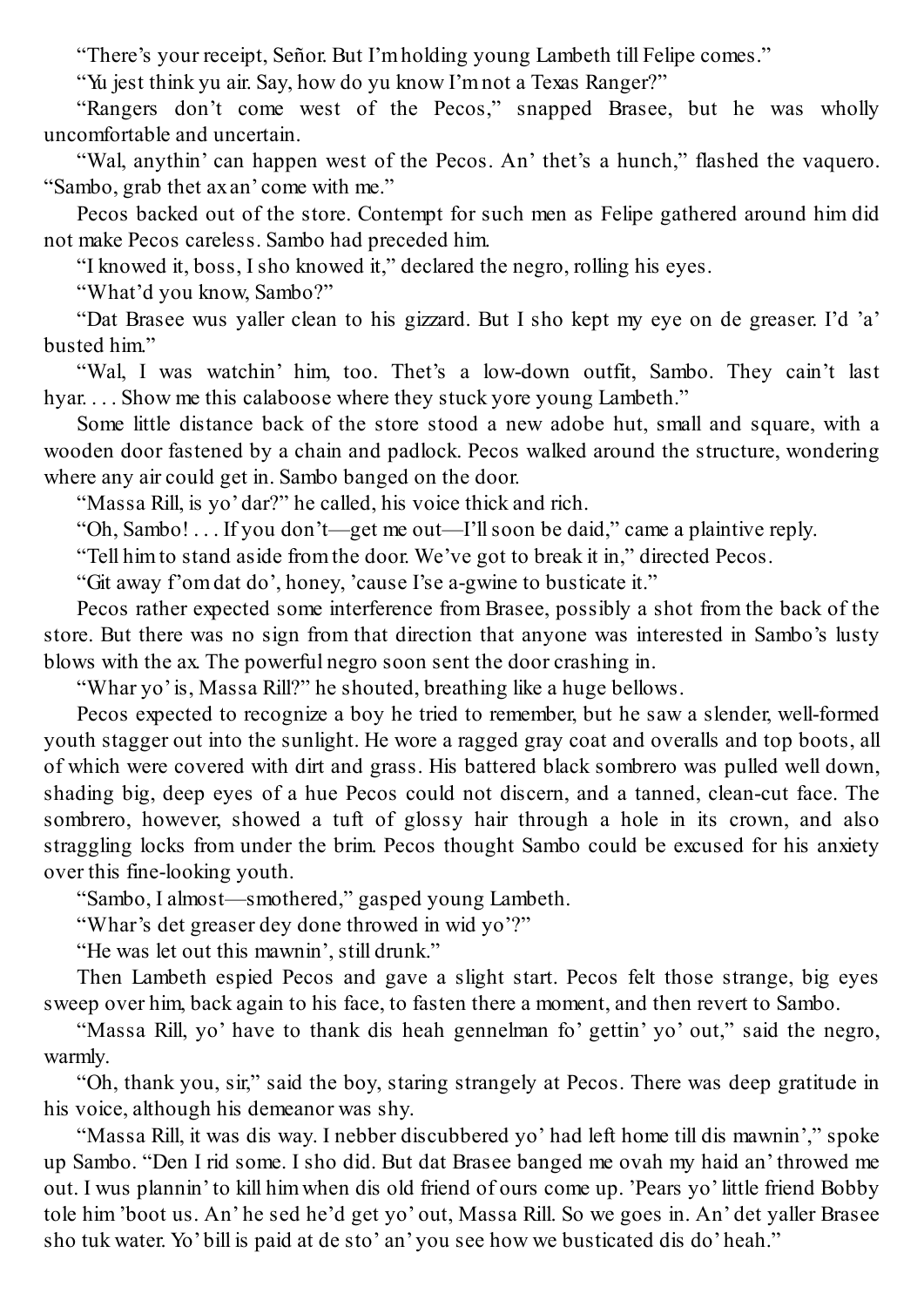"Paid! . . . Sambo, did you pay it?"

"Me? laws amassy! No, Massa Rill, it was him."

Pecos stood listening and watching with an amused smile at the eloquent Sambo and the excited youth. How little it took sometimes to make people happy! But when Lambeth wheeled suddenly with face flushed and eyes alight, Pecos quite lost his sense of the casualness of the moment. Somehow there was a significance in the occasion for which Pecos was unable to account.

"Pecos Smith! . . . I remember you. How very—good of you—sir!" exclaimed young Lambeth, extending his hand. It felt small and nervous to Pecos', but it nevertheless was hard and strong. "I amTerrill Lambeth. . . . You remember me?"

"Wal, I reckon I do—now," replied Pecos.

"Please tell me where you are staying—where I can find you. Else how can I ever repay the debt?"

"Wal, I reckon you needn't worry none aboot thet."

"But I shall. . . . You have befriended us both. Please tell me your address?"

"'Most the same, Lambeth. . . . Pecos Smith, Texas, west of the Pecos," he drawled.

"Oh, you're not serious," laughed Lambeth.

"Massa Rill, he sho looks Texas an'talks Pecos," interposed Sambo, with a huge grin.

"Indeed yes," replied Terrill. "Sambo, I rode my pinto pony in here yesterday. Left him in front of the store. Bobby might have him."

They walked across the wide street, with Pecos in advance. Presently, emerging from behind the post, he espied his horses as he had left them.

"Lambeth, I'd like to talk somethin' over with yu," said Pecos, presently. "We can set down over heah in the shade. How aboot it?"

"I'll be glad to," replied the youth. "Sambo, you run over to Bobby's. See if he's got my pony. . . . I'mstarved and very thirsty."

An idea had taken root in Pecos' mind—one that refused several attempts to dislodge it. The boy Bobby, the negro Sambo, and recognition of young Lambeth had each in succession given it impetus. An opportunity knocked at Pecos' door.

"Wal, it's shore nice heah," began Pecos, when they had found shady seats on the grass not far from Pecos' horses. "Thet boy yu call Bobby told me things an' so did yore nigger. I'm plumb curious, Lambeth, an' I'd like to ask yu a few questions."

"Fire away. People do get curious aboot me. I don't wonder. Only I'mmumas an oyster. But you're shore different—and I'll tell you anything I—I can."

"Yu fromeastern Texas?"

"Yes. We lived on a plantation near the Louisiana line. The war ruined my dad. . . . Mother died before he came home. There was nothing left. Dad decided to go west. When we were aboot ready to start my uncle died—he had been in the war, too—and left Dad some money. But we started west, anyhow. Dad had freed our slaves. Sambo and his wife, Mauree, refused to leave us. . . . We had a canvas-covered wagon and eight horses. I rode and I drove and I rode for eight months—all the way across Texas. Toward the end of that journey Dad picked up cattle. Texas longhorns!—You found us lost up the Pecos. After you guided us to Horsehead Crossing we drove the Pecos and worked down this side of the river, heading the brakes until Dad found a place that suited him. . . . There we started ranching. Two years ago we had around ten thousand haid. We were rich. But Dad wouldn't sell. Aboot that time we began to see our stock fade away. There were riders in the brakes. Dad made an enemy of a half-breed cattleman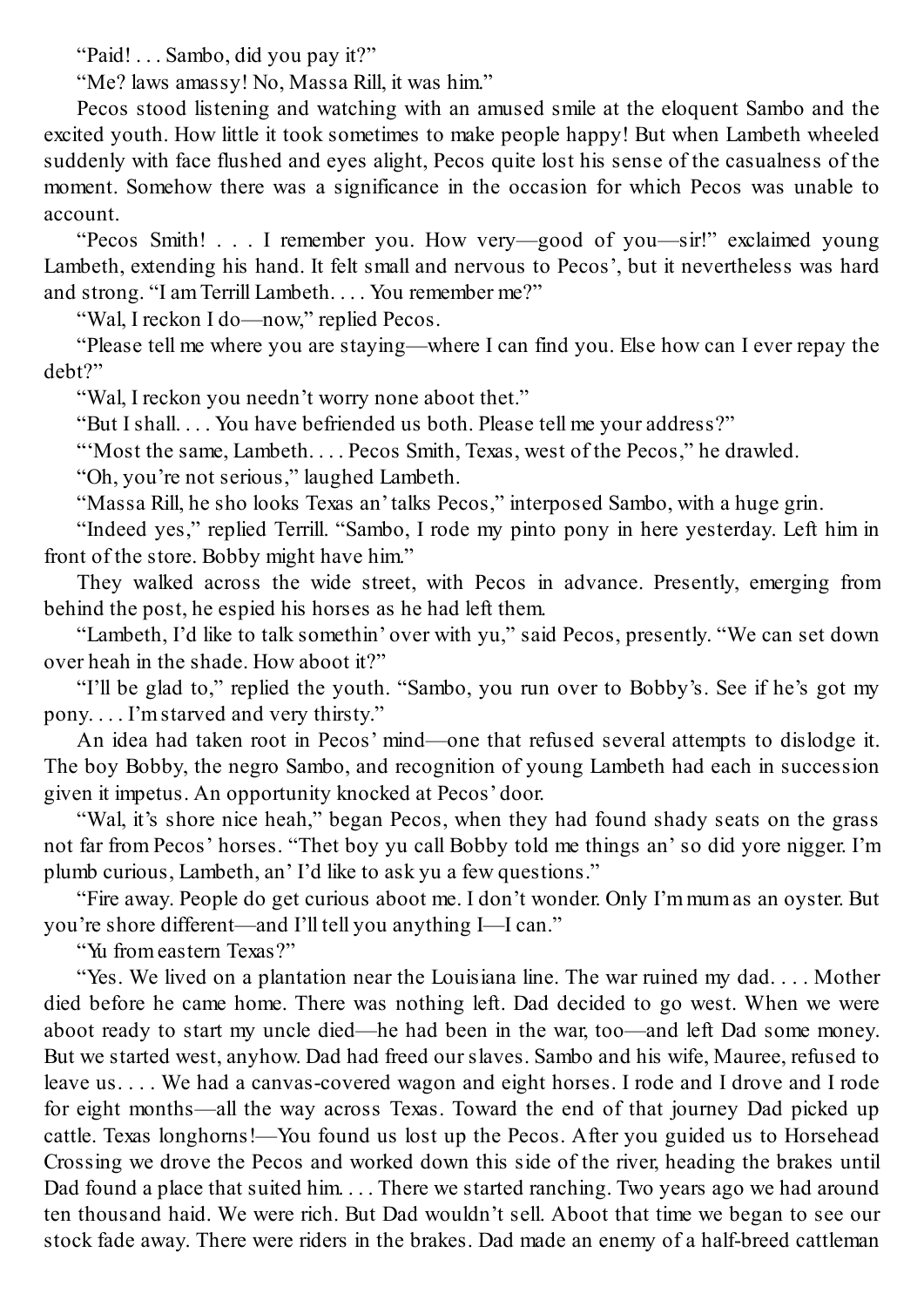named Don Felipe. Sambo was shot at twice. . . . Then. . . then . . . Oh, it hurts so—to bring it back."

"Yore dad was killed," interposed Pecos, gently, as the youth averted his face.

"Yes. . . . He was—murdered," went on Lambeth. "Found with an arrow through his body. Felipe and his vaqueros said it was the work of Comanches. But I *know* better. Many times the Indians rode out on the river bluff across frommy home. They watched us. They shot guns and arrows into the river. But bullets and arrows could not reach halfway. The Indians could not get across for miles above and below. They never tried. So I *know* Comanches never killed my dad. . . . From that time our fortunes fell. Felipe took on a partner named Sawtell—a villain who had hounded me. Sambo and I could not keep track of stock. You see our range went twenty miles up river and more down. And in low water our cattle crossed the river. There are hundreds, maybe thousands of longhorns under the east wall of the Pecos. They are mine. But how can I ever get them? No doubt Felipe and Sawtell will get them eventually. . . . Oh, Mister Smith, I've been cautioned not to say that. Because I can prove nothing. . . . But I've seen Felipe's vaqueros steal our cattle. Brand-blotters! . . . Well, it's grown harder lately. We had to have supplies. Dad had gone in debt for them. And this last winter I had to. Brasee would not take cattle in payment. . . . Last and worse—they've waylaid me—tried to catch me alone. . . . Oh, I can't tell you the half. . . . But yesterday this Brasee dragged me—forced me into that stinking dungeon—locked me in. . . . There, Mister Smith, have I anticipated all your questions?"

"Yu can call me Pecos," responded the vaquero, thoughtfully. "Wal, wal, it's a tough story, Terrill, 'most as tough as mine. But dog-gone! What I cain't understand is why, yu bein'shore old Texas stock, yu didn't kill this half-breed greaser an' his partner. Yu must be all of fifteen years old, ain't you?"

"Si, Señor," replied Terrill, with a little laugh. "I'mall of fifteen."

"Wal, thet's old enough to handle a gun."

"I can. I've shot buffalo, deer, wolves, panthers, javelin, mean old mossy-horns. But never a —a man. I might have, lately, if all our guns hadn't been stolen."

"Wal, Terrill, I'll shore have to kill Don Felipe an' Breen Sawtell fer yu," mused Pecos, softly, marveling that he had not long ago decided that this deed was decreed for him.

"Mister Smith! . . . *Pecos*, you can't be serious!" cried the youth.

"Never was so serious before. . . . Would yu want to heah somethin' aboot me?" drawled Pecos.

"Yes," whispered Lambeth, evidently overcome.

"An'will yu swear yu'll never tell what I tell yu?"

"I—I swear, Pecos," said Terrill, excitedly.

"Wal, yore not the only orphan in Texas. . . . I come of one of the old families, Terrill. But I never had much schoolin' or home influence. An' so I just growed up a vaquero. The years I spent in Mexico were good an' bad fer me. . . . Wal, I rode through heah first a few years ago, with thet trail driver, McKeever. An' last time, up at Santa Fé, I got reckless with my trigger finger again. Dog-gone it, there was always some hombre thet needed shootin'. . . . My last job was on the H H outfit up the river. An' I was almost happy. There was a girl I liked awful well, but never had the nerve to say so. An' the day I had to go. . . Wal, thet's not goin' to interest yu, an'maybe I was wrong. . . . Anyway, I got accused of rustlin' by one Sawtell, brother of this same Breen Sawtell thet's been houndin' yu. Course I had to kill him. Thet made me so sore I got to feelin' I might as well have the game as the blame. So I throwed in with two shady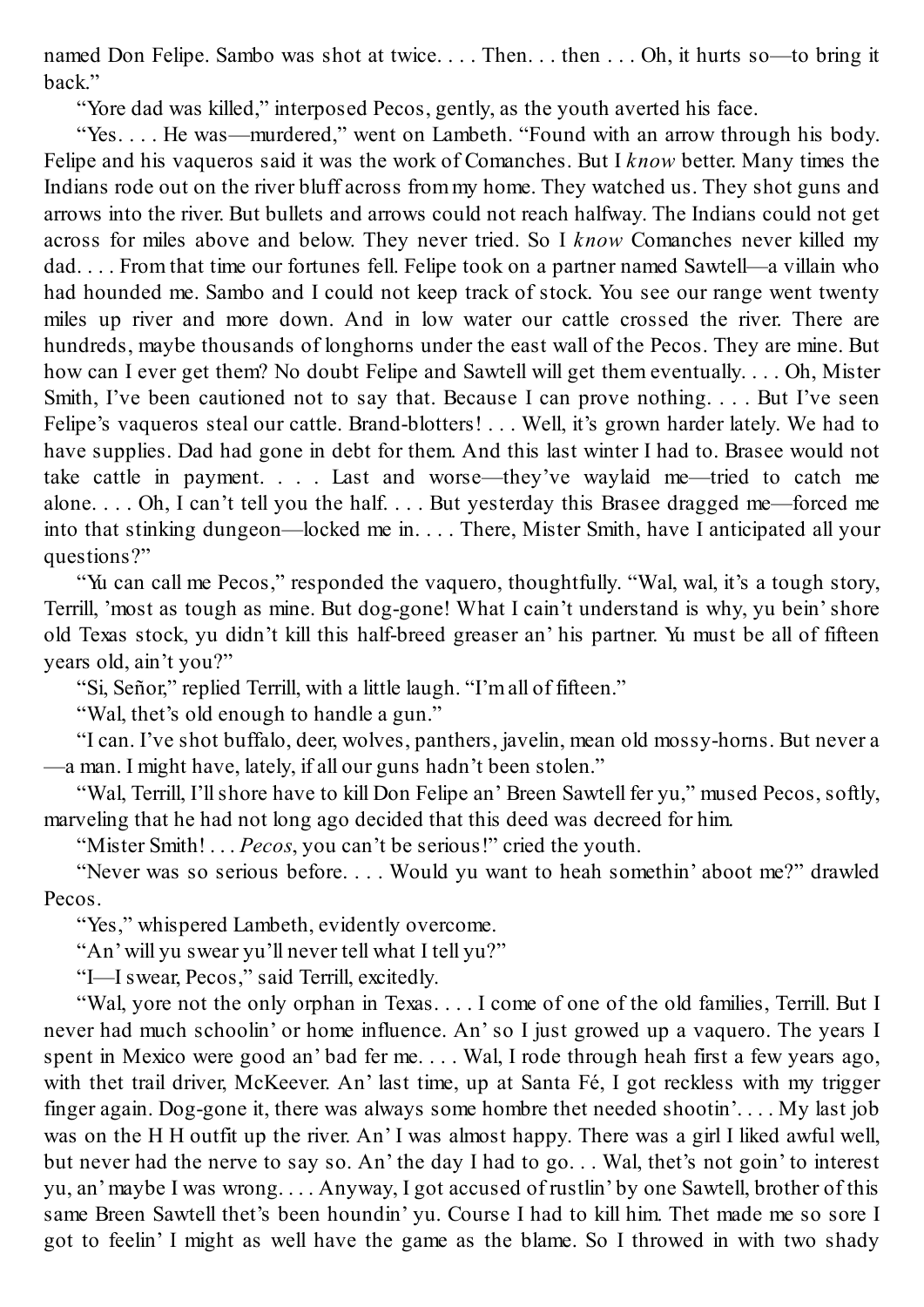cowhands an'took to rustlin'."

Terrill gasped at that. The boy in his excitement pulled off the old sombrero to crumple it in his hands. Whereupon Pecos had his first clear view of the lad. He was surprisingly young and his clean, tanned cheeks bore not a vestige of downy beard. Indeed, he looked like a very pretty girl, notwithstanding the strong chin, the sad, almost stern lips. His eyes were large and a very dark blue, almost purple.

"Wal, it's my conscience that accuses me of rustlin'," went on Pecos, presently. "But as a matter of fact, Terrill, I wasn't no rustler. My game was brandin' mavericks, an' yu know thet's not crooked. Every cowman in Texas has done it. Only the drawback was thet I knowed damn well thet not one of those calves could be mine. There's the difference. A cowhand with a small herd grazin' aboot can brand a maverick with a kind of satisfaction. But shore I couldn't. . . . Wal, thet went on all last winter. My pardners drove stock to their market in New Mexico while I stayed in camp. The last time they were trailed to our camp. Shore I wasn't there. I happened to be watchin' a bunch of redskins thet were crossin' the river. To make it short, when I sneaked back to camp, there was four cattlemen very busy with my pards. They'd already hanged one an' had a rope on the other. They were haulin' him up when hell busted loose right under me. The Comanches had sneaked up on the camp. There was a pretty lively fight in which I took part from the hillside. When what was left of the Indians had run off I found only one white man alive an' he was dyin'. He told me my pards had been burnin' brands. Yu see, they double-crossed me, for I never saw a haid of stock they drove, except my mavericks. Thet deal made me a rustler when I'mreally not one atall. Do yu reckon I am?"

"No, you're not a rustler—at heart," replied Terrill, soberly. "Dad used to put our brand on mavericks. He thought that was honest. So do I."

"Much obliged, boy. Thet shore makes me feel better, now it's off my conscience. An' I reckon I can hit yu for a job."

"Job!" echoed Lambeth.

"Shore. I hate to brag. But there's nothin' I cain't do with a rope. I'll bet I could find a thousand calves thet yu never dreamed of in those brakes."

"You mean ride for me? Be my—my vaquero?"

"Yeah. I'm reckonin' yu need one," drawled Pecos, pleased with the effect of his story and proposition.

"It would be—wonderful. . . . But I have no money."

"Wal, I'd trust yu."

"You'd *trust* me?"

"Shore, I would, if yu believed in me."

"What do you mean?"

"Thet I'mno thief. Thet I want to find a home in some lonely brake along the river, an'work, an'ferget a lot."

"I could believe that. If you tell me there will be no more cattlemen trailing you to hang you —I will believe you."

"Wal, Terrill, I'm not so dinged shore aboot thet. There's one man, an' he's this Breen Sawtell. The dyin' rancher told me Sawtell was stealin' his own brother's cattle. What aboot thet? An' it was he who sent thet brother down to have me fired an' run off the range. . . . So then this Breen Sawtell may turn up heah, like his brother did there. All of which doesn't mean anythin' to me, since I'mshore to kill himanyhow."

Pecos had been somewhat puzzled and nonplused over this Texas youth, and kept hoping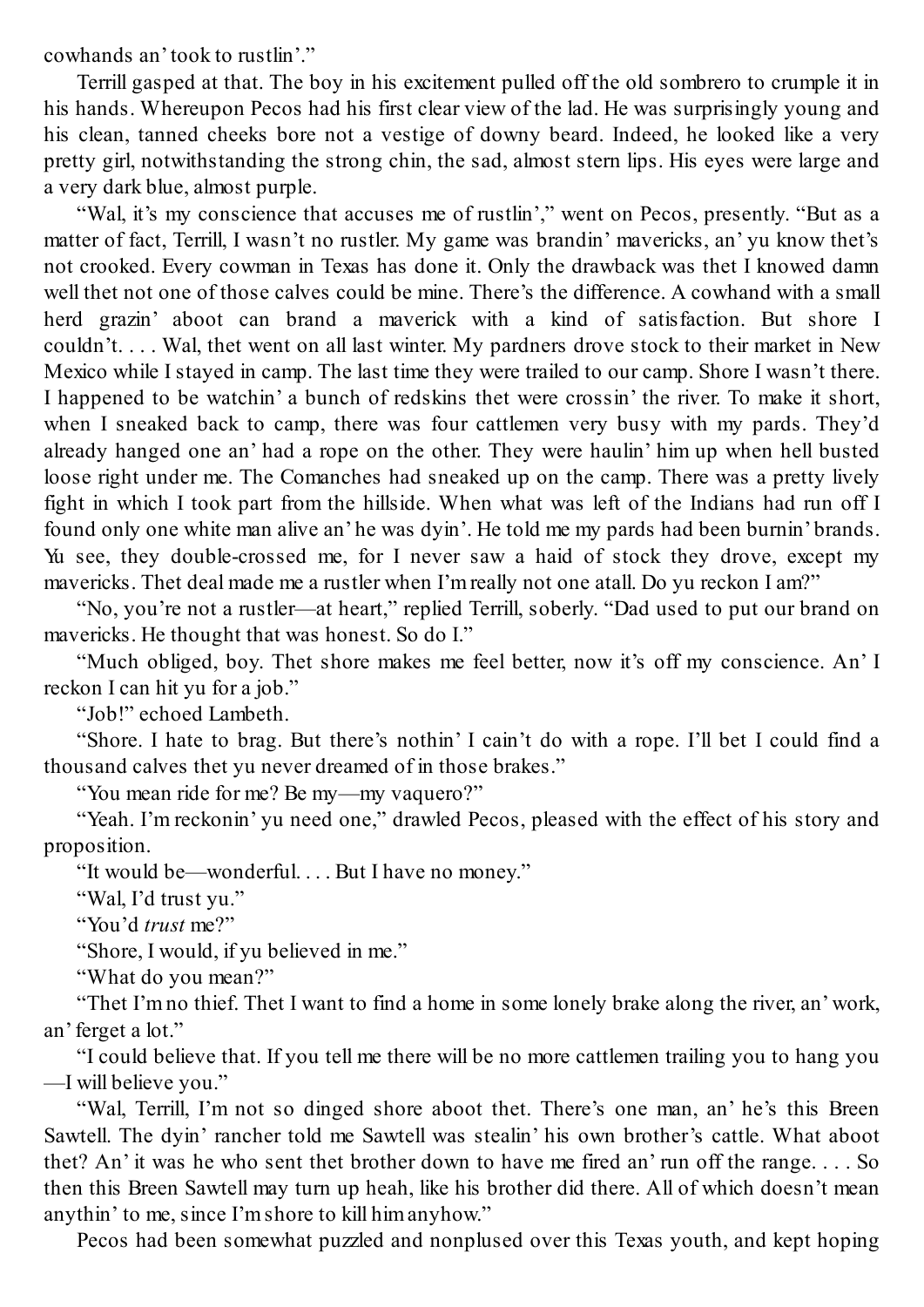he would overcome what seemed unusual agitations. Probably the soft-spoken lad had not recovered from the shock of his father's murder. Motherless, too—and he had lived alone with only a couple of negroes, harried by vaqueros and hounded by these crooked cattlemen. There was excuse for much. Besides, young Lambeth had not been brought up in the south and west of the wild Lone Star State.

"I hope you do kill Sawtell—and shore that Don Felipe," suddenly burst out Terrill, after a long pause. His face turned pearl gray, and such a blaze of purple fire flashed upon Pecos that he was surprised out of the very change he had wished for.

"Then I get the job with yu?" retorted Pecos, responding to the other's fire.

"You shore do. I think I've found a—a friend as well as a vaquero. Heah's my hand."

It was minus the glove this time, and the little calloused palm, the supple fingers that closed like steel on Pecos', shot a warmand stirring current through his veins.

"So far as friend is concerned, I hope it works the other way round," replied Pecos. "An' if we get along good an'I build up yore herd of cattle an' buy a half interest in yore ranch—do yu think yu'd take me on as yore pardner?"

"Pecos, I think God . . . Well, never mind what I think," replied Lambeth, beginning with eloquent heat, and suddenly faltering. "But, yes, yes, I will take you."

Sambo's arrival, leading a pony with the lad Bobby astride, put an end to this most earnest colloquy.

"Heah yo is, Massa Rill," called out Sambo, happily. "Our luck has done changed."

"Take all this grub so I can git down," piped up Bobby.

The advent of the lively Bobby and the exuberant Sambo, together with the generous supply of food and drink they brought, effectually silenced Terrill and brought back the singular aloofness Pecos had sensed. Still the lad could not be expected to be gay and voluble when he was half starved, with the means at hand to allay hunger and thirst. But there was something more.

Pecos shared a little of the food. He was thoughtful during this picnic and realized that he had made a profound and amazing decision. He could see no drawbacks. His mounting zeal had burned them away. He had not been caught burning brands. Williams and Adams were dead, as were all of the posse that had tracked them. He was free. What did a brawling cheat or two like Breen Sawtell matter to him? He was forewarned and forearmed. As for Don Felipe—the halfbreed was dangerous like a snake in the grass was dangerous. Both of these men failed to raise the tiniest clouds on Pecos' horizon.

For ten years Pecos had lived more or less in an atmosphere of strife. That was Texas. It had to grow worse before it ever could grow better. And this range west of the Pecos was bound to see stirring life as the cattle herds augmented. Ranchers and settlers would trail grass and water like wolves on a scent. Vaqueros would throng to the Pecos. And likewise the parasites of rangeland. Pecos had a vision of the future. He had had his one brief fling at outlaw life. No more! Let accusers flock in. No sheriff could put handcuffs on him, nor would any court in Texas uphold a sheriff who tried. A wonderful gladness flushed his veins. What a little incident could transform a career! He owed much to Bobby, to Sambo, and most to this strange orphaned lad, out of place there on the wild range. But for his plight Pecos might have gone on drifting. Somehow Terrill seemed a lovable lad. He needed a protector, a trainer, some one who could bring out the latent Texas qualities that must be in him. And Pecos felt eminently qualified for the position.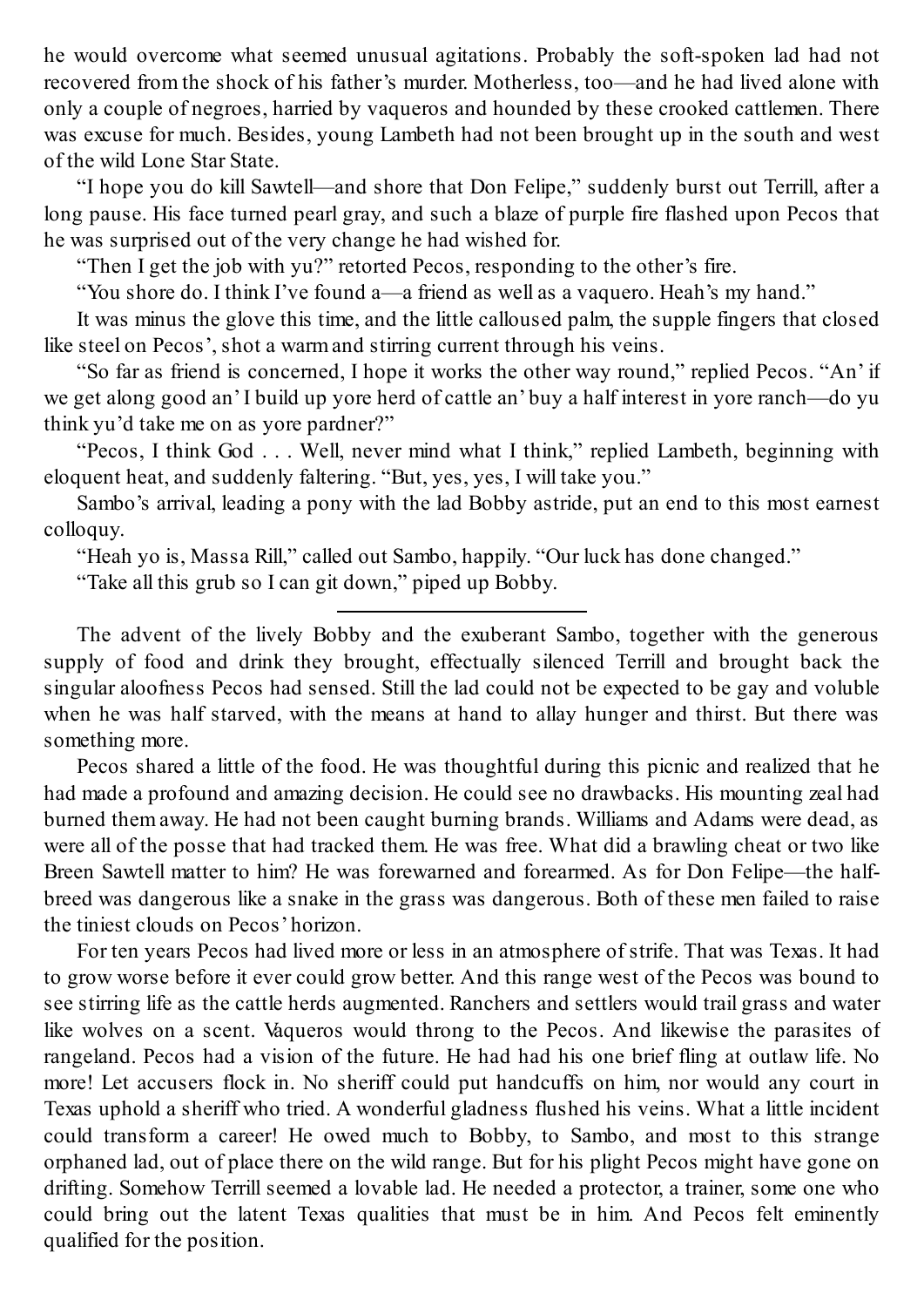"Yo sho wuz starved," declared Sambo. "Whar yo put all dat grub?"

"I was hungry," admitted Terrill. "But I shore didn't eat it all, Sambo. Bobby was around. And so was Pecos, heah."

"Pecos? Thet's a funny handle fer a man," quoth Bobby. "Pecos means 'most anythin'. Hell an' killin' a man an' everythin' orful."

"Shore does, Bobby," drawled Pecos, fishing out another dollar. "Hyar's another peso."

"Aw! . . . I'mrich, Terrill, I'mrich! What's this one fer?" exulted Bobby.

"Wal, to keep mumaboot me bein'Pecos anythin' fer a while. Savvy?"

"Betcha I do," replied Bobby, his shrewd eyes bright. "I jest think you're wonderful."

"Folks, let's shake the dust of Eagle's Nest," suggested Pecos. "While we've been sittin' heah I've counted a dozen greasers snoopin' at us, along with Brasee an' his bartender. An' some white people down the street."

"Sambo, where's yore horse?" queried Lambeth.

"I dunno. Reckon he's eatin' his haid off out a ways."

"Wal, I ought to stock up on my supplies," said Pecos. "But I'm not crazy aboot buyin" fromBrasee."

"We'll never deal with him again," spoke up Terrill, decidedly. "There's an army post upriver, aboot twenty miles from my home. Camp Lancaster. We seldom go there, because it's across the river and there were always Indians hanging around. But now it's preferable to Eagle's Nest."

"An' how far to yore ranch, Terrill?"

"Four hours, if we rustle along."

Pecos untied the halters of his horses and mounted. "Adios, Bobby. I won't forget yu."

"Aw, I'm sorry you're all goin', but gladder, too. Terrill, I'm 'most big enough to ride fer you."

"Some day, Bobby. Good-by."

Terrill got on the pony and led the way out of town, with the whistling negro following and Pecos bringing up the rear. Just before the road turned Pecos quickly glanced back. A crowd of people were standing before the store, with Brasee conspicuous among them.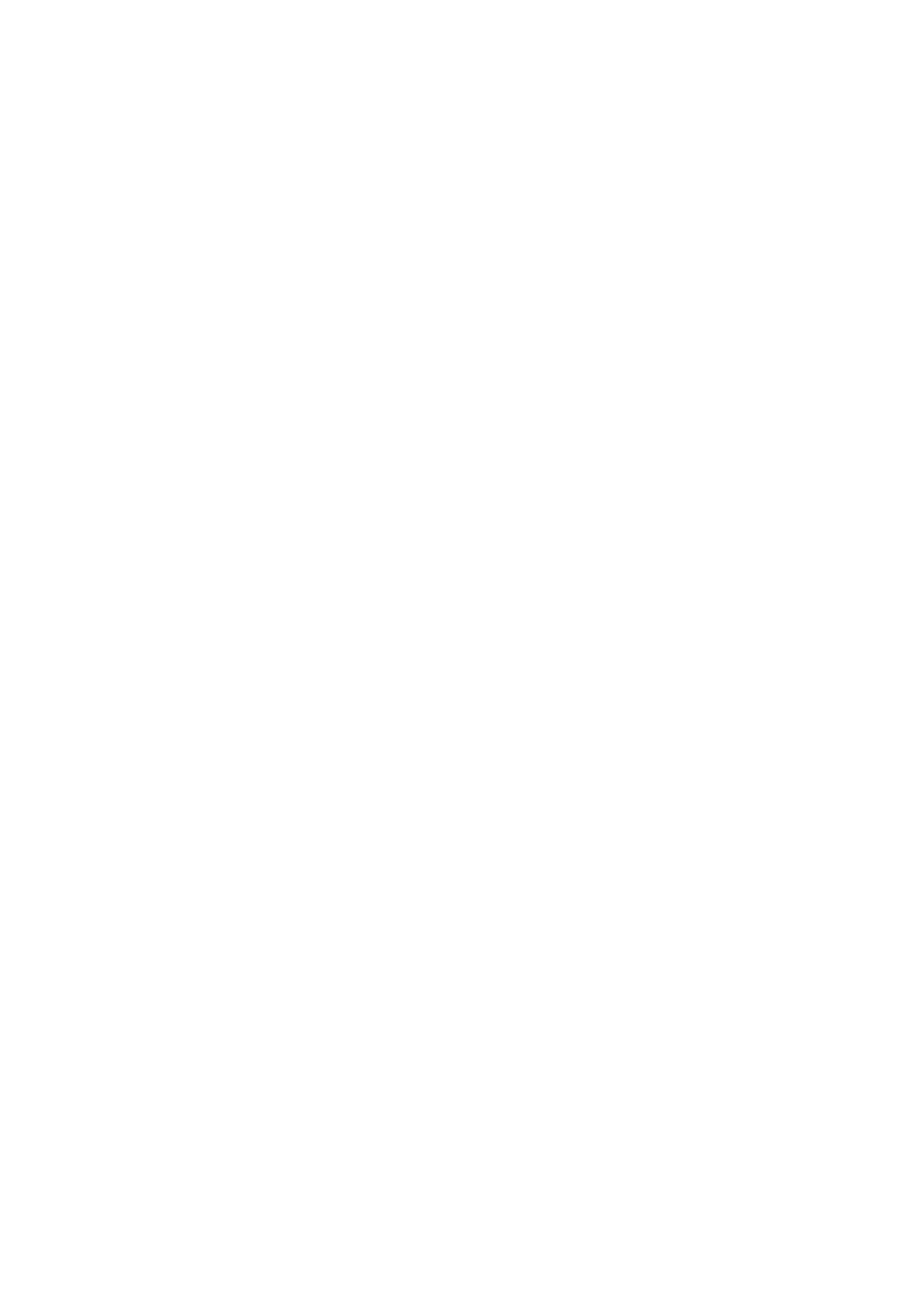$N$  OT many miles out of Eagle's Nest an unfrequented trail branched off the road toward the river. Here Sambo, who had found his horse and taken the lead, turned off into the brakes. river. Here Sambo, who had found his horse and taken the lead, turned off into the brakes. And fromthat moment Pecos was lost.

No wheel had ever rolled along that trail, nor had a herd of cattle ever tramped its rocky, cactus-bordered course. At infrequent intervals cattle tracks crossed it, but no other trail for miles. Then a dim road intersected it from the west. Lambeth said this led down to Mortimer Spring.

For the most part Pecos rode down in washes and gulches, but occasionally he was up one of the snake-like, wandering ridges from which he could see afar. All the same was this wild Pecos country, bare grass spots alternating with scaly patches, greasewood and cactus contrasting with the gray of rocks, winding ridge and winding canyon all so monotonous and lonely, rolling endlessly down from the west to the river, rolling endlessly up toward the east, on and on, a vast wasteland apparently extending to infinitude. The course of the Pecos appeared only as a dark meandering line, its walls hidden, its presence sometimes mysteriously vanished.

Pecos was glad to have companions once again, though he little availed himself of the opportunity to talk. Young Lambeth rode a fast-gaited mustang and was hard to keep up with. Most of the time he and Sambo were out of sight, hidden by rock corners or a descent into a gorge. And Pecos' pack-horse was tired.

About mid-afternoon Pecos espied the first bunch of cattle, wilder than deer—an old mossy-horn, a cow, two yearlings and a calf, for all he could tell unbranded. This encounter was in a shallow rock-bottomed gorge where clear water ran. From that point on cattle tracks increased markedly, and mixed stock showed on the ridges. At length Pecos made out a brand T L, and concluded that must belong to Lambeth. Thereafter he kept sharp lookout for cattle and brands, the latter of which, to his growing surprise, he saw but few.

No doubt Colonel Lambeth had been one of the loosest of branders. But how could any cattleman, even an old stager, with only one vaquero and a boy, expect to brand one tenth of the calves and yearlings that belonged to him? Conditions were changing and such ranching as that was of the past. With cattle demanding a price, with markets increasing, this vast range west of the Pecos would in time produce a million head. Pecos saw fortune in the future for this Lambeth lad and himself. Pecos possessed the money to buy, to replenish what had been left of Lambeth's stock; he knew how to raise cattle; he had the will, and particularly the nerve to stop extensive rustling. Wherefore he rode this trail more nearly happy than he could recall.

At length, toward sunset, Sambo waited for Pecos in one of the shallow, rock-walled, rockbedded draws. Evidently Lambeth had gone on. But Pecos failed to see where. There was no water, no sand or earth to mark tracks.

"Heah's whar we turns off," announced the negro. "Mos' deceivin' place."

"Wal, Sambo, I might have passed on heah myself," replied Pecos. "How far to the river?"

"Reckon not so fur as a crow flies. But we go round an' round aboot an' pilin' down an' down till yo sho t'ink it's miles."

The draw wound lazily down, turning back upon itself, keeping its narrow width, but heightening its rock walls. Froman appreciable descent it fell off to jumps where the men had to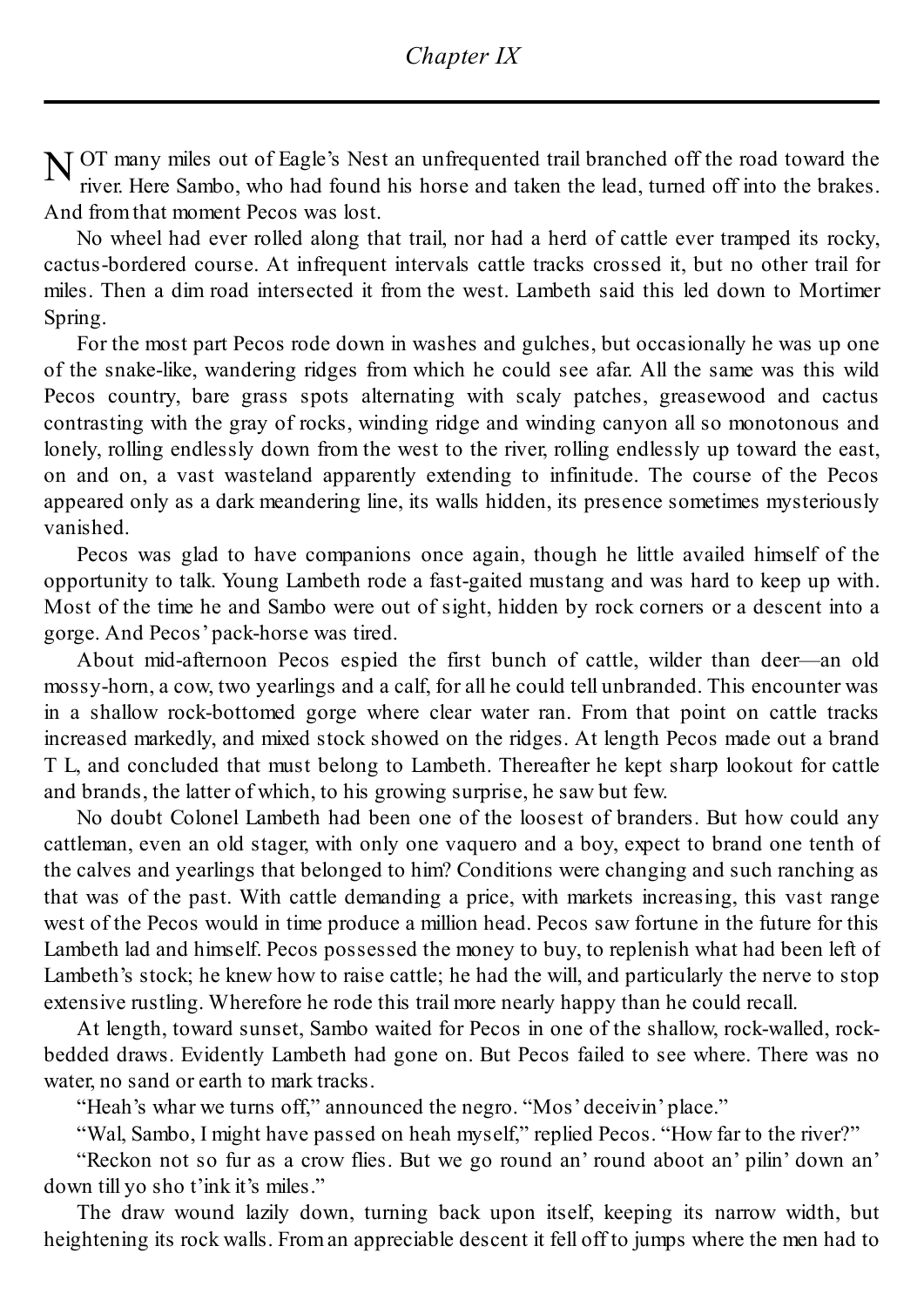dismount and lead the horses. It remained a gorge, however, never widening to the dignity of a canyon. Nevertheless, Pecos expected it to do so, for that was the nature of the brakes of the river. Down and down he went until the sky above appeared like a winding, blue stream. Water certainly poured down here in floods at certain seasons, but the bed of the gorge continued dry as a bleached bone in the sun. Gradually its dry fragrance failed, which fact came to Pecos' attention through the actions of the horses. They scented water. And presently Pecos smelled it, too, and felt in his face a warm, drowsy breath of air, moving, laden with sweet essence of greens and blossoms.

But Pecos was not prepared to turn a last corner suddenly and be confronted by a burst of golden sunlight and a blaze of open canyon.

"Heah yo is, boss," announced Sambo, with pride. "Dis is Massa Rill's ranch. An' it's sho de only purty place on dis ole Pecos ribber."

"Dog-gone!" ejaculated Pecos, and halted to revel.

The sun was setting behind him, far up over those rolling ranges, and it cast long rays of gold down across this canyon, to paint the gliding river and the huge, many-stepped wall of rock above. That wall appeared higher than any in view on this side of the river. It frowned forbiddingly, notwithstanding its front of glancing sunset hues.

"Up dar's whar de Comanches ride oot an' yell an' shoot at us," exclaimed Sambo, in his deep voice, pointing to the low center of the great cliff opposite. "But dey cain't reach us an' dey cain't git down."

"Dog-gone!" repeated Pecos, as he mopped his wet face.

From where Pecos stood the walls spread and curved on each side, lofty and perpendicular, craggy and impassable along the rims, rock-splintered and densely-thicketed at the bases, perhaps half a mile apart at the extreme width of the curve, and thereafter gradually closing to the mouth, which, however, was large enough to permit a lengthy view of the Pecos and the rugged wall opposite.

It was an oval canyon twice its breadth in length, remarkable in many ways, and strikingly so for a luxuriance of green. This charmed Pecos' eye, for he had never seen anything like it along this lonely, gray-walled river.

The center was an oval pasture inside an oval fringe of trees and cliffs. Horses dotted the green, and many cattle. The sunset had changed its gold for red, so that the eastern walls took on a rosy flush, while those nearer Pecos deepened their purple. In between, shafts of light slanted down across the canyon, rendering it ethereally lovely—a garden of fertile beauty lost in all that wilderness of gloomy, dismal, barren land.

"Dar's one big spring dat nebber goes dry," concluded Sambo, with importance. "It's so big it's a little ribber all by itself. So when de Pecos is low an' so full ob alkali dat de cattle cain't drink, why, dis water is pure as de good Lawd makes."

Sambo mounted again and rode down through the sections of broken cliff toward the canyon floor. And Pecos followed him, presently to emerge from the groves of willow and mesquite and blossoming brush to a trail that led on through the grass. A murmuring of many bees, buzzing and humming in the foliage mingled with a soft sound of an unseen, falling stream.

Here indeed Pecos rode by mossy-horns that were not wild. There were hundreds of cattle toward the lower end of the oval. This canyon alone, without the boundless ranges above, would support a rancher who was not ambitious to grow rich.

Meanwhile the sun set and with the fire and color changed to darkening gray, this isolated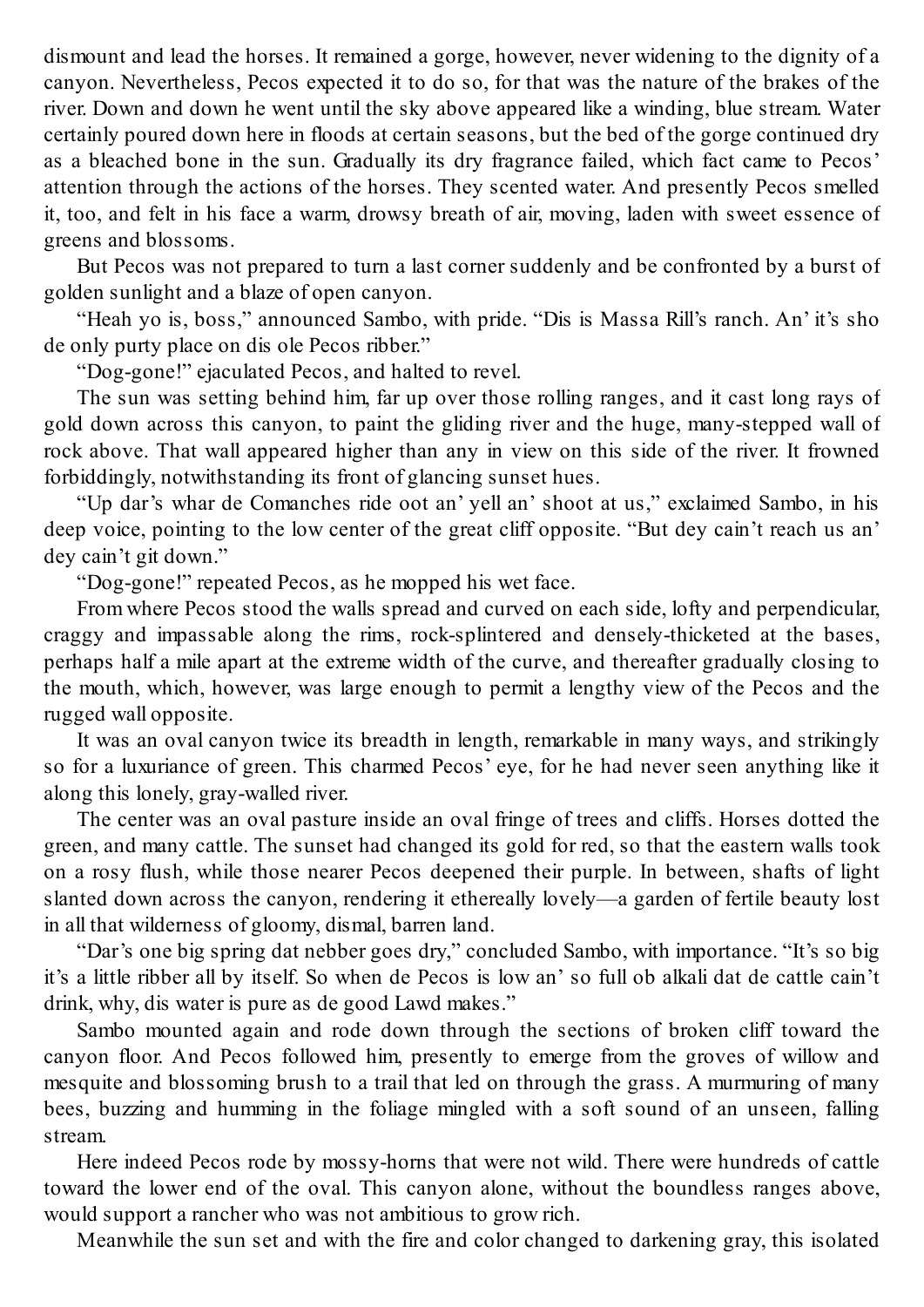retreat returned to its true aspect as part of the hard Pecos country.

At length, just as twilight began to creep out of the larger canyon, gleaming cold on the steely Pecos, a cabin appeared on the edge of the fringe of trees that faced the river. It was fairly high on the bank and commanded a view across the river and down. A smaller cabin sat back and to one side.

"Heah we air an' I'se sho glad," sang out Sambo. "Mauree, yo unwelcomin', no-good woman, whar yo is?"

A negress, large of frame, comely of face, with a red bandana tied round her head, appeared in the doorway.

"So yo's back, yo lazy niggah," she ejaculated, rolling her eyes till the whites showed. "Yo sabed yo'life, man, fetchin' our Terrill home."

"Yas, I'se home, honey, thanks to dis gennelman," replied Sambo, happily. "Mauree, meet a real Texan, Mistah Pecos Smith."

"Wal, Mistah Smith, I'se sho happy to welcome yo," replied the negress. "Git down an' come in. Der's haman' eggs an'milk—aplenty fo hungry men."

"Thanks, Mrs. Sambo," rejoined Pecos as he slid off his saddle. With swift, sure hands he untied his bulky coat from the cantle and slipped his rifle, to lay them upon the stone steps of the porch. Then he unsaddled Cinco while Sambo performed a like office for the pack-animal.

The cabin was long, with three doors opening out on the porch, and it had been crudely though strongly constructed of logs and poles, with sun-baked mud filling the chinks between. The several windows served equally for portholes. In the center it had a low-peaked roof, which shelved down to cover the porch. It did not, however, touch the side wall, thus leaving a considerable air space for the attic. When Pecos had deposited his saddle and pack on the porch he espied a bench upon which stood a wooden pail and an iron dipper, also a basin and soap, and above, hanging on pegs, clean, white towels. He laughed. When had he seen anything like this? The bucket was full of crystal water which proved to be as cold as ice and singularly free of taste. Pecos drank twice, verifying Sambo's claim for the water. Then he washed his hands and face, to feel a refreshment that equaled his enthusiasm. When he turned, Terrillstood bareheaded in the doorway.

"Pecos Smith," he said, shyly, "welcome to Lambeth Ranch."

"Terrill—our fortune's made!" he flashed, to express his appreciation of this welcome, and the opportunity a chance meeting had thrown to him.

"You think so? You like my lonely canyon?"

"Paradise! No man could have made me believe such a place could be found along the Pecos."

"Come in. Supper is ready. You wouldn't expect me to be hungry, after that lunch Bobby gave us. But I am."

"Wal, I wasn't particular hungry till Mrs. Sambo mentioned ham an' eggs. I shore fergot there were such things."

The interior was dark, like all log cabins, except in the neighborhood of the open fire. Evidently this large apartment was living-room and kitchen combined. A door at the end led into another room. Pecos sat down to a homemade table, upon which were a spotless white tablecloth, old silverware, and a supper the savory fragrance of which attested that it was good enough for a king.

Terrill had breeding, though he had not been used to company. If the situation was novel for Pecos, what must it have been for the lad? Here, more than at any other time since Terrill had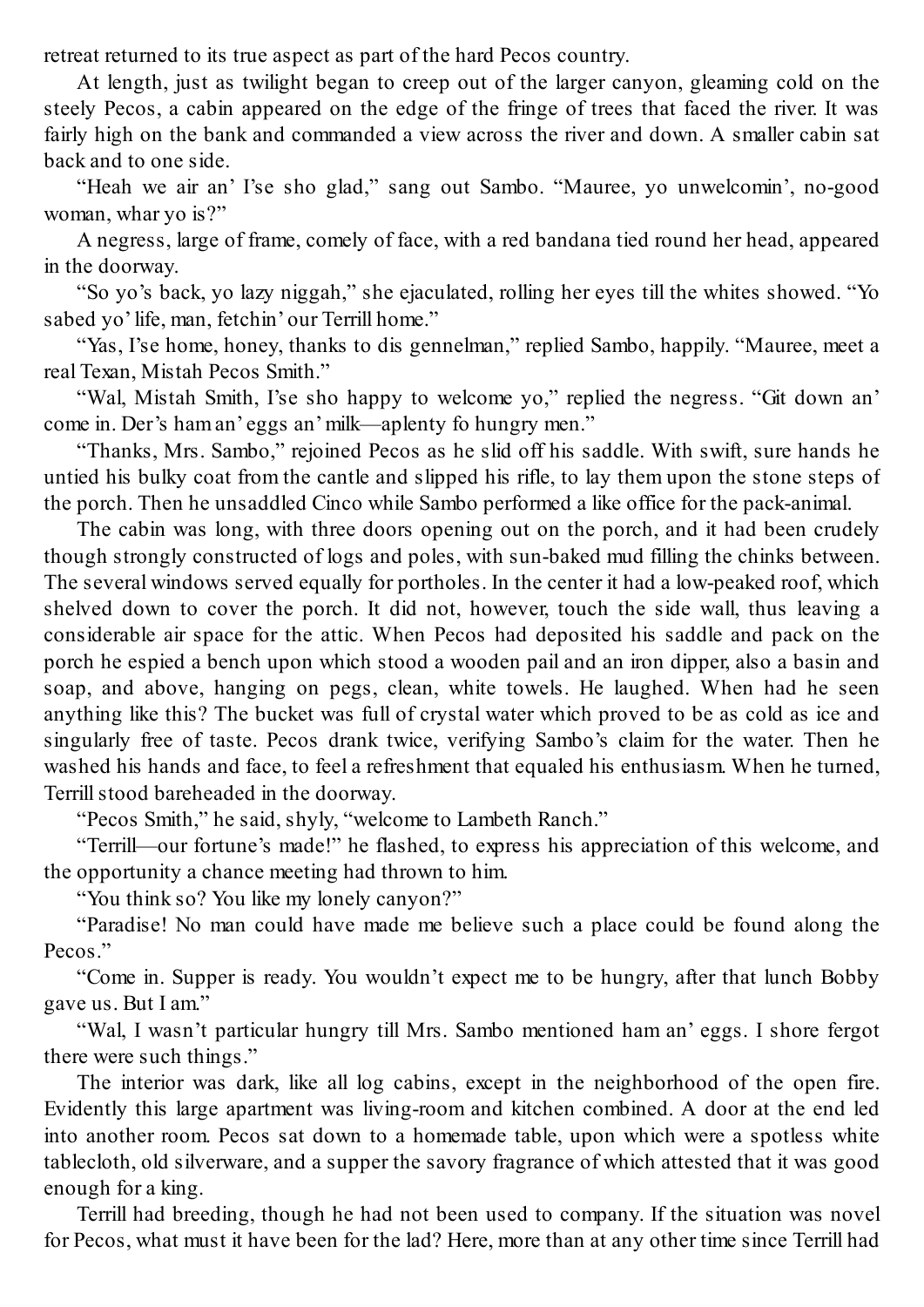been freed, that strange, rather aloof awkwardness, if not actual shyness, seemed noticeable to Pecos. It would not have been difficult for Pecos to burst into a hearty laugh and to slap the lad on the shoulder and ridicule him for such diffidence out on the west bank of the wildest river in Texas. But something inhibited Pecos. Lambeth must have had a sheltered childhood, a sad boyhood, and now he certainly was an orphaned youth. It would take time to get acquainted with him, and Pecos decided it would be worth some pains to keep much to himself and give familiarity time to grow. Vaqueros of his type were not usually rough and ready fellows, and Pecos was nothing if not quiet.

They did not exchange half a dozen words throughout the meal, to which Pecos did justice that assuredly flattered the cook.

"Wal, a few more suppers like thet an'I'll be spoiled," was Pecos' encomium.

"We have plenty to eat, even if we are poor," replied Terrill. "Raise 'most everything, I reckon. . . ."

"Wal, this has shore been an excitin' day, an'I'msleepy. If yo don't mind I'd like to bunk up in thet hole under the roof. I'll get plenty of air there, and it's a good place for a lookout."

"That will be all right," the lad replied, quickly. "Sambo has been sleeping there since Dad was killed, so I wouldn't be afraid at night. Now he can go back to his cabin."

"Yeah. I shore hope my comin'will make things better all around."

"Oh, I know it will, Pecos," returned Lambeth. "I shore had some luck today, if never before."

"Thet reminds me. Yu 'pear far from starvin' hyar, yet yu had to take chances ridin' into Eagle's Nest for supplies. How aboot it?"

"Pecos, it wasn't food supplies that I went after, or I would have taken a pack-horse."

"I see. Wal, I'll turn in. Good-night."

"Wait. You said our fortune was made. . . . I cain't go to sleep if you don't explain."

Pecos laughed. "Yore a funny kid. Let me figure for yu. . . . This range is the best on the Pecos. What yu an' yore dad needed was a man who could ride this range. Sambo is a good nigger. But yu want a handy man with guns. He happens to have dropped in. Now takin' a ridiculous estimate, say yu have a thousand cows left. Thet number with the brandin' of mavericks will more than double this year. Thet means, say, twenty-five hundred haid. Followin' year five thousand haid. Third year ten thousand haid. Mind yu, we're allowin' for the brandin' of mavericks along this river as far up an' down as we can ride. Fourth year easy twenty thousand. An' so on. Wal, two-year-olds are sellin' now for six dollars a haid. Any Texan can see thet cattle-raisin' is goin' to save Texas. Prices will go up an' up. But suppose, for sake of bein' conservative, say prices go no higher. In four years we'll be worth way over a hundred thousand dollars. But I'd gamble it'll be double thet."

"*Pecos!*" cried Lambeth, his voice ringing high.

"Wal, don't Pecos me. Yu know thet Pecos means 'most anythin'. I'm tellin' yu straight, Terrill. For ten years I've been layin'for this chance."

"Oh, thank God you—came in time!" exclaimed the lad, poignantly.

"See heah, lad, yore still upset. Let's talk no more tonight," replied Pecos, surprised into keen solicitude. Terrill stood against the stone chimney just out of the light of the freshly blazing sticks Sambo had put on. The shadow somehow heightened the effect of large dark eyes.

"I'm not upset. It's—it's just—I cain't tell you. . . . But I can tell you—that if Brasee had kept me shut up much longer—I'd have hanged myself."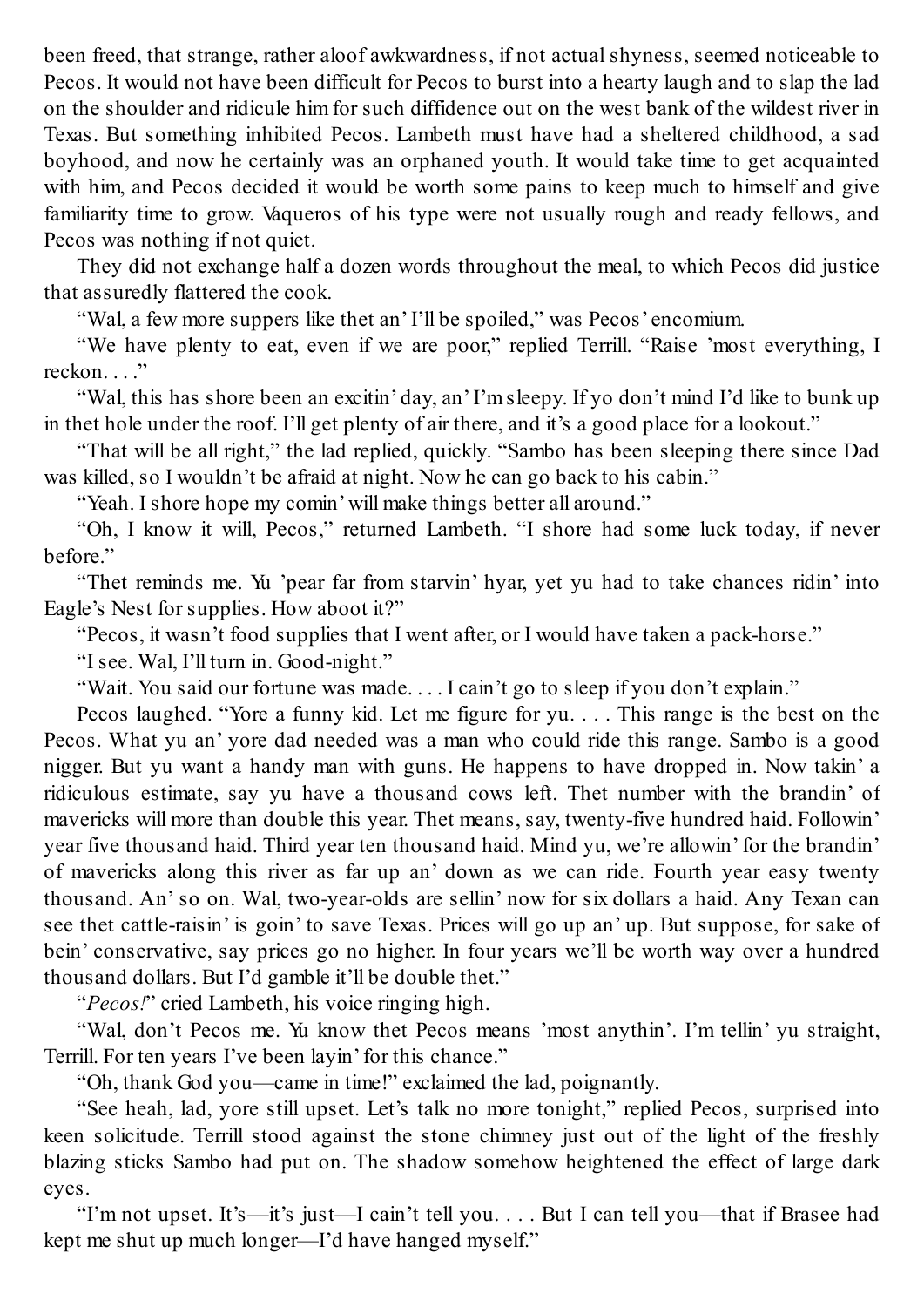"Aw, son, yore exaggeratin'," ejaculated Pecos. "Why, he wouldn't have dared. He was tryin'to scare you into borrowin'money."

"That's all you know," retorted the lad, with passion. "Brasee is only one of Don Felipe's hands. But he does terrible things. Not so long ago he held a *girl* prisoner in that 'dobe shack."

"A girl! . . . What the hell is wrong with the white men in Eagle's Nest?"

"She was—a—Mexican," replied Terrill, haltingly, and ended as if biting his tongue.

"Makes no difference," growled Pecos. "Reckon I'll have to inquire into thet."

Pecos went out and called: "Hey, Sambo, you big molasses. Come heah an' help me."

Sambo appeared, so promptly as to give rise to a suspicion that he had been listening. It certainly seemed natural under the circumstances.

"Yo climb up de ladder an'I'll fro up yore bed," suggested Sambo.

"Hand up my coat an' rifle first," replied Pecos as he ascended to the roof and knelt on the uneven pole floor. It was so dark Pecos could not see back into the loft.

"Yo fro my quilts down, Pecos."

Pecos felt around until he found a bed, which consisted of no more than several heavy quilts. He gave these a pitch into space. Sambo let out a smothered ejaculation and was evidently thrown off his balance. Pecos, peering down, found that this was the case. Sambo floundered around to extricate himself. His language and the commotion that he had created brought Mauree to the scene.

"Fo' de land's sake! Yo crazy black man, what yo doin'?"

"Go long wid yo, woman."

"Ex-cuse me, Sambo," called Pecos. "I reckoned yu was lookin'."

"Sho I wuz lookin', but it done no good. Yo is a real vaquero, Mars Pecos, yo sho is."

Presently Pecos had his bed spread in that dark loft and his preciously laden coat folded for a pillow. Before stretching his frame at length he gazed out in the direction of the river. He could not see well, though the pale, wide, winding bar under the black wall must be it. Above the bold rimblinked white stars, cold and austere in their message to him. By listening intently he caught a faint murmur of water chafing by reedy shore. An owl hooted on the canyon side of the river, to be answered froma distance. Cattle and horses were silent.

Pecos felt of the bundles of money in his coat. His conscience discovered a still small voice. Had he been wholly honest with young Lambeth? Angrily he cast the query aside. He had fought that out. He could look any man in the eye, with a hand on his gun, and swear that he was not a thief. Nevertheless, if he had so long lived the free, wild lawless life of a vaquero that his sense of right and wrong had suffered, now was the time to correct it. Whereupon he lay down and slept, an indication that his conscience was not too burdened.

Pecos did not awaken until rather late for him, which perhaps was owing to a sense of security. The sun was crossing the gap far down the river and the Rio Pecos appeared a path of glory.

Sambo came into sight below, his arms full of split fagots.

"Fine mawnin'," called out Pecos, pulling on his boots.

"Sho is. An' once more I'se glad to be alibe."

"Me too. . . . Where's our boss, Sambo?"

"Sho he's in de land ob Nod. Mauree she call himtwice. But mos' always he's up early."

Pecos lay flat on the floor, with his head over the edge. The open door of the cabin was a little to his right. "*Hey, Terrill!*" he yelled.

"Yes—yes," came a quick, bewildered cry fromthe distant room.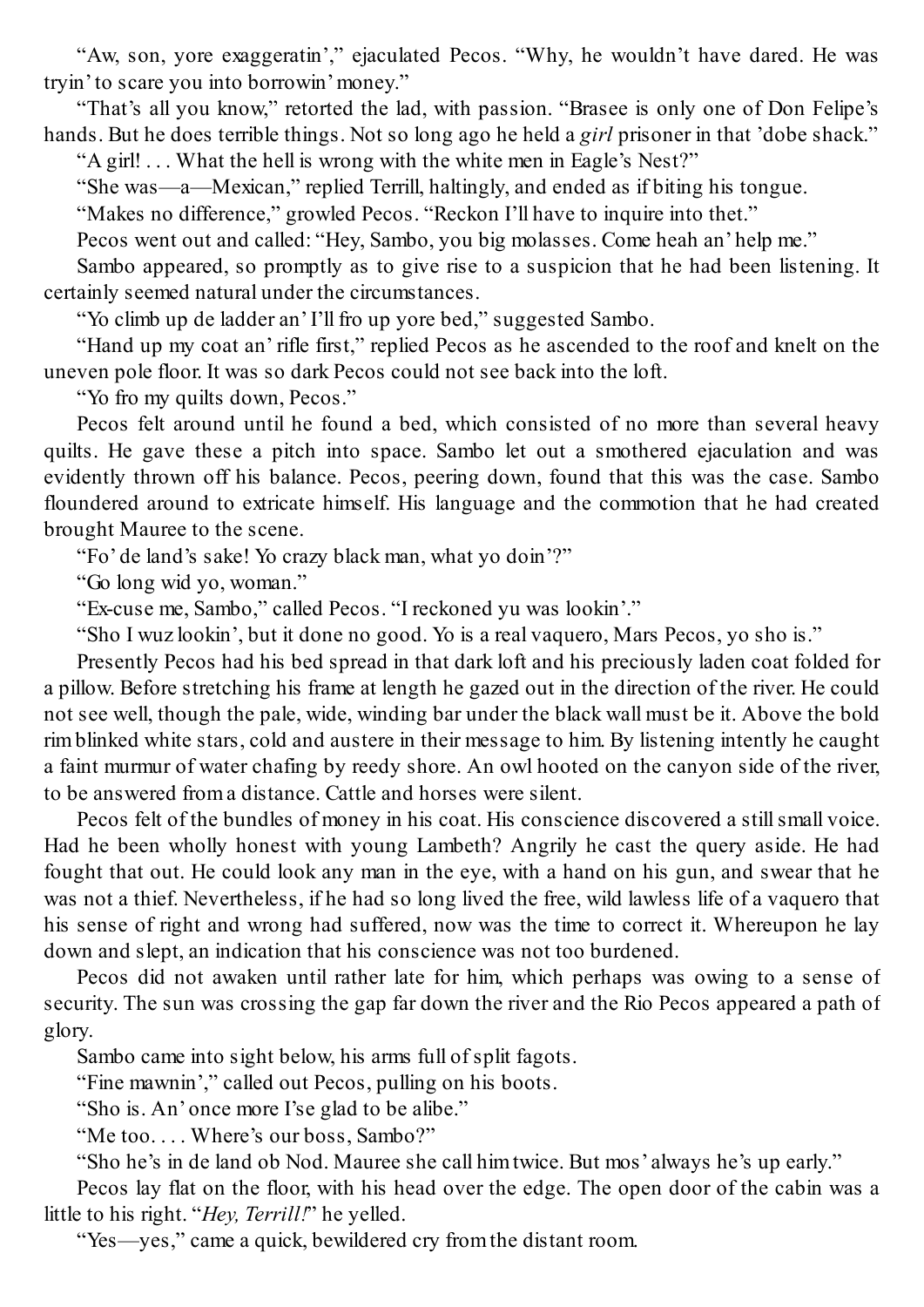"Pile out. The mawnin's broke. We gotta hang today on a peg an' all the days thet come after... . Ridin'the brakes, boy! Who could ask a happier lot?"

Pecos descended the ladder to begin the day himself, surprised at something that made him want to sing. He washed his face and hands, and brushed his tangled hair, and felt of his stubby beard. Some day he might shave, if only for the comfort of a clean, smooth chin. There were gold and red ripples on the river, under a gentle wind. Ducks were winging flight upstream. Cattle spotted the green banks. Terrill's pinto mustang had come almost to the porch. Chickens were numerously manifest.

"Sambo, is there any other way in an' out of this canyon?" queried Pecos.

"They sho is. Yo can drive a wagon to the rim. It done ain't no shucks of a road, suh, but we've druv it many a time."

"Then we've got a wagon?"

"Sho—up thar on top. Harness, too, all nice hid in de brush. Kuhnel Lambeth done bought dat wagon t'ree years ago."

"Did you ever drive it to Eagle's Nest?"

"Yas, suh. But dat's a long pull around. We can get to de fort in two days."

"Wal, we're shore startin' pronto."

A jingling step caused Pecos to turn. Terrill had come out in clothes much the worse for wear.

"Mawnin', Pecos. You scared me stiff."

"So yore up, lad? Wal, I was gettin' worried. If yore gonna trail with me, Terrill Lambeth, yore shore gonna rustle. . . . Do yu sleep in thet old sombrero?"

"Sometimes," replied Terrill, with a laugh.

"You-all come an' eat," called Mauree, fromwithin.

Pecos followed him in. The living-room was full of sunlight now. Pecos, sitting at table, gazed from the flushed Terrill around upon the walls, at Mauree's crude cupboard, at the pots and pans on the coals, at the homemade furniture, the skins and horns over the rude mantel, at the old Henry rifles—and his mental reservation was that the Lambeths had the spirit of the pioneer, but not the resourcefulness.

"Pecos, I heahed you tell Sambo you were startin' pronto somewhere," said Terrill, his deep eyes glancing up fleetingly.

"What you think aboot it? We'll ride hossback, an'Sambo—an' his wife, too——"

"Mauree has a pickaninny."

"Ump-um! Wal, she can shore take it, if she wants. We'll drive to thet fort—what'd yu call it —campin' along easy, an'load yore wagon till it sags."

"Pecos, you're the—the most amazing vaquero I ever heahed of. You filled my head with dreams last night. But this mawnin'I'mawake."

"Dog-gone, boy, yu do seembrighter. Not so pale. . . . Wal, what's wrong with my idee?"

"Nothing. It's just inspiring. Only I have no credit at Camp Lancaster, even if I—I dared go in debt again."

"Wal, yore pardner's got some money," drawled Pecos.

"You would lend it to me?"

"No. I'm investin' in yore ranch. I'll buy supplies, tools, guns, shells, cattle, hosses, any darn thing we need thet *can* be bought in this heah Gawd-forsaken country."

Terrill dropped his head, though not so quickly but that Pecos caught a glimpse of flaming cheeks.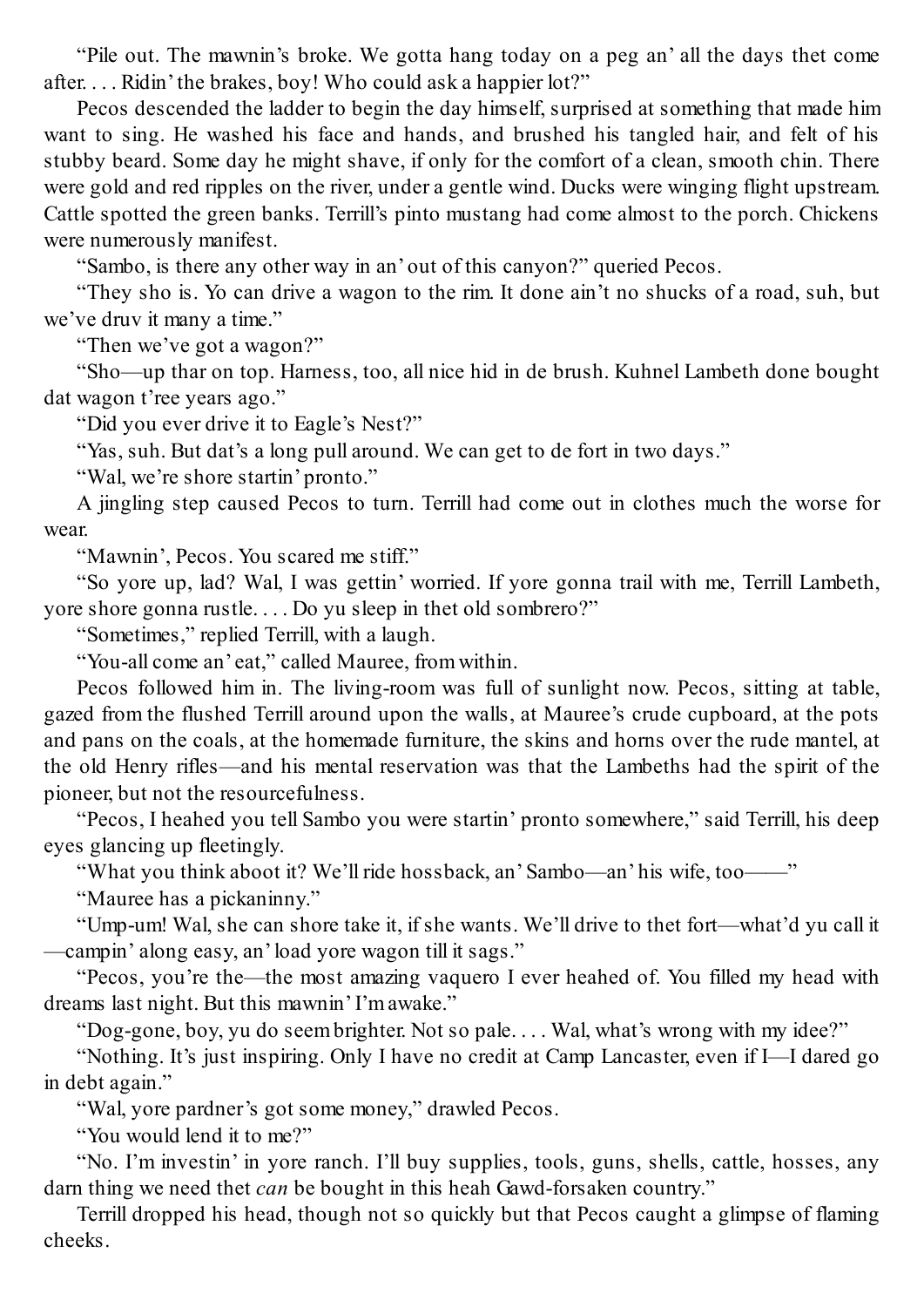"Terrill, don't take offense an' don't be uppish," added Pecos, in change of tone. "I want to help yu an' I know I cain't lose nothin'. Yu said yu trusted me, though I don't see how yu can on such short notice. Not west of the Pecos!"

"I do—trust you. But I—it's only that I'm overcome. It's too good to be true. Don't think me uppish or—or ungrateful. . . . I—I could scream. I could swear!"

"Wal, thet's fine. Come out with a good old Texas cuss-word."

"<sup>------</sup> " swore Terrill, valiantly. But the profanity did not ring true, so far as familiarity was concerned.

Sambo burst into a roar. "Haw! Haw! Haw! . . . My Lawd!—Wife, did yo heah dat?"

"I sho did an'I'se scandalized," declared Mauree, resentfully. "Terrill never wuz a cusser an' he ain't a-gonna begin now."

"Wal, I'm sorry, Mrs. Sambo," said Pecos. "But it shore did me good to heah him. . . . Now, son, yu get a pencil an' paper. Say, can yu write?"

"I'mnot quite so ignorant as I look and sound," protested Terrill.

"Boy, listen to me. Yu gotta know when I'min fun, which is shore most of the time, an'when I'm mad, which ain't often. I wasn't mad atall yesterday. . . . Now if yu've lived out heah five years an' yore fifteen altogether, how'n the devil did yu get much schoolin'?"

"Who said I was fifteen?"

"Reckon I did. Yu shore cain't be older?"

"I reckon I am, a little," returned Terrill, dryly. "But never mind my age. . . . Only, Señor Pecos Smith, I'm no child to tease... Now I'll get pencil and paper."

"Wal, if yu balk at teasin'we'll dissolve partnership right heah an' now. What yu say?"

"I'mnot a bit balky."

"Dog-gone! I'll bet yu are."

When it came to enumerating supplies and necessities for the ranch, Terrill showed a longformed habit of economy. After he set his list down Pecos said: "Put an X an' a four after thet."

"X and a four?"

"Shore. Thet means multiply by four. . . . Heah, Sambo, yu ought to know what yu've got an'what yu haven't. Answer my questions, an' yu, Terrill, write down what I say."

At the conclusion of this exercise, Sambo was jubilant and Terrill was awed. Pecos heard Sambo say to his wife: "Mauree, dat man take my bref. If he ain't crazy we'ze lookin' at hebben right dis minute."

Mauree elected to stay home with her pickaninny. "But yu, niggah, yu fetch me some stockin's an' shoes an' some clothes—an' if yu forgit my smokin' yu needn't come honeyin' around heah no mo."

What with climbing the gulch trail with saddle horses and team, and clambering over rocks and greasing the wagon and mending the harness, Sambo and Pecos were not ready to start until midday. Then Sambo drove off over rough ground where no sign of wheel tracks was visible. Terrill did not know the way, so he and Pecos followed behind the wagon.

"Boy, yu gotta pack a gun an'learn how to shoot it," advised Pecos.

"I told you I could shoot."

"Wal, take this an'show me," replied Pecos, handing over his gun—an action he had never done since that gun had become part of him. "Be careful. Yu have to thumb the hammer."

"Shoot fromthe horse?"

"Why, shore! If yu run into a bandit would yu git off polite an' plug himfromthe ground?" "I did meet two bandits—and I ran for all I was worth."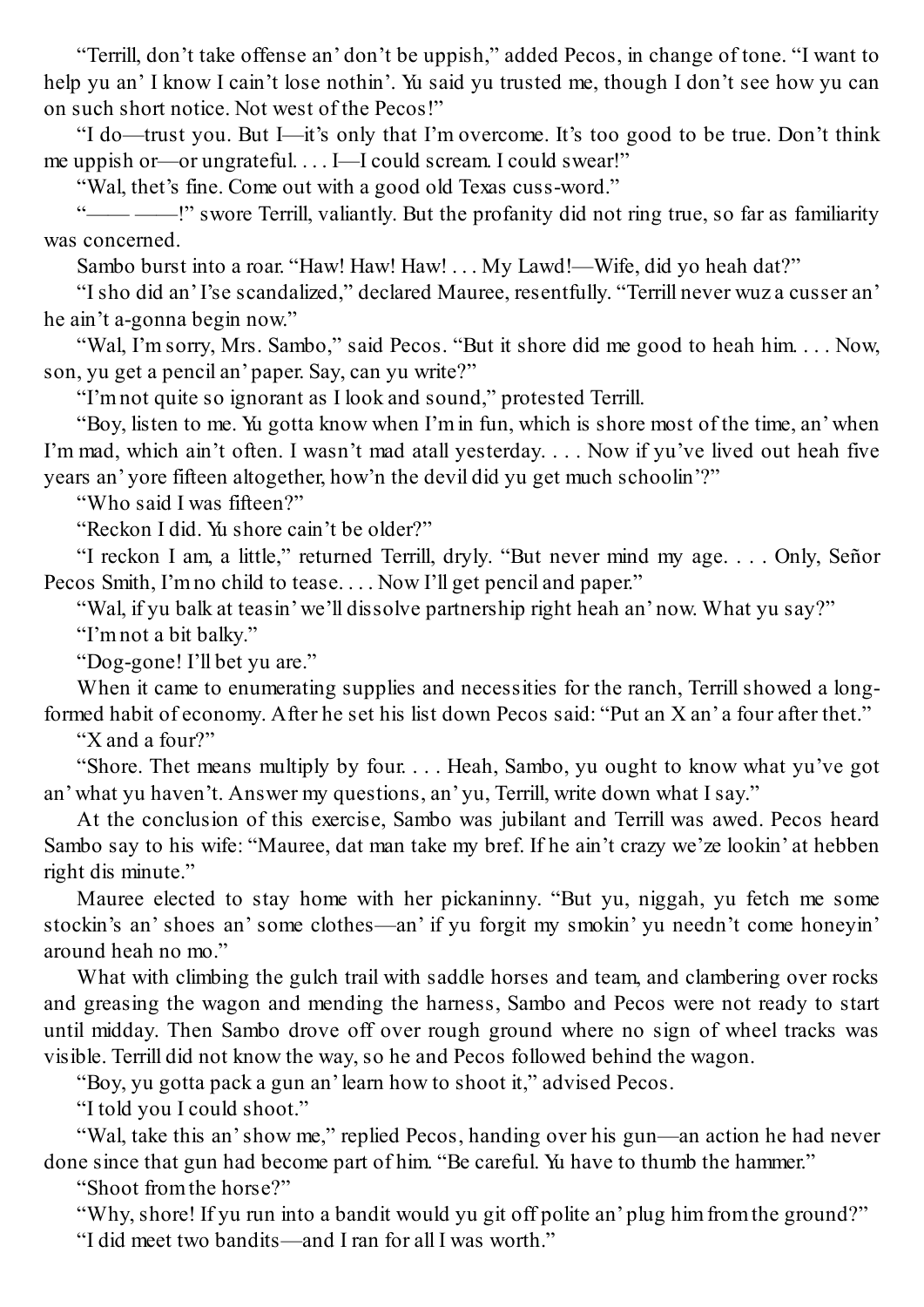"Wal, yore education is beginnin'. Hold the gun high with yore thumb on the hammer. Then throw it hard with a downward jerk. The motion will flip the hammer just as the gun reaches a level, an' it'll go off, yu bet. Yu gotta sort of guess instead of aimin'. Thet is at a man close to yu, but at some distance yu want to aim."

"Heah goes. If Spot hangs me in a tree it'll be on yore head," replied Terrill, and he threw the gun as directed, pointing it at a big rock. Bang! The mustang leaped straight up, almost unseating his rider. It took a moment to quiet him.

"Take your old gun," declared Terrill, returning it to Pecos. "It nearly kicked my armoff."

"Wal, yu hit the rock, anyhow, an'thet's fine. I'll let thet do till we git home."

Pecos was not long in discovering that Sambo kept to the ridge-tops, seldom crossing a wash. And the direction was away from the river. Once up on top, the horses made better time. They camped at the head of a ravine where water was to be had, having made, according to Sambo, more than fifteen miles. Soon after supper Terrill unrolled his bed in the wagon and crawled into it. Pecos talked to the negro for an hour, with the object of learning what Sambo knew about the country, cattle, rustlers, and all pertaining to the range.

Next day they struck into a road, well defined and lately used. It wound along the ridges, for the most part downhill, and late that evening they made camp on the west bank of the river. Pecos was relieved to hear a ripple of shallow water, denoting an easy ford on the morrow. Before the sky grew red next morning they were across and headed down a good road toward the military camp.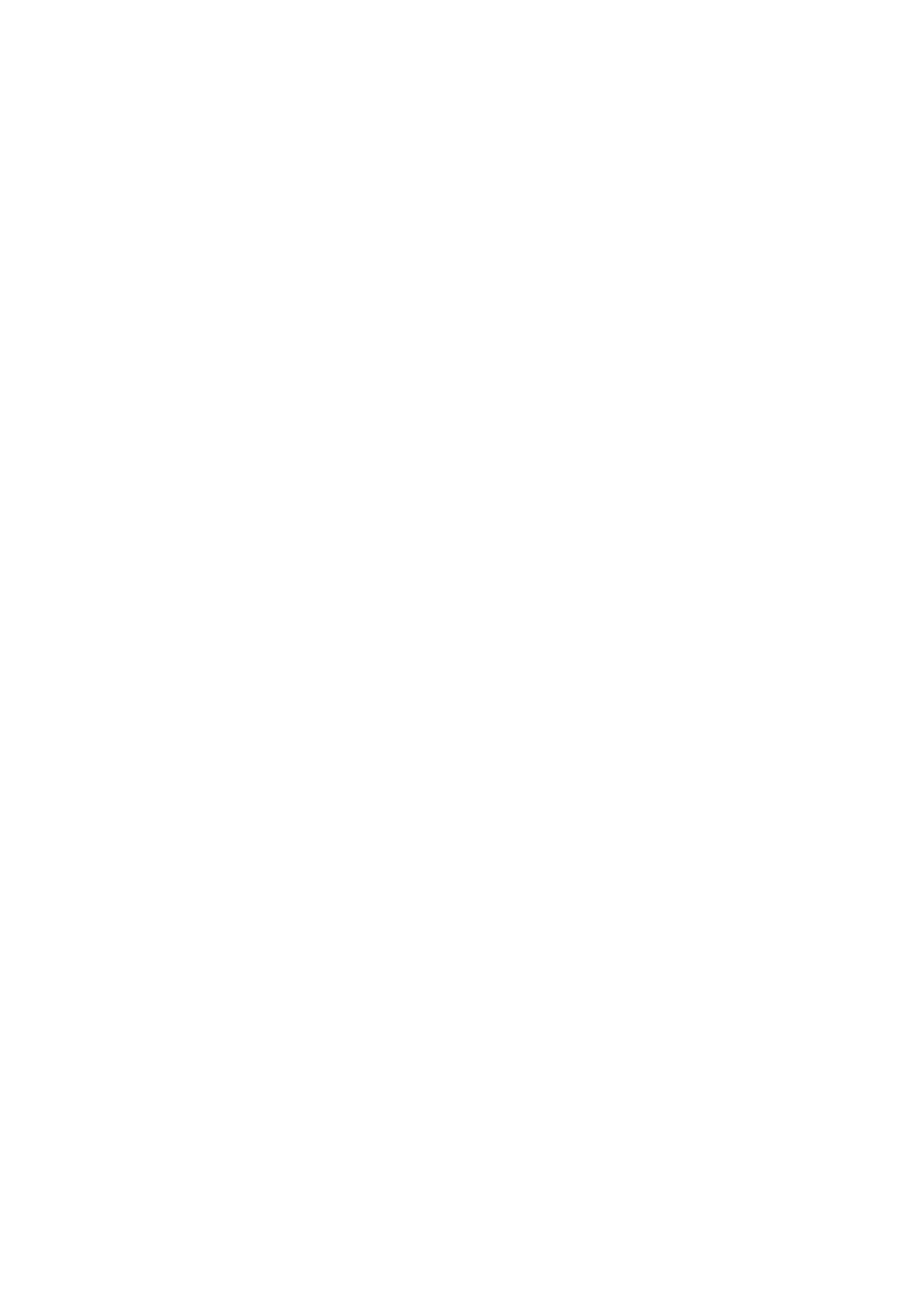**P** ECOS learned from an old army sergeant that Camp Lancaster was the post of the U.S.A. Fourth Cavalry, who were operating against hostile Indians along the river; and at the Fourth Cavalry, who were operating against hostile Indians along the river; and at the present time were up somewhere on the Staked Plains.

It was an old post. Lieutenant N. F. Smith had camped there as early as 1849; and Lieutenant Michler in 1863, had traced out the road which Pecos had struck west of the river. There was a trading-post besides an army supply-store inside the old stone walls. The high chimneys made visible landmarks for miles around.

While Pecos helped Terrill and Sambo buy their extensive list, he did not let anything escape him. Indians lounged around on the stone steps and inside the stores, sullen, greasy, painted savages supposed to be peaceful. They were not Comanches, but all the same Pecos would not have trusted some of themout on the range.

According to the sergeant, the Comanches seldom raided below Horsehead Crossing. That ford, owing to the more frequent passing of the trail drivers, had become a favorite spot for the Indians to waylay and attack cattlemen driving herds up fromlower Texas.

"Only last month a bunch of Comanches massacred some cowhands at Horsehead," said the army man. "Tolerable big bunch of cattle scattered all down the river. The Pecos is treacherous an' many head of stock mire down in quicksand or drown in floods. But there's thousands of cattle in the brakes that no one will ever claim."

Pecos did not linger at the fort after their purchases had been packed in the wagon. He did not ask for an escort back to the ford, but the sergeant sent three troopers with him, jolly fellows who imparted much information. They saw him and his companion safely across the river, just before sunset. This was the last water for a long stretch, but Pecos pushed on west far into the night before halting for camp. Then he staked the horses close, he and Sambo keeping alternate guard. Their next camp was somewhere down on the rocky slopes. And afternoon of the third day saw them arriving safely on the rim above Lambeth Ranch. The following day Pecos conceived the idea of letting the supplies down over the cliff on lassos, a method which saved much time and labor.

South of Lambeth Ranch was a range claimed by Don Felipe before his association with Sawtell, after which time they openly challenged any claim clear down to Devil River. Several other cattlemen, according to Sambo, ran stock on both sides of the river. And as cattle strayed far up and down the Pecos there was a considerable mixing of brands, and always, for the persistent vaqueros, an unfailing number of mavericks.

Pecos said cheerfully to Terrill and Sambo: "Every time yu put a red-hot iron on a maverick we are sixdollars richer right *then*."

They left the north brakes alone because even Felipe's vaqueros had not penetrated them, and confined their efforts to riding the river canyon, the intersecting brakes, and up these as far as the heads, where dense thickets never failed to yield calves and yearlings that had never smelled burned hair.

They rode together, or at least Pecos never allowed Terrill to get out of his sight, with the result that the average of brandings a day was small, in the neighborhood of six. This number, however, was eminently satisfactory to Pecos, and it elated Terrill so that the lad daily lost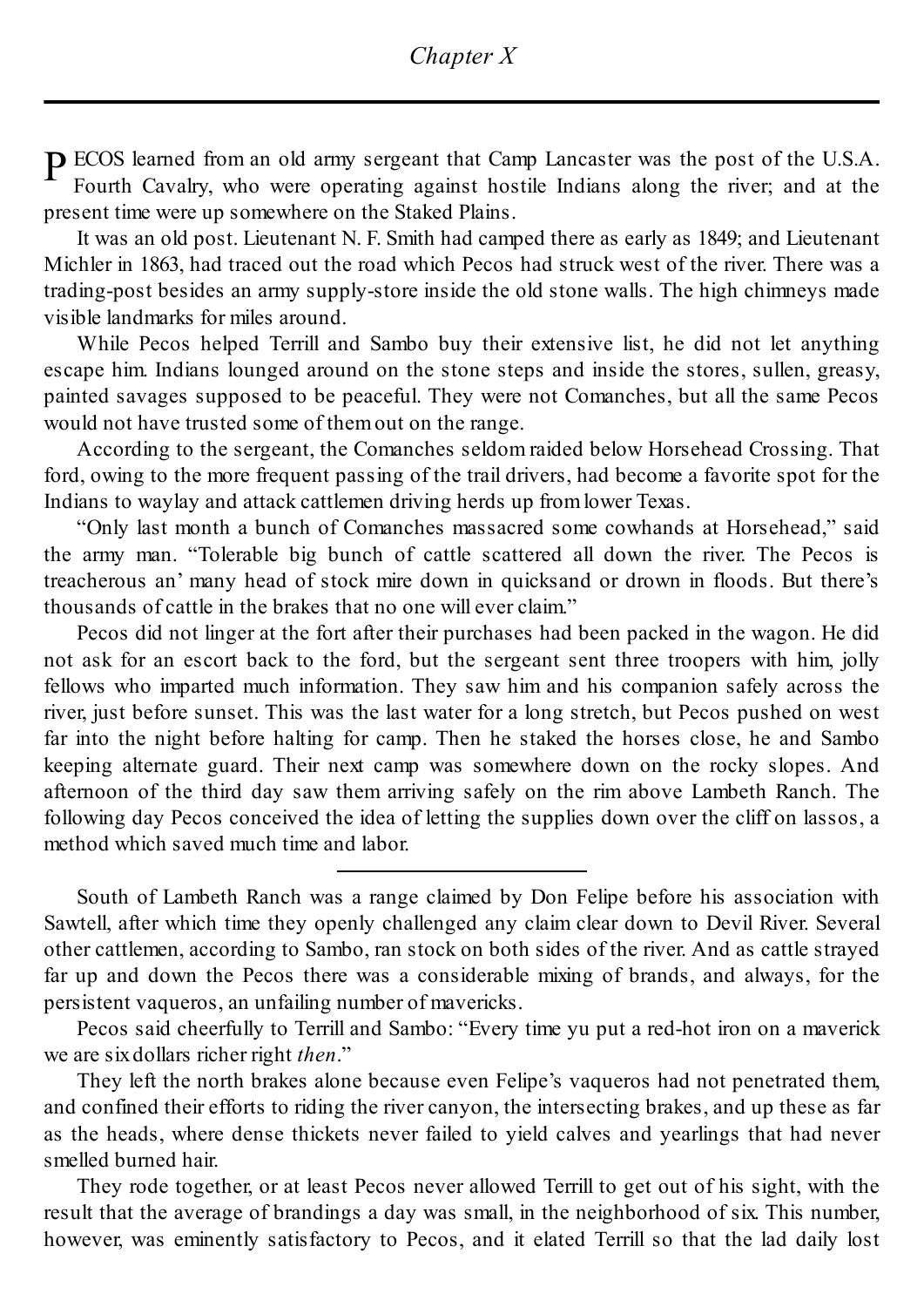something of his reserve. Pecos, reviewing the situation, seemed to gather that Terrill apparently lost some kind of a fear of him. Pecos did not concern himself much about anything now except the amassing of a herd. He knew where to find mavericks, and many there were that Felipe's outfit had not sweat hard enough to find.

Summer came, hot and drowsy, with its storms. As a consequence work became harder on the men and easier on the horses. Lambeth owned less than a dozen horses, and these, with the two of Pecos', were not half enough to stand the grind.

Therefore a day here and there was given the horses to rest, during which time Pecos and his two followers worked on the ranch. There was no end of repairs, and when these were attended to, Pecos began improvements. He was indefatigable, and he made Sambo's red tongue hang out like that of a driven calf in the brakes.

Terrill turned out to be less hardy and enduring than he looked. Still, for a youth who had not reached his full growth and who had never experienced the grueling drill common to vaqueros, he won praise from Pecos. Terrill lost a little of the fullness of his cheeks and the graceful roundness of formthat even the loose and ill-fitting clothes he wore failed to hide.

One still, scorching noon in August, after a hard morning's toil in pursuit of some wild three-year-old steers, they flung themselves down in a shady place on the banks of the river. Pecos was hot, and Sambo heaved and sweat like a horse, but it was Terrill who had suffered most from the exertion and heat. He had become expert with the rope under Pecos'tutelage and was mightily proud of it. He could run down, lasso, throw, and tie a calf in short order. But either Sambo or Pecos had to apply the branding-iron. Pecos often took the lad to task for his squeamishness, and finally Terrill, who was easy to exasperate, made a surprising and unanswerable retort. "Aw, burning hair and flesh stink!"

Pecos had gaped at the lad.

This particular day Terrill's face was as red as fire and as wet as if it had been plunged under water.

"You darned little fool!" ejaculated Pecos. "Why don't yu ride in yore shirt sleeves?"

"I haven't any heavy shirts like yours. Mine are thin stuff. Mauree made them for me. If I rode through the brush without my coat I'd be torn to pieces."

The coat Terrill referred to and which Pecos had complained of was a short jacket much too full for Terrill.

There was a flat rock along the bank and the current of the river swirled green and cool beside it. Terrill lay down to drink. Suddenly Pecos, possessed of one of his teasing moods, leaped down noiselessly, and with a quick action plunged Terrill's head clear under. Terrill nearly lunged into the river; then bounding erect, he burst out furiously: "Damn fool! . . . Pushing me in when I can't swim!"

"By gosh! Thet's an idee. Swim! We'll go in," shouted Pecos. "I was too durned lazy to think of it."

"No *we* won't," declared Terrill.

"Don't yu ever bathe, yu dirty boy?"

"Yes, but I'mnot doing it today," retorted Terrill, resentfully.

"Come on, Terrill. I promise not to duck yu," rejoined Pecos, beginning to strip. By the time he had gotten his shirt off Terrill had disappeared under the trees. Pecos laughed, thinking he had offended the sensitive lad. He removed the rest of his clothes and had his swim.

"Sambo, why don't you come in? It's shore nice an' cool," called Pecos.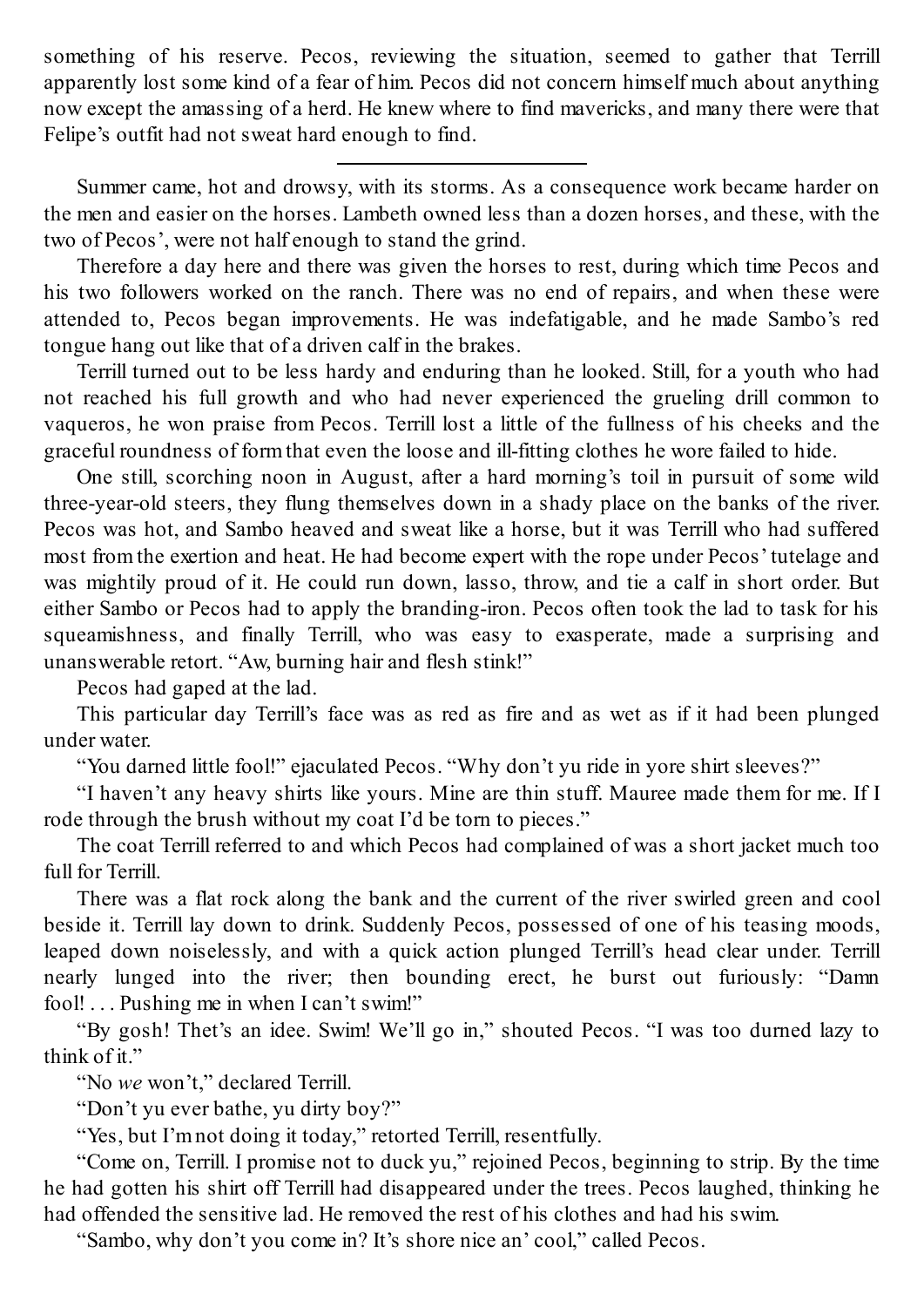"Too much work. An'I'se had one baf dis summer. I fell in a hole."

When Pecos emerged to dress Terrill was not in sight, and did not return until fully half an hour later.

"Terrill, old pard, I'm sorry I ducked yu. Cain't yu take a little fun? My Gawd! but yore a queer kind. Not wantin' to go in swimmin' on a day like this!"

"I'd like it well enough, but I—I couldn't strip before yu and Sambo."

"Ahuh. So thet's it. . . . Terrill, I didn't savvy yu was so modest. Heahafter Sambo an' I will go off an' let yu take a swim."

This incident recalled certain things about Terrill that had seemed peculiar to Pecos. Of late weeks, however, the boy had grown less aloof, and had become so zealous in work, so evidently glad to be with Pecos, so thoroughly promising in every way, that Pecos had grown greatly attached to him. It was like bringing up a boy who stayed boyish. There appeared to be limits, however, that Pecos could not exceed; and an altogether hopeless task to make a rough vaquero out of Terrill.

Nevertheless, these convictions of Pecos' rather endeared Terrill the more to him, because of a sense of guardianship, almost parental, that Terrill inspired. The lad had lost his fear of being alone, and at times he seemed almost happy. Naturally this drew Pecos closer to him. And as the days slipped by, always full of work in the open, these two grew insensibly the closer.

Terrill could stand considerable teasing of certain kinds. But one day, during a rest hour, Pecos had come upon him lying flat on his stomach, so absorbed in contemplation of some flowers—a habit of Terrill's—that he did not hear Pecos' step. So that he was wholly unprepared for Pecos' swoop down upon him, to straddle his back and tickle him in the ribs with steel-like fingers. At first Pecos took the noise Terrill made and the amazing struggle he put up to be the natural outcome of extreme ticklishness. But presently it dawned upon Pecos that the boy was not laughing, or struggling in a sense of response to Pecos' fingers dug into his ribs. When Pecos got off, Terrill leaped up in a rage.

"If you ever do that again—I'll fire you!" cried Terrill.

"Fire me?" echoed Pecos, aghast.

"Yes, fire you! Have you no respect for a—a fellow's person? I told you once before it drives me crazy to be tickled."

"Shore I remember now, Dog-gone it, Terrill, cain't I treat yu as I would any other boy?"

"You bet you can't."

"An' yu'd fire me—honest to Gawd?"

"I—I've got to do something to—to protect myself," replied Terrill, choking up.

"It's got to be home to me—this hyar Lambeth Ranch, an'I'mshore powerful fond of yu."

"Shut up! That was a lie. I—I couldn't get along without you," flashed Terrill, with another kind of temper, and he ran away to the house, leaving Pecos relieved and glad, and uncomprehensibly moved. From that hour, nevertheless, Pecos realized he and Terrill were going to clash sooner or later. It only waited for the time and the place and the cause; and there was no use for Pecos to attempt to fend it off.

Terrill was subject to moods. He really was astounding in that way, but most of themdid not interfere with the work, which, after all, was Pecos' heartfelt aim. Sometimes when Terrill thought he was alone on the rocks or the banks of the river he would sing at the top of his lungs. Pecos never got close enough to him on these occasions to hear distinctly, but he caught a sweet rising and falling contralto voice. Then again Terrill would be wildly gay, and if opportunity offered where he was safe from attack, he would torment Pecos unmercifully. At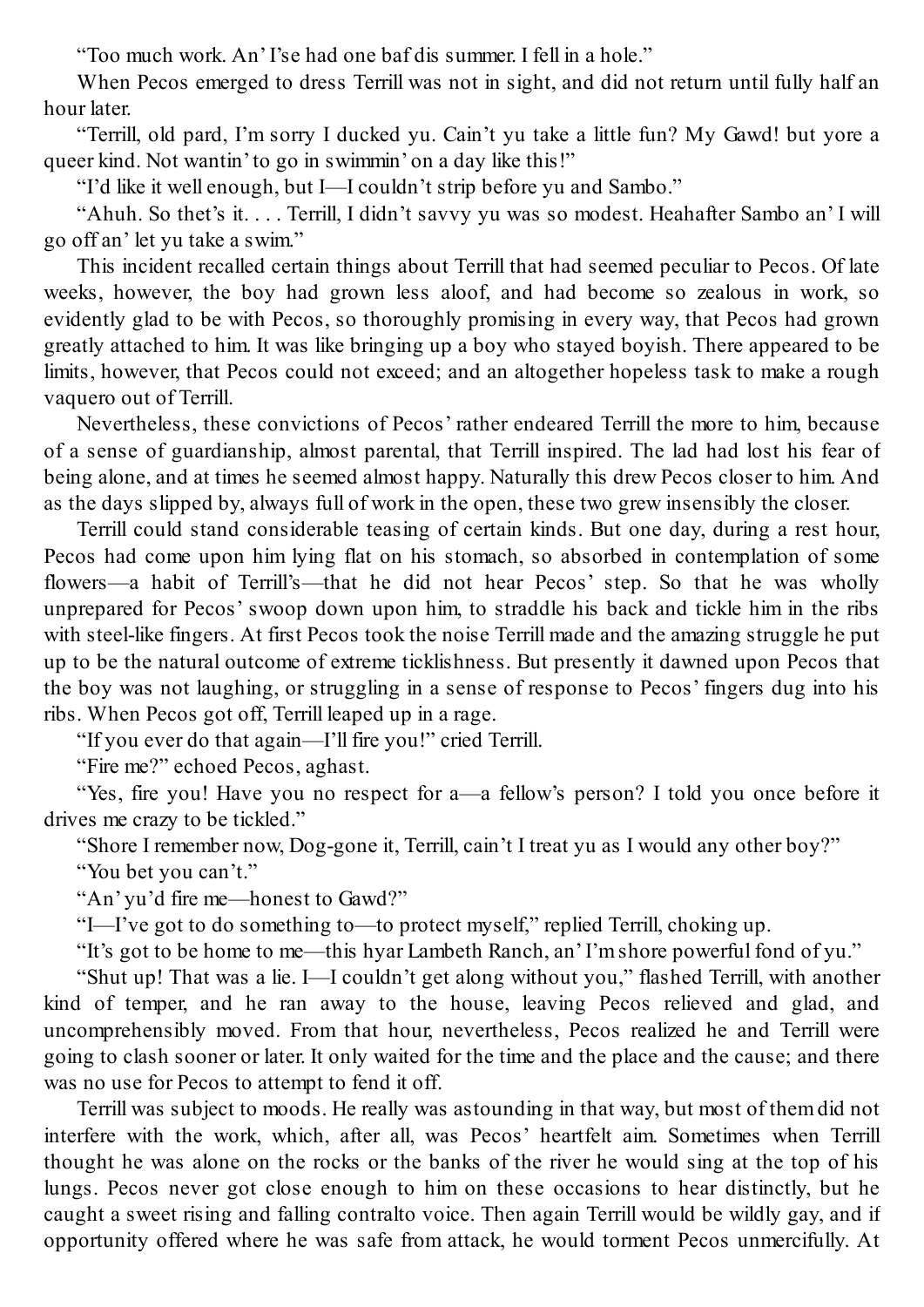times he would be profoundly melancholy and unapproachable, so sad-lipped and somber-eyed that Pecos was glad to let him alone. Again, and this was unusual and rare, happening in the dusk or in shadow, when his face was not visible, he would be provokingly curious about Pecos'love-affairs.

"Dog-gone yu, boy, I told yu I hadn't had any," Pecos would reply, in good-humored impatience.

"Aw, you lie. A wonderful handsome vaquero like you! Pecos Smith, you cain't make me believe you haven't had——"

"Wal, what? Yore so damn curious. Now just what?"

"A wife, maybe. Sweethearts, shore lots of them—and, like as not—more than one of those black-eyed, bewitching little Mexican hussies."

"Wal, I'll be jiggered! Thet last's fine talk for a clean-minded boy who cain't undress to go swimmin' in front of men! . . . You got me wrong, Terrill Lambeth. I never had no Mexican hussy, nor any other kind. Nor a wife. Gawd! thet's kinda funny. . . . An' the nearest I ever come to a sweetheart was up heah at the H H Ranch. . . . Mary Heald. I was a little sweet on her, but I never told her. Course she might have liked me—the boys swore she did—an'I knew I'd shoot some fellar sooner or later an' have to go on down the long trail. An' thet's just what happened."

"Forgive me, Pecos. I—I was just curious. . . . I suppose then—I—we've only to look forward to the day when you shoot Breen Sawtell or Don Felipe—and ride away from Lambeth Ranch?"

Pecos was not so dense but he caught a faint bitterness in the lad's words, and it touched him. In the shade of the trees—it was twilight under the canyon wall and they were riding home. Pecos reached out a hand to clasp Lambeth's shoulder.

"Terrill, didn't I say I'd never leave yu? Would it have been honest of me to go in partnership with yu when I might have to go on the drift? But it cain't happen now. An' if I shoot Sawtell an' Felipe—which I'm damn liable to do if they come foolin' in heah—it'll be for yu."

Terrill made no response to that unless riding on ahead could be construed as one.

Terrill had a sulky mood now and then, the only kind that Pecos found it trying to put up with. Without any reason whatever, that he could grasp, Terrill would get as sulky as a spoiled pup. It chanced one day that such a state of temper encroached upon an occasion when Pecos was as exasperated as he could well be. Things had gone wrong all day, even to the burning of his thumb with a branding-iron. This was serious. It was his trigger thumb! To be sure, he could shoot fairly well with his left hand, but if he ran into some of the vaqueros he suspected of brand-burning T Lstock, he would be in a pretty pickle.

An argument arose over the matter of driving again to Camp Lancaster. Pecos wanted to put it off, and he was reasonable about it, though he did not mention the particular objection, which was his sore thumb. Terrill tossed his tawny head—happening for once to be without the omnipresent battered sombrero—and said he would be damned if he would not take Sambo and go alone.

"Yu will not," replied Pecos, shortly.

"I will!"

"Ump-umm."

"Who'llstop me?"

"Wal, if yore such a dumbhaid, this heah little old Pecos Smith."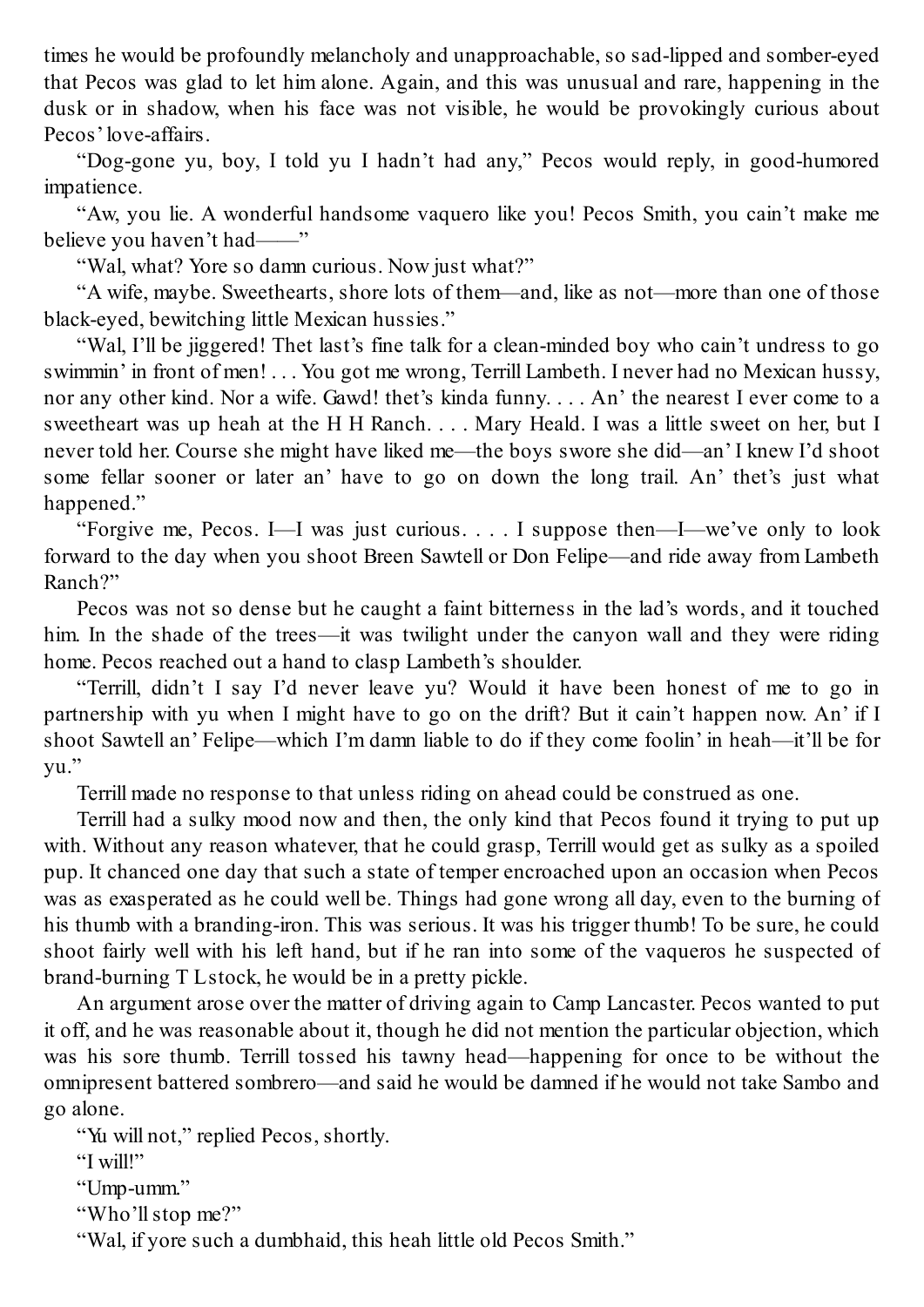"Dumbhaid! . . . I shall go. I'd like to know who's boss around Lambeth Ranch."

"I reckon yore the owner of the ranch, Terrill, 'cause I have only a half share in the stock. But yu cain't boss me."

"I *am* your boss."

"Say, go away an'leave me be. Yore pesterin'me. Cain't yu see this is a particular job."

Terrillsnatched the article Pecos was working on—no less than a wide leather belt he meant to carry money in—and threw it far down the bank.

"Wal, yu little devil!" ejaculated Pecos, nettled.

"Don't call me names and don't think you can work when I'm talking business," declared Terrill, hotly.

"Call yu names? Shore I will. Heah's a couple more. When yu air like yu air this minnit yu air a dod-blasted mean little kickin'jackass. Yu heah me? . . . Yore cranky, too, an'turrible conceited aboot bein' a boss. Why, yu couldn't boss a lot of mavericks. Yu make me tired, Terrill, an'I've a mind to spank you."

"*Spank me!*" shrilled Terrill. "How dare you?" And he gave Pecos a stinging slap in the face.

That settled it. Out flashed Pecos' long arms. He seized Terrill by the shoulders, heartily disposed to carry out the spanking threat. But sudden pangs in his sore thumb changed his mind. Instead he gave Terrill a flip that spun him around like a top. Then he swung his boot in a lusty kick to Terrill's rear. In any case a vaquero's kick was no trivial thing. This one lifted Terrill a little off the grass and dropped him sprawling. With astounding celerity Terrill sprang erect. Then Pecos met blazing eyes that took his breath. Many as had been the wonderful eyes of different-hued fury that had flashed into his, Terrill's were the most magical.

"*I'll kill you!*"

"Run along, yu little bull-haid," drawled Pecos.

Terrill did run off, screaming incoherently, and that was the last Pecos saw of himuntil dusk. Pecos was watching the last ruddy glow of sunset down on the river when Terrill came out to edge closer to him.

"Pecos." It was an entreating voice.

"Yeah"

"I—I apologize. . . . You treated me just—just as I deserved. It was temper. I used to lose my haid at Dad. I'msorry."

Pecos and his two helpers rode the brakes of the river for twenty miles below Lambeth Ranch, and out on the slopes of the range for as many miles west. And Pecos' hopes were more than fulfilled. They had burned the T Lbrand on more than seven hundred mavericks. What a grievous blow this would be to Don Felipe and his new partner, not to include several other ranchers who lived in Eagle's Nest and ran their stock up and down the river! Soon the vaqueros of all those cattlemen would be riding out on full round-ups. Then Pecos expected some burned-out brands, if nothing worse.

In these three hot months of summer Pecos' vigilant eye had not been rewarded by a single sight of Indians, or any tracks in the brakes or up on the ranges. Men who knew that country were partial to spring and fall for their operations. Before long now anything might be expected.

Toward the end of August the drought was broken by occasional rainstorms, most welcome to Lambeth Ranch. Even the well-watered canyon had begun to grow dusty and gray. But the rains worked magic.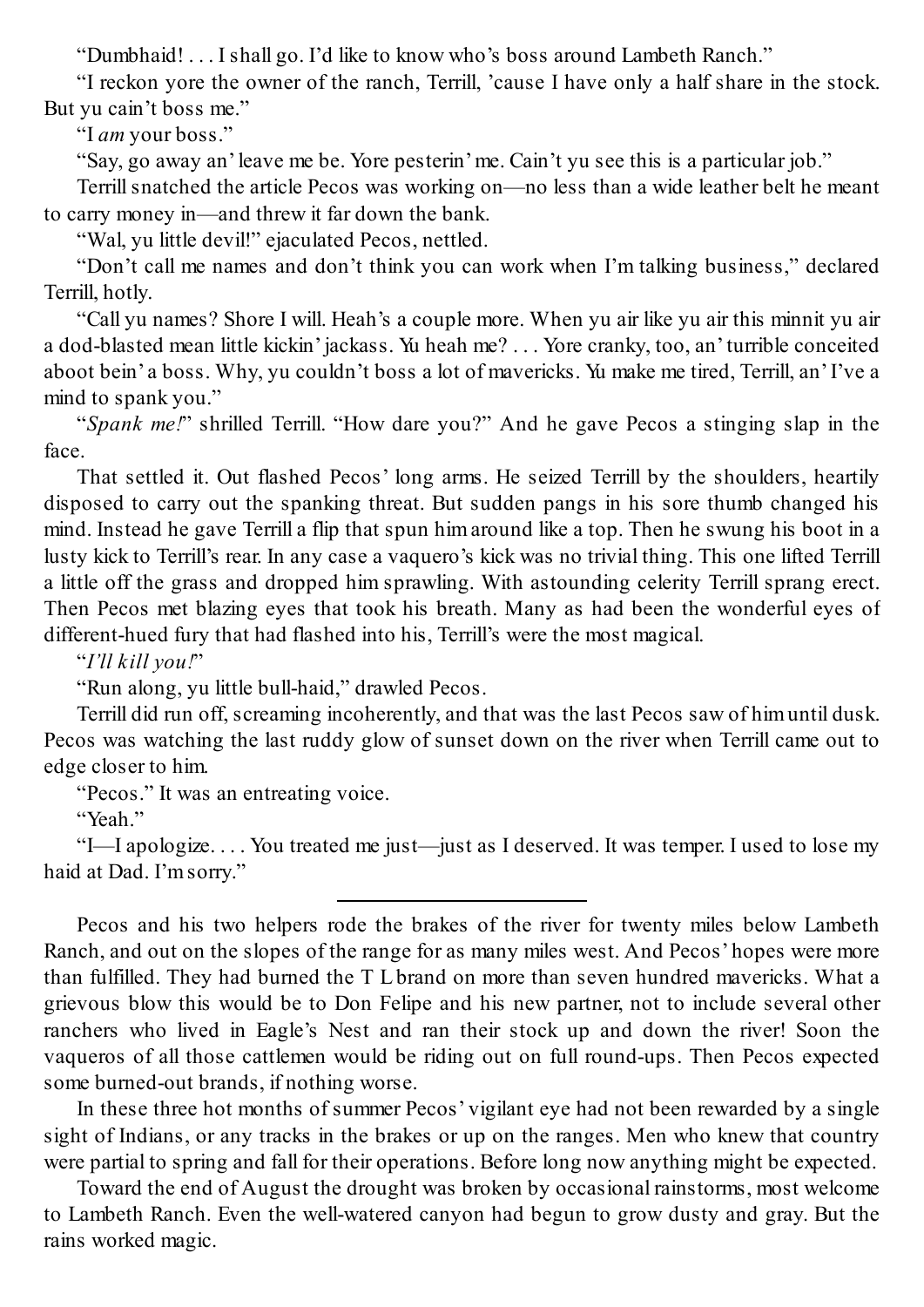When Pecos rode down from the desolate ranges or up the lonely, silent river with its drab walls, its never-changing monotony, back into the one green canyon within his range it was like entering another world. Months of riding the Pecos brakes could not but have its effect upon any man. The contrast of Lambeth's Canyon counteracted this, and the vaquero would gain by night what he lost by day. Sambo was not affected by seasons, by heat or cold, by loneliness, by anything. "So long's I'se got my chewin'-terbaccer I'se all right," the negro was wont to say. Terrill was a difficult proposition to figure, and Pecos gave it up. Nevertheless, the lad never made one complaint about the hard work, the loneliness, and the confinement of the brakes.

Before undertaking a long siege of upriver riding, from which Pecos expected so much, he advised a week's rest for the horses. During this interval Pecos and his helpers dammed the stream up near the canyon head, and formed a fine little lake, from which they dug an irrigation ditch, with branches almost the whole length of the ranch. This was something Terrill claimed his father had always wanted to do.

The change fromthe everlasting seat in a saddle, riding the rough, ragged, dreary brakes, to work on foot with clear running water while eyes were rested and soothed by soft greens, and the lines of goldenrod, and the autumn coloring of vines and willows, turned out to be something so beneficial that Pecos saw the wisdomof frequently resorting to it.

The white clouds sailed up back of the rims to fill the blue vault above, and to thicken and change and darken, until a heavy black one would come trailing veils of rain across the ranch. At the same time the sun would be shining through somewhere, and lakes of azure showed amidst both the white and the black clouds, and rainbows arched down from the ranges above to bend a gorgeous curve over the river, or drop a fading end far down the canyon.

"Shore the lovely time heah is coming," said Terrill. "Makes up for the rest."

"Pity we have to miss it," replied Pecos. "But I've an idee, if it isn't too ambitious. Let's pack grub an' beds an' work out two or three of them upriver brakes at a time, then come home to rest up a bit."

That met with Terrill's approval.

"Sho yo's gonna find det upribber tough sleddin'," predicted Sambo.

Pecos was destined to learn vastly more about the river fromwhich he had been named.

The country with which he had grown familiar while trail driving for McKeever did not take in the brakes of the river, but mostly the rolling ridges that led up to the vast sweeping ranges.

From Heald's range, up and down the Pecos for miles, the strange river had worn a deep channel through dull red soil, and the places where cattle could get down to drink were not many.

The part of the river Pecos was now to explore proved to be the wildest and most dangerous reaches along its whole length. Nothing marked the course of the river. The cedar trees that grew sparsely were all down in the narrow deep-walled winding canyon. Cattle tracks led to the few breaks where it was possible to get down to water.

From time to time Sambo had told Pecos what he had learned personally about the river below Horsehead Crossing, and what had come to him through other riders. Whole herds of cattle had been drowned in the Pecos, and thousands had perished singly and doubly, and in small bunches. Fords were so few and far between that cowhands had often attempted a crossing at a bad place and a bad time, only to be carried down the swift current beyond a rocky wall to death.

The savages, lying in ambush at Horsehead Crossing, which was the most important and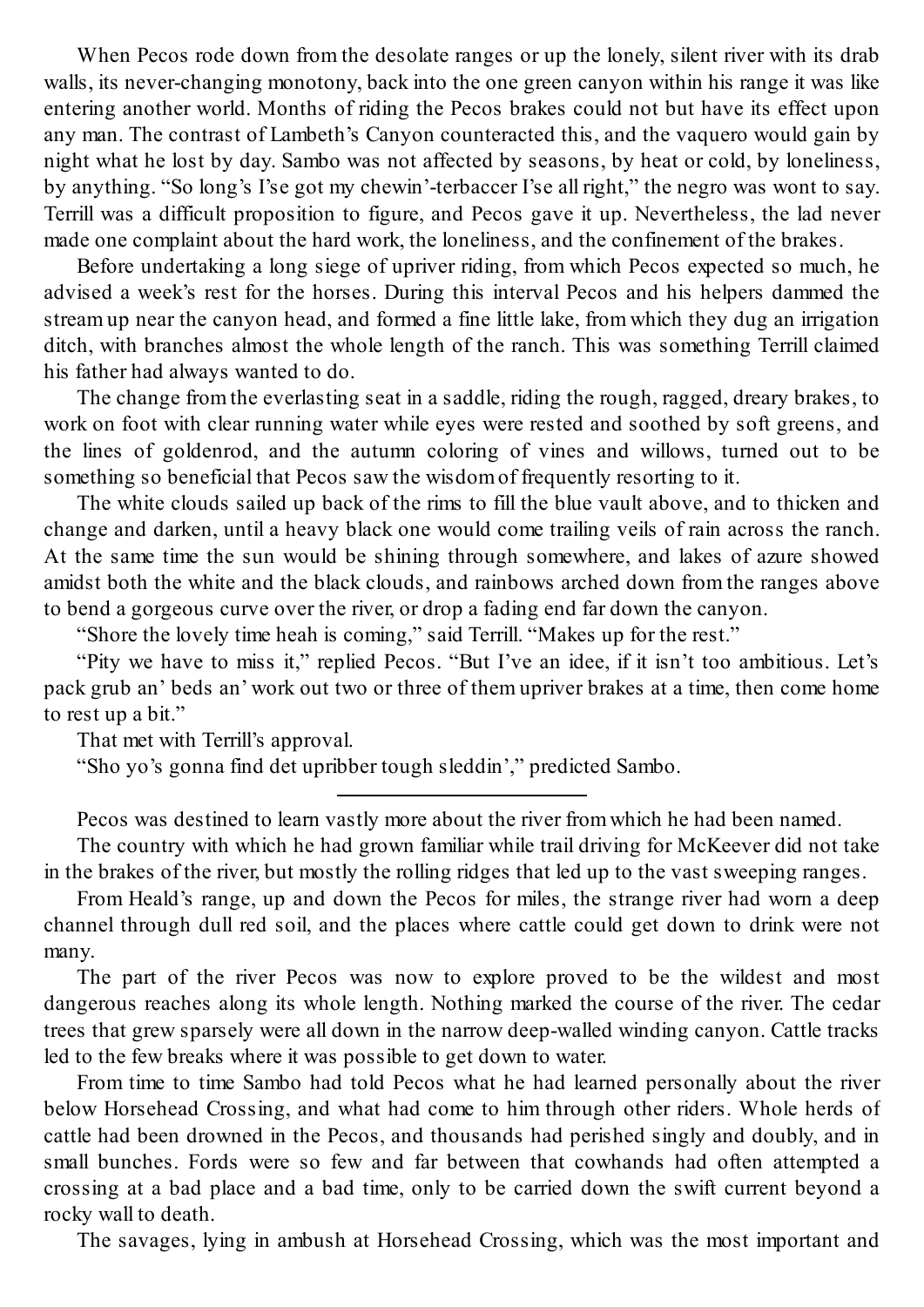the most dreaded ford on the river, had often massacred an outfit of trail drivers and chased their cattle into the breaks. Even a repulsed attack seldom failed of a stampede, which added to the number of unknown strays.

Pecos was of the opinion that most of these lost cattle—for that matter all the cattle in this region were lost and not only had to be found, but caught—grazed gradually to the southward.

Three weeks of riding this hard country, allowing for weekend rests at home, did not account for many branded mavericks for Pecos' outfit, but the labor was most valuable in acquainting Pecos with the haunts of a surprising number of cattle, and in what could not be done and what could. There was enough unbranded stock along Independence Creek alone to make Pecos and Terrill rich ranchers, and that stream lay between Lambeth Ranch and Camp Lancaster. Pecos' visions of wealth and dreams of the future were not inconsistent with possibilities. At night, round the little camp fire, he would dwell on this and that aspect of the business, finding in Terrill a rapt listener.

"Listen pard," said Pecos once, voicing a growing belief. "I shore don't want to set up yore hopes way sky-high an'then see them take a tumble. But, dog-gone it, I just cain't see anythin' 'cept big money for us."

"Pecos, you've got my hopes so high now I'm riding the clouds instead of my saddle," replied Terrill.

"Wal, I'll stick by my guns," went on Pecos, doggedly. "By spring we'll have twenty five hundred haid wearin' the T L. We've got the ranch, the water, the range. This country will *always* run cattle, an' a hundred times more'n what's grazin' heah now. It's so darn big an' so wild. Why, there's no cattle range in Texas thet can come up to our West of the Pecos range. Grass doesn't fail heah. Thet damned gray-green-yellow alkali-bitten river never went dry in its life. . . . We're *heah*, boy, we're *heah*!"

"But, Pecos, you've forgotten Don Felipe and Sawtell. It's so easy to forget anything here. I cain't keep track of days. It's *you*, Pecos, with all your talk of riches, that makes me remember poor Dad and his hopes. And then I come back to these slick devils who not only stole my stock but tried to steal *me*. . . . It cain't last, Pecos. Before October comes and goes these happy days will get a jolt."

Pecos was silent a long time. The lad spoke sense, but then he had no idea who his partner was. And naturally Pecos was brought face to face with dire possibilities. He pondered over them, one by one, and added others as far-fetched and unlikely as he could conceive. Not one presented any great obstacle to him! Still, he could get shot in the back. If he would only sternly get down to the somber vigilance that had been natural to him in the past. But that was the opposite to being happy! He owed it to this orphaned lad, so lovable and fine, and so full of promise, to see that no tragedy ruined him.

"Terrill, yu handsome son-of-a-gun, listen," began Pecos, deliberately. "Yu don't know what I know. An' I've gotta brag some to convince yu. . . . Wal, I once rode for Don Felipe."

"Pecos! You did?" Terrill queried, in amaze, and he threw up his head so that the ruddy firelight played upon his tanned face.

"Shore did. An' when thet greaser sees me an' recognizes me, his black-peaked face will turn green, an' his little pig's eyes will pop out of his haid, an' them pigtails—shore yu seen how he braids his hair?—they'll stand up stiff... Yu savvy, son?"

"Yes, I savvy," replied Terrill, soberly.

"Wal, to resoom. Don has got the same vaqueros he always had, 'cept two or three thet ain't ridin' for nobody no more. Ha! Ha! . . . An' do they know me? Wal, yu'll see some day, an'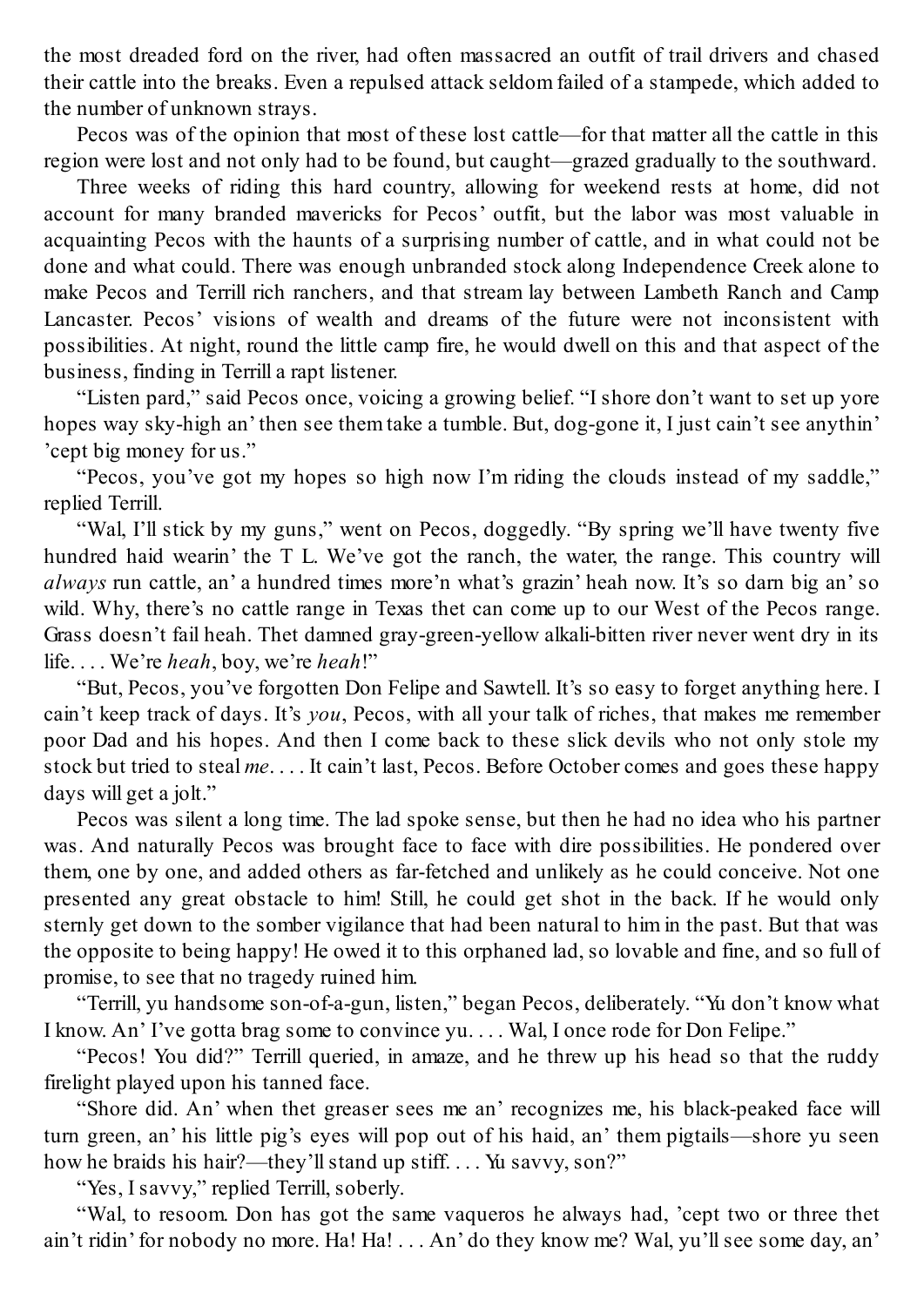yu shore won't worry no more. . . . An' thet fetches us down to Breen Sawtell. . . . Terrill, thet man cain't cause me to lose the tiniest wink of sleep. Now do yu savvy thet, too?"

"No, I cain't. . . . Who *are* you, Pecos?"

"Wal, I'm yore partner, an' thet's enough. . . . Now listen to this new idee of mine. Next spring or fall, at the latest, *provided* we're free of worry aboot the Felipe-Sawtell outfit, we'll go south to the Rio Grande. We'll pick up some honest-to-Gawd vaqueros thet I know how to find, an' we'll buy some fine hosses an' cows, an' particular some bulls, an' turn trail drivers ourselves long enough to get themheah."

"Oh, Pecos, there yu go again," declared Terrill, in despair. "Do you mean we'll drive and sell what cattle we have?"

"Not a darned hoof"

"But that would cost a lot of money."

"Shore it would, the way yu figure money. But I've got it, Terrill."

"Where?" gasped the lad, incredulously.

"Wal, I reckon yu ought to know," drawled Pecos. "'Cause somethin' might happen to me, an' in thet case I'd want yu to have the money. I hid all my small bills in a tin can back in the corner of thet loft where I sleep when we're home. The rest—the big bills—I pack around with me. Heah."

Pecos opened his shirt, and unlacing the wide leather belt he had made he handed it over to his partner.

"I reckon you remember this belt. It's to blame for my nearly kickin' the pants off yu thet day."

"I'mnot—likely to forget that—Pecos Smith," returned the lad, in a low voice. "What'll I do with this?"

"Take a peep inside."

With eager trembling fingers Terrill complied; and then, utterly astounded, he fixed large dark dilated eyes upon Pecos.

"Fifty dollar bills! Hundred dollar bills! . . . I dare look no farther. . . . A fortune!"

"Not so bad, for a couple of young Texas vaqueros," replied Pecos, complacently, as he replaced the belt round his waist, and tucked in his shirt. "Yu 'pear more shocked than tickled."

"Pecos, if—if you turned out to—to be a—a thief—it'd *kill* me!"

"For Gawd's sake! I'm no bank-robber or rustler. I told yu," sharply returned Pecos, too keenly stung to weigh the strange significance of Terrill's words.

October waned. The sunny days were still hot, but no longer hot in comparison with those of midsummer. Lambeth Ranch presented a beautifulspectacle for that arid and rocky region.

The gray rock walls never changed. They were immutable in their drab insulation, though the sunrise and sunset took fleeting colorful liberties with them. But at their base a yellow-andgold hue vied with the green, and circled the whole oval canyon, a warm fringe that had no regularity. In the notch of the walls, where the gulch opened, there were clinging vines with hints of cerise among the brown and bronze leaves. Across the green canyon floor shone lines and patches of goldenrod.

It was the season when birds and ducks had halted there on their southern migration; and there were splashes upon the blue lake and in the silver river, and flashes of myriads of wings, and music of many songsters.

Pecos was working the river canyon, with results that delighted Terrill and brought the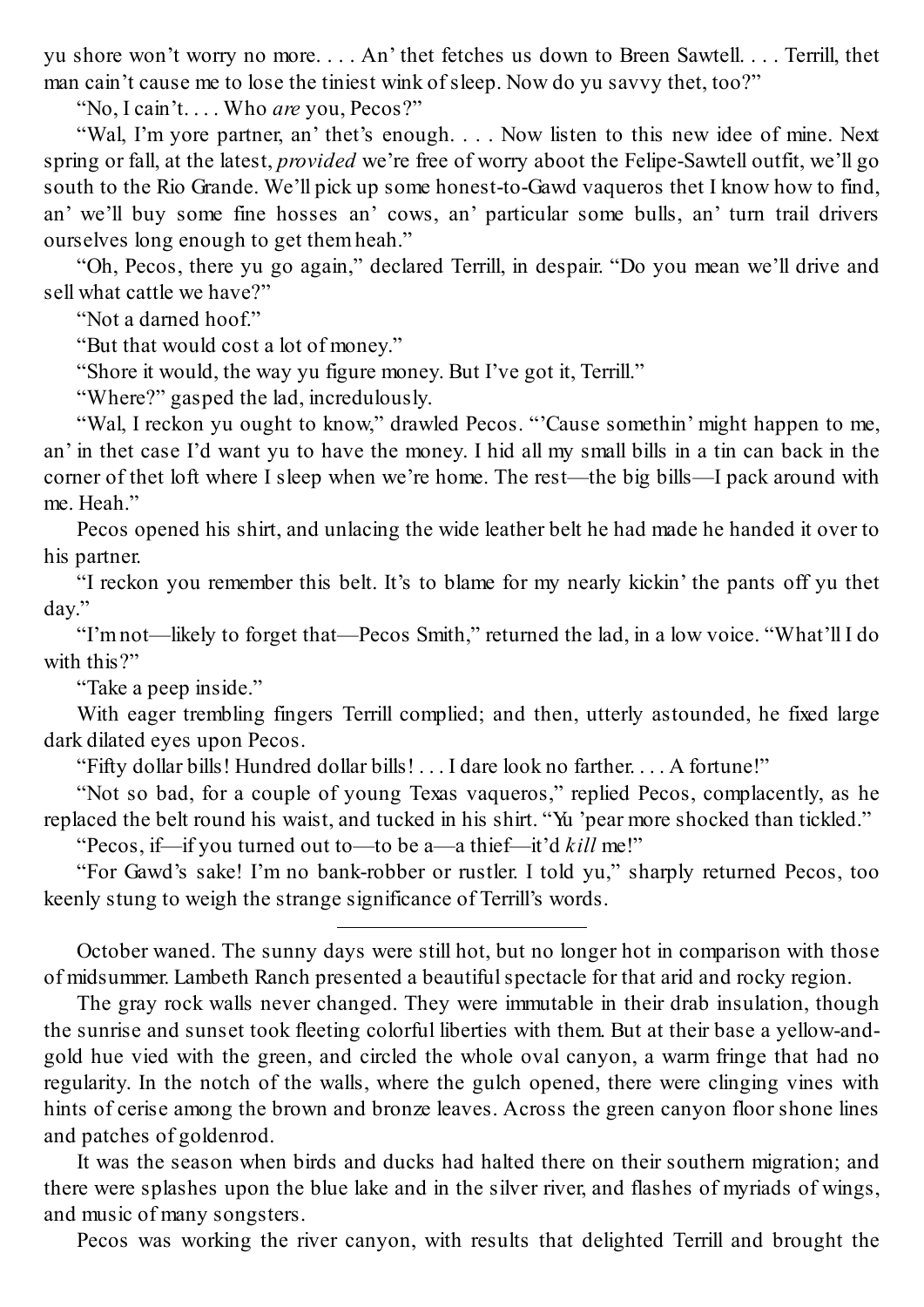rolling white to Sambo's oxeyes.

"I done tole yo," he averred, time and again. "I'se de darky dat knowed all aboot dem cattle. Dey libes on dem ribber banks, up an' down so furs dey can git. An' dat's furder den we can go."

Nevertheless, keen as Sambo was about most things, he was wrong in regard to Pecos, for that vaquero could take a horse where any steer could go. And so at the low stage of water, and wading or even swimming their mounts around sharp corners of wall the three maverickbranders found places no white man had ever tried, and unbranded cattle by the score, and old mossy-horns that took a good deal of hard chasing. Pecos had a knack of running theminto the river, and if they did not venture to cross, which happened frequently, he roped them, dragged them ashore, and with Sambo's assistance, burned the T L on their wet flanks. Terrill built the fires and heated the iron.

With few exceptions all these cattle were driven downriver toward the ranch. Pecos had farseeing plans. There were twenty miles of brakes below Lambeth Canyon, and a vastly wider range west of the river, which would one day run thousands of T L stock. Every time Pecos threw a lasso, and every several times Sambo did likewise, and once in half a dozen throws for Terrill, meant an added six dollars for the Smith-Lambeth combination. It was amazing how the thing grew. And likewise their appetite for work, and daring to encompass it grew in proportion to their reward.

"Wal, in the mawnin' we'll ride up this heah side, an' Sambo an' I'll cross the river while yu stay behind," said Pecos, at supper one evening.

"Like hob I will," drawled Terrill.

Pecos deliberated a moment. Often difficulties arose in the way of keeping Terrill from sharing real perils. To hint of danger a little too risky for his strength or horsemanship was to invite failure. And it struck Pecos rather strangely that now he should seek to deter the lad from ordeals that months past he had thrust upon him. There had been several narrow escapes for Terrill.

"S'pose yu tackle thet little brake just below where we'll cross?" suggested Pecos. "It hasn't been ridden yet an'there'll shore be a maverick or two. See what yu can do alone."

"Ump-umm," replied Terrill, imitating his vaquero's laconic expression.

"Gosh! I wish I could make yu mind," said Pecos, impatiently.

"Make *me* mind? Mr. Smith, you're desiring the impossible. You should obey me, and you never do."

"But, damn it, Terrill, I'm an old hand an' yu're a kid. I gotta confess yu're shore gettin' good."

"Who's a kid?"

"Yu are."

"I'm—well, you never mind *how* old I am. You wouldn't believe it, anyhow. But I'm going wherever you go. Savvy?"

Pecos saw the hopelessness of that tack. So he adopted another.

"Very wal. Course yu're my boss," he replied, sadly. "I'll just give up brandin' them mavericks across the river. 'Cause I care too much for yu, Terrill, to let yu try things thet might give me an'Sambo our everlastin'."

That was tremendously effective. Terrill looked queer and averted his face, as always when embarrassed. Pecos saw a constriction of the round throat.

"Then you do—care something for me, Pecos," he asked.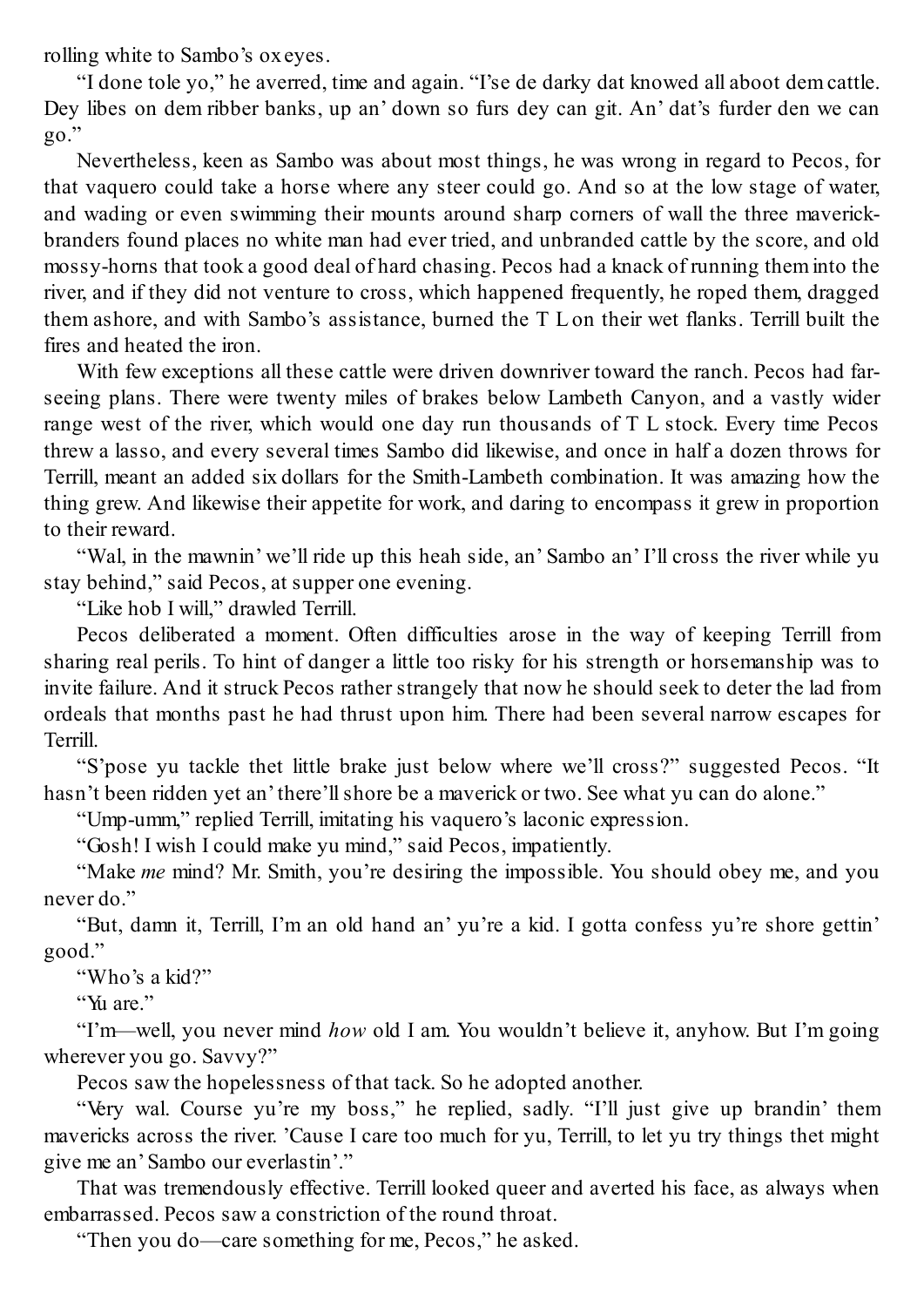"Wal, I should smile I do—when yu're good."

"Don't spoil it by whens and ifs. . . . I'll do as you want me to."

They were stirring long before the red burst of sun glorified the eastern wall. Sambo had the horses up before Mauree called them to breakfast. Soon they rode down to the river, in the flush of dawn, and headed up the shore, where they had worn a trail.

Flocks of ducks got up with a splashing start and winged swift flight up the canyon; the salt-cedar trees were full of singing birds; buzzards soared overhead; and cattle made a great bustle to climb out of sight or disappear in one of the brakes.

At last they arrived at the place Pecos had marked as an easy one to ford the river.

"Wal, bub, heah's the partin' of the ways," announced Pecos, jovially. "Yu can shore keep busy all day. An'meet us heah aboot sundown."

"Bub!" ejaculated Terrill, scornfully.

"Huh? . . . Aw, excuse me, Terrill. I shore do forget."

"Wal, you shore do forget," drawled Terrill, tantalizingly. "For instance, you forget Don Felipe and Sawtell are due any day now. Suppose while you're way across there, chasing mavericks, they trailed me up heah—and nailed me."

"No, I didn't forget thet," denied Pecos, vigorously. "They couldn't come up this river any distance without me seein' them."

"They might. And if they did and caught me—neither you nor anyone else would ever see me again."

"See heah, boy, what the hell kind of talk's thet?" demanded Pecos, roused by the singular look and tone of the lad. Terrill knew something that he did not know.

"Have yu been honest with me—about those calf thieves?" went on Terrill.

"Shore. As far as I went. Are yu tryin'to scare me so's you can go along with us?"

"No. But I'm scared myself. I've become used to being with you, Pecos. It's so—so comfortable."

"All right. Stay comfortable an' come on," rejoined Pecos, tersely. But he was not satisfied with himself or with Terrill. "Grab yore rifles if it gets deep over there."

Without more ado Pecos headed Cinco into the river, taking a diagonal course downstream toward the opposite shore. Cinco was a big and powerful horse; moreover he had enjoyed a rest of several days. And he liked water. He crossed without swimming. Pecos got only his feet wet. Sambo dismounted halfway over and waded, to ease his own horse and lead Terrill's. The pony was small. He broke away fromSambo and lunged back.

"Rake him good!" yelled Pecos. "Yu're goin' too low down! . . . It's deeper! . . . Dig him come on!"

Sambo had to wade up to his neck to make it, and Terrill's pony had to swim. He was a poor swimmer. There was one moment when Pecos thought he would have to spur Cinco in to go to Terrill's assistance. But the pony floundered to a foothold and soon gained the bank, with Terrill in high glee.

Pecos had observed in crossing that the water was a little roily. And he thought this had been caused by the disturbance his horse had made in the stream; however, the water was flowing toward him, and a second glance discovered to himthat it was slightly discolored as far as he could see. He did not like it, though perhaps cattle had been wading in above.

This side of the Pecos, at least as far up as he could see, differed considerably from the west shore. Rough wooded steps and benches rose to the rim wall, which was insurmountable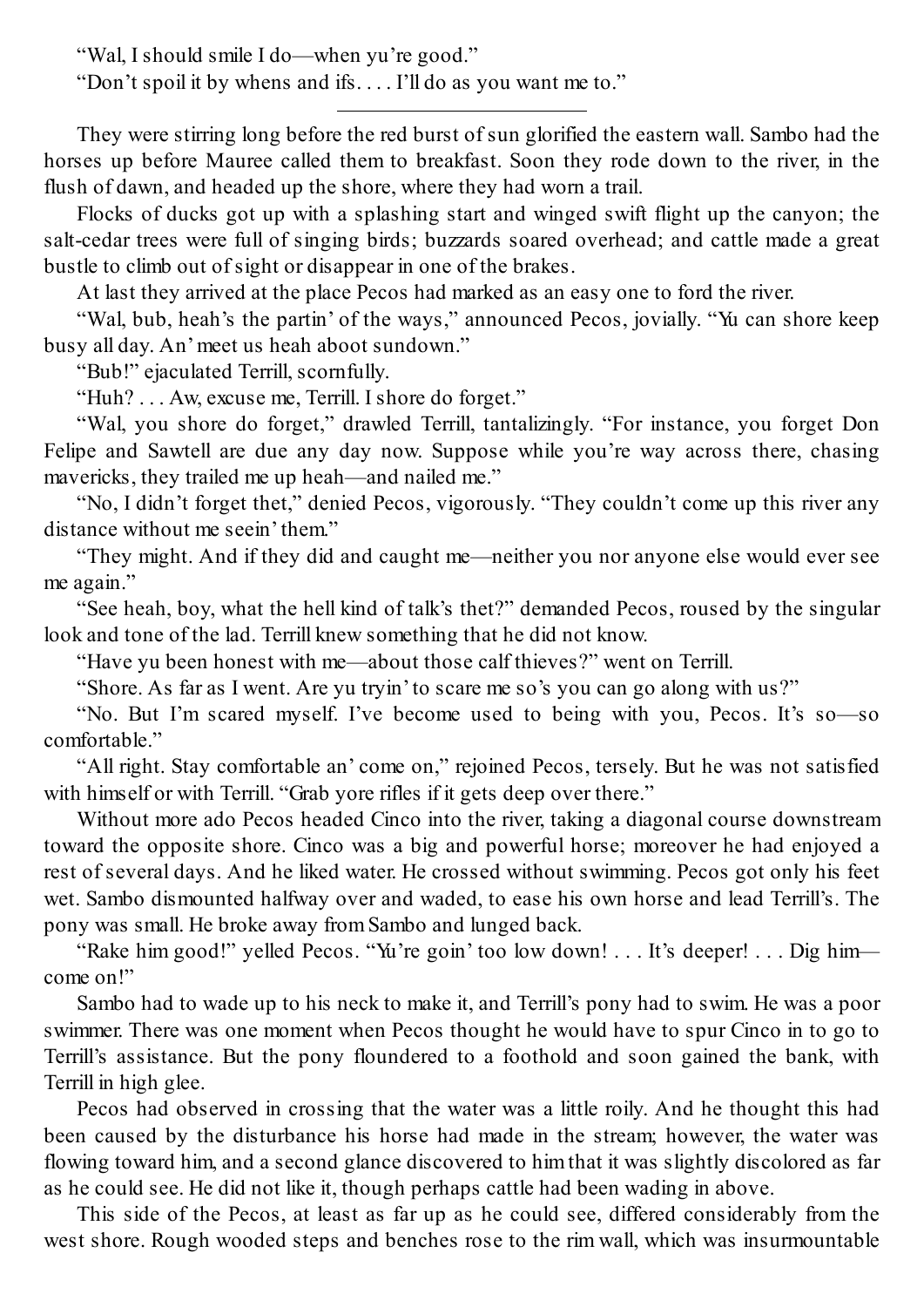though only one-tenth the height of the sheer cliff in other places.

They rode up along the edge of the water until halted by the usual barrier. This point was surely a couple of miles above where they had crossed. Pecos did not need to thresh out the brushy terraces to flush mavericks, as had been necessary in the thickets of the brakes below. Here it was possible to see calves, yearlings, two-year steers, and old mossy-horns.

"Build yore fire, boy, an' red up the irons," shouted Pecos, almost excited at the prospect. "Million mavericks along these benches. Looks hard to ride an' rope, but they'll be easy to corner"

The work began fast and furiously. Terrill had to run from one spot to another with the redhot branding-iron. Soon the air grew rank with the odor of burnt hair and hide. Pecos cornered a miscellaneous bunch on a bench where they could not get by him. They were stupid or tame; they had never been chased by a vaquero. Only the old wide-horned steers made any trouble. Pecos branded themall in time and number that was record for him.

"Seventy-eight pesos in less than thet many minutes," he yelled. "Aw, I don't know. . . . Yippy-yip! . . . Yore fire's not hot enough, Terrill. If yu wasn't so slow we'd shore get rich faster"

Sambo likewise did the best work Pecos had ever seen him do. Terrill was not only supposed to heat and run with the irons, but also keep track of numbers. This he soon failed on. Pecos and Sambo came to the point of dragging calves down off the upper benches, thus saving time. To keep one iron heating all the time and dash hither and yon with the others was about the toughest job Pecos had ever seen Terrill attempt. They not only lost track of numbers, but likewise of time.

"All de whole day long," sang Sambo. "All de whole day lo-on-ng."

"Pecos, I'mabout ready to drop," cried Terrill, and he looked it. "Let's rest and eat."

"Nope. We shore gonna be hawgs today. 'Cause we don't want to cross over hyar again till next summer," replied Pecos. "Stay with us, Terrill, old pard."

Thus stimulated, Terrill saved his breath and went his limit. They worked downriver, and to Pecos, absorbed and thrilled at this unparalleled day, the hours were as minutes. Most of the time he was back of the trees and brash, out of sight of the river.

The first indication that time was flying appeared to be a darkening of the light. Indeed, the sun had gone behind the western wall, and the day three-fourths spent. Pecos wiped his grimy, sweaty face so that he could see. Terrill was staggering back down off the wide bench with his smoking irons. He had built a score of fires this lucky day.

The river appeared black-streaked gold instead of green. But it struck Pecos that the sinking of the sun over the rim could scarcely account for the changed color. Suddenly his heart leaped, as his quick eye registered the muddy hue of the water, and his ear caught a low, sullen, chafing murmur. A flood had come down. That explained the roily water in the early morning. Pecos cursed as he spurred Cinco along the brushy bench.

"Jump on an'ride!" he yelled, piercingly, to Terrill.

Terrill dropped everything to run for his mustang. Leaping astride, he hurried to meet Pecos coming down.

"What's up?"

"The river, by Gawd! Look at it! . . . Ride now an' don't break yore hoss's leg."

Sambo had seen and heard from above. He was dragging a calf by his rope. He got off to release it.

"Rustle, Sambo! If thet river's up a foot we're shore stuck."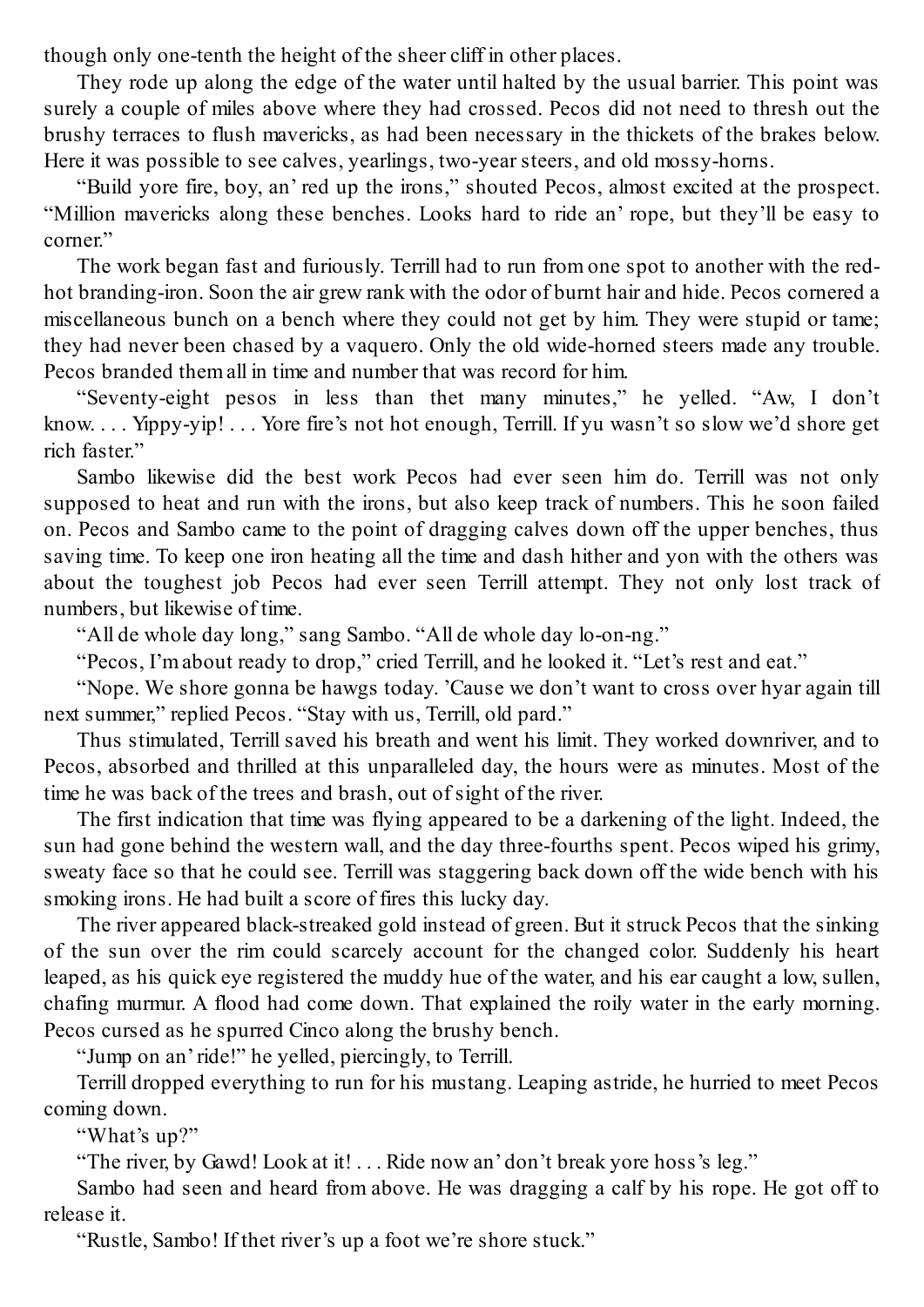Pecos could not tell how much the water had risen. But he was scared. Besides, he had to guide Cinco over the roughest kind of going. They had half a mile to travel to reach the place where they had come over. Cinco sensed danger and his blood was up. He was hard to hold. He crashed through the brush and sent the rocks rolling. In a few minutes of perilous riding Pecos got off the lowest bench to the sandy shore. Already the water had half covered it. Looking back, he saw that Terrill was behind, and that Sambo was in sight. Pecos rode at a gallop the rest of the way to the ford.

When he halted to look at the river his excitement was augmented by dismay. The channel had wholly changed. It had been fairly swift when low, but now it was swollen and fast, with swirls and eddies, and ridges of current. Logs and sticks and patches of debris were floating down. Close at hand the low sullen roar had a growing ominous sound. It reflected a strange black-and-gold sky, where broken clouds were taking on stormy colors of sunset. The whole scene, river, sky, walls, seemed strangely unreal and full of menace.

"Damn yore greaser soul!" yelled Pecos, shaking a fist at the treacherous river.

He deliberated a moment, while Terrill was splashing toward him. To be cut off from the ranch was a serious matter. With meat and water they would scarcely starve, but the prospect of being marooned there for months, probably, was something Pecos could not entertain for a moment. At that season when the river got high it stayed high. Pecos saw the theft of their cattle and the ruin of their hopes, if they were barred fromthe west side of this river.

Terrill came galloping down to halt the mustang beside Pecos.

"Don't wait—Pecos!" he panted, pale with excitement.

"Boy, can yu make it?"

"Shore I can—if we start quick. . . . She's rising fast—Pecos."

"—— —— luck! . . . A foot rise, maybe, wouldn't been so bad," ejaculated Pecos. "Keep" above me."

Pecos eyed the river again, to get his bearing, then with a word made Cinco take to the water. Terrill spurred the mustang to a point a few yards above Pecos. Soon they were off the shallow bar. Terrill's horse had to swim before Pecos' lost his footing. They breasted that deep channel. But Terrill got behind. Pecos could not hold the iron-jawed Cinco, but as it happened, the horse soon found bottom again. Another plunge took him to shallow water, on the edge of the big bar. Here Pecos held Cinco.

Terrill was in difficulties, and Pecos made about to go to his assistance when the mustang touched the bar. But the water was swift and there appeared a chance of his being swept below the bar. Pecos spurred Cinco, to snatch at Terrill's bridle just in time to drag the mustang out of danger.

"I'd have—made it, Pecos," shrilled Terrill.

"Maybe yu would. But thet's the worst place, unless the damn river's changed. . . . Work above me now, so if he founders I can grab yu."

Pecos turned to see that Sambo had arrived at the point to take to the river. "Haid upstream, Sambo!" he yelled. "Allow for current. Haid upstream!"

To Pecos' further dismay and increasing alarm he found that the water was fully two feet higher than normal and so swift and thick that the horses could not be kept to the line.

Halfway across the mustang slipped and rolled, dumping Terrill out of the saddle. There was a terrific floundering and splashing before the lad reappeared. Then he floated face up and inactive on the surface. In the struggle, the mustang had bumped or kicked him.

It took tremendous effort of arms and legs to turn Cinco in that current. But Pecos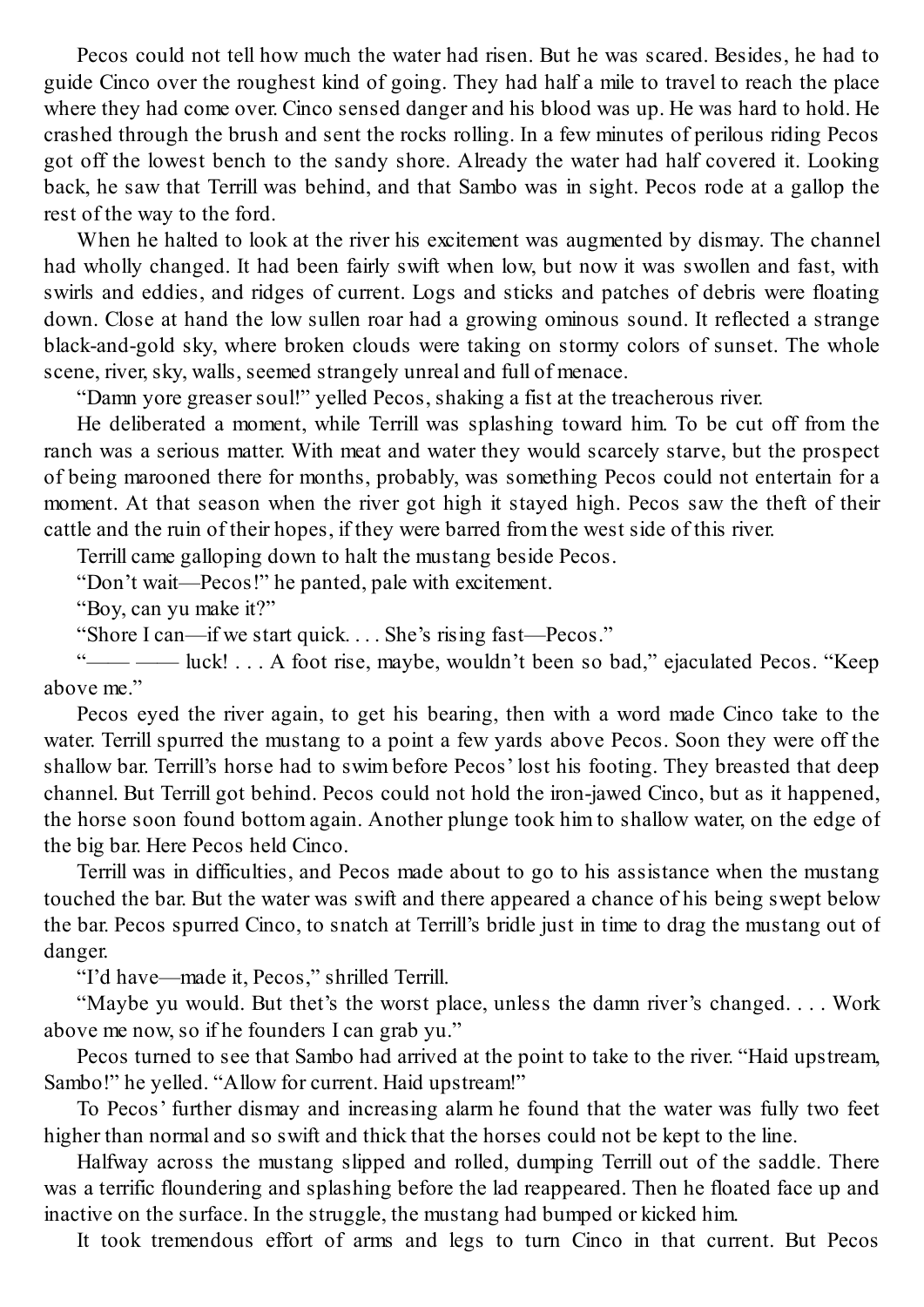accomplished it in time to stretch a long armand catch Terrill before he drifted out of reach. The ensuing wrench almost jerked Pecos out of his saddle. Cinco, up to his haunches in the dragging current, kept his feet. He appeared more thoroughly angered than frightened, and once headed right again he made a magnificent struggle to keep to the line Pecos wanted. But that was only possible where he could wade.

Pecos had not attempted to drag Terrill across the saddle, fearing to burden Cinco too greatly. With a powerful grip on Terrill's coat under his chin Pecos kept the pale face above water.

Then suddenly Cinco plunging into deeper water, went under, and was swept downstream. The water came up to Pecos'waist. Cinco came up, swimming vigorously.

"Stay with it, old boy!" rasped Pecos, hard as iron, as he pulled the horse a little to the right. "Steady! Nothin' for yu, Cinco!"

But it was increasingly manifest that the ordeal was a great one, almost too much for the wonderful horse. They were off the bar in deep water sweeping like a mill-race. If Cinco could keep from being carried out of line before they passed a shallow point Pecos was heading for they would be saved.

There was no use to beat him. Seeing that he would probably fail, Pecos slipped out of the saddle and with right hand holding Terrill up he dropped back to seize the tail of the horse with his left. That move relieved Cinco of the weight which had handicapped him. It did not impede himto drag Pecos behind.

Pecos had extreme difficulty in keeping Terrill above water. Already the lad's head had been under too often and too long.

Suddenly something jarred Cinco. He snorted and lunged. The yellow current roared in seething foam around him. He had struck the rocky shore. He lunged again, sending the water in flying sheets. Then his black shoulders heaved up. At this juncture, Pecos let go to find he was about waist-deep. As he gathered Terrill up in his arms he looked back to see that Sambo had fared better. He had started farther upstreamand had kept to the bar.

Pecos carried Terrill up on the bank and laid him on the grass. Bareheaded, white, motionless, with eyes closed, the lad looked dead.

Pecos tore at the loose coat buttoned up to the neck.

"Damn this heah coat!" flashed Pecos, passionately. "No wonder you cain't swim. . . . Terrill! . . . Oh, lad, yore not daid!"

Frantically Pecos ripped open the wet shirt to feel for Terrill's heart. It beat. Terrill was still alive. A cold, sick horror left Pecos. But what was this?

With shaking hands he spread wide the lad's shirt, suddenly to be transfixed. His staring gaze fell upon round marble-white swelling breasts.

"*My Gawd! . . . A woman!*"

At that instant Terrill's beautiful breast heaved. There followed a gasping intake of breath. Consciousness was returning. Then Pecos awoke from his stupefaction. Emotion such as he had never known flooded over him. With wildly swift hands he closed and buttoned the shirt over that betraying breast, and likewise the coat.

Then he waited, on his knees, calling on all his faculties to keep Terrill's secret inviolate. He could meet that, as he had met so many desperate situations. But what of this strange and tumultuous rapture of his heart?

Terrill stirred. The long eyelashes quivered on the pale wet cheeks. Pecos fortified himself to look into eyes that must somehow be different. They opened. But he was scarcely prepared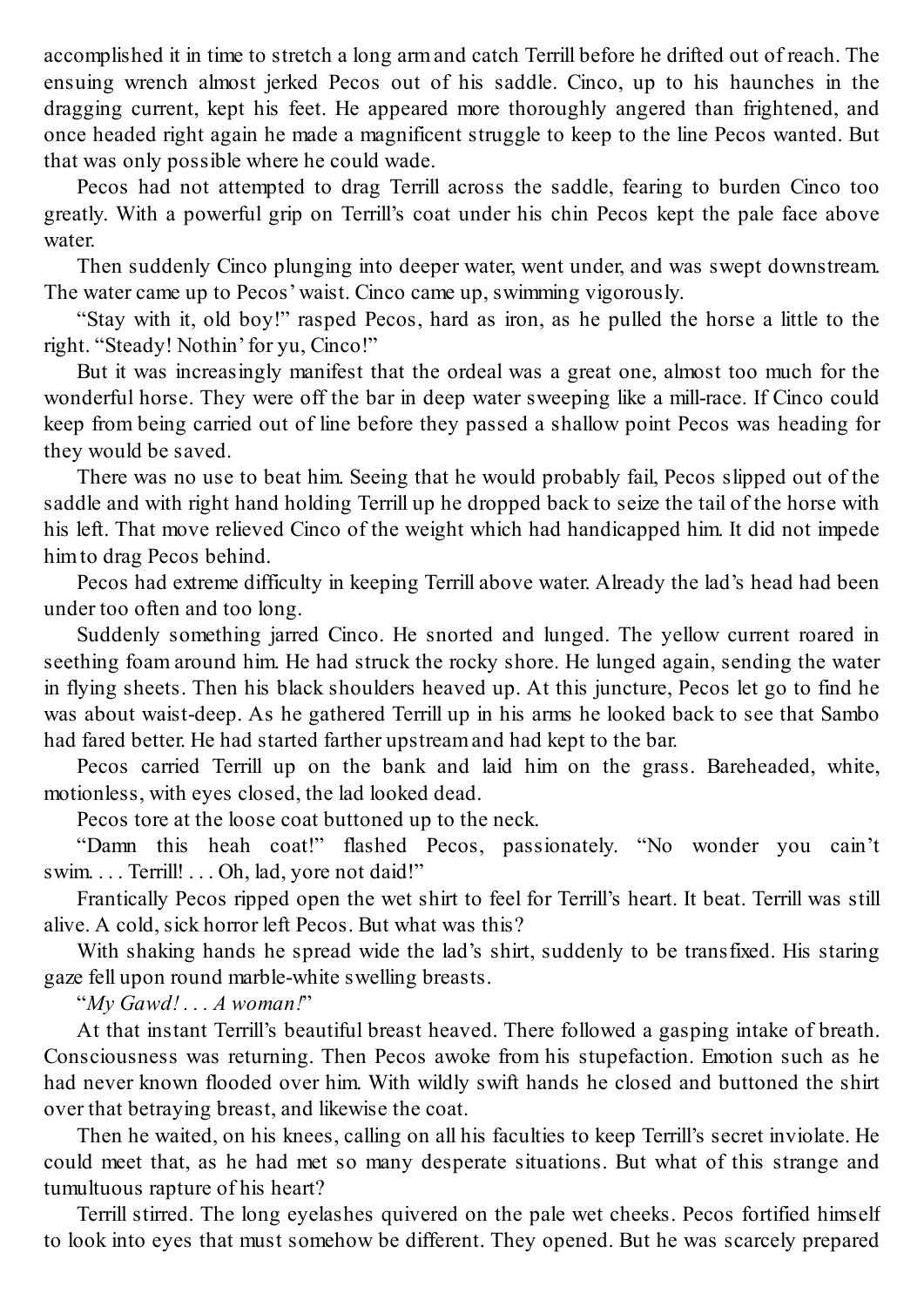for the dark humid mystery of the reviving mind and soul—for the purple depths of beauty and of passion.

"Pecos," Terrill whispered, faintly.

"Heah," drawled the vaquero.

"The river—the flood! . . . I went under. . . . There was a gurgling roar. . . . All went black. . . . Oh, where are we?"

"Wal, Terrill, yu 'pear to be lyin' heah on the goldenrod, an' comin' out of yore faint," drawled Pecos. "But I ain't so damn shore whether I'min heaven or not."

"Sambo!"

Pecos had forgotten the negro. But Sambo appeared, wading, his horse ashore some distance above.

"Good! Sambo made it fine, Terrill. . . . An'shore there's yore pony climbin'the bank below." Terrillsat up dizzily, with an instinctive hand going to her breast, where her fingers fastened between the lapels.

"Pecos, I shore owe yu heaps," murmured Terrill, dreamily. "First at Eagle's Nest, from I—I don't know what.... Then at home—the black nights—the terrible loneliness ... and now from this awful river. . . . I—I don't know how to——"

"Wal, what's a pardner for?" interrupted Pecos, once more his cool drawling self. "I'll fetch yore hoss an'we'll meander home. . . . All in the day's ride, lad, it's all in the day's ride."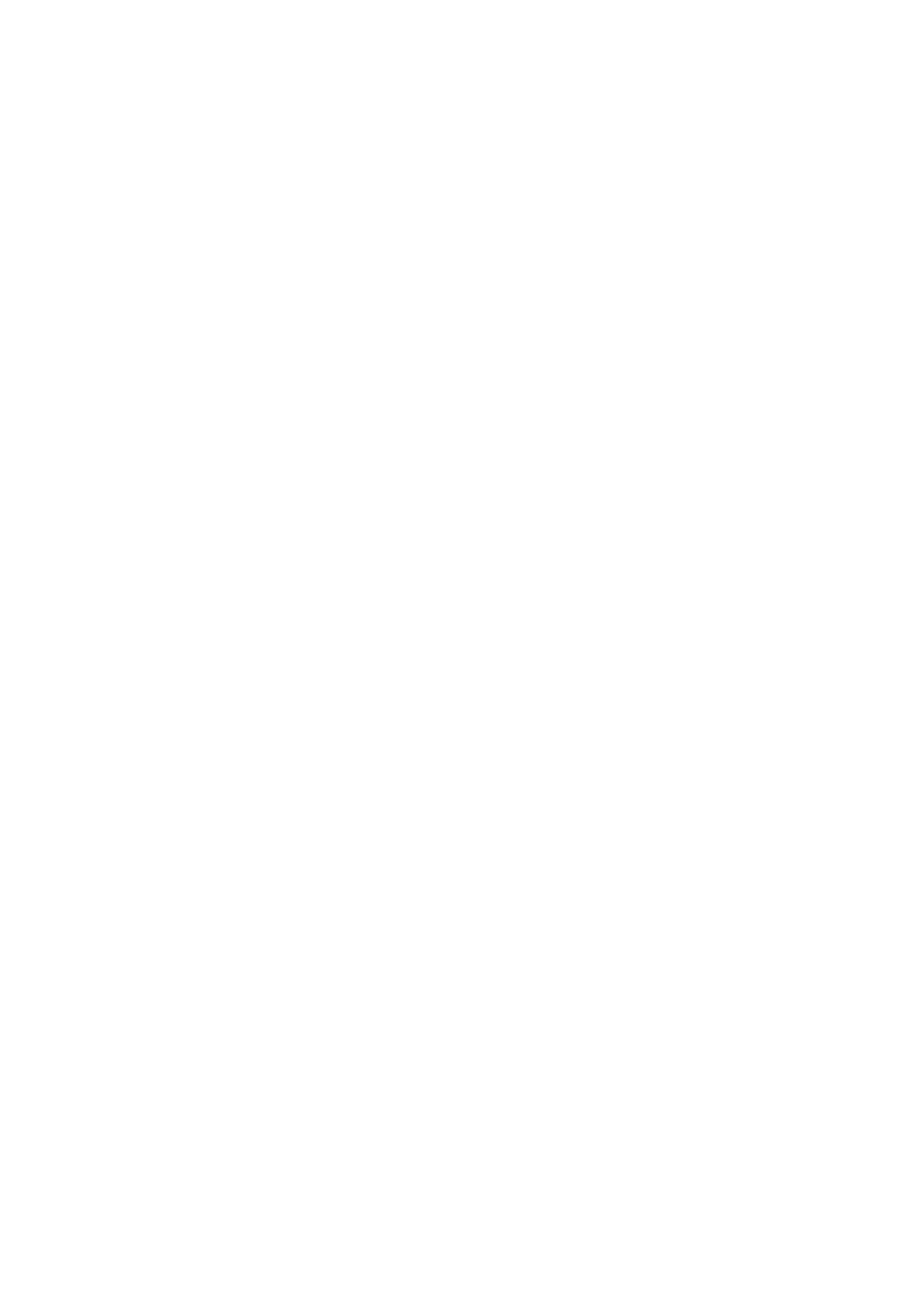**I** T WAS mid-November. Early frost had severed yellow willow leaves from the branches, and seared the goldenrod and killed the scarlet of the vines on the rocks. The melancholy days seared the goldenrod and killed the scarlet of the vines on the rocks. The melancholy days had come. Birds and ducks had long bade farewell to Lambeth Canyon; and the coyotes were sneaking down off the bleak range. Wary of the watchful Sambo, they kept to the thickets and rocks until night, when they pierced the solitude with their wild barks.

A norther was blowing, the first of the season, and the wind moaned up on the rims. Drab clouds scudded low toward the south and scattering rain pattered on the cabin roof.

Terrill stood in the doorway, watching as always when she was alone, for Pecos. He was in the canyon somewhere. Sambo often rode or hunted out of reach of call, but Pecos, since the flooded river had ended branding operations for the season, worked around the ranch. It was time for vaqueros to ride in from Eagle's Nest or the several ranches below. And so long as Terrill could remember they had made use of the trail down the gulch. Her father had complied with the hospitable custom of the Southwest, even in case of vaqueros whom he suspected of stealing fromhim. It was safer not to appear suspicious.

But Pecos Smith would not be hospitable to Don Felipe's outfit, or any other questionable one. And long had Terrill dreaded the day.

Somewhere around this time came her birthday. She knew that it fell upon a Wednesday and that she would be nineteen years old, incredible as it seemed. But she did not know which day Wednesday was. Or was it her twentieth birthday? She had difficulty persuading herself that she was only nineteen, and over and over again she calculated events of the fleeting past. How swift the years! Yet what ages she had lived since the day she rode away fromthe old Southern home! Whenever she saw moss on a tree she suffered an exquisite pang.

"Mauree, how old amI?" she asked as the negress came by fromher cabin.

"Honey, yo is eighteen."

"No. I'mmore than that. Nineteen at least."

"How come yo tink ob dat, after all dese years?"

"I don't know. But I feel terribly old."

"Shucks, Rill, yo ain't old," replied Mauree, and then, after a careful glance around, to see if the coast was clear, she whispered, "Honey, is yo gonna keep on forebber bein' a—a boy when yo's a gurl?"

Terrill knew she had prompted this broaching of a long-forbidden subject. She could not scold Mauree and be honest, though the mere mention of her secret terrified her. But she had failed herself. After her father was gone she had accepted the deceit as the only defense possible to her. It had become endurable to live perpetually in fear of discovery—until that fateful day when she burst through the broken door of Brasee's abode prison to look into the face of Pecos Smith. What had she not lived through since then?

"Oh, Mauree! Don't whisper it! I'd fall dead in my tracks if—if *he* ever found me out."

"But, chile, fer de good Lawd's sake, it ain't natchell. It ain't right. Why yo's a woman! How yo gonna hide dat bosomany longer? It's heavin'right dis minnit like a plate of jelly."

Terrill pressed her hands to her tumultuous breast. Without and within that cried her sex. And it seemed to cry more than a physical secret, more than the lie she had lived—the strange emotion that had insidiously, imperceptibly grown upon her, until all-powerful, it had flung at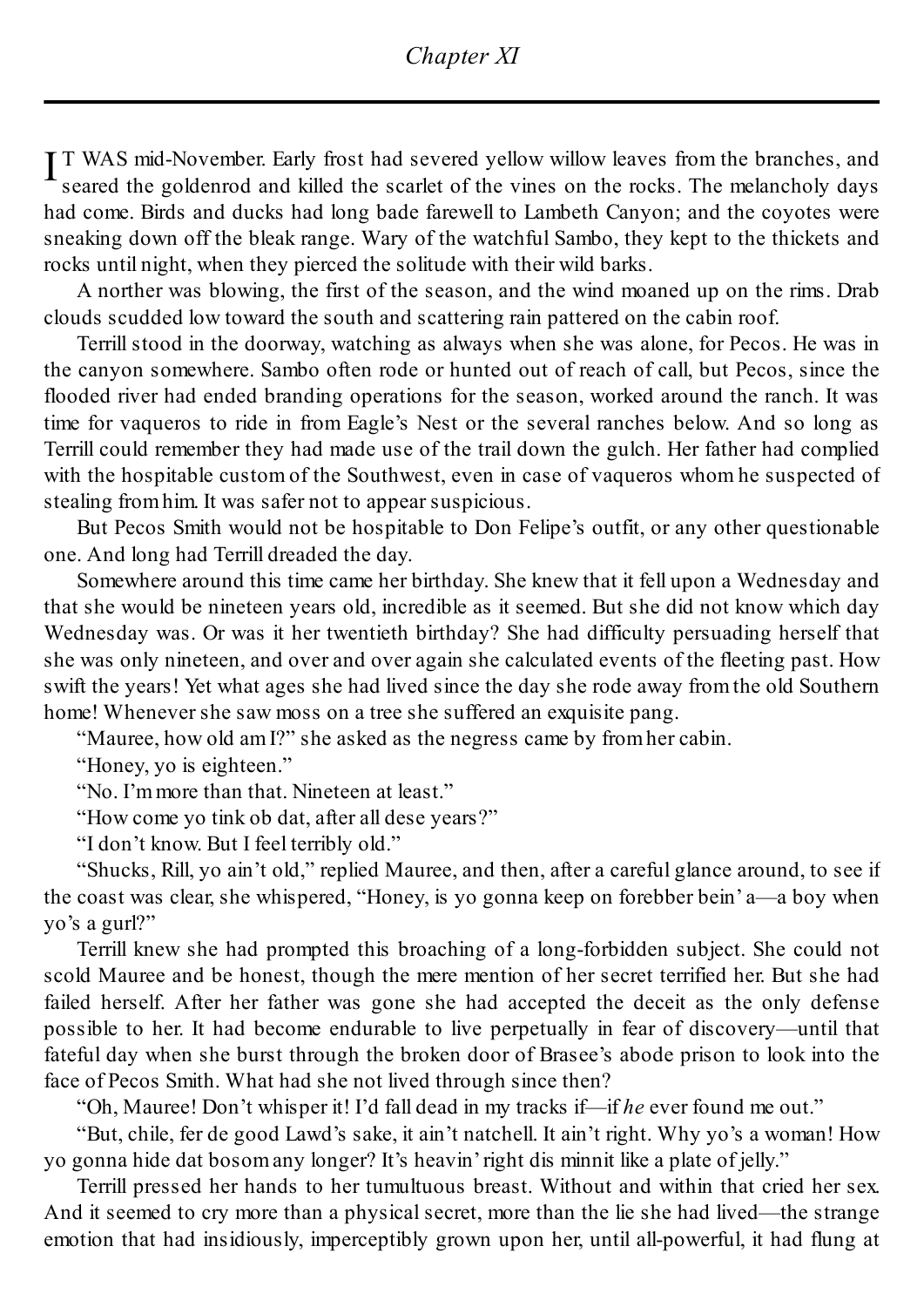her the terrifying truth of love.

"Mauree, I must hide it—I must," she cried, and she meant this consuming torture, this thing that made her hot and cold by turns, that toyed with her peace, that ambushed her every mood, that awakened in her longings she had never dreamed of.

"But, yo fool chile, yo cain't hide it," ejaculated Mauree. "Yo nebber growed up in mind, but yo sho is a woman in body. I sew till I'se mos blind makin' yo clothes to hide yo real self. But I can't do it much mo. Why, if dis Pecos wuzn't blind himself—a simple-minded boy who nebber knowed woman, he'd 'a' guessed it long ago."

"Oh, do—do you think he will—find me out?" faltered Terrill, in despair.

"He sho will, sooner or later."

"What on earth can I—I do?"

"I dunno. Why yo so scared he'll find you out?"

"It would be—terrible."

"Chile, yo lub dis Pecos. Dat's what ail yo so. De doomsday ob woman has done fell on yo."

"Hush!" whispered Terrill, and she fled.

In the darkness of her room Terrill suffered an anguish of fact that had been but a dream. Mauree had called her child. If that were true, she grew out of childhood in this hour of realization. And when the wild shame and the nameless pang had eased, Terrill tried to face the crisis of her life. If she confessed to Pecos that her claim of masculinity had been a hoax, that for years she had worn the garb of a boy, first to please her father, and later to protect herself in that wild country—if she confronted him with the truth, would he not be so disgusted and alienated that he would leave her? It seemed to her that he would. And anything would be better than to be abandoned to the old fears, the lonely nights, the dreaded days—and now to this incomprehensible longing to see Pecos, to hear him, to know he was near, to shiver at a chance contact and to burn for more. No—she could not bear to lose him.

She must keep her miserable secret as long as she could, and when the unforseen betrayed her, if Pecos despised her unmaidenly conduct and left her—then there would be nothing to live for.

Terrill went back in retrospect to the last years of the war when her mother had trained her to meet the very part her father had forced her to play. Her mother had divined it. Hence the lessons and the talks and the prayers that had shaped Terrill's spiritual life, that had kept her a child. Terrill's sharpened intelligence told her that if she had not hidden her sexin the guise of a boy she never could have lived up to those aloof and noble teachings. To be a boy had earned the solitude she imagined she had hated. Her mother had the wise vision of the dying. Terrill would not have had it different.

But she was a woman now and this love had come upon her. What could she do to avert calamity? She had suffered through love of mother, love of father, and suffered still. This thing, however, was different. And she realized that now, with the scales dropped from her eyes, she would be uplifted to heaven one moment and plunged into hell the next. Still, if she were a woman she could find strength and cunning to hide that. Else what was it to grow into a woman? If she were clever Pecos might never find her out and never leave her.

Then came another startling thought, like a lightning flash in the night, and it was that she wanted him to find out she was a woman. Longed for it almost as terribly as she feared he might! Between these two agonies she must live and fight for what she knew not. A woman's intuition of hitherto unknown powers of subtlety or reserve, of incalculable possibilities,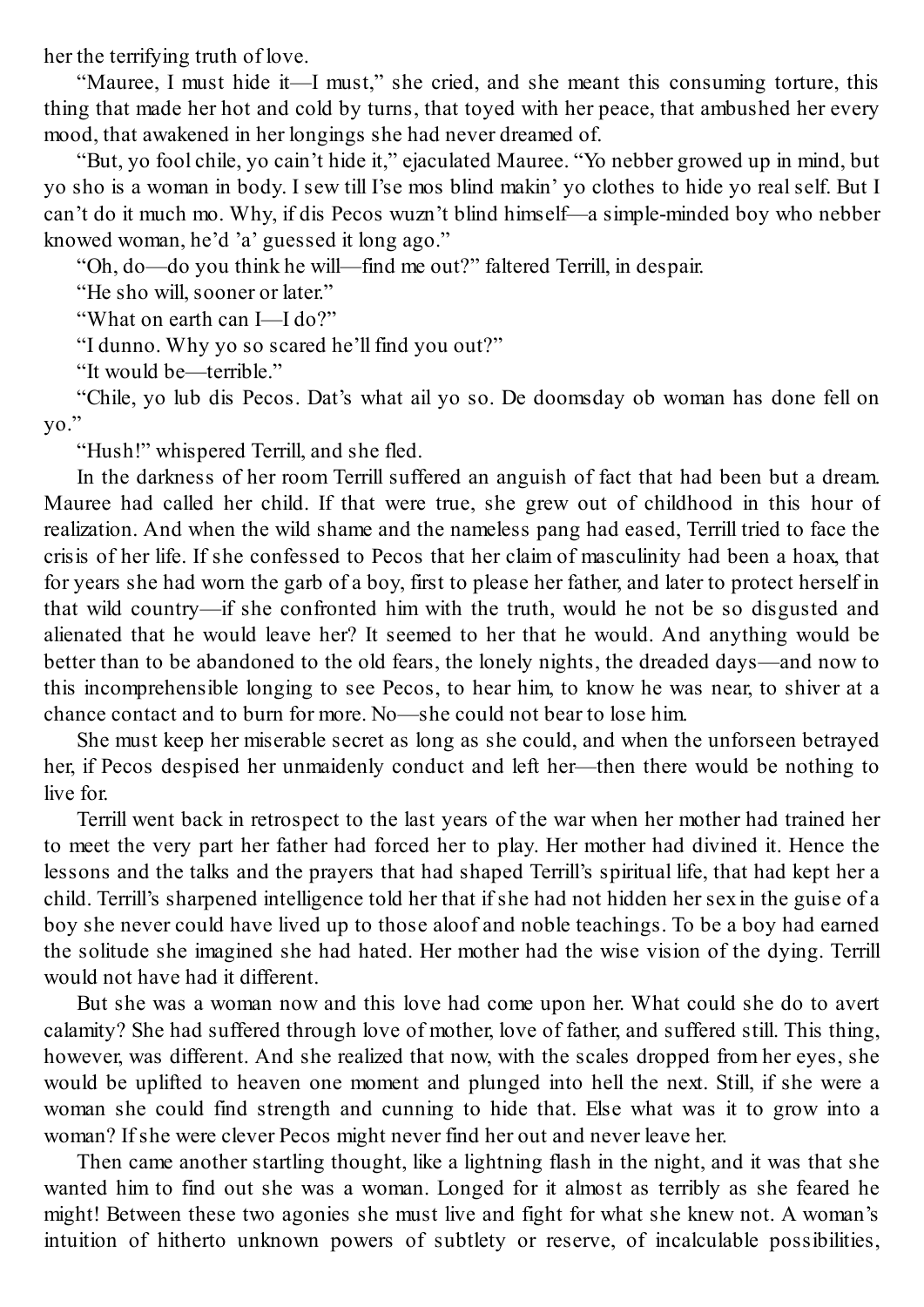paralleled in her mind this sense of a tragic suspension between two states.

Outside on the porch a step sounded—a step that had never failed to thrill or shake her, and now set her stiff on her bed, with a heart that seemed to still its beats to listen.

"Mauree, where's thet darned Terrill?" drawled Pecos, at the door.

"I dunno," lied the negress, nonchalantly.

"Dog-goneit! Nobody knows nothin' aboot this hyar shack," complained Pecos. "Hyar I slave myself damn near daid while Sambo goes gunnin' around, an' thet boy sleeps or loafs on me. I'mgonna bust up the outfit."

Of late Pecos had talked in that strain, something unprecedented. Yet his solicitude, his unfailing watchfulness, and a something indefinable that was so sweet to Terrill—these belied his complaints. Terrill trembled there in the darkness on her little bed.

"Yo is?"

"Yas, I is," snorted Pecos.

"Pecos, yo done pretty good hyar wid us. Yo be a damnation idgit to throw us away lak rags now."

"Say, who said thet?"

"Not Mars Rill. No, suh. It was dat no-good yaller niggah of mine. He sed it."

"Ahuh. Wal, Mauree, it's true. An' I'm a liar. Why, I couldn't no more leave Terrill than go back to thet old life of driftin', drinkin', shootin'."

"Mars Pecos, I'se sho glad. For why yo talk dat way, den?"

"Wal, I gotta talk to somebody or I'll bust. Sambo runs off huntin' like a canebrake nigger. An'Terrill lays down on me, all day long."

"Nobody to lub yo, huh? Mars Pecos, what yo need is a woman."

"Ha! Ha! Thet's a good one. . . . Lord! who'd ever have me, Mauree?"

"Yo's a blame handsome vaquero, Pecos."

"Wal, if I am, it never did me any good. Mauree, I never really had a—a woman, in my life."

"Lawd amercy! Yo *is* a liar."

"Honest, Mauree."

"I believes no man, Pecos, white or black."

"Yu wouldn't believe this, either. I'd give my half of our T L cattle to have a decent pretty girl to love me. One yu know thet hadn't been pawed familiar by some man. I reckon I'd hug an' kiss her 'most to death."

"Pecos, I'se sho yo could git some black-eyed greaser wench fer less'n dat."

"Hullo, heah's Sambo," said Pecos, at the sound of heavy steps on the porch.

"Whar yo been, niggah?"

"I'se been huntin', woman."

"What fo' yo hunt when yo cain't hit nothin'?"

"Pecos, I'se hung up a fine fat deer."

"Good. I'mtired of beef. How's supper comin'?"

"'Mos'ready. Yo kin call Rill."

"Sambo, put on some wood so we can see to eat. . . . Hey, Terrill! . . . Are you shore he's in?"

"Yas, Mars Pecos."

Pecos called again, louder this time. But Terrill, secure in some delicious late-mounting sense of power, lay perfectly silent.

"*Terrill!*"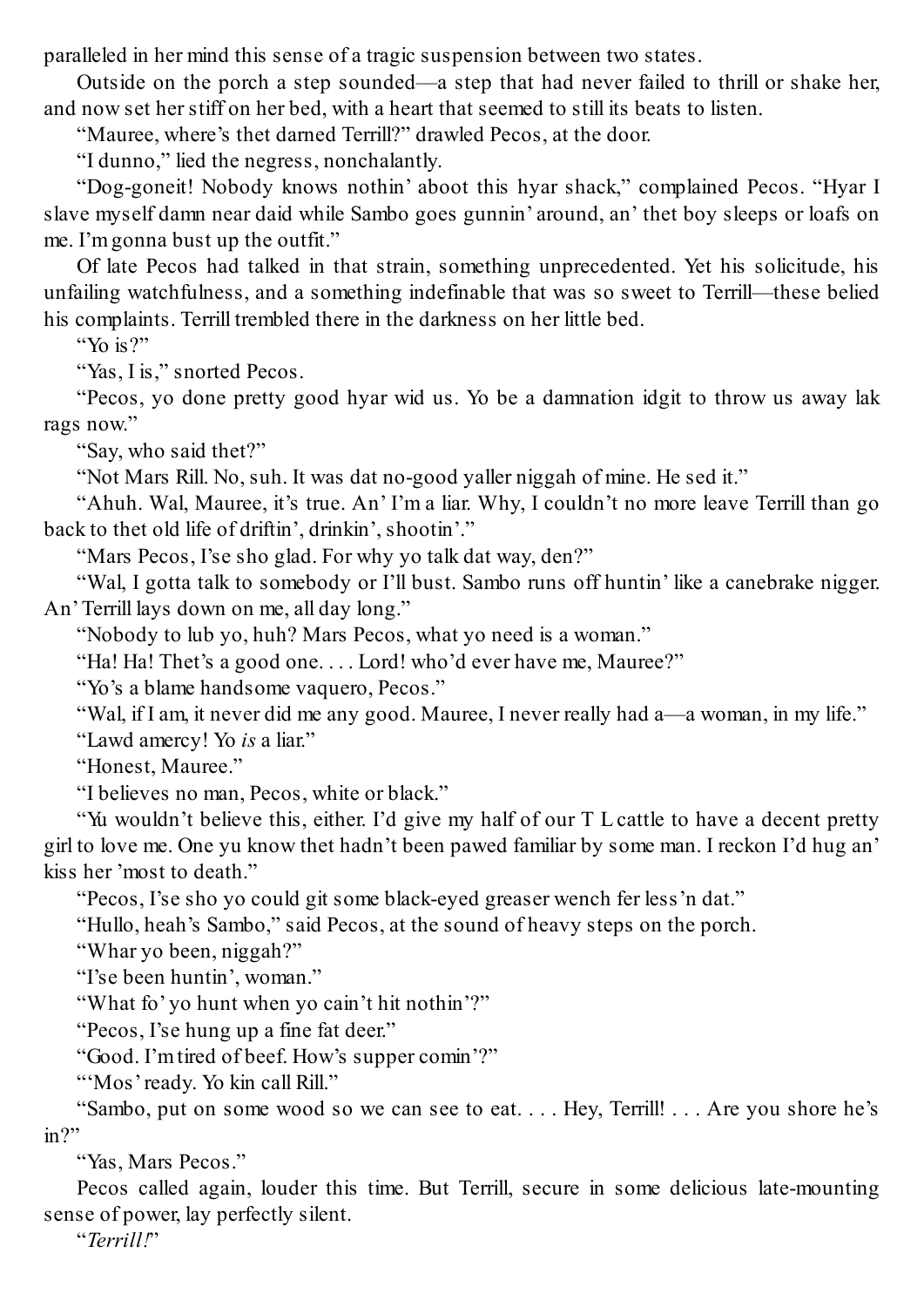Ordinarily such a stentorian yell from Pecos would have scared Terrill out of her boots. All it did now was to send the blood rushing back to her heart.

"Ughh-huh," replied Terrill, drowsily.

"Yu come out heah."

Terrill got up, and slipping on a new blouse Mauree had given her that day, she stepped fromthe darkness of her roominto the fire-lit living-room.

"What's all the hollering aboot, Pecos?" inquired Terrill, demurely, and with a yawn she stretched her arms high, and looked himstraight in the eyes, with her new-found duplicity.

But a glance was all he gave her. "I've been worried aboot you. An' supper is ready."

No meal had ever been so enjoyable as this one to Terrill, so fraught with the delicious peril of her situation, so monstrously intriguing with a consciousness of her falsehood.

"Boy, you don't eat much. What ails yu?" said Pecos, before they had finished.

"Can't I fall a little off my feed without worrying you?" demanded Terrill, petulantly.

"I reckon yu cain't do anythin' off color without worryin'me."

They got up presently. Terrill pulled a rustic armchair closer to the fire, while Pecos filled his pipe. Sambo and Mauree sat down to eat their meal. Pecos took a long look out into the black night, then closed the door.

"Yu hyar thet wind, boy?" queried Pecos, as he drew the other chair up. "Blowin' the real *del norte* tonight. Heah thet rain!—Dog-gone if it ain't nice an' homey hyar! Fire feels so good. . . . . Terrill, if it wasn't for them damn rustlers I'm lookin' for I'd come darn near bein' happy heah with yu."

"Same heah," murmured Terrill, trusting her gaze on the fire. "But I'd 'most forgot Don Felipe's outfit. . . . Pecos, will those vaqueros of his dare to steal our stock *now*?"

"Shore. Even if they did know Pecos Smith was on the job they'd take watchin'. Yu see we've a string of old cattle and new branded mavericks for twenty miles an' more down the river. We've put our brand on aboot every maverick in the brakes. Thet's goin' to rile Felipe's outfit. They'll take to brand-burnin'."

"But we could recognize any burning out of our brand," protested Terrill.

"Shore we could—if we ever see it. There's the rub. Thet outfit won't burn a strange brand on our cattle an' turn them out, as has been the custom of brand-burners. They'll throw a herd together an' drive it pronto."

"Oughtn't we ride down the river and see? They don't have to come through our place to get down into the brakes."

"Shore we'll go, soon as this norther blows out. . . . Come to think of it, I'd better work some on yore rifle. I saved it fromrustin', but thet darned sand is shore hard to get out."

"Say, I filled myself full of water and sand that day," retorted Terrill.

"Pretty close shave, son," responded Pecos, shaking his head.

Sambo fetched the rifle to Pecos, who worked the action. There was still a grating sound of sand inside.

"I reckon some boilin'water will do the trick."

"Pecos, can't you get me a smaller rifle? This one almost kicks the daylights out of me. Bad as that old Sharps of Dad's."

"Shore, when we take thet trip next spring with our herd of cattle."

"Oh, it's so terribly long. Let's go now."

"An' leave our stock for those outfits to clean up? Not much. We'll go next spring after we've done some cleanin' up ourselves."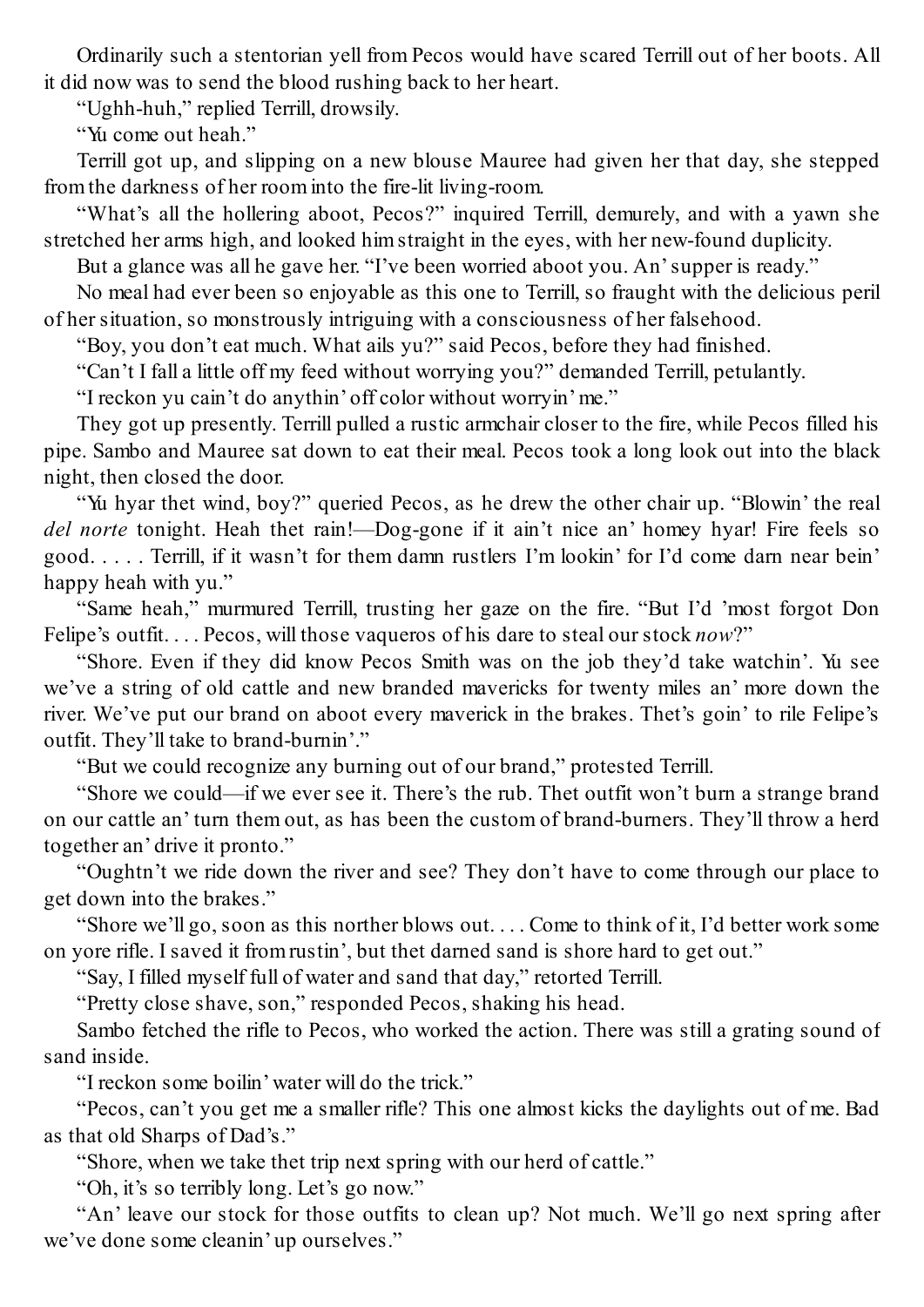When Pecos drawled one of his cool assumptions like that, Terrill had no reply ready. She could not repress a shudder. This vaquero spoke of a fight as carelessly as of a ride. That dampened Terrill's spontaneity for the time being, and rather than have Pecos see that she was downcast she went to bed. But sleep was not to be soon wooed. She had done nothing to make her tired physically, and her emotions seemed to have transformed her into another creature. Wherefore she lay snug in her warm blankets, wide eyes staring into the blackness, thinking, wondering about the future and Pecos. He filled her whole life now. There was no one else; there was nothing else.

Meanwhile her senses were alive to the *del norte*. The norther was a familiar thing to Terrill and she hated it, especially at night, when the conformation of the canyon and the structure of the cabin made sounding-boards for the gale. It moaned and shrieked and roared by turns. During these lulls Pecos could be heard talking to Sambo. After a while, however, this sound ceased and the cabin was silent. Then the monstrous loneliness of Lambeth Canyon assailed Terrill as never before, even in the far past, when she had first come there. She was not a man. It was solemn black night, full of weird voices of the storm, fraught with the menace of the wild range, and she had been forced into womanhood, with a woman's love and hunger, which she must cruelly hide, flooding her wakeful hours with the inexorable and inscrutable demands of life.

Next day the norther blew out of a clear sky, and the sheltered sunny spots in the canyon were the desirable ones.

Terrill got around to work again with Pecos, and no task frightened her. Moods were of no use. It had done her no good to brood, to sulk, or dream, unless to incur Pecos' solicitude, which was at once a torture and a delight to her. When he came searching for her, patient, kind, somehow different, she had to fight a wild desire to throw herself into his arms. She would do that some day; she knew she would. Then—the deluge!

She could do justice to any boy's labor for a day. And since she had discovered that what little peace of mind she achieved was when she was working with Pecos, she embraced it. She never did anything in moderation. And toward the close of this day she got scolded for overdoing.

"Say, I can pack a log with any boy," she retorted, secretly pleased at his observation, yet becoming conscious again of a slight difference in him. Perhaps she imagined it. Whereupon she reverted to a former character, just to see if she could rouse him as she used to. But Pecos did not lose his temper; he did not chase her, or slap her on the back, or make any objection to her omissions.

The norther passed and the warmdays came again. Then it was delightful weather. Working about the ranch was pleasant. Terrill marveled at the improvements and wished her father had lived to see them. Pecos could turn his hand to anything.

"When are we going to ride down the river?" Terrill asked more than once. But Pecos was evasive about this. And she observed that though he had always been watchful, he seemed to grow more so these late November days.

Time slipped by. And every night Terrill said her prayers—as she had never ceased to do and wept, and hugged her secret, and dreamed wild and whirling dreams. And every morning when she awakened she made new resolves not to be such a little fool this day and to avoid the crazy incomprehensible things she had done in the past. Only to find that she grew worse!

She could not leave Pecos alone. She was unhappy when he was out of her sight. She was unhappier when she was with him because the sweetness of it, the havoc that threatened, were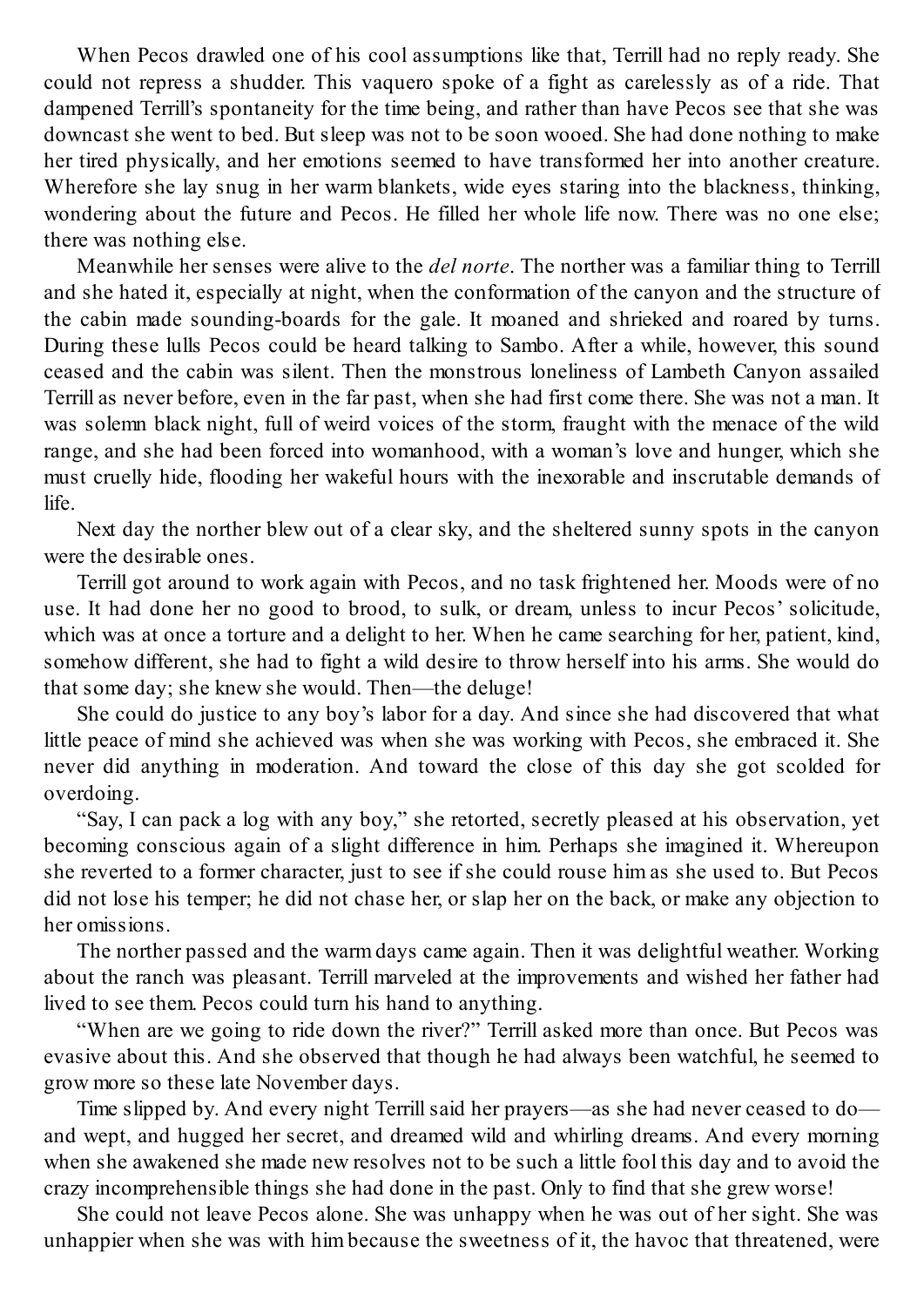harder to bear than loneliness. Lastly Terrill detected a new mood in Pecos, or one she had never noticed before. Either he was worried or melancholy, or both, but neither of these states of mind was evinced by him while Terrill was present. It was only when he thought he was alone that he betrayed them. Terrill got into the habit of peeping through a chink between the logs of her partition, when she was supposed to have gone to bed and when Pecos sat before the fire. Something was wrong with him. Was he growing sick of this tame life around Lambeth Ranch? Terrill grew cold all over, and longed for something to happen, for rustlers to raid their stock, for that horrid Breen Sawtell to come, and even Don Felipe. Everything, however, served only to add fuel to the fire of her love, untilshe felt that it was consuming her.

For a long while Terrill had kept faith in the belief that it was enough just to have Pecos there. But this grew to be a fallacy. One of her particularly impish moods betrayed this to her. A weakness of Pecos' had been hard to find but he had one. He simply could not bear to be tickled. Terrill had found it out by accident, and upon divers occasions had exercised the prerogative of a boy to surprise Pecos and dig strong little fingers into his ribs. The effect had been galvanizing; moreover, it proved to be something she could not resist.

Pecos was husking corn and did not know Terrill had stealthily stolen up behind him. He was sitting on a sack back of the corral. Sambo was packing the cornstalks up fromthe field and depositing them in front of Pecos. Both of them were tremendously proud of the little patch of corn they had raised. It was a fine warm day and Pecos sat in his shirt sleeves, husking the sheaths off the ears and tossing the latter into a golden pile.

Terrill's step was that of a mouse. She got right behind Pecos before he had the slightest inkling of her presence. Then, extending two brown hands with fingers spread like the claws of an eagle, she shot themout to rake his ribs with a fiendish glee.

Pecos let out a yelp. He fell off the sack in a spasmodic wrestling, with Terrill on top of him.

"You little devil!" he rasped, snatching at her.

Terrill would have been frightened if she had not been in the throes of other sensations. But her usual nimbleness failed her, although she got clear of Pecos. However, before she ran twenty feet she fell upon her face in the grass. Pecos pounced upon her. He knelt astride of her and dug his long steel-like fingers into her ribs. Terrill passed from one paroxysm to another. Even if she had not been exquisitely ticklish, such contact from Pecos' hands would have driven her well-nigh crazy. He was yelling at her all the time, but she could not distinguish what the words were. Then, letting up on her ribs, Pecos boxed her ears and got up.

Terrill lay there on her face until she had recovered. The wonder of it was that she was not furious, not outraged, not frightened, not anything but blissfully happy. Presently when she arose to flee she took good care that he did not see her face. She ran to the cabin and hid; then it was that she learned Pecos' mere presence no longer sufficed. Such a subterfuge as the tickling episode had been a shameless excuse to get her hands on him. In her heart, however, she knew she had not anticipated such a devastating response, and suddenly she found herself weeping violently.

Presently voices disturbed Terrill. She raised her head from a tear-wet pillow. Could Pecos have returned so early from that important task of corn-husking? She heard Sambo, then a strange voice, and finally Pecos. Terrill lost no time in getting to the living-roomdoor.

Sambo was helping a rider off his horse. Evidently he was wounded or at least injured, for Terrill espied blood. She had seen the man somewhere, probably in Eagle's Nest. He must be one of the cattlemen who shared the range. Sight of Pecos then startled Terrill more than had the stranger. It had come, then—war over cattle that Pecos expected.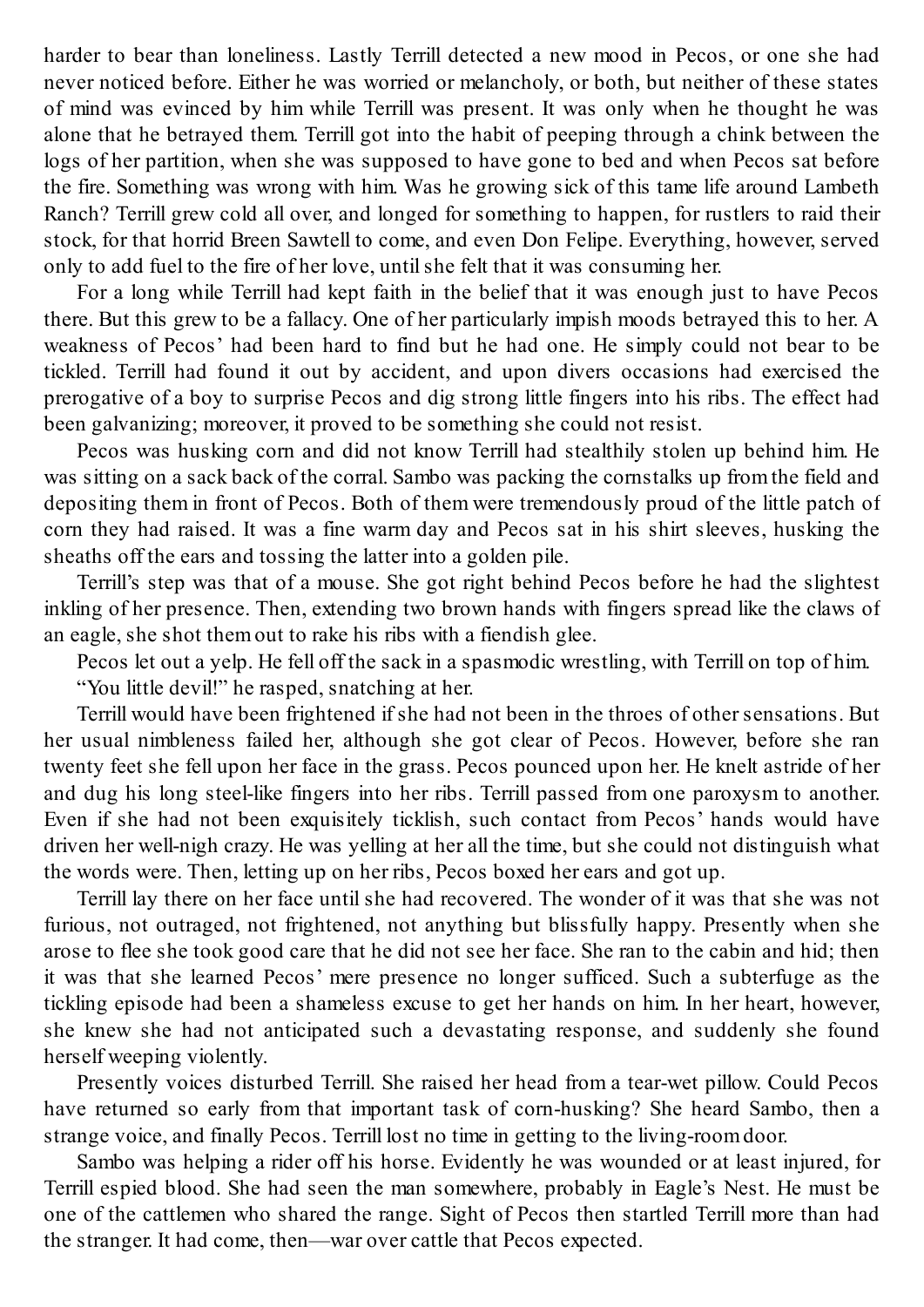"Yu bad hurt?" queried Pecos.

"I reckon not," replied the man, rather weakly. "But I had to ride—bleedin' like a stuck pig. . . . Guess it's loss of blood."

"Help him to the bench, Sambo," directed Pecos. "Terrill, yu fetch some blankets, then yore dad's kit. . . . Mauree, we'll have to have water an' clean rags."

Terrill, having rushed to fulfill Pecos' order, did not stay out on the porch to look on, but stepped inside and listened. Despite what the man said, she was afraid he would die. She leaned against the door, quaking. That might happen to Pecos any day. What a coward she was!

"Wal," said Pecos, cheerfully, after a few moments, "yore pretty bloody for a gunshot no worse than thet. Shore there's nothin' else?"

"No."

"Yu bled a heap an'thet's what put yu off yore pins. I'mglad to say yu'll be all right in a few days. We'll take care of yu heah."

"Lucky I made it. Course I knowed where Lambeth's Ranch was, but it 'peared a damn long ways."

"Ahuh. How aboot some questions?"

"Okay. Gimme another drink."

"Water or whisky?" drawled Pecos.

"I'll take whisky, this time . . . thanks. My name's Watson. Hal Watson. Hail from the Gulf. Rockport. I've been runnin'stock out of Eagle's Nest fer a couple of years. Thet's how I come to get pinked."

"Hal Watson? Heahed the name somewheres?" replied Pecos.

"I reckon you're the fellar who got young Lambeth away fromBrasee last spring?"

"Shore was. Smith's my name."

"You haven't dropped into Eagle's Nest since?"

"No. But never mind aboot me. Yu runnin' cattle below heah on the river?"

"Yes. I started in with a thousand head."

"What's yore mark?"

"It was a diamond, but it looks like a star now," replied Watson, meaningly.

"Diamond, eh? Wal, I shore saw a lot of yore stock last spring. Some close as five miles below heah. Reckon we might have branded a few of yore mavericks. Ha! Ha! But I didn't see any diamond brands burned into stars."

"All fresh done, Smith. I reckon thet outfit hasn't been operatin'long."

"What outfit?"

"I don't know. Some white cowhands an' greaser vaqueros. They come across the Pecos from the east."

"Wal. . . . Did yu see anythin' of Don Felipe's outfit?"

"They's workin' upriver, so I was told at Eagle's Nest. They're worryin' Stafford a lot. He sold out his Ystock an's runnin' only one brand, the old Double X X."

"Thet brand is mixed up with ours, too."

"Smith, there are some new brands that will make you think. But let me tell you how I happen to be here. . . . I left home a week or so ago with two of my boys, a Mexican an' a cowhand I recently hired. Said his name was Charley Stine. I'm satisfied now he was in with thet new outfit. We had two pack-hosses, an'we dropped off into the brakes above Stafford's. I hadn't ridden in there for months an' I was plumb surprised. More stock than I ever seen, but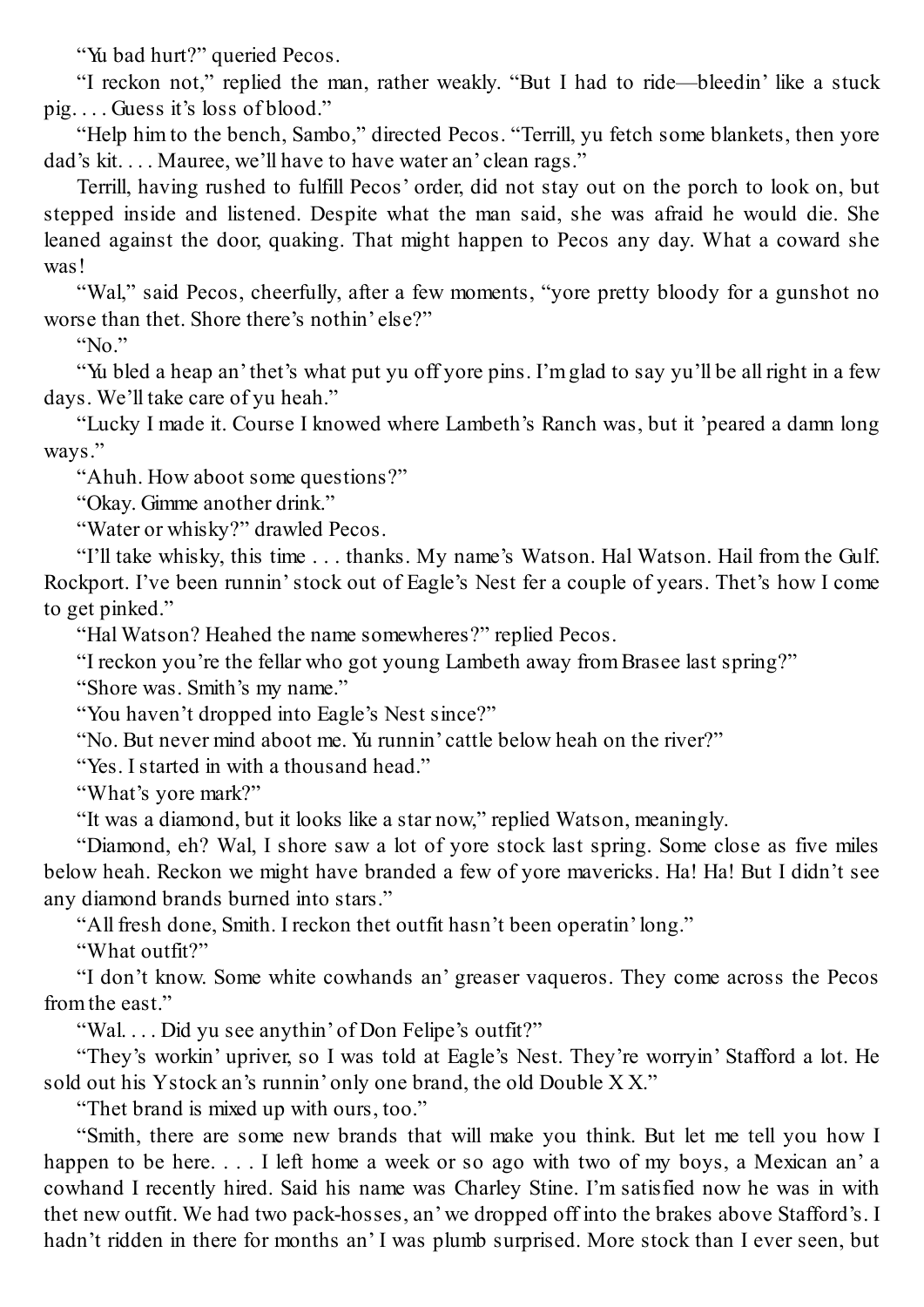my brand was as scarce as hens'teeth. We found about fifty head fenced in a brake an'then my eyes were opened. My small diamond brand had been burned into a clumsy big star. You can bet I was red-headed. Stine advised goin' back, an' then's when I got leary about him. You know thet big brake down ten miles or more below here? It has two branches, shape of a Y. Well, we run plumb into runnin' hosses, bawlin' calves, flyin' ropes, an' burnin' hair. When I rode out of the brush into sight an' yelled that outfit was shore surprised."

"Man alive! Yu should have kept out of sight an' let yore gun do the yellin'," declared Pecos, severely.

"I quit packin' a gun for fear I'd kill some one. An' if I'd had one I'd shore done it then. Well, they didn't wait to see whether I had one or not, but began to shoot. Stine disappeared an'the Mexican was shot off his hoss. I had to ride for it, an' as they had me cut off from below I lit out for upriver. Two of them, both white cowhands, chased me a mile or more, shootin' to beat hell. They shore meant to kill me."

"Wal, yu don't say so," drawled Pecos, dryly. "It shore takes a lot to convince some men. I don't need to ask if yu're a Texan."

"No, that ain't hard to guess. I've been only about five years in Texas. . . . Well, I outrode those men an' got away by the skin of my teeth. Never knew I was shot till I grew wet an'felt all wet an's lippery. That's all. . . . Gimme another drink."

Pecos took to pacing the porch, his hands behind his back, his brow knitted in thought. Terrill was almost repelled. He was no longer her smiling, cool, and kindly Pecos. She stared as if fascinated. Vague recollection of the story he had related about himself now recurred. Either she had not believed it or had forgotten the bloody details. Then she did recall her first sight of himat Eagle's Nest, and somehow that picture faintly resembled this somber Pecos.

"Honey, yo is sho pale round de gills," remarked Mauree, drawing Terrill away from the door. "Now yo lissen to yo' Mauree. They ain't nothin' bad gonna happen. I'se got second sight, chile, an' yo can gamble on it."

Sambo came in at that juncture, apparently as unconcerned as usual.

"Yo lazy perdiculous wench! Whar's dat supper? We is hungry men."

"Sambo, I done had it 'mos' hot when dis Watson fellar come."

The early twilight soon fell. Sambo revived the smoldering fire and then helped Mauree hurry the evening meal. Terrill kept away from the door, but still she saw Pecos pass to and fro. Presently Sambo called him.

"Boss, is dat fellar able to eat?"

"I reckon, Sambo," replied Pecos, seating himself. "Terrill, I'm shore sorry I cain't lie to you."

"Don't ever lie to me, Pecos," she entreated.

"Wal, we're due to lose some stock."

"I heard every word he said to you," went on Terrill, hurriedly. "Pecos, if we don't lose anything but stock—I won't care. We're no better than other ranchers."

"Terrill, thet's shore sensible talk fromyu. Maybe yu'll grow up yet."

Pecos spoke no more, ate sparingly, and soon went outside again.

"How yu feelin', Watson?" he queried.

"Not so bad when I lay still."

"Wal, yu'll be settin' up in the mawnin'. An' as I'm goin'to ride out early, I'd like to ask you some more questions."

"Where you goin', Smith?"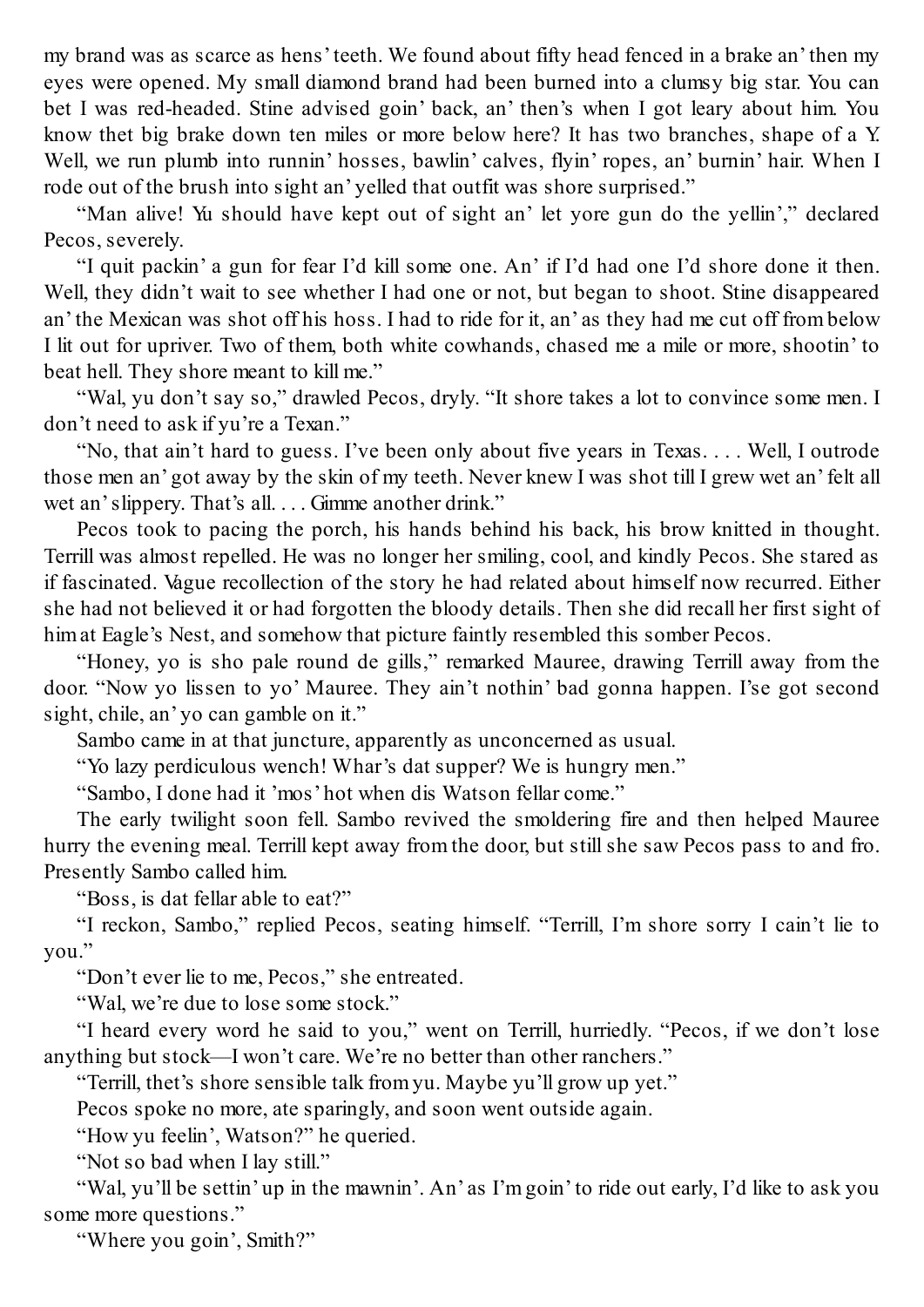"I'mtakin'the back trail, an'when the sun rises I'll be peepin' over my rifle down into thet Y Canyon."

"Fromthe rim?"

"Shore. I can ride there in less than two hours."

"By Gawd! I'd like to go with you!"

"Nope. You need some rest. I'll be back before noon. Tell me where thet cow outfit is camped."

"Right in the middle below the forks."

"Ahuh. Thet's a long shot from the north rim, but I reckon I can burn some of them. I'll take two rifles an' scare 'em to jump in the river, if no more. Did yu see whether they had rifles or not?"

"Come to think of it, they wasn't usin'rifles, else I wouldn't be here."

"Ahuh. . . . Now what was yu aboot to tell me aboot Brasee?"

"He's dead. Killed by Jade, the barkeeper."

"I reckoned he'd not last long. Was it the same bartender I slammed the door on last spring?"

"No. Brasee or one of his greasers did for him. Place changed hands again. You wouldn't know Eagle's Nest."

"You don't say? What's happened? Somebody strike gold?"

"Stafford told me it was Texas gettin' a move on. Cattle have gone to ten dollars a head. Maybe it won't last, but Stafford thinks it will. Beginnin' of a new era, he says. You know when cattle were thick an' cheap there wasn't much movement, especially of rustlers. But this late summer an' fall all that changed. Trail herds drivin' north now, by Horsehead Crossin' in West Texas, an' the Chisholm Trail is a procession these days. Comanches on the war-path. Texans buyin' more stock than ever from Mexico, an' a hell of a lot of it is gettin' stolen right back again. Rustlers, gamblers, hoss thieves, gun-fighters, outlaws, loose women, all flockin' in with settlers, cattlemen, soldiers. It's one hell of a movement, Smith."

"Humph. I'm shore surprised. But yu cain't mean thet all this is affectin'it out hyar west of the Pecos?"

"Shore I do. Course nothin'like rumor has it for all the rest of cattle Texas. The Pecos has a hard name an' it's a far country. But if Texas is goin' to be a cattle empire—which Stafford swears is as shore as the sun shines—why, West Texas will soon be runnin' a hundred thousand head where now it's runnin' a thousand."

"Ten dollars a haid!" Pecos whistled long and low. "More'n ever damn good reason to hang onto yore cattle. I told my young partner, Lambeth, dog-gone near thet very thing."

"Smith, if you can hang on to half your stock, or one-third—you're rich."

"I'm not countin' any calves before they're branded, but this heah news shore . . . But, say, what's this done to Eagle's Nest?"

"Woke it up, Smith. There's twenty-odd families now, not countin' greasers. Another store. Freighters every week. An'last but not least there's law come in."

"Law! What you mean—law?" queried Pecos, sharply.

"Thet's all. Law."

"Rangers?"

"No."

"Sheriff?"

"No. There's a little fat old duffer come to Eagle's Nest. Calls himself Judge Roy Bean. He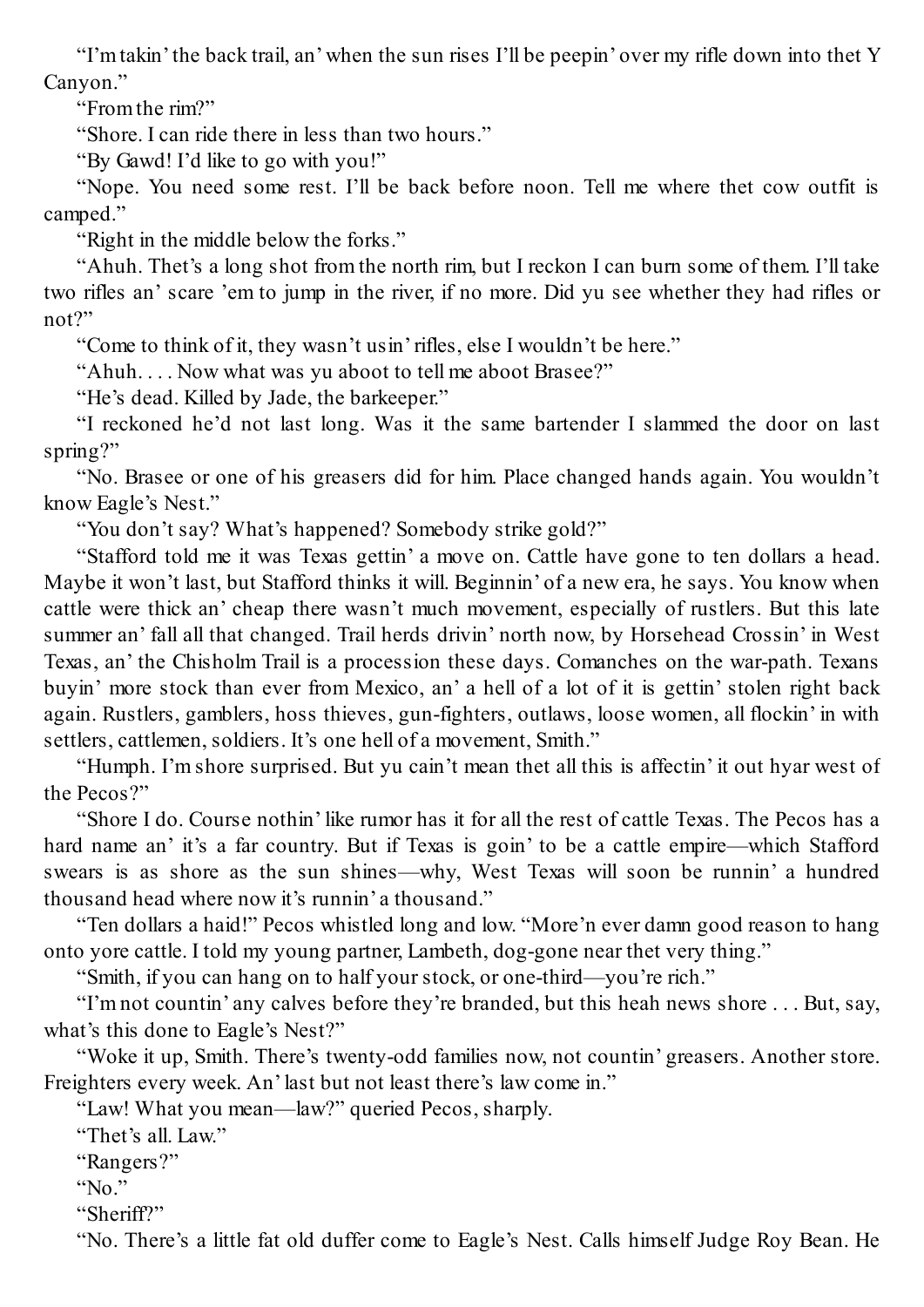built a home aboot a block from the corner Brasee had, you remember. An' this newcomer put up a sign—a good big one you can see—an'it says on it: 'Judge Roy Bean—Law West of the Pecos."

"Law West of the Pecos," echoed Pecos, incredulously. "For Gawd's sake! . . . Is this hyar Bean out of his haid?"

"Smith, it shore 'pears so. He's constituted himself sheriff, judge, court, law. Nobody knows if he has any papers from the government. He's been asked to show 'em an' he showed that fellar a big six-shooter. Thet ain't the best. He runs a saloon an' he's his own bartender. He stops holdin' court to sell a drink an' he stops bartendin'to hold court. He runs a card game, an' he'll bust into that to arrest a fellar for cheatin'. An', by thunder, I 'most forgot. He marries people."

"A parson, too?" whooped Pecos.

"No, he hardly claims to be a parson. A judicial right, an' moral for the community, he calls it."

"Judge Roy Bean! . . . I'llshore call on thet hombre. . . . An' he marries people?—Dog-gone! —I reckon I could get a wife now—if thet Mary Heald would have me!"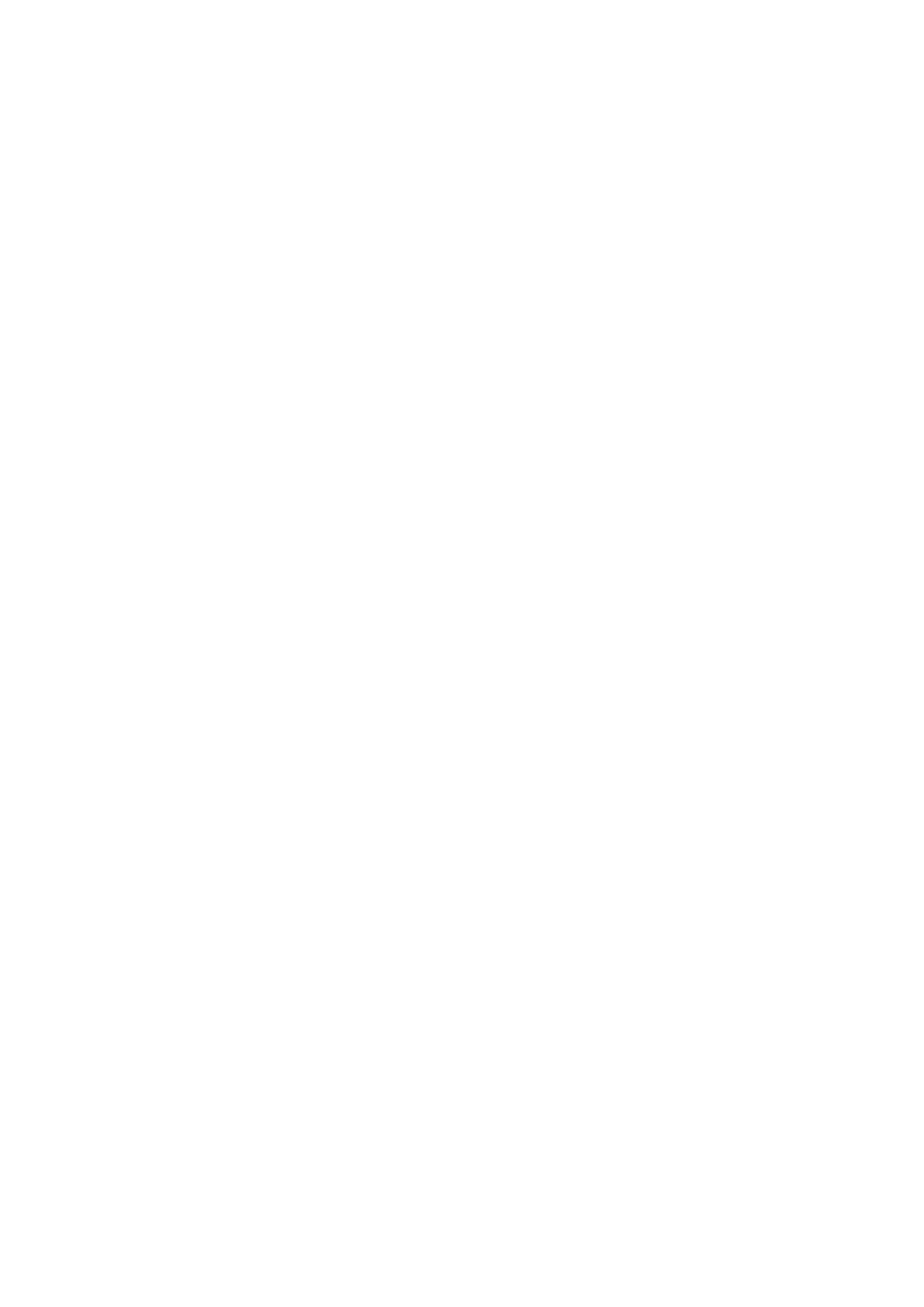$T$  ERRILL had to clap her hand over her mouth to keep from shrieking. It might have been<br>hyperical laughter, but only she would have known how mirthless it would be. Flying to her hysterical laughter, but only she would have known how mirthless it would be. Flying to her room, nearly knocking her brains out in the dark, she barred her door, and awoke to more astounding proclivities of a woman.

"Find a wife!" she whispered fiercely to herself as she tore at the bed covers in the dark and kicked at nothing. "That Heald girl?—Merciful God! I thought he'd forgotten her. . . . The coldhearted faithless wretch! He's what my mother told me to beware of... But I'm his boss. He's working for me. What's partnership? This is my land, my cattle. He can't marry anyone but . . . Oh! Oh!"

Terrill slipped to her knees and buried her head in the pillows. Pecos had no idea she was a girl—that she could be his wife. But how could he love her if he never knew she was a girl? Who was there to tell him that she, Terrill Lambeth, loved him, adored him, worshiped him more than any woman ever had or ever could worship him? And the old torment rushed over her again, augmented a thousandfold by a new instrument of this terrible thing, love—jealousy.

She was in the midst of the worst hour she had ever endured when a knock on her door sent her stiff and thrilling.

"Terrill, air yu in bed?" asked Pecos, in an anxious voice.

"I—I—Yes," choked Terrill.

"What's wrong with yore voice? Sounds sort of hoarse."

Terrill made a magnificent effort. "Must have had my haid under the blanket," she managed to enunciate clearly. "What do you want, Pecos?"

"Nothin'much. Only to talk a little. This man Watson upset me."

"Pecos, I'll get up and—and dress," returned Terrill, brazenly, anathematizing her silly falsehood.

"No. I'll come in," he replied, and to Terrill's horror and transfixing gush of blood, the bar of the door, which had evidently not slipped into place, dropped at Pecos' push and let himin.

"Shore dark as hell in this heah little cubbyhole of yores," he drawled. "First time I ever was in heah, come to think aboot it. Yu used to be such a queer lad."

Terrill never knew how she had accomplished the phenomenon, but when Pecos stumbled to her bed and sat down upon it she was lying on the far side with a blanket over her.

"Wal, son, I just wanted to tell yu thet I'm ridin' off before daylight an' won't see yu till I get back," said Pecos.

"But, Pecos—don't—you oughtn't go," cried Terrill.

"Listen, pard. We've struck some bad times. I reckoned we would. An' the thing for me to do is meet them. What's the use of us runnin' cattle if we cain't fight for them? If I needed yu or thought there was any risk leavin' yu behind I'd shore take yu along. But I'll be ridin'like hell in the dark. An' yu know Cinco. It's a thousand to one I'll get back pronto, but—an'see heah, Rill, I—I'm hatin' to give yu this hunch—if I lost out at such odds an' didn't come back, yu wait a reasonable time, then leave for Eagle's Nest with Watson an'the niggers. Savvy?"

Terrill's lips were mute. It was her arms she had to contend with—for they had a mad impulse to go up round his neck. To keep himhome! She wondered if they would.

"Reckoned I'd jar yu," he went on. "Heah's my money belt. Hide it under yore bed. In case I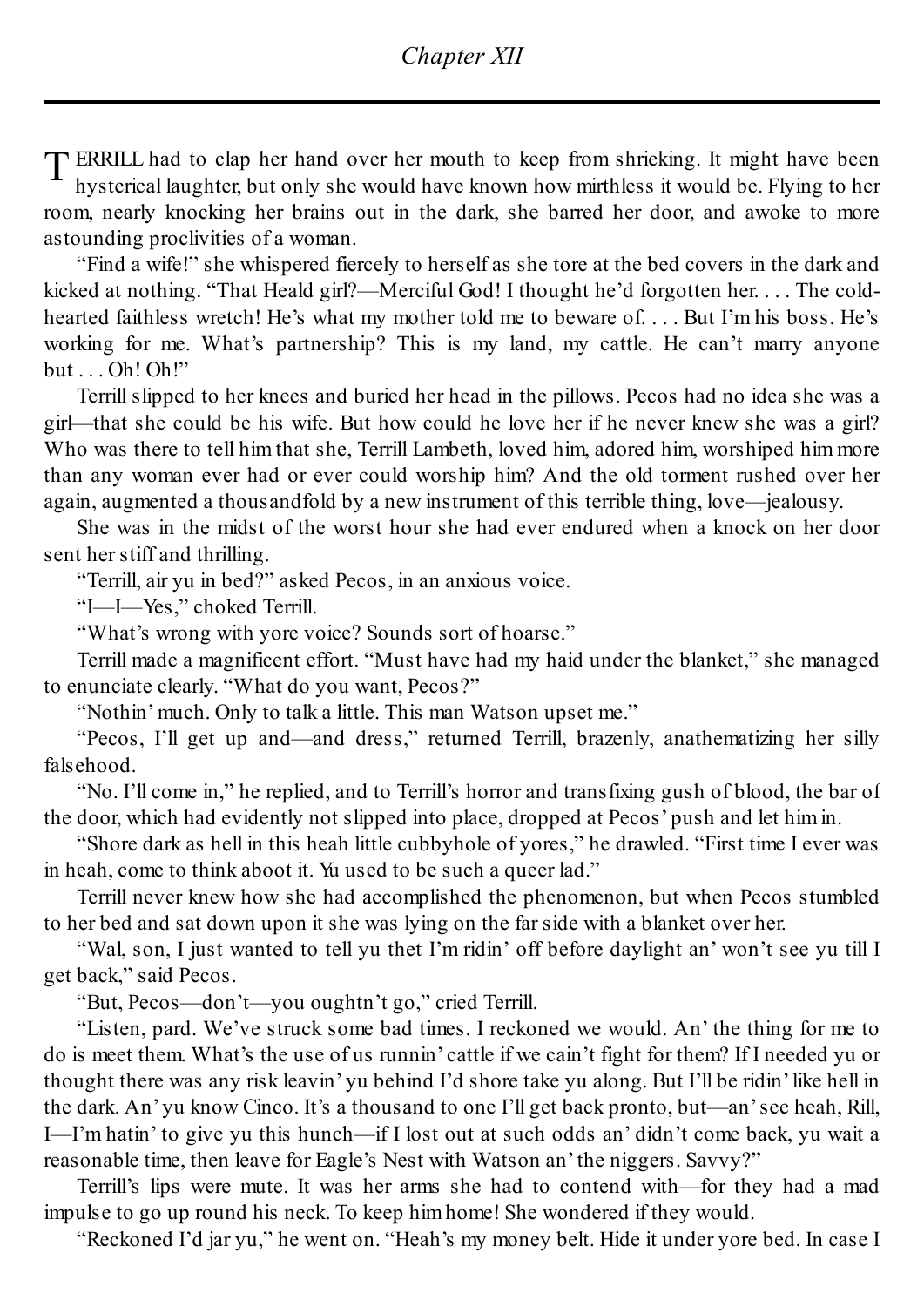don't show up, thet's yores. I'd advise yu to leave this Pecos country."

"Leave my—home!" gasped Terrill.

"Shore. Terrill, yu dunce, I'm only sayin' all this because somethin' *might* happen. . . . An' I've—I—I've been powerful fond of yu, lad. . . . Thet's all. Now adios, an'sleep tight."

His hand groped for her head, and finding it, fastened his fingers in her hair, as he had been wont to do, and gave it a tug. Then he was gone, leaving Terrill prey to such sensations that she made sure she would die with them. But they did not kill her then, and she concluded that she must be pretty tough.

The heavy money belt lay over her like a caressing arm. Terrill felt of it. How thick and soft! It was full of bills. Where had Pecos gotten all that money? She remembered Pecos'story of the two cowhands with whom he had gone to maverick-branding, and who had betrayed him by burning brands. There was all the difference in the world. A maverick belonged to anybody, at least anyone who owned cattle on the range. But these brand-burners and brand-blotters knew they were guilty.

Terrill undressed and went to bed, with the leather belt around her. The weight of it, or the consciousness that it belonged to Pecos, disturbed her, so she finally put it under her pillow. Then it gave rise to a fearful dream, in which Pecos was about to be hanged for rustling, and she rode up on thundering Cinco to snatch him out of the very noose. They escaped very romantically and satisfactorily, but when Terrill awakened the dreamhaunted her.

She was dropping off to sleep again when she heard a thud of soft feet outside on the porch. Pecos had jumped down from his loft. Her little window was a mere gray patch in the black wall. She got up on her knees to peep out. The stars were wan. It was a couple of hours before dawn. Pecos' steps sounded faintly, and after a considerable interval she heard a rapid beat of hoofs on the trail. Pecos had ridden away on his deadly errand. It gave her panic, yet in spite of that there came to her a sense of disaster for those thieving riders of the brakes. Neither her father, nor Sambo, nor any of the other cattlemen between Horsehead Crossing and the Rio Grande had ever presented any obstacle to rustlers. But Pecos seemed of another stripe.

She crawled back into bed, and lay awake until dawn, after which she fell into a doze. Mauree awakened her. "Rill, air yo daid or jest gettin' like them lazy white trash in the towns?"

Terrill would have been out promptly after that call, had it not been for the need to hide Pecos' money belt. How heavy it was! And in the light it looked fat and bulky. She wished Pecos was going to marry her and take her to Rockport on a honeymoon. Just at that moment Terrill did not care where Pecos had gotten the money.

After breakfast Terrill went out on the porch to see how their wounded guest had fared during the night. He was sitting up, drinking a cup of coffee.

"Mawnin', Mister Watson. How are you?"

"Hullo, lad!" replied the cattleman. "I'm pretty good, considerin'. Little dizzy, but that's passin'."

"I'mglad you got off so easy."

"Wal, luck shore was with me. But I was on a fast hoss. Reckon he could run away fromany thin' on four laigs."

"Ump-umm! I saw your horse. He's fine. But he could never run away fromCinco."

"Cinco. Is he your hoss?"

"Oh no. Wish he were. Cinco belongs to Pecos."

"Who's Pecos?" queried Watson, with more interest.

"Why, Pecos Smith, my partner."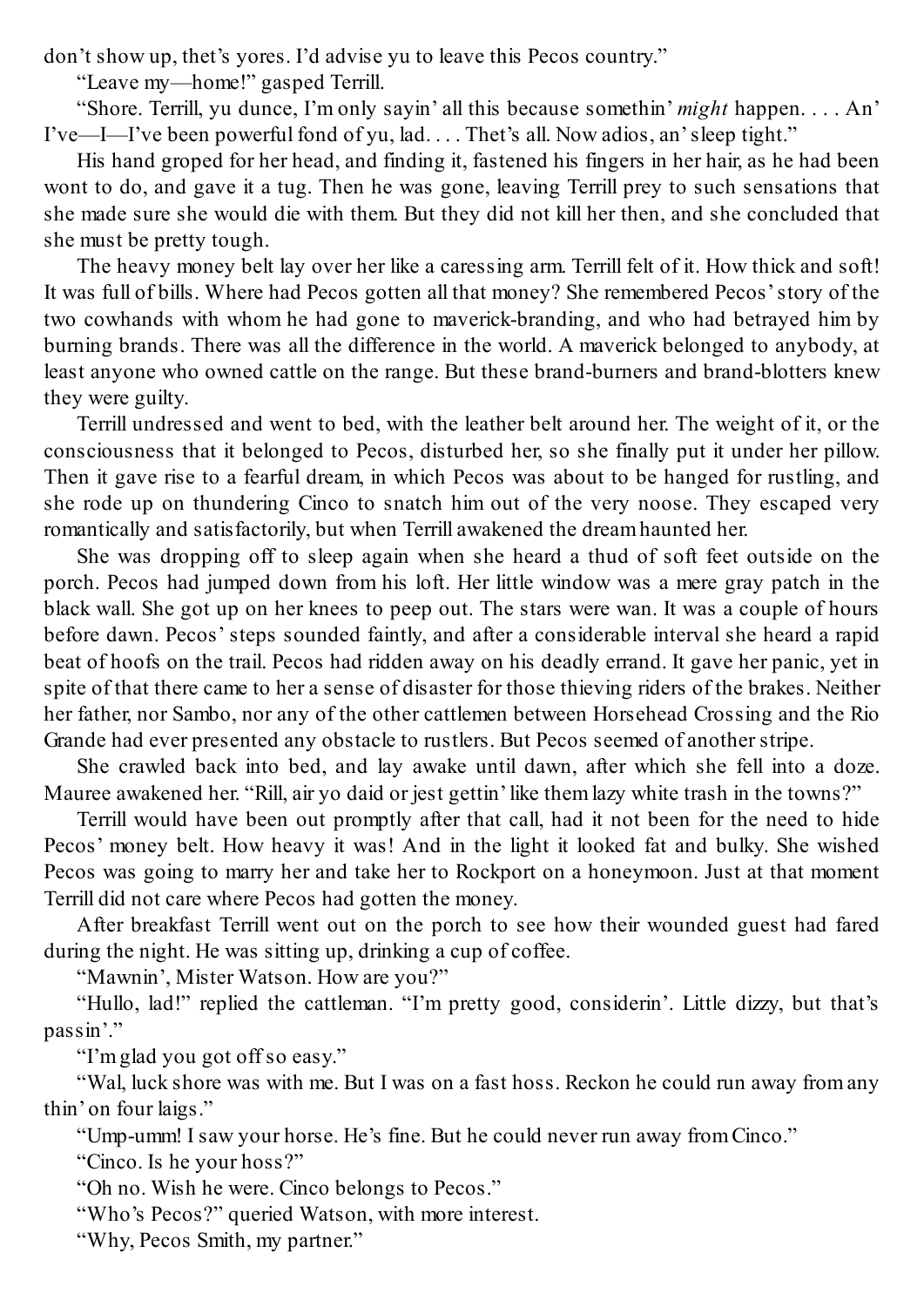"Smith! Oh, I see. He never mentioned his front handle. Wal, wal!"

"Had you ever heard of Pecos?"

"Reckon I have. I'm tryin' to recollect. But my haid's sort of buzzy this mawnin'. . . . So you're young Lambeth, eh? I knew your father. We had some dealin' together. He was a fine man—too upright an' trustin' for this country. Is it true that he was killed by Indians?"

"No, Mister Watson," replied Terrill, sadly. "It was a Comanche arrow that killed Dad, but it was never shot by a Comanche."

"Indeed! That's news. Some more of this Pecos deviltry. Wal, we've a lot to go through before we can have peaceful ranchin'. It's got to get worse before it can get better."

"We ought to band together."

"Lambeth, that's not a bad idee. But we're not ready for it here yet. Country too sparsely settled. Only a few cattlemen an' riders. Range too big. Distances too long. An' we're all too poor to hire enough help. It 'pears to me we got all we can do to keep from bein' shot, for a while yet."

Terrill sighed. Perhaps this rancher was right. "Until you came yesterday we hadn't seen a single rider for months, and not an Indian all summer. I'd almost forgotten we lived on the wild Pecos."

"Wal, it never rains but it pours, lad," laughed Watson. "I hope I'm not a bird of ill omen, but I'm shore afraid. . . . Hullo, what's the matter with your nigger?"

Sambo appeared, running up from the direction of the corral. The instant Terrill saw him she knew something was amiss. Her first thought was of Pecos. But he would be returning at noonday, or later. Sambo lumbered up to the porch.

"Mars Rill—dar's riders—comin'," he panted, and pointed up the canyon toward the gorge trail.

Terrill stepped to the edge of the porch. She saw horses, riders. She counted four—five riders and several pack-horses. They had turned the curve of the canyon and were coming down the trail half a mile distant. It was a sight Terrill's father had always greeted with dread, a dread which had been transmitted to her. This time, however, after the first start of dismay, Terrill reacted differently. It would not help Pecos for her to be panic-stricken. She belonged to Texas, too, and she was his partner. As she watched the riders leisurely approach, speculating upon their character and purpose, she determined they should not get the best of her. To the outside world she was still young Terrill Lambeth, son of Colonel Lambeth, and she could act the part.

"Dey's no vaqueros," said Sambo, finally.

"I reckon there's nothin'to do but receive them," suggested Watson.

"I dunno, suh, I dunno. Sho it hed to happen jest when dat Pecos Smith rid off."

"They're shore not backward aboot ridin' up here," replied Terrill, thoughtfully. "Maybe they are some of the new cattlemen you told Pecos aboot."

"Wal, either they're honest or plumb nervy."

When the trees and the barn hid the approaching horsemen from sight Terrill ran to her room. She threw off the light blouse, and donning her loose coat she buttoned it up. Then she stuck her gun in her hip pocket. The long barrel protruded from a hole and showed below the edge of her coat. But that was just as well, perhaps. Then before going back she paused to consider. Sambo and Pecos, and she, too, had always been expecting unwelcome visitors. Well, let them come. Whatever their errand, Terrill's first care was to conceal her sex, and after that meet the exigencies of the case as Pecos' partner.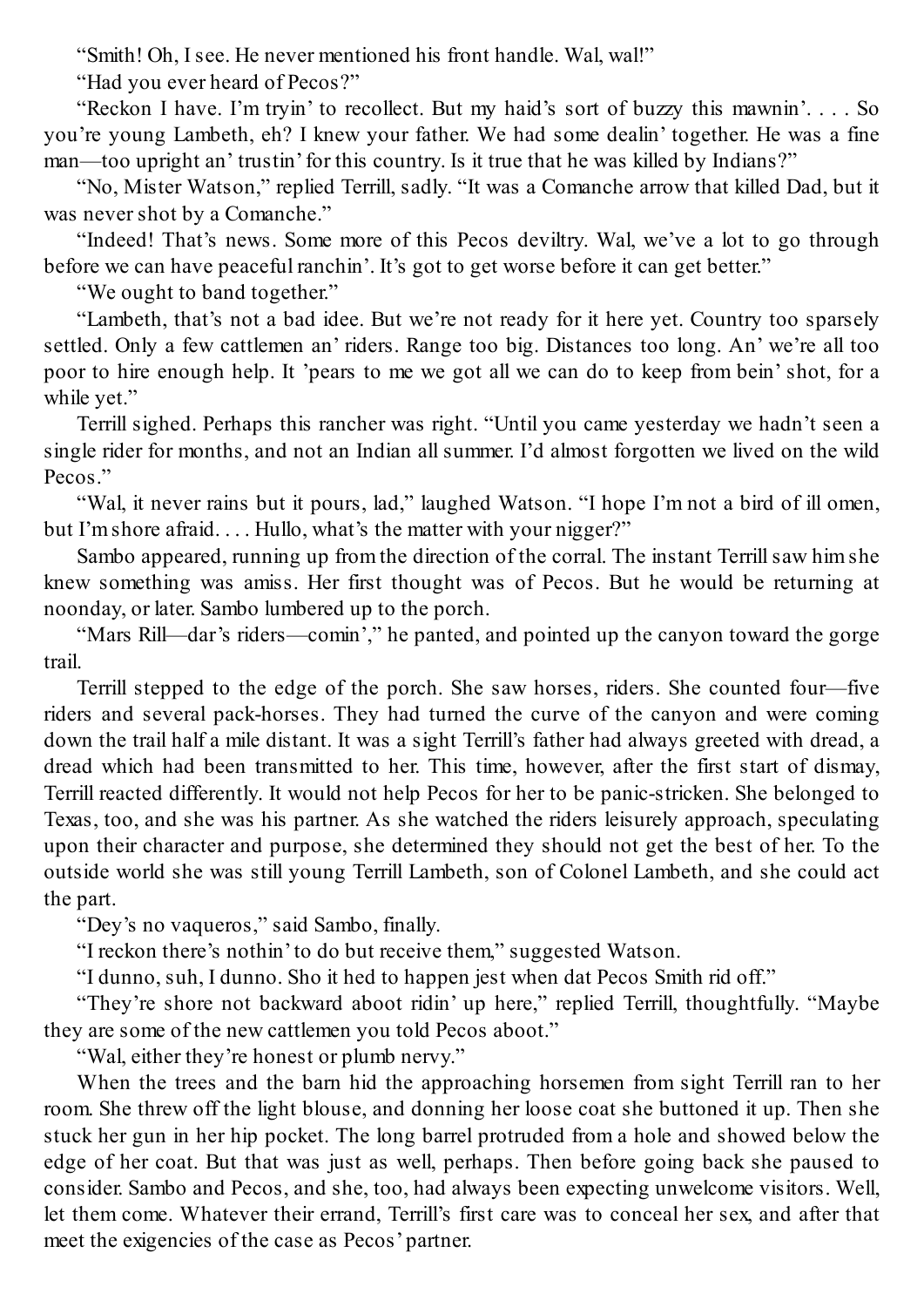"Where are they?" she asked when she got outside.

"Must be havin' a parley or leavin'their hosses," returned Watson.

"Heah dey come on foot. An' dey's walkin' arsenals," said Sambo, who stood out from the porch. He returned to sit down on the step. "Mars Rill, dis is no friendly call."

Presently the men came into Terrill's range of vision. "I shore know that tall one," she flashed. "Breen Sawtell."

"So do I," rejoined Watson, not without excitement. "Met him at Eagle's Nest last summer. Talks big cattle deals. . . . Can't say I liked him, Lambeth."

Terrill uttered a little laugh, which got rid of the last of her nervousness. "I can't say I'm in love with him, myself."

"Has he been here before?"

"Twice. Last time I took to the brush till he left. He's a new partner of Don Felipe's."

Watson whistled significantly, and no more was said. Terrill watched her visitors approach. Well she remembered the tall Sawtell, even to his shirt sleeves, his black vest and sombrero, his long mustache and deep-set black eyes. On his right stalked a short thick individual, ruddy of face and pompous of bearing. The other three men were cowhands, young, unshaven, hardfaced, not markedly different from any other cowhands of West Texas. They were all heavily armed, except Sawtell, who showed only a gun strapped to his hip. He halted some dozen or so steps fromthe porch and swept its occupants with his deep-set basilisk eyes.

"Howdy, folks."

Watson replied, but neither Terrill nor Sambo offered any greeting. Sawtell, after a moment, appeared most interested in Watson. He took a few more steps forward, while the stout man followed rather hesitatingly. Terrill had eyes for everything. She noted that only Sawtell looked over-eager.

"Don't I know you?" queried Sawtell, fixing Watson with his greedy eyes.

"Met you at Eagle's Nest last summer. My name's Watson," replied Watson, shortly.

"Sure. I remember. Talked cattle sale with you, but you wanted cash. . . . Say, sort of pale an' sickish, aren't you?"

"I ought to be. Got shot yesterday. Lookin' my stock over an' run plumb into some brandblotters. They darn near did for me."

Sawtell's change of expression was not marked, but it was perceptible to Terrill.

"Shot! Brand-blotters! . . . Where aboot, Watson?"

"Downriver aboot ten miles. I outrode theman' got here, pretty much all in."

"So I see. All alone, eh?"

"No. I had two cowhands. A Mex an' fellow named Stine. I didn't see them after the first shots."

Sawtell seemed to proceed gropingly in thought. Terrill divined his next query.

"Downriver outfit?"

"I reckon not. There were several white cowhands mixed in with vaqueros. New outfit from across the Pecos."

"Like as not. They're driftin' in from all over." Then Sawtell turned abruptly to Terrill. "Howdy, Lambeth. I hear you lately went in partnership with one Hod Smith."

"Not Hod Smith. My partner's name is Pecos," rejoined Terrill.

"Where is he?"

"Out," replied Terrill, laconically.

"When'll he be back?"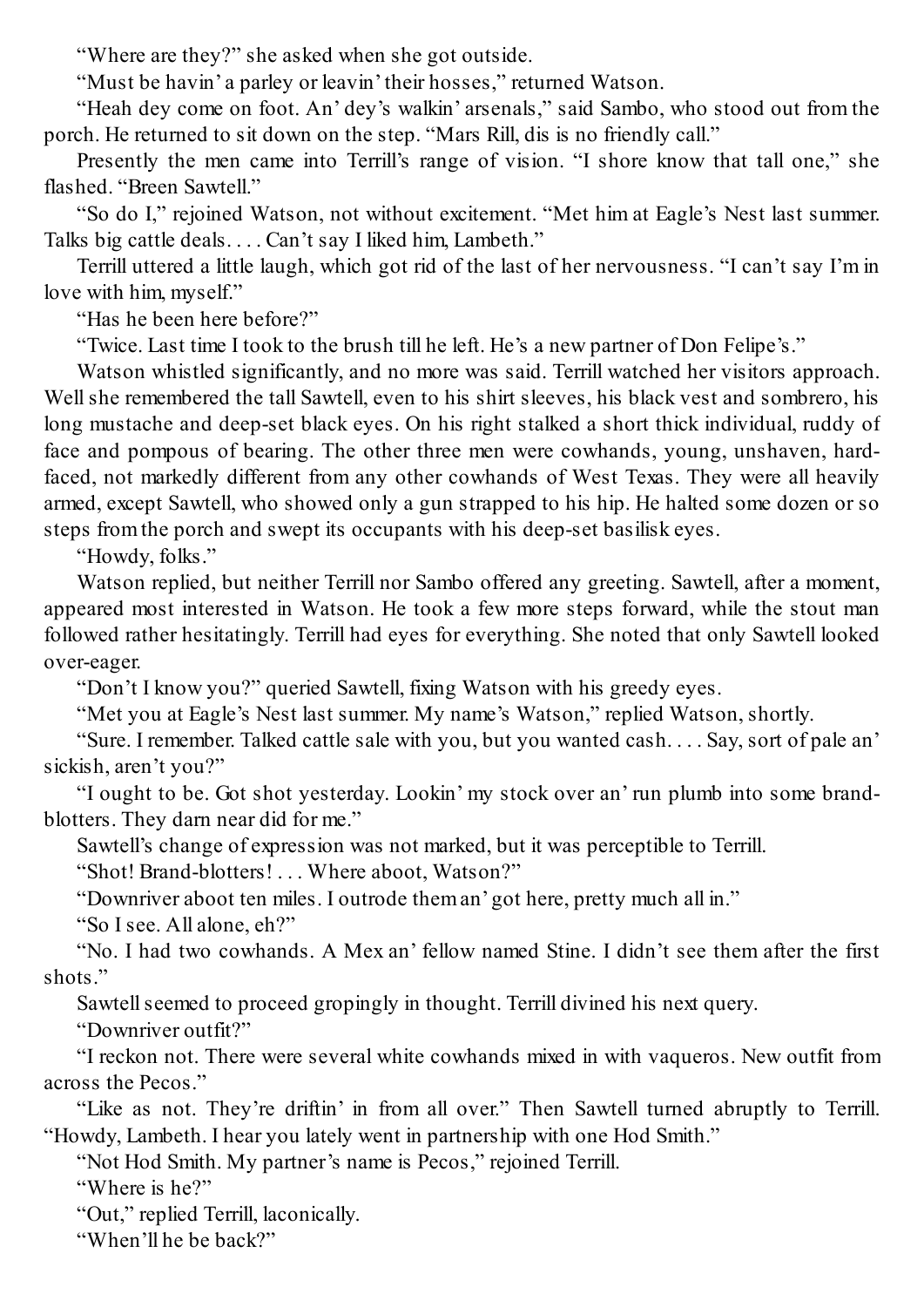"No telling. In aboot a week, maybe."

"Bill," said Sawtell to the stout man, "I reckon Smith is the hombre we want. Them cowhands at Heald's called himPecos. But we never heard of it."

"'Pears to me there's a Hod Smith an' a Pecos Smith," replied the other, ponderingly. "We don't want to get our brands mixed. The man we're after is the Smith who shot your brother an' went to burnin' brands with Williams an'Adams."

"Shore. An'we're on the right track," replied Sawtell, confidently.

"Excuse me, gentlemen, but if you ask me I say you're shore on the wrong track," spoke up Watson.

"How so?" retorted Sawtell.

"Wal, that's aboot all fromme."

"It's enough. Are you a friend of Hod Smith's?"

"I don't know any Hod Smith."

"Fellers, we might have known we'd get up against a stall like this," said Sawtell, spreading his hands to his men. "So just drape yourselves around an' be comfortable.... Get up, nigger," he went on, addressing Sambo, and giving hima kick. "You can feed us after a bit."

"Thet's up to Mars Lambeth," replied Sambo, sullenly.

"Boy, order your niggers to cook up a feed for us."

"You go to hell," drawled Terrill, fromwhere she leaned in the doorway.

"No Southern hospitality here, huh?"

"Not to you."

"Wal, we'll help ourselves."

"Bill, meet young Terrill Lambeth. This is Bill Haines, sheriff fromup New Mexico way."

Terrill eyed the stout man. He would not have been unprepossessing if he had been minus the odious prefix. Terrill was playing a boy's part, but she was looking out with a woman's intuitive gaze, with the penetration of love. Haines had a smug, bold front; he had a bluff laugh; but his shifty gray eyes did not meet Terrill's gazing ones for more than a fleeting instant.

"Glad to meet you, young feller," he said, in a hearty voice.

"Are you a Ranger?" queried Terrill.

"Used to be, sonny," was the reply. "I'mnow an officer for private interests."

"Have you come heah to arrest Pecos Smith?"

"Wal, yes, if this Pecos Smith is Hod Smith."

"Then you might as well leave before you get into trouble, because Pecos Smith is shore Pecos Smith."

"Breen, this young jackanapes has got plenty of chin," growled Haines.

"Wal, you can arrest him, too," declared Sawtell, with a guffaw. "He's in with Smith."

"Arrest *me*!—You just try it," flashed Terrill.

"Listen to the kid!"

"Excuse me, gentlemen," spoke up Watson, evidently prompted by Terrill's spirit. "Is this a legal proceedin'? I never heard of a sheriff west of the Pecos. It's none of my business. I'm as much a stranger to Lambeth an' Smith as I am to you. But I've a hunch you're barkin' up the wrong tree."

"Wal, for your edification, Mister Watson," sneered Breen Sawtell, "an' as you're a Pecos River cattleman, I'll tell you. . . . This cowhand Smith rode for the Healds. He was implicated in shady deals with two riders named Williams an' Adams. My brother rode down to the H H an' asked the Healds to fire Smith. An' he got shot for his pains. Shot when he wasn't lookin', so it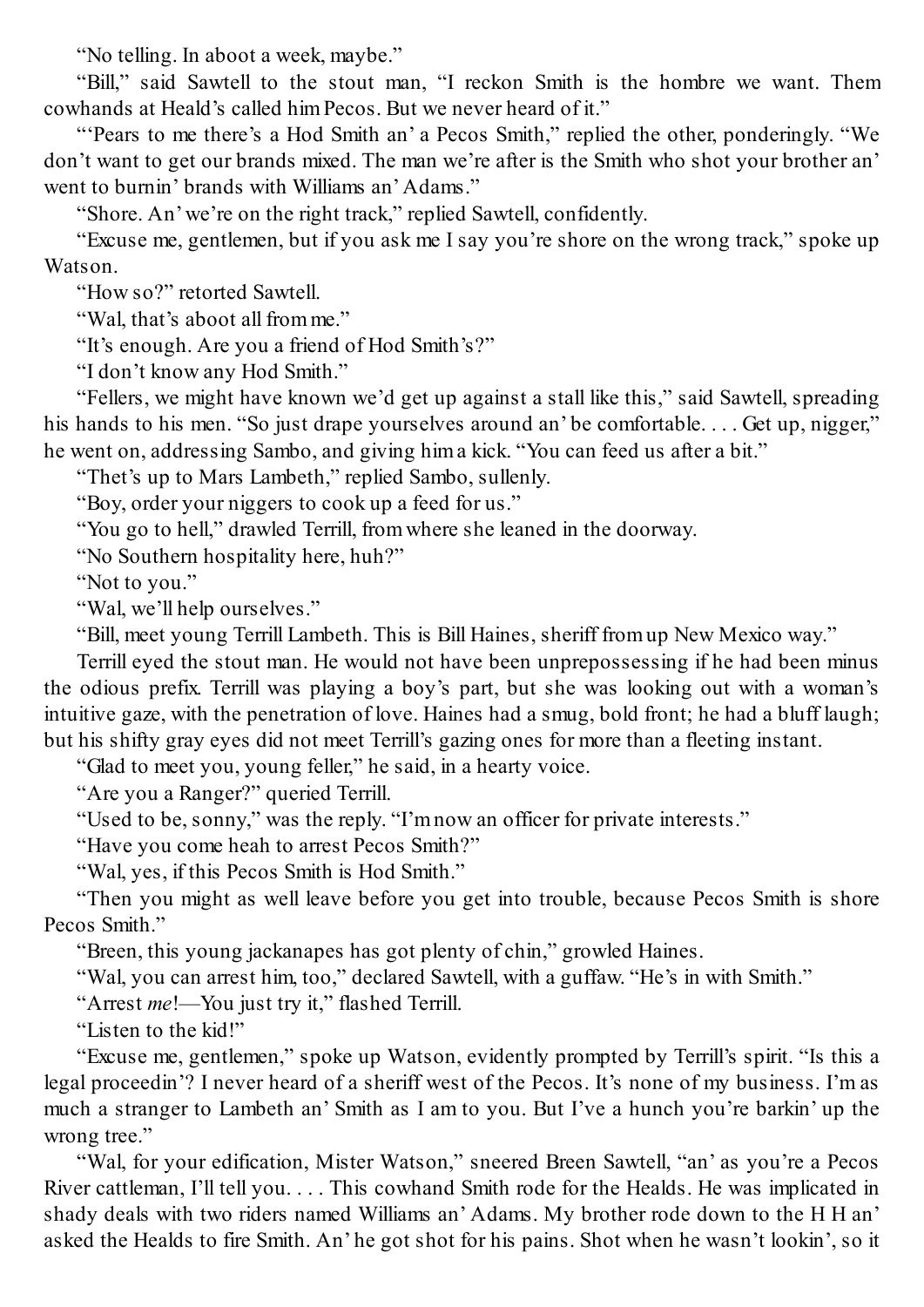runs up on the Pecos. Wal, then Smith lit out for the brakes. His pards drove small herds of stock to a certain New Mexico market. They were fetchin' out herds of a hundred haid or so, part mavericks just branded, and the rest yearlin's an'steers thet had burned brands. Beckman, a cattleman I was foreman for a little while back, was the biggest loser. An' after six months or more of this thievin' he took three good riders an' trailed Williams an' Adams down in the thickets of the Pecos. This was in the Alkali Lake country across from Tayah Creek. . . . Wal, they never came back an' nothin'was ever heard of them. Then Haines an'I, with our men, took up the trail. We found the decomposed bodies of sixmen. One had a lariat round his neck. That one we figgered was Williams. Adams we identified by his front teeth. He had been shot. Beckman we recognized from his clothes. He had an arrow stickin' through his ribs. But, hell! no Comanche killed him. There was a dried-up hoss carcass with some arrows stickin' in it. . . . Now here's how we figger it. This man Smith was campin' alone. He never went anywhere with his pards. An' expectin' them back from a drive, he come in time to see Williams hangin' to a tree, an' no doubt Adams aboot ready for his. There was a fight, an' Smith was the only one left. He shot a lot of Comanche arrows around to make it look like the work of Indians. Then he searched all the dead men for money, took it, an' rode away. We kept on down the river trail to Eagle's Nest. There we learned a rider answerin' the description of Smith rode into town early last spring, broke open Brasee's jail, where this young Lambeth was locked up for somethin', an' left with him an' the nigger for this ranch. In this case it's shore easy to put two an' two together."

"Sawtell, take this from me," ejaculated Watson, feelingly. "This Pecos Smith is not your man"

"An' why not?"

"There's some mistake."

"Hell! didn't we find out thet he'd paid a big bill for young Lambeth? Two hundred dollars. Lambeth had been locked up for debt. The greaser said Smith had a roll of bills as big as his laig."

"That may very well be. But this *Pecos* Smith is some one else. He's not the kind of a Texan who'd burn brands an'murder for it."

"Say, how'n hell do you know this Pecos Smith ain't our Hod Smith?" demanded Sawtell, angrily.

"Wal, I can't prove it. But I'd gamble on it. An' what's more, I wouldn't be one of the outfit to accuse himof all this—not for a million dollars."

"Aw, you wouldn't? Watson, your talk ain't so convincin'. How do we know you ain't in cahoots with Smith?"

"Sawtell, you're a damned fool, among other things," declared Watson, in amazed heat. "I'm a respectable rancher, as everybody on this river knows."

"Ahuh. So you say. But *we* don't know——"

"Breen, you're goin' a little too fast," interrupted Haines, sourly. "I told you we might be on a wild-goose chase. An'if we are we want to know it before makin' any moves."

Sawtell fell into a rage at this and stamped up and down, cursing. He was a passionate and headstrong man, evidently determined upon a certain line of conduct, and he meant to stick to it.

Terrill had suffered a horrifying conviction. Pecos really was the man they were after. He really was a rustler. All that money, surely thousands of dollars, part of which Terrill had in her possession—had been the combined profits of the three brand-burners. Pecos' story had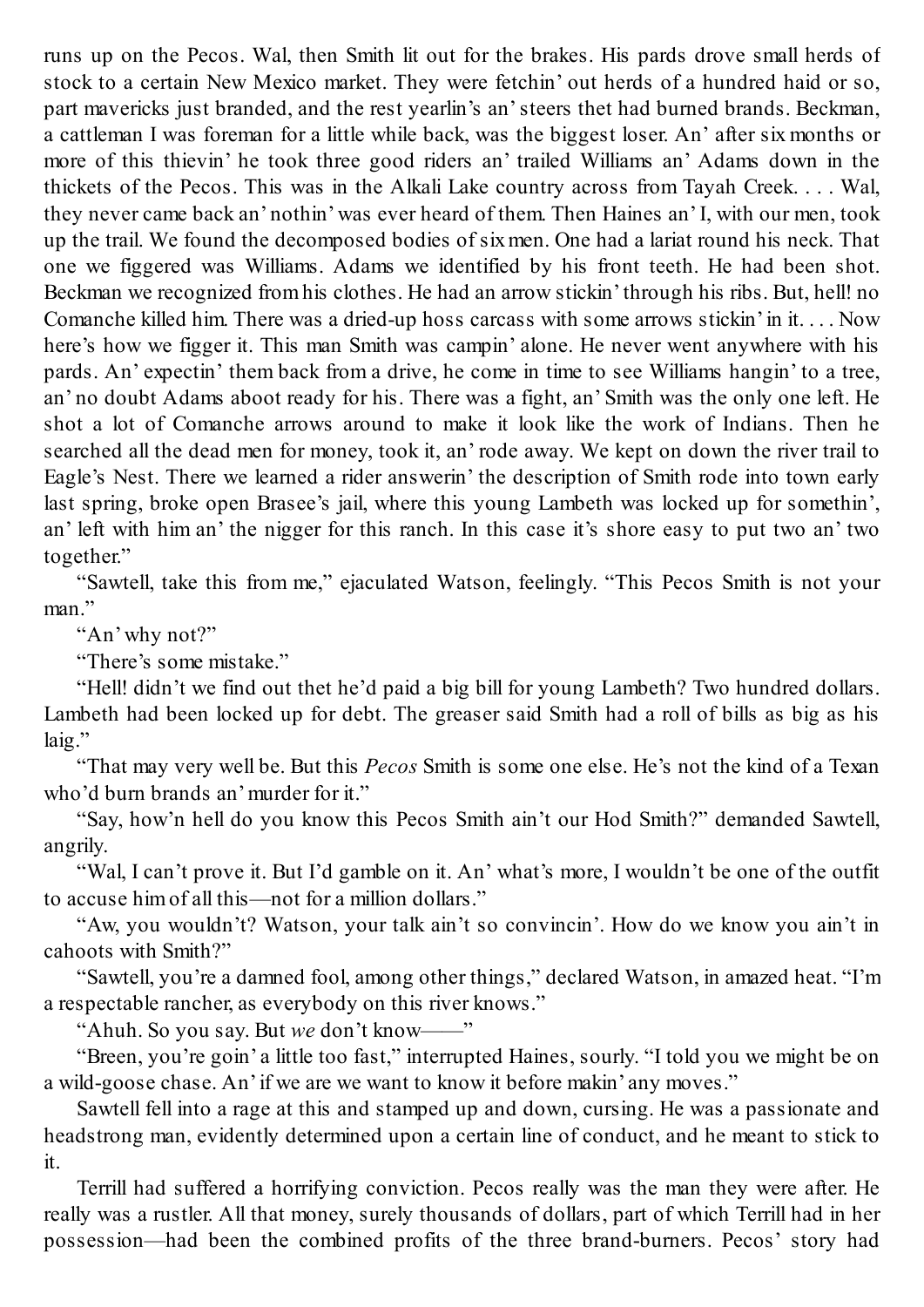omitted a few little details, but it dove-tailed with that told by Sawtell. Terrill could easily supply the discrepancies. She had a rending, sickening agony in her heart. Was it possible that the man she loved was a cow thief? Terrill's impulse was to run and hide to conceal her hurt, but she dared not act upon it, because any moment Pecos might ride in sight, and she had to see himmeet these men. She shook at the very thought, and was hard put to it to stand there.

"Haines, are you afraid to go through with this job?" demanded Sawtell, after his tirade.

"No. But I'm not arrestin' any unknown vaqueros. You can lay coin on that," replied the sheriff, testily.

Sawtell plainly was handicapped by the presence of others. He fumed, and chewed his long mustache, and glared at his ally as if he suspected hitherto unconsidered possibilities.

"After all, the money is the main thing we're after," he burst out, as if unmasking. "Agree to thet?"

"Yes. There's some sense in makin'the money our issue. Why didn't you come to that long ago?"

"No matter. . . . Wal, I've a hunch this money is hid right in this cabin," went on Sawtell, with passion. "An' if we find it you can bet your life I'll have the truth of Hod Smith's identity."

"Yes? You're a positive man, Sawtell, but that ain't enough for me. How will you have it?"

"I was the market for Williams an' Adams. I paid them for all their stock. I know every greenback of thet money. Haw! Haw!—Now what do you say?"

Haines appeared not only thunderstruck, but slowly growing enraged.

"I'llsay a hell of a lot if thet's a fact."

"Wal, it is, an' you can just swaller it, hook, line, an' sinker. I bought thet stolen stock cheap, you bet, knowin' I could realize on it. An' of course I meant to trail Williams an' Adams an' get all my money back. I kept advisin' them to stay out of towns, to rustle all the stock possible, to save all their money, an' they cottoned to thet. My plans would have worked out fine. But while I was away, one of Beckman's cowhands rid plumb on to Williams an' Adams with another bunch of cattle. They shot him. Thet put Beckman on their trail, with the result I told you."

"Sawtell, that deal doesn't hold water," protested Haines, red in the face.

"Wasn't I dealin'with rustlers?"

"Shore. An' buyin'in stolen stock once for evidence was all right. But keepin'it up! What'll the cattlemen whose stock you bought say to this?"

"Wal, to hell with them! If it came to a showdown I'd let them pick out their burned brands. . . . You got any more kicks to make?"

"Little good it'd do me if I had."

"We come down here to find that money an' hang thet Hod Smith, an', by Gawd, we're goin' to do it!" declared Sawtell, black in the face.

"Sawtell, I'd say there was little chance of either, with you holdin' the reins," returned Haines, with sarcastic finality.

Suddenly Sawtell whipped out his gun and presented it at Sambo. "Nigger, do you want to be shot?"

"No, suh. I'se not hankerin' fer dat," replied Sambo, rolling his eyes.

"Turn round an'stick your black snout against thet post," ordered Sawtell. . . . "Hey, Sam, fetch a rope. Rustle. . . . There's one on thet saddle. Take it. . . . Now a couple of you hawg-tie this nigger to thet post. Make a good job of it."

In a few moments Sambo was securely bound, after which Sawtell confronted Watson, as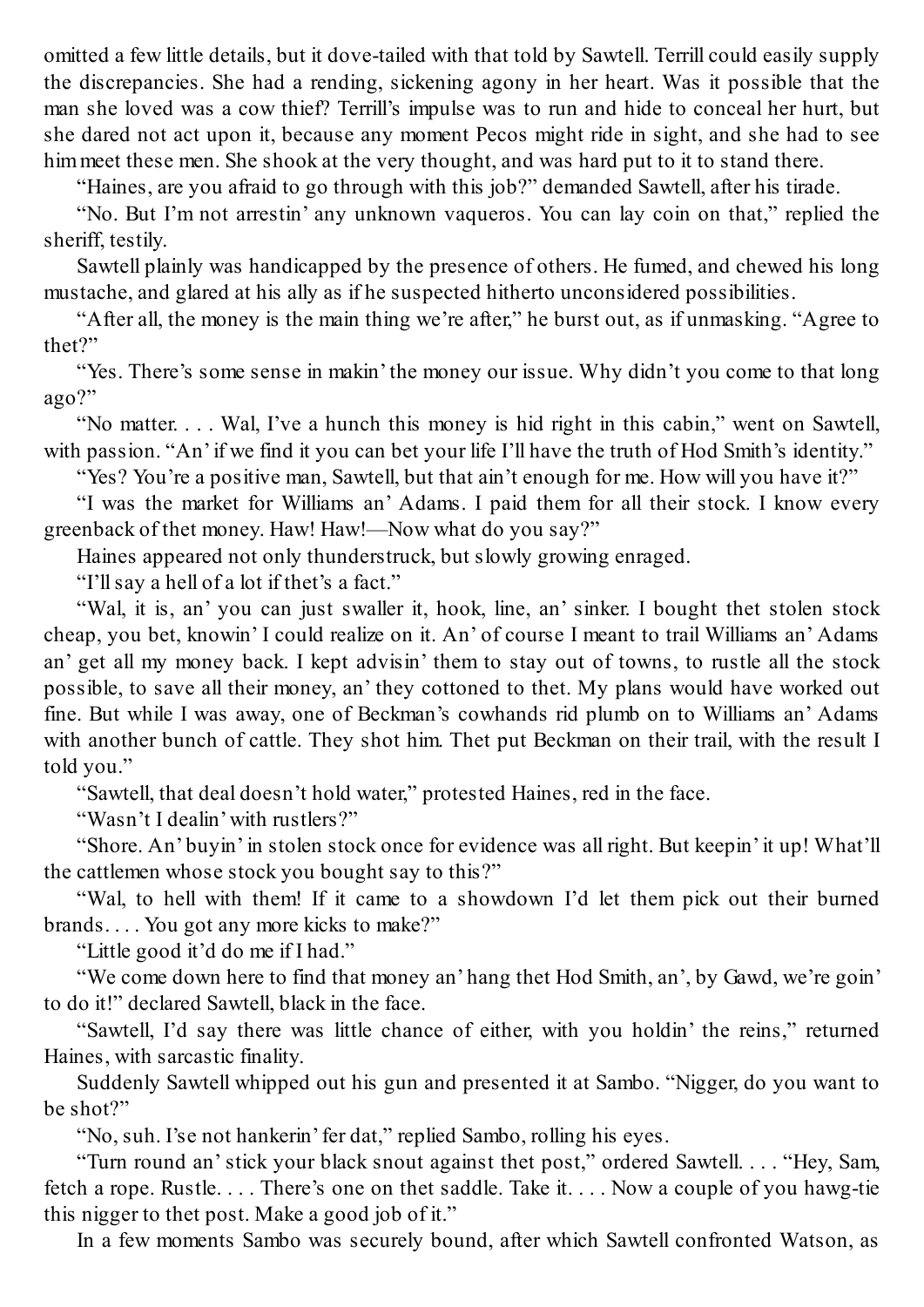he sat pale and composed on the porch bed. He flinched as the gun was carelessly waved in his direction.

"Tie this feller hands an'feet."

"See here, Sawtell, that's goin'too far. I'm a crippled man. Besides, I'm absolutely neutral in this fight."

"Neutral be damned! . . . Tie himup!"

His further protestations were of no avail. The three cowhands roped him fast to the bed he sat upon.

"Now then," went on the leader. "Sam, you an' Jack go down by the river. There's a trail under thet far wall. Hide in the brush an' hold up any man who might ride alone. . . . You, Acker, hop your hoss an' ride up the canyon to thet thicket below where the trail comes out of the gorge. Hide your hoss an' yourself, an' you be damn shore to stop any rider comin' down. You allsavvy?"

"Ahuh. But I reckon we all better have our hosses," replied Sam.

"Wal, yes, if it suits you. Now rustle," finished Sawtell, and sheathed his gun. "An' now, Bill, it's for you an'me to go through this cabin with a currycomb."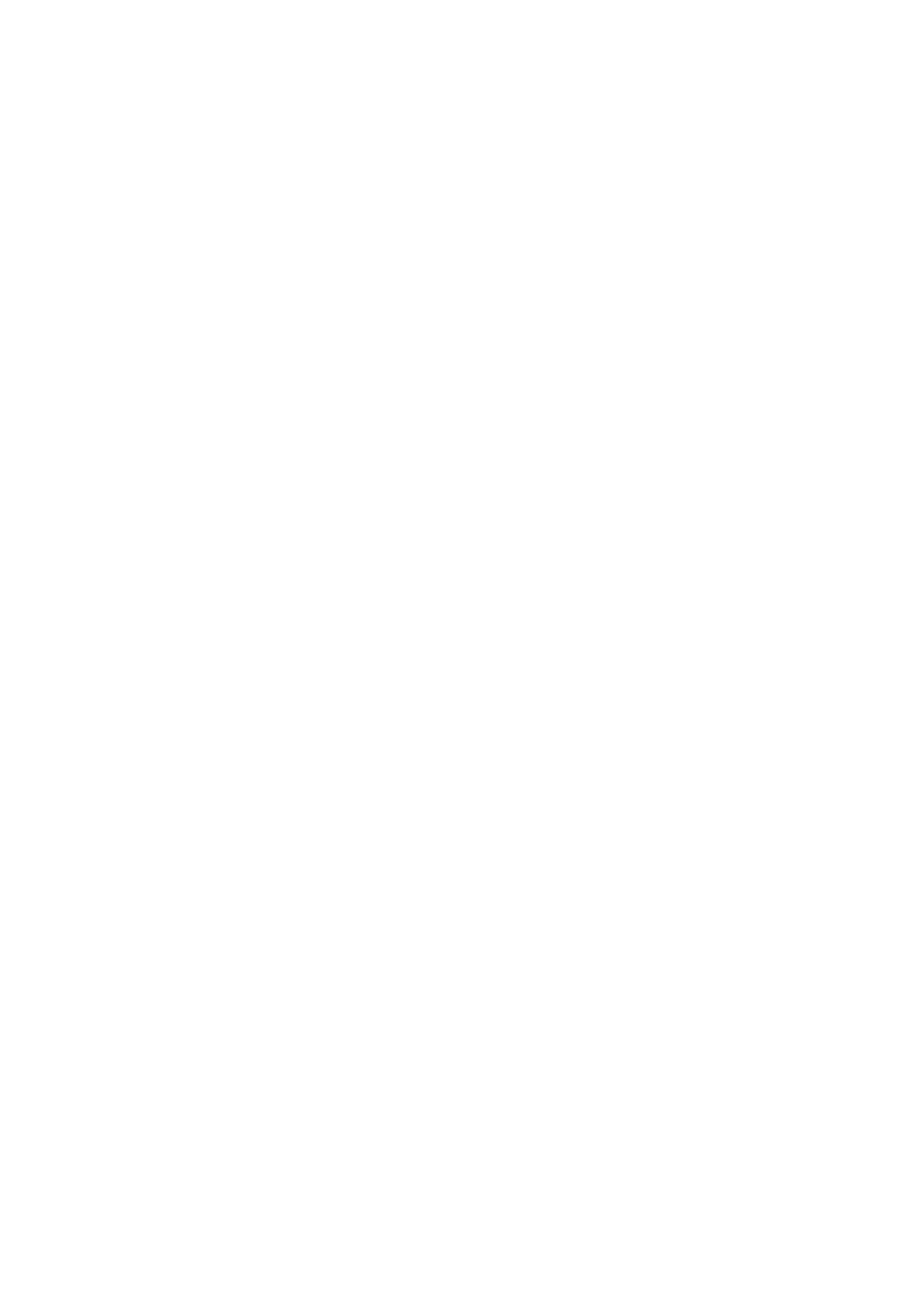$T$  ERRILL heard this byplay between the two men and watched them with clouded eyes, while almost sinking in the throes of stupefying misery at the renewed doubt of Pecos. But when almost sinking in the throes of stupefying misery at the renewed doubt of Pecos. But when Sawtell announced his intention of ransacking the cabin she conquered the blinding weakness. Whatever Pecos had been in the past, he was honest and fine now; he had saved her and he was her partner; but even if some of these things were true, she loved him so wonderfully that she would fight for himand share his fortune.

"Come on, Bill," sang out Sawtell, his heavy boots creaking the porch boards.

"Not me. Search the shack yourself," replied Haines, ill-temperedly. He did not like the situation. Terrill's hopes leaped at the chance of dissension between them.

"Wal, by thunder! if you ain't cross-grained all of a sudden," snorted Sawtell, in disgust.

"I hired out to arrest a criminal, an' not to risk pokin' around in his shack. Like as not, if there wasn't anybody here with sense enough to keep a lookout, you'd turn around presently to have a gun poked in your belly."

"But, you thick-headed ——! The boys are guardin' the only two trails into this canyon. We cain't be surprised."

"That's what you say. My idee of your judgment has changed."

"Ha! It's your nerve thet's changed. A few words from this peak-faced cowman an' you show your white liver."

"Sawtell, your remarks ain't calculated to help this deal," rejoined Haines.

"I shore see thet. Wal, in a pinch I can do the job myself."

"Haw! Haw!"

That sardonic ridicule widened the breach. Terrill made sure now that these two men would clash.

"Haines, this man has fooled you all the way and means to double-cross you in the end," interposed Terrill.

The sheriff's frame vibrated as if it had been surcharged with a powerful current.

"Kid, you don't say much, but when you chirp it's somethin' worth thinkin' about," returned Haines, with a harsh laugh.

"That'll do from you, Lambeth, or I'll slap the tar out of you," growled Sawtell. "Haines, I'll give you one more chance. Are you goin' help hunt for thet money?"

"Bah! You're loco, Sawtell. If this Hod Smith ever had any money it's gone by now. Why, it's 'most sixmonths since that last cattle drive was made."

"Wal, it's a forlorn hope, I'll admit, but if I do find thet money you shore won't get a dollar of it."

"The hell I won't. Find it an'I'll show you."

Sawtell gave him a long gaze. "You may be surprised pronto," he said, in another tone. Then he wheeled to stamp toward the door.

"Get out of my way, Lambeth," he ordered.

For reply Terrill extended the gun, which she had drawn and cocked. Sawtell recoiled away fromit.

"By Gawd! . . . Look here, Bill. . . . This kid has throwed a gun on me."

The sheriff showed a disposition to get out frombehind Sawtell.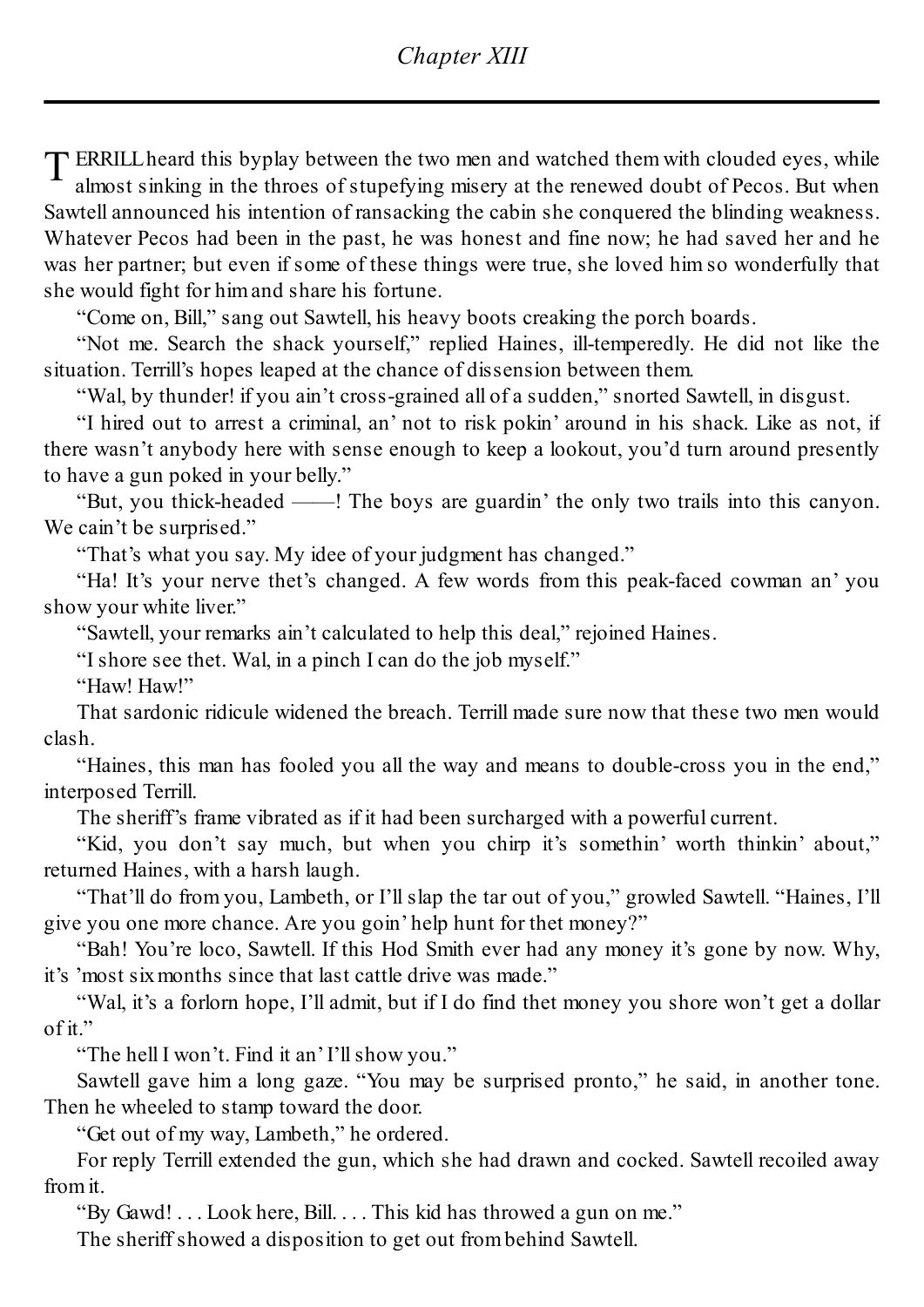"You can't come in heah," rang out Terrill. The man's close, raw presence, his blood-red eyes, the hard amaze he showed, added a last force to her will. She meant to kill himif he tried to enter. And on the instant Terrill was thinking that the hammer of her gun would fall on an empty chamber.

"Ahuh. So, Lambeth, you're givin' yourself away. Cub partner of a rustler an' murderer, huh?"

"Breen Sawtell, you bet I'm Pecos' partner," flashed Terrill, and pulled the trigger. The hammer fell with a sharp metallic click. Sawtell flinched. Terrill cocked the gun again. "Look out for the next one. I'll kill you.... You can't——"

Sawtell's hand flashed out to throw up the gun. Terrill screamed and pulled the trigger. The gun went off in the air, but it was a narrow escape for him. Holding her arm up, he wrenched the gun loose, and tossing it back he knocked Terrill into the cabin. As she went down her head struck hard.

When Terrill came to she found that she had been bound to a chair. Sawtell had taken down a jug of liquor that had stood on the shelf for years, and after smelling it he took a long gulp.

"Aggh! . . . Bill Haines don't know what he's missin'."

Whereupon Sawtell began a search of the room. This did not take many moments, for there were such few places to hide anything. Meanwhile Terrill had fully recovered her wits. She had been hastily tied with some soft rope hobbles that had hung just inside the door. She could twist one small and capable hand so as to reach the knot, which she believed she could loosen. There were two rifles in the living-room, of which hers was loaded. If she could get hold of that! Then she grasped the fact that her feet were bound to the legs of the chair. Even if she did free her hands she could not get up. Then she espied Sambo's hunting-knife on the table, within reach. After that she watched the ransacking ruffian while she redoubled her efforts to free her hands. She wondered what had become of Mauree. Probably the negress had run off in fright to her cabin and baby.

Sawtell got through searching the living-room. Then he gave the pole partition a vigorous shake. Terrill's door flew open and Sawtell entered her little room. No one was ever permitted to go in there. Any thorough search must discover that there was something strange about Terrill Lambeth. But on the moment Terrill had no qualms about this. It was the money Pecos had intrusted to her. Why had she not hid the belt in the barn or a crevice in the cliff. For Sawtell would most surely find it.

"Haw! Haw! Haw!" roared in husky accents from Terrill's room. Then Sawtell appeared with the money belt clutched in his hands. There was a radiance about him, but it appeared far from beautiful. His eyes emitted a wolfish hunger. "By Gawd! . . . I've got it," he crowed as he laid the belt on the table. His big shaking hand, with its tobacco-stained fingers, tore out sheafs of greenbacks that had been neatly and compactly folded. "Oho! I guess I didn't have a hunch. . . . All the big bills—fifties—hundreds! . . . Mister Hod Smith, you shore are a savin' hombre."

The doorway darkened to the wide frame of Haines, who suddenly halted, pop-eyed, at sight of Sawtell and what he was doing. As if by magic, then, astonishment appeared swept away.

"Breen, so help me Gawd, you found it!" he exclaimed.

"I shore did," replied the other, in grim exultance. "There's twenty thousand, anyway. An' that was worth comin' for." Whereupon he moved the belt and piles of bills back to his left on the table, interposing his body between it and Haines. Then he poured out a cupful of red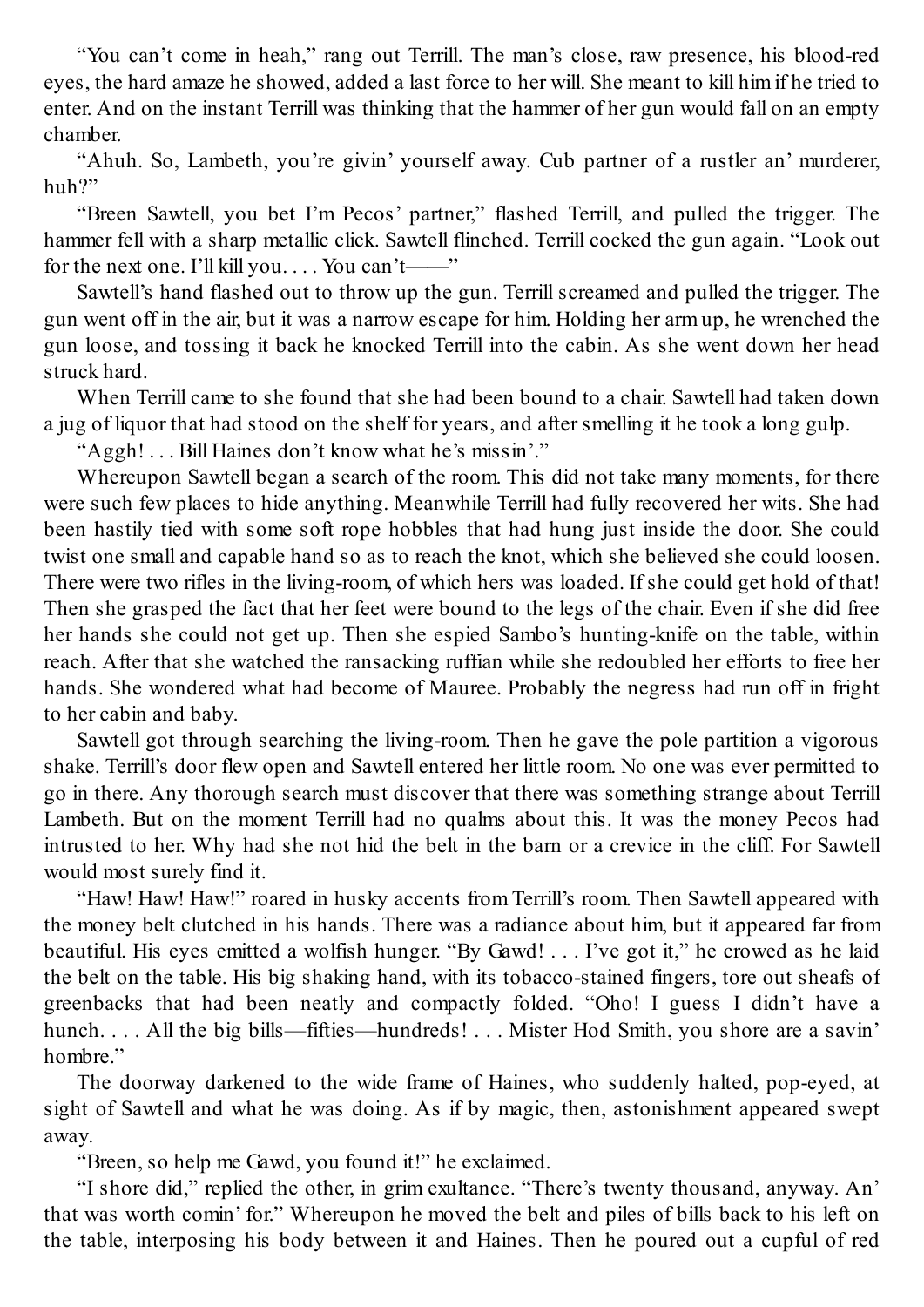liquor from the jug. "Here's to your bad luck, Haines, an' poor judgment!"

He tossed off the drink with a flourish. "Aggh!—That's stuff for you. Have a drink, Bill. It's as old as the hills."

Neither of the men seemed aware of Terrill. Haines took a stiff drink, though his gray eyes, now with a blaze in them, never left the belt and money for an instant.

"Good likker, all right," he coughed, and edged along the table. "Breen, I was wrong. You shore had a hunch. But I was only sore, an' worried aboot this Hod Smith mebbe bein' Pecos Smith. . . . Do you recognize the money?"

"Yes, if it's anythin' to you," responded Sawtell, dryly, and he began stowing the flat packets of bills back into the belt.

"Shore it's a lot to me. I'm as tickled as can be. If you know your own money we're justified in takin' it. An' I say let's let well enough alone an' rustle out of here before this Smith person gets back."

"An'why for, Bill?"

"He might be Pecos Smith?"

"Hell! S'pose he is? What do we care? Wouldn't he look as fine danglin' from a rope as anyone else?"

"You don't seem to savvy somethin'," retorted Haines. "If he is Pecos Smith he won't be easy to string up."

"Haw! Haw!"

"Man, you've lost your head completely."

"Nope. Thet applies to you, Bill. I'm figgerin' shore close. There's only two trails into this canyon, an'I've got two men hid on the river trail an' one man hid on the gulch trail. Smith will be held up either way."

"Then we ought to help guard. There's many a slip, you know. . . . Give up your crazy notion to hang Smith an'let's go."

"He shot my brother."

"What'n'hell if he did?" shouted Haines, stridently. "There's some who say that wasn't such a loss. You make me sick with your braggin' loyalty, when all the time you was doublecrossin' himyourself."

"You're a —— liar!" returned Sawtell, ominously.

"Now, Breen, don't bluster that way an' go back on what you know."

"What I know is my business," returned Sawtell, doggedly. "What you think you know concerns me when you get to gabbin' in front of strangers. You forget that nigger tied up out there. An' this cattleman who calls himself Watson. You talk too much. You haven't one damned proof that I double-crossed my brother."

"No. It's just my hunch. But you can bet your pile this Smith vaquero knows. An' that's why you're so keen to hang him."

"Air you goin'to shet up?" demanded Sawtell, threateningly.

"Wal, there's no use in arguin' any more since we've got the money."

"*We?*" shouted Sawtell, derisively.

"You heard me correct, Breen. I consented to take up my old Kansas job as sheriff to serve your ends. I rode down in this Gawd-forsaken Pecos country with you. I'm riskin'my skin right this minute, an' you bet I'min on everythin'."

"Haines, you're in on nothin'. I told you thet a while back. You shot your chin off once too often."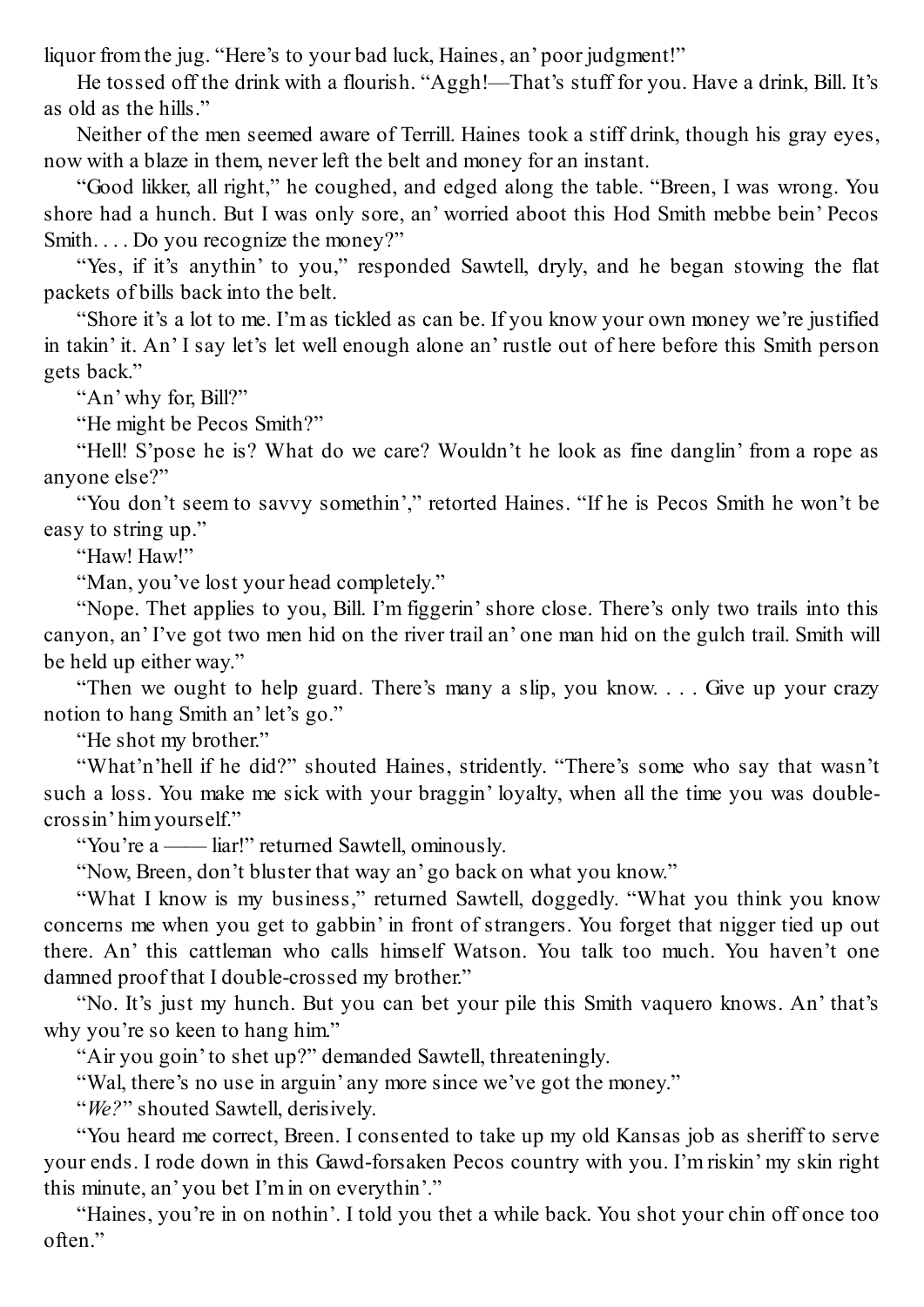"You mean you're not goin' to divide that money?" yelled Haines, hoarsely, his ruddy face changing color.

"Get out! Your fat greedy face hurts my sensitive feelin's," retorted Sawtell, and he shoved Haines out of the cabin. For a moment his tall form obstructed the light. Terrill espied Sawtell's hand creeping down toward his gun. Her heart nearly burst. The fight was coming. These ghouls would destroy one another. Terrill's right hand came free. If she could only get up! She tore at the knots. The men had forgotten her. Her rifle leaned against the wall. Sawtell had left the money belt on the table.

"Breen Sawtell, you're as crooked as a rail fence," replied Haines. "But crooked or not, I want my share of that cattle money. You agreed to divide it."

Sawtell stepped out on the porch, so that all Terrill could see was his left side. His left hand was stiff, with the long fingers quivering.

"Shore. But you lost your nerve an' you wouldn't help me. So I'm justified in not makin' a divide."

"-I'll show you up all over New Mexico," hissed Haines.

"No you won't, Bill."

"Of all the thick-skulled men I ever seen! Do you think you can soft-soap me out of this deal?"

"All I'm thinkin' now, Bill, is that you won't be goin' back."

"He-l—!" A shot cut short Haines' yelp of fury. The thundering report appeared to clamp Terrill's eyes tight shut. Then her ears vibrated to the crash—crash—crash of guns. Both men must have emptied their weapons. As Terrill opened her eyes she heard a groan that appeared to come from the left side of the door. Sambo or Watson had been hit. Then a boot grated, the porch boards creaked—and there followed another bursting report.

Terrill's strung faculties broke to sight of Sawtell stepping before the door. He was sheathing a smoking gun. Terrill had wit enough to grasp that Sawtell had not had time to reload the gun. His face was black and terrible. He felt of his left arm where blood showed near the shoulder.

"Barked me, huh," he soliloquized, and pulled a bandana from his pocket. Then as he stepped to the threshold he espied Terrill. "Ha! 'most forgot you, Lambeth."

"Is—he—dead?" gasped Terrill.

"Who? Bill? . . . I reckon so, for all intents an' purposes. . . . Tie this arm up for me." And taking the hunting-knife off the table, he cut the hobble that bound Terrill's hands, not noticing that one of them was already free. "What you shakin' aboot, youngster? A little while ago you was steady enough. I thought my day had come."

Terrill at last succeeded in knotting the bandana securely. Sawtell stuck the knife upright in the table and made no move to retie Terrill's hands. "Now what?—Aha! Another little drink for my nerves."

When he threw back his head and tipped the jug to his lips, Terrill snatched the knife, and quick as a flash freed her feet. He saw her out of the corner of his eyes. Down the jug thumped. Terrill flashed her hand for the money belt, and securing it she whirled to flee.

But as she leaped through the door Sawtell's hand fastened on the back of her coat. He gave such a tremendous jerk that not only did he drag Terrill back across the threshold, but he ripped both coat and shirt almost off her body.

"You —— little devil! Must I kill you, too?" And with his free hand he twisted the belt out of her now nerveless hands and tossed it back on the table.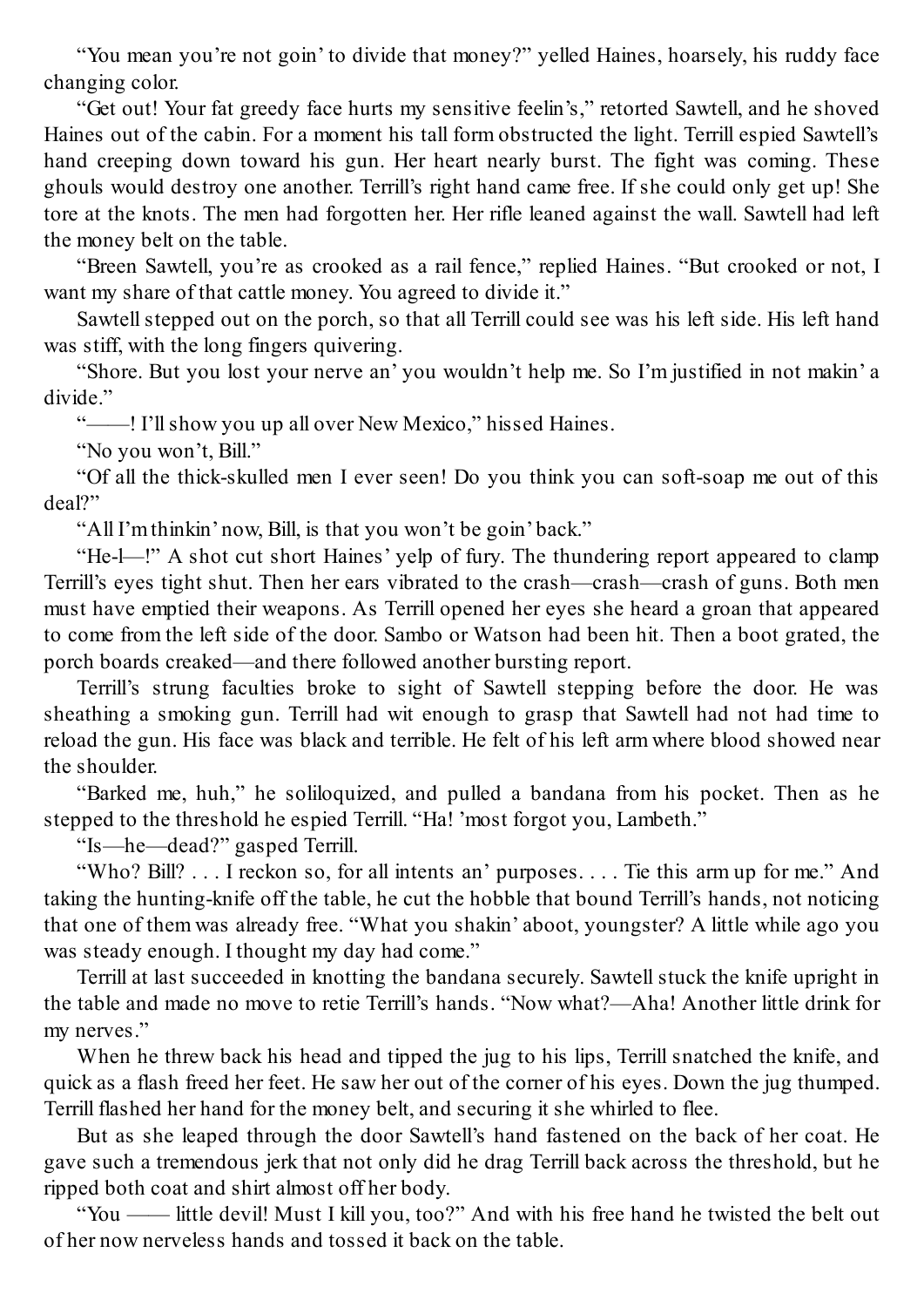Terrill sank to her knees, almost fainting. To be suddenly snatched almost nude paralyzed her. Sawtell pulled at the split garments, which divided and slipped off Terrill's white shoulders.

"Fer Gawd's sake!" he rolled out, in breathless amaze, his bold eyes feasting on the curved white breast Terrill could not hide. "A *girl*!"

He let go the half of Terrill's garments, and dropping heavily into the chair he placed a hand on each of her shoulders. He shook her. Terrill's head wabbled back and forth. She was almost swooning.

"Come out of it!—You ain't hurt. . . . Let me look at you. . . . Terrill Lambeth, heh? . . . Wal, I'll be . . .! I reckoned you was damned pretty for a boy."

"Let me—go!" wailed Terrill. The end had come. She would rather have died. This man's horny hands! His hot eyes! Her faintness left her. There was more horror than shame. She tried to get up. He held her down with hands like lead.

"All the time you've been a girl?" he ejaculated. "When I was here—twice before—you was a girl?"

"Yes—yes. I've always been. . . . It was Dad's fault. He—he hated girls. He would dress me as a boy—when I was little. . . . And so—out heah—I kept to boy's clothes. . . . For pity's sake —let me—cover myself!"

"That —— half-breed Felipe—he knows you're a girl," declared Sawtell. "I savvy now. *That's* why he wanted me to stay away from here.... Wal, if this ain't my lucky day!"

Terrill, with returning strength, plucked at her rent garments, so obviously agonized by her nudity that Sawtell let go and flung some of themin her face.

"Why, you damned little hussy!" he rasped in sudden passion. "Awful ashamed, ain't you, half undressed before a strange man? Puttin' it on thick, huh? . . . You damned lyin' cat. Livin' here with this rustler, Smith. Pretendin'to be a boy!—Why I ought to strip you an' drive you up an' down this canyon."

Something about this remarkable revelation, no doubt the sight of the girl, had inflamed Sawtell into a frenzy. He jerked the torn coat out of her hands and flung it aside. He pulled at the shirt, but she clung desperately to this.

"Kill me—and be—done!" she whispered.

"Kill nothin'. You're too pretty to kill. But I'll beat hell out of you if you try any more tricks with me."

Terrill would have sagged to the floor but for his pressing knees.

"You've been livin' here with this man Smith?"

She thought she understood him.

"Answer me," he went on, and cuffed her sharply over the head. "You're livin' with this man Smith?"

"Yes—I—I'mliving—heah."

"You're not married to him? . . . An' you're in love with him? . . . Haw! Haw!—You bet you air. . . . An' you know he's a rustler—a cattle thief? He told you where all this money come from?"

"Yes. But he wasn't brand-burning. . . . He was only—branding mavericks."

"Aw, hell! You're not an idiot. You didn't swaller that old guff?"

"I did—I did. I believed him."

"Wal, I furnished thet money to himan' his pards. I paid it into his hands."

"But you—you said Pecos wasn't—with those men?"

"I lied to fool Haines. It served my turn. . . . Yes, you been livin' with a low-down rustler.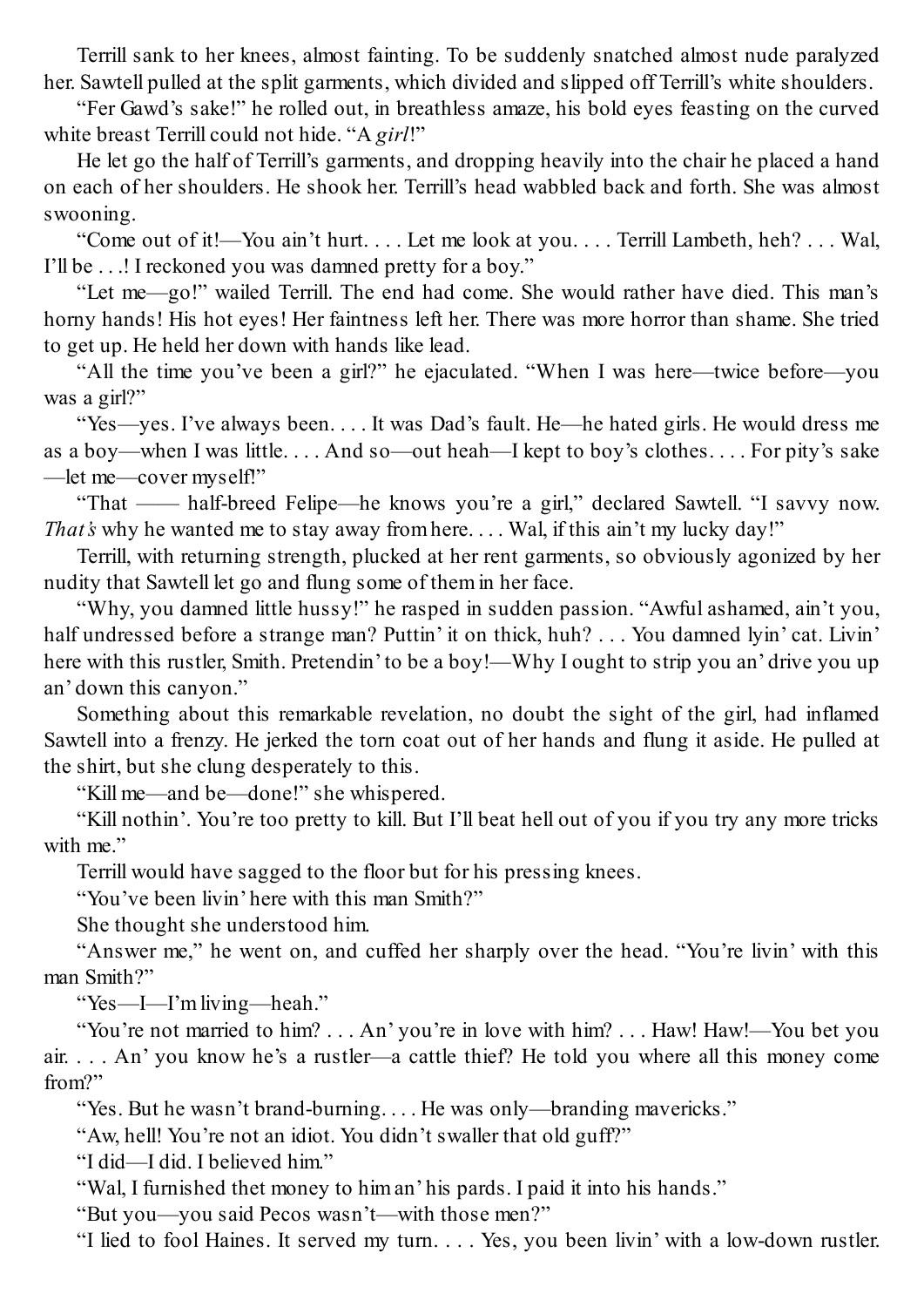Shore you're no lady to be proud. Sooner or later you'd seen him hanged. An' it's just as well that I come along when I did. You're young yet. You'll get over it. . . . Now when this Smith feller comes back we'll swing him up. An' I'm goin' to stay here all night—with you. An' tomorrow I'll be takin' you away with me."

Terrill was past speech and almost power of vision.

"Wal, if you ain't pretty——"

He broke off suddenly. He seemed to listen, and his fondling hands dropped from her person.

"What the hell?" he muttered.

Terrill's ears—that had been strained to breaking all these interminable hours—caught a low swift rhythmic patter of hoofs.

"A hoss comin'. . . . Must be Sam."

When he got up Terrill slid forward, her head toward the door. Sawtell strode over her.

"Sam's shore tearin'.... What's he runnin' his hoss like thet for?"

Terrill tried to rise, rose to one elbow, slid back again. She recognized that horse. Cinco! And shuddering death seemed to run along her reviving nerves out of her body.

Sawtell leaped out of the door, off the porch, to face up the canyon. His legs stood wide and bowed. His hair bristled.

Terrill whispered: "*It's—Pecos!*" And she got up on one hand. Suddenly her stunned faculties reasserted themselves. But she was still so weak that she could scarcely slip into the two halves of the split shirt, and hold the front together.

That swift clatter had become a thrumming roar.

"My Gawd, it ain't Sam!" yelled Sawtell.

Terrill's sight caught the black Cinco against the gold of the sunset sky. He scattered dirt and gravel against the cabin. Then Pecos leaped out of the very air, his spurs jangling, his boots thudding, as he hit the ground to confront the stricken Sawtell.

Pecos was hatless. A white band spotted with blood bound his head. He was also coatless, vestless, and there were other stains of blood visible. His face was stone gray, except the leaping terrible eyes.

"Who'n hell are yu?" queried Pecos, piercingly.

"Sawtell. Breen Sawtell," replied the other hoarsely. He licked his lips.

"What are yu doin' heah?"

"We come down to arrest one Hod Smith."

"Ahuh. Who's we?"

"Haines there, an'my men. Maybe you met Sam—up at the gulch trail."

"Mebbe I did. Who shot these men?"

"There was a hell of a fight. Young Lambeth was in it."

"*Terrill!*"

"Oh, Pecos—I'm—all right," replied Terrill to that devastating call.

"Sambo, you daid?"

"No, boss. I ain't daid atall. But I'se damn near daid."

"Watson! . . . Who killed him?" flashed Pecos.

"Must have stopped a stray bullet," replied Sawtell, his voice huskier.

"Haines, yu called him. . . . Shot to pieces. Who did thet?"

"Wal, me an'Bill had a little duel."

"If yu came down heah to arrest me, why'd yu fight?"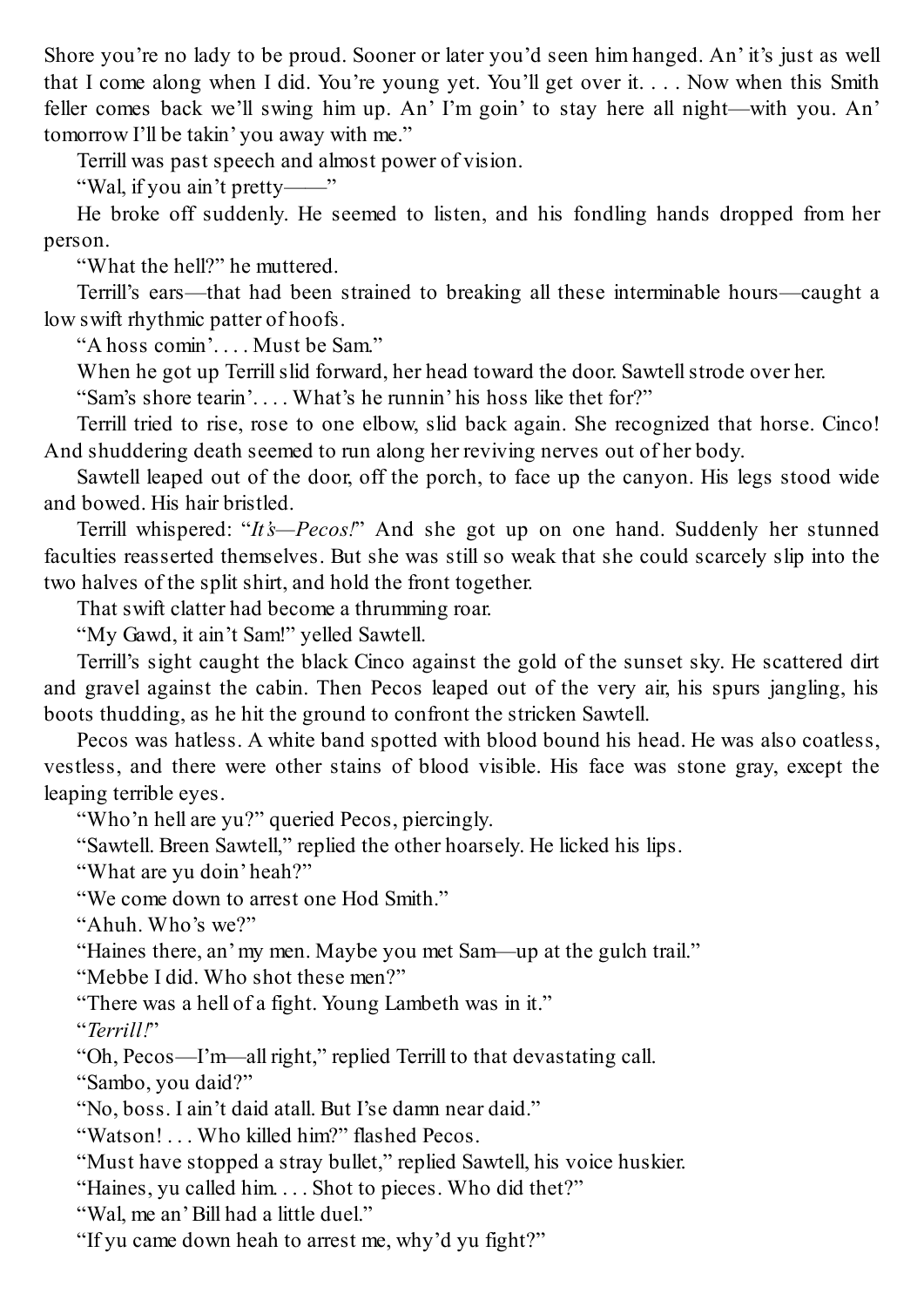"We come to arrest Hod Smith."

"There's no Hod heah. I amPecos Smith."

"*Pecos*—Smith!"

"I said so. Are you hard of heahin'?"

"Did you shoot my brother—at Healds'Ranch?"

"I beat himto a gun. He forced me to draw."

"Was you a partner to Williams an'Adams?"

"Yes. I'mthe man."

"Then—Pecos Smith, you're the man I'mafter."

"So I reckon. What're yu goin'to do aboot it?"

"Pecos, he swore he'd hang you," rolled out Sambo, passionately.

"Wal, Sambo, I'mwastin' a lot of time in gab, but I'mshore curious."

"Boss, dis white trash sho treated our Rill turrible low down."

"*Terrill!*—Yu said yu were all right?"

"I am, Pecos . . . only scared—and weak. He tore me—to pieces . . . and he found out I— I'm. . . Oh, Pecos, I can't tell you."

Sawtell quailed. His eyes had been locked with Pecos'. At last he sensed what Watson had hinted at and Haines had warned himof.

"Can't tell me what?" called Pecos.

Terrill was mute. If she had not been frozen there, leaning on her hand, she would have flopped down. But Pecos did not see her. His dancing gold-flecked eyes never oscillated a fraction fromSawtell.

"Smith, I'm on to your dodge," spoke up Sawtell. It was the brazen voice of desperation. "This Terrill Lambeth is a girl. You been livin' with her—pretendin' she was a boy. Don Felipe had a hunch. . . . If any more comes of this meetin'—you'll be spotted all over the Pecos country. . . . But you ought to marry the girl. She must have been a decent little thing once."

"Are yu—talkin' yet?" queried Pecos, in a strange, almost inaudible voice. And perhaps that weakness spurred the desperate Sawtell on. Perhaps his mind grasped at straws. If he infuriated this Pecos Smith beyond control he might gain an instant's advantage.

"But whatever she was—she's shore a hussy now," rasped on Sawtell, his body flexing. "Ahuh."

"She knows you're a rustler—a brand-burnin' cow thief. She admitted that."

"Terrill—believed—thet?"

"Shore. She's on to you. That money now."

"Ahuh!" There might have been, to the strained sight of a madman, an indefinable break in Pecos.

"That money! *By—Gawd!*" Then Sawtell bawled and lunged.

There was a red flash, a burst, a boom. A cloud of smoke. Sawtell's gun went flipping high. He staggered back to fall upon the porch, a great spurt of blood squirting fromhis heart.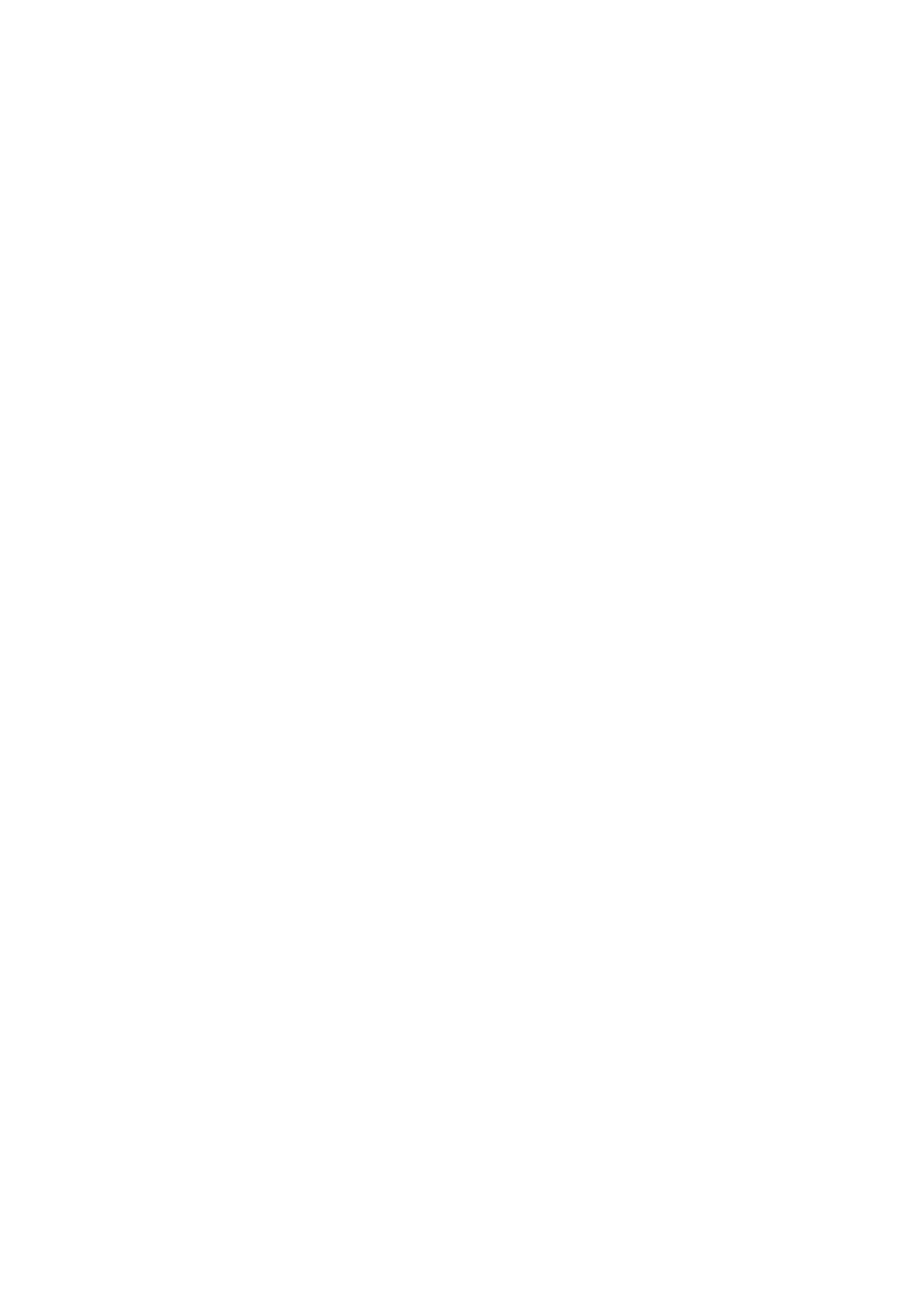$\mathbf{P}$  ECOS leaped out of his set posture. He glared around, particularly toward the mouth of the canvon. And on the instant he espied two men running along the thicket under the west canyon. And on the instant he espied two men running along the thicket under the west wall. Their clumsy gait betrayed cowhands unused to such locomotion. They tallied with the number of saddle horses Pecos had counted.

"Ahuh. Thet's aboot all," he muttered, and slowly sheathed his gun, to turn to Sambo.

"Boss, if yo ain't speculatin' on nuthin' particular, jest cut me loose," spoke up that worthy, turning his head as far as possible.

Pecos drew a knife, and cutting the hard knot of the lasso he unwound it fromSambo's long frame. There appeared to be considerable blood froma gunshot high up on Sambo's shoulder.

"Hit any other place?" queried Pecos, sharply. "This heah is only an open cut."

"Boss, if I hadn't played 'possum I'd shore got more hits dan dat," replied the negro as he stepped free. "'Cause dat black mustached gennelman was sho out to kill eberybody."

"How many in the bunch, Sambo?"

"Five was all I seen."

"There's the last two—across under the cracked wall." Pecos pointed until Sambo had located them. "We don't want them hangin' around. Take my rifle, Sambo. Go down an' drive thet outfit of hosses up the trail. Let those men see you doin'it. Then take a few shots at them just for luck.—Rustle now an' get back pronto."

Cinco had edged back from the cabin and now had his head up as he nervously pawed the ground.

"Whoa dar, Cinco—whoa, old hoss," called Sambo, as he approached. The horse stood, allowing Sambo to unsheath the rifle. Whereupon Sambo lumbered away out of sight.

Pecos surveyed the ghastly scene, then he strode over Sawtell's body into the cabin.

Terrill sat on the floor, holding to a chair. With her other hand she was holding rent garments together over her breast.

"Pe-cos!" she whispered.

"Yu all right?" he demanded, sharply, as he knelt to take her by the shoulders and force her head up to the light. There was absolutely no color in her face. He gazed piercingly into her eyes. Stark horror was fading. A rapture of deliverance shone upon Pecos. After that one swift scrutiny his tight breast expanded in passionate relief. For the rest, he could not trust himself to gaze longer into those exquisite betraying depths.

Terrill let go of the chair and clung to himwildly. Her head dropped against him.

"Pecos! Pecos!" she whispered.

"Shore it's Pecos. What yu think? I reckon yu mean I didn't get back any too soon. . . . There's a bruise on yore temple."

"He—hit me."

"Ahuh. Hurt yu anywhere else?"

"My arm's wrenched."

"Yu fought him?"

"I threw my gun—on him," replied Terrill, growing stronger. "Meant to kill him. . . . But he knocked it—up . . . grabbed me. . . . I didn't quite faint. I felt him tying me—to the chair. . . . Later I worked my hands loose—and when he was drinking—I cut my legs free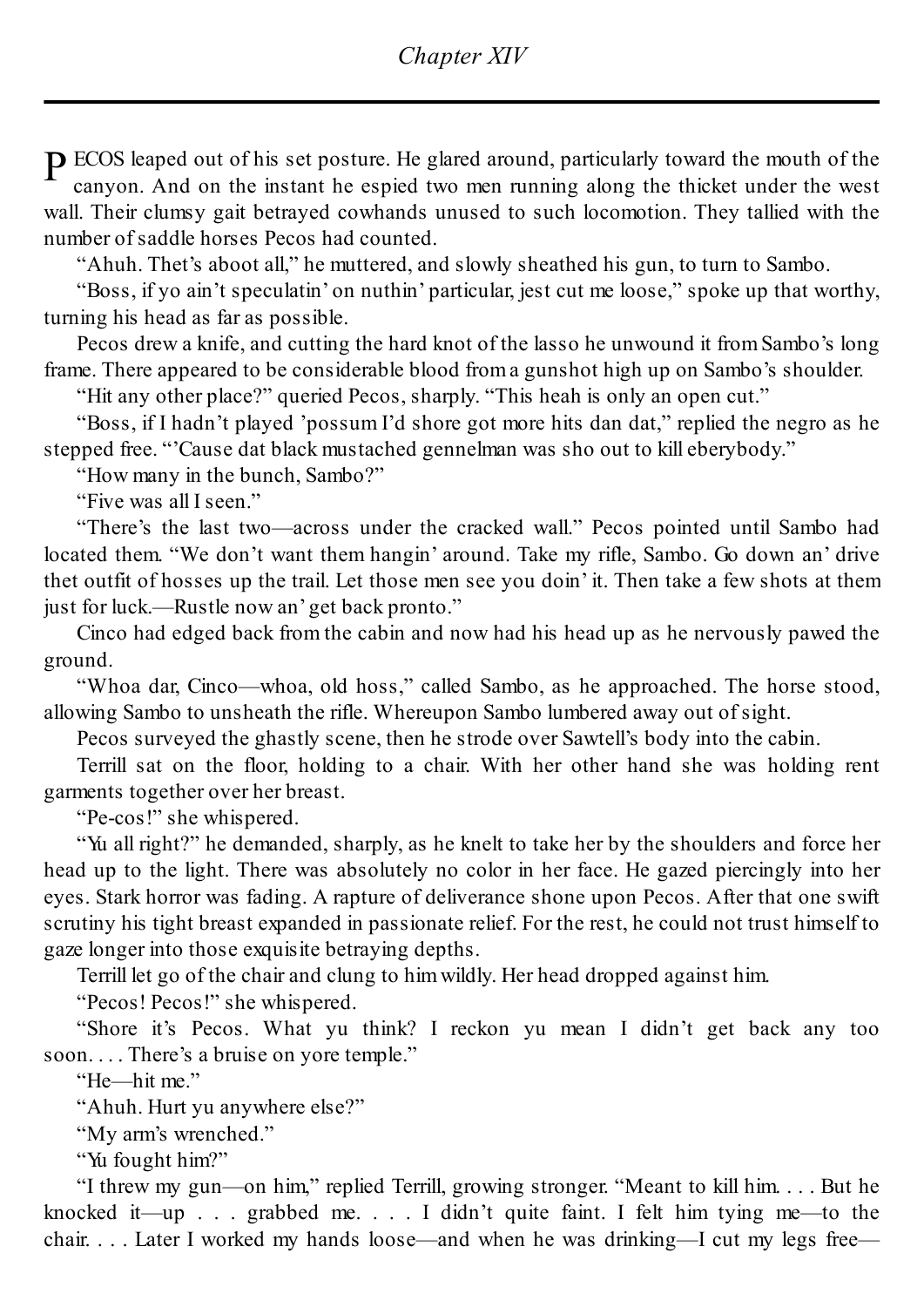snatched your belt and ran.  $\ldots$  But he caught me.  $\ldots$  It was then he tore my—my coat and shirt off . . . found me—out. . . . Oh, Pecos!"

Mauree interrupted this scene. Her eyes were rolling.

"Mars Pecos, dem debils sho turned our home into a slotterhouse. . . . Rill honey, say yo ain't hurted."

"I'mall right, Mauree."

"Yu take charge of Terrill," said Pecos, rising.

"Oh, Pecos—don't go!" implored Terrill, hanging to his knees.

He could hardly look into the sweet havoc-shadowed face.

"Child, I won't go far," he said, hurriedly. "Thet mess out heah—an'Sambo's chasin'what's left of thet outfit."

He disengaged his knees from clinging arms and got outside, feeling shaken and dizzy. It took strong will to counteract the softer mood, to face stern issues still, to fortify himself against the sickening reaction sure to follow.

Pecos scanned the opposite side of the canyon. Cattle and horses were running in fright. Then he heard Sambo shooting. It would be just as well, he thought, to have a look. Cinco came whinnying to him, whereupon Pecos remembered to scan him for a possible wound. There was a welt on his flank, sensitive to the touch.

"Wal, it's darn good fer yu, old hoss, thet yu can run fast."

When Pecos got beyond the trees where he could look up the canyon he espied Sambo trudging back down the trail. Apparently the negro had driven the horses clear out of sight. Pecos waited for him, straining his eyes to catch a glimpse of the last of Sawtell's riders.

Sambo arrived presently, puffing hard.

"Boss—I—sho—winged—one of dem."

"Thet'll help, Sambo. But I reckon those cowhands wouldn't hang around heah now. I shore peppered thet one who was layin' fer me up the trail."

"Pecos, I wuz worried aboot dat. How yo see him? Sam, dat Sawtell skunk call him."

"I ran into fresh hoss tracks before I got within miles of our trail down the gulch. Those fellers had been to Eagle's Nest. When they turned off down our gulch I got leery. An' when I rose into the canyon Cinco either seen or smelled a hoss. So I cut off the trail by thet thornbush thicket. It's good I did, fer there was one of them hidin' in it, an' he shot at me. Wal, I shot back, you bet, an' plenty fer good measure. Then I loaded up an'sent Cinco down the trail hellbent fer heah."

"All de time I prayed yo'd come. An' den when I'd gone back on de good Lawd den yo come, yo sho come, Pecos."

"Wal, I'll heah yore story after a bit," replied Pecos, thoughtfully. "I reckon we've gotta begin a graveyard on Lambeth Ranch. Some graves with haid-stones, Sambo. Damn good idee —Up there on thet level bench. Shallow holes, Sambo, 'cause we shore ain't goin' to sweat more'n we have to to cover themstiffs."

While conversing thus they had once more approached the cabin.

"Search 'em, Sambo. Take papers, guns, watches, money, anythin' worth keepin' an' put them all in a sack. Relatives an' friends of theirs might ride in heah some day. An' if they don't come a rarin' fer trouble we'll turn the stuff over. . . . Too bad aboot this cattleman Watson."

"Boss, I'se a hunch dat was sho no accident," spoke up Sambo.

"What?"

"Dis killin' of Watson. 'Cause after all dat bunch shootin' when I got my shoulder barked I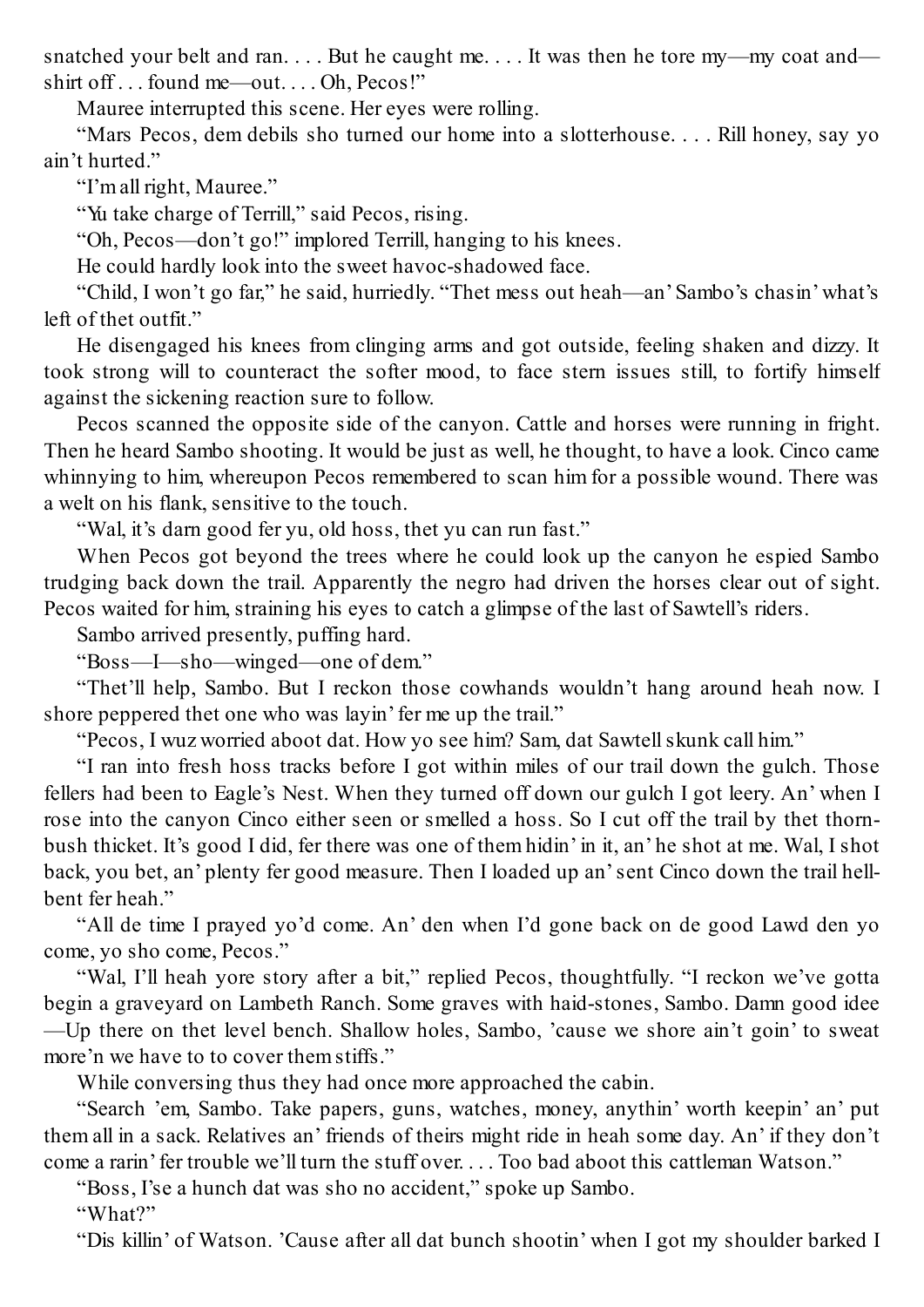seen Watson was alive. Den come anudder shot an' he sagged in dat rope."

"Wal! Wal! . . . Sawtell figgered this Watson had heahed an' seen too much. Shot him an' laid it to accident."

"'Zackly. Dat Sawtell was a hell of a man, Pecos."

"I reckon—among his kind. . . . But save yore story, Sambo, till our work's done."

"You some shot up yo'self, boss?" queried the negro.

"I stuck my haid up over thet YCanyon rim, an' one of them vaqueros grooved me. This other cut heah is from a snag ridin' the brush. They won't interfere with my appetite none. . . . Sambo, yu'll want a pack-hoss, also an old canvas yu can cut up. I'll take pick an' shovel, an' go dig the graves."

"Yas, suh. Heah's yo'rifle, boss. Don'leave dat behind. Yo can nebber tell. . . . 'Kin sabby,' as the greasers say."

"Ahuh. . . . An', Sambo, after yu move these men, have Mauree scrub away all thet blood."

Pecos did not think he would need the rifle, nevertheless he took it, and burdened with this and the heavy tools he approached the bench he had chosen for the graveyard. It chanced to be situated where ambush fromthe rimabove was out of the question.

Pecos applied himself vigorously and in an hour or more had three shallow graves dug. The labor had caused him to sweat and pant. Moreover, it had begun to operate upon the dark grimness of mind and the sick icy sensation in the pit of his stomach, reactions which always succeeded deadly passion. He kept on working even after the job was sufficiently done. Indeed, he would have welcomed much toil. There must be other ordeals after this mood had passed.

Presently he was interrupted by the arrival of Sambo, leading a horse over the back of which bent the body of a man roped up in canvas.

"Which is this heah one?" asked Pecos.

"Dis is Sawtell," replied Sambo, unceremoniously tumbling the corpse off the horse. "Pecos, yo sho hit himwhar he libbed. . . . An'what yo tink! He wored a money belt chuck full."

"Did he?—Thet reminds me of mine. Where is it, Sambo?"

"Terrill got dat. . . . Boss, yo sho should hab seen——"

"Rustle back after another daid man," interrupted Pecos. Still he had not arrived at the state of mind where he could listen.

"Wal, Sawtell," said Pecos, after Sambo had ridden away, "yu'll rot heah because you had no good in yore heart nor sense in yore haid."

Pecos had made a clean, swift job of killing the man, and he duplicated it in the burial. Then he searched about until he found an oblong stone, one end of which he imbedded at the head of the grave. Later he would cut a name in the stone.

Sambo made two more trips with gruesome burdens, and after the last one remained to help Pecos until the duty was accomplished.

It was mid-afternoon when Pecos wended a weary way back to the cabin. The shock had passed, as often it had before; the sickness lingered only faintly. Pecos had weathered another stern vicissitude of the wild Texas borderland. These things had to be. He counted himself a pioneer. He knew what had to be stood and done before a man could have peace along the length and breadth of that Pecos wilderness.

He must face another ordeal, a more difficult one for him, and he shirked it. He could not think how to meet the coming issue between him and Terrill. He could let only the exigencies of the hour decide for him. Only one certainty stood out clearly in his troubled mind, and it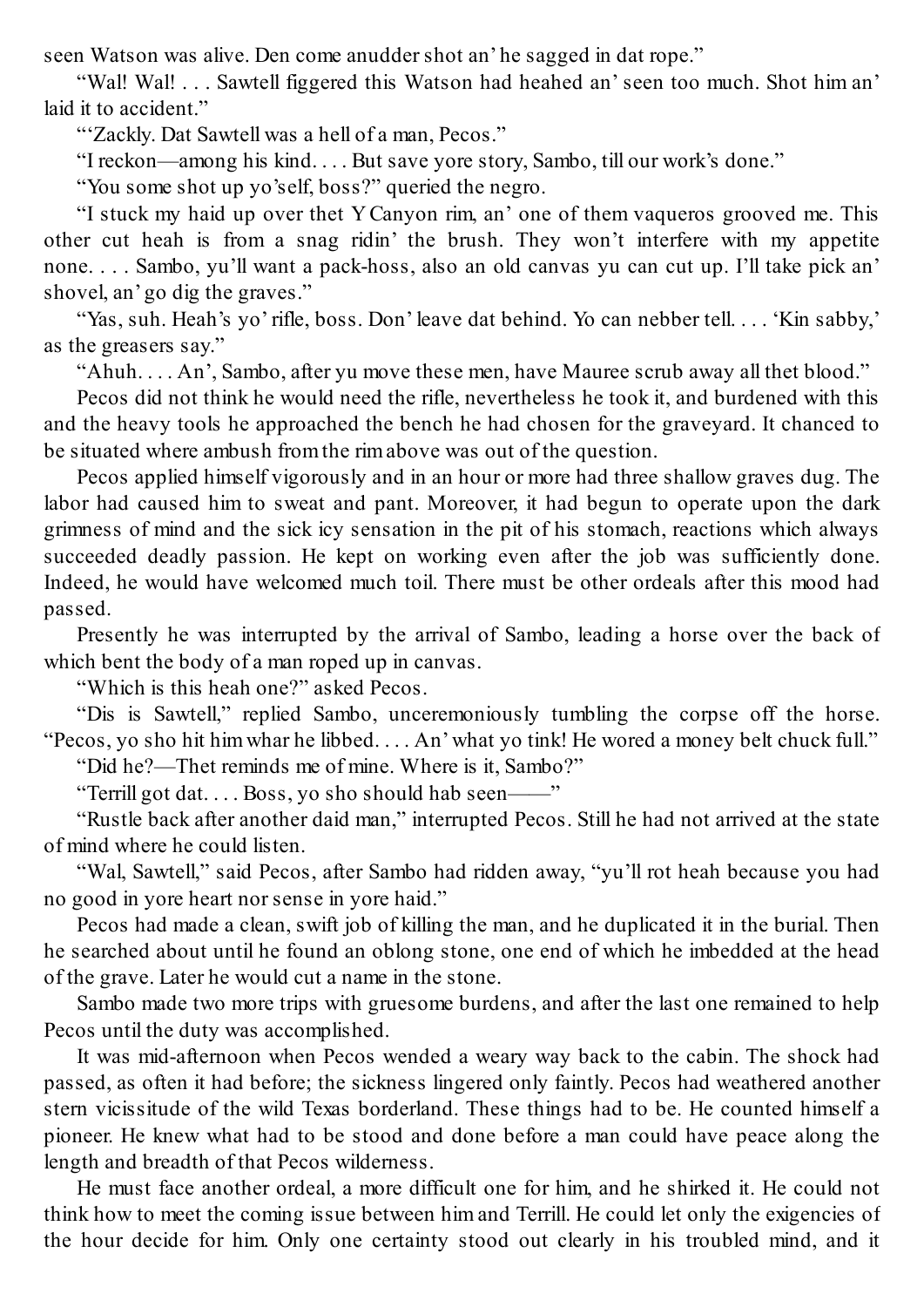sustained him where otherwise he might have had no anchor at all. A wonderful affection for Terrill Lambeth as a boy had been transformed into a tremendous love for Terrill Lambeth as a girl. Pecos would far rather have had the inevitable revelation postponed indefinitely. He had grown happy with his secret. Terrill's sex, no longer hidden, might make a difference—he had no idea what. Certainly as a boy she had looked to him, trusted him, relied upon him, cared for him in a way, but as a girl—

The first stranger who had wrung fromTerrill the truth of her sexhad likewise instilled in her a belief in Pecos' guilt. That was a blow. It stung, it flayed. It was bitter. It raked over the old sore. Perhaps his reasoning was vain, illogical, invalid, and he was indeed a rustler. That issue must be met, with himself and with Terrill; and he might as well face both at once.

To approach that cabin was now harder for Pecos than if it had contained ten men of Sawtell's ilk. Pecos made a stupendous effort, and he did not really know exactly what the effort was for. But he had to go on; he had to go back to that cabin, to work there, to eat and sleep there, to face Terrill a hundred times a day. And the prospect filled himwith breathless tumult.

Sambo and Mauree had cleared and cleaned away every vestige of the fight. The old cabin looked as sleepy and lonely as always. Sambo had removed the rude bough couch that had been on the porch.

While Pecos lingered outside Sambo called fromthe door:

"Boss, what is I gwine do wif all dese waluables?"

Whereupon Pecos forced himself to enter. One end of the table was littered with guns, belts full of shells, watches, knives, wallets, and last a wide black money belt.

"Sawtell an' dat no-good sheriff 'peared to be well heeled," said Sambo. "But Watson had no money or nuthin'."

"Sambo, do yu think thet fat feller was a sheriff?" queried Pecos as he weighed the money belt.

"Wal, I tuk it he might have been once. I heahed them say somethin' aboot Kansas. But he sho wuz no mo'sheriff dan me. Dey gabe demselves away, boss. Dat was a trick."

"Ahuh. Wal, put all this stuff out of sight so we can forget the deal."

"Boss, I sho don't want to be 'sponsible fer dis money."

"All right. I'll hide it. Let's see." Pecos gazed about the room.

"Dere's a loose stone in de chimley low down," said Sambo, and kneeling he worked a large stone free.

"Just the place. Dig out behind it, Sambo," replied Pecos. Between them they soon disposed of the belt, and the other articles Pecos stowed upon a triangular shelf in a corner. That done, Pecos breathed still more freely. Mauree had begun to prepare for the evening meal: there were iron pots and tin pots on the fire.

"Mauree, is that water hot?" called a voice, somehow Terrill's voice, yet not the same.

"Yas, honey, it's sho hot. An' de salve yo ast fo is on de table. Yo better hurry, chile, an'fix Mars Pecos up 'cause supper 'mos'ready."

There happened to be a chair close to Pecos, which he backed into weakly. He heard a step.

"Pecos, will you let me dress your wounds?" asked the soft changed voice.

"Wounds!—Aw, why shore, if they're worth botherin' with."

"But you look so awful in that bloody bandage and shirt," protested Terrill.

"So I must. Reckon I forgot."

Terrill appeared coming around the table, upon which she deposited some articles. Pecos did not look up, yet he saw her. It was Terrill and still not Terrill. The same small boots with the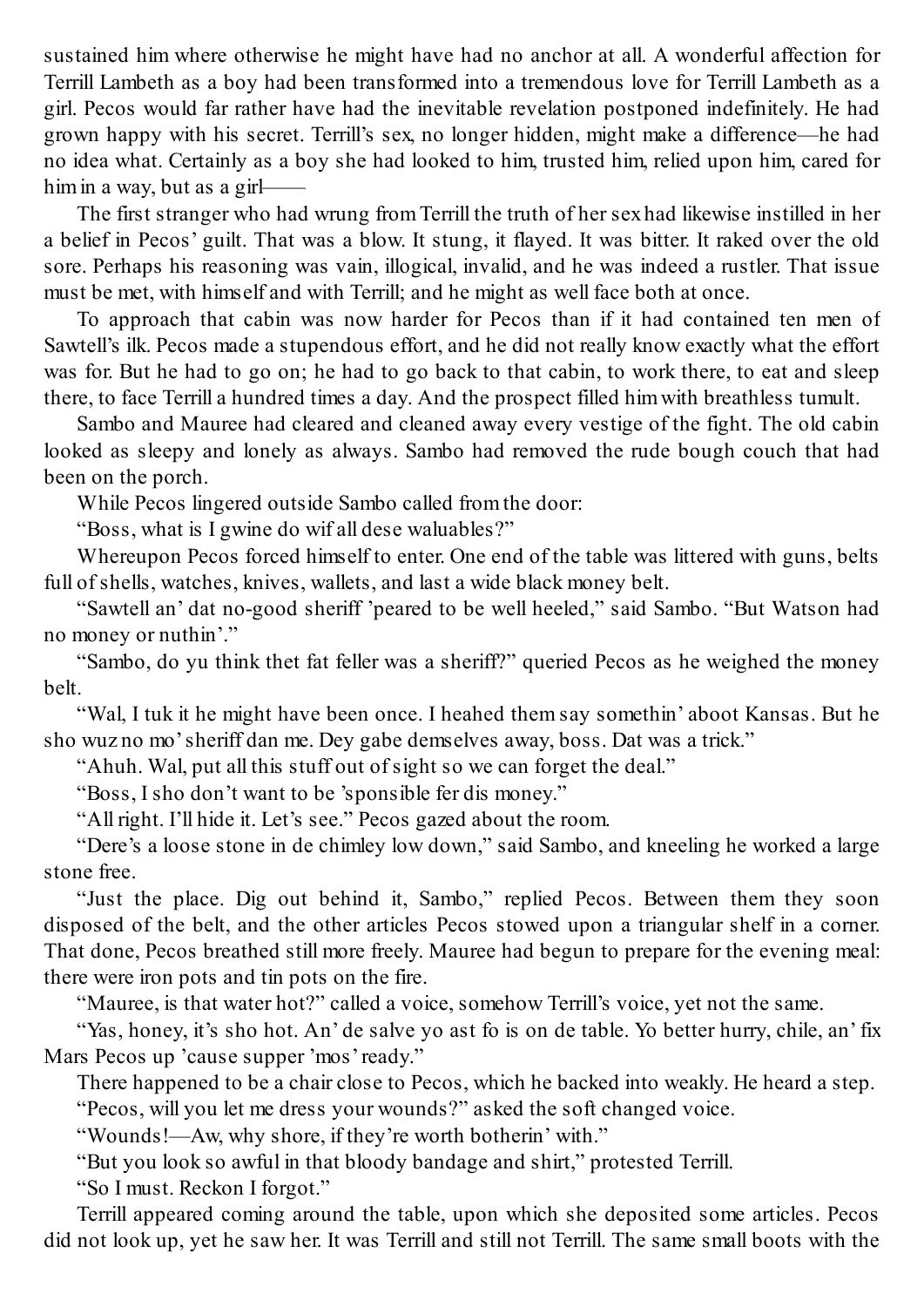worn trousers carelessly tucked in the tops! But instead of the omnipresent loose coat or shirt she wore something white. He caught that without really looking.

"Pecos, have you another shirt?" she asked, standing thrillingly close beside him, with a hand on his arm.

"Yes, it's up in the loft. I'll put it on after."

"This one is gone. Today has shore been rough on our shirts." She uttered a wonderful little low laugh, deep and rich, that tingled Pecos clear to his toes. What could have made all this difference in a boy he had known so well?

Terrill cut his ragged bloody sleeve off just below his shoulder.

"This can't be a bullet hole," she said.

"Cut myself on a snag."

With deft capable hands Terrill washed the wound, anointed it with salve, and bound it securely.

"This one on your haid!—I'malmost afraid to look at it."

"Wal, never mind, Terrill, if it'llsicken yu. Sambo'll do all right."

"*I* shall dress it." She wet a towel in hot water and soaked the stiff bandage off and bathed the wound, which Pecos was sure consisted only of a shallow groove. "O my God!" she whispered, very low, as if to her inmost soul. "One inch lower—and life would have been over for me!"

"But, Terrill, it's my haid," said Pecos, rather blankly. That speech of hers would require long cogitation.

Terrill appeared slow over this task. Her touch was not so sure, so steady. Pecos felt her fingers tremble upon his brow. She hovered over him, from one side to the other. There was a slight soft contact to which his over-sensitive nerves reacted outrageously. He never raised his half-closed eyes. He saw the white garments as a blur, too close for clear vision. But her round arms were bare to the elbows, golden brown at the wrists, then white as milk. Once, as she leaned over him, to work with the difficult bandaging on the far side of his head, she had only to drop her arms a trifle and they would be round his neck. Pecos longed for this so dreamily, so poignantly, that when he awoke to it he thought he was crazy.

"There! If you don't roll in your sleep it will stay," she was saying.

"Sleep!—I'll never sleep no more around heah. . . . Thanks, Terrill. I reckon yore a fair doctor."

Pecos stalked out upon the grass without any definite aim. If he had kept on he would have stalked over the bank into the river. But he stopped. The sun was setting in wondrous hues; the river gloomed, a winding purple band with silver edges; the great wall stood up, receiving the golden blast of sunset; and the canyon lay under a canopy of spreading rays and dropping veils.

Where had it gone—the menace, the peril, the raw wild life that hid behind the beauty, the solitude of the Pecos? A vision came to him, not unlike the dreams of the pioneer, of a time when the hard lives of vaqueros and cattlemen, the brutality of the range, the mingled blood of rustler and avenger, the raid of the Comanche, all would vanish in a sense of security in neighbors up and down the roads, in the tranquillity of homes, in the prosperity of endless herds of cattle. That was the promise of the glory of the sunset. Otherwise all hope and strife toward such an end would be futile.

But the vast Pecos range must ever be lonely, gray, brooding, hot as a furnace in the summers, cold in winters, when the bitter northers blew, a barren land of scaly ridges for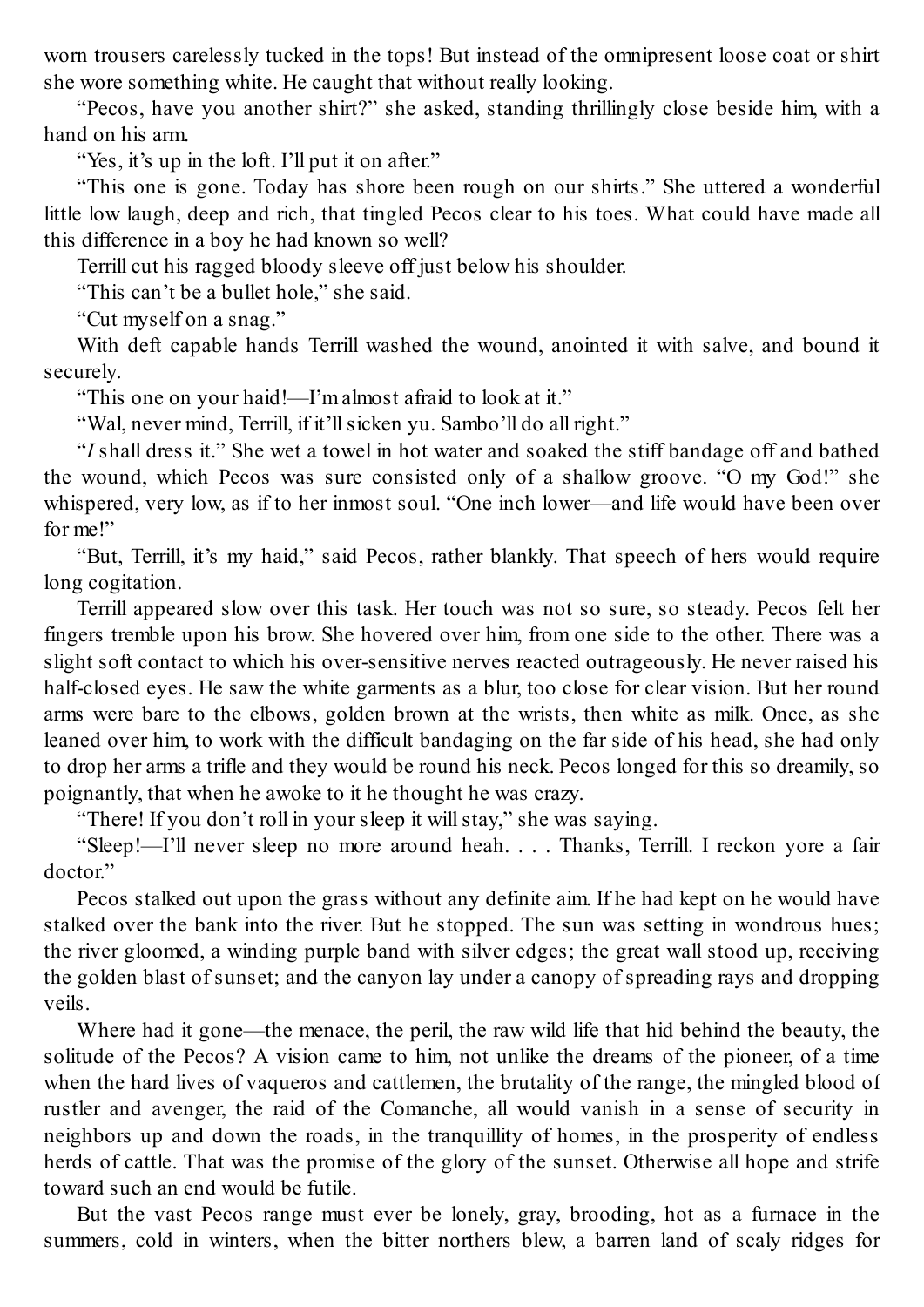leagues and leagues, a grazing wilderness for numberless cattle, from which the coyote and the buzzard would never disappear. It was what this country was that chained Pecos to it. But for men like Watson and women like Terrill, whose destinies had set them there, Pecos could have foregone the dream of the pioneer to write a bloodier name across that frontier. Better men than he had done no less. Texas had been a battleground, and was blood-soaked from river to river. No Texans but had been born to fight—no Texans ever survived who did not fight! But the best of manhood survived in the longing for homes. This era of guns and nooses, of the burned brand and the hard-eyed outlaw, would pass some day.

In that moment of exultation Pecos divined he had always been on the right trail. If he had lost the letter of it at times and had veered fromit in spirit, yet he had always come back to plant his feet right. His past tracks had had to be bitterly reckoned with; there might be more and worse before the years covered themwith dust, but he would never again make a false step.

A voice called him to supper and it was that same changed voice. As he turned to go back to the cabin he espied a gleam of white moving away from the door. Terrill had been watching him.

Pecos went in resolved to be natural. If he had been wise and great enough to forestall events, there would never have been any reason to blot out this tragic day. Sambo had put mesquite knots on the fire, as the bright ruddy light and sweet fragrance testified. Terrill sat at the other end of the table, as she had always done. But nothing else could ever have been so different.

Her hair was parted in the middle. It rippled and shone like the ripples of the river when the sunset fell upon them. Her face was as white as if it had never worn any golden tan. Her eyes were large, dark, luminous, windows of myriads of emotions. And under them shadows as deep and mysterious enhanced their havoc. But her features alone could not have accounted for the disturbing transformation from boy to girl. That white waist! It was old-fashioned—as compared with those Mary Heald had worn—and it fitted Terrill poorly. It had been a girl's waist and now it graced a budding woman. It was open a little at the top, no doubt because Terrill could not close it, and slightly exposed the graceful swell of her neck. For the rest there was the contour of breast that thrilled Pecos while it stabbed him with the memory of his unintentionalsacrilege.

His prolonged stare, or something in his look, brought the vivid blood to Terrill's face. She appeared nervous, timid, shy, yet her eyes hung upon him hauntingly. What had she to fear in him? He knew now, and she must never know that he had long been aware of her secret. Then he remembered what Sawtell had said, and there came a break in his feeling.

"I can't eat," she said, after she had tried. "I—I can't be natural, either. . . . Pecos, are you shocked—angry?"

"Don't think aboot things," he answered, rather gruffly. He was thinking about things himself. What could he do if she looked at himlike that, with such strangely hungry eyes?

"But, Pecos—if I—if we don't talk—it'll be harder," she rejoined, with singular pathos.

Sambo, who sat before the fire, came to their rescue. "Boss, I'se powerful curious 'boot whar yo got dat bump on yo' haid."

"Wal, I'll tell yu," replied Pecos, never before so willing to talk.

"Please, Pecos, tell us," added Terrill, eagerly.

"Wait till I drink this coffee," he replied, and presently got up to light a Mexican cigarette, one of the few he had smoked since the trip to Camp Lancaster. "I got down to the YCanyon aboot sunrise. An' I found thet outfit camped where Watson said they was. Wal, my idee was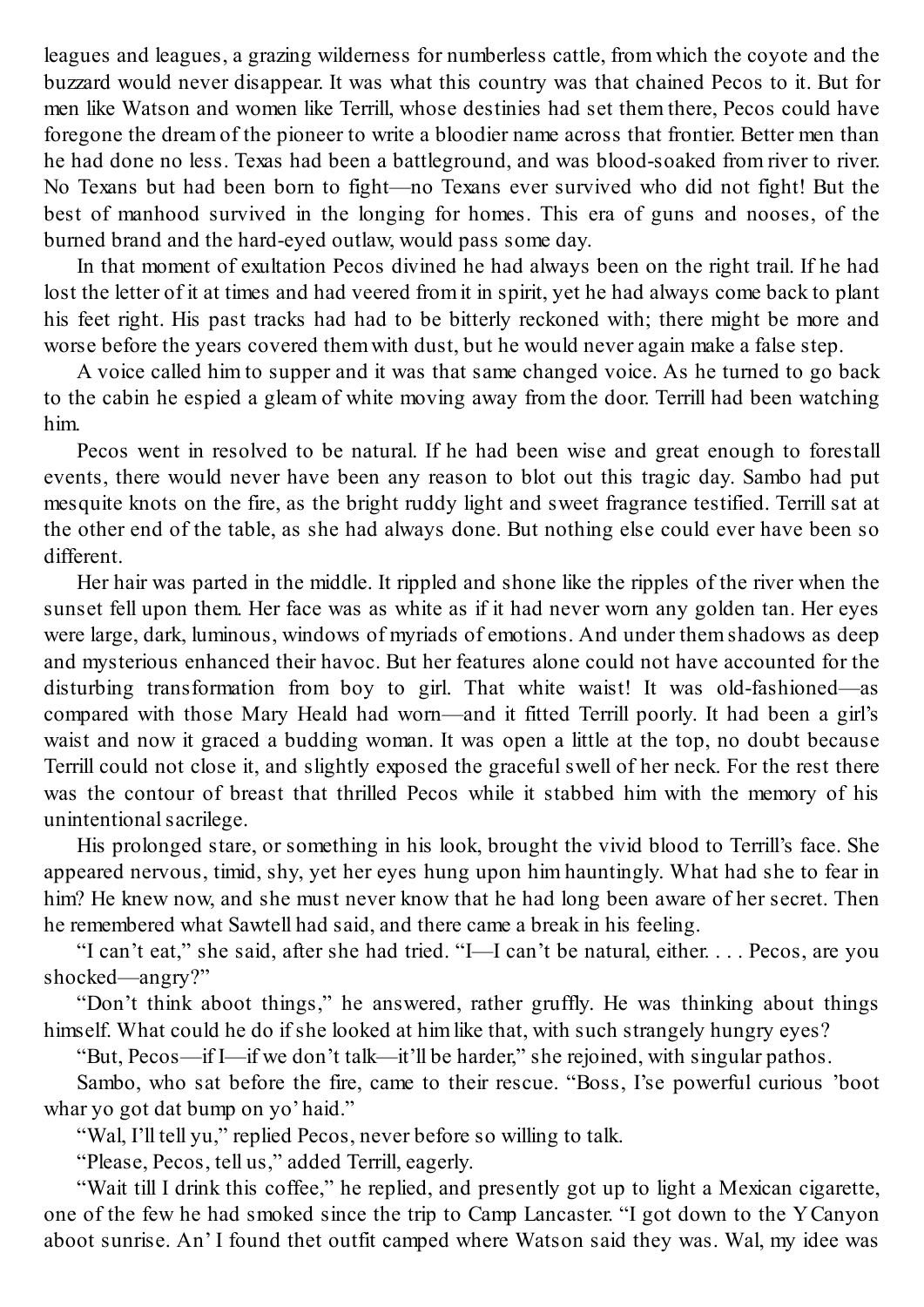to scare them out, if I couldn't do more. An'I figgered the way to work it. If you remember it's a queer-shaped canyon. I shot seven times into thet bunch havin' breakfast. Long range, but I hit one greaser, anyhow. He squealed like a jack rabbit. Yu should have seen them pilin' over one another. Then I run back, hopped my hoss, an' rode like hell as far as I could along the rim. Thet was when I got snagged. Wal, I jumped off with the other rifle an' made for the rim. Heah, if anythin', I was even closer than where I first seen them. An'I began to shoot again, as fast as I could load the old rifle. My idee shore worked. Thet outfit reckoned they'd been set on by men surroundin' the canyon. Their hosses were ready for the day, an' they mounted an' made off through the thicket for the river. An' they kept shootin' steady. It was when I was climbin' along the rim thet one of them hit me. Wal, they shore rustled down the river, an' I reckon they won't come back very soon."

"Sambo, is yo' appetite done gone whar Rill's an' Pecos'is?" asked Mauree. "'Cause if it is dis supper amwasted."

"Doan trubble, woman, doan trubble," replied Sambo. "Dar won't be no grub left. I'se so happy I could eat a hoss."

A fugitive happiness seemed to hover over Terrill. One moment she radiated eager young life, and the next she grew blank, as if suspended between hope and fear. Pecos became guiltily aware of her unconscious appeal to him. While he told his story she sat wide-eyed and openlipped, absorbing every word, betraying her fears and her thrills.

Presently Pecos, driven by wonder and cruel longing, went out on the porch to sit in the dusk. How serene the canyon! The river moaned low out of the shadow. A coyote wailed from the heights. If avarice and lust and death had stalked there this day, there were no ghosts of them abroad now. He wondered if Terrill would follow him out. What did her actions, her brave and wistful glances, betray? She realized she had failed in faith. Her conscience tortured her. Or was it something else? He might make a pretense of hardening his heart, of holding aloof, but it was sham. How many interminable hours since morning! His head throbbed from the bullet wound. At intervals a slight sigh, almost a gasp, escaped his lips, involuntary regurgitation of that hideous inward clamp on his vitals. Could he listen to the solitude, could he think of the tranquil dusk settling down, could he dwell upon this beautiful girl delivered into his keeping when he had ridden red death that very day? But that was hours, endless hours, past. Life seemed surging on, piling up, swelling to engulf him.

A light footfall creaked on the porch board. Terrill came out and sat beside him, close to where Sawtell had fallen that day.

"Pecos." She spoke low.

"Yeah"

"I—I'mnervous—that old fear of the dark. . . . Let me sit by you?"

"Yeah." He drawled it, but that was a lie, too. She sat down close beside him and gazed out into the gathering dusk. If she had any terrors of the place, of what she had escaped, these were not manifest. Her profile against the black cliff appeared chiseled out of marble, cold, pure, singularly noble, and as sad as her life had been. Pecos could not convince himself of the facts. His wandering rides, his ruthless hand, his unfailing service to the weak and unfortunate these had landed him there in that lonely canyon, at the side of a girl as lovely as an angel and as good.

"Terrill, go to bed," he broke out, abruptly.

He startled her. "Must I?" she asked, and the willfulness of the boy Terrill seemed gone forever. There was a suggestion of his word as law, never to be disobeyed.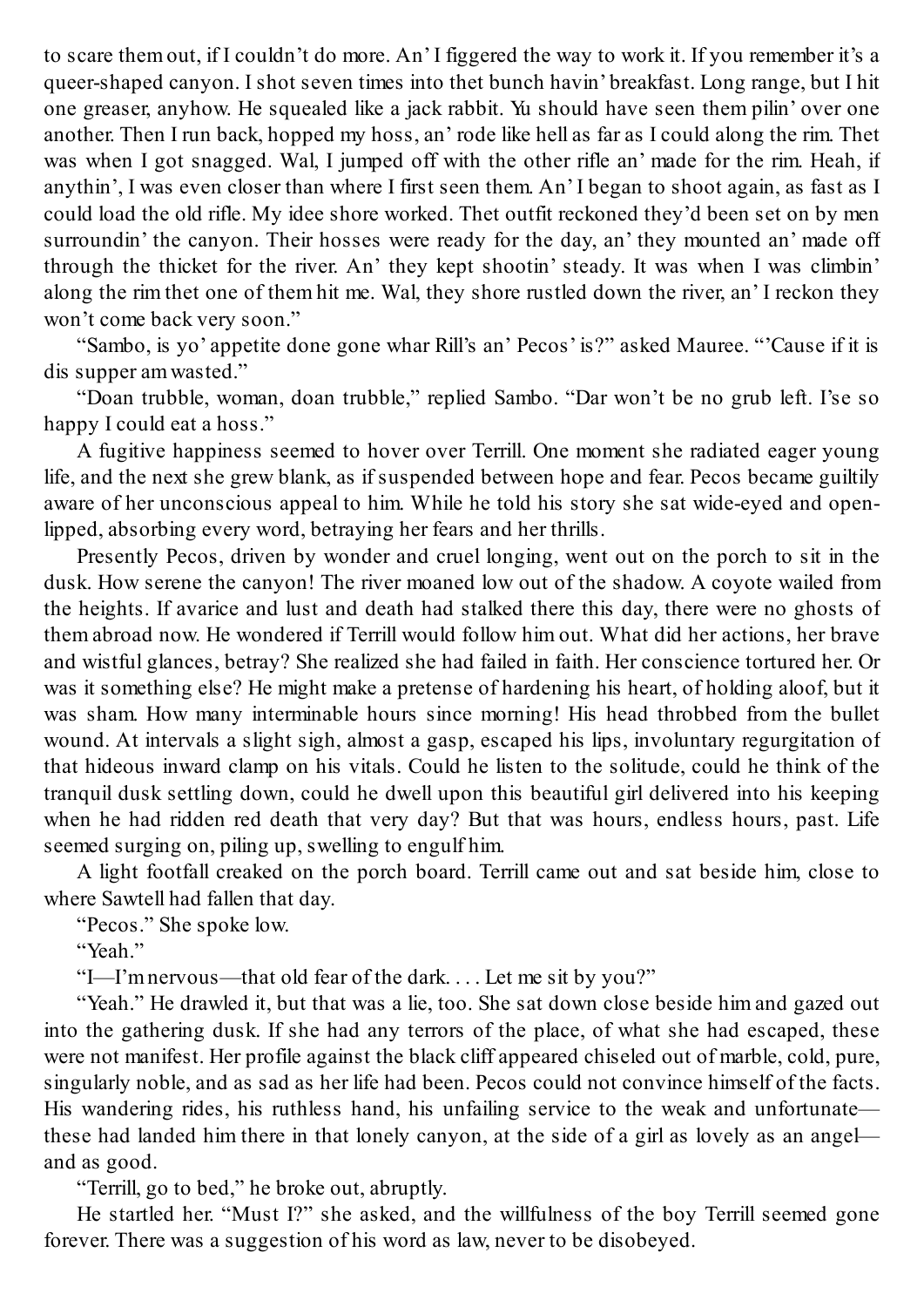"Suit yourself. But yu look so white—so spent. If yu'd sleep——"

"Pecos, I cain't sleep this night unless you—unless I'mnear you."

He could not reply. It was as hard for him to think clearly as to speak clearly. His nerves were on edge. His heart seemed thawing to an immense pity, and that meant a liberation of his love—which, surrendered to, while she sat so close, so tense and alive, meant only chaos.

"May I stay?" she asked.

"Yeah."

A bright line tipped the opposite canyon rim. The moon was rising behind them. Terrill edged a little closer to him. Once a timid hand slipped under his arm, to be quickly withdrawn. He caught her glancing up at his face, which he kept rigidly to the fore.

"Pecos, I'mall tight inside—on fire. . . . But feel my hands."

She put them in his and they were like ice. One lingered in his, and as no nerve or muscle of his responded, it slowly fell.

"Fever, I reckon," he said. "Terrill, it's been a tough day for a—a g—youngster."

"Horrible! . . . And just to think! If I'd had one more shell in my gun I'd have killed him! . . . I wish to God I had."

"Wal, Terrill, thet's queer. Why do you?"

"Then he couldn't have told."

"Ahuh." Pecos believed she meant that Sawtell could not have betrayed her sex. That seemed natural. Terrill over-exaggerated some kind of shame in this dual character she had lived.

She sat silent awhile and the warmth of her contact with him seemed strange in view of her ice-cold hands.

Across the canyon the moonlit line had grown to a broad white band creeping down, imperceptibly diminishing the darkness below. An owl hooted in the gloomand the insects kept up their low mournful hum. Sambo and Mauree came out, evidently having finished their work. Mauree bade Terrill good-night while Sambo tarried a moment.

"Folks, I sho gotta tell yo," he rolled out. "Yo know mah wife has second sight. An'she say good is comin' out of dis turrible day."

"Bless her, Sambo," cried Terrill.

"Shore there is, Sambo," drawled Pecos. "'Cause there was a lot of bad went under the ground."

"Dey sho did, Pecos. Dey sho did. . . . An' now good-night Mars Pecos. . . . An'Gawd bless an' keep yo, Missy Rill."

Sambo moved away toward his cabin and the moonlight tipped his black head.

"Oh . . . he has not called me Missy Rillsince I was a child," murmured Terrill, in mingled joy and pain. Perhaps that chord of the past vibrated in her frozen and inhibited emotions, for suddenly she clutched his arm, she slipped to her knees and crept close and lifted her face. Pecos' heart leaped up in his breast.

"Pecos, my only friend—you are angry—cold—you freeze me when I want—I need so much to——"

"Yeah, I reckon," blurted out Pecos. How long could he resist snatching her to him? What would she do? Was he only blind, mad, a blundering vaquero who had never learned to know women?

"But I can't endure that," she wailed, and clung to him. "Is it be-because that beast tore my clothes off—saw that I wasn't a—a boy?"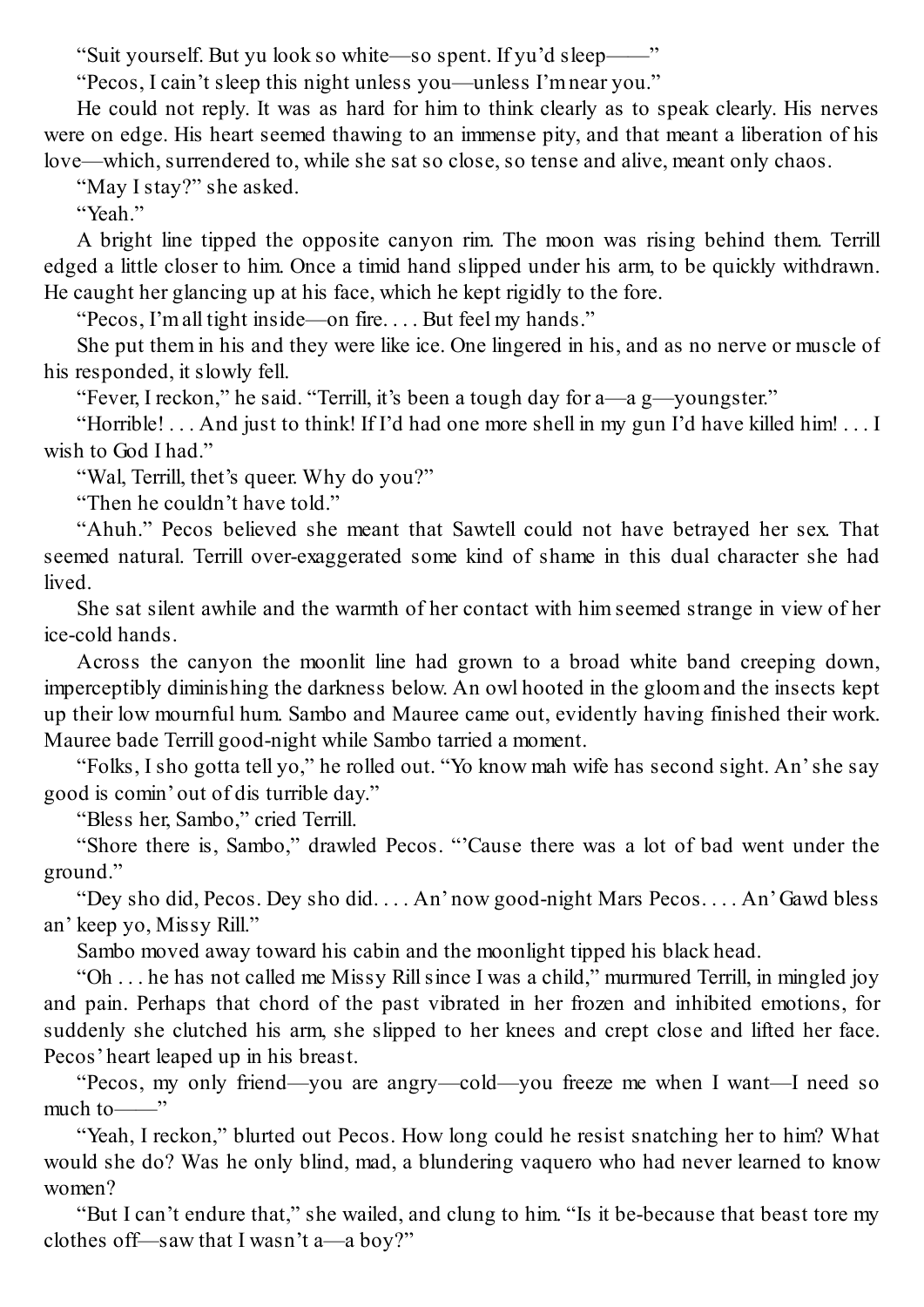"Yeah," replied Pecos, dully, as if by rote.

"But I couldn't help that, Pecos, any more than I can help being a girl. I was fighting for you —to save your money. I got it, too, and ran. But he caught me by my coat and shirt—and they tore off."

"You mebbe wasn't to blame. But why yu was there an' he seen yu half-naked. A girl! . . . Yu cain't deny he meant to make a hussy of yu then," declared Pecos, knowing full well how wild and unreasonable his statements were.

"No, dear Pecos," she replied, gravely. "I saw too late it would have been far better to let him take the money. But I didn't.... And you came in time to—to save me."

In all Pecos' life there had never been anything a millionth part so sweet as this moment. What was she pleading for? It must come out. Could he deny her whatever she seemed entreating for, so as to prolong this growing suspicion of her love? Prolong it only to keep back the inevitable truth of her affection for a brother, a protector? After the whirling heights of his hopes, could he bear that? But he must goad her on.

"What if I hadn't come in time?"

"Then, when you did come you would have found me—daid."

"Wal, we're wastin' breath on thet. I did come an' yu ain't daid. . . . But I'd rather have seen yu daid than to live to believe me a low-down rustler."

"*Oh, Pecos!*" She wailed.

That was the mark. He had struck home. The thing which flayed him likewise flayed her. Almost rudely he shoved her back. Yet that was of no avail. She swayed again to catch at his hands.

"Terrill Lambeth, you believed me a thief?" he queried, sternly, and he laid rude hold of her.

"Yes—yes. I cain't lie aboot anything so terrible. I *did*. . . . But he was so shore. He seemed to know all. He recognized that money—the very bills you had. . . . He'd paid you, he swore. And God forgive me! I thought it the truth."

"Aw!" breathed Pecos, huskily.

"There! It's out. It was killing me. . . . But, Pecos—Pecos, dear Pecos, don't look so black and fearful. Listen. The minute I saw you again—the very instant—I knew Sawtell was the criminal and not you. I felt it. I saw it in your eyes. . . . Let that plead for me."

"But you believed!" he flashed, harshly.

"I did, but I don't. Cain't you be human?"

"I'mhuman enough to be powerful hurt."

"But what is a hurt?"

"You went back on me."

"Pecos!"

"You betrayed yore pard."

"Not truly."

"You double-crosser."

"No—no. I deny that. If—if it *had* been true, I would still have stuck to you."

Pecos gazed at her spellbound. The moon had long since topped the rim and had just then come out from behind the corner of the cabin, to shine in its silver radiance upon her face. Something sustained her in spite of the monstrous barrier Pecos had cruelly raised. There was no bottom to the tragic abyss of her eyes, as there was no limit to her loyalty. She belonged to him. She was a leaf in the storm. But her strength consisted in the bough from which she would not be separated. She clung.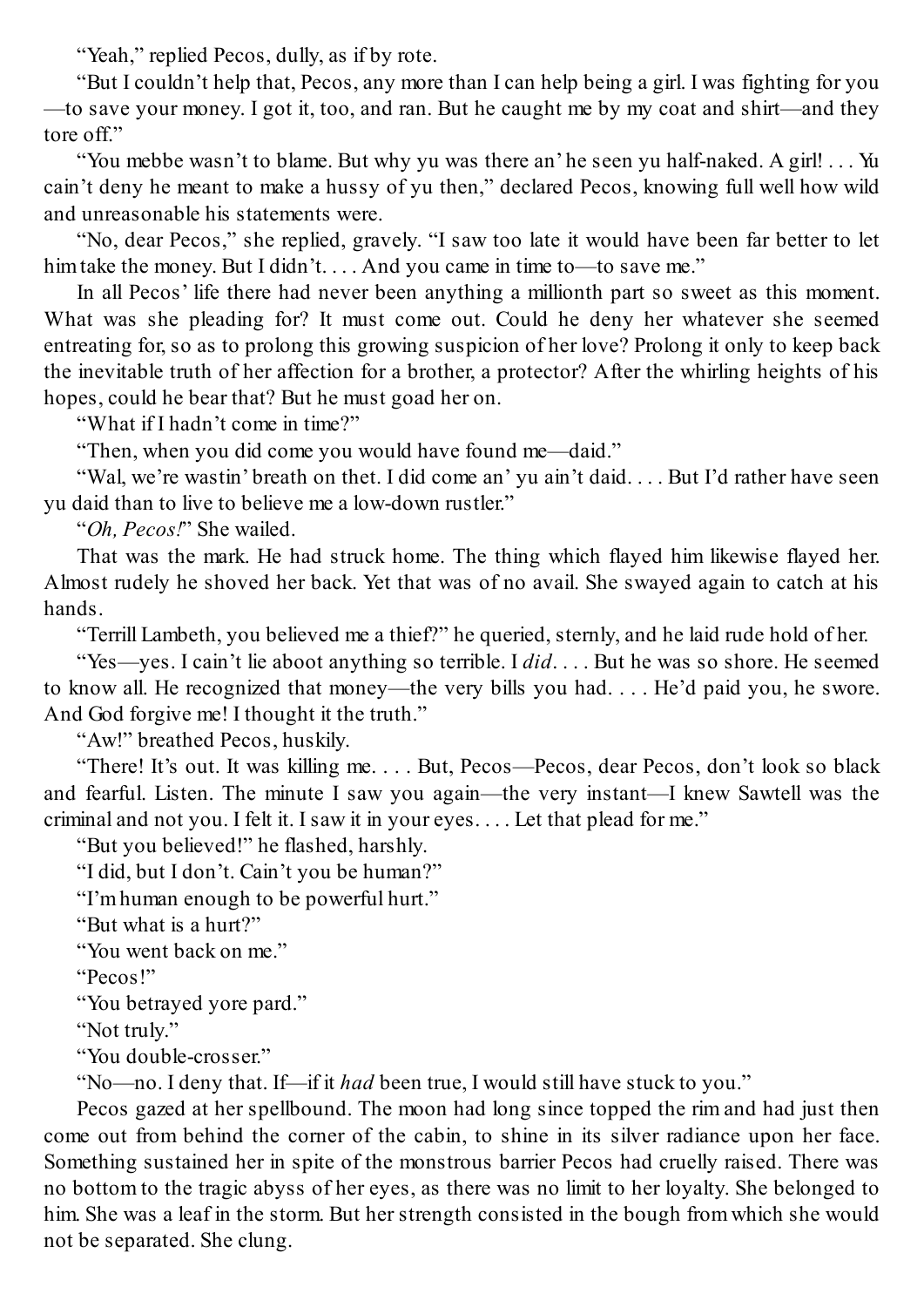"Yu failed me, Terrill Lambeth," he went on, hoarsely, and his true pain was easing out forever in these accusations. "In my hour of need yu failed me."

"In faith, but never in heart."

"I'm a Texan. An'I hate a cow thief as bad as a hoss thief. I've helped to hang both. An' yu believed I was one."

"But I confessed it to you. I could have lied," she cried, driven desperate.

"Yu never cared."

"O God—hear him! . . . Pecos Smith, I've loved you fromthe moment I laid eyes on you."

"As a big brother, mebbe."

"As a girl hungry for she knew not what. As a girl who must hide her longing and her sex. As a girl driven into womanhood. Oh, I could never have learned to love you so well but for my secret<sup>"</sup>

"Terrill, yu've been a bogus boy. Yu've lived so long untrue thet you cain't be true."

"Pecos, I love—you—now," she cried, brokenly, her spirit following her spent strength.

"Yu beautiful fraud!"

She made one last effort to clasp him in failing arms. "If you—do not—love me—there's nothing left—but the river."

"Liar!"

"Pecos, this flint man cain't be you. My Pecos——"

"Yu double-crossed me."

"No—no!"

"Yu failed me."

"Have mercy, then!"

"Yu believed me a thief."

"Forgive me. My heart—is breaking. I have only you—in all this world."

Pecos could hold out no longer. He drew her to his breast and lifted her lax arms round his neck.

"Wal, I reckon thet'll be aboot all," he said, in a voice so vastly changed that it seemed a stranger had spoken. She lay still in his arms, but he knew she had not fainted. He could see those great dark eyes. He felt the slow-stealing warmth of her breast on his, and the quickening pound of her heart.

"Pecos," she whispered.

"Yeah"

"You forgive?"

"I reckon I was only punishin' yu for lack of faith. You poor kid."

"Oh, wait! Pecos. This *will* kill me. Don't tell me too quickly—you didn't mean all—those horrible names."

"Wal, I meant themfor the moment. I shore was mad. But I saved another for the last."

"Oh, Pecos—what?" she implored.

"Terrill darlin'."

"Then—you—love—me?"

He spent his answer on her cool sweet lips. It was then that his reward came unasked, unexpected as had been the treasure of her love. For all that had been innate in Terrill Lambeth, the femininity that had been suppressed, the emotion that had been denied so long, and the fostering of the lonely years of that wild country, where she had been kept as secluded as a cloistered nun, and the hunger which such a life must only magnify, now burst all bounds in an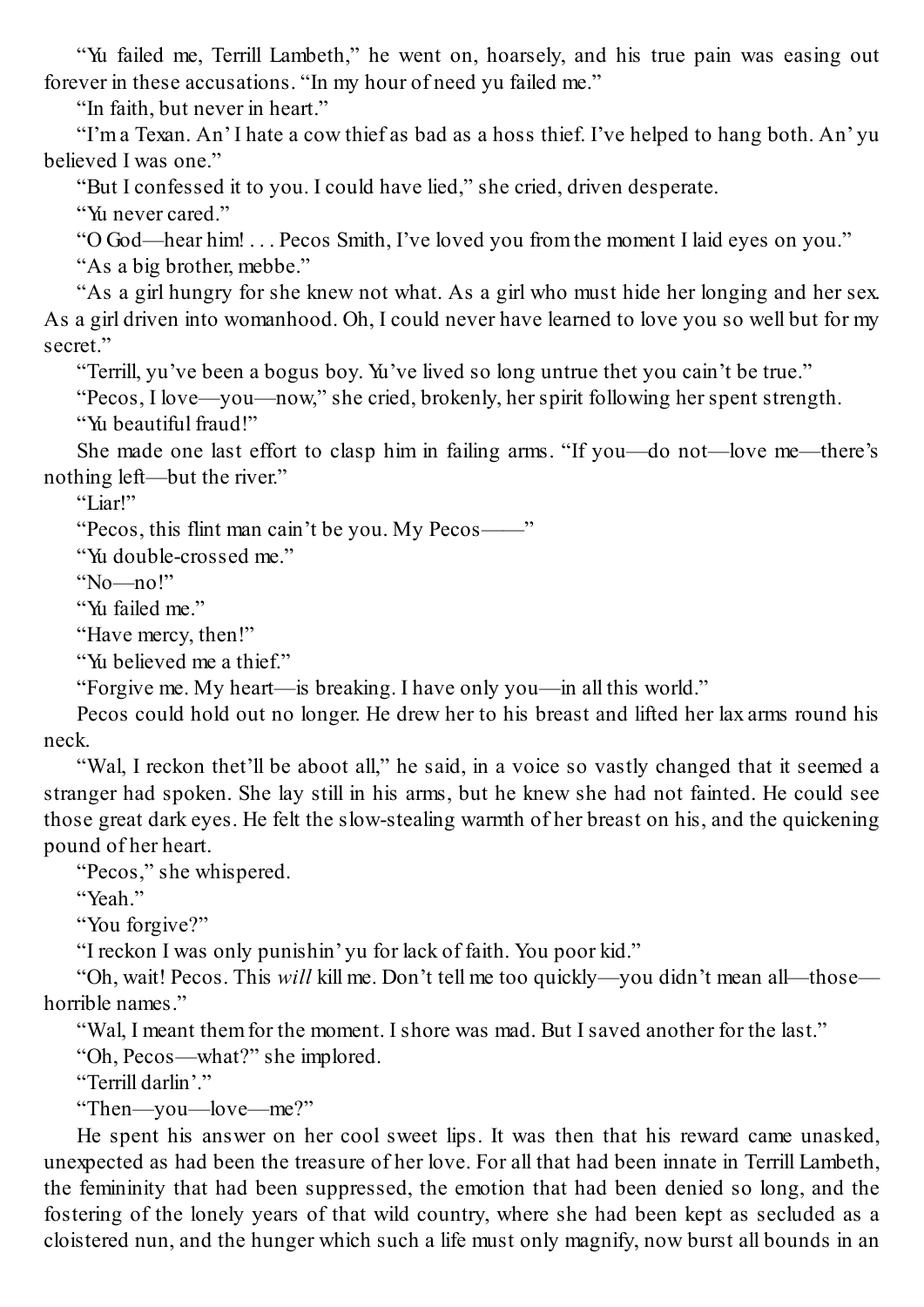abandonment as pure as her thoughts had ever been, and which blindly sought his lips in kisses and his arms in embraces that broke off only to be renewed.

At last her lovely face fell back in the hollow of his arm and it was no longer white or tragically convulsed.

"Pecos, how can you love me so—so much as that, if only these few hours you've known me to be a girl?"

"Wal, it shore seems a whole lot of love on such short notice," he drawled. "But the fact is, honey, thet I've loved you more an'more all the time ever since I—I found you out."

Startled, she leaped up in his arms.

"Pecos Smith! . . . You deceitful wretch! . . . O Heaven—since when?"

"Darlin'Rill—since the day you nearly drowned."

"That day—that day!" She hid her hot face on his breast and hugged him tight. "But since you love me——"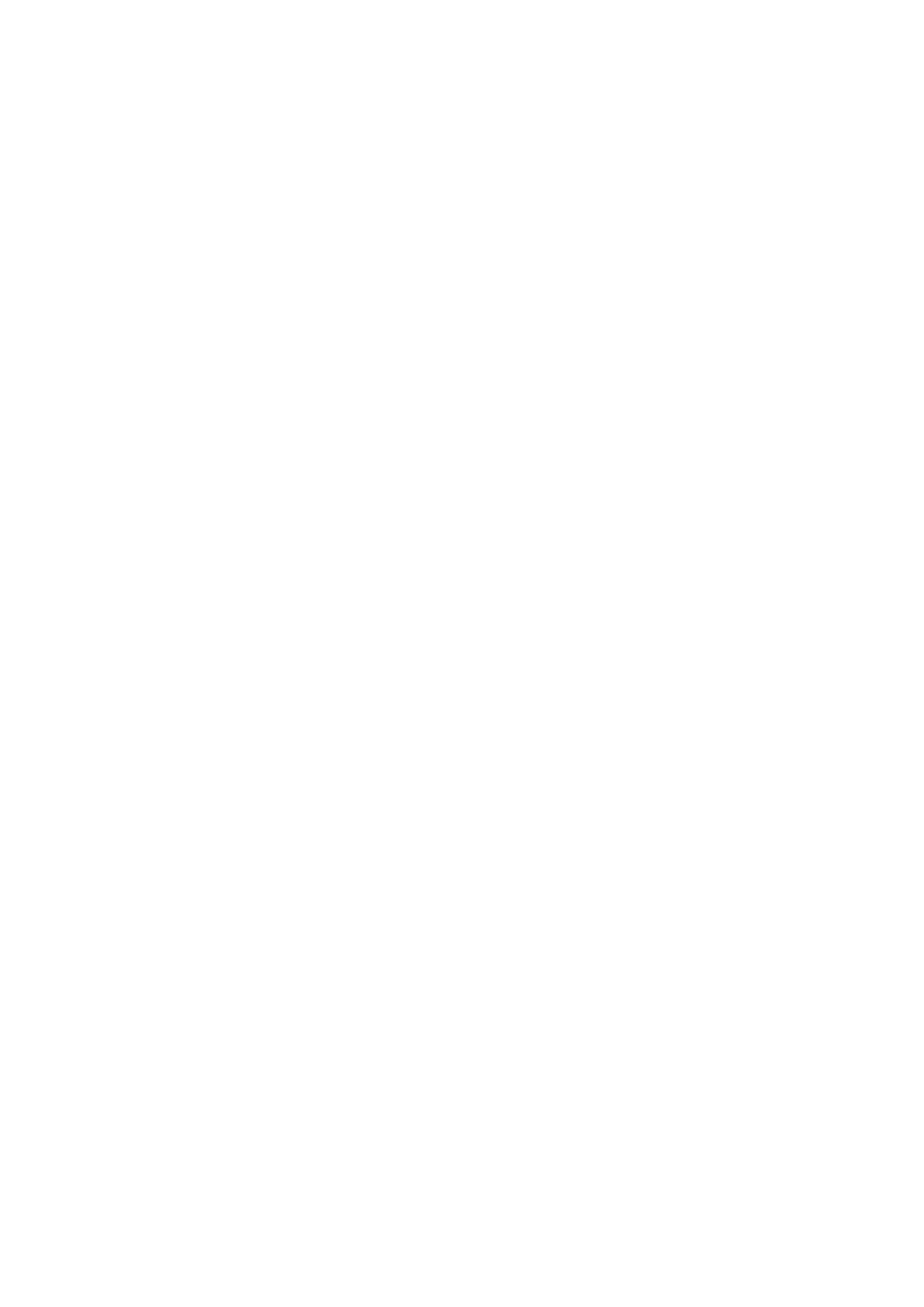$A$  S FAR as Pecos was concerned Rockport or any town would have been good for a visit, but the Gulf cattle town in its hevdav was no place for Terrill. but the Gulf cattle town in its heyday was no place for Terrill.

Pecos had not seen its like. It appeared to be surrounded on three sides by bawling cattle and on the other by the noisy Gulf. There was a main street upon which to ride or drive or walk at any hour of the day and far into the night, but to do so was a most strenuous and uncomfortable undertaking.

The Gulf Hotel, where Pecos engaged rooms at an exorbitant figure hummed like a beehive. Its patrons appeared to be the same as the surging crowds in the street—settlers, cattlemen, cowhands, buffalo-hunters, soldiers, nondescript travelers, desperadoes, and the motley horde of parasites who lived off them. It was hot and dusty on this December day. What would it have been in mid-August?

The spirit of the throng, the movement and meaning of it, permeated Pecos' blood. He had been only a riding vaquero, a gun-throwing adventurer. He had now become a part of this very thing. There were settlers' wives and daughters in that crowd, all of whom had embarked upon the great adventure Terrill was already living.

"Dog-gone it, Terrill," he drawled to her, "this heah is grand. Turrible for us to watch 'cause we shore know what those young men an' women are goin' up against. But we feel somethin' big an' wonderful with them. They'll *do* it, Terrill. Yu cain't fool me when I can see people's eyes. Thet's why I'malive, 'cause I can see what men think."

"Pecos, it makes my heart come up in my throat. I'd like to go with them. Oh, I hope these young men can fight."

"I shore see a lot of Texans among them."

"But who are the white-faced men in black, an' the ghastly women all decked in flowery dresses?"

"Dog-gone if I know them, honey," replied Pecos, evasively. "But I reckon they ain't so good. Now, Terrill, don't yu leave me for a single minute. An' if I have to leave yu it'll be heah where yu can lock yoreself in yore room."

"Pecos Smith, you won't leave me even there for a single minute," she retorted. "Do you imagine I'd let a dashing, handsome vaquero, loaded down with money, go out in that crowd alone? Not much!"

"Say, thet ain't so turrible flatterin'," replied Pecos, dubiously. "You look like a kid, but yu got the mind of a woman."

"Pecos, I'm dependent upon you," she said, sweetly. "And aren't you dependent upon me?"

"My Gawd, yes! If I didn't have yu I'd be drinkin', gamblin', mebbe shootin', an' I don't reckon what else. But all thet's past an'I'mso happy I'mloco."

"I'mso happy I'mfrightened."

"I shore wish thet Judge Roy Bean had been home. Then *I* wouldn't be so frightened, myself. Haw! Haw!"

"What do you mean, Pecos?" she asked, blushing scarlet. "We came here to buy cattle."

"Aw, I didn't mean nothin'. . . . Wal, come on. There are stores heah an' mebbe we can find some of those women's clothes you're cravin'."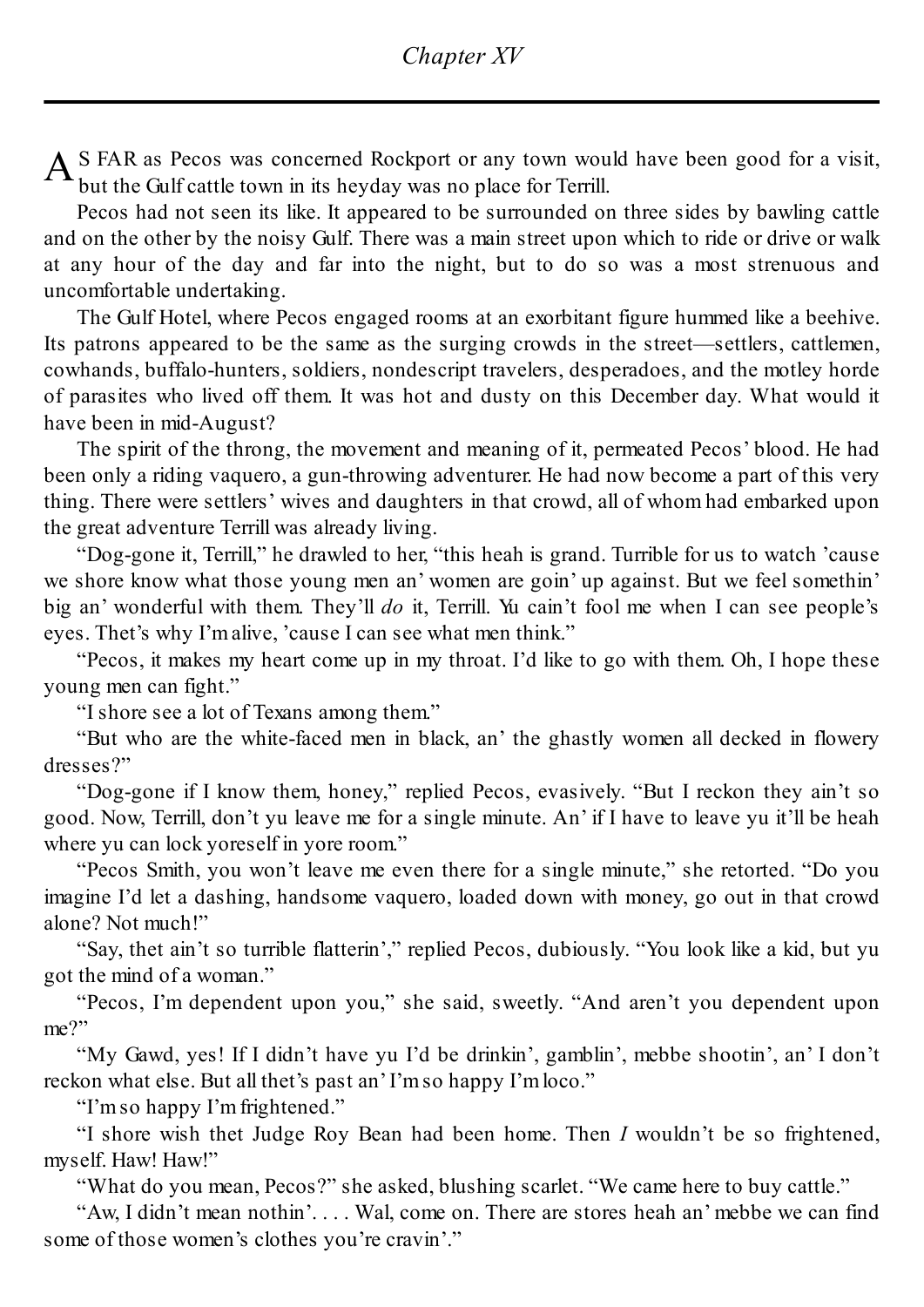But a breathless scramble through the crowd from one store to another failed to reveal any ready-made female attire that Terrill wanted. There was an abundance of material, some of it good, but it had to be made into dresses. So they had to resort to boys' apparel. After a mirthful foray they returned to the hotel with new fancy-topped Mexican boots, silver spurs, a buff sombrero in which Terrill looked so fetching that Pecos whooped, corduroys, shirts of various hues, a jacket, and other articles. While Terrill raved over these purchases like a boy, Pecos told her to change while he went downstairs to the office.

Pecos was perturbed because he had discovered that he was being followed by two men. This was no unusual thing in any crowded frontier post. But these men looked like Texas rangers to Pecos. And he could not take any chances with such men. Why were they following him? Pecos decided his right move was to find out.

Wherefor he approached the hotel desk and asked if there were any Texas Rangers in town.

"Captain McKinney is here with some of his Rangers," replied the clerk. "They're working on that Big Brewster cattle-steal."

"Where can I find him?"

"He's stopping here. Saw himhere a moment ago."

The lobby was crowded with men. Presently Captain McKinney was pointed out to Pecos. He appeared to be about medium height, of the usual Texan complexion, had a fine stern face and piercing eyes. Pecos approached and stood respectfully waiting a break in the Captain's conversation with two men, evidently ranchers.

"Well, sir?" queried McKinney.

"Are you Captain McKinney?" replied Pecos.

It was characteristic of Texas and particularly of the Rangers that such a query invited a guarded reply.

Finally Captain McKinney replied.

"Yes."

"Wal, Captain, I reckon a couple of yore Rangers have been trailin'me all aboot town."

"Who are you?"

"Pecos Smith."

Well Pecos knew then that he had been wise to approach this Ranger Captain. Also he had further appreciation of the significance of his name.

"Come to my room," said McKinney, abruptly.

Pecos had the keenest of susceptibilities in his meetings with men. No matter what the issue, this meeting had been favorable, or most certainly a Captain of the Texas Rangers would not walk down a corridor in front of a suspected man.

Pecos was ushered into a well-lighted corner room.

"I'mglad you looked me up," said McKinney, inviting Pecos to a chair.

"What's the idee, Captain—Rangers trailin'me?" drawled Pecos, sitting back.

Then the two Texans locked glances. Pecos liked this man, saw in him the clean-fighting Ranger. He saw, too, that he was the object of such scrutiny as seldom fell upon him.

"Mind letting me see your gun?"

"Captain, thet's somethin'I don't do. But in yore case——"

Pecos handed the gun over, butt foremost. McKinney received it with the thoughtful air of a man who knew what guns meant to Texans. He examined the butt.

"Seven notches—all old," he observed.

"Wal, Captain, reckon I could have added three more lately, but I had reason to quit."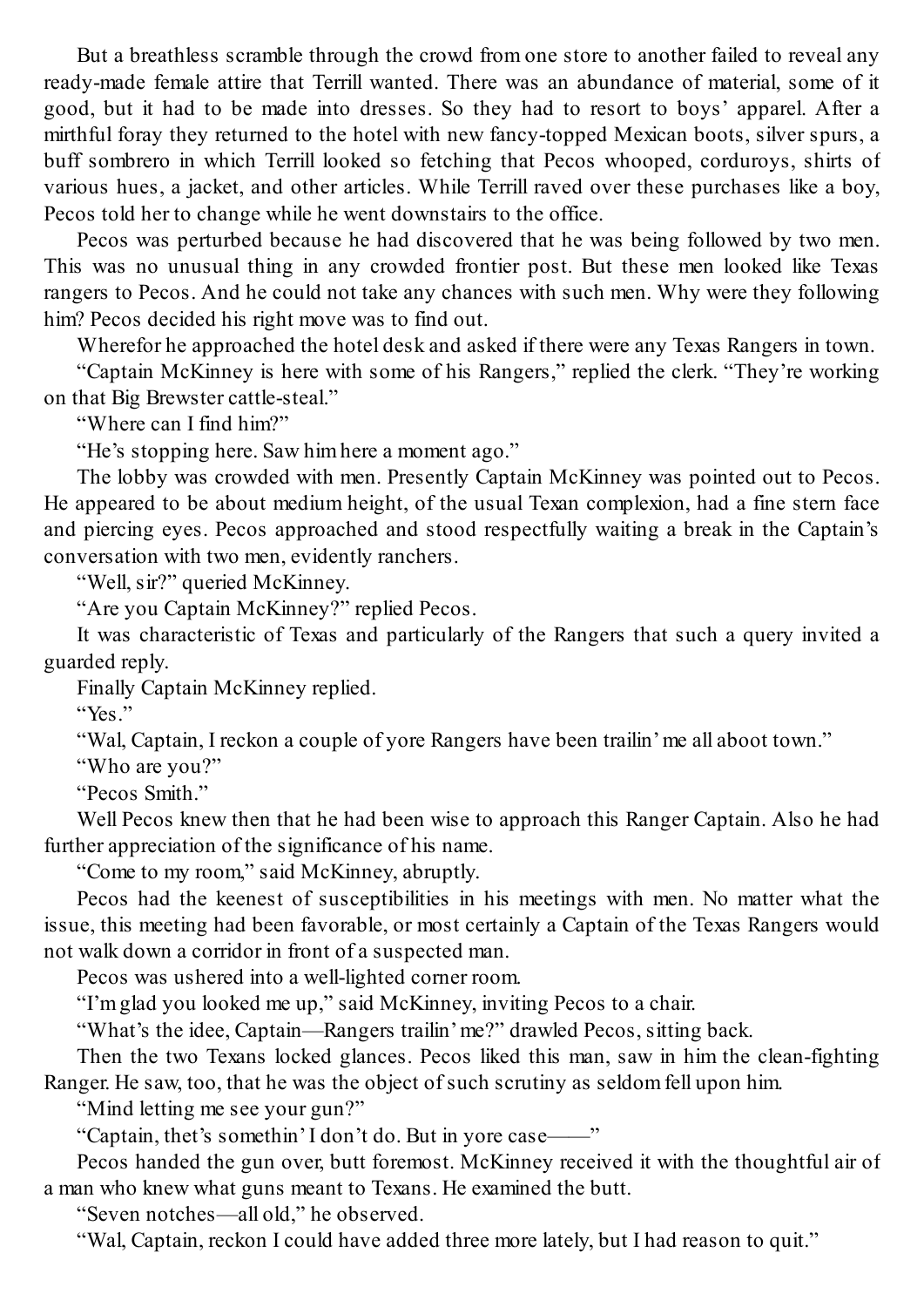The Ranger Captain returned the gun, also butt foremost.

"Smith, I've heard good and bad aboot you."

"I reckon. I've lived sort of a reckless vaquero life."

"Smith, could you by any chance be related to Bradington Smith? He was on the Ranger force before the war."

"Yes. Brad was my uncle."

"You don't say. That's interesting. You come of an old Texas family. . . . Smith, I have a letter here somewhere aboot you," said McKinney, searching among a pile of papers. "Here it is. From a cattleman who ranges over the New Mexico line. Sawtell—Breen Sawtell. Do you know him?"

"Wal, I reckon I *did*," replied Pecos, coolly. In spite of his earnestness and his unforgettable relation and duty to Terrill, he reacted subtly and coldly to this approach.

"Like to read the letter?"

"No. I can tell yu just what's in it, Captain."

"Well, do so. Give me your angle. I don't mind telling you that it's through this letter you were shadowed by my men."

"I reckoned thet. How'd they know me?"

"Slinger knows you. Jeff Slinger. I'm glad to add that he swears he doesn't believe one word of this letter."

"Jeff Slinger!—Is he a Ranger?"

"He certainly is. Ten years'service."

"Wal, I'll be dog-goned. He never said so. I helped him in a scrape with some greaser hoss thieves some years ago. Just happened to run into him. We camped some days on the Rio Grande<sup>"</sup>

"It may stand you in good stead. What's your angle on this Sawtell letter?"

"He was tryin' to hide his tracks, Captain," replied Pecos, and briefly related Sawtell's relations to Williams and Adams, and how he operated.

"That fits in perfectly with some information I got not long ago from a trail driver. We'd better look this Sawtell up."

"Wal, Captain, if yu do yu'll have to *dig* himup," replied Pecos, with a grimlaugh.

"How so?" queried the Ranger, though he understood perfectly well.

"Sawtell's daid."

"You shot him!"

"Captain, I'd like to deny the doubtful honor, but I cain't."

"Perhaps you better tell me aboot that—if you will."

Pecos necessarily had to make this a longer narrative and he slighted nothing, though he did not go into detail about the Lambeth Ranch nor did he care to give any impression of a large amount of money.

"There were witnesses to this visit of Sawtell's?"

"Yes. Before I arrived an' after."

"The negroes and this young Lambeth?"

"Yes, sir."

"That is well for you, in case there ever is a comeback. But that does not seem likely to happen. . . . Smith, is the boy my Rangers saw with you this young Lambeth?"

"It's young Lambeth, all right. I'd shore like to fetch himin, Captain."

"Do so, by all means."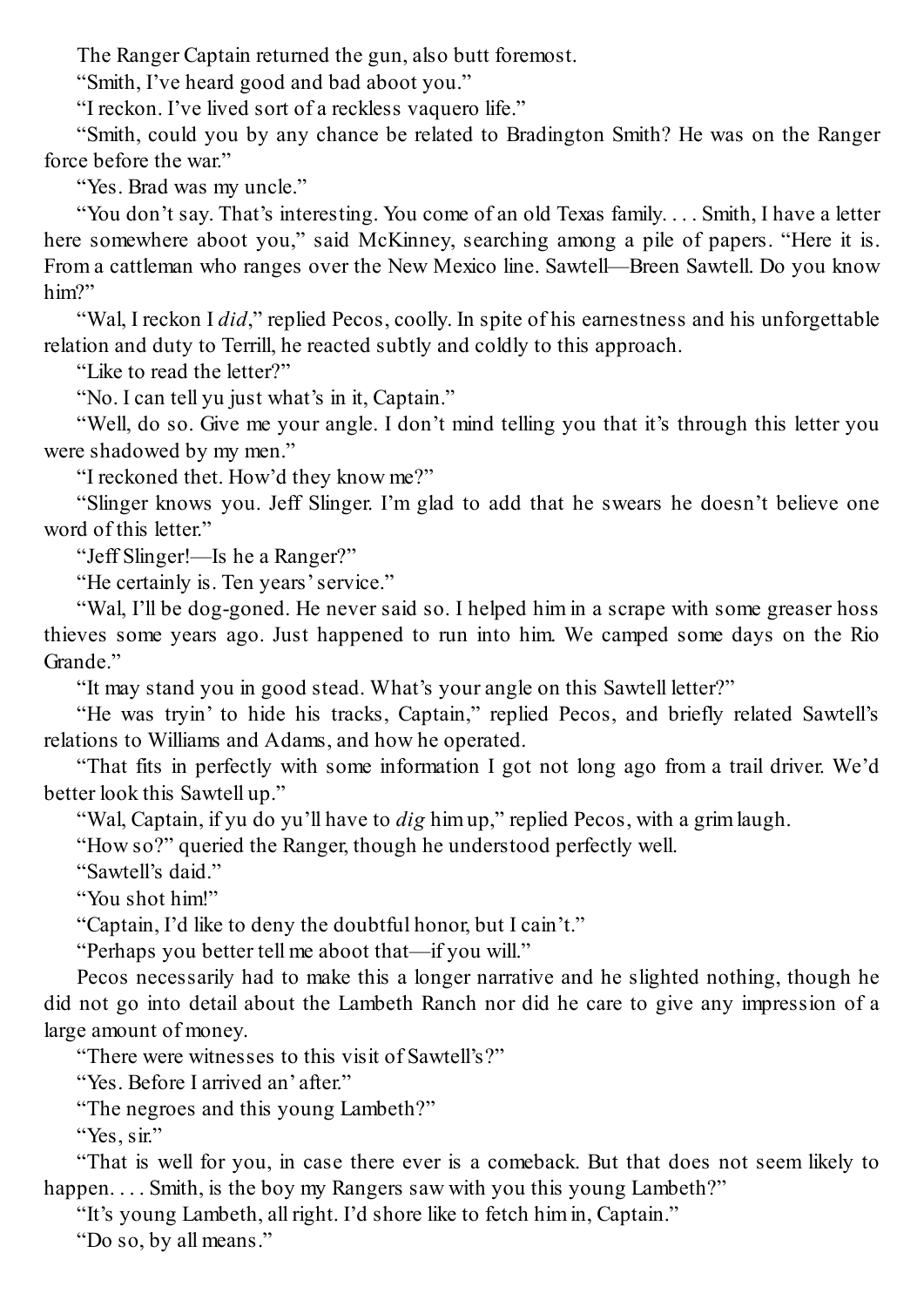In his relief and exuberance Pecos ran up to Terrill's roomto bang upon the door.

"Who's there?"

"Pecos. Rustle."

Evidently Terrill had been sitting on the floor. She opened the door with a boot in one hand. All the rest of the new things she had on. And if she did not look bewitching, Pecos knew he had some magnifying ailment of his eyes.

"How do I look?" she beamed, eagerly.

"Wal, girl, I'd hate to say," he replied. "'Cause it might go to yore haid. . . . Heah, let me pull on thet boot."

"It's new—and a little tight. . . . Ouch! . . . Pecos, are you shore I'm——"

"Heah. Don't climb all over me. You'll muss yoreself. Leave the jacket off. . . . There. Now you're a girl in spite of them pants. . . . Come to look at them, though, any man with eyes could see——"

"I won't wear them," flashed Terrill.

"Honey, yu got to, or we cain't go on."

"Then don't hint and don't look," she pouted. "Here—where are you taking me?"

"Terrill, I've had some more good luck. There's a Ranger Captain heah. I went in to see him. Reckoned it a good idee to tell aboot Sawtell. Wal, he was fine. An' he asked to see young Lambeth."

"Young Lambeth!"

"Some of his Rangers saw you with me. Took you for a boy. An' I didn't give it away. Oh, this will be fun. Now, Terrill, you be just as sweet an' nice as you know how. Put on a lot of—of swank. Savvy? It won't do me no harm."

Terrill seemed quick to divine that there had been something amiss and her spirit rose to meet it.

At Pecos' knock he was bidden to come in. The Ranger sat at his table.

"Captain McKinney, heah's my pard, young Lambeth," announced Pecos, and he certainly reveled in McKinney's stare.

"How do you do, Captain McKinney?" said Terrill, with just the right tone of deference.

Hastily the Ranger stood up, as if his eyes were poor while sitting. He certainly used them. "Young Lambeth!—Ah! . . . Er. How do you do? . . . Say Smith, this is no boy!"

"Captain, I didn't say young Lambeth was a boy," drawled Pecos. "She's a girl, all right. Terrill Lambeth<sup>"</sup>

"Oh!—My mistake. Well, I—I am delighted to make your acquaintance, Miss Lambeth," he replied, making Terrill a gallant bow. His eyes shone with pleasure succeeding amaze. "Do you ride rodeo today?"

"I'm pleased to meet you, Captain McKinney," replied Terrill, shyly. "You see, I've been a boy for a long time, and we couldn't find any women's clothes to fit, so I kept right on."

McKinney was plainly mystified as well as captivated.

"Terrill Lambeth? . . . Well, I remember that name Lambeth. Are you any kin to Colonel Templeton Lambeth?"

"His daughter," replied Terrill.

"Well, of all things!" exclaimed the Captain, profoundly stirred. "His daughter! . . . Templeton Lambeth and I were friends. We went through the war together. I never heard of himafterward. Where is he?"

"He is daid, Captain," returned Terrill, gazing away through the window. "He was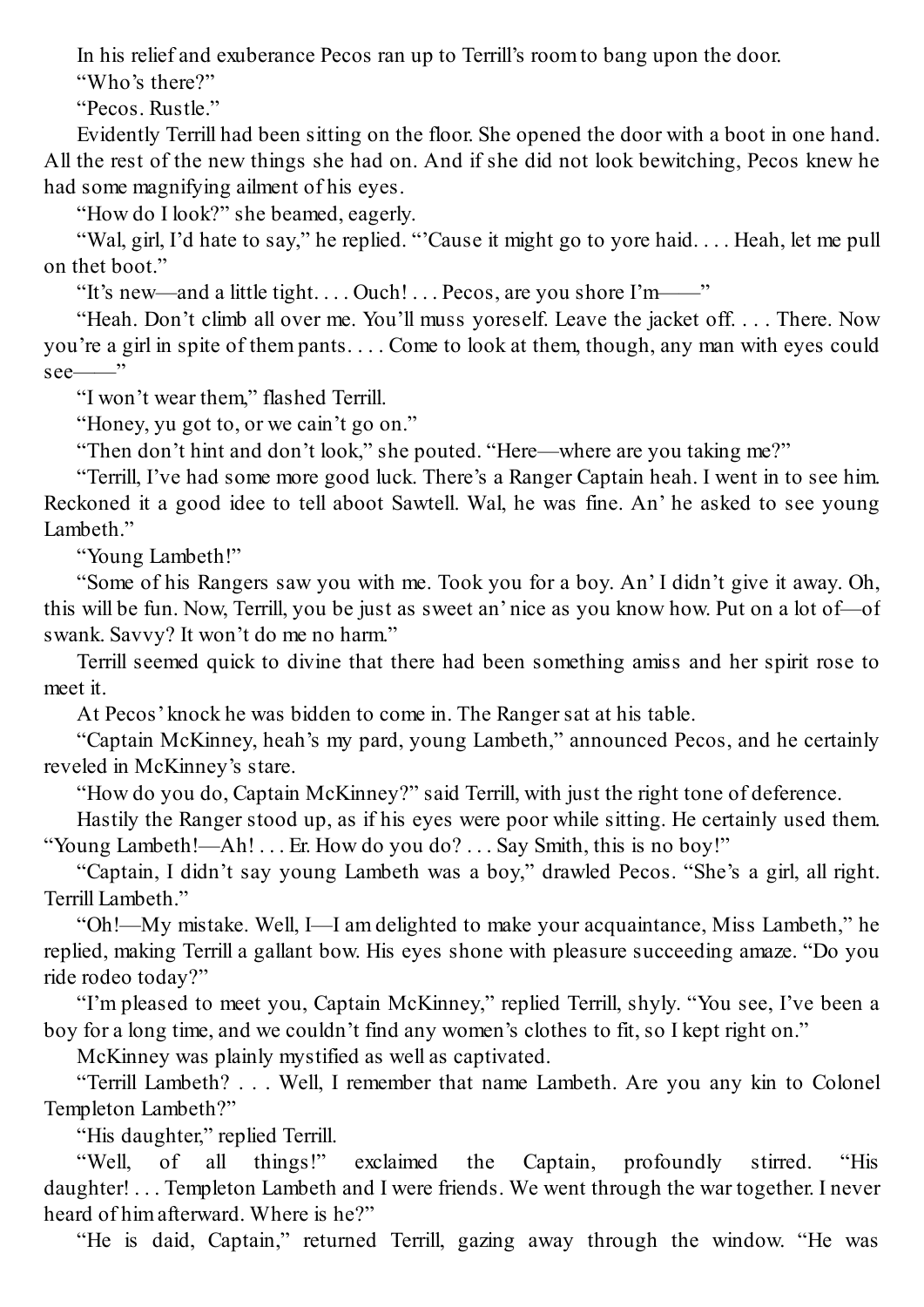murdered. . . . After the war, my mother being daid, and Dad ruined, we drove to West Texas, and settled on the Pecos River below Horsehead Crossing. I was nearly fifteen then. . . . It was a lonely place, our ranch. But wonderful for cattle-raising, until the rustlers came.... Nearly two years ago they murdered Dad. Made it look like the work of Comanches. Of course I have no proof, but I believe Breen Sawtell and his partner, Don Felipe, were behind it. They tried to steal *me*, as they did my cattle, and they would have done so but for Pecos here."

"I am shocked, saddened," declared McKinney. "Yet so glad to get news of Temple. . . . What a story! Oh, that is Texas of these hard years. . . . And you lived on alone there in that wild Pecos country? It's almost incredible for a girl of your class."

"Alone except for my negroes, Sambo and Mauree, until Pecos came last spring. And you must remember, no one knew I was a girl."

Pecos drawlingly interposed: "Captain, young Lambeth is goin' to be Mrs. James Pecos Smith."

"I wondered. I had a hunch. . . . Of all the romances! . . . Terrill, I congratulate you. I wish you happiness. But—but is this Pecos fellow——"

The Captain halted in grave embarrassment.

"Captain McKinney, if he had not been Pecos Smith he never could have saved me," replied Terrill, lifting her head with pride. Love and faith did not need to be spoken.

"Terrill, I am glad he *is* Pecos Smith," returned McKinney, with strong feeling. "I believe my old friend would be glad, too."

Then he turned to Pecos to extend a hand.

"You will marry the best blood of Texas. . . . You will get one of the most lovely girls I ever saw.... I swear she is as good and fine as she is beautiful... Do you realize your wonderful fortune? . . . You gun-throwing vaquero—come of an old Texas family, too! . . . What luck! What duty! Pecos, I hope to God you rise to your opportunity."

"Captain, I'mshore prayin'for thet myself," responded Pecos, slowly and with emotion.

Later Pecos went out to purchase guns, rifles, shells, knives, all of the newest designs, and sadly needed wearing apparel for himself, two new saddles and various other articles.

And Pecos met settlers, trail drivers, cattlemen, ranchers from whom he learned many things. The settlers, perhaps, profited as much from the meeting as Pecos. He encountered Jeff Slinger again and they became friends. Captain McKinney devoted himself to their service, and was especially kind to Terrill. When he went away, having ended his duties there, he left Slinger and another Ranger, an experienced Indian-fighter named Johnson, to go back with Pecos on the long drive with the cattle.

Slinger knew of a cattleman named Hudson who ran stock out on the Frio River, and could be bought out. He was a bachelor, getting well along in years, and wanted a little peace and freedom from rustlers. Slinger had happened to encounter this cattleman in Rockport during Pecos'stay. The result was a meeting. Hudson appeared to be a hawk-eyed old plainsman from Brazos country and at once inspired confidence.

"Wal, I got aboot two thousand haid left—the finest breed of long-horns I ever had," Hudson said.

"Would yu sell?" asked Pecos.

"Reckon I would long ago if I'd known what to do with the boys. I've got two nephews who've been brought up on hosses, an'ridin' cattle is their especial dish."

"Ahuh. How many cowhands besides these boys?"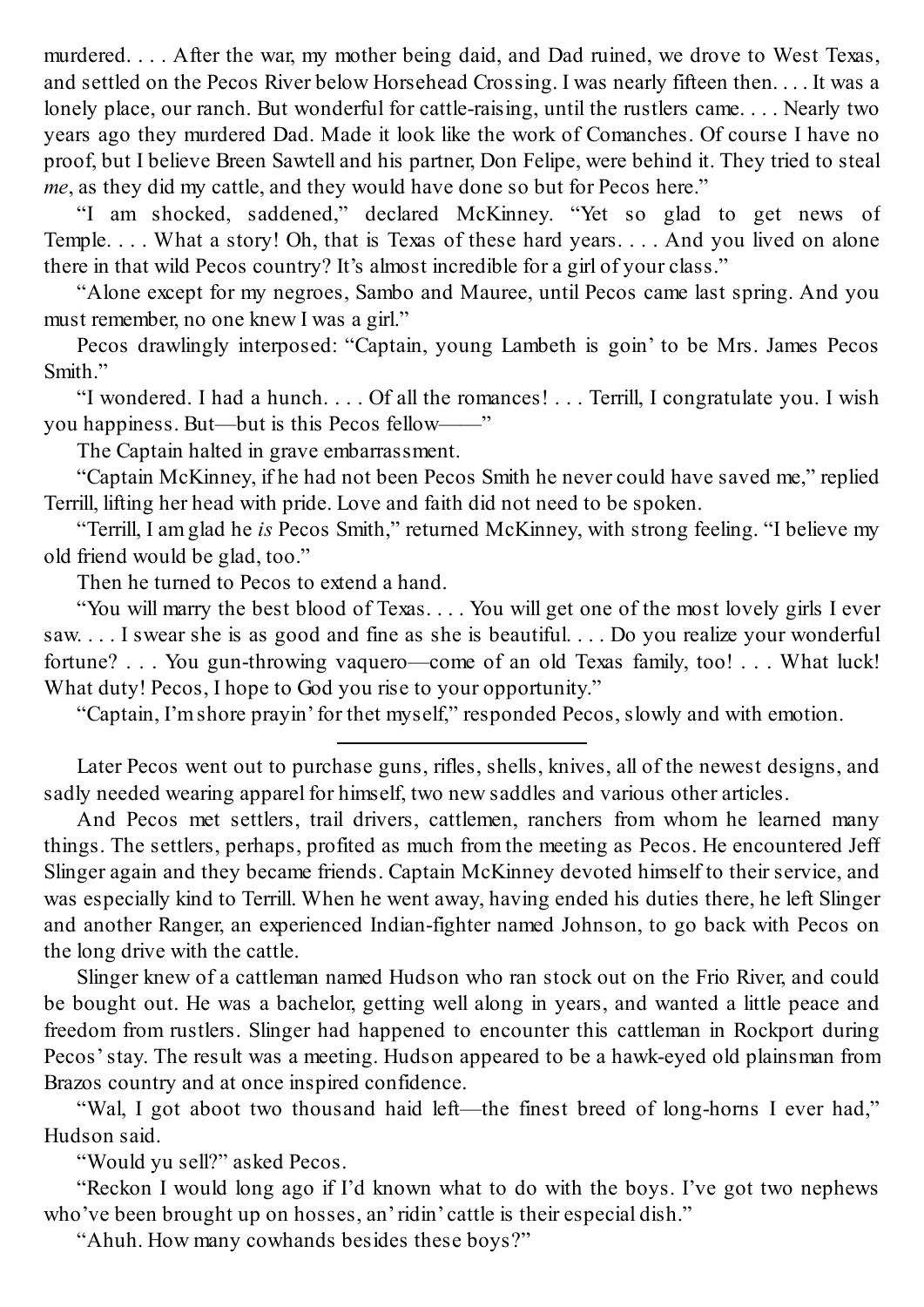"Two. They ben with me long an' I shore hate to see them go up the trail with the drivers. Dodge an' Abilene are bad medicine."

"Would these four hands fit in with the kind of outfit I want?"

"An'what's thet?"

"A young, sober, hard-ridin', straight-shootin' outfit to run cattle with me West of the Pecos."

"West of the Pecos! . . . Wal, Smith, I don't believe you could beat these four boys in all Texas."

"If I take themwill yu sell?"

"Reckon I will. I can get ten dollars a haid at Dodge."

"Shore, but thet's there."

"Wal, to get down to bed-rock. . . . Eight dollars, Smith."

A deal was made. Slinger promised to find two more cowhands that he could absolutely guarantee. These were to go home with Hudson, and the herd was to be rounded up, and made ready for Pecos' arrival, when he would pay his debt and go on.

"Course thet means Horsehaid Crossin'," he pondered.

"Smith, it's your best bet. The west trail is not so good. Grazed off in places. Water little an' far between. My range is way at the haid of the Frio. You have a good road an'fine conditions this season all the way to the old Spanish trail thet takes off west for the Pecos. With eight good men beside yourself, all well armed, you needn't worry none aboot Indians. An' you won't lose a steer."

"Done. I'mmuch obliged, Hudson."

It took vastly more time to consider what else to buy and take back to Lambeth Ranch. Pecos wanted a home for Terrill and all the comforts possible to pack into the wilderness. For two days he had Terrill's pretty head buzzing. Yet in spite of her glee and enthusiasm, when it came down to selections she rendered a vast and sensible help.

Pecos bought three wagons, one new and the others second-hand, and twelve horses, all of which were acquired at a low figure. But when these three larger vehicles were loaded to the seats they represented several thousand dollars in value, not including Terrill's precious treasures. What with Pecos' armament, and food supplies for a year, furniture, tools, bedding, lumber, leather goods, boots, clothing, utensils, lamps, oil, and so many other needful articles that Pecos could not remember themall, the wagons were heavily laden.

"Gosh! My hair shore raises when I think of crossin'the river with these loads," ejaculated Pecos, in mingled concern and hope.

"Wal, yore hair might be raised afore we git thar," remarked Johnson, dryly.

At last they left Rockport early one morning with Slinger and Johnson each driving a wagon, and Pecos the third, with Cinco haltered behind. Terrill, back in her old blue jeans and jacket, and a battered old sombrero she had picked up somewhere, astride her buckskin mustang, rode beside Pecos for all the world, to his glad eyes, a boy again.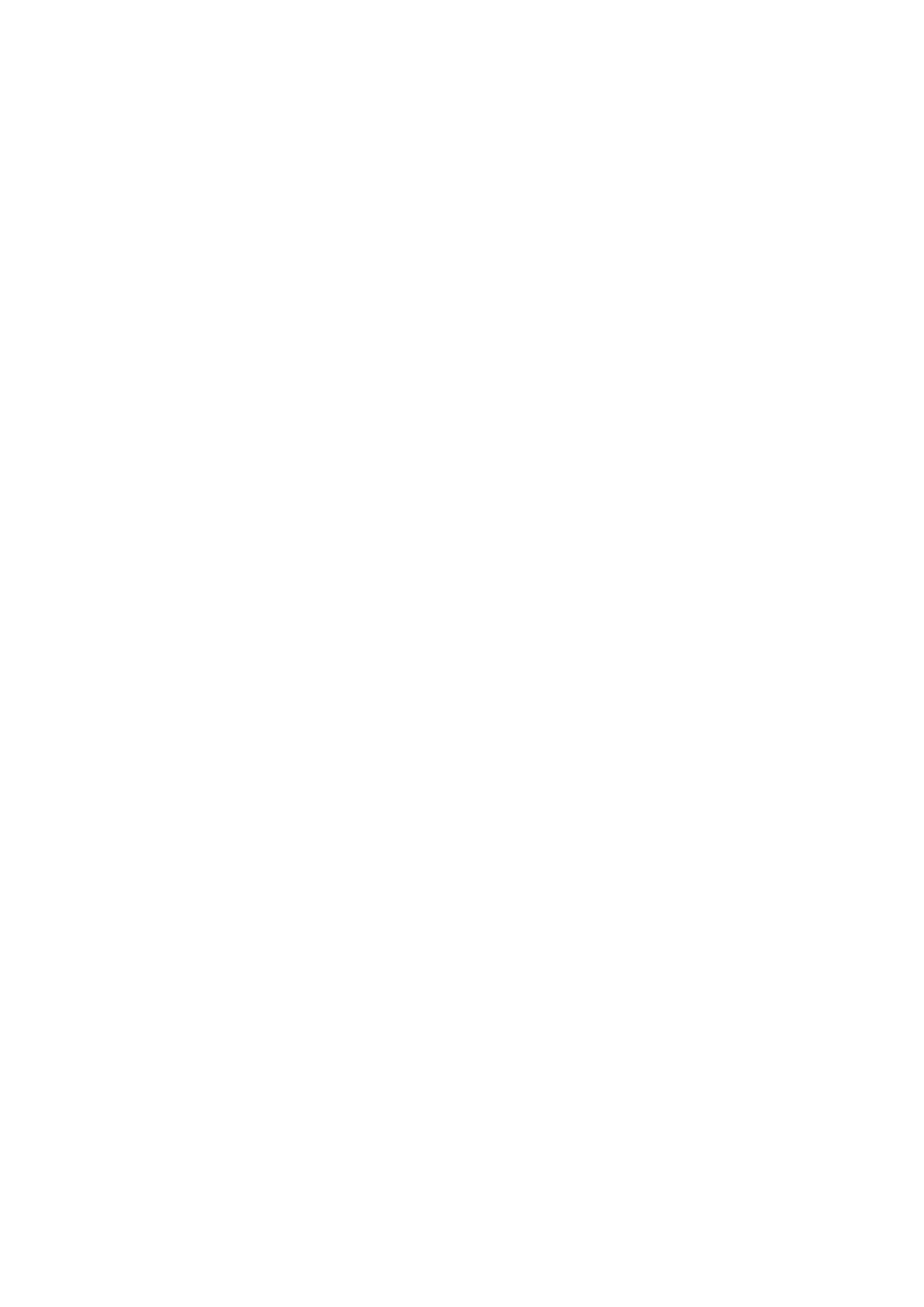$H_{\text{countrv}}$  that captivated Pecos' eve.<br>The Rio Frio, and it was a rugged beautiful country that captivated Pecos' eve. country that captivated Pecos' eye.

The very day Pecos arrived with his three wagons buffalo were sighted in the wonderful sheltered valley where Pecos' two thousand long-horns had been grazing. Buffalo seldom traveled west so far as the Rio Pecos, but according to Hudson isolated herds, probably separated by the hunters from the main body, often wandered up the Frio. Even before Pecos had arrived a buffalo hunt had been planned for him.

Hudson's ranch-house betrayed the bachelor and one who was used to the elemental life. It was located up in a pass, between two round-top hills, where the wind blew eternally. Terrill vowed it would have driven her crazy.

"Why wind!" ejaculated the old Texan, in surprise. "It wouldn't be home without wind."

"Lord! what'd a norther do heah?" replied Pecos. "Hudson, we live down in a canyon where it seldom blows. No dust. Never very cold, even when the northers blow."

"Wal, no one man can hope to know the whole of Texas," returned the rancher.

On first sight Pecos formed a most satisfying estimate of the outfit he had hired through Jeff Slinger and Hudson. The brothers, John and Abe Slaughter, were typical Texans, born on the range, stalwart six-footers, almost like twins. Texas Jack was a bullet-headed, jolly-featured, bow-legged cowhand who appeared to be one it might be well to have as a friend, and never as an enemy. Lovelace Hall was an extremely tall Texan, red-headed, and dark-eyed, an unusual type in Pecos' experience, and said to be "hell on hosses, cows an' other ornery things." These two had been trail drivers and had been secured by Slinger. Hudson's other two cowmen were strikingly different, as one was a Mexican vaquero and the other a negro. Lano, the former, was a slim lizard-like rider, darker than an Indian, stamped all over with incomparable horsemanship. The negro answered to the name Louisiana. In fact, Hudson had no other for him. He was medium-sized, but magnificently muscled, and had a pleasing, handsome face. These completed the sextette, and Pecos, seldomat a loss to gauge men, was greatly pleased.

"Fellers," he said, intimately, "before we come to terms I have this to say. Accordin' to Hudson, none of yu know Texas West of the Pecos. I wouldn't be square with yu if I didn't say it's a hell of a tough nut to crack. Hard all the time, harder in winter, an' turrible in summer. Lonesome as no other part of Texas. Even *L'lano Estacado* ain't so lonesome. Gray, rocky, scaly ridges runnin' forever down to the Pecos an' away on the other side. A buzzard now an' then, or a coyote, an' rarer a deer. Wild hosses on the lower reaches, but few along the fifty miles of my ranges. Comanches always, Kiowas an' Apaches occasionally. Soldiers few and far between. Rustlers bad an' comin' thicker. We'll have to fight. No law except an old geezer named Judge Bean at Eagle's Nest, an' he's a highway robber."

Pecos rested a moment to catch his breath and to let all that sink in.

"But West of the Pecos it's the grandest cow-country on the face of the earth. I am aimin' big. I know the game. I have the grass, the water, the start in cattle. What I need is a fightin', hell-rattlin', hard-shelled outfit. I'd be grateful alone for yu drivin' this new herd out there for me. But I want yu all to *stick*. There is a future out there for the right kind of men. If I make out big—as I shore could do with yu fellers all keen an' hot on the prod—I will give yu an interest, or help you to make a start yoreselves. An' for the present I'll pay yu more than yu're earnin'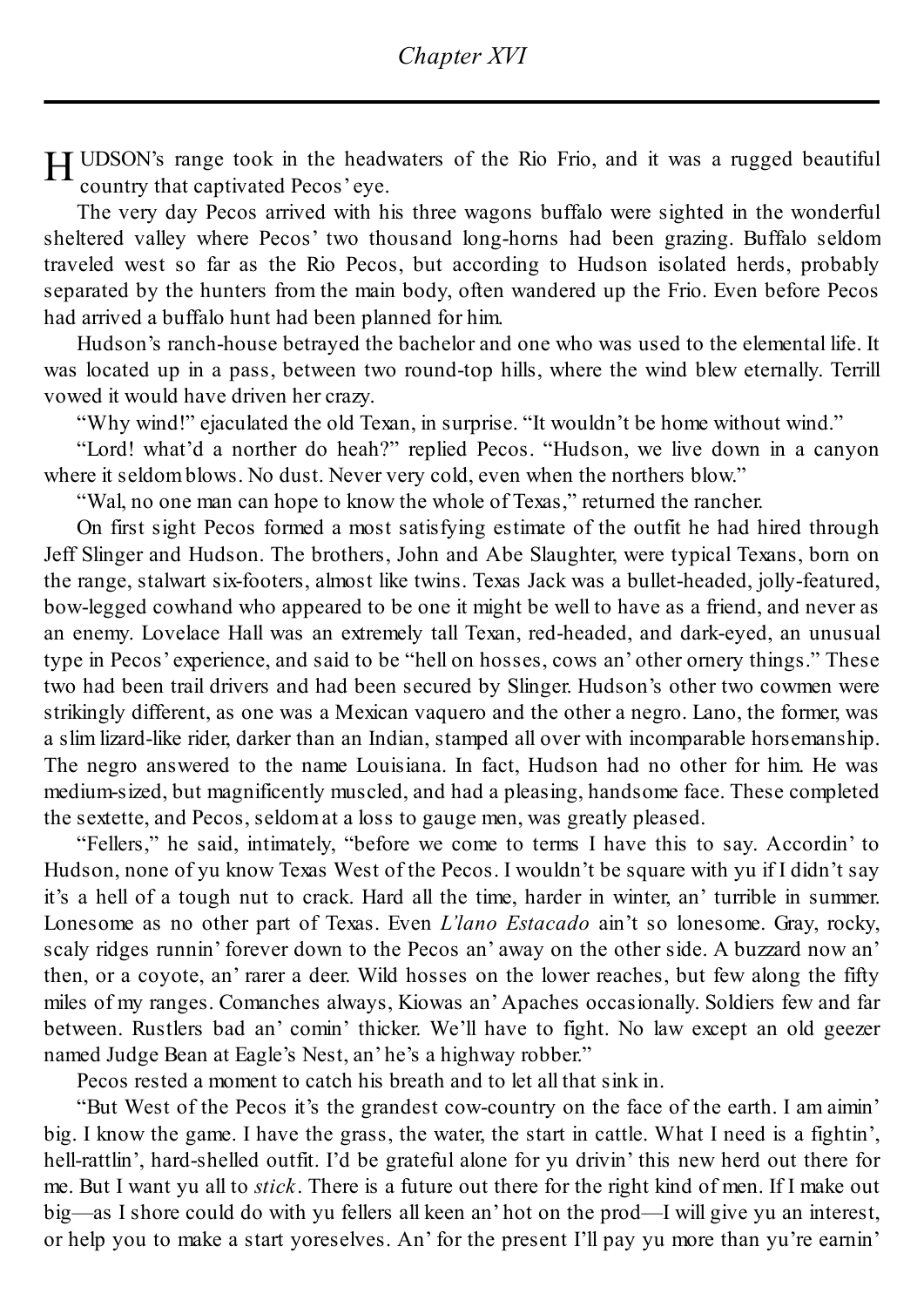heah. Thet's all. Think it over while we're gettin' acquainted."

Later Hudson told Pecos that he had overheard Lovelace Hallsay to his comrades: "Fellers, we've nothin' to lose an' everythin' to gain. Thet talk of Pecos Smith's was as straight as Slinger says he can shoot."

Next day they hunted buffalo as shy as wild mules, which were the wildest animals Pecos had ever hunted. Six bulls were killed, two by the Ranger Johnson, who knew the game. The cowhands accounted for three, and the other fell to Pecos and Terrill.

Pecos disclaimed the credit and Terrill did likewise.

"Wal, if I didn't see Terrill stagger thet bull my eyes are pore," remarked Hudson, with a twinkle in those members. "An'it shore fell before it got near enough to Smith for a last shot."

"Terrill, yu get that robe," drawled Pecos.

"What aboot all the robes an' the meat? I cain't use any more. Besides, I'm leavin' for Santone."

"Dog-gone! I never thought of packin' hides an' meat," declared Pecos. "We just haven't got the room. Hudson, will yu sell me a wagon an'team?"

"No. But I'll throw themin the bargain."

Half of the next day was taken up in skinning and cutting up the buffalo. And on the following day, at sunrise, Pecos' caravan of wagons, riders, and cattle set out on the long slow drive.

It was a leisurely procedure for the wagons, at least. Pecos drove one of the teams and Terrill sat on the wagon with him. They talked and planned, and made love, and dreamed of the future, and marveled at the long string of cattle grazing ahead, not so wild a bunch as was usual with that breed. The slow pace made Terrill drowsy, and finally, when Pecos rested the horses at the foot of a hill, she went to sleep. When she awoke the first thing she did was to make sure that her precious trunk was still on the wagon, carefully hidden and protected.

"Pecos Smith, if we run into Comanches and they get my trunk—you lose me," she averred.

"If they go thet far you bet yore sweet life we'll all be daid."

"We're going to be raided. I feel it in my bones."

"Terrill darlin', Comanches ride usually in bunches of thirty or forty. What chance would such a bunch have with this outfit, heeled like we are?"

Long before sunset the day's drive ended. The camp site was ideal; Pecos could look afar to the west and see the dim ghosts of the mountains, somewhere beyond the lower brakes of the river. The cowhands, eating supper in relays of three, were happy, which augured well for the state of the herd. With this the case, with grass and water abundant, and wood for fire and Terrillsinging, Pecos gazed at the evening star and thought it was rising for him.

The next day, as far as action and result were concerned, seemed like the first. And so, one after another the slow days accumulated with only minor mishaps that occasioned no delay. The weather stayed fine, cold at night, stinging at dawn, warmat midday.

"Pecos, do you ever stop to think how—how strange and natural a long drive gets to be?" queried Terrill, dreamily.

"Don't I? Ha! It's life, Terrill, an'with yu it's heaven."

"Pecos Smith, I don't believe I could bake biscuits without you getting sentimental," she retorted.

"Wal, yu'll have to show me aboot the biscuits."

But he understood her. There grew to be something beautiful in such a long ride into wild country. The anticipation and labor of preparation, the endless gossip of accident, weather,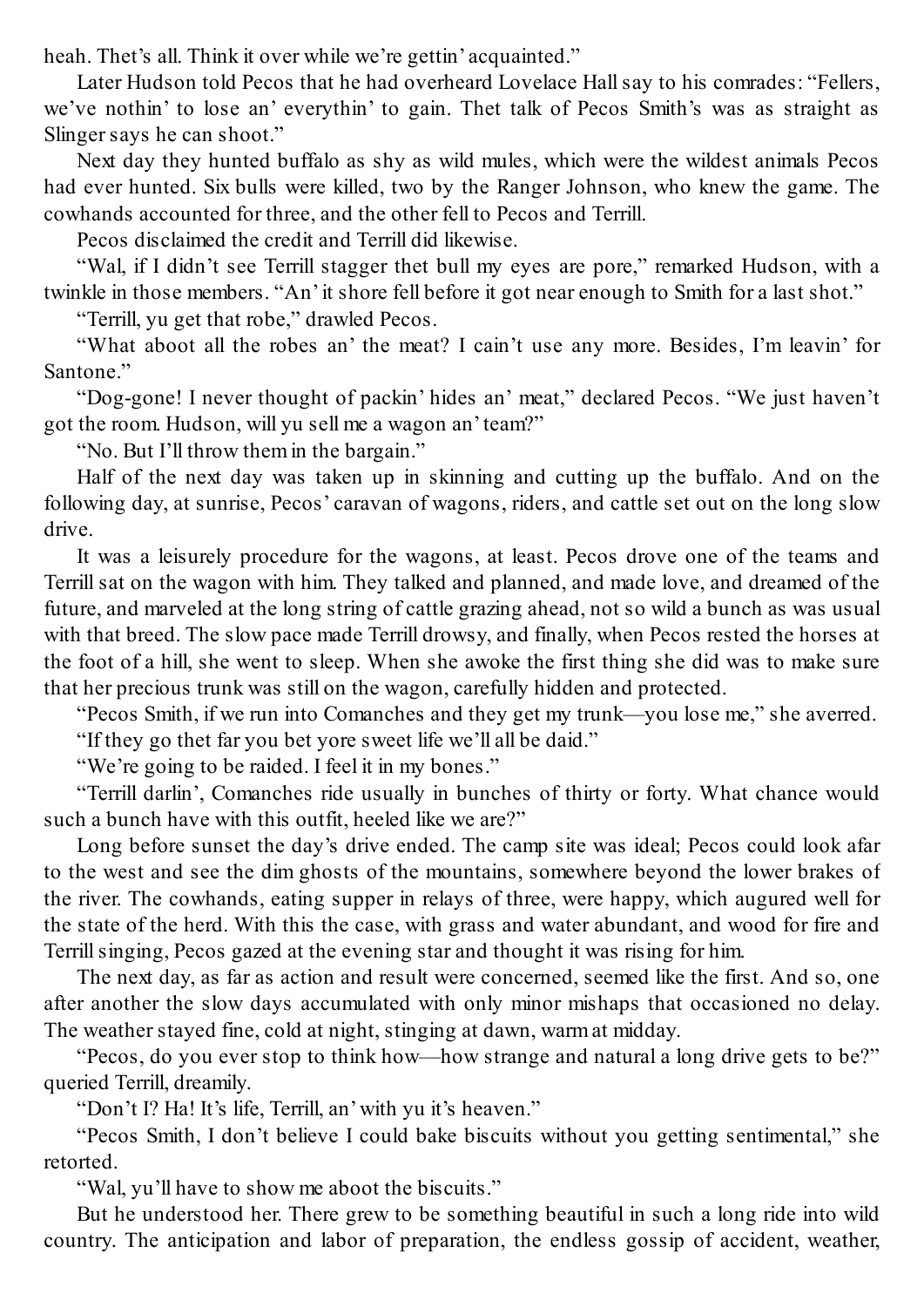scant grass and water, savages, the worries about what might happen and never did happen, the gradual fading away of the influence of towns and people—these things ceased magically to loom and were eventually forgotten. Storms and floods, stampedes and Indians, certainly could and did disrupt the peaceful tenor of such days as these. Terrill ceased to mention them; she even forgot her trunkful of delights that revived the memories of her old home. And Pecos dreamed while he watched the horizon.

He would have preferred to dream in his saddle, because the wagon seat was hard and uncomfortable and he was a poor teamster. Nevertheless, no journeying of his down into the wilderness had ever been comparable to this. The sun rose red, shone pale at noon, gold at eventide, and that was another day. That long-horn herd might have been especially trained for him. What little trouble they gave! How few had strayed! He had to award all praise to his riders.

Day by day the landscape imperceptibly changed. A mile was an atom on that vast western upheaval of Texas, yet to keen eyes each mile told of the approach toward the more barren regions that sheered north to the Staked Plains, and west to the brakes of the Pecos. Yet still there was good water to be had, and fair grazing. Pecos' herd gained weight. Now and then a bleached skull of a steer, ghastly reminder of less fortunate drives, gleamed under the pale sun.

A day came, however, that stood out like a landmark. The caravan cut off from old Fort McKavett toward the military road that stretched west toward the Horsehead Crossing of the Pecos. This sheering off was, of itself, a stirring change. But when Terrill came radiant of eye to cry out: "Oh, Pecos, I know this road! I remember the hills. I came by here . . . . I will show you the old camps . . . . It seems so long ago . . . . Oh, Pecos!"

Downgrade all day they drove, with the cattle moving faster, owing to a thinning of the grass. And that night they made dry camp, the first of the long drive. Next day they crossed water, and on the third made Dove Creek. A thicketed bottomland, with a clear stream, held the stock.

Terrill showed Pecos where she had slept in the wagon. She remembered a tree where she had sat at twilight, melancholy and sad, longing for home yet never wanting to go back, pondering doubtfully over the future, fearful of the ever-growing wildness of this dark-gray stone ledged land.

"Oh, I cried so hard," said Terrill, her eyes picturing that past hour. "It was a day when all had gone wrong. Dear old Dad—so seldomdiscouraged! But this day he was down, and I went down too. I could not see any hope in the future—anything but dreadful pain and loneliness. . . . Oh, Pecos, how terribly wrong I was! What a child! . . . Oh, if I had ever dreamed then that I was to meet you, love you, be loved by you—I would not have cried myself sick that day."

"Terrill, what do yu suppose *I* would have done in the past, if I'd ever dreamed I was to meet yu, love yu, be loved by yu?" returned Pecos, in a passion of regret. "I never dreamed of a yu, darlin', yet somethin' kept me fromgoin' plumb to hell."

Another day set Pecos' caravan on the old military road.

The sun hazed over. There was a chill in the air and a wind rustled the brush. No living creature of the wild crossed Pecos' vision. The coyotes had ceased following the herd. Something, perhaps an instinct, encroached the leisurely travel. Pecos felt a slight restlessness. Despite the weeks and leagues behind, the way still was long. The horses lagged less; the cattle plodded on sometimes without looking for grazing. That night at Kinway Creek, after the best and longest day's journey of the trip, the cowmen did not sing on guard or joke around the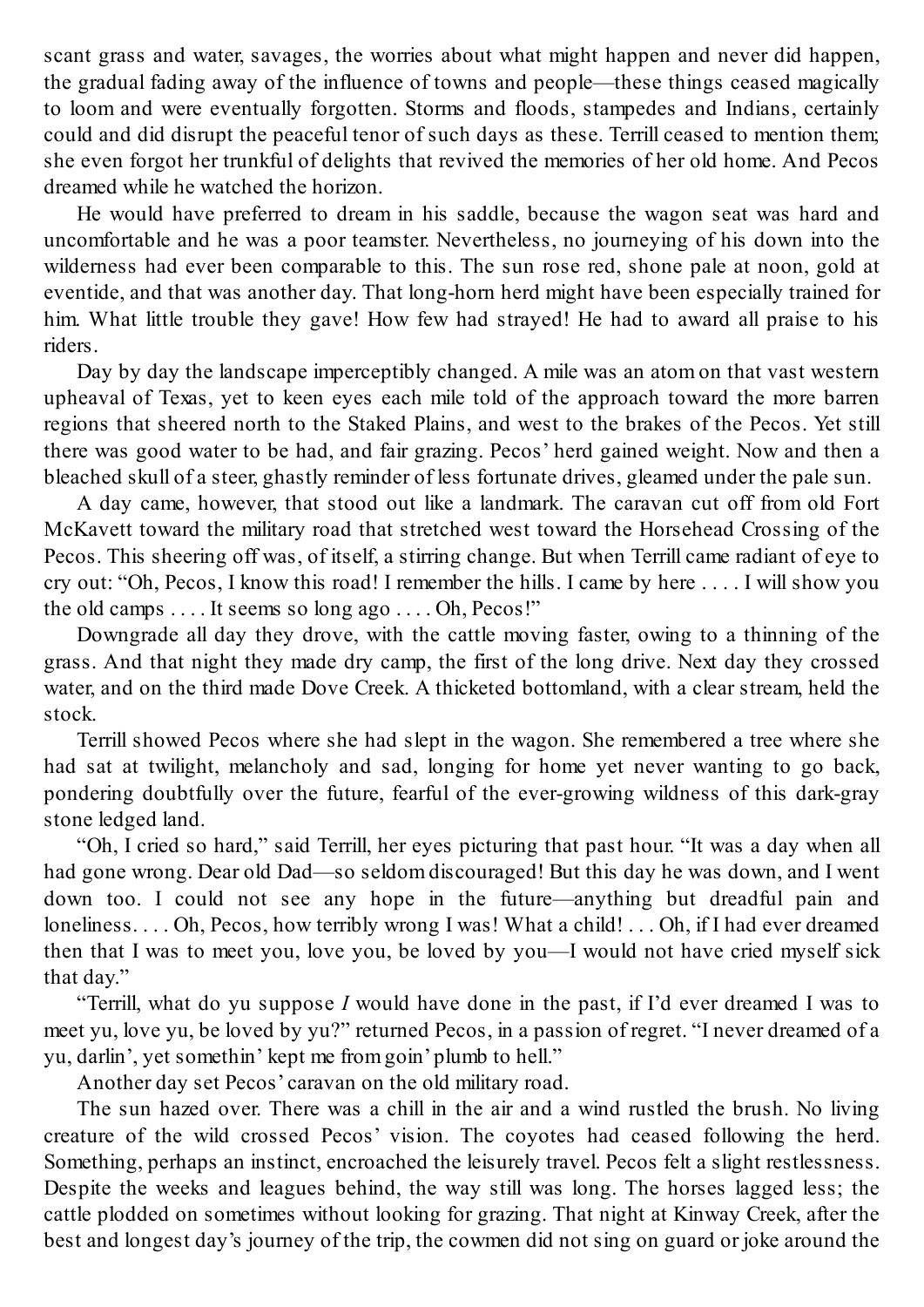camp fire.

Johnson had picked up Indian mustang tracks not many days old.

Pecos decided to put Louisiana on the wagon and take to the saddle next day. He talked with Jeff and Johnson.

"Wal, it ain't anythin'to see Indian signs," said Slinger. "Not up heah, anyway. The land is shore heavin' an' grayin' for the Staked Plains."

Johnson was not sanguine. He did not appear to be a talkative man. Pecos decided the chances were ever that they would have a brush with the Indians. The Slaughter boys and Lovelace Hall were out on night guard. Texas Jack lay asleep in his blanket, his head on his saddle. Lano and Louisiana stood beside the fire, toasting one side, then the other.

Pecos walked away from camp toward where the herd rested and slept. In the main the steers were quiet. Calves born on the way bawled drearily. Travel was hard on them. The guards sat their horses, or rode to and fro, to edge in a stray. All seemed well. It was only the silent night, the cold wind, the encroaching monotony, the long, long way.

Terrill was still awake. She called to Pecos as he was passing. The little tent was just barely large enough for her bed and duffle.

"Lady, one bad thing aboot you, anyhow, is yu cain't sleep with yore boots on," said Pecos, reflectively, as he sat on the bed. Terrill had felt for his hand and found it.

"Pecos, you are worried," she whispered.

"Not atall, dear. But I'mjust thoughtful."

"Well, the men are. I heard Johnson talking to Slinger. But how much easier we are than Dad's outfit when it camped here years ago. Pecos, I think the country grows on you."

"Ahuh. Wish we could drill right on instead of waitin'for the cattle."

"But we cain't. All our hopes are in that herd. Pecos, I feel like Mauree when she has 'second sight,' as Sambo calls it. We are going to get across."

"Shore we are, honey. Dog-gone, but yore a game kid. I don't mind admittin' thet it's yu I buckle on. But for yu, this drive would be apple pie. Last day or so it's come home to me. Yu're the real stuff, Terrill. But yu're a *woman*, an' no man ought to risk yu on this cussed Hosshaid Trail."

"Dad risked me. All the settlers risk their wives and daughters. We can't be left behind. Besides, Pecos dear, don't you exaggerate this woman idea? I can ride and I can shoot. I'm not the least bit afraid. I will not be in the way. And I'll bet I can keep my haid under better than you."

Pecos rose with a fervent: "Thet's just it, Terrill. Yore nerve, yore spirit, yore faith. Yu beat me all hollow. 'Cause yu have other an'finer feelin's. More courage. Thet's what kills me. . . . I'm prayin' Gawd to see yu through safe. . . . Good-night!"

Dead Man's Water Hole was the next camp, reached late in the evening of a dark and dismal day. If a norther threatened, it did not materialize. That night Pecos stood hours on guard at camp, giving way to Slinger after midnight. Wolves mourned from the ridges above the restless herd. There were four cowhands on duty. Terrill was awake when Pecos noiselessly crept past the little tent. She called a good-night to him. Then he sought his own bed under a tree.

One more day to Wild China Water Holes, then a long drive to Horsehead Crossing. That second day would be the rub. Again the signs of Indian mustangs had perturbed Pecos. And in the morning Johnson informed him that a score or more of Kiowas or Comanches had camped right on that spot two, or at the most, three, days ago.

"Take charge, Johnson," replied Pecos, curtly.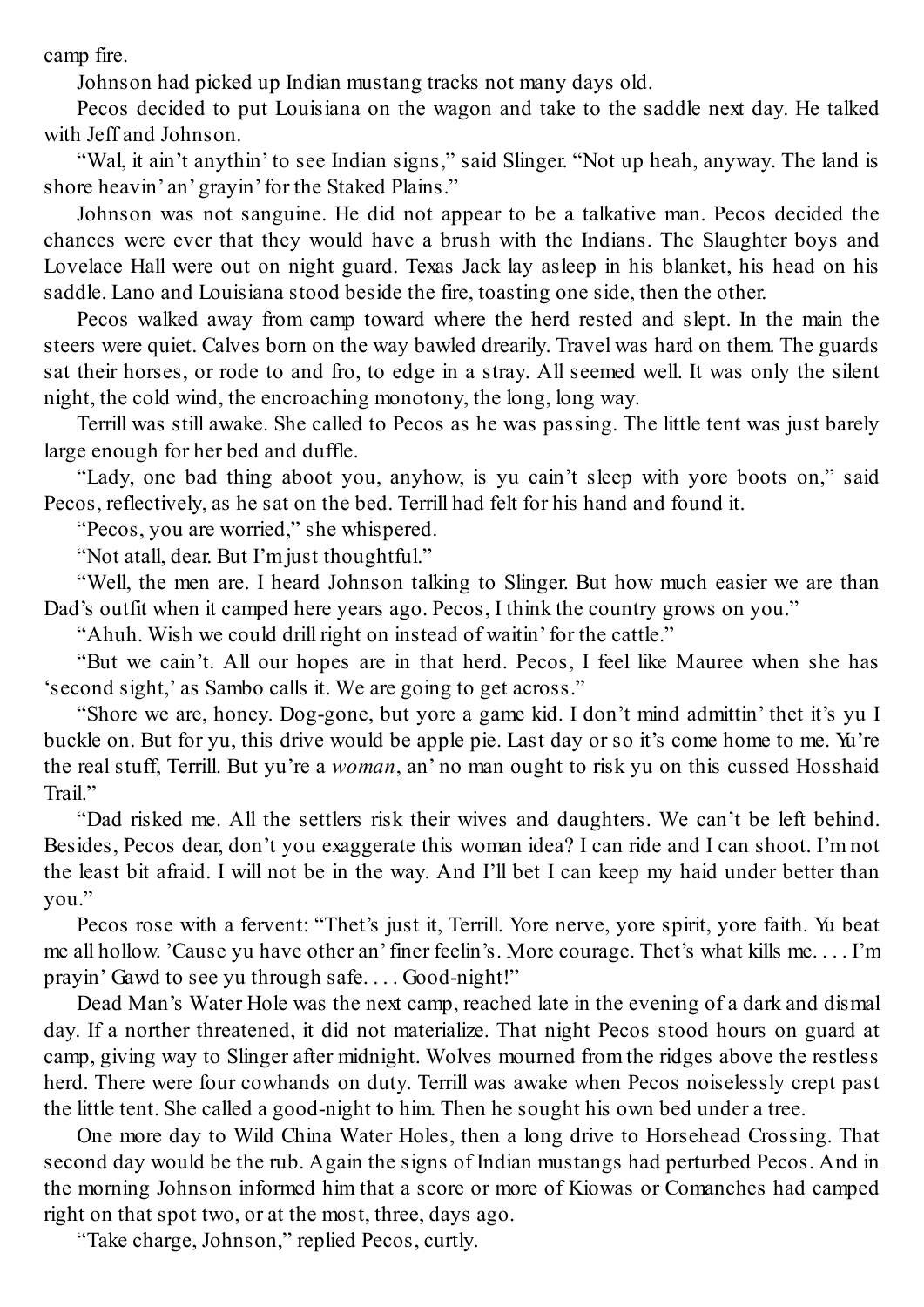Lano was fetching in the saddle horses; it was Texas Jack's day with the cooking chores; Slinger was greasing the wagon wheels; Johnson strode off to a high point with his field-glass; the cattle grazed down the road.

A wintry sun shone fitfully through the dreary clouds and lighted the winding road down toward the Pecos. Out of the gray blur showed dark-spotted hills and blank spaces and white streaks, all forbidding, all the menace of the Pecos.

At breakfast Johnson unfolded his first surprise. "Men, we'llstay heah today, rest an' graze the stock. Everybody sleep some. We'll make the long drive into Hosshaid tonight."

It was a wise move, no doubt, but it enhanced suspense and wore upon all. Pecos had to find what work offered to counteract his restlessness. He was no trail driver, and he marveled at those doughty Texans who had endured the waits, the stampedes, the toils and fights of the ChisholmTrail.

Terrill, however, slept at least half the day. When she was about camp she seemed quiet, a little strained, but always that ready, beautifulsmile flashed for Pecos.

At sunset the caravan was on the move, with the cattle far in the lead. Terrill rode her mustang and kept close to Pecos. Lano returned on a scout far back along the road. The sun came out dully red before setting and the barren world grew ruddy. Then it faded under a steely twilight and black night.

No stars showed. The black hills stood up against a dark sky. The wagon wheels rolled downgrade and sometimes the brakes creaked startlingly. The herd walked and trotted three miles an hour, never being allowed to graze. The dumb brutes were silent, as if they knew of the stampedes and massacres that had occurred on this lonely road.

Terrill sat her mustang for ten dark hours, without complaint, and when the gray dawn began to lighten she had a reassuring smile for the anxious Pecos.

Word came back to halt the wagons.

"Hosshaid Crossin', Terrill," exclaimed Pecos, huskily. "Now, if we can only cross I'll ask no more."

It was almost daylight when Johnson rode back alone. Pecos needed only one glance at the Ranger, even in the gloom.

"We cain't hold the herd," he said. "They smell water. They'll go down an' drink, scatter shore, an' mebbe stampede."

"What's the deal?" asked Pecos.

"Drive the wagons off the road, down behind thet bank of brush. Take Terrill, Louisiana, Jack, an' Lovelace, an' climb thet bluff there. Take water, grub, plenty of shells. An' hide in the rocks till we come back."

A few minutes later when the gray gloom began to show objects dimly at a distance, Pecos had his several followers upon the low bluff to which he had been directed.

The flat summit with its rim of broken rock and fringe of brush was just about large enough to afford protection to a party of six. Pecos was swift to appreciate it as a natural defense. A few good shots with an abundance of ammunition could hold it against a considerable force without undue risk. It stood somewhat above the road and about two hundred yards or more distant. Behind was a deep ravine. To the west the land dropped off to the gray thicket-patched valley of the Pecos. On the left sheered down the brushy ravine in which the wagons had been fairly well concealed. At least they would have to be searched for, and considering that they were close under the bluff, it would go rather hard for the discoverers.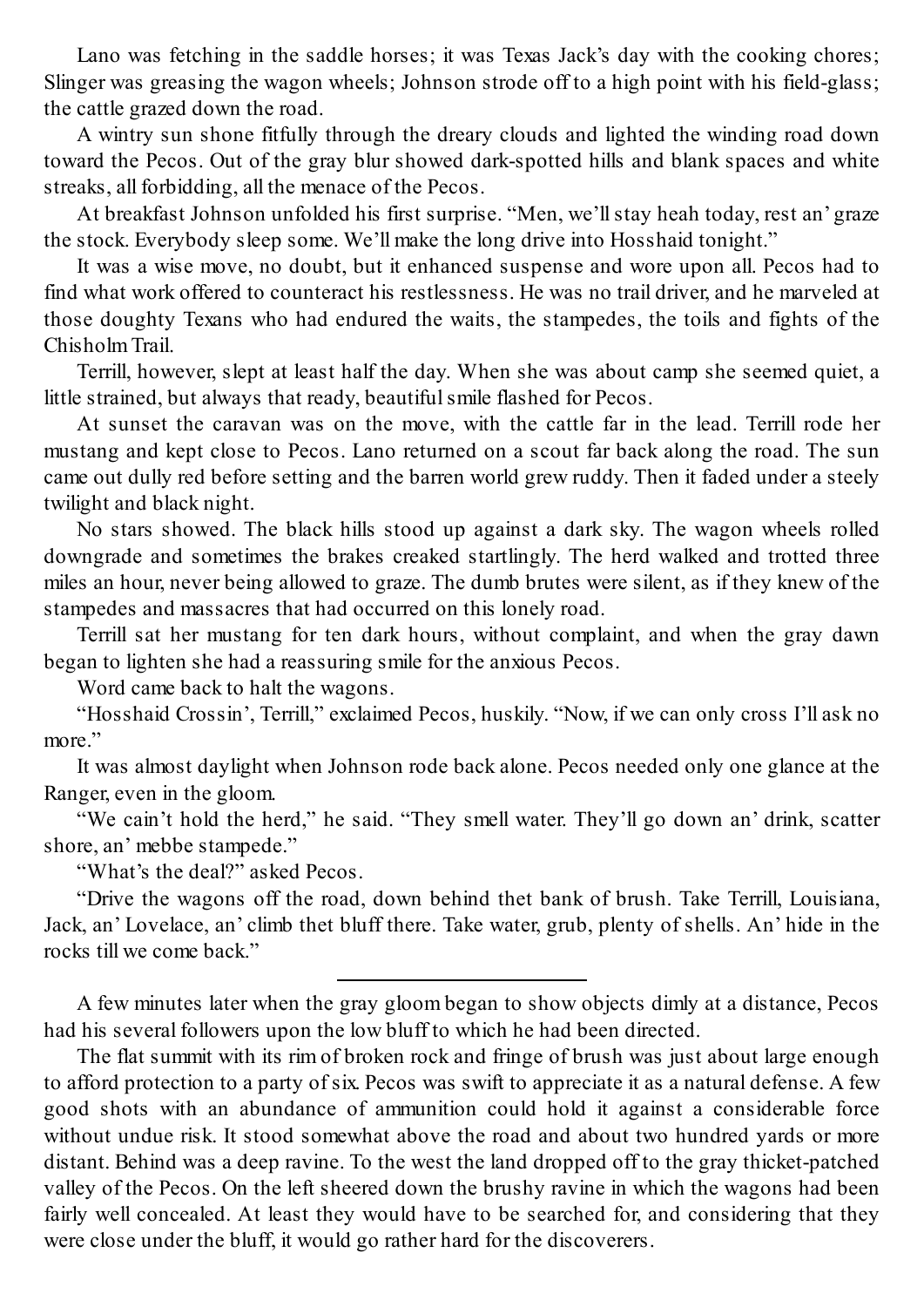"Terrill, yu lay low behind this rock," ordered Pecos. "An'if yu get careless I'll bang yu on the haid."

"Don't worry, Pecos," she retorted.

"Wal, I'm worried already. Cain't yu see this means a scrap? . . . Jack, yu watch the river side."

"Si Señor," replied Texas Jack, crawling toward his stand.

"Lovelace, yu an' Louisiana face the road. An' now let's all get set for whatever Johnson has a hunch aboot."

Day had broken, meanwhile, a morning with good visibility, but no indication of sunshine. It was still too early for sunrise, though by this time there should have been a ruddy glow on the horizon. But the east was black.

Pecos felt a reluctance to look at the river. If he had ever felt love for this God-forsaken secret river that feeling was in abeyance now. Nevertheless, he raised himself to peep over the rock, quite aware of Terrill's tugging remonstrance. There! The well-remembered river-sweep in the shape of a horse's head. It gleamed dark in the cold morning light. It meandered out of gray obscurity into the wide open break of the valley and meandered on into the gray confines. That river had a treacherous soul. It seemed to know that this ford was the only sure one for hundreds of miles, that in itself and the few fountains it drained out of the stony earth, there hid the only allaying of thirst for beast and man in all that aloof and inscrutable country.

It was this soul, this sublime arrogance in its power, that lay like a mantle over the endless banks of sand, its gray ridges, its patches of green. For that dominated.

Up fromthe river thin pale lines, broken here and there, paralleled the road. Bleached bones. Skulls of cattle. For three hundred years, ever since the Spaniards had staked off the stark and deadly *L'lano Estacado*, cattle had perished there. They had dropped within sight of the river they had killed themselves to reach. It was a place where death stalked. No Indian teepee, no herder's tent, no cowman's stone shack, no habitation had ever marked Horsehead Crossing. Men had to cross the Pecos there, but they shunned it as a pestilence. As it had been, so would it always be, used but hated, a dire necessity. On the sunniest of days this place could not but repel. And on this drear dawn the dominance of loneliness and solitude, with its attributes of ghastly gray, prevailed to weigh down the heart of man, to warn him that nature respected only survival; to appall his sight with desolation, to flaunt the invisible shadow of the Pecos over all.

"Look, boss," whispered Texas Jack.

There was that in the vaquero's voice which caused Pecos to start and duck down to roll over to the watcher's side, a matter of six feet.

"Kiowas," whispered Jack.

Through a crack in the rock they could see into a ravine that paralleled the road. It curved round the mound from behind and had a high fringe of brush on the left bank. In fact the narrow gully could not be seen from the road. Jack's finger indicated this place, which was no doubt one of the coverts the Indians used to ambush travelers.

"Bunch sneakin' up the gully," whispered Jack. "Leadin' their hosses. They're behind the brush now."

Pecos beckoned Lovelace and Louisiana to crawl over on this side of the narrow space. And he had to make a fierce gesture to keep Terrill fromfollowing suit.

"Where'n hell did Johnson an' his outfit go?" queried Pecos, impatiently.

"Boss, you can bet they're watchin' them Injuns," replied Texas Jack. "Johnson was a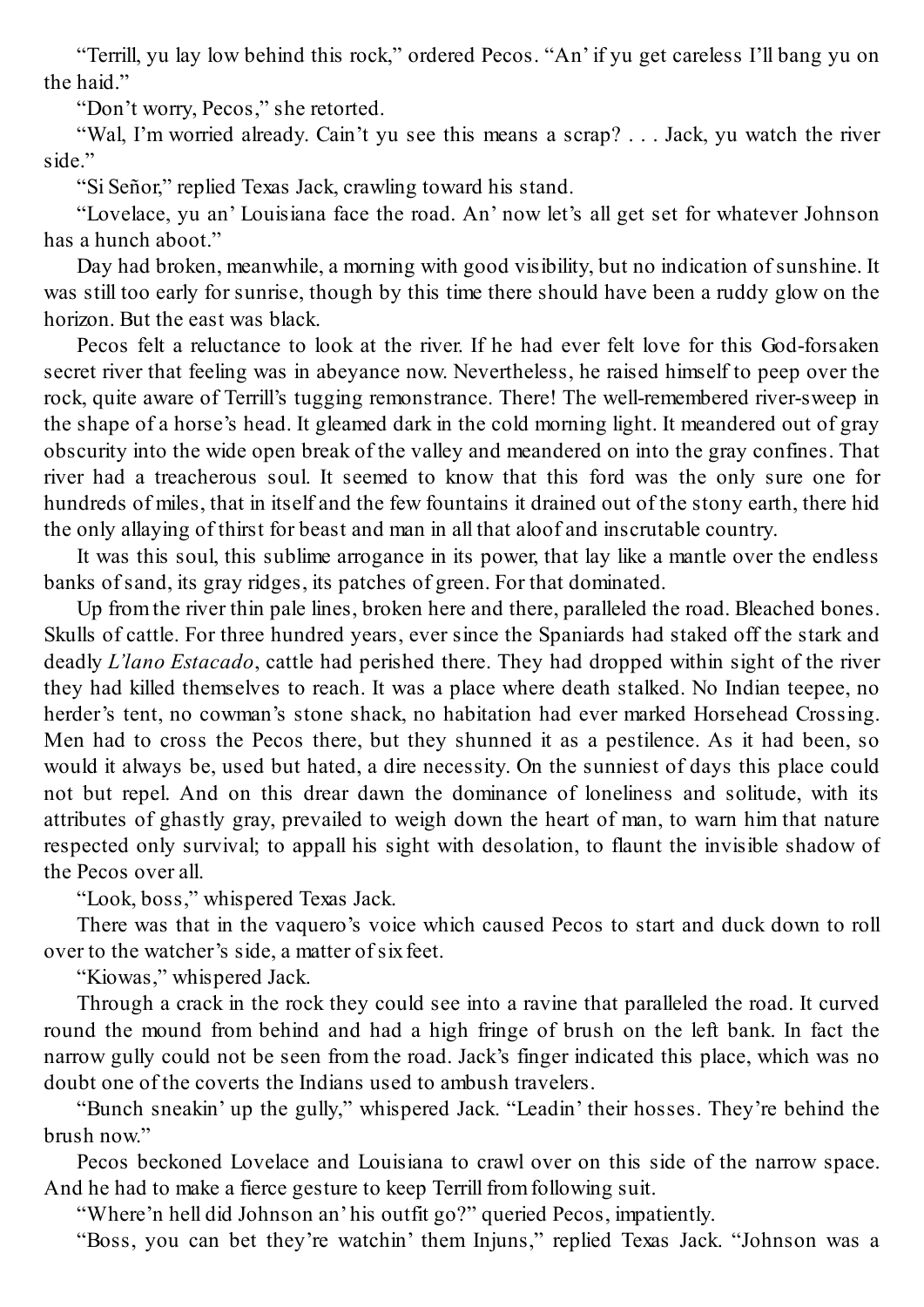buffalo-hunter an' Injun-fighter before he became a Ranger. He's had fights with Comanches right heah, an' he's up to their tricks."

"Last night's drive put us right, boss," interposed Lovelace. "Shore as shootin' these redskins never expected us till tonight. An' they've just heerd an' seen our cattle. So they're sneakin' up to see what it's all aboot."

"Boss, I see color again," whispered Texas Jack, pointing. "Hey, keep your noodle low."

Pecos had been searching the lower end of the gully, which part was within rifle range of their position. But it was toward the farther end that Texas Jack pointed.

Suddenly Pecos' burning eyes caught a movement of something through the bushy bend of the gully.

"I see 'em, boss," whispered Lovelace, as cool as if he had just espied some deer they were hunting.

"How aboot you, Louisiana?"

"I'se sho waitin' fer orders, boss," replied the negro vaquero.

It increased Pecos' excitement and impatience to realize that all his men had gotten a line on these skulking savages before he had. Yet their positions behind the rocks were not markedly different. Pecos had kept his gaze glued to that brushy bend, behind which the movement and color had disappeared. Then so easily did a bunch of lean redskinned forms creep into view that Pecos had to stifle a yelp.

"Kiowas, all right," said Texas Jack, in a low voice. "Wasn't shore, but now I am. I know thembirds. Suits me they ain't Comanches."

"Hold on, boys. Thet's a long shot for these rifles," warned Pecos. "We might spoil Johnson's idee, whatever thet is."

"There ain't so many in thet bunch," whispered Lovelace.

"Aboot a dozen, but shore there's more around thet bend," rejoined Jack. "Looks to me like it's taps fer these reddys."

"Taps. What's thet, Jack?" asked Pecos.

"Boss, I served three years in the army."

"Ahuh. An'thet's where yu had yore Injun-fightin'?"

"Most of it. But I rode with—Say, look, boss. *Look!*"

"Yes, I see. Somethin'scared 'em. They was leary enough before."

"More comin' along. Must be twenty. . . . Wal, if Johnson has draped his outfit where I reckon he has the boot willshore be on the other foot."

Pecos watched the dark line of Kiowas with mingled emotions.

"I see them, Pecos," whispered Terrill, tremulously.

"Be careful, yu little devil," ordered Pecos. He did not see how she could be any more careful, as she was lying flat and peeping low down between brush-screened rocks. She should have been thoroughly frightened, but she was not. She had her new rifle and did not look averse to breaking it in.

Then Pecos sheered his gaze back to the Kiowas. From some source they had become acquainted with imminent peril. Their first movements had indicated that they were bent on ambushing the drivers of the cattle herd now spilling over the banks of the river. But now there had come a great difference. First Pecos had noted the arrival of a lean tall Kiowa, evidently a leader, for as he glided round the bend the others wheeled to him. What violent, eloquent, significant gestures! They might have been surrounded, to judge from this chief's expressive arms and hand. From the ambushers they might have become ambushed. Still it was evident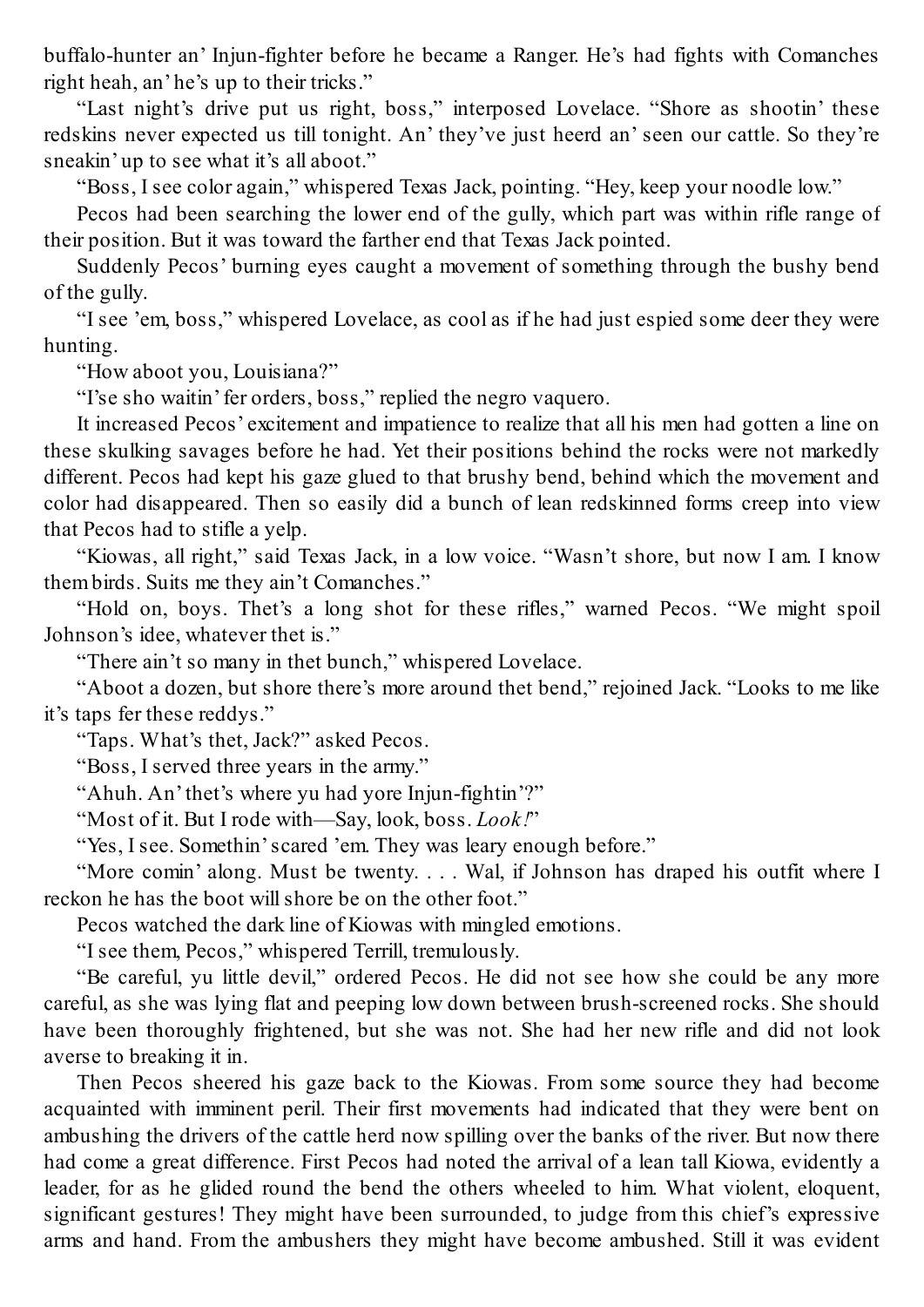that they still believed that they were unseen. They were particularly apprehensive of the winding sweep of the ravine below. But to Pecos' position they paid scant attention. For one thing, it was too far distant to be a menace, and secondly it was from the river that they sensed danger.

"Funny deal, ain't it?" queried Texas Jack, amused. "The reds are goin'to get a dose of their own medicine, an'I'd say it was aboot time."

"If Johnson drives themdown thet gully or up on the road this way it's——"

"Boss," interrupted Louisiana, "I sho seen somethin' black bob up ober de bank. Sho's I libe it wuz one of demSlaughter boys' noggins."

"Where?" queried Pecos. What was the matter with his eyes, anyway, that he could discover nothing? One distraction was caused by the slender Terrill lying prone behind him. His attention was divided.

"Way down de gully, boss," replied Louisiana.

"Look out yu don't take one of our outfit for a redskin," warned Pecos. "There! . . . My gosh! it's Abe Slaughter. He's wavin' his hat at us."

"So he is. Thet's to post us to his whereaboots. Wal, Abe, we're wise, but yu gotta guess it 'cause we cain't get up heah an' dance for yu."

"Two fellers thar, boss. Both the Slaughter boys," said Lovelace.

"Thet leaves Johnson, Slinger, an' Lano somewhere else," mused Pecos. Then he glanced back at Terrill. She gave him a bright look from her darkly purple eyes. "Terrill, somebody shore will open the ball soon, but we want to keep out of the dance at first."

"Thet's a good idee, boss," agreed Texas Jack. "'Cause if them Kiowas come pilin' either down the gully or the road under us it'll be most damn bad for them."

"They won't go down the gully," averred Lovelace. "They'll be quick to get lines on where the shootin' is comin'from. An'they'll break away in the other direction."

"Darn if Johnson didn't figger this nice," ejaculated Pecos, gratefully.

"Boss, themKiowas has given up ambushin' us," rejoined Jack, gleefully. "If it just ain't too slick for anythin'!"

Pecos entertained something of the same enthusiastic acclaim of Johnson's coup. It was easy to see through the situation now.

The Kiowas had gotten wind of Pecos' caravan or some other, and had proceeded on to Horsehead Crossing, where the facilities for ambush were particularly favorable. All day long they would have had lookouts on the watch for cattle in the distance. But Johnson's night drive had been an innovation. These savages had been in camp somewhere back from the river and had been surprised by a vanguard of cattle at daybreak. Whereupon they had made haste for their ambush, only to meet with uncertain and puzzling circumstances which now had augmented to either hearing or sight of white men who were hunting instead of hunted men.

Obviously the three avenues of escape were up and down the gully, both of which the Kiowas showed a decided reluctance to approach, and the high brushy bank to the road, which they likewise feared because it might bring them into sight of enemies located behind the high bare bank toward the river.

Pecos'sharp eyes caught stealthy movement of one Kiowa scout working under the lea of the bank down the gully. No doubt the same reconnoitering was being done in the other direction.

"Ah—h!" came fromTexas Jack.

Pecos saw a puff of bluish-white smoke spout frombehind the bank at the head of the gully.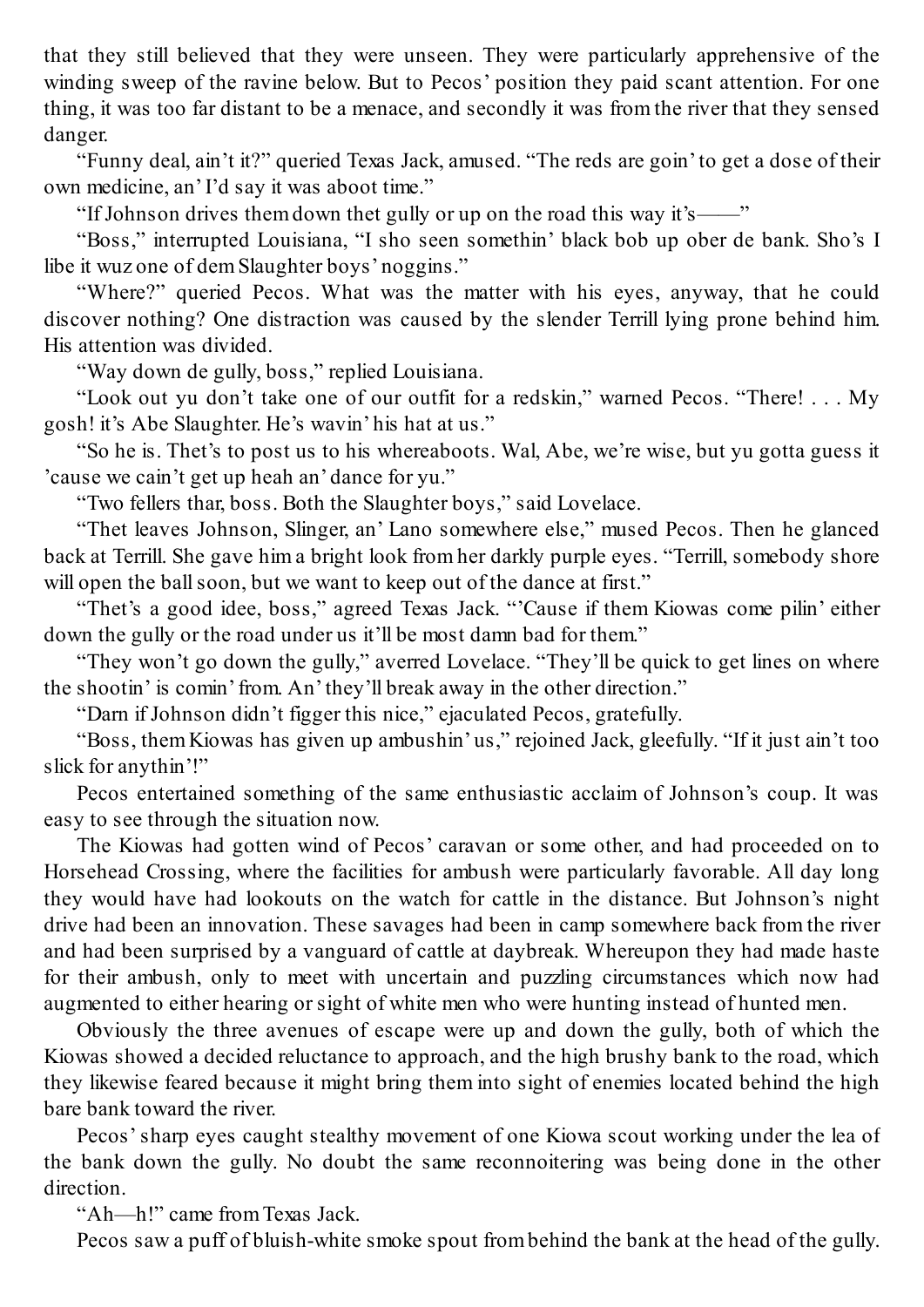Next instant, crack! went a rifle.

"She's opened, boys," said Pecos, grimly.

"Pick your partner," added Lovelace.

"No. Hold your fire. *Wow!* Listen to thet!"

Five or six heavy rifle-shots spread along the bank, and instantly pandemonium broke loose down in the gully. The horrid screams and snorts of wounded and frightened mustangs, the threshing, hideous war-cries and gunshots. Pecos saw Indians stagger and fall into the brush before a dust cloud obscured that bend of the gully behind which the Kiowas had concentrated.

"They'll break an'run, fellers," said Texas Jack, disgustedly, "an'we won't git a chance."

"Sho will. They're gonna come by heah," replied Louisiana.

"Let's pile down an' bust 'emcomin' up," suggested Lovelace.

"Say, yu roosters, listen to the boss," declared Pecos. Indian-fighting had been out of his line. What a fire-eating outfit he had collected! It added mightily to the thrill of the moment.

"Pecos, come here," piped up Terrill, just as coolly as either of the three who had spoken. "I see horses breaking the brush down there."

He lost no time crawling to Terrill's side. After that first heavy volley the shooting from the gully had become desultory. Smoke and dust hid the bend. Johnson's men were pouring as rapid fire as possible into that cloud.

"Look out, Abe, old boy, or you'll git it," said Texas Jack, fromhis side.

"Damn fool! What's he want to show himself thet way for?" ejaculated Lovelace.

"I doan see no more arrers," added Louisiana.

Pecos had marked the flight of arrows, like swallows streaking up from the gully, but in the excitement he had not made note of when this defense ceased. From beside Terrill he could not see down into all the gully. She had a perfectly steady finger pointing toward the heavy thicket of brush that lined the road. It was not altogether Terrill's finger that directed Pecos' attention to the important spot, but a shaking of brush, and then lean, dark, wild heads of mustangs.

"Heah, boys, quick," called Pecos, sharply. "They're shore goin' to make a dash." The three men crawled swiftly to his side. "Now look. See thet yellow rock with the cow skull stickin' on top?—Look beyond it a hundred steps, mebbe, on this side of the road where——"

"Whoopee! I got 'em," shouted Jack, under his breath.

"Me too!—Gosh, if they was only closer!"

"Dey's close enuff fer dis nigger," remarked Louisiana, dryly. "I sho doan lub dem red debbils."

"Terrill, yu shore did a good piece of scout work," said Pecos, with great pride. "Heah I been thinkin' aboot yore blueblooded grandmother an'the delicate feelin's yu inherited! An' all the time yu're one of themgreatest of women—a Texas pioneer's wife-to-be!"

"Haw! Haw! She's shore Texas, all right, boss," declared Jack.

"I reckon fromthis heah day she'll be Texas Terrill," drawled Lovelace.

"She doan gib me no creeps," added the negro vaquero. And thus the status of Terrill seemed established by practical hard men during a time of stress, at the wildest place along the wild Pecos.

The shooting ceased. No doubt Johnson's men were expecting the Kiowa band to burst out somewhere fromunder that pall of dust.

All of a sudden the dark, lean mustangs leaped out of the brush into the road.

"They're comin'," called Pecos, stridently. "Wait!—It's a long shot. Wait till they're even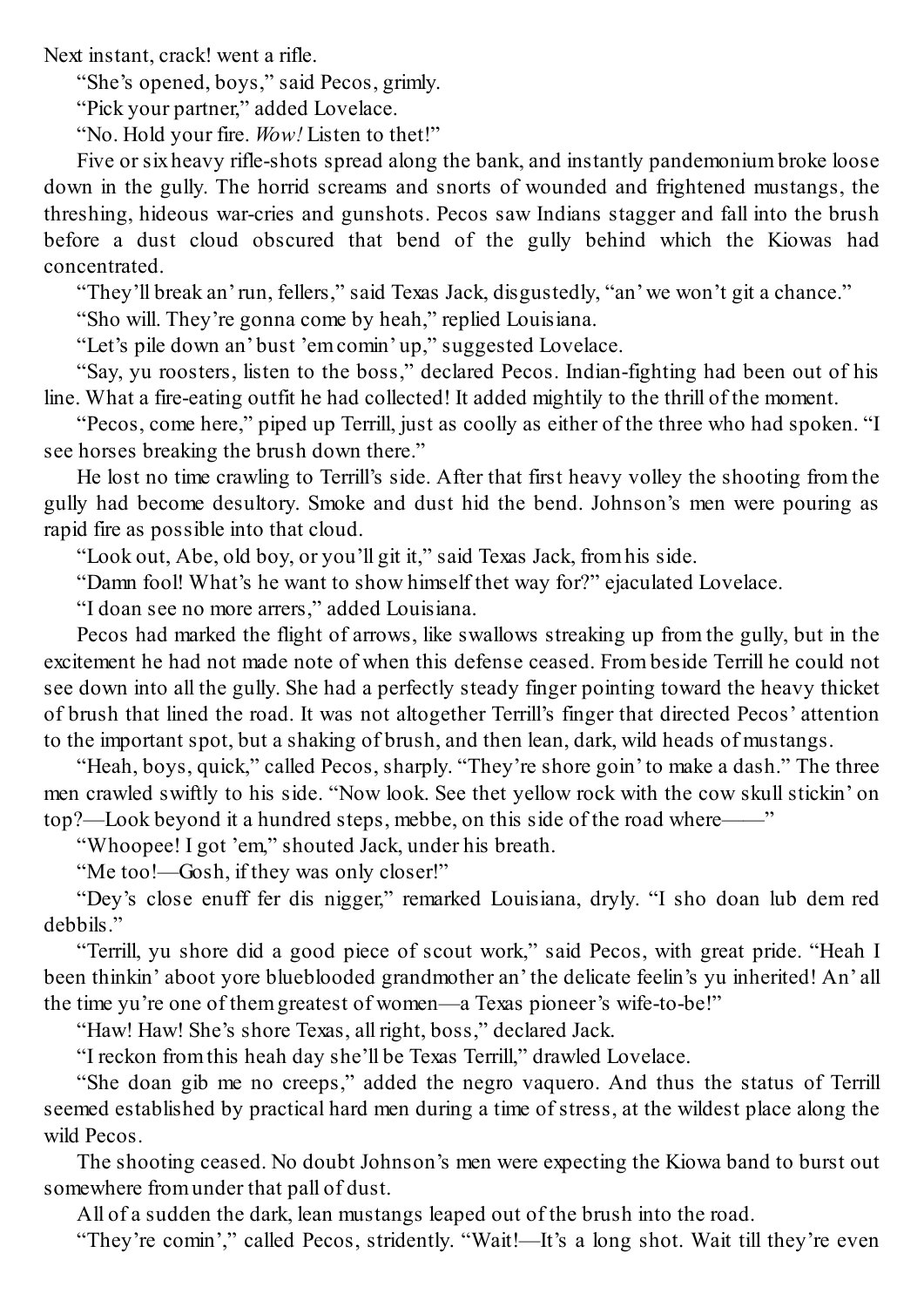with us!"

Shots pealed fromacross the gully.

"Fellers, there's ridin'!" ejaculated Texas Jack, admiration wrung fromhim.

"Move boys! To the left! Don't shoot over Terrill!" ordered Pecos.

"—seven—nine—eleven," Terrill was counting. "Heavens Pecos, look at them come!— Poor naked, skinny things!"

The Kiowas strung up the road with mustangs stretching low. No painted, feathered, colorful riders these! . . . They fitted the wildness of the place. The spirit of that ghastly country pervaded them. They strung out in single file, dark, gleaming faces glancing back, rifles and bows aloft, their lean figures erect with that incomparable horsemanship of the plains Indians.

"My Gawd! cain't they ride!" exclaimed Pecos. "Wal, boys, it'll be short an'sweet. . . . Get ready! . . . *Let drive!*"

With the heavy boom of guns the erect forms on the mustangs appeared to go over like tenpins. The Kiowas at the flash and bang from that quarter slid down on the off side of their mustangs and rode by magnificently, with only an arm and a foot visible over the backs of their racing steeds. In a few seconds they had passed the zone of danger. Bullets kicked up dust beyond. Then the string of Kiowas, as if by magic, flashed behind a projecting bank and were gone.

"Wal, the boss had it figgered," said Lovelace, who was the first to get up. "Short an' sweet."

"I never was no good at wing shootin'," declared Texas Jack. Pecos rose from his kneeling posture, to wipe the perspiration fromhis face.

"Didn't even skin one!" he ejaculated.

"Boss, it'd been a tolerable good shot to hit one of them reddys standin' still from heah. An'these was goin'like greased lightnin'."

"I never got a bead on nuthin'."

Pecos looked at Terrill, who had not moved. She lay with her rifle to her shoulder, pointing over the bank. "Get up, Terrill. It's all over. No scalps for us!—How many times did yu shoot?"

Terrill sat up. She was quite pale, but her eyes were dancing darkly.

"Pecos, couldn't they ride?—Oh, it was wonderful!—I guess I was too—too fascinated to shoot."

"Wal!—Say, young woman, just suppose they'd rode right up heah an' one of them was aboot to lift my hair! . . . What then?"

"You shore have beautiful hair, Pecos, and I wouldn't want you bald-haided. . . . Oh, my legs are weak!"

"Fellers, Johnson is yellin' fer us. An' there go the Slaughter boys down into the gully," said Texas Jack.

Pecos stood up to survey the scene.

"Yes, an' he means for us to rustle. Pile down to the wagons, men. . . . Terrill, give me yore hand. We'll make a run down for our horses."

In quick time Pecos and Terrill were in the saddle again. The horses were hard to hold. And the extra saddle horses, once unhaltered, broke and ran down the road. But the other men were appearing down there.

Presently the two factions of Pecos' party were reunited. Johnson, sweaty and dustbegrimed, talked while he tightened his saddle cinch.

"It worked jest as I'd planned. Must have been aboot twenty of them. We ain't hangin'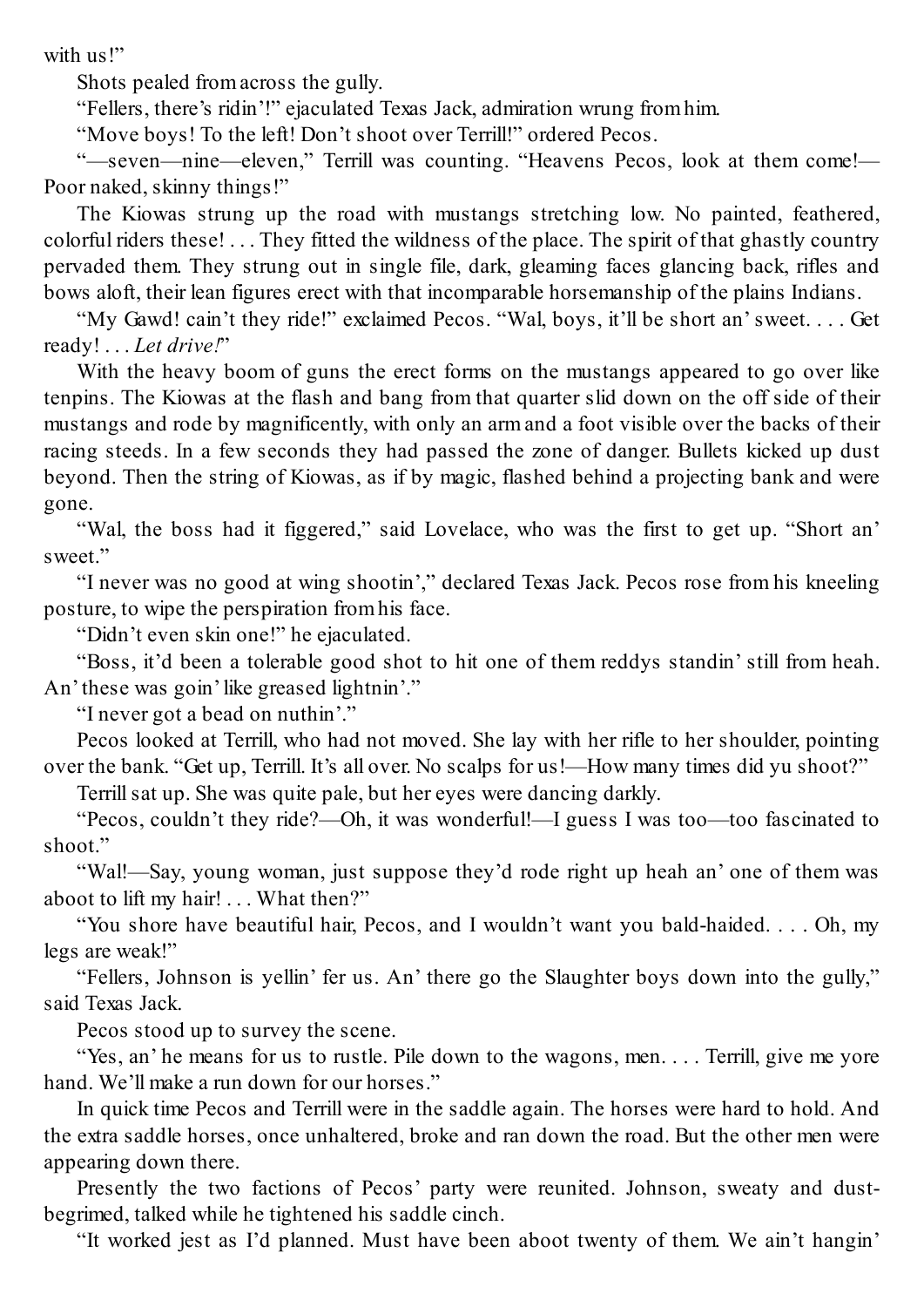around to see. Now drive the wagons right across. Tie them three saddle hosses behind the wagons. Leave the wagons over there an' come back to help us cross the stock. . . . Let's all work fast while our luck holds. I don't never feel good on this side of the river."

The wagons rolled downhill at a brisk trot. Pecos saw that the cattle had spread up and down the river, but none appeared to have strayed more than a quarter of a mile. They had drunk their fill and were now grazing. Watching the wagons splash into the water, Johnson said the river might be a little high, but would not give them any trouble. This was a wide, shallow, gravelly ford. The wheels scarcely sank over their hubs. In short order the wagons were across and up on the bank off the road.

"Come on, Texas Terrill; we gotta ride now," shouted Pecos, gayly, though anxiety vied with his hope. They joined the riders rounding up the herd. It proved to be far less trouble than Pecos had anticipated. They crowded the cattle gradually to the ford, then with ten riders in a half circle the wedge-shaped start was at last effected. Once the leaders had been forced into the water the greatest difficulty was passed. The river ran a little high and swift, with water slightly roiled.

"Look, Terrill, thet's the color of the water the day we got trapped. Remember?" called Pecos, as they splashed along in the rear of the herd.

"I reckon I've cause to remember, Pecos Smith," declared Terrill, dark meaning eyes on his.

Pecos had the satisfaction of crossing his herd in less than half an hour fromthe start.

"Say, Smith, do you know we picked up a couple hundred haid of stock over there?" queried Johnson, with a broad smile.

"No!"

"Wal, we shore did. There was a bunch on the downriver side. All wearin' an XS brand. I reckon some trail driver had a stampede here an' mebbe got wiped out. I seen burned wagons an' not so old."

Soon the long caravan was strung out on the west side of the river. From the highest point Pecos gazed back. The scene appeared the same as from the other side. Horsehead Crossing gleamed pale and steely under the wintry sun. There was no evidence of life. The white skulls of steers stood out distinctly, striking the deadly note of the place. It brooded there in its loneliness. Nature was inhospitable. It had allowed Pecos' caravan to pass; perhaps the next would be added to the tragedy of the past.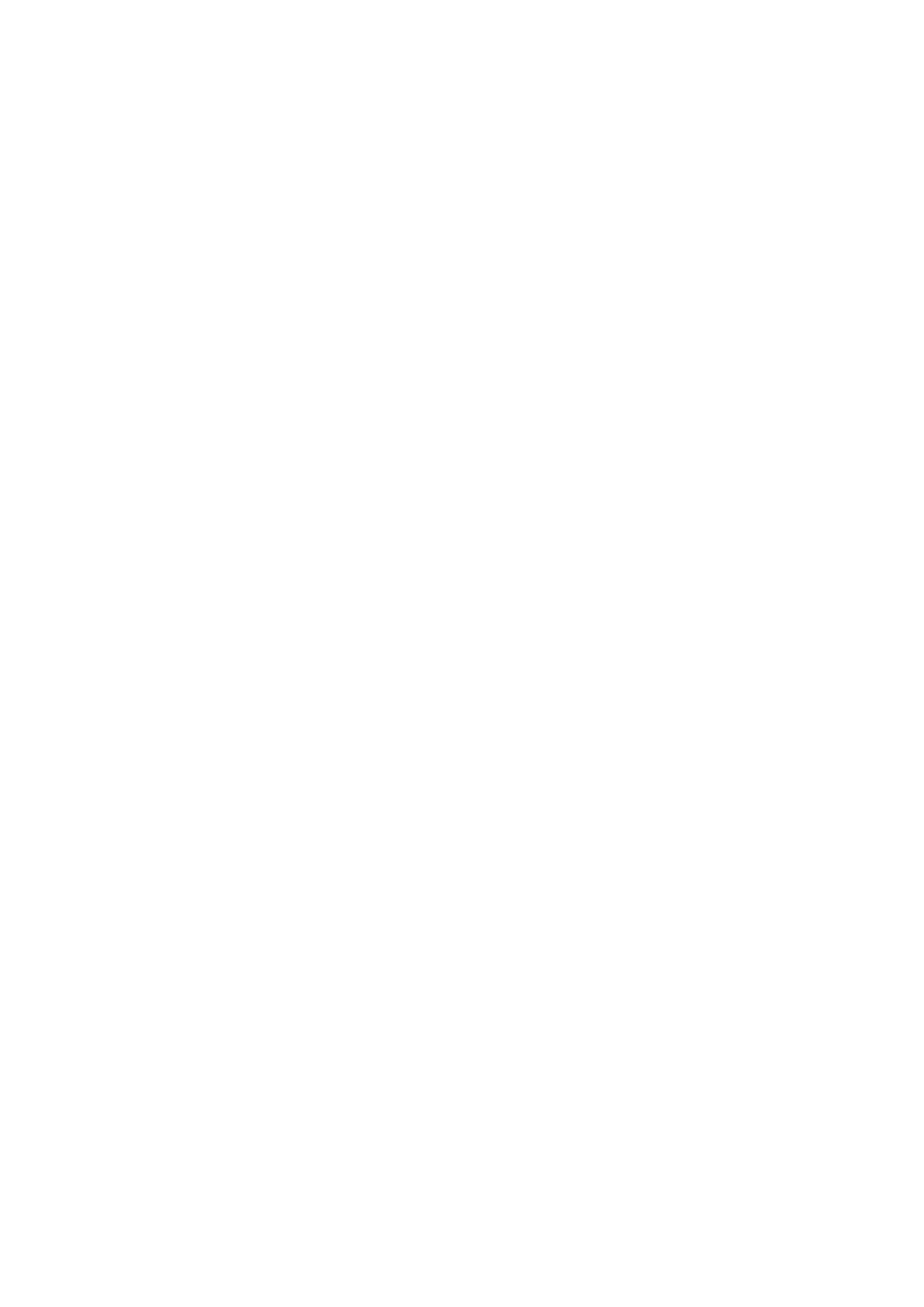$A<sub>an</sub>$  EL the way from Independence Creek to the head of the Gulch Trail that led down to the ranch Pecos distributed his stock. When the last batch of weary cattle were turned loose ranch Pecos distributed his stock. When the last batch of weary cattle were turned loose Pecos and his cowhands rode back towards the river to join the wagons.

Eight days' drive from Horsehead Crossing! Pecos had to recall the camps to make sure of the number. How the days had flown! The long, long drive was over. Before sunset the wagons would be on the rimabove Lambeth Ranch.

"It shore makes one think—all this good luck," soliloquized Pecos, solemnly. "Ever since I met thet boy Terrill—who was a girl. . . . Gawd bless her an' make me keep her safe an' happy.... No more of some things for me, an' one of them is Hosshaid Crossin'!"

From a high point on a ridge Pecos came out where he could see down the river. The scene gave him both shock and thrill. He seemed to have been long absent, and all at once to be plunged into the old, wild atmosphere of the brakes. The wide, bone-dry jaws of the canyon yawned beneath him, and stretched away with the green river showing. There was a white rapid close enough for Pecos to hear its low roar. The river bottom held wide green bands of mesquite, salt cedar and arrow-weed, and from these the gray brush-spotted slopes rose gradually to the ragged cliffs. Above spread the land for leagues and leagues, with grass and stone prevailing far as the eye could see.

As always, Pecos tried to find a way to climb out of the brake. It was a habit which operated instinctively. On either slope there was no place to which he would have put Cinco. Trapped there, he would have to go up or down the river. He gazed again at the boundless rolling range, with its gray monotony, its endless physical manifestations of solitude. West of the Pecos for him! It filled every need of his adventurous soul. And down there, ahead of the wagons, rode the little woman who had taught him self-reverence, self-control. Life loomed so sweet, so great that it stung himto humility.

The sun was still above the range when the wagons reached the rim above Lambeth Ranch. But it was sunset down in the canyon.

Terrill had dismounted to run wildly to the rim, where suddenly she stood entranced. Pecos followed. He hoped to look down upon the old tranquil place unchanged. How his gaze swept the opposite rim, the golden cliff, the purple caves and thickets, and finally the green meadows dotted with cattle and horses, the brook that was a ruddy streak of sunset fire, and lastly the old green-roofed cabin with its column of blue smoke winding upward.

"Looks like all was well, Terrill," said Pecos, feelingly.

Terrill squeezed his arm, but she was mute. One by one the other members of Pecos' caravan lined up on the rim. And just at that moment a flare of gold deepened on the bold face of wall across the river, to reflect its wondrous warmth back into the canyon. Low down the purple veils appeared to intensify and show caverns and gilded foliage through their magic transparency. From the cracked and cragged rim of the opposite canyon wall down over the seamed face and the green-choked crevices shone the mystic light, down the grassy, boulderstrewn slope to the second wall, and then sheer down this cracked and creviced form to the shining foliage, and the gold-fired flags and rushes that fringed the blazing brook.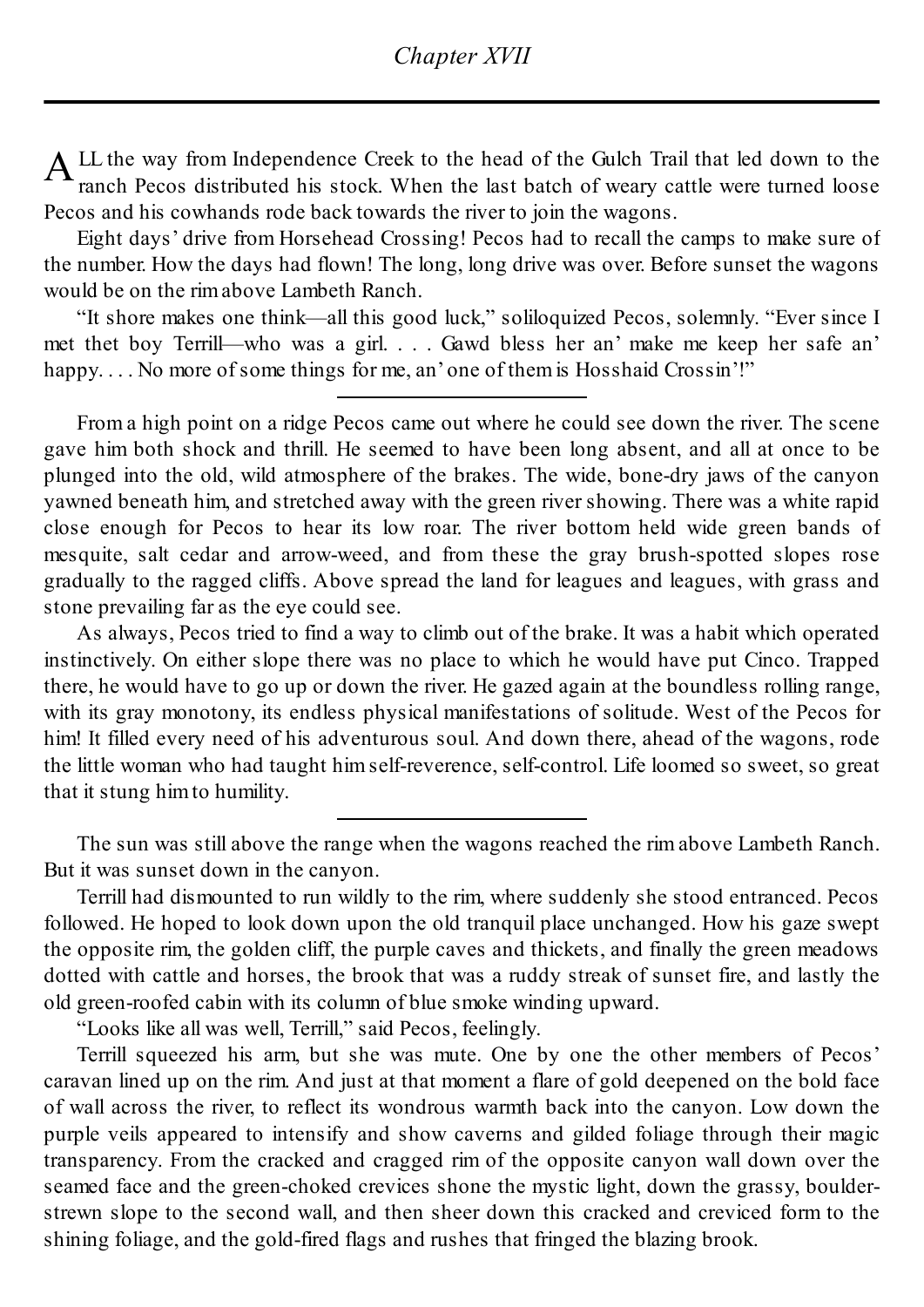This ephemeral moment held the watchers entranced. Then the glory and the beauty began to fade. And with that the practical Texans turned to necessary tasks.

"Smith, you never could have convinced me there was such a pretty brake along this gray old Pecos," observed Johnson.

"More'n pretty. It's a gold mine," vowed Slinger.

"Skins the brakes of the Rio Grande all holler, boss," added Texas Jack. "We'll shore stay with you heah till the old mossy-horns come home."

"Thanks, boys," replied Pecos, finding speech difficult. "Unhitch an'spread around. We'll camp on top heah tonight."

"How'n hell are we ever goin'to git the wagons down?" asked Lovelace.

"We'll take the old one apart an' let it down piece by piece," replied Pecos. "The others we'll leave up heah. Reckon we'll build a shed for them. . . . Cut a long pole, somebody, a good strong one thet we can fasten the pulley an' rope to. I fetched them along so we can lower our outfit easy."

"*Mauree-ee! Sambo-oo!*" Terrill was screaming in wild sweet peal down into the canyon.

Pecos ran to the rim. The echoes pealed back, magnified in all their sweet wildness, to mourn away in the distance.

"*Sambo!*" yelled Pecos, with all his might. *Sam-m-mbooo!* cracked back the echo, wonderful and stirring, to bang across to the great wall, and roll on, on, on down the river.

"*Mauree-ee!*" cried Terrill, in ecstasy.

"There they are!" exclaimed Pecos, in great satisfaction.

"Oh! Oh! Oh!" screamed Terrill, beside herself.

"Boss, dat yo come back?" rolled up Sambo's deep bass.

"Yes, Sambo, we're heah."

"Ah, Missy Rill, is yo all right?" called Mauree.

"Allsafe and well, Mauree."

"Is yo done married to dat Pecos man?"

"No-o! Not yet, Mauree!"

"How's everythin', Sambo?" shouted Pecos, gladly.

"Boss, I'se done hab trubble. New calves an' colts an' pickaninnies——"

Pecos let out a roar, but it did not drown Terrill's shrill cry of surprise and delight.

"What yo sayin', Sambo?"

Mauree had disappeared around the corner of her little cabin, and when she hove in sight again with a black mite of humanity in each arm Sambo awoke the slumbering echoes once more:

"Dar yo is, boss. Two mo' black cowhands!"

"*Whoopee!*" bawled Pecos, giving vent to all that was dammed up in him.

Louisiana, like the other cowhands, had come to the rim again, drawn by curiosity. When the echoes of Pecos'stentorian climaxhad died away the vaquero yelled down:

"Hey dar, niggah."

"Hey yo'self," replied Sambo, belligerently.

"Seems lak I know yo. Is yo' name Sambo Jackson?"

"Yas, it am."

"I sho yo how glad I is when I come down dar."

In the dusk Pecos and Terrill sat on the rim above the canyon. Lano was singing a Spanish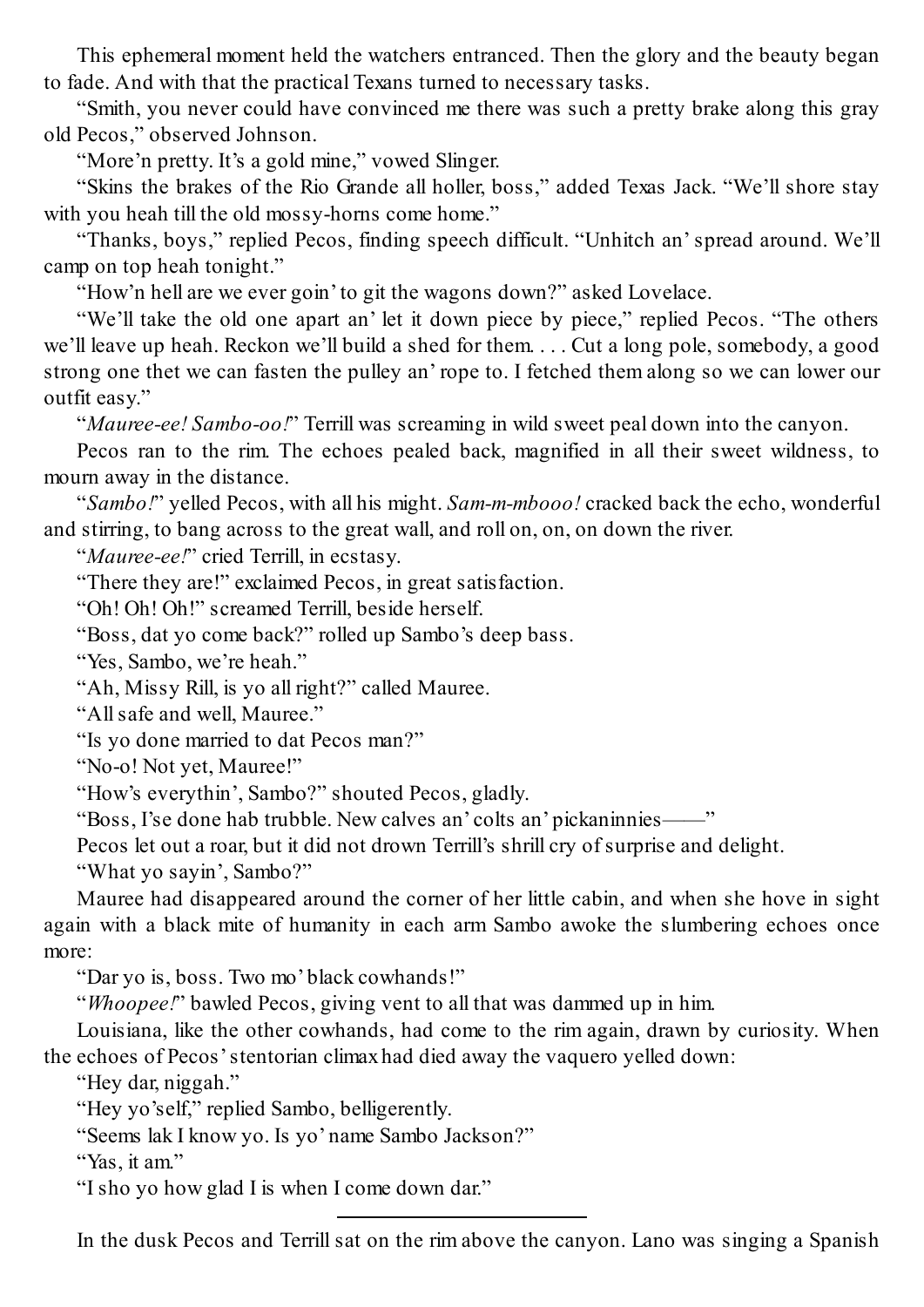love song, the men were joking around the camp fire, a cow was lowing in the dark meadow. Terrill had her head on Pecos'shoulder and at last she was weeping.

"Wal, darlin', what yu cryin' for now?" he asked, softly, stroking her hair. "We're home." "Oh—Pecos—I'm—so—so happy. . . . If only—Dad knows!"

The last gleam of the afterglow faded off the river. Shadowy rifts of blackness marked the brakes of the Pecos, in their successive and disappearing notches. Night fell upon the lonely land. A low murmur of running water soared upward. The air grew chill. Wind rustled the brush. And a crescent moon peeped over the dark bold canyon rim. The Pecos flowed on, melancholy and austere, true to its task, unmindful of the little lives and loves of men.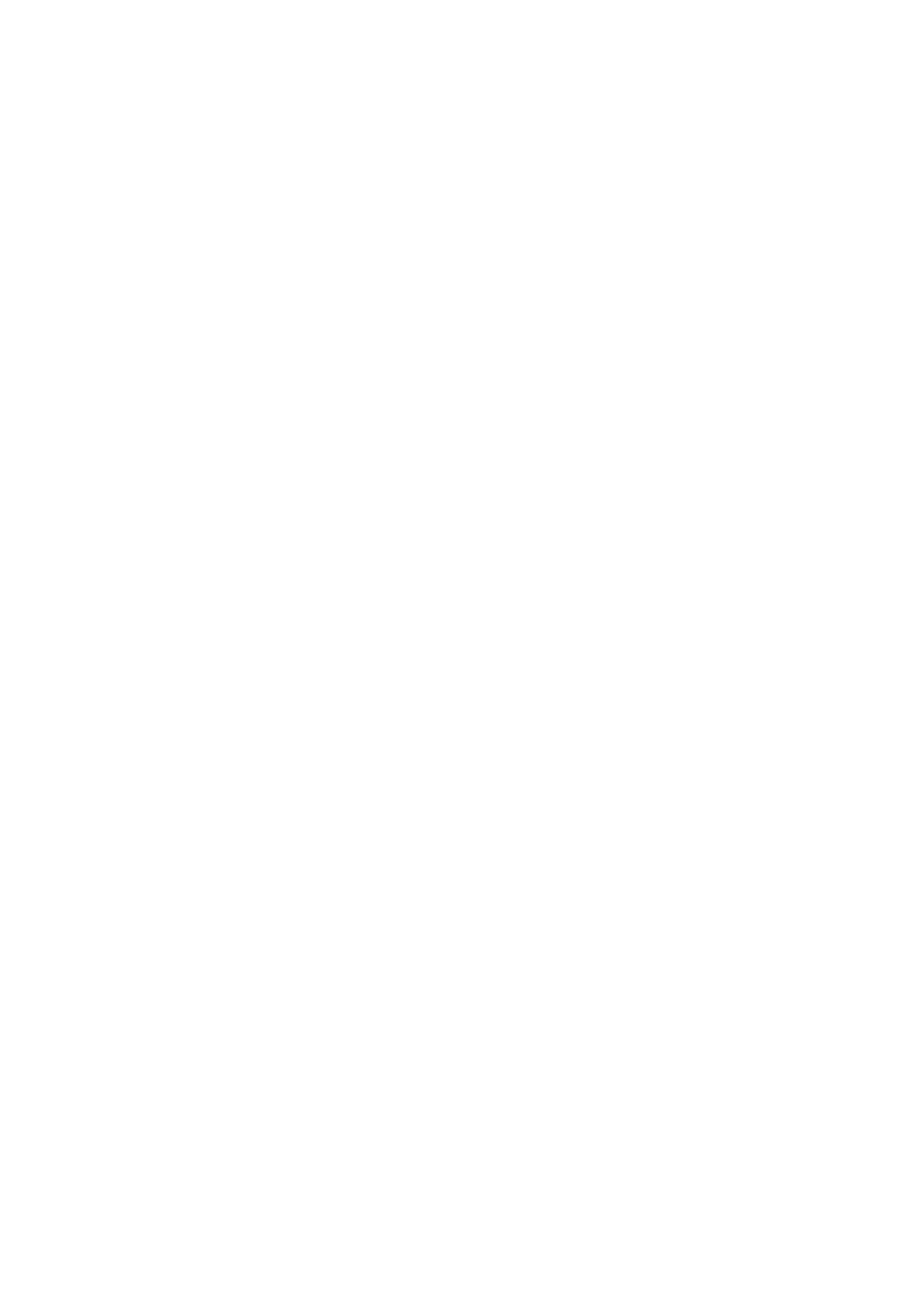$\mathbf{P}$  ECOS moved the supplies down into the canyon the next day, a strenuous job that left no time for the sentiment that might have overcome him upon returning to the ranch. Another time for the sentiment that might have overcome him upon returning to the ranch. Another day dawned with him in the saddle, guiding this merry and bold outfit into the brakes of the river. And that evening, finding Terrill rested, he yielded to his yearning and faced the tremendous issue at hand. But he did not tell her then.

After Terrill had gone to bed, Pecos strolled up and down, listening to the wild night sounds, watching the moon slide down to the opposite wall, peering into the river gap, slowly surrendering to the emotion that had dammed up within him. He marveled why God had been so good to him. Forgotten prayers learned at his mother's knee came back to him. His happiness and his responsibility, realized so stupendously now in these lonely moon-blanched hours, magnified all the forces of his mind. On his lips still lingered the sweet fire of Terrill's kisses, and he gazed up at the watching stars with a breathless sense of his ecstasy, while all the time he had the eye and the ear of a hunted wolf. He had been trained in the open. He did not trust the dreaming solitude. If some raw wild spirit had spurred him to a tenacious grip on his life, when he had nothing but the bold, reckless pride of the vaquero, what now must transport him, make him invulnerable, to protect the beautiful and innocent life dependent upon him? He felt a mighty passion that swept him up and up, like a great storm wind, and rent asunder the veil of the mystery of love. He seemed to be illumined by the meaning of love, home, children, life, and death. He who had dealt death so ruthlessly!

In the gray dawn Pecos had met and solved his problem. He was a Texan. He was one of the moving atoms of the great empire he envisaged. He realized the chances; he knew the cost of success on that frontier. All could be met and vanquished, but only through an eternal vigilance, a lion heart and iron hand.

"Queer idees for a vaquero," he soliloquized, possessed with a sense of power.

The day broke beautifully to the melody of a mockingbird in the mesquite. The river slid on like a ribbon of red and gold. Pecos called the negroes and his riders to their tasks, while he went for the horses. Cinco came at a whistle, but the little buckskin mustang, as always, obeyed only a rope. It was when Pecos was on the back of one of these bewhiskered little beasts that his respect was roused. The mustang never tired, he lived on little grass and water, and he could climb or go down where even Cinco balked.

Pecos turned the horses in at the corral and strode on to the cabin. He smelled wood smoke and savory meat. Was Terrill really a girl? Had she been spirited away in the night? What queer pranks his imagination played him? He went in eagerly. After all, his eyes never deceived him.

"Terrill up?" he queried of Mauree.

"I done call her. Breakfast on de table."

There came a thumping of little hard boot-heels on the floor. Pecos wheeled from the fire. All was well with his world! Here was the glorious embodiment of all the night had brought in dreams, hopes, plans, beliefs.

"Mawnin' Pecos." The rich sweet voice had been the magic almost of a day.

"Sleepy-haid!" was all he said.

"Oh, I slept a thousand hours away."

"Thet's good. It takes yu a long way from yesterday. . . . Let's eat. We've shore got lots to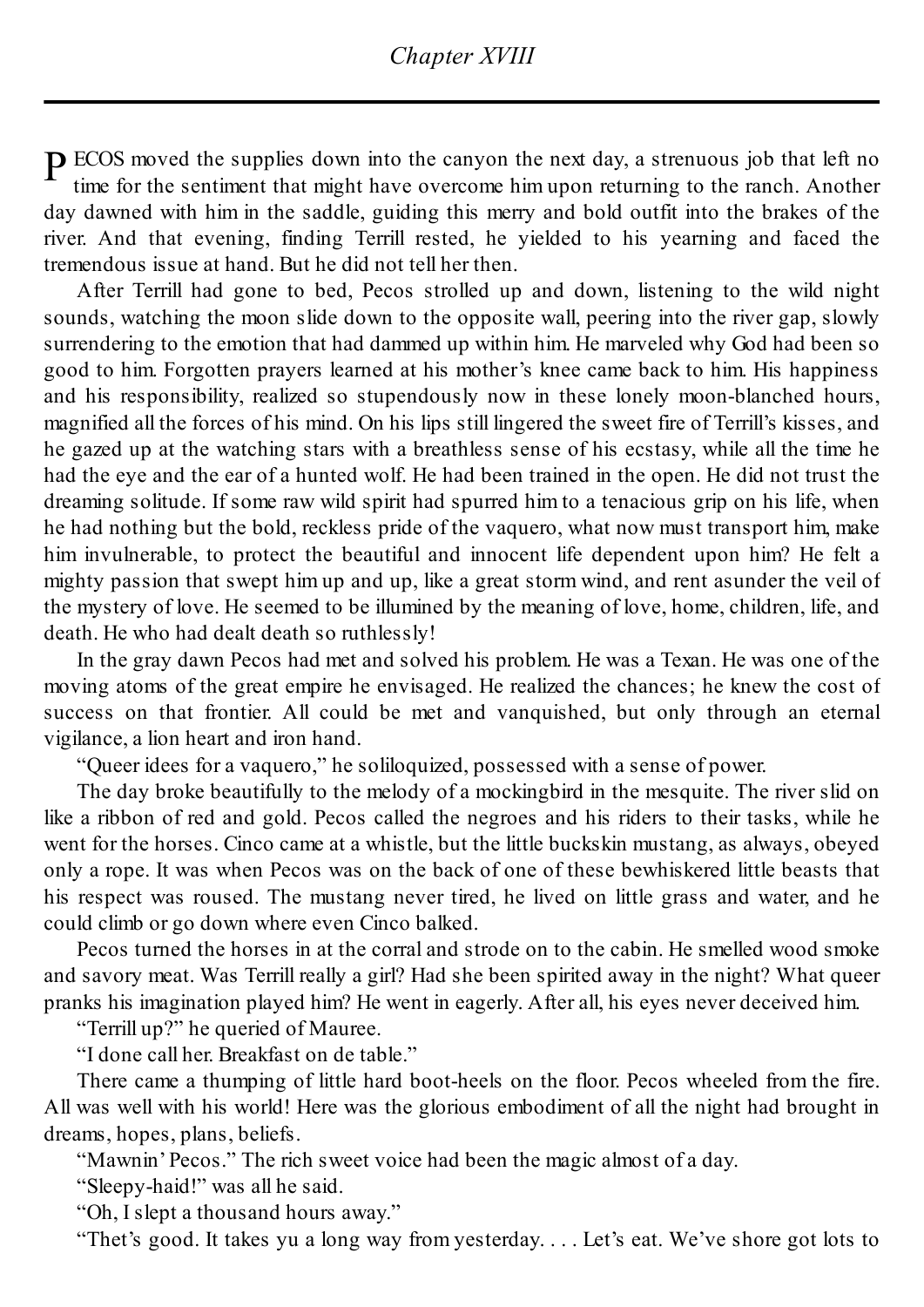do." And he placed a chair for her.

"Do?—I cain't do anything but run after you—all the livelong day."

"Thet'll be enough."

Where was the havoc wrought by the long trip? His keen eyes had to search for a little pallor, a little thinness in her cheeks. But youth had returned triumphant. Happiness shone in opal glow of skin and luminous eyes. She was hungry, she was gay, she was inquisitive. But Pecos gave her no satisfaction until the meal was finished, when with a serious air he led her out of the cabin, across the open grassy plot to his favorite seat under a tree. Here, surrendering momentarily to her charm, he drew her close.

"Pe-cos, some one might—see," she said, with what little breath he left her.

"See us? Heah?" He laughed and released her.

"Not that I object," she laughed. "But, you know, Comanches ride out on that rim sometimes. . . . If you want to—to hug me, let's go in."

"Terrill, we must rope an'tie up our problem," he said, earnestly.

"Problem? Why, we settled that all, didn't we?"

"It seems long ago an'I'm glad," agreed Pecos. "I stayed up all night. An'I thought, Terrill, I thought as never before in my life. . . . Come, sit heah by me, an'we'll talk aboot everythin'."

"Pecos dear—you're very—serious," she replied, almost faltering.

"Wal, don't yu reckon I've enough to be serious over? . . . When will yu marry me?"

She gave a sudden guilty start and red blushes waved from neck to cheek and brow. But he struck fire fromher.

"Soon as we can ride to Eagle's Nest. Three hours if we push the horses, Pecos Smith," she flashed.

"Darlin', thet sounds like yu were callin' my bluff. But I'm in daid earnest. Yu will be my wife?"

"Si, Señor! . . . Oh, Pecos. . . . Yes—yes—yes."

"Wal, we won't run the hosses haids off, but we'll go today."

"*Today!*" she whispered, awed.

"Shore. Thet's the first step on our problem. Accordin' to thet—to what we heahed, this Judge Roy Bean can marry us. . . . By the way, Terrill, just how old air yu?"

"Guess."

"Wal, I said fifteen when I met yu an'I reckon I stick to thet yet."

"Way wrong, Pecos. I'mnineteen."

"No!"

"I am. Ask Mauree. I'mcertainly my own boss, if that worries you."

"I'm yore boss, child. . . . So you're a grown-up girl, after all. Dog-gone! Thet accounts. I'm shore glad. Wal, thet's the second step on our problem. We're shore gettin' along fine. But the next's a sticker."

"Pooh!"

"Thet damned money. We've got a lot left. I've had a notion to burn it up. But thet's nonsense. Now Terrill Lambeth, use yore woman's haid an' decide for me. . . . I held it honest then an'I hold it honest now to brand mavericks. What brandin'I did with Williams an' Adams was straight. I never knew till it was all over thet they'd been burnin' brands. Then all the money fell to me. What could I do with thet any better than buildin' up a ranch for us? It all came from Sawtell. He was crookeder than Williams an' Adams. Made rustlers out of them. Led themon, meanin'to track themdown, hang them, an' get his money back."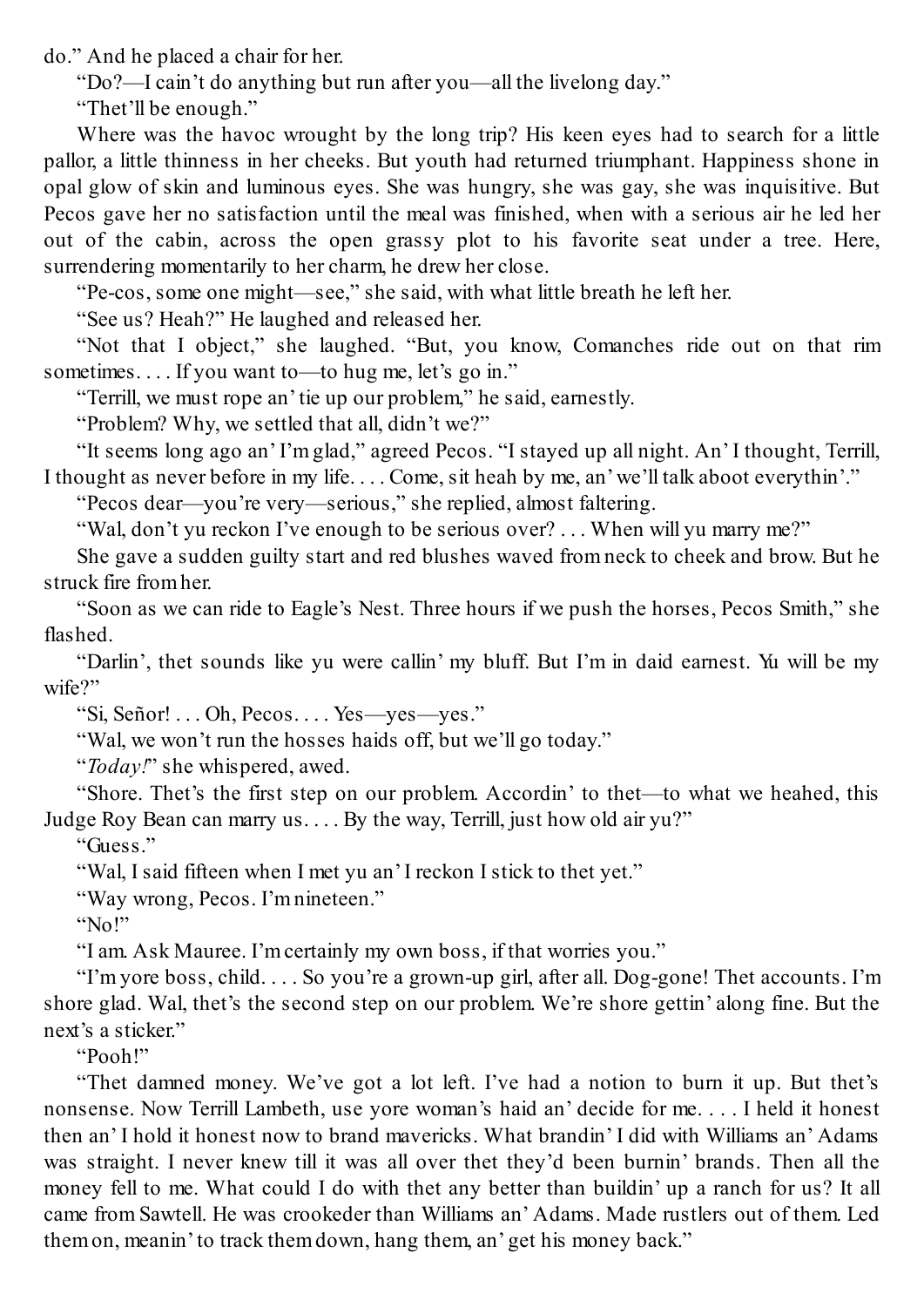"Pecos, we shall keep what's left of that money and forget where it came from," replied Terrill, deliberately, almost without pause. "I know Dad would have done so."

"Honey, yu shore are a comfort," replied Pecos, huskily. "My conscience is clear on the moral side. There ain't any other. . . . So thet third step on our problem wasn't such a sticker, after all."

"Go on. We'll build a whole stairway, right to the sky."

"Terrill, we'llspend some of thet money."

"Spend it!" gasped Terrill.

"Shore. Squander a lot of it, if yu like," he drawled, watching her closely.

"*Where?*"

"Wal, say San Antonio."

She squealed in a frenzy of glee, mauled him with strong brown little fists, kissed him in a transport, all the while babbling wildly. Pecos could not keep track of the breathless enumeration of things to buy and do, but he gained a startling idea of what she had been used to back on the old plantation home. That gave him more insight into the family she had sprung from. He realized it had been one of blood and wealth.

"Say, sweetheart, if thet means so turrible much to you, we'd better hang on to most of this money, so we can go to town occasionally while we're gettin' rich."

"Oh, Pecos. I was just carried away. I would come to my senses and not buy everything. But I must have a woman's clothes."

"Shore. I savvy. Yu shall have all the damn linens, silks, laces, ribbons, all the flimsy stuff an' fine dresses yu want, a pack-saddle full of toothbrushes, hair combs, powders, an' all the jimcracks yu raved aboot."

"Oh, Pecos! . . . And to think I'llstart off on my honeymoon in boy's pants!"

"Shore. An' yu'll come back in them, too."

"San Antonio!"

"Listen, honey, the seriousness is this, I reckon. We're goin'to stay heah always?"

"Why, Pecos!" she ejaculated, suddenly down to the earth of practical things.

"Yu love this place?"

"I love my Pecos River and my Pecos Vaquero.—Listen. I'll be serious, too. I suffered here. But I came to love the loneliness—all that makes this Pecos country. I have lived outdoors. I could never be happy in a city. I don't want to live among people. I couldn't think or be myself. . . . If it's for me to say, then this shall be our home—always."

"Terrill, yu've all to say aboot thet," returned Pecos, with strong feeling. "An' yu've settled it as I hoped yu would. . . . Now, little girl, let's face it as I see it. . . . As a cattle-raisin' proposition this range of ours cain't be beat in all Texas. The grass is scant, but the range is wide. We have pure water heah, an' a fine spring in YCanyon. Halfway between an' back up on the rollin'ridges there's Blue Lake, a cold spring-fed waterhole where thousands of cattle drink. If cattle have pure water they don't need a lot of grass. When the river runs so salty the stock cain't drink, we have our other water, always steady an' pure. Thet means we can run fifty thousand haid of cattle in heah. It means what I so often joked you aboot when yu was a boy. Our fortune's made!"

"I believe you, Pecos. But, oh! the obstacles!"

"There's only one obstacle, honey, an' thet's the rustler," went on Pecos, thoughtfully. "He's heah an' he'll come more an' more. For years yet rustlin' will increase as the number of cattle an' prices increase. I could hold my own, mebbe, but as yu've consented to be my wife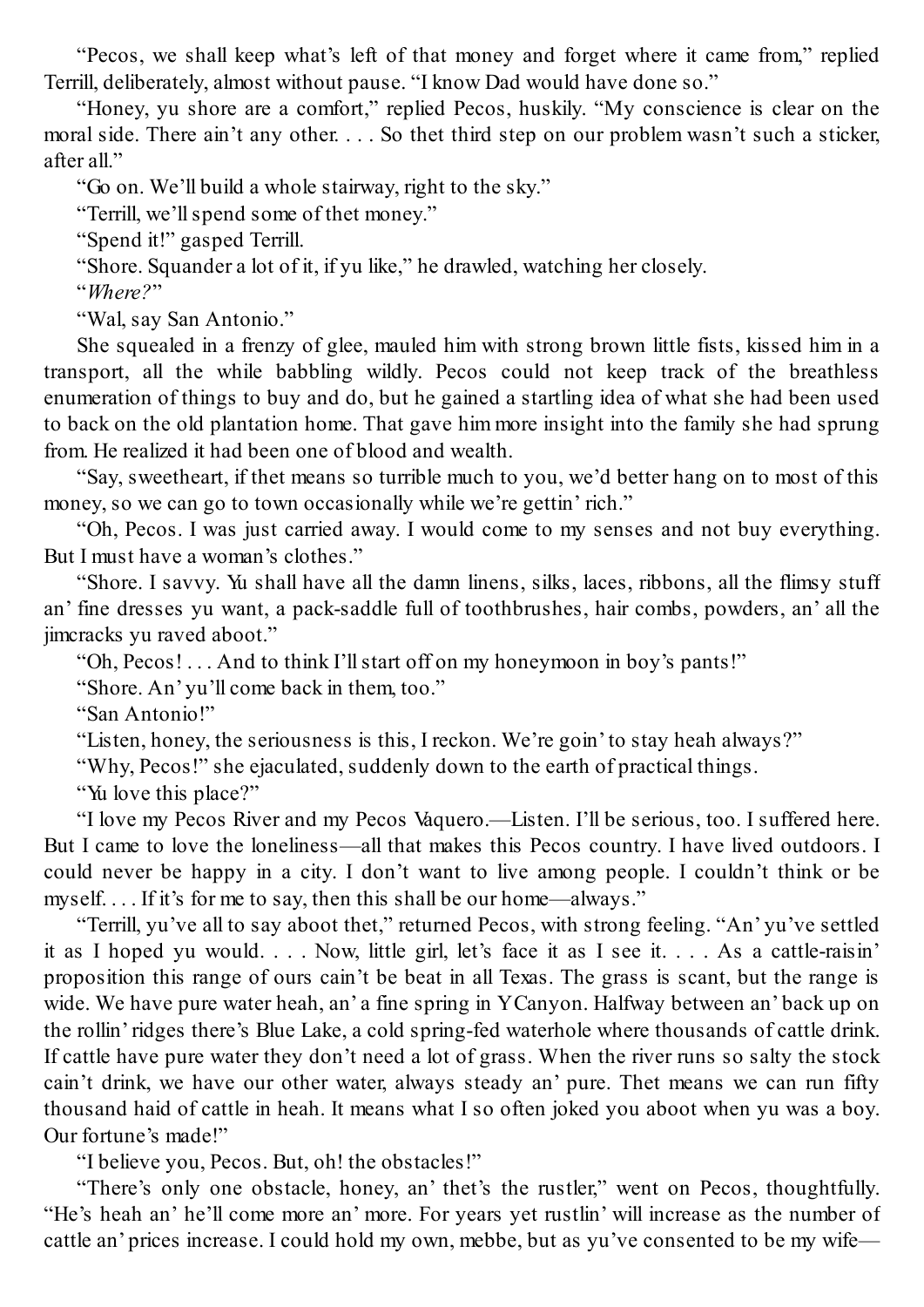bless yore brave heart!—I'm not goin' to take the risks I've taken in the past. . . . We'll go get married. . . . Gosh! it's sweet to see yu blush like thet! . . . We'll have our honeymoon an' our little squanderin' fit. I shore have an outfit of cowhands who are the real Texas breed. I'll drill them into the hardest-ridin', hardest-shootin' bunch thet ever forked hosses. We'll ride these Pecos brakes together an', by Gawd! we'll make it tough for rustlers."

"Oh, Pecos! All Dad's life that was his dream. Wouldn't it be strange if he realized it through me? . . . And *I* shall be your right-hand vaquero."

"Terrill, yu're goin'to be a wife," he replied, forcibly.

"Shore. But I want to ride, too," she said, spiritedly. "If I cain't, well, I won't be your wife. So there!"

"Yu can ride yore pretty little bull-haid off! . . . But, Terrill dear, yu're such a kid. Yu don't know what bein' married means. We—things come aboot, yu know—happen to married people."

"I—I dare say," she replied, dubiously, leaning away to look at him.

"Yu cain't go on bein' a vaquero for-forever," he protested.

"No-o?"

"We'd want—yu know, yu cain't never tell—I shore love the idee—we—yu might——" "What under the sun are you talking aboot?"

Pecos knew he was not much on beating about the bush.

"Terrill, shore yu'd want a—a little Pecos——"

She uttered a smothered shriek, and rolling away she bounded up to run like a deer. Halfway to the cabin she stopped to turn a crimson face.

"Pecos Smith, I'll be ready in a half-hour for anything."

By midday Pecos and Terrill rode into Eagle's Nest.

Pecos had scarcely stepped off his horse when he realized that this hamlet had changed in the interval since he had been there. Half a dozen Texas faces turned to him right in front of the new store, and one of them he recognized just the instant it broke its still repose to a warm smile. The owner of that face stepped out, a Texan of about Pecos' age, sunburnt, tow-headed, blue-eyed, a fine strapping fellow who yelped:

"Pecos Smith or I'm shore loco!" he ejaculated, and Pecos laughed to think what the Heald outfit would have thought of that.

"Howdy, Jerry Brice. I'mshore glad to see yore darned old skinny snoot."

"Been hidin' oot, you rascal," returned Brice, hanging on to Pecos' hand. "Heahed somethin' aboot you, though. Whar you goin'? What you doin'? Who's this heah boy with the big eyes?"

"Boy? Huh! Thet's no boy, Jerry. Thet's my girl, Terrill Lambeth. We're goin' to be married, an' by golly yu've got to see me through it. . . . Terrill, hop off an' meet a real shore Texas pard, one I'd be scared to have yu meet if it wasn't our weddin'-day."

Terrill came sliding off to slip to his side. Pecos ran his armthrough hers and felt it tremble.

"Pecos, you amazin' dod-blasted lucky cuss!" ejaculated Brice.

"Terrill, this heah is Jerry Brice, an old friend. . . . An' Jerry, meet the sweetheart I was always gonna find some day—Terrill Lambeth."

"Wal, Miss Lambeth, this is more than a pleasure," said Brice, bareheaded before her, making her a stately bow. "I shore amhappy to meet you."

"Thank you. I—I'mvery glad to meet you," replied Terrill, flushed and shy.

Brice gave their horses into the charge of some one he knew and dragged them into a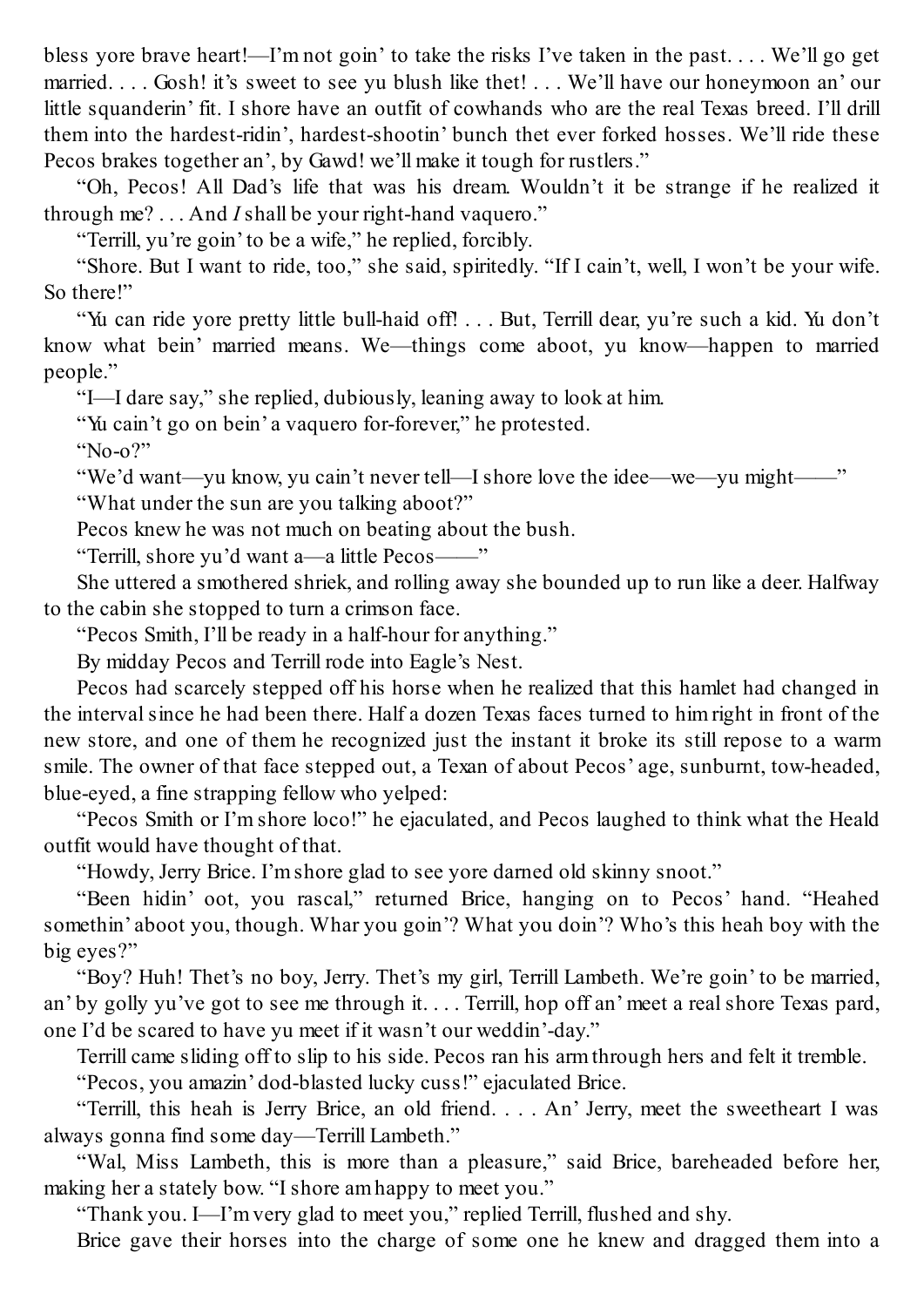restaurant, where he divided his pleasure between compliments to Terrill and wonder at Pecos. They had dinner together, during which Brice told him of a new ranching venture he and his brother had undertaken in New Mexico, and which was going to be slow but sure. After that there followed an abundance of news. Pecos expressed surprise at the way sleepy little Eagle's Nest had come to life. At which Brice laughed and bade him wait till he saw something. Texas steers were on the move north. Dodge City and Abilene, the two ends of the great Chisholm Trail, were roaring towns. Rockport, the southern terminus, was full of trail drivers, cattlemen, ranchers, traveling settlers, gamblers, desperadoes, which was no news to Pecos. Stock prices were on the rise. Pecos asked innumerable questions, and finally got down to the most important thing for Terrill and him.

"How aboot this Judge Roy Bean?"

"Funny old codger. Shore is a law unto himself. Justice of peace, magistrate, judge, saloonkeeper—he's shore the whole show."

"Can he marry us?"

"Course he can. Good an'fast, too, so Miss Terrill cain't get away fromyou."

"Thet's fine," retorted Pecos, with satisfaction. "But all the same, Jerry, just to make *shore* I'll have the weddin'service done over again when we get to San Antonio."

They made merry over that while Terrill tried to hide her blushes.

"Come on. Let's go an' get it over," drawled Pecos, and so they went out together.

Pecos did not need to see all the new houses to realize that Eagle's Nest had indeed grown. Even during the warm noon hour the streets were lined with vehicles, saddle horses hitched, riders, trail drivers, cattlemen, and idle sloe-eyed Mexicans. There were ten Mexicans to every white man, so that altogether there must have been a daily population at Eagle's Nest in excess of two hundred. Pecos saw a couple of familiar faces, the last of which dodged out of sight. It would be natural, he thought, to gravitate toward some incident calculated to be embarrassing on this wedding-day.

Terrill did not have a lagging step. Her face glowed and her eyes sparkled. When not directly drawn into conversation or especially noticed she was beginning to enjoy herself. She did not attract particular attention, though she clung to Pecos' arm.

"Say, Jerry, yu remember Don Felipe," said Pecos, suddenly reminded of his former employer. "Heah anythin' aboot him?"

"Shore. He got run oot of Rockport. Down on his luck, Pecos. I reckon he's run his rope."

"Thet so. It ain't such awful bad news," returned Pecos, ponderingly.

"I met a trail driver named Lindsay. He has a ranch on the San Saba. Told me Felipe had an outfit half white an' half greaser, workin' the east brakes of the Pecos. Lindsay also said Felipe had a mix-up with Rangers in the Braseda last summer."

"Ahuh. Dog-gone! Things do happen." But straight-away the momentary ominous regurgitation passed as they reached the court-house of Judge Roy Bean. Evidently something was going on, for there were a number of Mexicans on foot, and several mounted on burros.

"This is the back of his place," said Brice. "We'll have to go round in front, where I reckon he's holdin' court or servin' drinks."

The structure Bean called his court-house had been built of clapboards, and stood on posts high off the ground. A stove-pipe protruded from the roof. Presently the front of the building stood revealed—a rather wide porch upon which court was apparently in session.

"Thet's the judge settin' on the box at the table," said Brice, pointing. "The rest are greasers."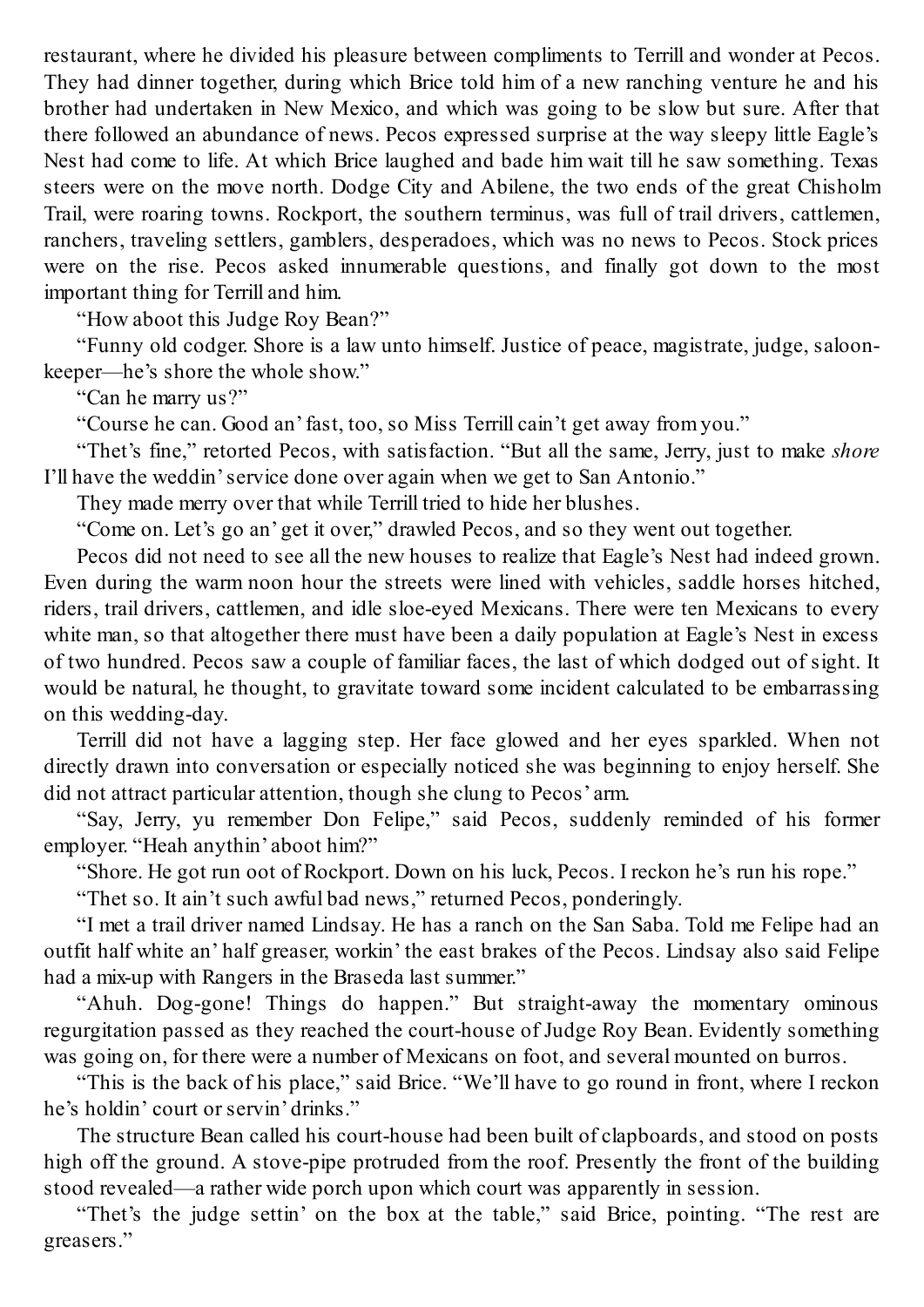Pecos bent most interested eyes upon the judge. He appeared to be a short stout man, well along in years, with a long gray beard, cut round in a half circle. He was in his shirt sleeves, wore a huge light sombrero, and packed a gun at his hip. A Mexican peon stood bareheaded before him. There were three other Mexicans, all sitting in the background. A rifle leaned against the post nearest the judge. Behind himon the corner post was a board sign upon which had been painted one word—Saloon. Above the wide steps, at the edge of the porch roof, was another and much larger one bearing the legend in large letters—*Law West of the Pecos*. Above that hung a third shingle with the judge's name. Although Pecos and his companions were on the edge of the front yard, they could not distinguish what was said.

At this juncture two cowhands rode into the yard and dismounted at the steps. Red and lean of face, gun-belted and wearing shaggy *chaparejos*, they fetched a drawling remark from Pecos. "Folks, this heah is better'n a show."

"Howdy, Judge," called out the foremost rider as he doffed his sombrero. "Will you adjurn court long enough to save two hombres' lives a-dyin' of thirst?"

"Step right up, boys," boomed the judge, kicking his box seat back as he rose. "There ain't no law heah but me, an'we adjurn."

He waved the two tall cowmen into the court-house, and stamped after them. The peon on trial stood there and waited. The other Mexicans peered in as if they would not have minded being invited to drink.

"Dog-gone me!" ejaculated Pecos. "If thet doesn't beat the Dutch!"

"Isn't he a funny old fellow?" whispered Terrill. "Fancy our being married by him! Pecos, it's allso like a story."

Presently the thirsty couple came out, followed by the judge, who was certainly wiping his lips. The cowhands strode down to their horses, led them aside a few steps, and proceeded to light cigarettes.

When the judge had reseated himself on his box he banged the table with a force and finality that presupposed he had imbibed instant decision while in the barroom.

"*Cinco pesos!*" he shouted.

One of the Mexicans jingled silver upon the table. Then all of them left the porch. The Judge closed his big book.

"Now's our chance," whispered Pecos, squeezing Terrill's arm. "Jerry, be shore to stick to us."

Terrill giggled, though laboring under suppressed excitement. Pecos whispered to her. "Honey, this shore is aboot all."

Pecos strode up on the porch, holding Terrill to his side. She dragged a little the last few steps. Brice hung back a trifle. Judge Bean looked up. He had hard, shrewd blue eyes and a good-natured, smug face. Pecos' instant angle was that this gentleman who constituted within himself all the law west of the Pecos might be eccentric, but he was no fool.

"Howdy, Judge," drawled Pecos.

"Howdy yourself. Who might you happen to be?" he replied, sharply, his gaze growing speculative.

"I shore got a lot of names, Judge, but my right one is James Smith."

"All right, James Smith. What you want heah in court?"

"Can you marry me?"

"*Can* I? Say, young feller, I can marry you, divorce you, an' hang you."

"Wal, I only want the first."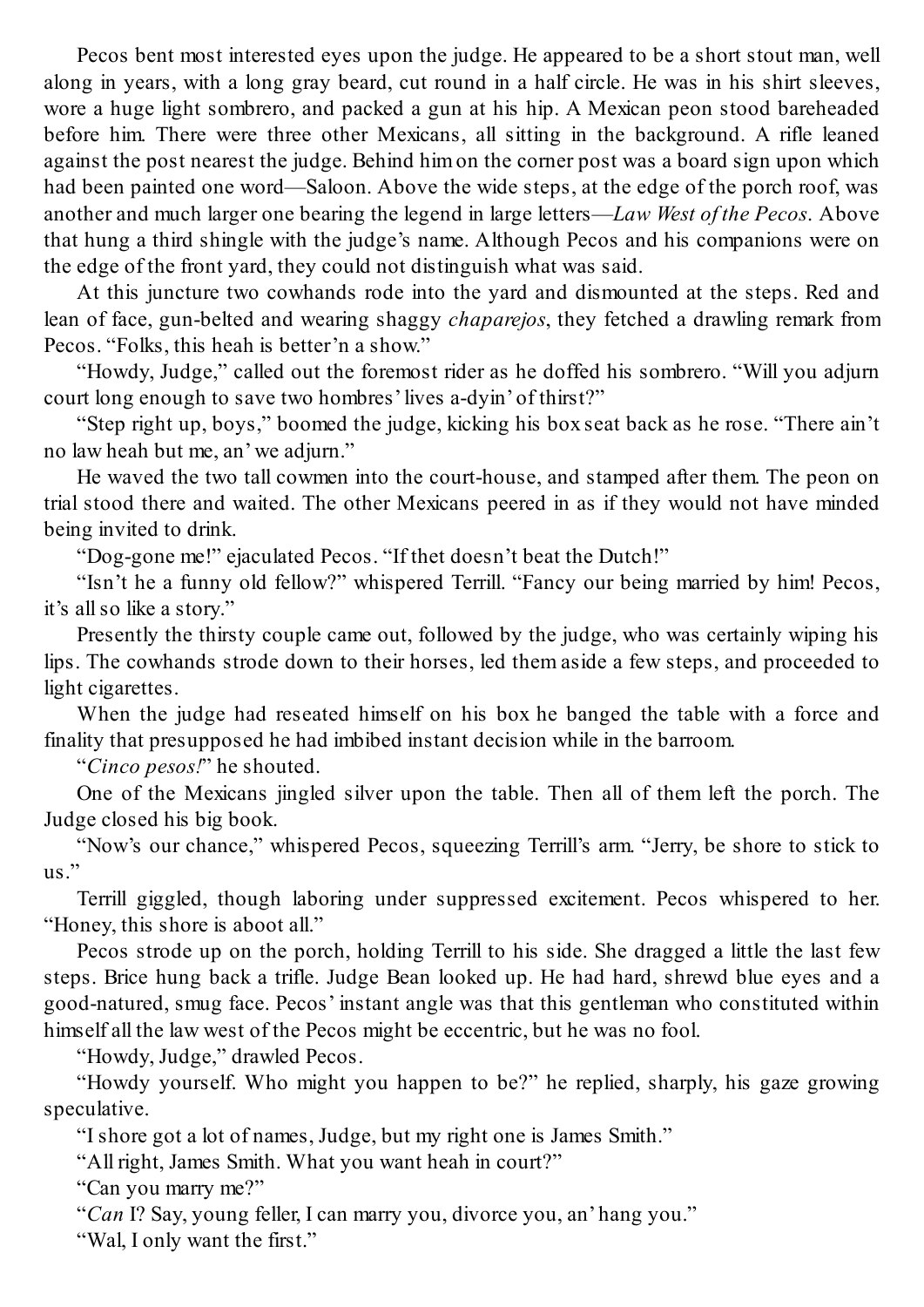"Where's your woman? I'm tolerable busy today. Why you come bellyachin' aboot gettin' married, takin' up my time when you've no woman?"

"Heah she is, Judge," replied Pecos, who, despite his cool audacity and the poignancy of his errand, wanted to howl his mirth.

"Where?"

"Heah." And Pecos had to indicate the drooping Terrill.

"Hell! Are you drunk, man? This heah's a boy."

"Nope. Yu're mistaken, Judge," returned Pecos as he removed Terrill's broad-brimmed hat. "Hold up your haid, Terrill."

She did so, struggling with mingled emotions. And her face resembled a red poppy.

Judge Bean stared. He slammed both hands on the table. He was astounded. Suddenly his smug face beamed.

"Wal, I should smile you are a girl. Prettiest who ever stepped into this court. . . . What's your name?"

"Terrill Lambeth."

"Lambeth? I've heard that name somewhere."

"My father was Colonel Templeton Lambeth."

"How old are you, Terrill?"

"Nineteen"

Then the Judge turned to Pecos. "I'll marry you, Smith. What's it worth to get spliced to this pretty girl? It cain't be done nowhere else in this country."

Pecos saw through this old robber. "Wal, it's shore worth aboot a million dollars to me," he drawled. "But I cain't afford much—no more'n say twenty."

"Fork it over," retorted the Judge, swiftly, extending one hand toward Pecos while with the other he felt for something in his desk.

Pecos was in an embarrassing position. He had forgotten to segregate a twenty dollar bill from the roll he had inside his vest. There was no help for it. When the Judge's eyes came up from a search for the little Bible in his hand and espied Pecos stripping a bill off that fat roll of greenbacks, they popped right out.

"Say, have you held up a bank?" he growled, snatching the bill Pecos dropped on the table.

"No. I been savin' up a long time for this heah occasion."

"I forgot to charge you for the certificate. That'll be ten more."

"Yeah. Make it twenty, Judge."

"All right, it's twenty," retorted Bean, and he took the second bill with alacrity. Then he opened the book and began to read a marriage service. He skipped some unimportant parts, but when he came to the vital points he was less hurried. The questions he put were loud and emphatic. But Pecos realized what was happening so fleetingly, and he choked over his "Yes," and heard Terrill's low reply.

"I pronounce you man and wife," finished the Judge. "Whom God has joined together let no man put asunder!"

Then he sat down at his desk to fumble in his drawer for the certificate which he soon filled out.

"Sign your names."

Pecos' hand was as steady as a rock, but Terrill's shook. Brice leaned over them and said, gayly: "Pecos, old boy, good luck an'long life! . . . Mrs. Smith, I wish you joy an' all——"

A loud voice, slightly foreign, interrupted Brice.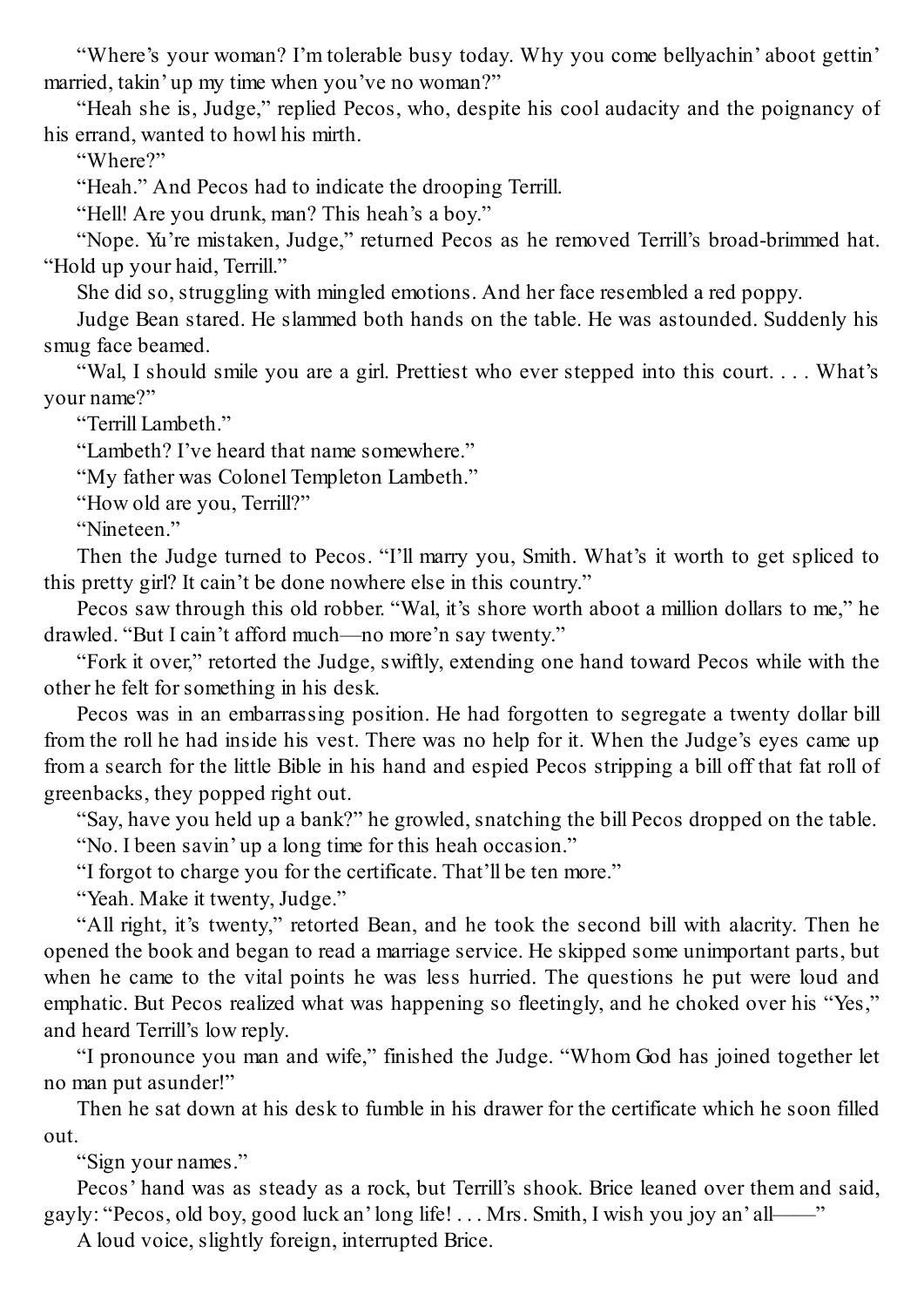"*Señor Judge, stop da marriage!*"

Brice exclaimed violently and wheeled to mark the intruder, a tall thin man in black sombrero. Pecos, who stood on the inside behind Terrill and his friend, froze in his tracks.

"What's eatin' you, Felipe?" boomed Bean, angrily. "A-rarin'into my court this way."

"I stop da marriage. Da Lambeth señorita ——"

"Hell, man! You'll stop nothin' heah, unless it's breathin'. . . . I've pronounced this young couple man an'wife."

"Oh, Pecos, it's Don Felipe," whispered Terrill.

"Jerry, take her aside," hissed Pecos, straightening up to push them toward the judge. Then in a single leap he landed in front of the steps.

His enemy, stalking swiftly, had reached the lower steps. His trim, small, decorated boot halted in mid-air, stiffened, slowly sank.

"Howdy, Don. The bridegroomhappens to be Pecos Smith."

"Santa Maria!"

The half-breed's lean, small face, black almost as his stiff sombrero, underwent a hideous change that ended in a fixed yellow distortion. Fangs protruded from under his stretched lips. His slim frame vibrated under the thin black garments. And that vibration culminated in a spasmodic jerk for his gun. As it left the sheath Pecos fired to break his arm, but the heavy bullet struck the gun, spinning it away to the feet of the cowhands. Then a swifter and a different change transfixed the half-breed. He appeared to shrink, all except his beadlike eyes.

"Ump-umm, Don. Yu've got a bad memory," said Pecos, cold and sarcastic. "It's damn lucky for yu this is my weddin'-day."

Pecos aligned his gun a little higher, where it froze on a level, spurted red, and thundered. The bullet tore Felipe's stiff sombrero from his head and never touched a hair. Then Pecos aimed at the flowery silver-spurred boots.

"Dance, yu ——"

And he threw the gun down to fire again. This bullet cut more than leather. "Dance on my weddin'-day or I'll bore yore laig!"

Felipe made grotesque, almost pitiful dance steps until his will or flesh ceased to function.

"Wal, yu're as rotten a dancer as yu are a shot. . . . Stand still now——! And heah me. I'm callin' yu before Judge Bean an'these cowmen, an'the rest of this outfit. . . . Yu're a low-down greaser-hirin' rustler. Yu hire pore ignorant vaqueros an' kill them to get out of payin' their wages. I rode for yu. I learned yore Braseda tricks. I know yu stole most of Colonel Lambeth's stock an' tried to steal his daughter. I chased yore new outfit across the river just a day or so ago. Brand-burnin' *my* stock. Watson caught yu an' got away, only to be shot by yore pard Breen Sawtell. An' before I killed Sawtell I got yore case fromhim."

Pecos spat as if to rid himself of the bitter restraint he must hold this day. "An' now yu yellow-faced greaser dog! Get out! Get across the river! Hide in the brakes! . . . 'Cause if I ever lay eyes on yu again I'll—*kill* yu!"

Amid a stunned silence the half-breed lunged around, head down like a blinded bull, and spreading the crowd, he disappeared. Pecos stood motionless a moment, until suddenly he relaxed. He flipped his gun. It turned over in the air to alight in his palm. Sheathing it, he turned to face the fuming judge.

"Not on our marriage program, Judge," he said, with the old drawl edging into the ring of his voice.

"Hell, no! Not on my court proceedin's at all. . . . Pecos Smith, whoever yu are, yu have a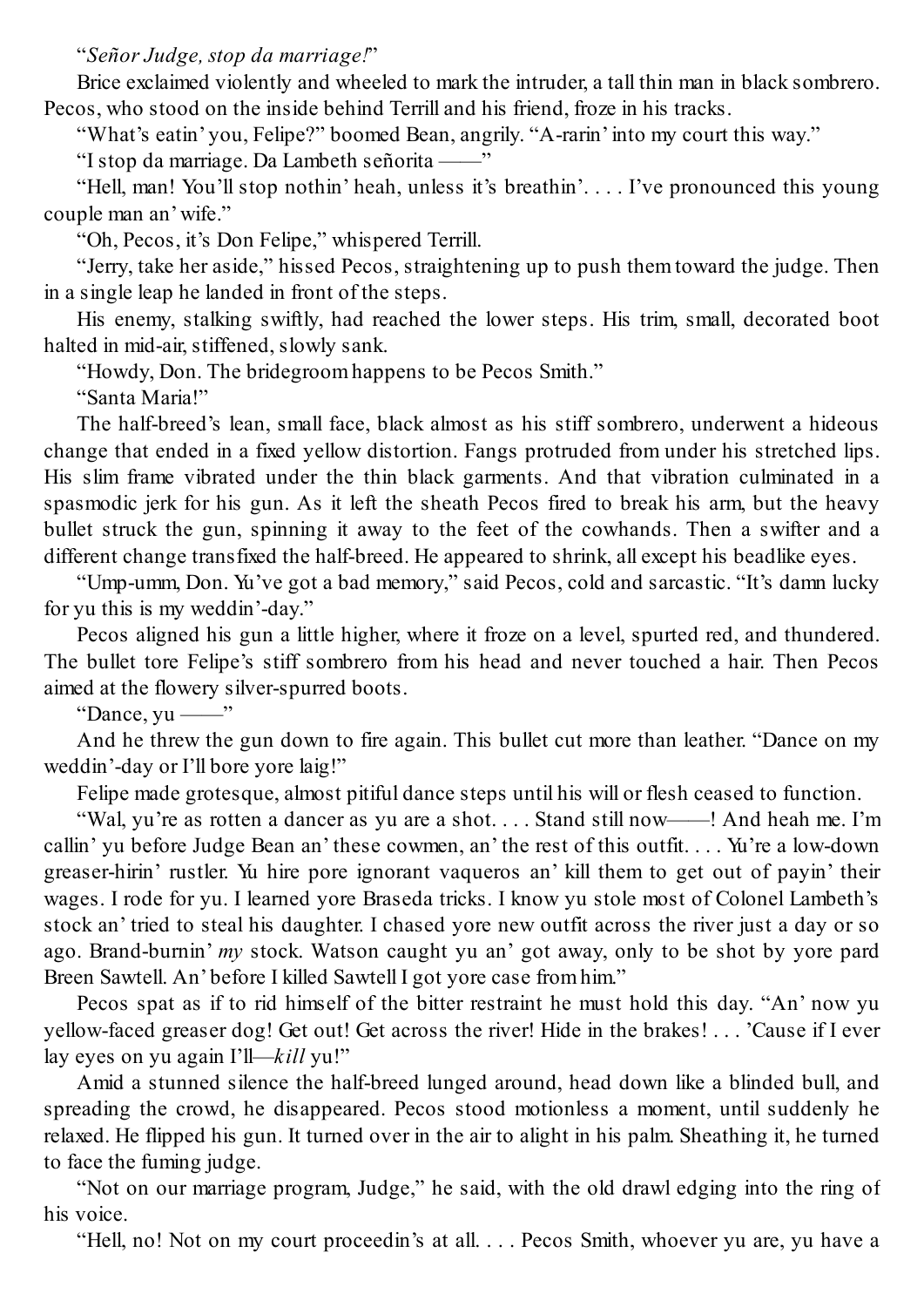high-handed way."

"Yes, an' yu better savvy this," retorted Pecos. "I've done yore little community a good turn. Thet man has been the bane of Eagle's Nest. Yu heahed why I couldn't kill him."

"Smith, I'm not rarin' aboot yore drivin' Felipe off. But it'd been a better job if yu'd bored him instead of shootin' fancy didos around him."

"Ahuh. Wal, what's eatin' yu, then?"

"It's agin the law, shootin' heah. Contempt of court. An'I'mcompelled to fine yu, suh."

"What?" ejaculated Pecos, completely floored.

Terrill came hurriedly from the door to catch his arm and press it. "Oh—Pecos!" was all she could falter.

"I said 'contempt of court,'" repeated the judge, imperturbably. "I'mcompelled to fine you." "Leapin' bullfrogs! . . . How much, Judge Roy Bean, Law West of the Pecos, Justice of the Peace, Saloon-keeper, Bartender, an'Parson, an'Gawd only knows what else? How much?"

"I was aboot to say fifty dollars. But it's seventy-five."

"What'd it cost me if I'd plugged the breed?" inquired Pecos, sarcastically.

"I reckon my law on the case now reads one hundred dollars."

"Yu got Don Felipe skinned to death!" yelled Pecos.

"Upon reflection the fine imposed for more contempt of court will be one hundred twentyfive dollars—not pesos."

"Robber! Road agent!"

"One hundred fifty!" shouted Judge Bean, purple in the face.

Terrill gave Pecos a wrench that fetched his face round to hers.

"Pay him before he ruins us!" cried Terrill, and Pecos did not know whether she was bursting with mirth or alarmor both.

"Hullo, honey. Dog-gone! I forgot aboot yu. . . . Shore I'll pay it," he declared, whipping out the roll with magnificent gesture, and peeling off bills galore. . . . "Reckon I'm never goin'to be married again. . . . Heah, Judge, buy yoreself some lawbooks an' paint another big signboard in big letters: 'Shell out, stranger, or yu cain't get west of the Pecos!'"